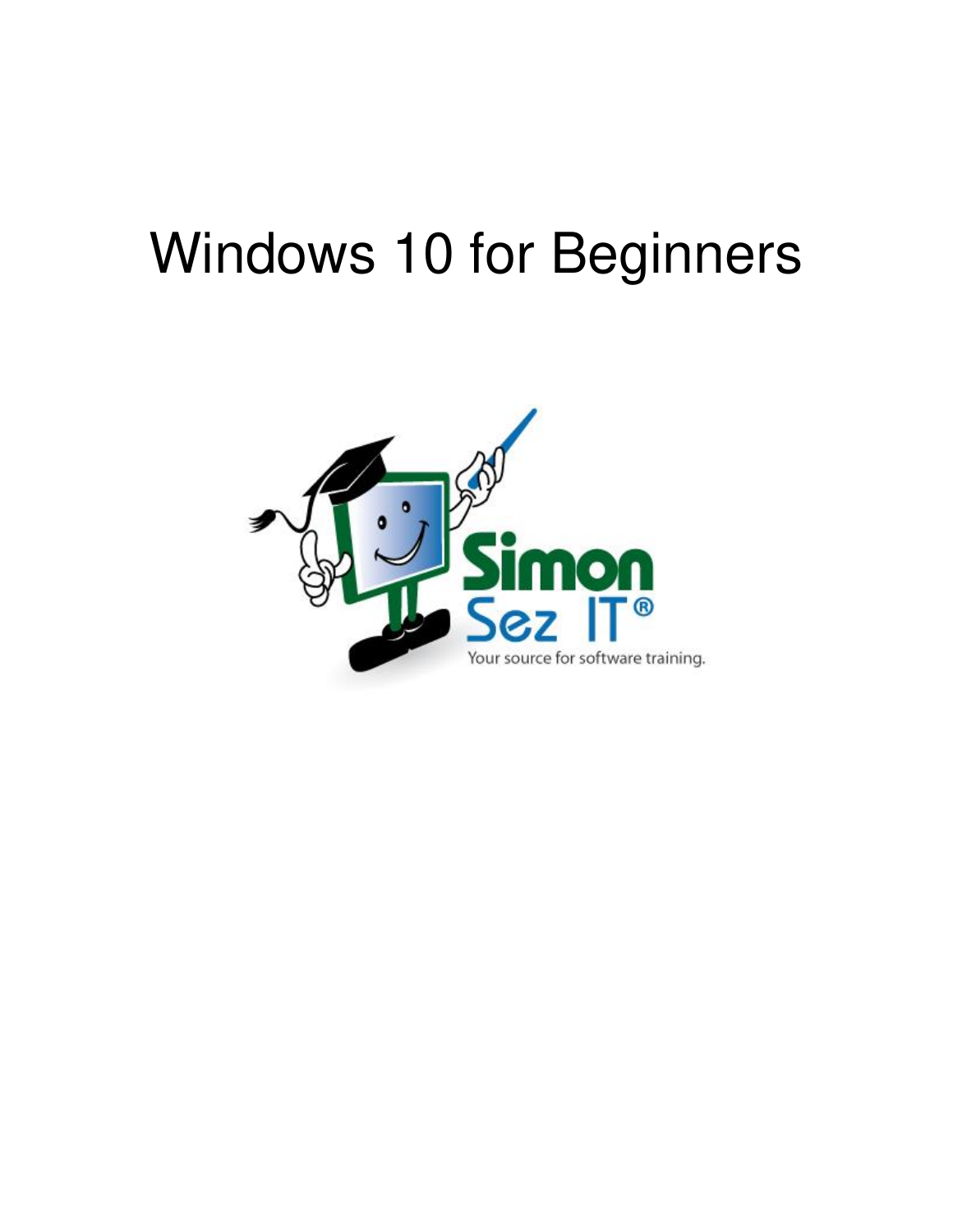# **Table of Contents**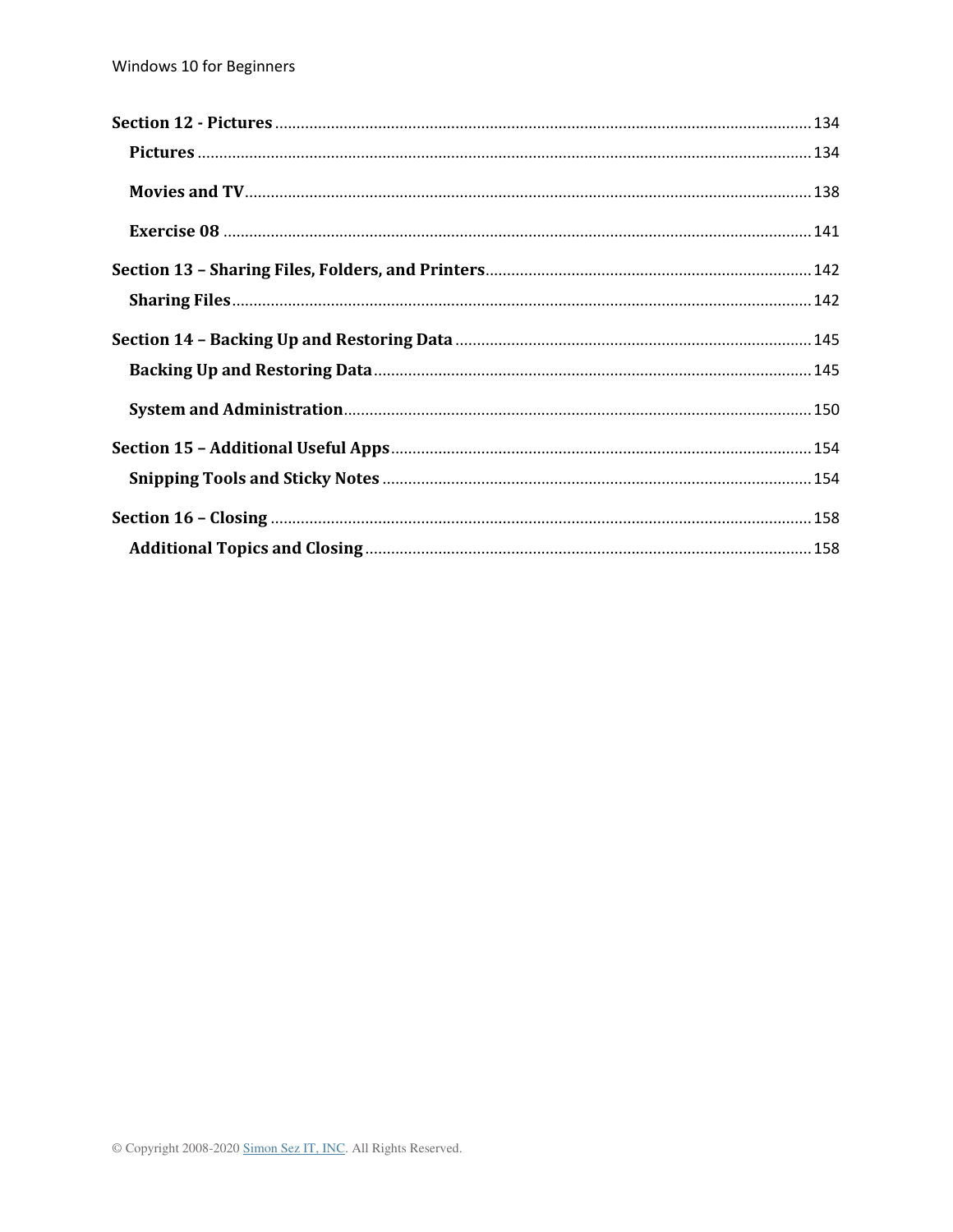# <span id="page-4-0"></span>**Section 1 – Introduction to Windows 10**

#### <span id="page-4-1"></span>**Video: Introduction to Windows 10**

**Deborah:** Hello everyone, and a very warm welcome to this course on Microsoft Windows 10. My name is Deb, and I'm going to be your instructor for this course. And this is the first introductory section. I'm going to go through a little bit about myself, we're going to review who this course is for. I'm going to talk you through the structure of this course. And then finally, I'm going to cover some of the assumptions I'm going to make. So first, just a little bit about me.

So I'm a Microsoft IT trainer. And I specialize in the design, delivery and facilitation of Microsoft courses, both online and in the classroom. And I've been using Windows in its various different versions for about 25 years now. So I've really been able to see how Windows has evolved since around the mid-90s, up until the present day. Now this course is designed for Windows 10 beginners, so if you've never used windows 10 before, then this course is going to be perfect for you.

Also, if you're used to using a much earlier version of Windows, and when I say earlier version, I'm talking about something like XP or maybe even Vista, then again, this course is going to be perfect for you because Windows 10 is so vastly different from those two versions of Windows. However, if you are coming to this course from a more modern versions, so I would say Windows 7, Windows 8 or 8.1, then you're still going to get value from this course, because Windows 10 has a lot of differences. But there might also be some things which are very similar to the version that you're used to using.

So what I would say to you is if you're going through this course, and you get to a module, and you think to yourself, this is very similar to the version that I currently use, then by all means skip over that module and move on to the next one. And when it comes to the structure of this course, I'm going to try and go through the course logically, I'm going to cover all of the sections in sequence. And this course is made up of a number of different topic related sections. And within each section, you'll find a number of modules. Within each module, there will be a demonstration video, and those videos will be up to 15 minutes long.

You'll also find scattered throughout this course usually around one per section, you will have an exercise to complete. So the purpose of these exercises is really just to give you a chance to practice some of the skills that you've learned in that particular section. And then at the end of the course, there will be a quiz, which will just test your knowledge of the overall course. So it gives you a really good chance to see how far you've come from the beginning of the course to the end.

Now the final thing I want to mention in this module is the assumptions that I'm going to make. So I'm going to assume that you have an installed copy of Windows 10. And you'll see in the following modules that there are a few different versions of Windows 10 as well. I'm also going to assume that you're going through this course on a desktop PC, or maybe a laptop. And what I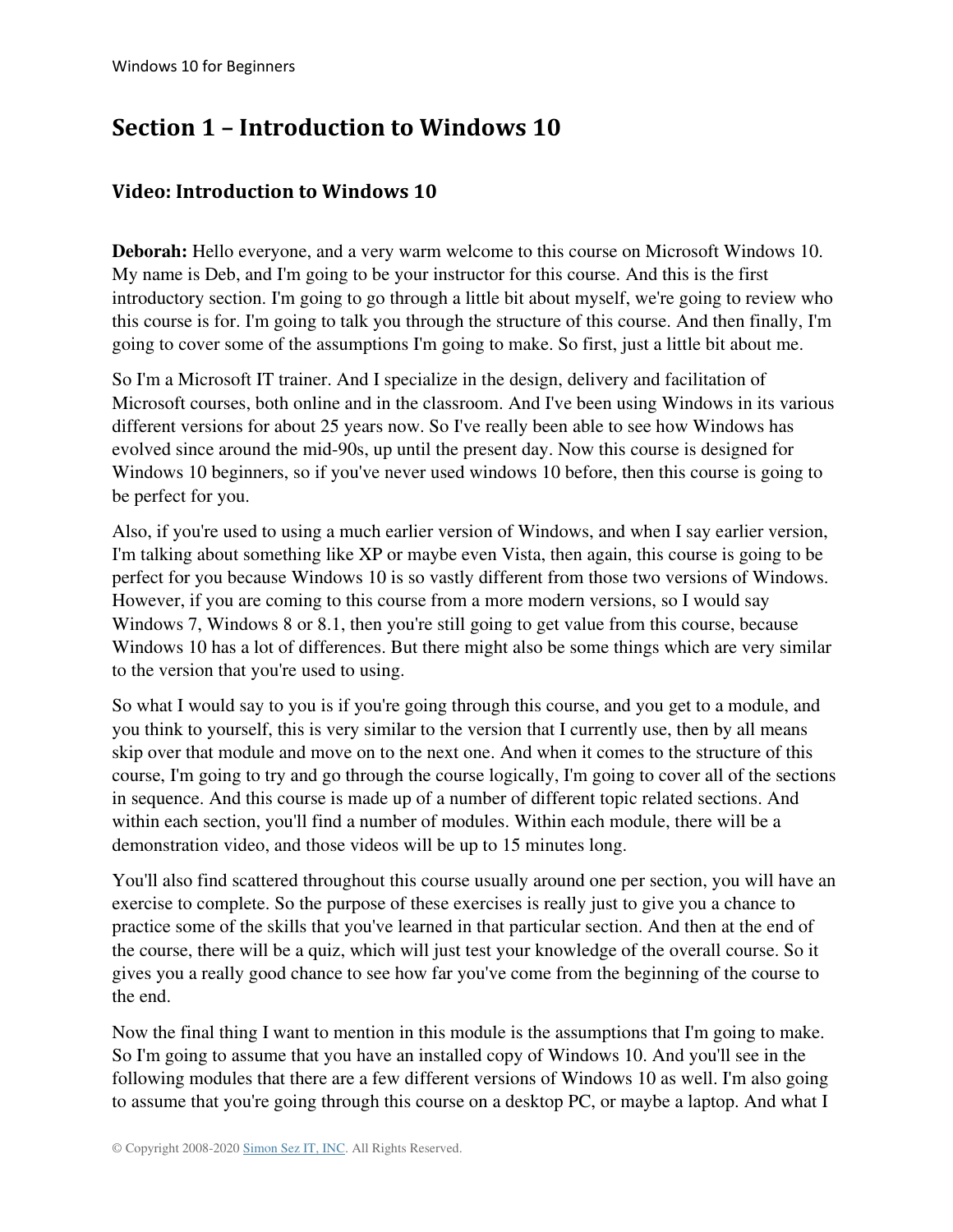mean by that is that you're not practicing Windows 10 on a mobile phone device or a tablet. Now tablet is very interesting. You'll see when we get into Windows 10, there is an option to move into Tablet mode, which is specifically related to tablet users.

Now I'm not going to focus on that in this particular course, everything I show you is going to be more related to Desktop mode for desktop, PC and laptop users. However, I would say that if you do predominantly use a tablet, you're still going to get value from this course because a lot of the features I demonstrate in Desktop mode are not that dissimilar to the Tablet mode, but just bear that in mind as we go through.

Now with all that said, if you don't have Windows 10 already installed, we're actually going to cover that in the next module. So I'm going to head over there now. So I will see you there.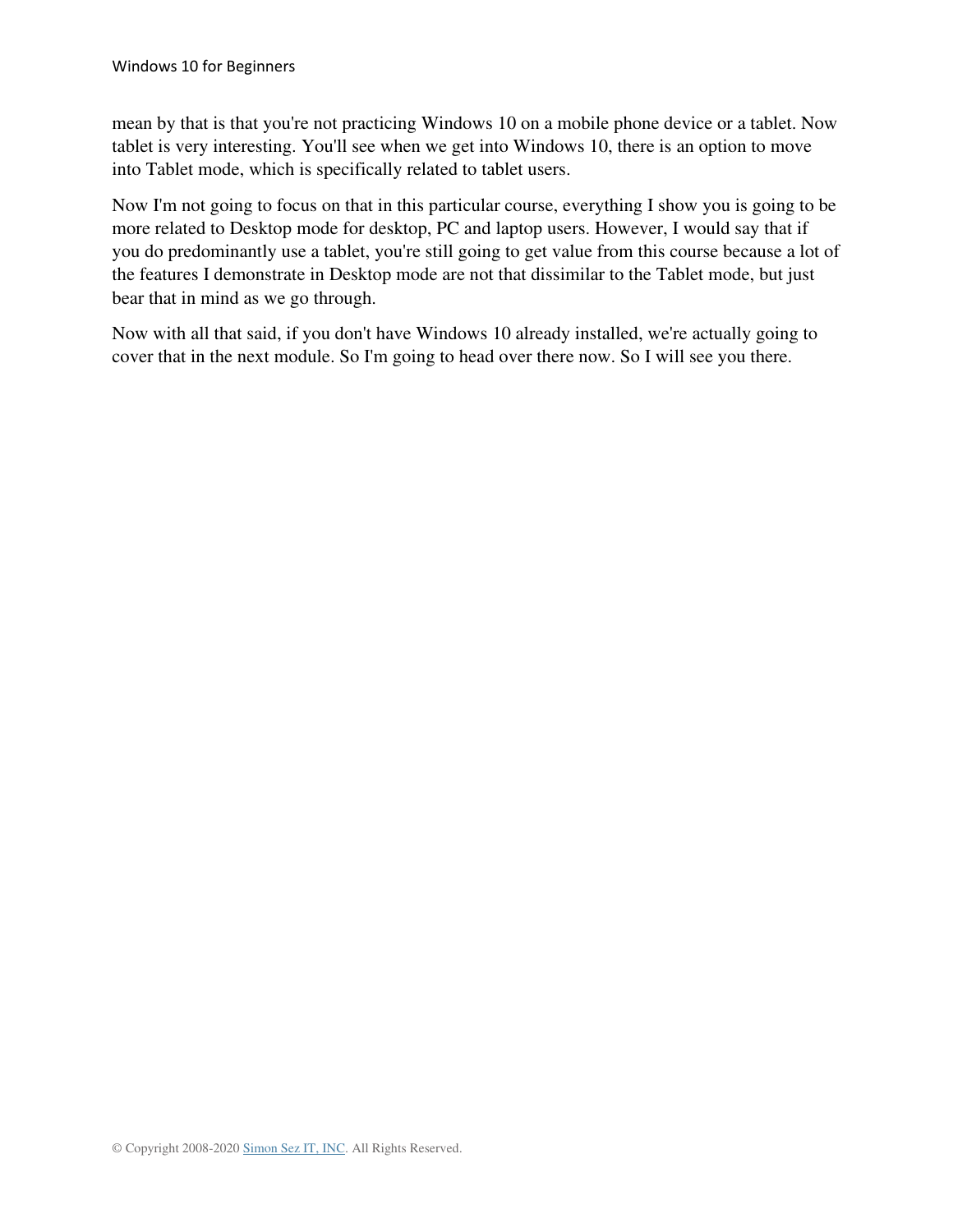### <span id="page-6-0"></span>**Video: Downloading and Installing Windows 10**

**Deborah:** Hello everyone, and welcome back to this course on Windows 10. In this section, we're going to be talking about how you can acquire Windows 10 if you don't already have it.

Now just for clarity, I am using a laptop device. It's running Windows 10, and you can see here I have a very nice desktop picture background of a beach. And this is just one of the standard backgrounds that's available from within Windows. And I'm going to be showing you how you can personalize all elements of Windows including how you can change up your desktop background picture in later modules. But this module is about acquiring Windows 10.

And I would say that if you already have Windows 10, on your PC or on your laptop, this is one of the sections that you can skip. However, if you don't already have it, then stick with me, because we're going to go through a number of things in this module, which are going to be really important for you to know.

So the first thing we're going to talk about is how to identify which version you are on. I'm then going to show you some of these System Requirements for running Windows 10. I'm going to show you how you can acquire or download Windows 10 if you don't already have it. We're going to talk a little bit about the difference between Microsoft Accounts and Local Accounts. And then I'm going to speak to you about how you can Upgrade or Install Windows 10.

Now, I will add that in this demonstration, I'm not actually going to install Windows 10 because I already have it. But I'm going to show you where to go, how you do it, and give you a few tips along the way. So let's start out this module with how you can identify which version of Windows you're using. And for this, you're going to need to look at your System Information.

Now in order to pull that up, there is a quick shortcut way of doing that, you need to hold down the Windows key. So if you've never used the Windows key before, if you look down at your keyboard, and find where your spacebar is, you'll find that it's either one key or two keys to the left of your spacebar. And it looks like a little tiny window. That is your Windows key. So what you need to do is hold down the Windows key and press the Pause key on your keyboard. And you'll find that located somewhere over on that top row towards the right-hand side.

Now some keyboards and this does include mine, you may have to add in the Function key in order to get Pause to activate. So for me, I need to press the Windows key, Function and Pause to quickly get to my system information. And you can see here, I can now see which version of Windows 10 I'm using. And it's telling me at the top there, Windows edition, Windows 10 Home.

So this moves me on quite nicely to talk about the different editions of Windows that you can download. So I'm just on the Windows homepage of the Microsoft website. And you can see here it's saying to me; "Compare Windows 10 Home versus Pro". So these are the two main versions that you're going to be dealing with; Home or Pro. And I just want to point out at this stage, Microsoft do tend to like to change up their web pages. So what you see here or what I'm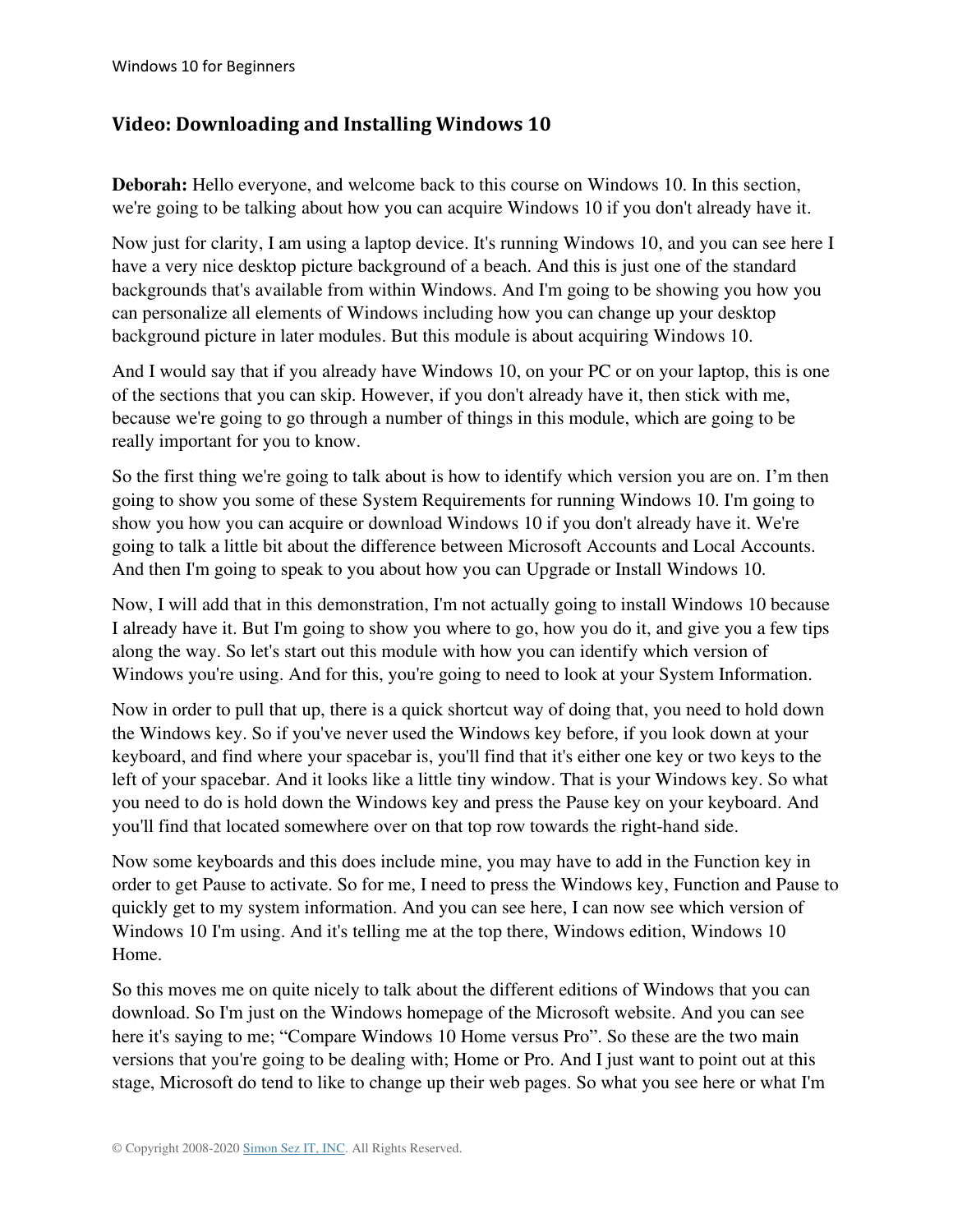seeing on this page, by the time you work your way through this course this page may have changed very slightly.

But as always, if you jump onto Google and type in Windows Home or Windows Pro and Microsoft, it's going to take you to the relevant page. Now if you want to do a comparison between Windows 10 Home versus Pro to see which one's going to best suit your needs, if we scroll down this page, you'll see you get the direct comparison. So you can see all of the features that are included in Windows 10 Home, and all of the features that are included in Windows 10 Pro. And as you would expect, you do get slightly more features in Windows 10 Pro.

Now I will say and there are a few more features down here, there's only really a couple more extra features that you get with Windows 10 Pro. So the fact that I'm using Windows 10 Home for the purposes of this course, is going to be absolutely fine. Everything I need to show you is covered in Windows 10 Home. But if you are considering which one you want to download, I would come on to this page, have a read through, and then make the decision as to which one is going to best suit your needs.

And one thing I will say is that Windows 10 Home is probably suitable for the majority of people. I would only download Pro if I needed to do something like maybe join a business domain. So if I needed to connect to a domain at work, then I would need to download Windows 10 Pro. Now if you're not really a 100% sure, it's definitely worth checking with your IT team at work and asking for their advice as well.

Now, there's also a couple of other editions of Windows, Enterprise and Education. The Enterprise version is available by volume licensing. And most very large organizations will have some kind of enterprise license. I will say that you can't just walk into a shop and buy the Enterprise version. And the same is also true for the Education version, which is mainly for teachers and schools. Now, both of these versions are outside of the scope of this course, and we won't be covering them. But just be aware that there are those two additional versions as well.

Now another thing that you should definitely check prior to downloading Windows 10 is your System Requirements. And what we mean by that is what is the minimum required in order to be able to run Windows 10 on your PC, laptop or tablet successfully. And again, if you jump on or Google Windows 10 system requirements, it will take you through to the Microsoft support site. And you can see there on this page, what your System Requirements are for running Windows 10 successfully.

Now when it comes to acquiring or downloading a copy of Windows 10, you can jump on to the Microsoft Store. Now I'm currently in the US Microsoft Store, but make sure that you go into the correct one for your location. And you can see here I have an option to purchase the various different copies of Windows 10. And if we jump into the Windows 10 Home, I'm going to click shop now. And you can see that you have two ways of obtaining your copy of Windows 10. You can choose to download it and I would say these days that is the most popular, it's instant. Or you can choose to get it on a USB or flash drive.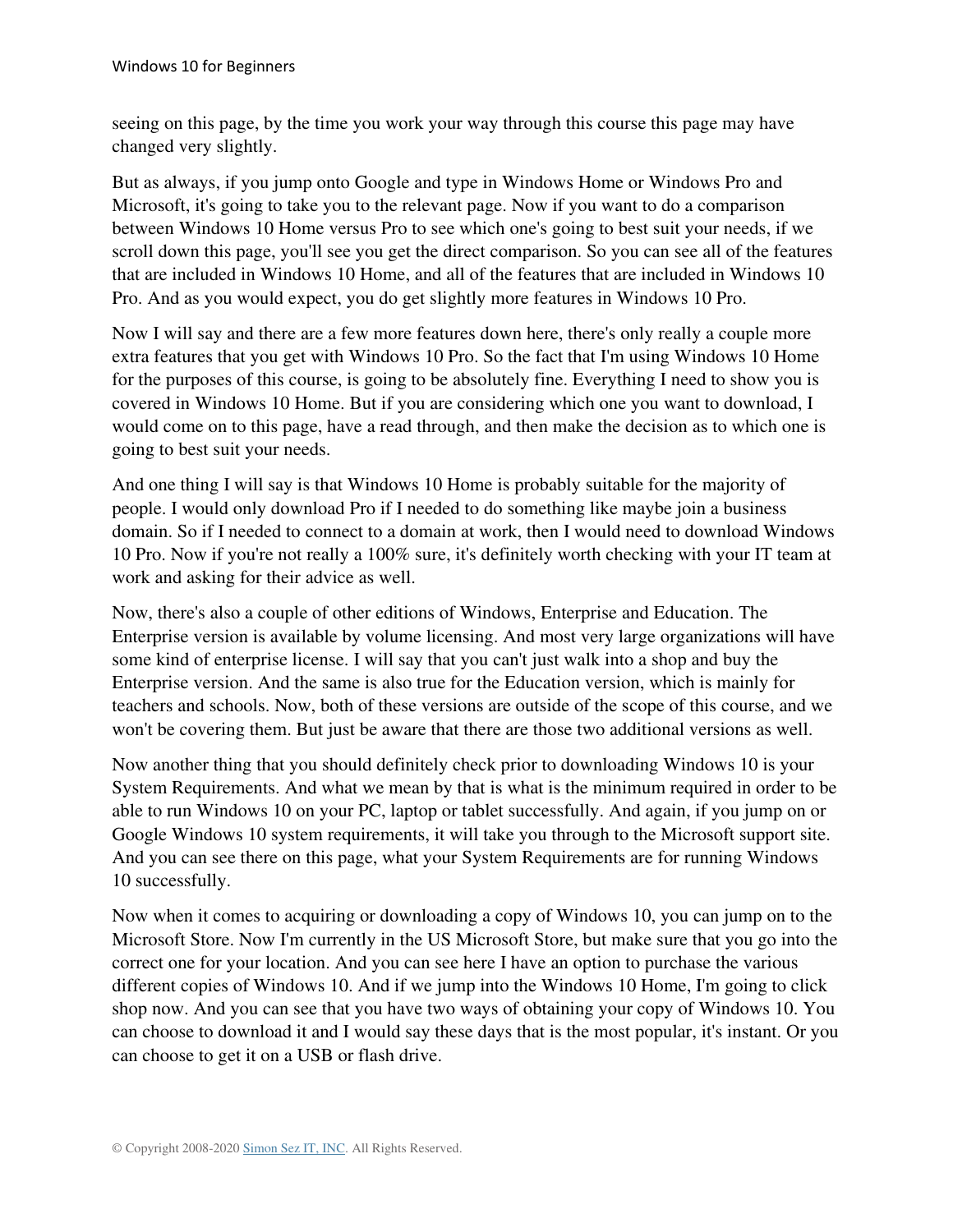Now as I said, most people do get it via the download. But it's worth bearing in mind that you're going to need at least three gig of spare space on your PC to enable you to download a copy of Windows 10. Also, if you don't have a particularly great internet connection, it might be better for you to get the USB version. Because sometimes if your internet connection isn't particularly great, and you choose to download a very large file, which this is, that can take a very, very long time tying up all of your system resources, and possibly preventing you from doing other things. So bear that in mind when you're choosing which option you want.

Now the Microsoft Store isn't the only place that you can go to purchase a copy of Windows 10. There are many, many other websites out there which are selling copies of Windows 10. I would advise however, that you do try and buy from a reputable source. And also we still have the, what is sometimes termed as the old fashioned way, you can walk into your local computer store. So if you're in the UK, that might be something along the lines of PC World. And you can pick up a physical copy of Windows 10 to install onto your PC or laptop. So a few different options for you. By far, the most convenient is this Download option from this page.

Now in the following modules, we are going to set up an account on our PC in Windows 10. And one thing you're going to need to decide is whether you want to use a Microsoft Account or a Local Account. And by default, you will be asked to use a Microsoft Account. And it's a very straightforward process to set this up on microsoft.com. And we are going to go through that in one of the later modules. But I just want to briefly introduce the concept to you in this particular module.

Now there are pros and cons to each. And I've actually just jumped on to the Microsoft support forum. So this is a community forum where people post questions and then other people provide answers. And you can see here someone has asked the question regarding Microsoft Accounts versus Local Accounts on Windows 10. And they actually get a really good comprehensive answer just here, which is definitely worth a read through. But to give you a basic overview of the difference between the two, a Microsoft Account gives you essentially a single sign on, which is similar to a Google account or something like Facebook.

If you log in or operate under a Microsoft Account, it gives you access to things like OneDrive, you can also download apps. So using a Microsoft Account makes things really convenient. But there is a little bit of a cost to that. And the majority of the cons with regards to Microsoft Accounts are related to security. Now, I'm not going to delve into this too much at the moment. But I will say that if you're not really sure if you understand the difference between the two, it's definitely worth jumping onto Google, googling Microsoft Account versus Local Account, and doing a little bit of further reading.

As I said, I am going to go into this a little bit more when we get to that module, but it's good to give yourself some background knowledge. And this particular answer is pretty detailed, which is why I like to show this particular answer, definitely worth a read. Now, a Local Account is one that's just set up locally on your PC. And it's worth noting that if you do choose to set up a Local Account, you can switch it to a Microsoft Account later. And with a Local Account, each user of the PC has a separate account, it's standalone, so it's good for security.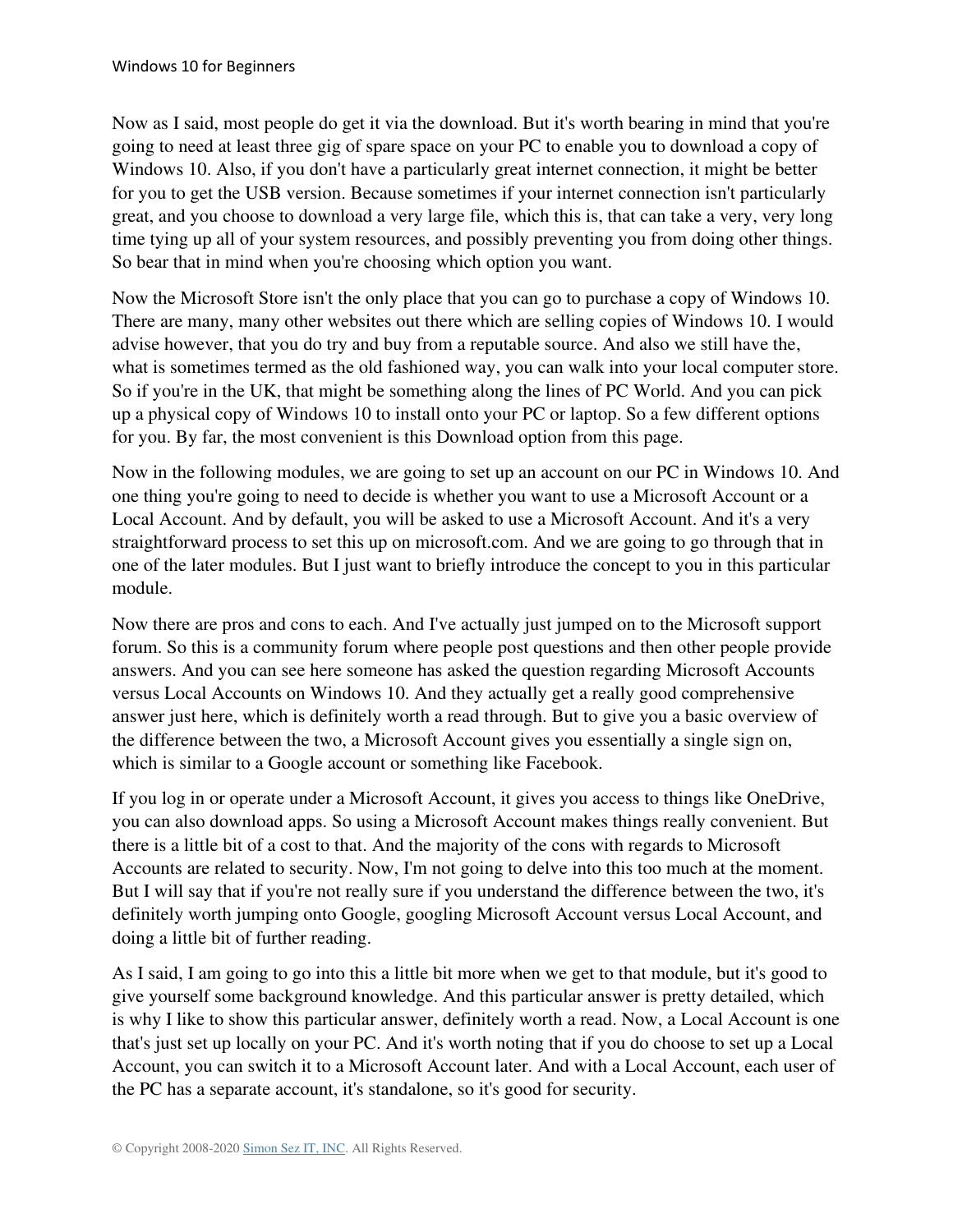So it might be that you have three members in your family, and everybody uses the same PC, you may want to have a different account for each member of the family. So when they go to the PC, they click on their name, they log in, and it's got all of their settings, all of their shortcuts, everything that they need, which is completely different to the other accounts that are set up locally on that machine. So that's definitely one thing to think about Local Account versus Microsoft Accounts.

So I'm now back at the Windows Store, which was the page that we were on previously. So when it comes to upgrading or installing Windows 10, we've seen how simple that is. We just scroll down, we select the version that we want to download, and then we can choose how we want to download that either by electronic download or USB. If I just click back to go back to this homepage, you can see at the top here, it says; "Ready to upgrade to Windows 10"?

Now, I would definitely click on Check compatibility if you're upgrading from an older version of Windows. And again, this is where you'll have all of those System Requirements for installing Windows 10. So make sure that your PC or the device that you're using meets all of those requirements before you go in and purchase your copy of Windows 10. Now if you have any trouble when it comes to installing Windows 10, I would always advise you just refer to microsoft.com.

They have some really great support pages and you can normally through reading, research, asking questions, seeing other people's questions, you can normally fix your own problem. So having downloaded Windows 10, you should be ready to start using it. So that's exactly what we're going to do in the next module where I'm going to walk you through how to get started using Windows 10. So I will see you over there.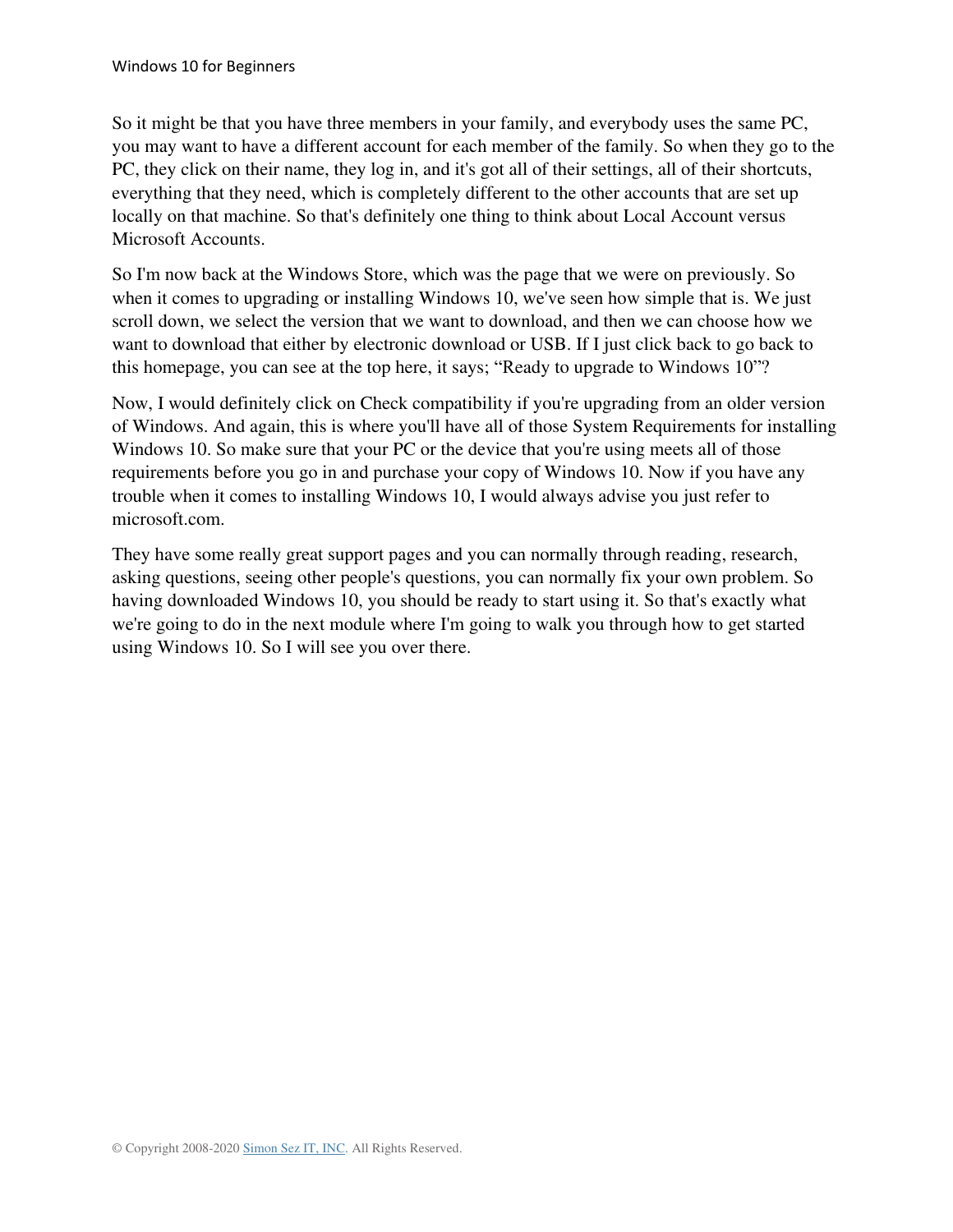# <span id="page-10-0"></span>**Section 2 – Getting Started with Windows 10**

## <span id="page-10-1"></span>**Video: Getting Started with Windows 10**

**Deborah:** Hello everyone, and welcome back to my course on Windows 10. In this module, I'm going to show you how you can get started in Windows 10.

So we're going to start out by taking a look at Starting Windows 10. And also some of the lock options that you have. We're going to go through the Desktop, we're then going to take a look at the Start Menu. And I'm going to show you some options you have when it comes to working in Tablet Mode. I'm also going to show the options you have for shutting down Windows 10. So if you're already, let's get started.

Now, when it comes to starting Windows 10, or logging out of Windows 10, one option I want to start with is the Lock Screen. Now the Lock Screen is particularly useful if you are at work and you've got lots and lots of different applications open. And maybe you just need to pop away from your desk, maybe you need to go to a meeting or you're going to lunch or on a break, and you don't really want to close down everything that you've got opened on your screen. But at the same time, you don't want just anybody to be able to walk up to your PC, wiggle the mouse and access all of your applications.

So a good option here is to lock your screen. It's going to keep everything running and open in the background, but it's going to pop up a password so that somebody can't just jump onto your PC and look at everything that you have open. So the quickest way to lock your PC is to press Ctrl, Alt, Del. Now what you see I get is I just get my desktop background picture. And this is a different one that I have on my actual desktop. And it just shows some basic information that I have on my Lock Screen.

And as with always in Microsoft, what you see on here is customizable. So I have the Time and the current Date. I can also see in the very bottom left-hand corner, it's telling me that I have three email notifications. And then on the right-hand side, I can see that I am connected to Wi-Fi. And I can also see the percentage of battery power that I have left in my laptop. And you can also see that I actually have it plugged in and charging at the moment. So once you lock your screen, when you come back to it, all you need to do is to click on your screen anywhere, and it's going to take you to your Lock Screen and it's going to ask you to log in.

Now again, on the bottom left-hand side, you can see that I have two accounts set up on this laptop. So I have my account that's currently highlighted. And there's also somebody else who has access to my laptop with a Local Account. So make sure that you select your account, and then you're going to be asked for your pin or your password. Now I prefer to have a pin. But that really is just personal preference. And again, in some of the later sections, I'm going to show you how you can specify if you want to log in with a password, or if you want to use some kind of pin.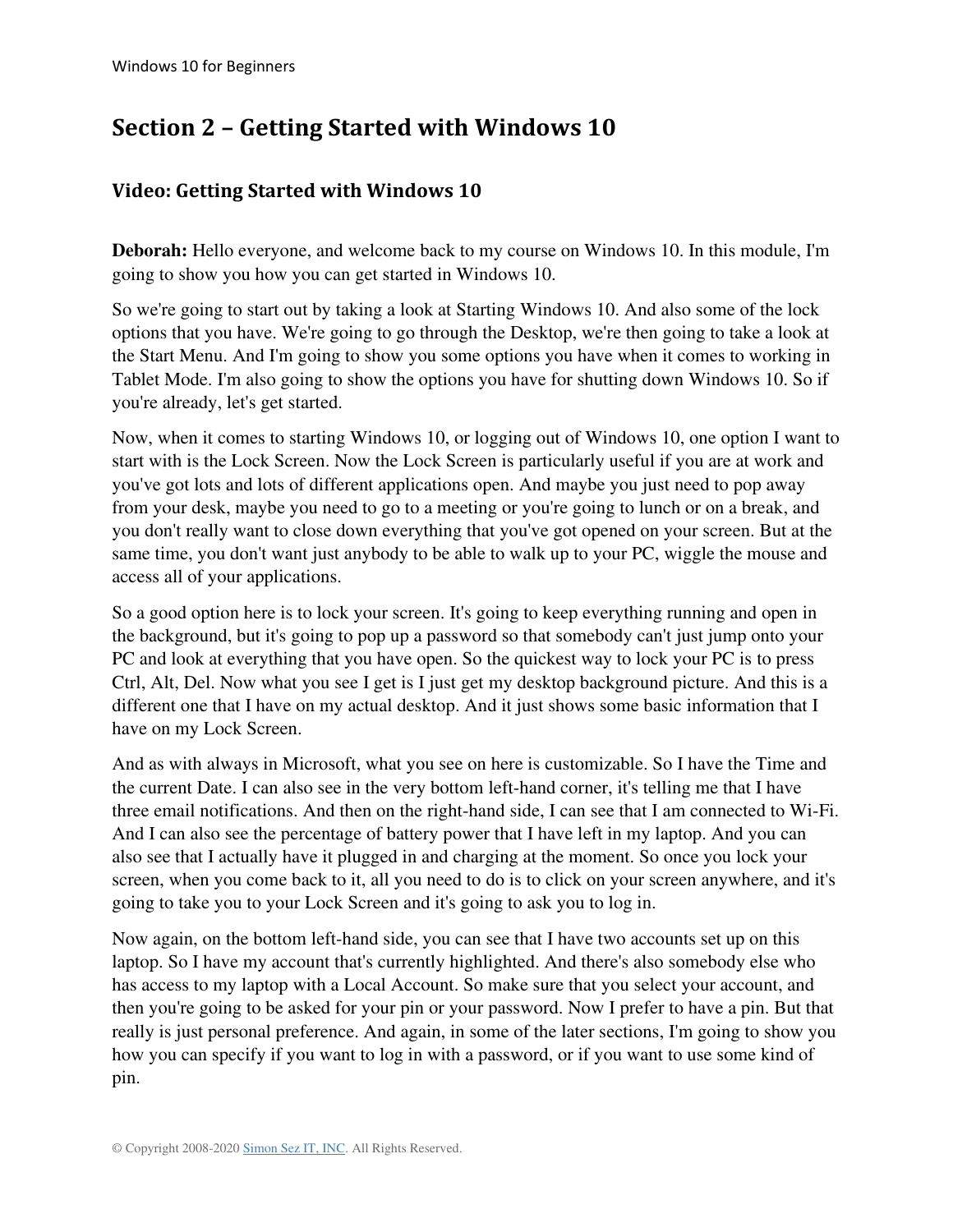You can see above that I have a picture of myself. And then underneath that I have a link, if I forget my pin, I can get a reminder. And I've got a direct link to my sign-in options just there. And then in the bottom left-hand corner again, we have some symbols. So it's telling me that my keyboard is English United States, I can see my Wi-Fi connection, I can see I have Ease of Access turned on. And then I have my power button if I want to do something like shut down completely. Now at this stage, I'm just going to log back in by typing in my pin. So now I'm back on my desktop. So whilst we're here, let's just do a very quick tour around the Windows 10 desktop.

Now on the main part of the screen, in the top left-hand corner, you can see I've got a couple of icons there. I have a Recycle Bin, and I also have Microsoft Edge. Now, these are Desktop Icons. And some people have a lot of Desktop Icons, other people not so many. Now I'm in that latter group, I tend not to have too many icons on my desktop, I prefer to have my icons pinned across the bottom in my Taskbar. But again, this is very much personal preference. And what these Desktop Icons are, are essentially shortcuts to the applications.

So if I want to quickly access my Recycle Bin, I can just click on the shortcut from here. And it's going to jump me into my Recycle Bin. The same thing with Edge, if I wanted to open up the Edge internet browser, I can double click and it's going to take me there straightaway. So Desktop Icons will appear on your desktop. And I'm going to show you how to create those a bit later on.

Now running across the bottom now we have the Windows key, which is our Start Menu. Now we're going to cover the Start Menu in a lot of detail in some of the following modules. So I'm going to leave that for now. But it is a very important button. We then have the Search bar. Again, we're going to cover that in later modules. I then have a number of icons on my Taskbar. And these tend to be the applications that I use all of the time. So you can see I have on there a lot of the Microsoft applications, so Excel, Word, PowerPoint, so on and so forth. I have a couple of internet browsers, I have the Camtasia software that I use to record these videos, I have a link to File Explorer, so I can quickly access my documents, and also very quick link to my Settings as well.

Now again, what you see down here is very much personal preference. And I'm going to show you how you can essentially add things or remove things from this Taskbar again in some of the following modules. Then finally, right over on the right-hand side, we have our Notification area. And in older versions of Windows, this was referred to as the System Tray. And again, the icons that you see down here are customizable. Now I like to have icons that display information that's useful to me. So I like to see if I have my Volume muted. I like to see what my Battery life is, I like to see my Wi-Fi connection. And then of course, I have the Time and the Date there as well.

And then finally, right on the very end, we have this kind of it looks like a little bit like a speech bubble. This is the Action Center. And if I click on this, this gives me an overview. So I can see there at the top very easily the last two emails that I've received. And then I have a number of different tiles that I can essentially click on or click off to toggle on and off. So you can see at the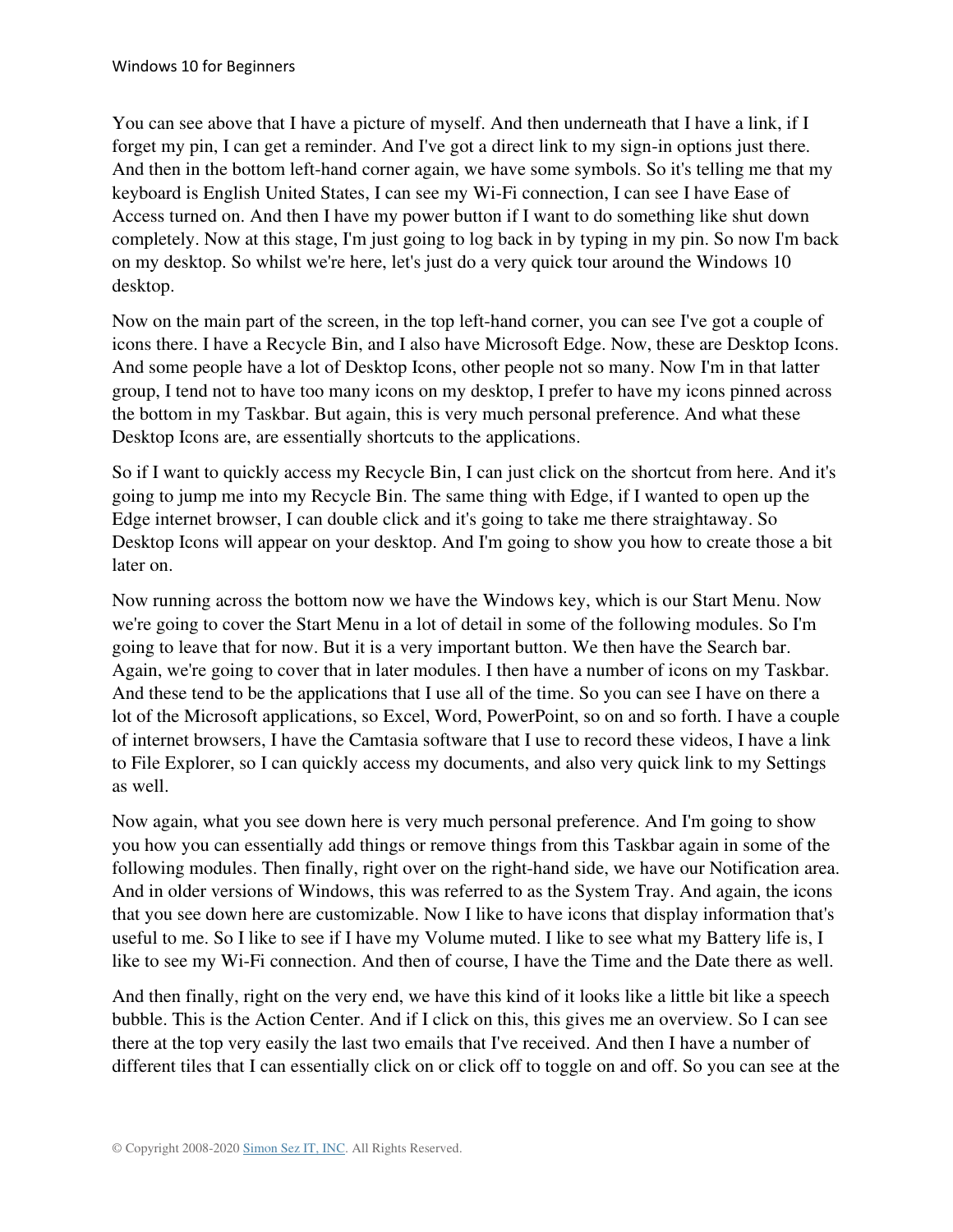moment, the only two of those I have turned on are Wi-Fi because I am using a Wi-Fi connection, and I also have my Location running as well.

But for example, if I wanted to turn on Bluetooth, I could just come over here, click on the Bluetooth tile, and that's going to very quickly turn that on for me. Now this little Action Center and all of these tiles again can be customized to what's going to be most useful to you. And as you might have guessed, we are going to cover this in a later module. Finally at the bottom there, I can very simply adjust the brightness of my screen by dragging this slider up or down. So lots of options in there.

Now before we leave this module, I want to briefly jump back to this Start Menu. And there's quite a lot to cover in the Start Menu. So I really want to just introduce you to the Start Menu in this module. Now the Start Menu, you'll find under this little Windows icon all the way over on the left-hand side. So you can either click on the Windows icon to pull up the Start Menu. Or alternatively, if you press that Windows key on your keyboard, that's going to allow you to access it as well.

Now this Start Menu has been a bit controversial over the years. So for anybody out there who used Windows 7, if you can remember back to that, Windows 7 was very much just the menu part of this screen. Then when we moved on to Windows 8 and 8.1, Microsoft introduced these tiles that you can see just here. And a lot of people really didn't like just having the tiles, they missed that menu. So kind of what we have in Windows 10 is a compromise, a combination of both. So we still have our old Windows 7 style Menu System, but we also have tiles there as well if we want to use them.

Now again, we're not going to delve into this too much in this module. But just want to make you aware of some of the things that you have on here. So if we start with just this menu running down the left-hand side, you can see that we have access to our Power options if we want to Shut down or Restart, we have a quick way of accessing our Settings, I can jump directly to my Pictures folder, and also my Documents folder. So if I click on Documents, this essentially is going to open up File Explorer and jump me straight to my Documents folder. And then I have access to essentially my Profile, my Account on this PC.

Now moving across to this middle section, this is where you will see all of the apps and applications and facilities that you have on your PC. And these are all listed in alphabetical order. And any applications that you've added recently to your system will be listed at the top. So you can see here that recently, I downloaded or installed Microsoft Edge and I also downloaded Microsoft Teams as well. Now if I want to scroll through this list, you'll see that I have a little scroll bar at the side here. So I can then scroll through, and I can look at all of my applications. And as you might expect, if I want to open one of these applications, I can just select it from the menu in order to open that application.

Now, all of these letter dividers, so you can see here where it says A, where I'm currently hovered. If I click on A, it's going to take me into this little alphabet sized panel. So if I want to jump to something in particular, so maybe I'm looking for something related to Microsoft, I click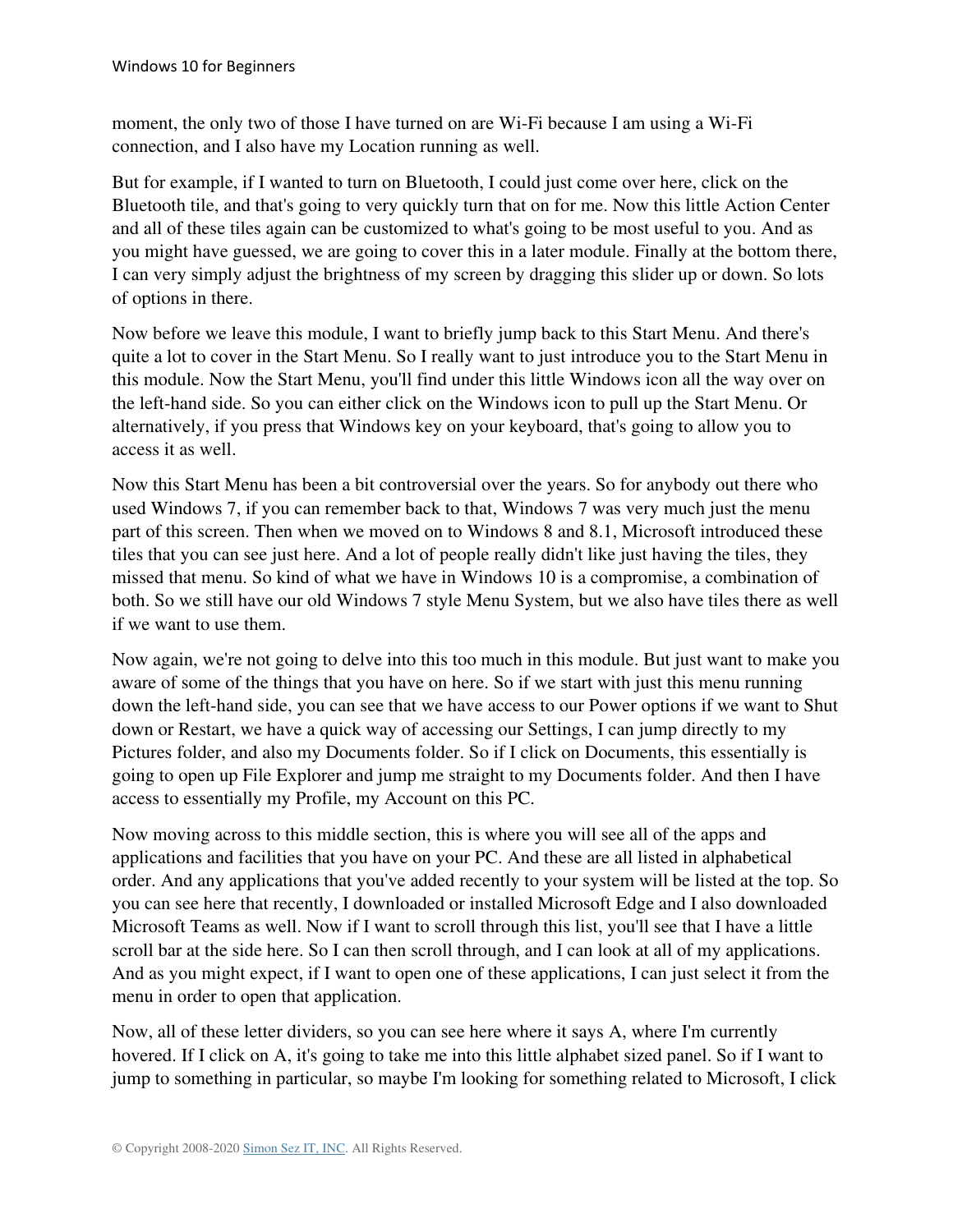on M, and it's going to jump me straight down to that part of the Menu System. So don't forget that you have that there as well.

And then on the right, we have our tiles. So these are very much those Windows 8, Windows 8.1 style tiles. Some people love these, some people hate them, I am a little bit like I don't tend to use them so much. But I do know a lot of people who do really like using them. Now I don't have mine particular customized or set up in any particularly nice logical sequence. But what you can do is you can add any of your applications or apps as tiles, you can organize them into different groups. So you can see at the top here, I have Life at a Glance, which is one of the groups that Windows 10 automatically creates for you. You can rename these groups, you can add more, and you can add whatever tiles you want to into those groups.

And again, it's just a quick way of being able to access your applications and any apps that you have. So if I wanted to open Excel, I can just click on this Excel tile. And that's going to go away and open Excel for me. So very, very simple to use. Now, as I said, I'm not going to speak a lot in this course about Tablet Mode. But I just want to show you if you are using a tablet where you can go to switch on Tablet Mode essentially. So I'm going to go back to my Start Menu, I'm going to press my Windows key. And I'm actually going to go to Settings, I'm going to click on this little cog icon. I'm going to click on System. And you'll see here in this long list of options, one of the options we have is Tablet Mode.

Now I like to keep the, "when I sign-in option to use the appropriate mode for my hardware". And that's because when I sign-in, Windows is going to automatically detect if I'm using a tablet, or if I'm using a desktop. And it's going to switch the mode depending on which one it picks up. And when you switch into Tablet Mode, what it essentially does is it optimizes all of the windows features for a tablet device. So for example, it will give you more room in between icons, because it's allowing for your finger as opposed to a mouse cursor.

Now you don't have to have the, "use appropriate mode setting", you can set it to use Tablet Mode permanently. So if you work permanently on a tablet, you can just switch into that mode and have it start up in that mode every single time. There's a few other options in here for customizing Tablet Mode, which you might want to look at if you do use a tablet device. Now saying that, an even quicker way to switch into Tablet Mode, and this is particularly useful if sometimes you work on a desktop and sometimes you work on a tablet. If we go back to that Action Center in the bottom right-hand corner, you can see one of the titles that I have here is Tablet Mode. So I can very quickly toggle it on or toggle it off depending on what device I'm using at any given time.

Now finally, I just want to talk to you about shutting down Windows 10. Now, of course, if you wanted to, you can just press the power button on your device. Although I would say that sometimes that's quite a harsh way of shutting down your PC. I would always recommend if you are just going to switch it off, make sure that you've fully saved everything and properly exited all of your applications. Don't leave them all open and then just turn the power button off. That's never good. It's what we would call a hard shutdown.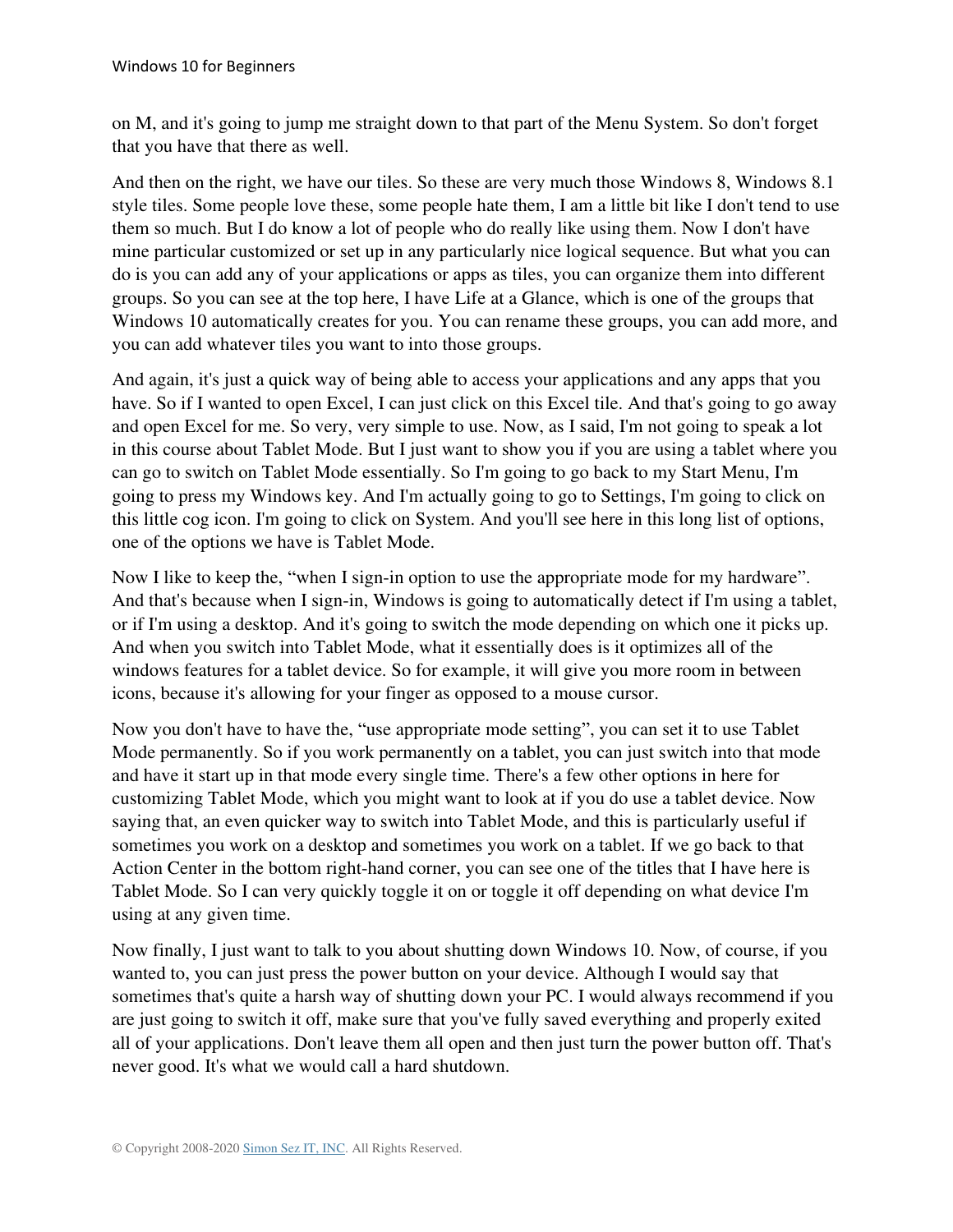Now your other Power options if you click on the Start Menu again. So I'm going to press my windows key. You'll see at the bottom there it says Power. So if I click on power, I have Sleep, Shutdown and Restart. So Sleep is a good one to use if maybe you're going to sleep at night, maybe you've got a lot of stuff open, you can put your PC into Sleep mode, which won't close down everything, but it's going to use very little power. So all you need to do to log back in in the morning is touch your keyboard, type in your pin or your password, and you're up and running again.

Now Shutdown is pretty much what it says on the thing; it's going to shut everything on your PC down and turn your PC off. And then finally Restart is probably an option that you've used many times before. There might be occasions where you need to restart your device such as if you've installed maybe a new application which requires a restart in order for it to be able to work, then you might want to use that option. And it basically does a shutdown and then automatically restarts your PC and will land you back at the login page where you type in your password or your pin.

So those are the options that you have. Now there is one more option called Hibernate. But again, I'm going to discuss that more in later modules. But for now, that's a very quick overview of how to get started, how to navigate your way around the Windows 10 desktop. That's it for this module. I will see you in the next one.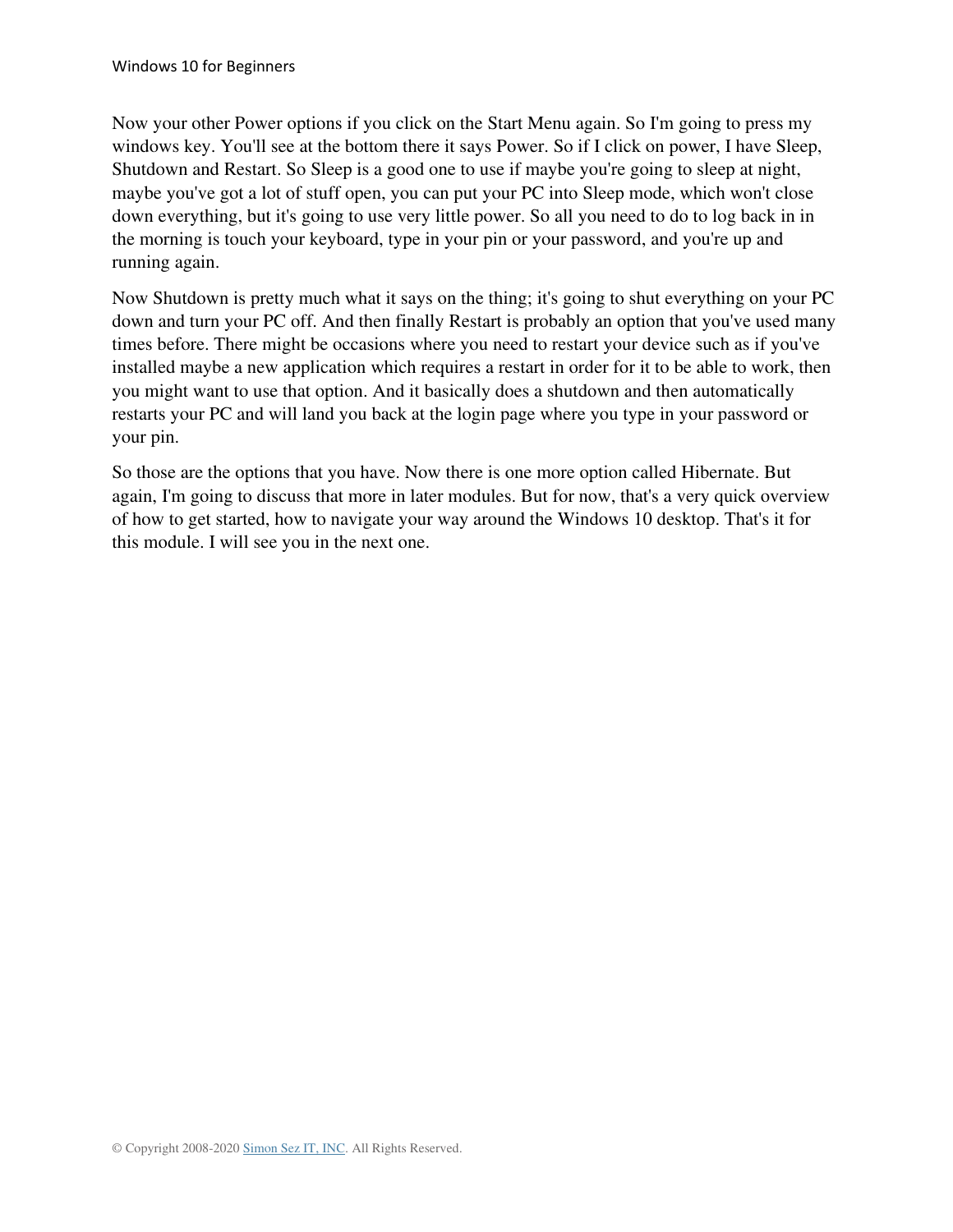## <span id="page-15-0"></span>**Video: Opening and Running Apps**

**Deborah:** Hello everyone, and welcome back to our course on Windows 10. In this module, I'm going to talk to you about Running Apps and Desktop Programs. So this is one of the most frequent things that you will do when working in Windows 10.

Once you've logged in, you're going to want to start to open your apps and maybe run apps as well. So we're going to go through the basics of that in this particular module. And one of the things I really want to highlight in this module is the difference between Apps and Desktop Programs. But we're going to start out by taking a further look at that Start Menu.

I'm going to show you how you can start Apps and Desktop Programs, I'm going to show you a really nice little feature that will help you work in multiple different windows. So we're going to look at Snapping Apps. And then finally, I'm going to show you how you can easily Close any applications that you have open. So let's start out again by taking a look at some more details related to that Start Menu.

Now, we looked at this in previous modules. And we know that to get to our Start Menu, we can either click on that Windows logo in the bottom left-hand corner. Alternatively, we can press the Windows key on our keyboard. Now when that Start Menu pops up, obviously, you've got your menu items running down the left-hand side, and then you have those tiles in the middle. I'm going to delve more into tiles and organizing them in later modules. But all I really want to show you here is the fact that you can actually modify the size of this Start Menu.

So if you're finding this a little bit too big, a bit too cumbersome, then if you hover your mouse over the right-hand side, you can see I get a little double headed arrow. Which means, I can simply drag it in to make that a little bit thinner. I can do exactly the same at the top. So if I want to make it shorter, I can just click and drag that down. So that allows me to see a lot more of whatever I've got underneath that being an application or just my simple background like I do here. Now I find that a little bit too small so I'm just going to drag mine up very slightly, and also back out again.

Now as we've seen previously, if you want to start up an application, one way of doing it is to scroll through your list of applications which are all organized alphabetically, and you can click to open. So for example, I can click to open up Excel. Now another way that I can do this is I could select my applications from this tiles area. Now I don't have a great deal of stuff in this particular area at the moment. I am going to add to it as we go through the course. But I do have a few things. So for example, if we keep it consistent, if I wanted to open up Excel, I can see that I have my Excel icon underneath this Life at a Glance section. If I click it, it expands that little folder, I can then click on the tile again just to launch Excel. So a couple of really simple ways just to open your applications from that Start Menu.

Now one thing I want to point out in this menu in particular, is if we scroll through, you'll see that most of the items in this list have an icon next to them to help you identify that particular item. But if I scroll down, you'll see that some of them have this little folder icon. So if we look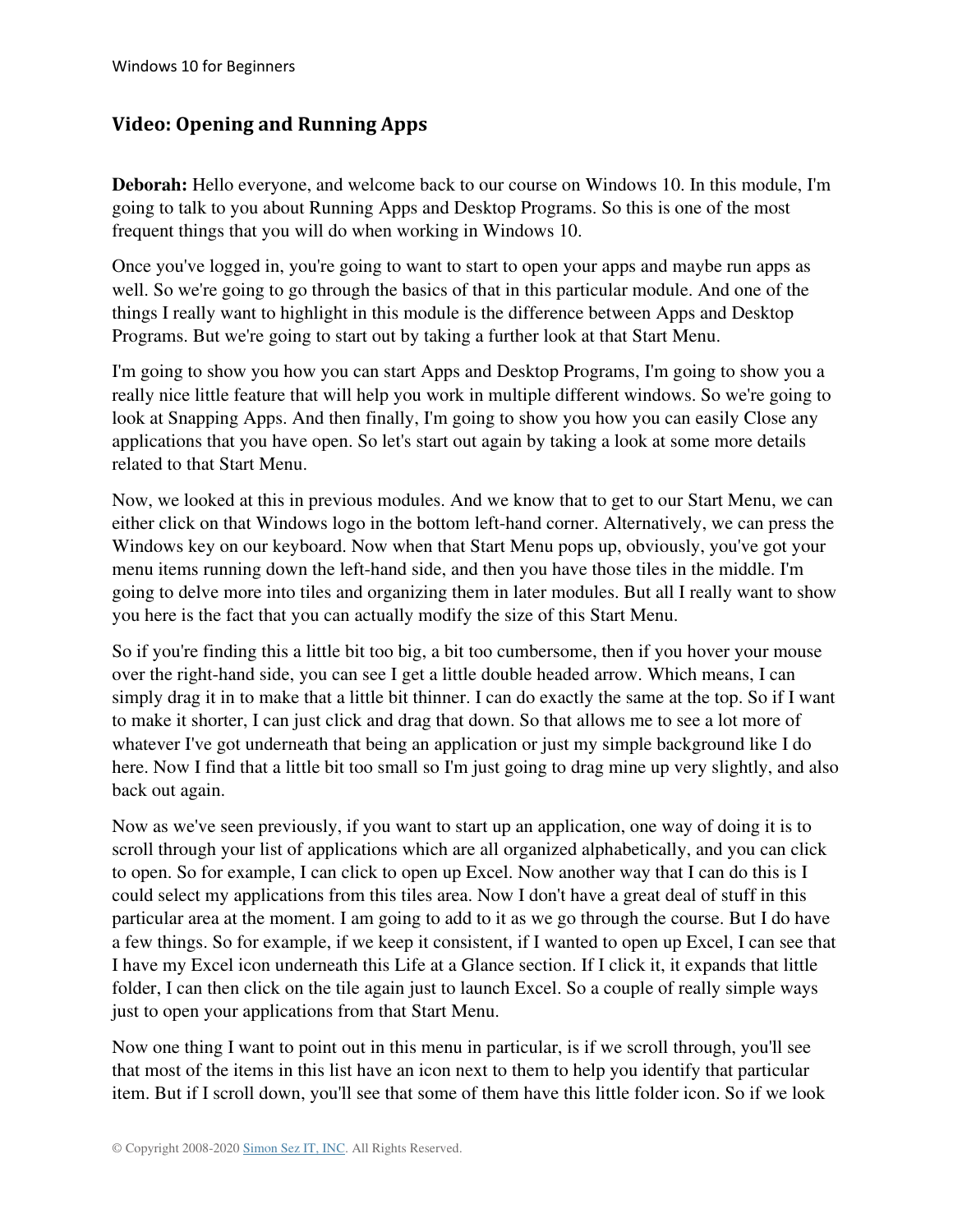at this one here, it says Microsoft Office Tools, I have a little folder icon. Now with these folder icons, what you'll also see is that you'll have a little dropdown at the side. So if I click to expand that, it's going to show me the items that are located under that particular folder.

Now the reason why I'm highlighting this to you is because sometimes that can be a little bit confusing when you're searching for a particular application. If I give you an example, if I wanted to open up the Notepad application on my PC, if I jumped down to N which is just below, I don't have Notepad in there. Now I know that Notepad is installed. So, where might that be lurking? Well, in this case, I happen to know that Notepad is a Windows Accessory.

So if I scroll down my list and get to my W area, you can see I have a folder here again, Windows Accessories. If I expand that, it's going to show me all of those accessories and one of them there is Notepad. So what I'm trying to say to you here is if you're looking for a particular application and you can't find it, it might be that it's located in a folder. Now, you're not going to know the name of the folder that it's located in a lot of the time and of course there is a much easier way to find your applications than going through every single folder. But I'm going to get onto that when we go through all of the options we have related to Search. But just be aware, it might be lurking somewhere different to where you think.

So we're going to leave the Start Menu for the time being, and we're going to shift our focus down to that Taskbar that we have running across the bottom. Now, as I mentioned before, this is kind of my preferred way of opening up my applications. I like to have all of the applications that I use most frequently pinned to this Taskbar. And there's a few reasons why I prefer this method. One of them is that they're super easy to access.

So you can see down here, I have very easy access to File Explorer, if I just click it opens it up. And pretty much all of the applications that I use, I have the Microsoft Office Suite, I have a couple of web browsers. And on the end here, I have some applications that are related to the recording of this video. So you might be wondering, how do you get your applications to be pinned down on that Taskbar? Well again, it's pretty simple.

We're going to jump back into our Start Menu, so windows key. And all you need to do is find the application or the Desktop Program that you want to pin. And I'm going to use one of the tiles here actually, I'm going to pin the Microsoft Store. Right-click on the tile or on the menu item, go down to More, and you can see that you have a Pin to Taskbar option. One thing you'll also notice in here is you also have an Unpin from Start option. So if I wanted to remove the Store from that Start screen, I could choose to unpin it. But for now, I'm going to select Pin to Taskbar. So there we go.

If you now glanced down at that Taskbar, you'll see that I've added the Microsoft Store to the Taskbar. Similarly, if I decide at any point that I don't need a particular application pinned to that Taskbar, all I would need to do is right-click on it, and select Unpin from Taskbar. And it's gone. So whilst this isn't an exercise, I think it would be really good practice for you to go into your Start Menu, to find those applications and Desktop Programs that you use all the time, and just practice pinning them down on to your Taskbar.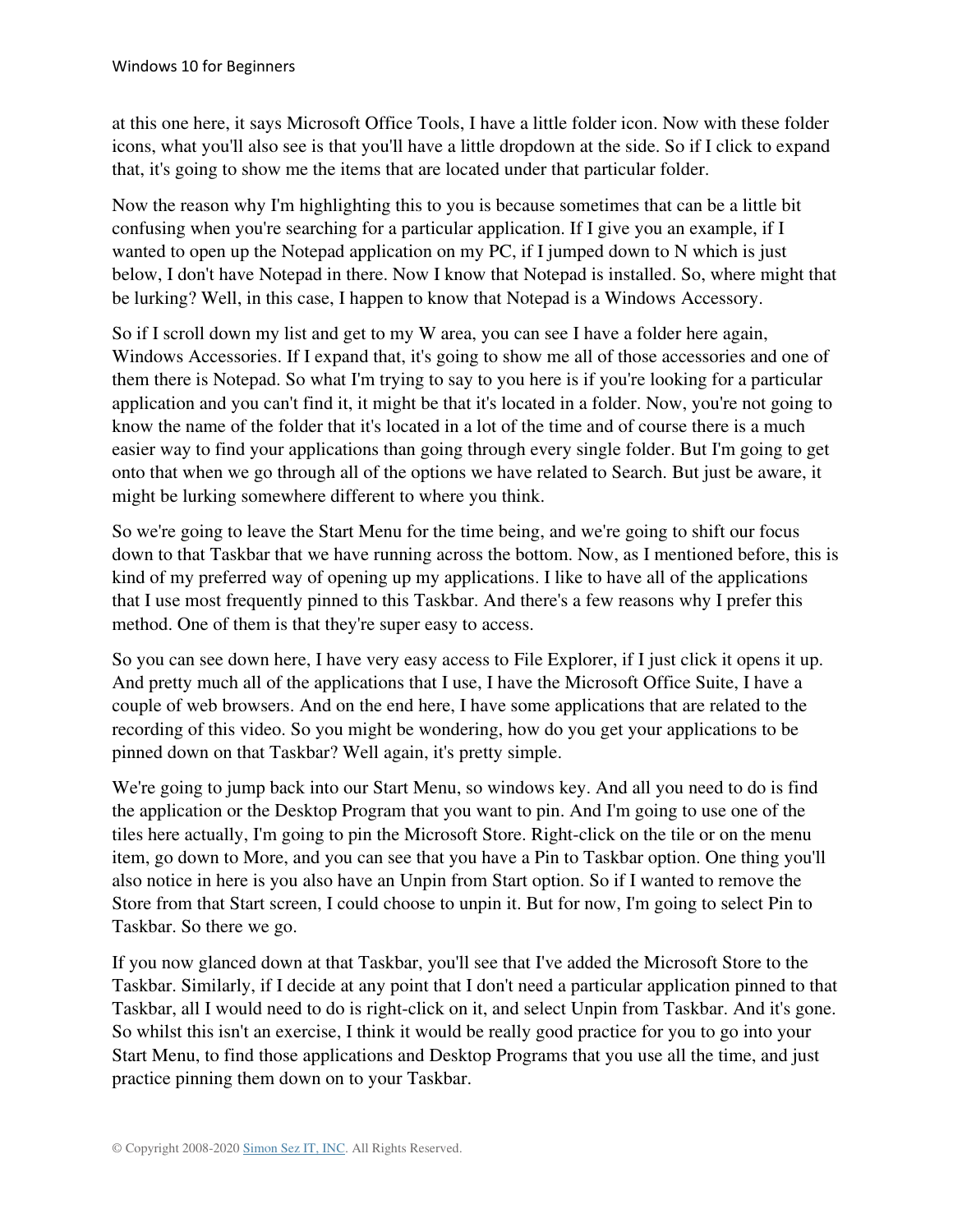Now, if you want at any point to rearrange the order of the icons that you have down there, it's just a simple case of grabbing the icon and dragging it to its new location. So you can see there I'm dragging File Explorer along, and I'm gonna put it there after my web browsers. Now if I clicked over File Explorer, you'll see that some of my icons have a blue line underneath them. So you can see Google Chrome, File Explorer, Excel, and then a couple of the icons towards the end of my Taskbar. Now all that basically means is that that application is running. So it's open somewhere on my PC.

You'll see if I open up the Microsoft Edge web browser, soon as I do that, it gets a blue line underneath it. And if I close that web browser down, I no longer have that blue line there. Now again, what color this line appears in is completely customizable. And we will get onto that when we talk about Personalization.

Now another thing that's worth noting is when you do have a few different things open, if you want to switch between your applications. So currently, I have File Explorer on top, if I wanted to switch to my browser, all I would need to do would be to click on the browser icon in the Taskbar, and it's going to pull that to the front. If I switch back to File Explorer, click again, and it pulls that to the front. So a very easy way to switch between your different applications that you have open.

Now one thing that's really important is understanding the difference between Apps and Desktop Programs. You'll quite often hear them used interchangeably, but they are actually quite different. So an example of a Desktop Program would be one of the Office applications. So something like Excel, or Word or PowerPoint, or even a Windows Utility. So something like Notepad like we were looking at earlier. Those would be Desktop Programs.

Whereas apps tend to be something that are a bit more self-contained. So for example, Netflix is an app that I've downloaded. Solitaire is an app that's been downloaded. And the difference between Apps and Desktop Programs is that when you open up an app, it's very much independent from everything else. So the app will have its own Menu System, it will have its own way of working with that app. Whereas Desktop Programs tend to work in a similar way. You'll have the standard Windows menu dropdowns, contextual menus, all of those types of things. So let me just show you an example of an app.

I'm going to jump into this Solitaire collection app, and there we go. So we have the app open and you can see what I mean. It has a menu in the top left-hand corner with its own style of Menu System. Now one thing that you'll notice is a difference with Windows 10, particularly if you've come from Windows 8, or 8.1, is that in those older versions, when you opened up an app, it would open up in full screen mode, so you wouldn't see the Taskbar or anything else on the screen aside from that app.

Now, that doesn't happen automatically in Windows 10. You can see even though I've got this app open, I can still see my Taskbar running across the bottom. However, what you'll find in most of the apps is there will be some way for you to switch that to full screen mode. And I can see in this particular app in the top corner, I have Full Screen View, which just gets rid of that Taskbar and allows me to work with more space in the particular application. I think these days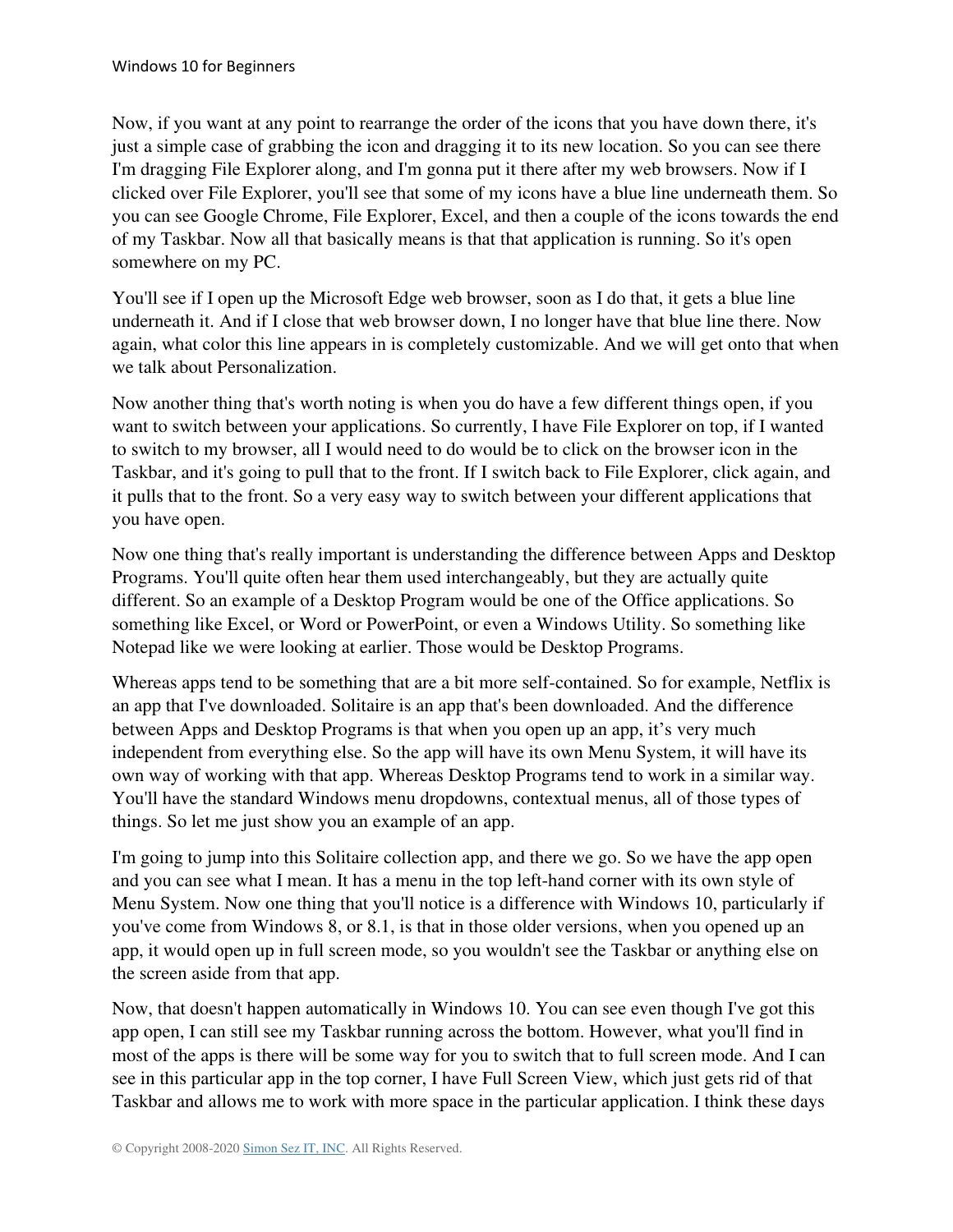most of us are used to the concept of apps, we all have mobile phones, we always download apps onto our mobile phones, works in a very similar way here. I could jump into the Microsoft Store, I can browse through their apps, and I can load apps onto my PC.

Now when we were looking at the Taskbar, I was showing you how you can switch between apps simply by clicking on the relevant icon on the Taskbar to bring that particular application to the front. Another little feature that you have is this little icon just here; Task View. And if I click that, what that's going to do is it's going to show me everything that I have running on my PC at the moment.

So you can see I have a couple of Excel documents open, I have a PowerPoint presentation open, I have my recording software, because I'm recording this tutorial. And you can see that I can scroll through and see other items that I had open earlier today, yesterday, and even further back than that. And if I want to switch to them, I can just simply click to pull that into view. So this Task View is a great way of really kind of getting an overview of everything that you have open.

Another thing that I like to do in here is I like to come in here to close apps. So if I've got about 20 different things open, sometimes a little bit tedious to go through switching to each application and closing things down. If I go into Task View, you can see if I hover over this Book1 Excel, I get that little cross in the top corner, I can just click it, and it closes it. So I can just go through clicking the cross on each document that I no longer require. And that is actually a lot more efficient than doing it the other way.

Now I want to show you something that is a facility that I use all the time, I find myself constantly working in two different parts of the screen. So for example, I might be writing some notes for a training course in Word, and I might also be doing some research on the internet related to that training course trying to work out what I want to put in the course. So I like to have my internet browser open in one half of the screen and my Word document open in the other half of the screen. And Windows 10 gives us this really nice feature called Snapping, which allows us to easily do that. So let me do just that.

I'm going to open up Word just by tapping on the icon. And we'll just do a blank documents. I'm also going to open up my Microsoft Edge browser. Now if I want these in each half of the screen, all I need to do is go up to the top of my Edge browser, click on the title bar, that gray bar at the top and kind of pick up that window. And then I'm going to drag it all the way over to the left-hand side until I see that little ghosting. When I let go, it's going to snap to those ghosted boundaries. And cleverly, what it does is it then minimizes all of my other running applications. And I can choose which one I want to display in the other half of the screen.

So in this case, I want to display the Word document. So I just select it, and I now have them both organized perfectly in each half of the screen. Now, it's also worth noting that you can do this with up to four documents. So I could have four documents in each corner if I wanted to. Again what I would do if I maximize that, if I grab Internet Explorer, and this time, instead of dragging it over to the left-hand side, I'm going to drag it more up towards the corner. And you can see I get that a little ghost in just there let go and it puts it in the corner. I can then choose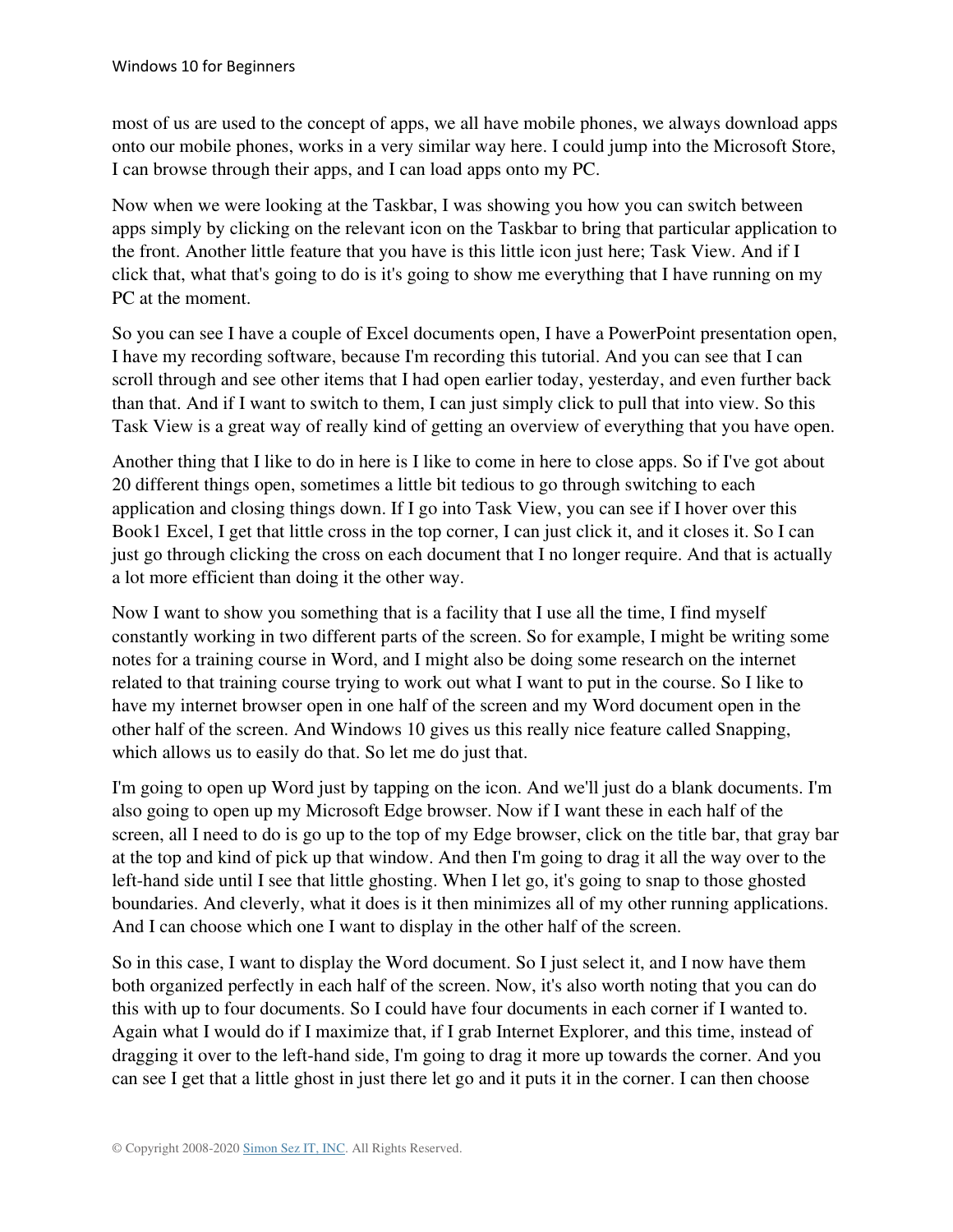what other application I want to show in that half of the screen. So I'm going to say show my PowerPoint presentation. And then I could do the same with Word.

I could pick that up and I could pull it up to the top corner of the screen, snap it in place, and then I could have another application there if I wanted to. Now I don't tend to like to work like this, I find the windows a bit too small. But if you do have much bigger screen or bigger resolution, then you might find that particularly useful. And now this leads me on to my final point in this module and that is closing down applications.

Now I have three things open on the screen, and I can simply click the cross to close down Word, click the cross to close down PowerPoints. And I still have my Internet Explorer window open. Another way that I could close this down is if I hover over Microsoft Edge in that Taskbar, you can see I get that little window preview. If I move up, I have a lot of cross in the corner and I can just click to close that down.

Another way that you can shut things down, and if I open up Microsoft Edge again, is if you like using shortcut keys if you do Ctrl F4, and that will also close your window down.

So that's it for this module quite a lot to take in. as I said, do have a practice finding those applications that you use frequently, and pinning them and organizing them on your Taskbar. That's it for now, I will see you in the next module.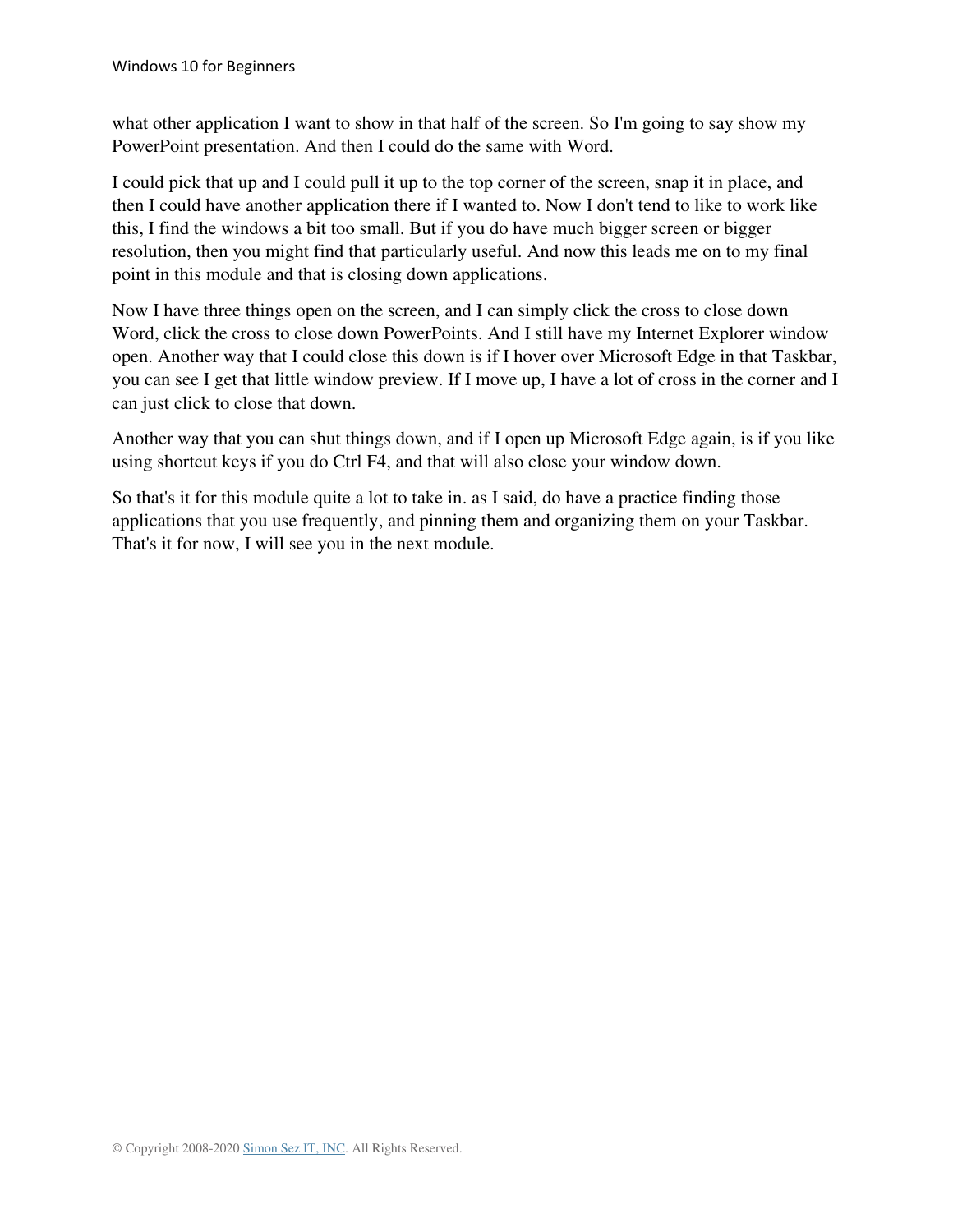#### <span id="page-20-0"></span>**Video: User Accounts Basics**

**Deborah:** Hi everyone, and welcome back to this course on Windows 10. In this module, we're going to talk about User Accounts. Now, earlier on, I mentioned that you can have multiple different accounts. So you might need to set up one or more accounts on your PC or laptop so that you can share it amongst other people.

So an example I would give there is if you have a PC at home, and there's multiple different family members who use that PC, you can have a separate account for each person so that they can log in and have access to all their own customizations and settings.

So in this module, we're going to cover the basics of Managing Accounts. I'm going to start out by going through the User Account Settings. I'm going to speak to a little bit more about a Microsoft Account versus a Local Account. I'm going to show you how you can create a new Account on your PC. And then I'm going to show you how you can Delete User Accounts.

So on my particular laptop, I have two accounts set up on here. One is for myself, and another is for a member of my family. And the two accounts that I have on this PC are set up in two different ways. One of them is a Microsoft Account, and the other one is just a Local Account. So I'm logged in as myself currently. And first thing we're going to do is just take a quick look at my Settings.

So we're going to go down to our Start Menu, and we're going to click on the cog icon to jump to our Settings. And we're going to jump straight into this Accounts section. So as I'm logged in as me, this is where I can see all of my information about my account. So the first thing you can see there is you can see a picture of myself, you can see the email address that I'm using here, and you can see that I am an Administrator.

Now as I said, this is a Microsoft Account. So this is the account information that I would use to log into Office 365, or Microsoft 365 as it is known these days. And you can see underneath, I have a link to manage my Microsoft Account. So this is where I could manage all of my billing information. Because if you remember, Microsoft 365 is a subscription package. And I can manage all of my Settings surrounding my Microsoft Account.

You can also see here that I am an Administrator. So that means that basically I have access to do pretty much anything on this laptop, it's the highest level of access that you can have. And you might want to make multiple people Administrators or you might just want to have one person, that's entirely up to you. But as an Administrator, you can do things like Add Other Accounts, Delete Accounts, things like that.

You'll also notice that occasionally, in order to run an application with a high level of privileges, so maybe you want to do something that could if done wrong, affect the running of your PC, quite often you won't be able to run that unless you're logged in as Administrator. Now a couple of other things we have on this page here, you can see it's telling me that I can sign in with a Local Account instead if I want to. And then at the bottom, I can choose to change my picture.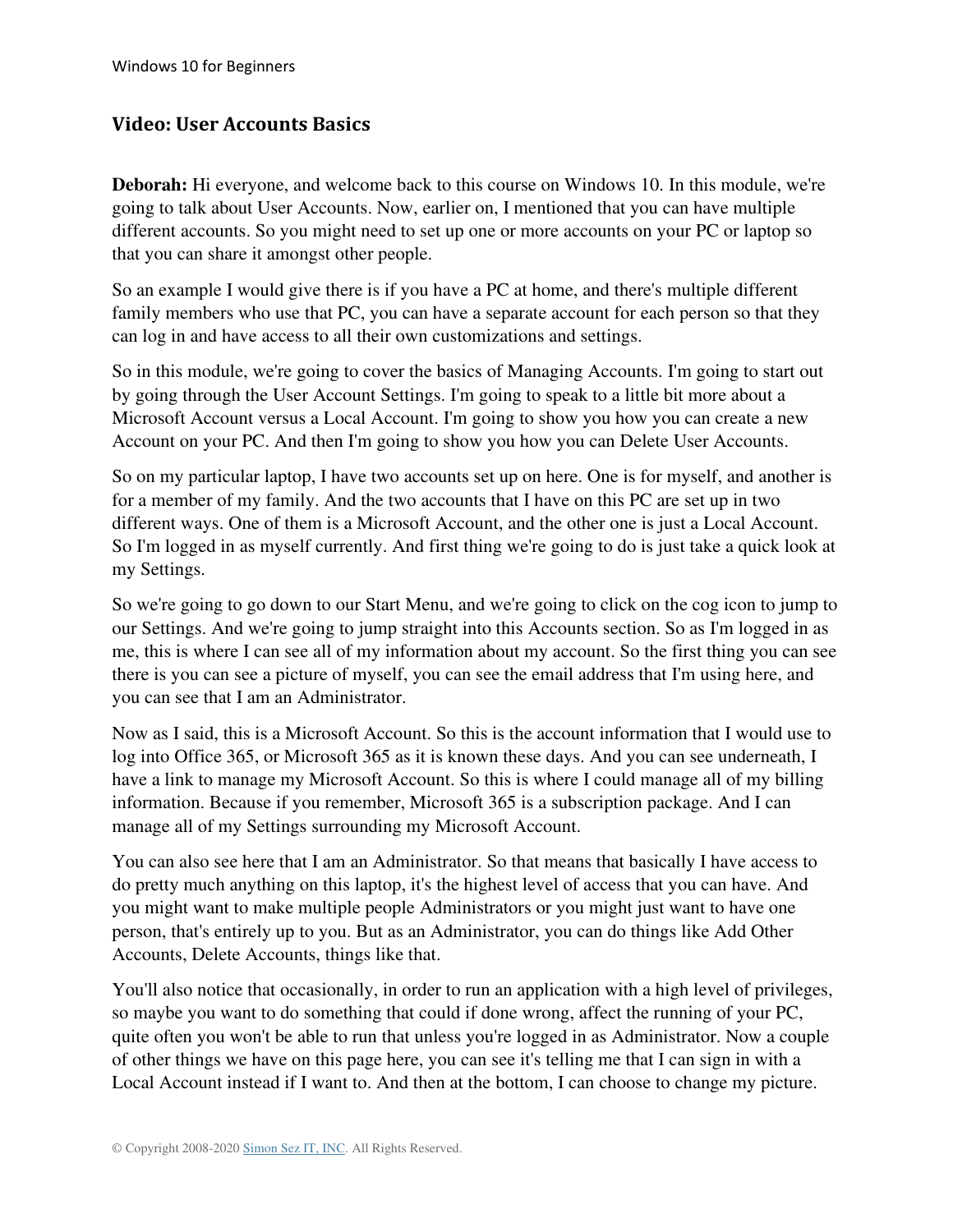So I have a camera option here. And I can also browse for a picture if I have one saved off to my local drives. So this all comes under the Your Info tab in Settings.

Let's move down to Email and Accounts. So again, at the top here, you can see that I've got my account, which is a Microsoft Account. But I also have the option to Add an account and we are going to add an account in a moment. And you can see all the different options that you have, you can set up a Microsoft Account or Google account, you can set up a Local Account, lots of different kinds of accounts that you can create.

The next option down is Sign-in options. And this really allows you to control how you log into your PC or laptop. And you can see, particularly with some of the newer laptops or PCs that you'll buy, you'll have now these signing options will vary depending on the device that you're using. So I have a very new laptop, so I pretty much have access to all of the different sign-in options. For example, Windows Hello.

What Windows Hello allows you to do is instead of typing in a password or a pin to log into your device, you can essentially use the camera on your laptop, which uses facial recognition to recognize it's you and then it will log you in. So that's a really cool little feature. Now one that I have set up on here is the one that I prefer actually and that is this Windows Hello Fingerprint. So again, this may or may not apply to you. It really depends if you have a device that has an inbuilt fingerprint scanner. Now mine does, it's just a little square, just underneath my number pad. And basically, when I set up fingerprint scanning, it scanned my fingerprint and now to log in, I can just place my finger on that little square and it will log me straight in. So it's really quick and efficient.

It's also highly secure, because no two fingerprints are the same. So there's not too much of a chance of anybody else being able to come along, put their finger on the pad and login to your PC. So aside from those two new options, which you may or may not have access to on the device that you're using, we have all of the other options as well. So you can choose to sign-in with a Pin as opposed to a Password, you can sign-in with a physical Security key, you can have a standard password, or you can even have a Picture Password as well. So a lot of sign-in options there. And it's really down to you as to personal preference and also what your device is capable of.

Now, if I wanted to do something as simple as resetting my password to log into this device, because I'm using a Microsoft Account, if I scroll down to the bottom here, you can see that it says "Changing your Microsoft Account password". And that essentially is going to take me through to Office 365 where I'll need to change my password. And that's because I'm using a Microsoft Account. You'll see it's a little bit different when you're using a Local Account that simply resides on this PC. But if you are looking for that option, you can jump to here, it's then going to ask you to open up one of your web browsers. And it's going to take you to some information which will talk you through how to change that password.

Now, I'm not going to go through all of these options over here. But I do want to jump across to Family and Other users. And this is where I want to delve more into that Microsoft versus Local Accounts. Now there's lots of advantages to logging in with a Microsoft Account. So for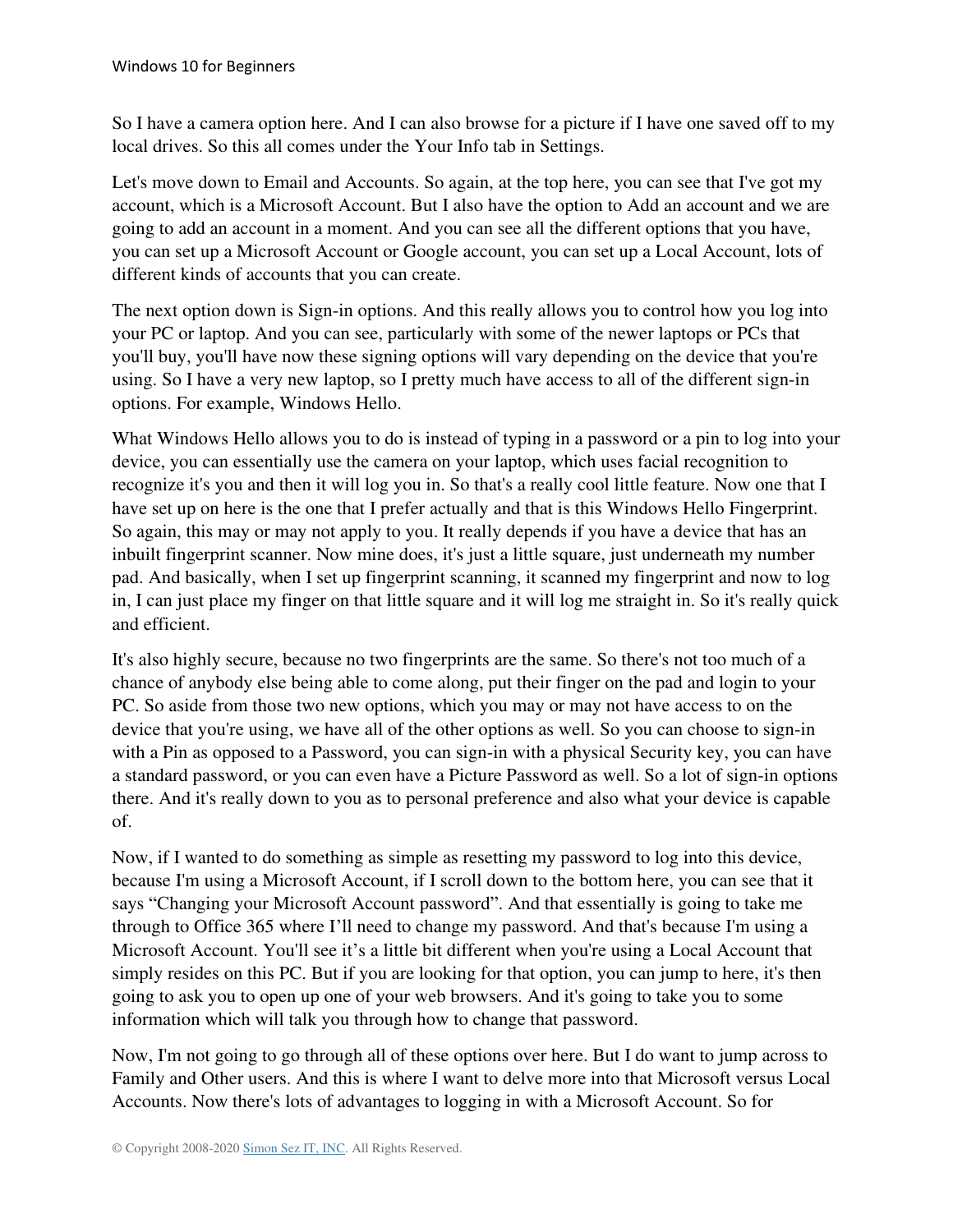example, this is the account that I use across all of the Microsoft products. So when I log into my laptop using my Microsoft Account, and I open up applications like Excel, and Word, it's all tied together, it's all logged in under my same Microsoft Account. And I have easy access to things like OneDrive, my files, and it's just a very consistent way of working for me.

Now, it might be that you don't necessarily want that maybe you don't particularly use OneDrive or anything along those lines, and you're happy just to have an account which you log into on the PC so you can surf the web and do various different bits. And that is where you might want to use a Local Account. Now I want to show you a common mistake that people make when they're trying to add a new account. They'll come into here, into Email and Accounts. And you'll see that you have an Add Account button at the top.

Now this is where you would go if you wanted to add an account that's connected to another application. So if you want to add an account for someone who has a Google account, you can do that from here. If they have an iCloud account, you can do that from here. If they have an Office account, you can do that from here. But what if the person that you want to add, maybe you don't know what their login details are, maybe you don't know if they have an Office account or a Gmail account. What if you simply just want to set up a new profile, a new account on your laptop without having to type in their email address and password details? That is where you would go down to Family and Other users.

Now again, if you want to add a family member, you can add a family member up here. And it says; "Add your family so everybody gets their own sign in and their own desktop". So essentially, people can customize what their desktop looks like. And then it says; "you can help kids stay safe with appropriate websites, time limits, apps and games". So if that sounds like an option that would be useful for you, you can add a family member account from there.

At the bottom we have Other users and it says; "allow people who are not part of your family to sign in with their own accounts. And this won't add them to your family". And you can see there that I set up Ben Lee as a Local Account. So what I'm going to do now is I'm going to log in as Ben so you can see some of the differences that we have.

So I've now logged in as Ben and Ben has a Local Account. And you can see immediately that it's very much personal to Ben so he has his own desktop background completely independent of my account. He has his own Desktop Icons. And if we jump down into the Start Menu, you'll see that his tiles look a lot different to mine. He has different tiles available. And if we jump up into Settings and go into Accounts, you'll see that it says Local Account underneath there. And it is also worth noting that if you set up Local Account, you can switch that to a Microsoft Account simply by signing in with a Microsoft Account instead. So basically all of his settings are independent to his profile. So, I can't then go in and try and access something like OneDrive because I'm not logged in with a Microsoft Account.

Now what I'm going to do next, I'm going to show you how to set up a new account, it's a super simple process, we're going to create a Local Account on this PC. So I'm going to log back in as myself, and I'm going to show you how to do that. So I'm now logged back in as myself. And we're going to run through the process of creating a Local Account on this machine. And the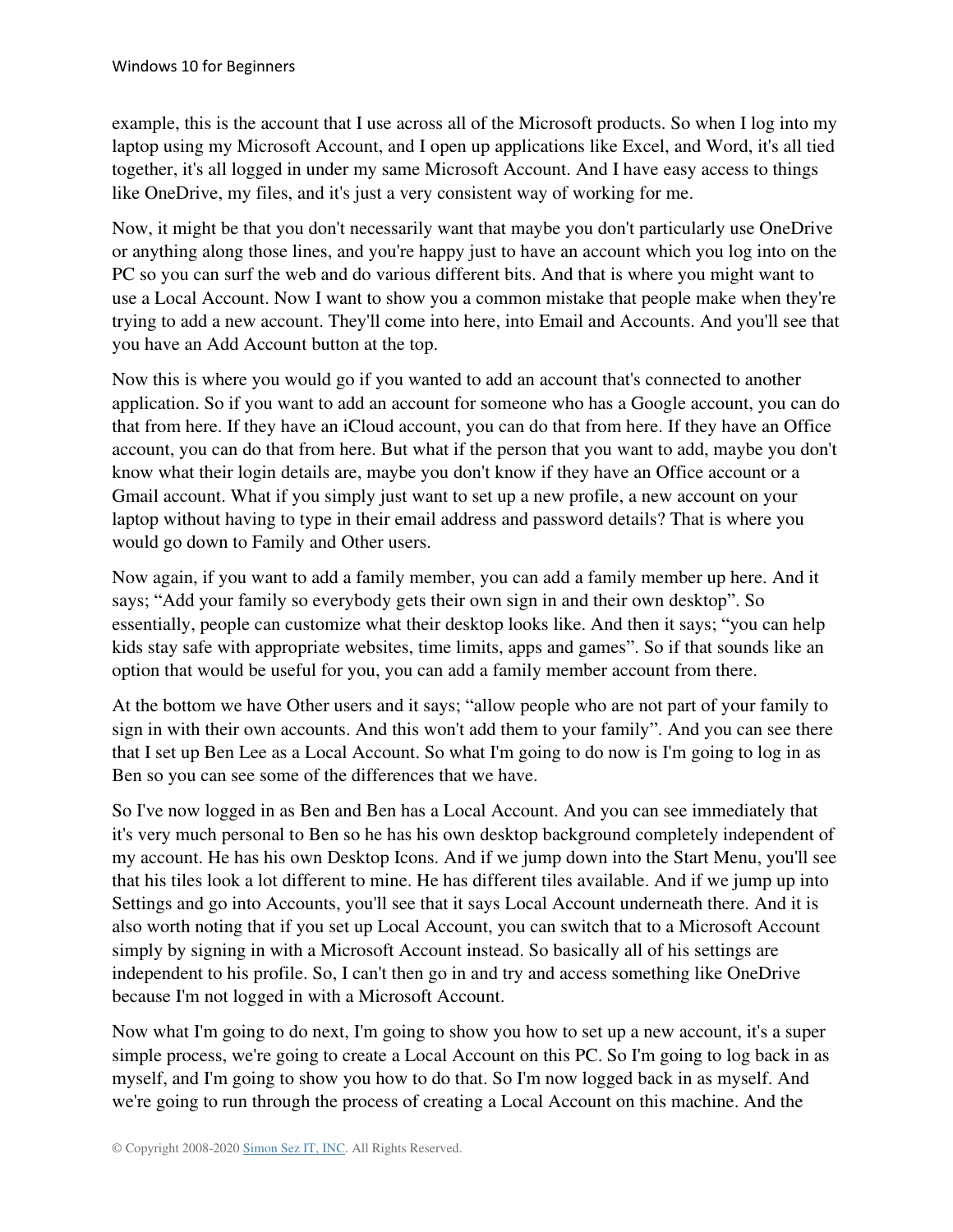process is very simple. We're going to go back into the Start Menu, and we're going to jump into Settings, and we're going to go back to Accounts.

Now this is a Local Account that I want to set up so I'm going to go to Family and Other users, and I'm going to select "Add someone else to this PC". Now it's going to pop up and automatically ask you for this person's Microsoft information. Now, if you just want to set up a Local Account, you don't have their email address or anything like that, just click on; "I don't have this person's sign-in information". And once again, it's going to try and get you to create an account on Microsoft.

Now if you don't want to do that, we just select; "add a user without a Microsoft Account". And you can now just type in those basic details. So I'm going to add Vicki Matthews. And I'm going to give her a password. And then you'll need to complete three security questions in case you forget the password. So, I'm going to do that. I'm then going to click Next. And I'll see you in a moment. And there we go. It's as simple as that. Vicki Matthews now has a Local Account on this machine. And all I simply need to do is to send her her login details, and she can log in to this PC.

Now removing an account is pretty simple as well. So again, if I select Vicki Matthews, you can see I have an option to change account type. So if I wanted to switch her to a Microsoft Account, I could do that. Or I can select Remove. It gives you a little warning saying that all of her data and any customization she's made are going to be deleted. Now I'm okay with that. I've just added this account, I know I can delete this fairly safely. And there you go. She's gone. So very simple to set up users and delete them.

That's it for this module. In the next module, we're going to be doing our first exercise so please join me for that.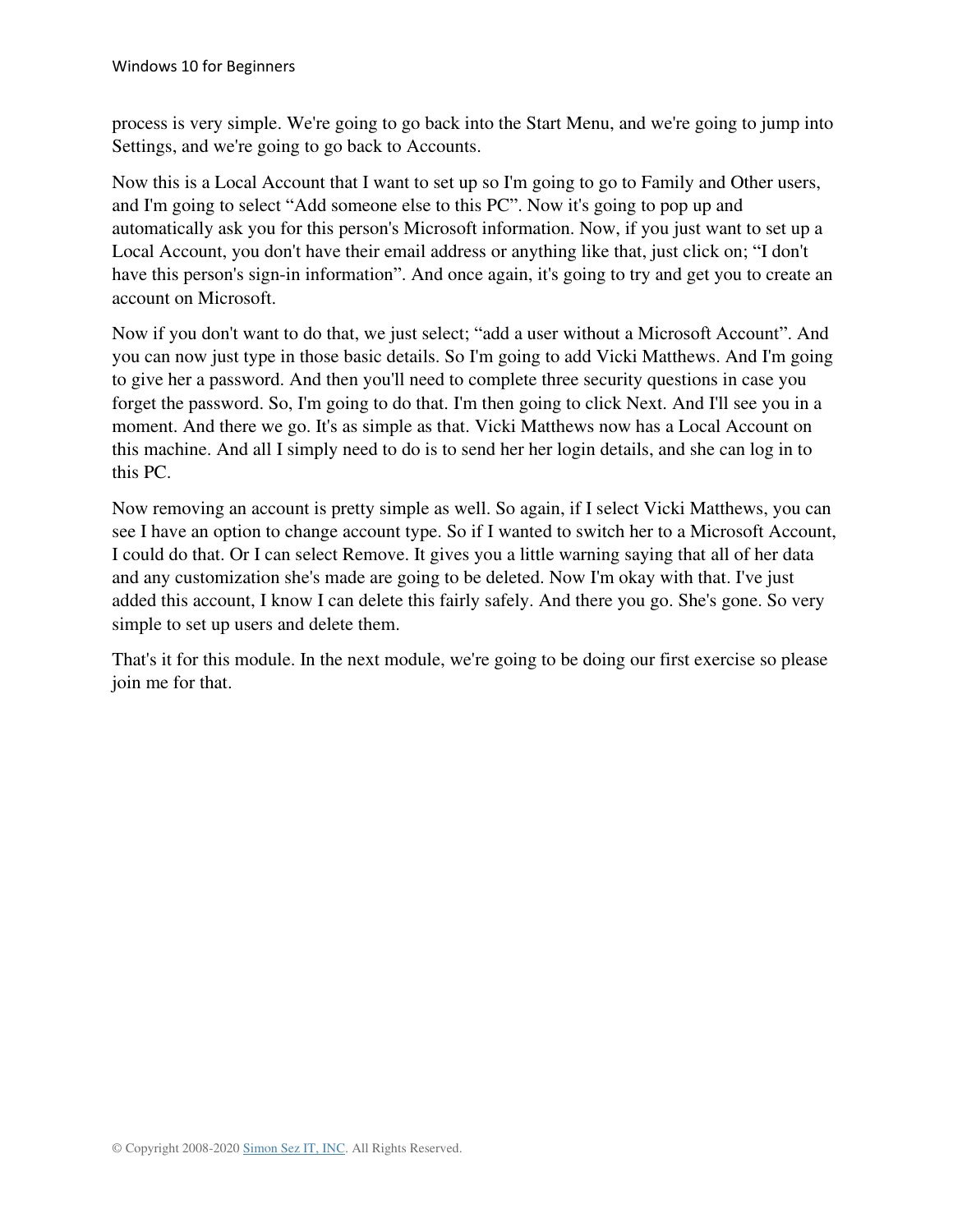#### <span id="page-24-0"></span>**Video: Exercise 01**

**Deborah:** Hello everyone, and welcome back to our course on Windows 10. We've made it down to our first exercise, exercise one. And in exercise one, you're going to need to use some sample image files that we have saved off in the Exercise Folder. So make sure that you do have that folder downloaded to your PC, so that you can access these files.

Now I've actually logged out as myself. And I've logged in as Ben Lee, who, if you remember has a Local Account on this machine. And I can see here that Ben has set up the Weather app. He's chosen his location of London, England, and we can see the weather there. And then on the right-hand side, he has opened a browser, and he's actually looking at the Wikipedia page for Game of Thrones.

So what I'd like you to do in this exercise is I want you to practice creating a Local Account on your PC, I want you to set up the Weather app for your location, I want you to open up any other application. So it could be something like an Edge browser like I have here, or something else entirely. And I want you to practice snapping those windows to either side of the screen. And if you've done that successfully, it should look something similar to mine.

Now I'm just going to jump into Ben's accounts, we're going to go to Settings, and we're going to click on Accounts. And you can see that I've set Ben up using one of those image files that you'll find in that Exercise Files Folder. So what I want you to do is go in, I want you to add a picture from that folder. And just as a little additional thing that you might want to do on the end of this exercise.

If you do have more than one account on your PC, then just practice going through that switching users and login process. So that is it for exercise one, I will see you in the next module.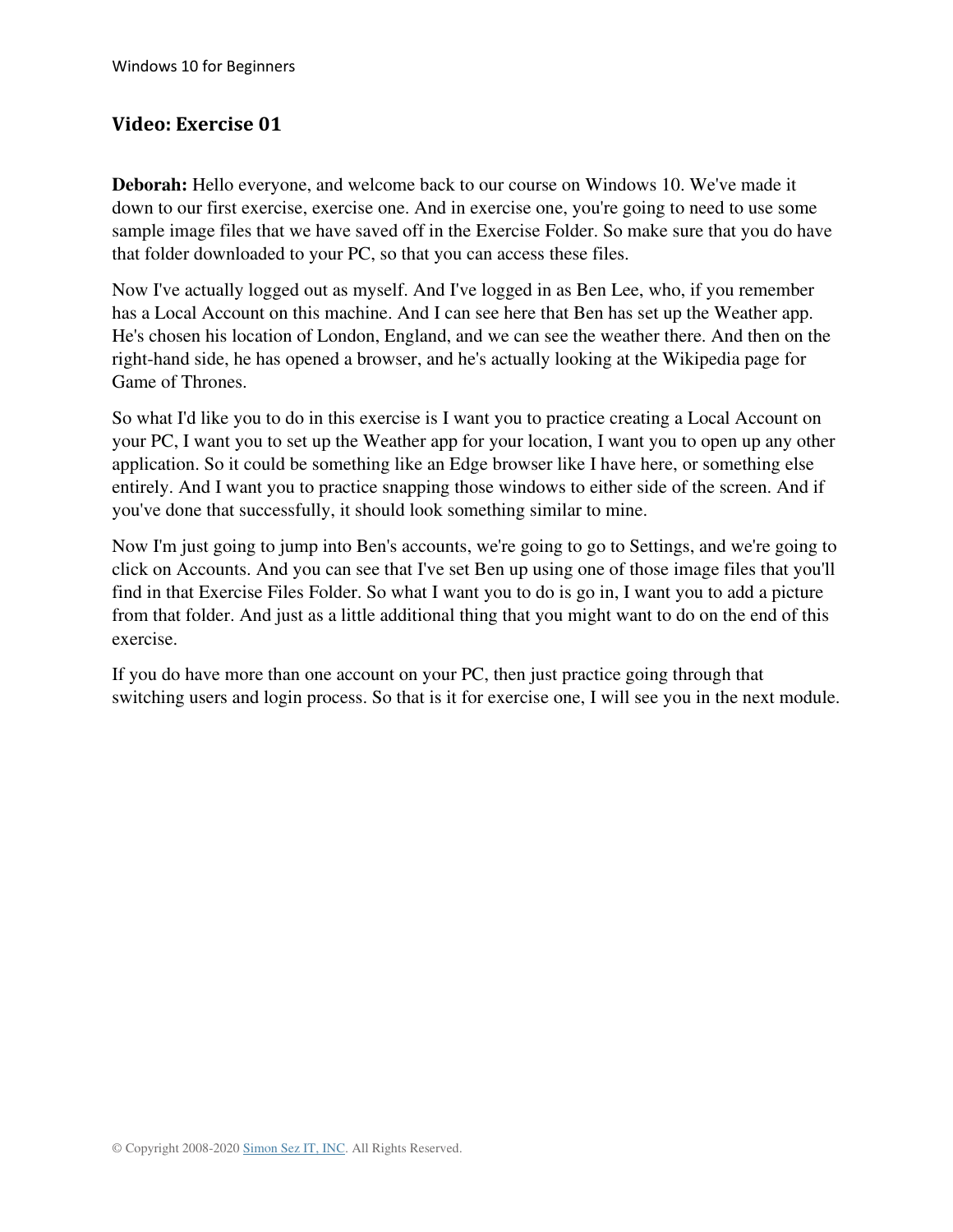## <span id="page-25-0"></span>**Video: Help and Support**

**Deborah:** Hello everyone, and welcome back to this course on Windows 10. In this module, we're going to explore some of the options that you have with regards to Help and Support. So we're going to start out by taking a look at the Virtual Assistant, I'm going to show you the Tips App. And then I'm going to refer you to the Microsoft Support Page.

Now as a general rule, there is no Help as such within Windows 10, at least help in the context of other applications you might have used, such as Excel or Word. But there are a number of facilities available within Windows 10, which can help you out a lot if you're stuck on something, or if you're looking for more information about something. Now, something that was really helpful in slightly older versions of Windows 10, than the one I'm currently running is that they had a really useful Get Started app, which contained lots of topics and tutorials and videos. And I found that really, really helpful. But it seems that that has now been removed and replaced with a couple of other alternatives.

So I'm going to click on my Windows key. Now I'm going to scroll down to G, which is where it Get Started used to be found, and you'll see that instead, we have this Get Help area. And if we click on that, it's basically going to take us into this Virtual Assistant where we can talk to a virtual agents. Now programs like this, in general are running some kind of artificial intelligence, you may like this kind of thing, you may not. But I would say have a lot of play around with it, see how you feel about it, you might find that it's something that you rely on quite a lot when it comes to getting help.

So for example, I'm going to type a question in here and see if the virtual agent can answer it. So I'm going to say; "create a new account", and hit Enter. I can see that she's typing away. And she says, "Which one did you mean? Add or remove an account on Windows 10, create a Local Account or administrator account or none of the above". So that's actually pretty helpful. I want to create a Local Account let's say, so I can click on that link. And immediately the help page guiding me through how I would do this pops up. I'm going to give her a little bit of feedback, I'm going to say; "yes, that did solve my problem". And she's now saying; "great, you can ask me another question".

So really, what this does is it takes your input, and it pulls back the relevant help pages. So virtual assistant is definitely one to have a little play around with if you're stuck on a particular thing. Now something else we have in here, which might help you out a little bit. If we press the Windows key again and this time, I'm going to go to my keypad. And I'm going to click on T for Tips. And you'll see that there is actually an app that's called Tips. And if we open that up, you can see that we have lots of different Windows 10 tips. They're divided down into categories. So you can see what's new, something that's very appropriate at the moment is; "Tips on how to work remotely". So let's have a quick look at that.

So it's talking me through some tips to collaborate and save into OneDrive or save my files to the cloud. And I can scroll through these different tips. So those can be quite useful as well. And you can scroll through and there's lots and lots of different categories that we have in here. And here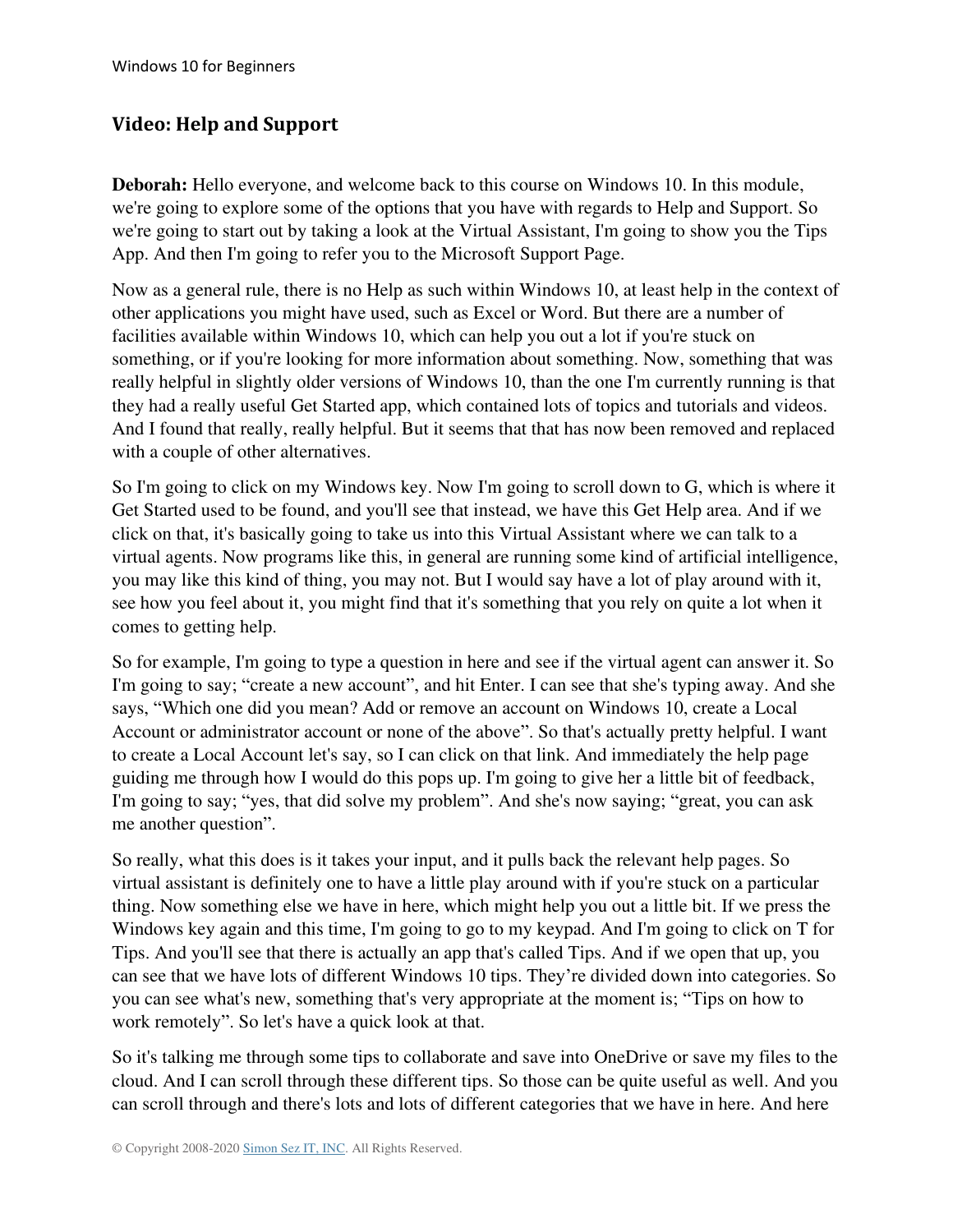we have; "Getting started with Windows 10". So again, we have nine useful tips. So these are worth having little scroll through, particularly if you're very new to Windows 10. And even from within this app, you have a little magnifying glass in the top, which will allow you to search so let's say; "create a theme". There we go. And I've got some tips relating to my search item.

Now if you think that's going to be super useful, and you want to either pin this to your Taskbar or your Start Menu, remember if you just right-click in the Taskbar, you have a Pin to Taskbar option. Similarly, if you wanted to pin that to your Start Menu, which I'm actually going to do, let's jump down to Tips again, by clicking on T. I'm going to right-click and you can see here I have an option Pin to Start. And there it is just there, set up as a new tile. So you've got Virtual Assistant and you have the Tips app to help you.

Now the final resource I'm going to show you is probably the one that I use most often. And that is simply just jumping on to the Microsoft support site and you can see the URL at the top there; support.microsoft.com and this is a wealth of information. Their library is enormous and pretty much anything you need to do, anything you need help with, you can find in here. So you can use this Search bar at the top. And anything you type in here will search through every help topic. So if I was to type something reasonably generic like tables, that could mean, I want to create a table in Excel, I might want to create a table in Word, I might want to create a table in Outlook, it's going to search across all of those. And if you want to be a little bit more specific, you can go into the individual application before typing in your search term.

So I'm going to say More Microsoft products. And I'm going to select Windows 10, because that's what I need help with. And hopefully at the top here, it says; "select your products". So we've got windows 10. But if you are an in Windows 8.1 user or 7, then you still have some help files available to you. And again, these help files are all divided down into categories. So Internet and Storage I'm currently in, I've got some tips to improve my PC performance. And then I have all of my individual categories at the bottom there. So again, it really depends exactly what it is that I'm looking for help on. But this is a wealth of information this website, and something I would definitely have bookmarked in your browser, so that you can quickly jump there and access the wealth of information.

Now at the top here, we have this menu running across. So if I click on what's new, this is a nice area, because it's going to show me everything that's been updated in Windows 10 recently. So Windows 10 is always being updated, and it's good to sort of keep on top of those changes so you can really get on board with anything new that's released. And another tab that I find quite good in here is this Community tab. So this essentially takes you through into the Microsoft Community Forum. And there is a huge community of Microsoft users. A lot of the time if I have a question that's quite tricky, it's always worth jumping onto the community forum, posting it, and guaranteed somebody is going to come up with something that's either gonna help you out, fix your problem, or just give you a lot more information than you knew prior to making the post.

You can scroll through the topics, you can click on them to read, and you can make a post if you need to. So that is it. So whilst there isn't a dedicated Help app within Windows 10, you do have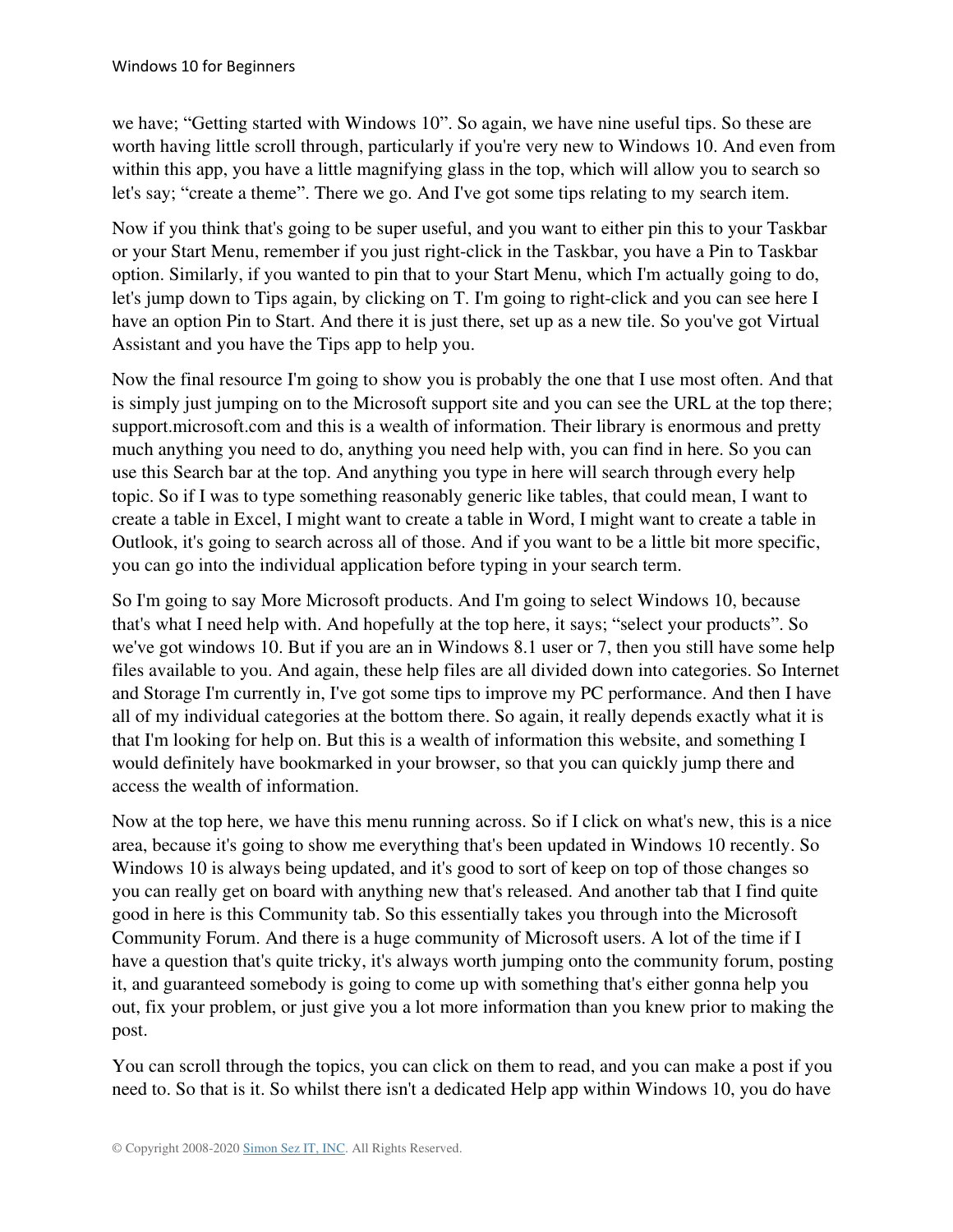numerous features between the Virtual Assistant, the Tips app and that Microsoft Support Page. That should be enough to help you out with any questions that you have when it comes to working with Windows 10. That's it for this module, I will see you in the next one.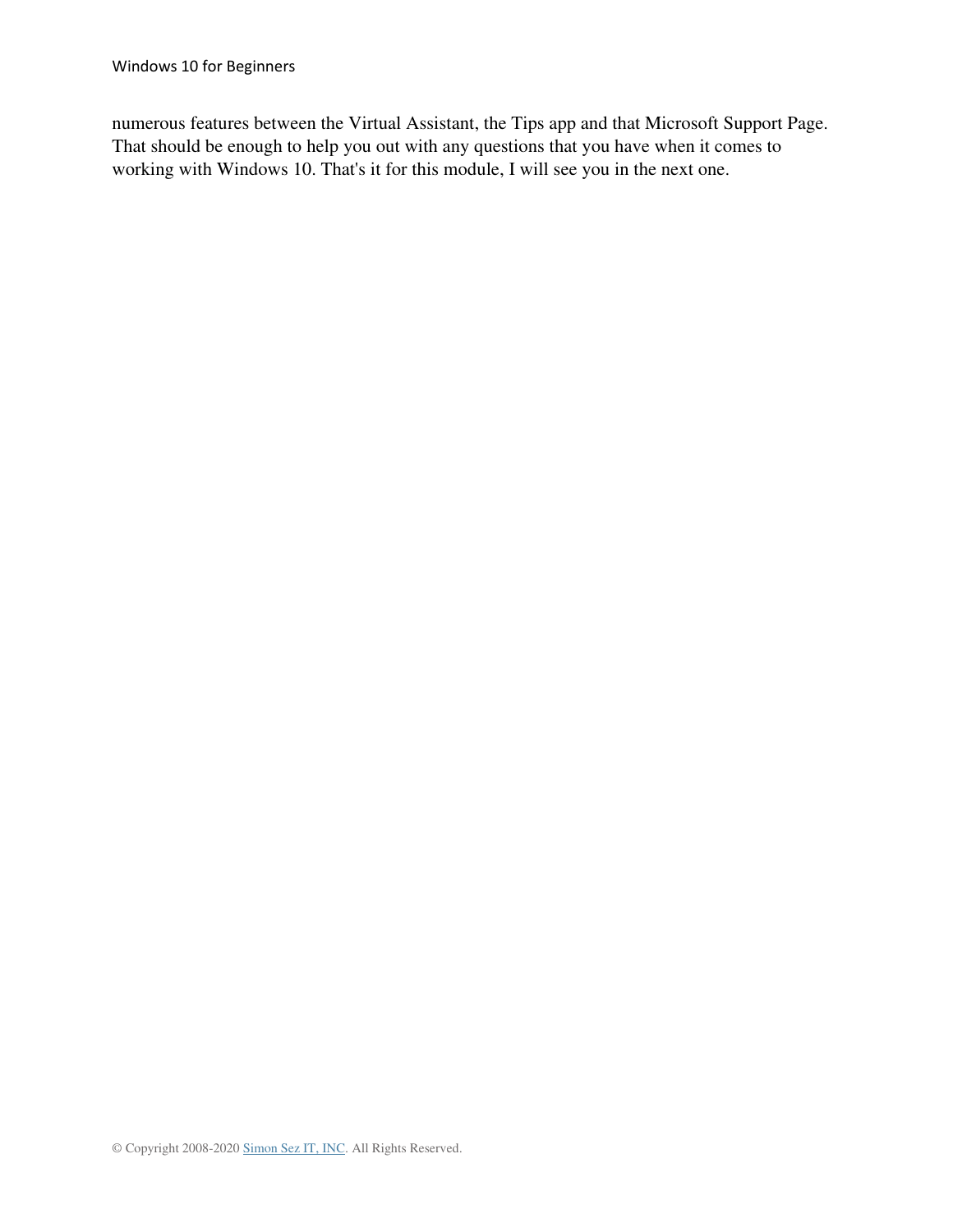### <span id="page-28-0"></span>**Video: Windows Update**

**Deborah:** Hello everyone, and welcome back to this course on Windows 10. In this module, we're going to be taking a look at Windows updates. So I'm going to start out by running you through some of the Basics of Updating Windows, we're then going to look at some of the Advanced Options that you have. And then finally, we're going to take a look at how you can keep all your Apps Updated. But first, let's start out with those Windows Update Basics.

Now, your Windows 10 system will update automatically, but you do have some options and also some control. So let's jump down to our Start Menu, and we're going to head straight for Settings. And right at the bottom, the last option in the list is Update and Security. And this is where you'll find all of your Windows updates. So you can see this first page that I get to here, it's telling me all of the updates that are currently available for my PC. And you can see that they're all showing as pending install. And I have quite a few here in my list.

Now the way that this works is that all of these updates will automatically install. So if I do nothing, these updates are going to install themselves. And you can see right at the bottom there, it says; "we'll automatically install updates when you aren't using your device. Or you can install them now if you want". So if I want to just get them out of the way, maybe I've got a spare hour where I'm not doing so much. Or maybe I'm going to a meeting and I want to get those updates installed, I can just click the Install Now button to install all of them now. Otherwise, Windows is going to select a time when I'm not using my device in order to install those for me.

Now you do have some other options underneath which gives you a little bit of control as to when these updates are installed. So if you wanted to, you could pause your updates for seven days. So again, maybe if you're working on some kind of project, or maybe doing something like I'm doing here, a Windows course, maybe I want to make sure that my system doesn't change too dramatically whilst I'm writing this course, so I might want to pause any updates for seven days. And you can see here it says; "visit Advanced Options to change that pause period".

So maybe you want to pause it for longer than that, you can do that from this Advanced Options area at the bottom there. You can also change your active hours. So a lot of the time, the download and install of updates is invisible to you. So you don't get any indication on the screen that updates are actually being installed in the background. But sometimes once updates have been installed, a restart is needed. And sometimes that's not particularly convenient, particularly if you're in the middle of your working day and you can't really afford to restart your PC and maybe wait 10 to 15 minutes in order for all of those updates to finish installing.

So in order to ensure that your updates are installed when you're not using your device, you can change your active hours. So what you can do is you can set your active hours to let Windows know when you typically use this device. So if you're particularly busy between nine and five, then you can change your active hours to that time period, and Windows won't install updates during that time. So you can see here mine is set from eight till five and I have a little change link there if I need to change that.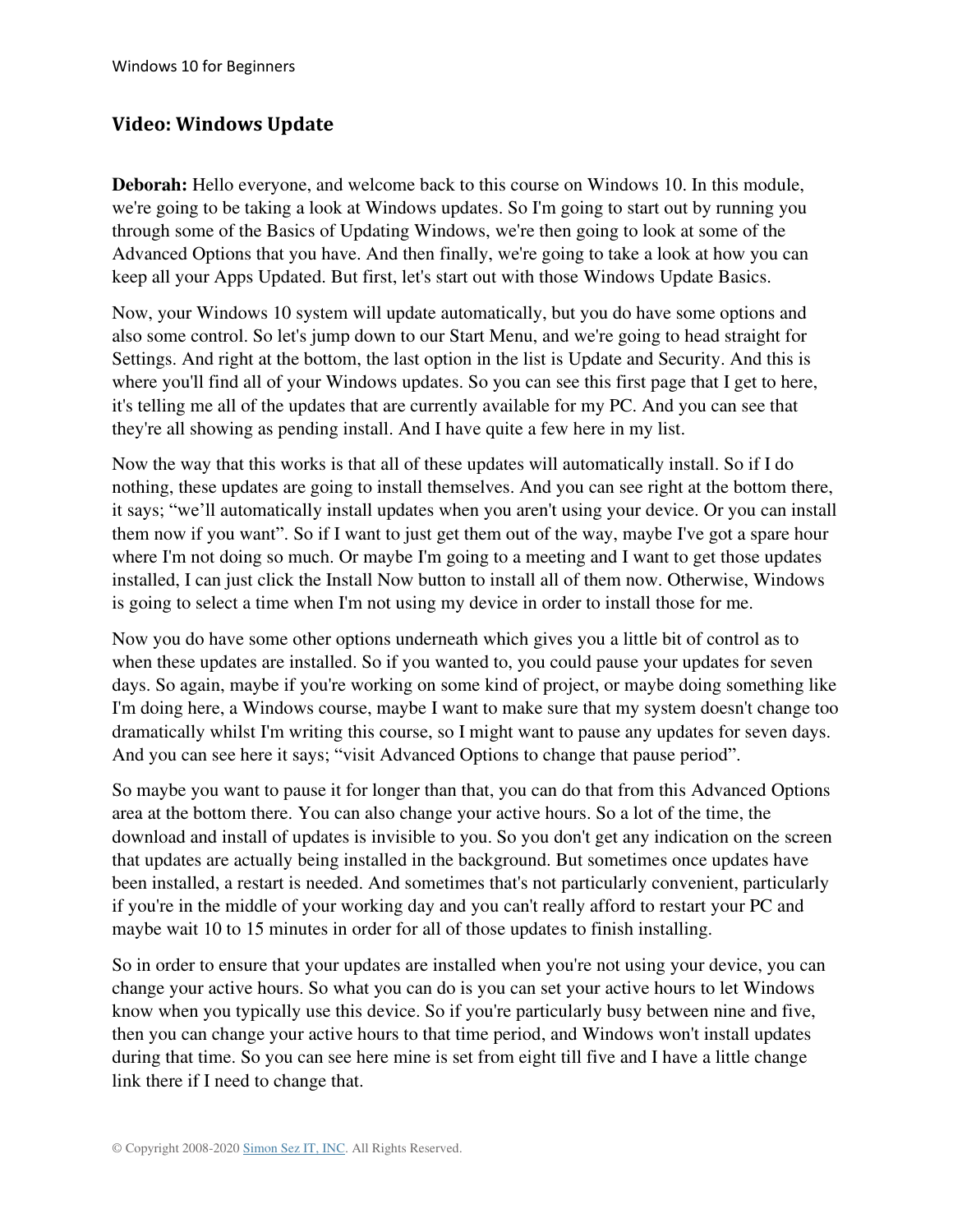If I want to look at updates that I've installed previously, I can view my Update History. And you also have an option to Uninstall Updates. So maybe you've noticed that an update that was installed yesterday is causing some problems with your system, you can essentially uninstall that update and roll your system back. And then finally at the bottom, we have Advanced Options. Now in here we have a few other options. So at the top there it says; "receive updates for other Microsoft products when you update Windows". Now I like to have this turned on because it's really important to me to make sure all of my other applications such as Word, Excel, PowerPoint, Outlook, are all kept up to date constantly.

So, I like to receive any updates for those applications when Windows is being updated as well. So, I have that option toggled on. Now I'm not going to go through all of the options that we have in here. But what I will highlight is this; "restart this device as soon as possible when a restart is required to install an update". Now as I was saying, sometimes when updates occur, the system will restart and then after that restart, there might be a number of things that Windows has to do to make that system usable. So, your system can be out of action for a little while.

Now again, if you want to have some kind of control as to when that happens, so maybe you don't want it to happen in the middle of the day when you're super busy and you don't have the time to wait for those updates, I would leave this option toggled off. Because, you don't want it to restart the device as soon as possible. So definitely check those Advanced Options as well when it comes to how you're managing your updates.

Now when it comes to updating any apps that you have on your PC, and again, those of us that use mobile phones that have apps on them, we're probably fairly used to that process of updating our apps. And it works in a very similar way in Windows. So I'm going to jump across to the Microsoft Store. And if you want to see if any of your apps need updating, if you click on the three dots in the top right-hand corner, the top option you have there is Downloads and Updates. And this is going to do a quick check of all your applications, and it's going to see if any of them require an update.

And you can see there at the top, I have three apps that have updates available. And it's a very simple process of just clicking the, "update all button" in order to update those. And if you want to check for any updates, you have the "get updates" button at the top there. And that will just essentially do a refresh. And if anything new needs to be updated, it's going to be added to that list at the top. And you can see there as I've clicked that button, we have one of them automatically downloading and then the others require me to manually install them.

Now another thing to check up here is if we click on those three dots, again, let's jump into Settings for our Microsoft Store because there are some features in here which also relate to updates. You can see the top one there, "Update apps automatically", I have that turned on. And you just saw one of those apps that updates automatically. So I have Update apps automatically turned on. And I do recommend that you do have that turned on, because that's just going to make everything a lot more efficient. And I also have "Show products on tile turned on".

Now we haven't really spoken too much about Live Tiles so let's just talk about that for one moment. I'm going to click the cross to come out of here, and I'm going to go back to my tiles.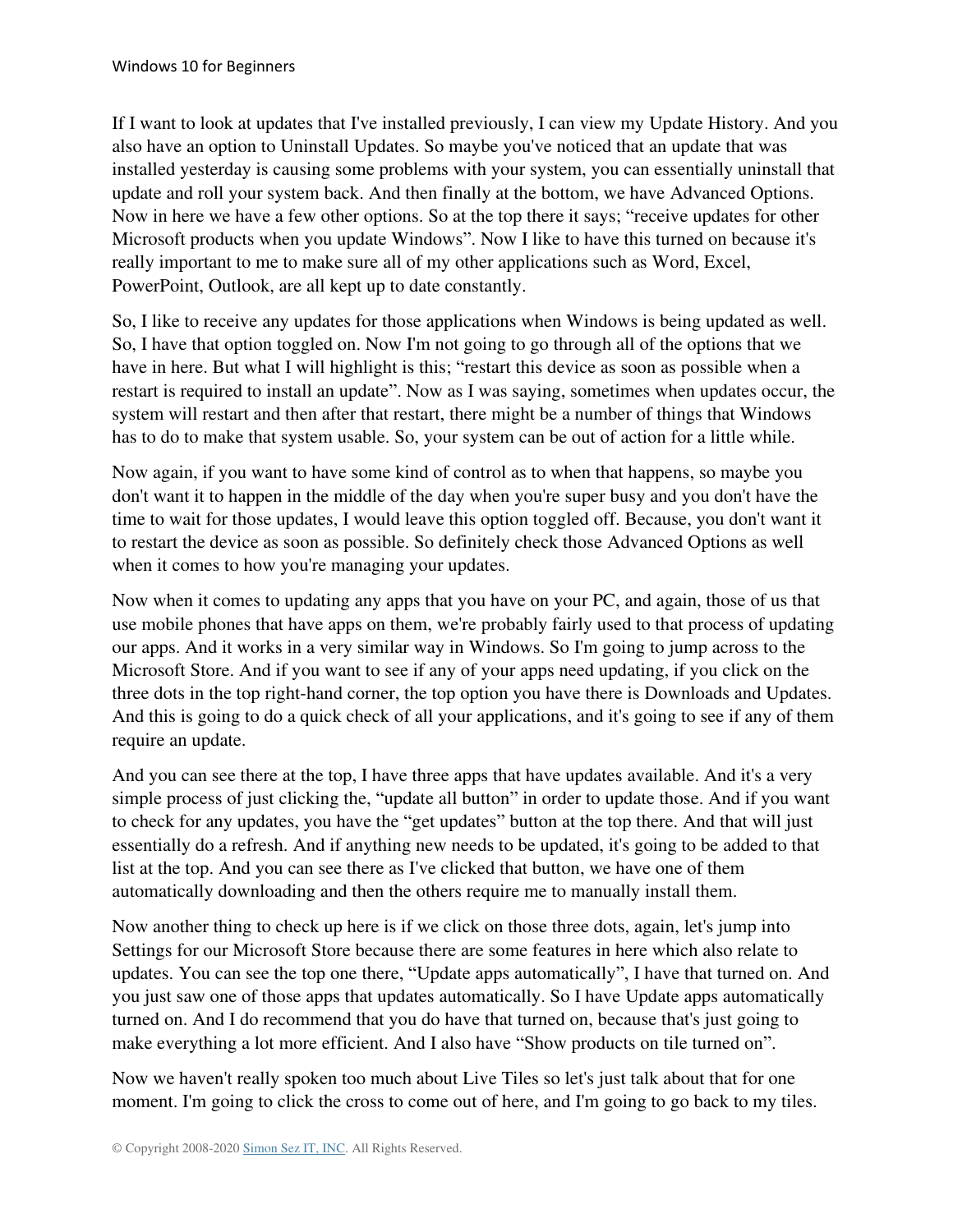Now I didn't have this turned on on too many of my tiles. But one thing that I do have turned on is on the Weather tile. This is showing live updates. So you can see that tile is kind of moving, it's refreshing. And so is that News tile. So this is what we call Live Tiles. And if you don't like that, some people find it quite distracting, you can right-click go to More and say "turn live tile off". So that's pretty much it when it comes to how you can manage and handle your updates.

The key takeaway here is that Windows updates will automatically install, but it's very important that you go in and you check your settings to make sure that they're installing at a time that's convenient for you. And when it comes to App updates, again, as long as you have that setting turned on, those apps will update automatically.

Alternatively, you can just click the button to install them manually from the Downloads and Updates section in the Windows Store. Fairly straightforward. Thanks for listening guys. I will see you in the next module.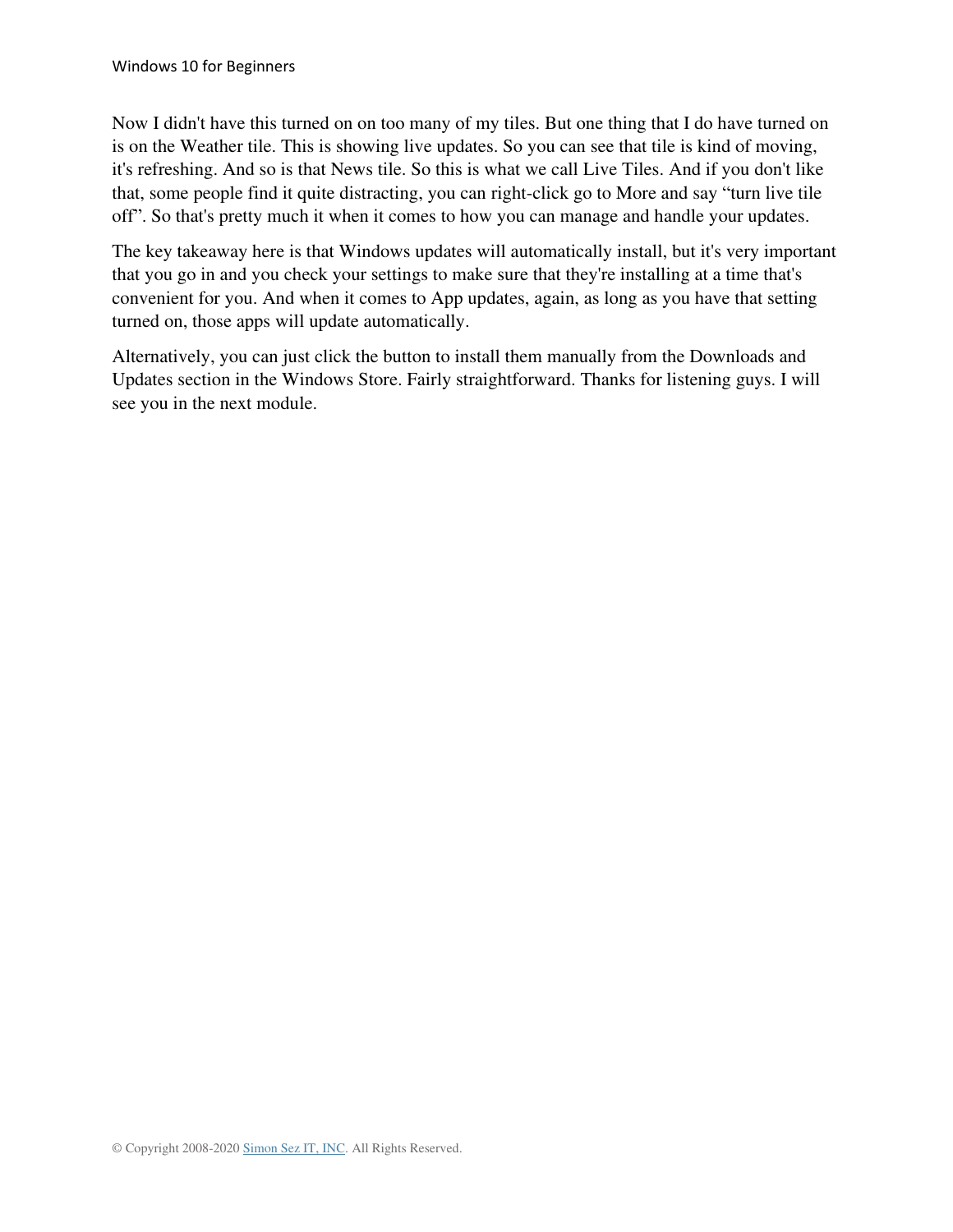# <span id="page-31-0"></span>**Section 3 – Working in Desktop Mode**

#### <span id="page-31-1"></span>**Video: Working in Desktop Mode**

**Deborah:** Hi guys, and welcome back to this course on Windows 10. In this module, we're going to talk a little bit more about working in Desktop Mode. Now apps run in Desktop Mode. And for many people, Desktop Mode is the mode used most of the time unless you're utilizing a tablet device.

And just a recap of something we learned earlier. If you click all the way down in the bottom right-hand corner and click on the Action Center, if you need to switch into Tablet Mode, you have the option to do so from here. So it's a very quick toggle on, toggle off. So in this module, I'm going to give you an overview of the Windows 10 Desktop, we're going to take a look at Managing your Desktop Icons, I'm going to show you something called Peek and Show. I'm going to show you how you can Utilize Multiple Desktops. So let's start out by reviewing some of the options that we have on the Windows 10 Desktop.

Now, as I've mentioned before, if we look at the Taskbar at the bottom, we can see any applications that we currently have running based on the fact that they have a blue line underneath them. And whichever one we have open on top, that one is referred to as the Active task. Now a couple of other things that we haven't mentioned yet so far, again, down here in that Notifications area, you'll see that we have this little keyboard icon and this is the touch keyboard. So obviously, if you don't have a touch enabled device, you can actually still use this by clicking on the number pad using your mouse. But this is primarily designed for people who have touch screens or some kind of touch device, you can type things using your finger.

Now your desktop may look a bit different to mine, the aspect ratio might be different. So for example, I'm using a wide screen, you might also have a different background image to me. And of course, you can personalize this to your own tastes. And we're going to talk a lot more about how you can really personalize it, set up the images you want to use, the themes, the colors, all of those kinds of things in later modules.

Now when it comes to managing our Desktop Icons, if you recall, again, we spoke about these very briefly in a previous module. I don't tend to have too many icons on my desktop, I don't really like a really busy looking Desktop. I prefer to pin all my most frequently used applications to the Taskbar. However, I do have three icons up there, I have my Recycle Bin because I find that quite useful to be able to jump to really quickly. I have my Microsoft Edge browser. And I also have a link to Camtasia, which is the app I use to record these videos.

Now the only reason that I have Microsoft Edge and Camtasia on my desktop is because I've recently downloaded those and Windows automatically creates that desktop shortcut for me. So in reality, what I would probably do is come in and delete those shortcuts because I already have those applications pinned to my Taskbar. But for demonstration purposes in this module, I'm going to leave them just there.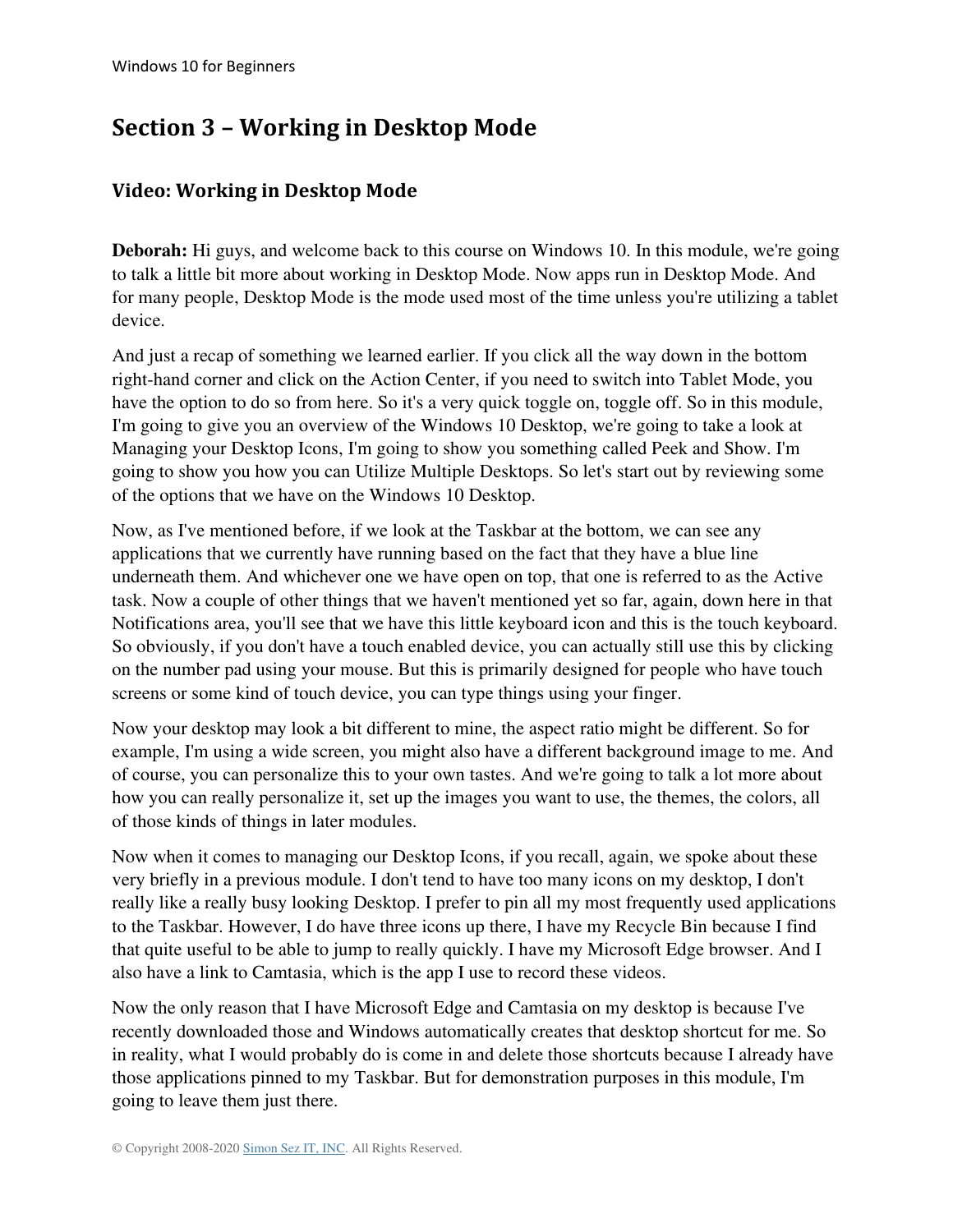I will say though, that despite my preference for adding things to the Taskbar, if you look at mine, you can see my Taskbar is pretty much full up. If I wanted to start adding other icons is going to start getting a little bit busy looking. There is a lot more space on your desktop. So it might be that you want to move some of those shortcuts onto the desktop if you find yourself running out room on that Taskbar. Now let's take a look at some of the customizations you can do for these desktop shortcuts. And that's all they are, you can see that they have a little arrow on them. Basically means it's just a way of pointing you to the location where this particular application is stored.

And the reason why that is important is because sometimes people think that if you delete a shortcut from this desktop, it deletes the entire application. Don't worry, it doesn't, it simply deletes that shortcut link. So let's take a look at some of the other things that we can do to customize these icons and our desktop. So I'm going to right-click my mouse anywhere on that empty desktop. And you'll see the top option there is View. So this lets me customize how large I have those icons. So at the moment I have them as Medium. If I wanted to do them as Large you can see they're extremely big, a bit too big there. Or you have small in there as well. So again, entirely up to you how you want to have the sizing on those icons. I like mine at medium.

So let's right-click again, and we have a Sort by option. So this allows you to arrange your Desktop Icons in a more logical sequence. So it might be that you want to arrange them by Name or Size or Item type or the Date that they were modified. So the most recently installed or used would be at the top. You can also rearrange them yourself. So just by clicking and dragging these icons, it might be that I decide I want them running horizontally across the screen, as opposed to vertically down the screen, I can simply use my mouse to click and drag. And if you're using a touch device, you would use your finger to do the same thing.

Now, the icons that you see in Windows 10, in general, are standard Windows icons. And they're the same for everybody. So everybody will have the same icon for File Explorer, everybody will have the same icon for Recycle Bin by default. But you can actually change these icons if you want to. So again, if we right-click on our desktop background, and jump down to the Personalize area, and this is an area we're going to be in and out of throughout the proceeding sections. Now I want you to jump down to the Theme section. And we're going to ignore all of this at the moment and go right down to the bottom, where it says this little link here Desktop Icon settings.

Now these Desktop Icons with the checkboxes next to them, these are like your standard Windows Desktop Icons. And you can see that I only have one of them checked, because I'm only showing the Recycle Bin on my desktop, I don't have my Computer or Network or Control Panel or anything like that. But if you wanted to, you could take these if you wanted to see more of them. So again, if I click on Computer and click on Ok, and just move this window out the way, you can see I now have that Desktop Icon that's been created, which jumps me straight to this PC in File Explorer. So let's jump back into that link. And I'm going to untick Computer because I don't want that on there.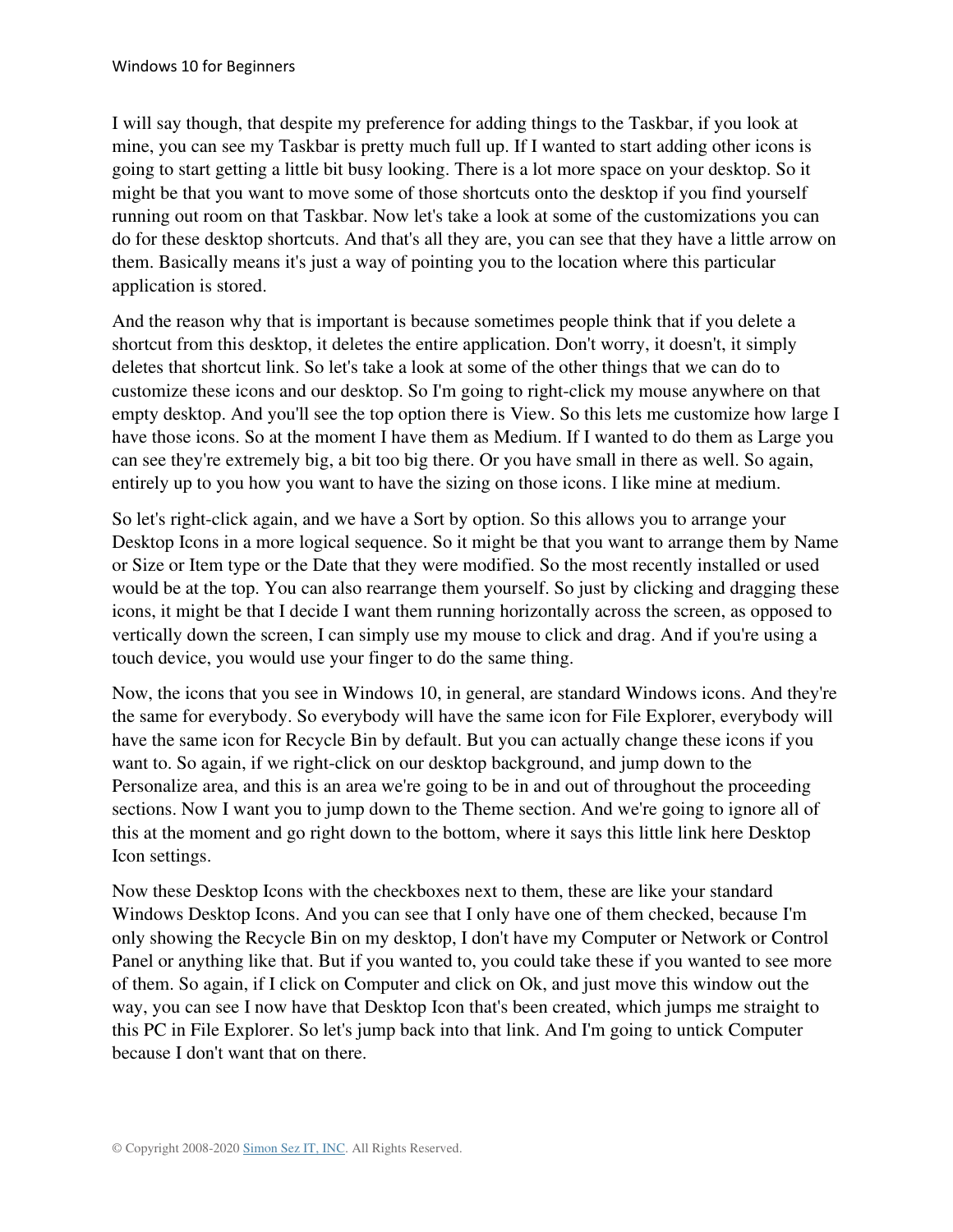Now another thing you have in here is if you do want to change the icon for any of these, maybe you want something else for your Recycle Bin, you do have the option to select it, and then you have Change icon. And it will take you into this little array of icons that Windows provides. And you can change that to something that you like a little bit better. So just be aware that you can turn on and turn off those Windows standard icons to add them to your desktop. And you can also change that icon if you want to.

Now a lot of applications when you install them will have their own assigned icon. So I'm in File Explorer at the moment. And you can see here that I have access to my OneDrive Cloud Storage. And that comes with its own little blue cloud icon. Now if I wanted to make OneDrive a shortcut on my desktop, all I need to do is right-click, go down to Send to, and one of the options I have there is Desktop, Create shortcut. So if I select that, you can now see that that's added that to my desktop.

Another way that you can add items as a desktop shortcut icon is if we go into the Start Menu, and let me grab something like let's just grab this Calculator, you can click, drag, and drop. And that will very quickly create a little link for you as well. And if you want to remove any of these, the simple process of right-clicking, you have the Delete option in there. And as I mentioned before, it doesn't delete the application, it just deletes that shortcut. So a good little exercise for you now, it's just a practice adding and removing items to and from your desktop.

Now another really useful feature of Windows 10 is the Peek feature. And you've probably seen a little sneak preview of this as we've been going through the course so far. So if you have several applications open and you want to access something on your desktop, but you can't see the desktop. So currently, I have Microsoft Edge web browser taking up the entire screen, I can't see anything else other than that. If I wanted to jump to an Excel spreadsheet that I have open, instead of going through and minimizing down each window I have opened to try and find what I'm looking for, a real quick way of doing it is to hover over the icon so in this case, Excel. And it's going to give me a little preview of all of the Excel spreadsheets that I currently have open.

And you can see I have three of them open. If I want to switch to one in particular, I can just hover my mouse over it and click to select. And that essentially pulls it to the front. So this is a really nice feature. I use this all the time when I'm working with lots of different open documents in order to be able to move about efficiently.

Now another option I want to speak to you about is using Multiple Desktops. So might be that you have lots of different applications open. You can see here I've got a few different Excel windows open, and I want to arrange them in a certain way. Now if I jump down to the Taskbar and we need to right-click on the Taskbar, there is an option in here to Cascade Windows. And that kind of arranges them in a slightly better way. So if I want to pull one to the front, I can click on the bar, and that will bring that one to the front.

Now I will say this isn't an option that I use particularly frequently, I don't find it the most efficient way of working, but some people really like it. So just remember that you have access to it in that right-click menu in the task bar. Now, if you're someone who really does work with lots and lots of different apps, and constantly has lots of things open, so much so that your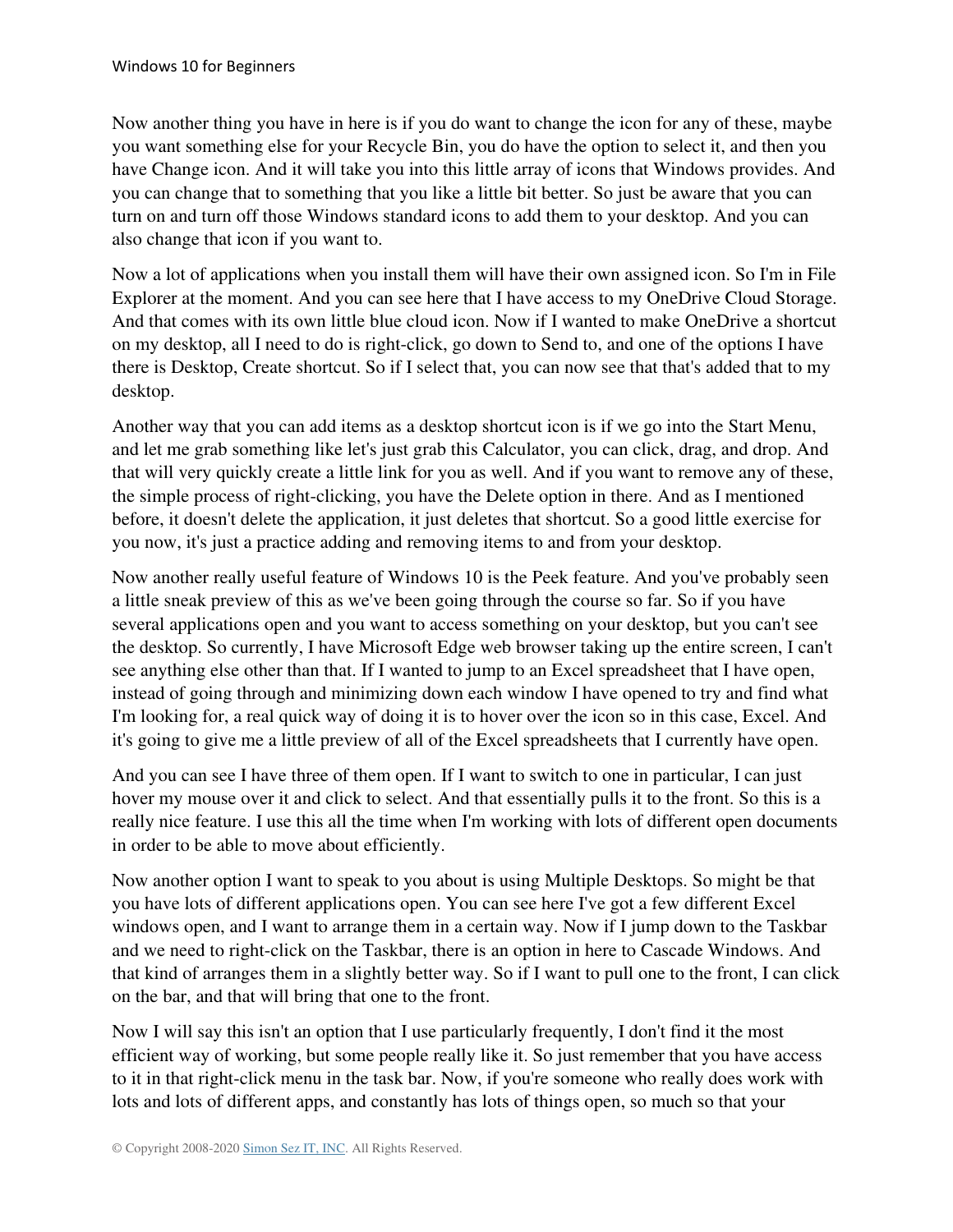desktop is really getting full up, it's hard to switch between applications because you have so many things open, an option that you might want to explore is Creating a second desktop.

So what I'm going to do is I'm going to go back down to my Taskbar, and you'll see that we have an icon there, which is just to the left of my Google Chrome, and that is Task View, we did go into this earlier. But if I click it, it shows me all of my open applications in a way that's easy for me to see all in one go. Now, one thing that you may not have noticed in this window is right at the top, we have an option for New Desktop. So if I click New Desktop, it allows me to have a second desktop and you can certainly switch between them.

So Desktop 1 contains all of the applications I currently have open. And I can now have a completely different desktop, which has nothing running. So essentially, this is almost like having two different computers. So if you find that you're running out of space on one desktop, don't forget you have the option to create another one. And you can open up as many applications as you like. Switching between them again is just a simple case of going to Task View and switching between your different desktops.

If you decide you no longer need one, if you hover over, in this case, Desktop 2, you have that little cross to get rid of that desktop. So again, a really nice way of managing your windows if you're someone who has loads and loads of things open at any given time.

All right, everyone, that is all we have on working in Desktop Mode for this module. In the next module, we're going to be taking a little bit more of a look at managing and using the Taskbar. So please join me for that.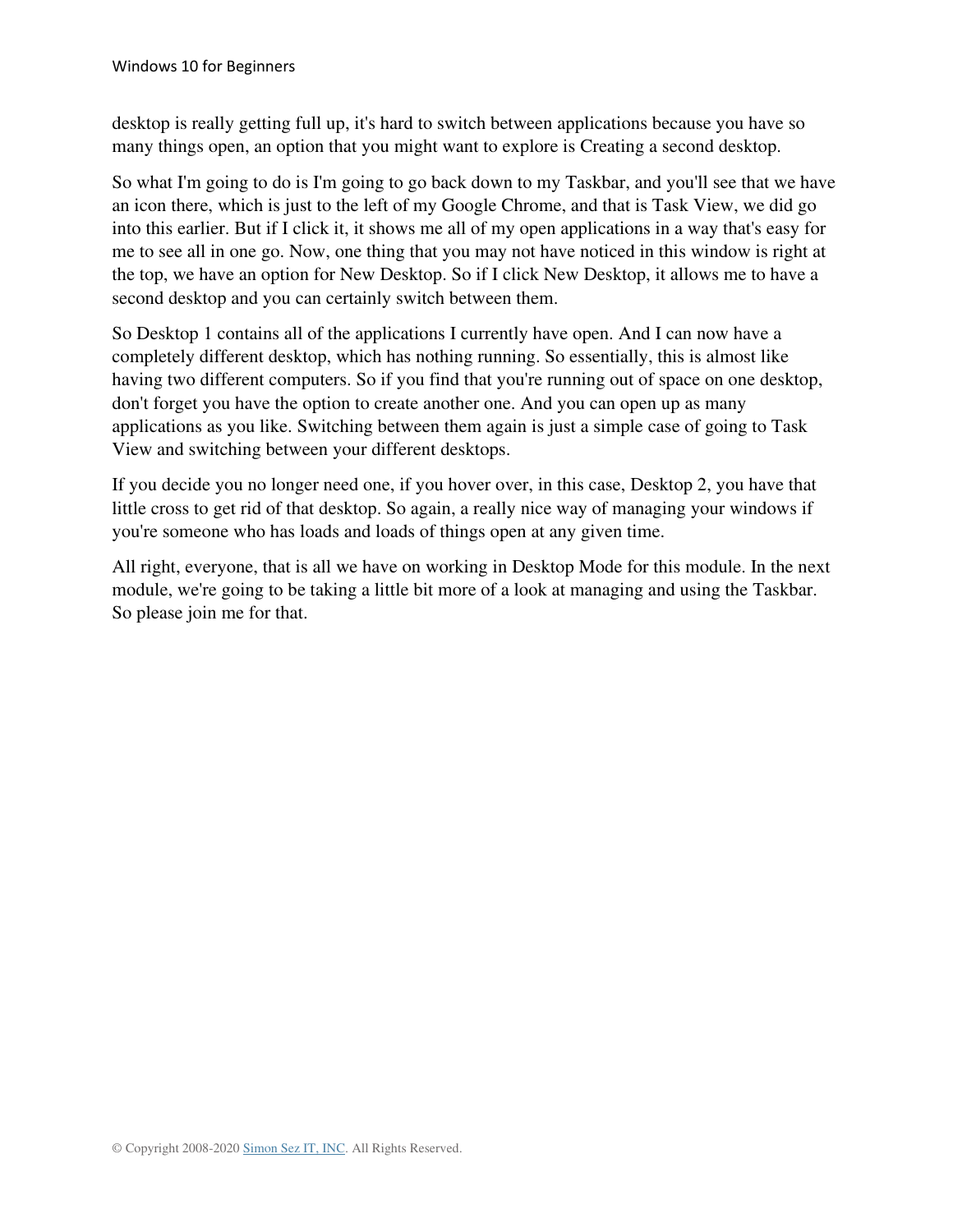## <span id="page-35-0"></span>**Video: Managing and Using the Taskbar**

**Deborah:** Hello everyone, and welcome back to our course on Windows 10. We're still down in section three. And in this module, we're going to be talking about how to manage and use the Taskbar.

So we're going to start out by walking through the Taskbar Contents, I'm going to show you some options that you have within Taskbar Settings. We're going to look at Taskbar Toolbars. And finally, we're going to look at Taskbar Contents. So let's start out by taking a look at our Taskbar Contents.

Now this is something that we've touched on in previous modules, we're going to go into a little bit more depth in this module and look at some of the features that we haven't yet discussed. So firstly, let's move down over to the left-hand side of the Taskbar. And you can see that we have a box there that says; "Type here to search'. So this is your Search bar. If you're looking for anything on your PC, you can come in here you can type your search term, and it's going to go away and find it. So that might be an application, that might be an app, that might be even a setting. So this is essentially a universal search that searches for your keyword across everything on your PC. And that also includes things like files and documents as well.

Now we have a whole section dedicated to searching. So I'm just going to leave that there for now. Now, just to the left of that where you can see that little circle, this is Cortana. So Cortana would be something similar to Siri, if you have an apple mobile phone, or even something like Amazon's Alexa device. It uses Speech Recognition so you can talk to Cortana, you can ask her questions, and you can get her to deliver the answer to you. And again, we're going to do a demo of this in a later module.

But just so you know, if you want to start up Cortana and ask her a question, that is the button that you can click on in order to do that. And it's worth noting at this stage if you don't happen to see that Cortana button there, if you right-click on your Taskbar, you can see that you have an option there; "Show Cortana button". So if you don't have that ticked, then you're not going to see it. So just make sure you have a little tick next to that option.

Now we've already talked about our Taskbar icons in quite a lot of detail. So I'm going to move straight across again to this Notifications area. So my Notifications area is kind of full at the moment. And if I click this little up arrow, it's going to show me all of the little icons that there isn't space for in my notifications area. So don't forget in that up arrow, you'll have other little icons in there as well.

Now one thing you can do to give yourself a little bit more space in this Taskbar area is if you right-click your mouse, you can see there's an option there that I currently have ticked and that says; "Lock the Taskbar". So it locks it into its position, the position that it's in now, and it doesn't let me make it any bigger or any smaller.

Now if you turn this off, so let's just uncheck that option. What that means is I can now grab this Taskbar, and you can see I get that double headed arrow, I can drag it up, and it gives me more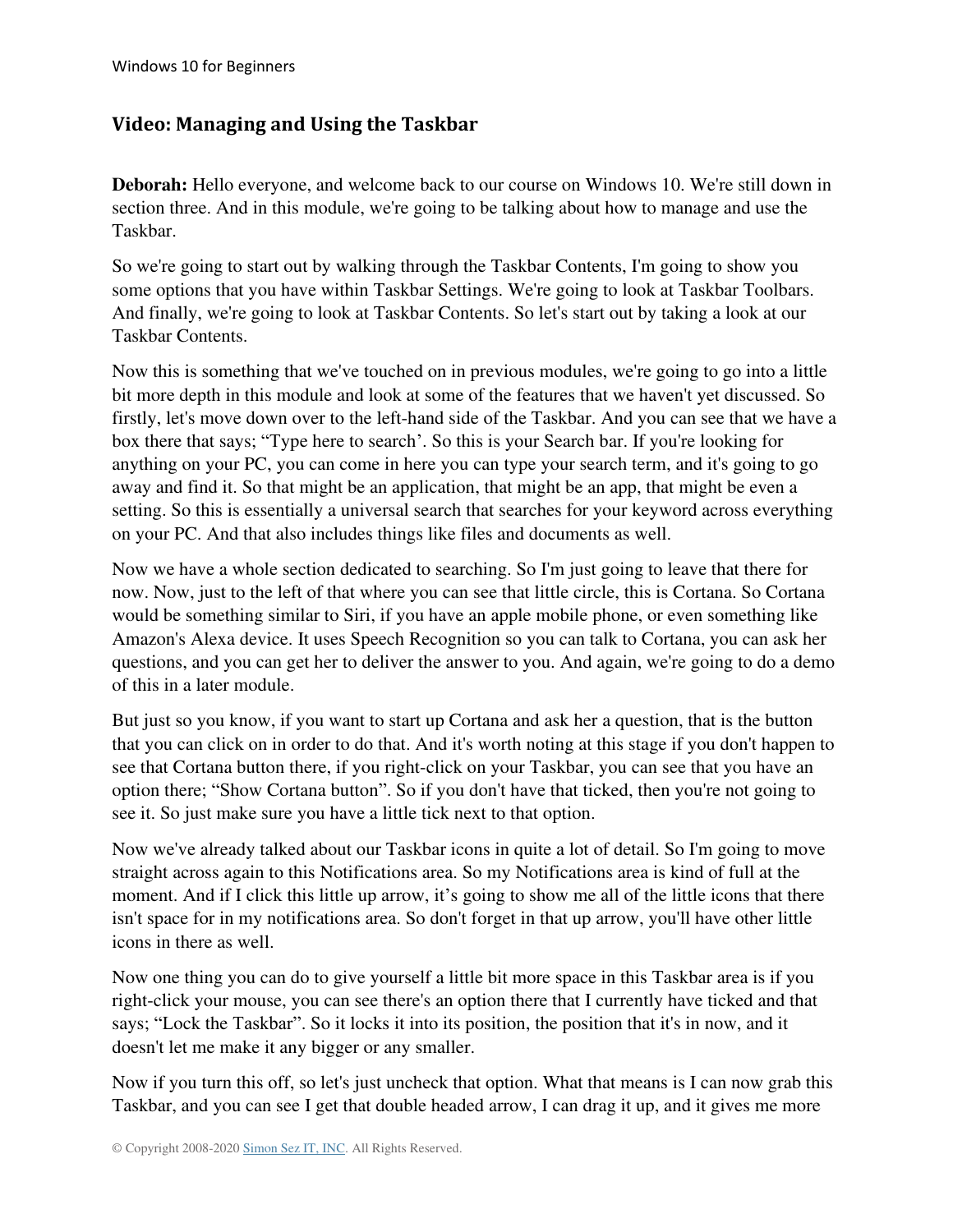room on my Taskbar. So if I then wanted to click the up arrow, I could drag one of my little notifications that hasn't had enough room to go on that Notifications area, And I could drag it and drop it down onto my Taskbar. Similarly, if I want to remove something, I can drag and I can drop it back to where it was.

Now if you have a wider Taskbar, that also gives you more room to place your Taskbar icon. So again, if you're somebody who doesn't like having them split between the Taskbar and the desktop, you might choose to do this, have a slightly bigger Taskbar, and put more of your applications on it. Now this isn't something that I particularly like to do, I like to be able to see the greatest amount of my screen so I tend to keep my Taskbar locked.

Now as you can probably imagine with these Notification icons, you can drag them about in order to rearrange them. So if I want to move my OneDrive, I can just click and drag that icon and it moves it around. So, you can rearrange those icons, set them up how you want. Now other options that you have with regards to the Taskbar if we right-click on the Taskbar again, you can see at the top here we have certain items checked. So we just came in here and I told you about checking that Cortana button.

But you also have the option to Hide or Show the Task View button, which is this little icon down here, which allows us to get an overview of all the applications we're running and all also create multiple desktops if we want to. If you find you never use that option, that might be something that you don't want to show to give yourself a bit more room on that Taskbar. Now, I also have "Show touch keyboard button" showing. And another cool little one is Show touchpad button. So if I click that, you can see I now get this little touchpad.

And this essentially mimics a mouse if you're using a touch device. So you can see there you have your mouse area. So you can see there you have your mouse buttons. And you can utilize that in a very similar way. Now, I don't particularly need that so I'm just going to turn that off. So the other important option in here to know about is Taskbar settings. So this is where you can really come in and modify exactly how that Taskbar is managed.

So you can see again, we have Lock the Taskbar, I have that turned on. And these are all little toggle sliders, so it makes it very easy to enable or disable certain elements of your Taskbar. I could choose to automatically hide the Taskbar completely in Desktop Mode. So if I was to turn that on, you can see my Taskbar has now disappeared. Now I don't particularly like this option, I always like to see my Taskbar in general. But if you don't, you can turn that on, I'm going to turn mine back off. And if you use a tablet device, you have the same option there as well. You have an option of using small Taskbar buttons. So if I turn that on, you can see they then become very tiny.

Now this is another really great way if you like to have lots and lots of things pinned to that Taskbar that gives you a lot more space. And I'm going to turn mine off. Now that Peek feature that we spoke about earlier, if you remember when you hover over it gives you a little preview of whatever you have open for that particular application. If you don't like that for some reason, and some people do not, you can choose to turn that off just here as well. Now a couple of other options I want to highlight in here. This Taskbar location, so by default, your Taskbar is going to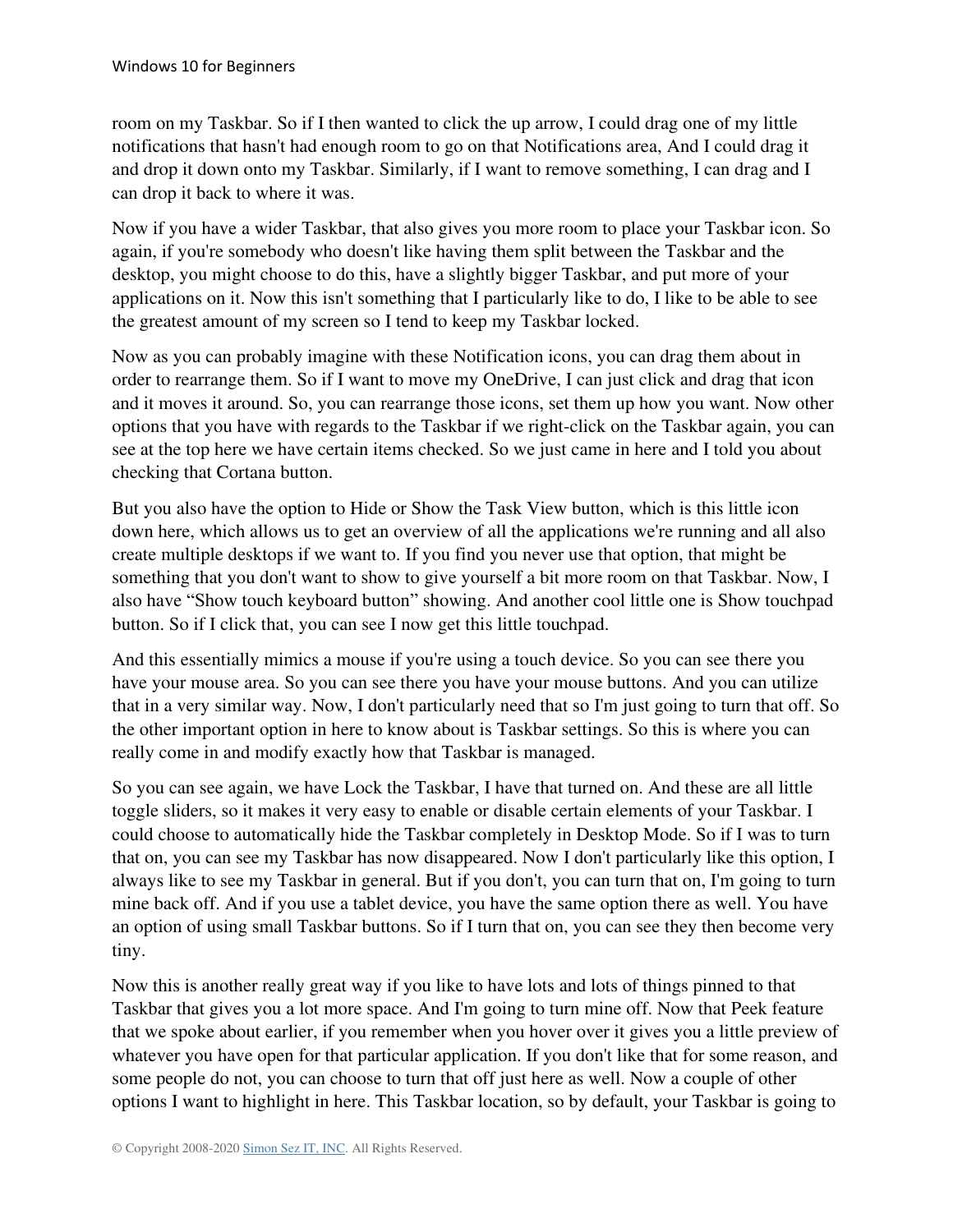be across the bottom of your screen. And for 99.9% of people this is adequate. It's very, very rare that I see somebody who has their Taskbar located somewhere else.

But you do have some options, I could place it at the top of my screen, which puts it up there. Now that looks incredibly strange to me, because I have been using it with the Taskbar at the bottom for years and years. You could also choose to put it on the left or the right of the screen. Now, as I said, I prefer on the bottom, but it's very much personal preference. Now something else that you have is this Combine Taskbar buttons and I have mine set to; "Always hide labels".

Now if I was to change this to Never, just look down in the Taskbar what happens when I select this option. Now I've got quite a lot on there. So this option is a little bit pointless. But if you did have less apps pinned to your Taskbar, it's going to show you the name of that application next to it as well. So again, that might be something that you find particularly useful if you find it quite difficult distinguishing between the different applications purely based on the icon. So I like to say; "Always hide labels". So a few options in there for you to definitely check out and customize.

Now another option you have in here is this Show Desktop option. Now this is particularly useful again, if you have a lot of things open on your screen, and you want to quickly just jump back to your plain old desktop, then clicking this icon will minimize everything that you have open and just show you your desktop. Now there is also a keyboard shortcut for this as well. And that is Windows Key D. that will take you back to your desktop and minimize everything down into your Taskbar whenever you press that option. Now also staying on that theme. If we rightclick and go up to Toolbars right at the top, you have an option here for desktop as well, which works slightly differently to the one we've just looked at.

So if I click desktop, you'll see now in the Taskbar, I get this little Desktop option, and there's two little arrows moving off to the right-hand side. If I click that, it essentially allows me to navigate around my desktop. So if I want to select a file from OneDrive, I can select OneDrive, I can go to Documents and it's going to show me all of my folders. So I can go through and essentially it's like working in File Explorer, but from your Taskbar. So that might be another little option that you quite like to have down on your Taskbar. Now again, I don't particularly like this option. So I'm going to jump back in and I'm just going to turn off that Desktop feature.

Now the final thing I want to talk to you about in a Taskbar settings is if we right-click and jump back into Taskbar settings, let's scroll down to this little Notifications area. So here, we can select which icons appear on the Taskbar. Or we can turn System Icons on or off. So let's go into select which icons appear. And you can see here, this is where we can customize what icons we actually see down in this Notifications area. And again, these are just slider toggles. So you can see the ones that I have turned on.

So I can see my microphone, I can see my Wi-Fi network, I can see my OneDrive, my Power and my Volume. And then I have many of these turned off because they're not of particular interest to me, I don't need to see them all the time. So definitely go in there and review what you can see on that Taskbar Notifications area.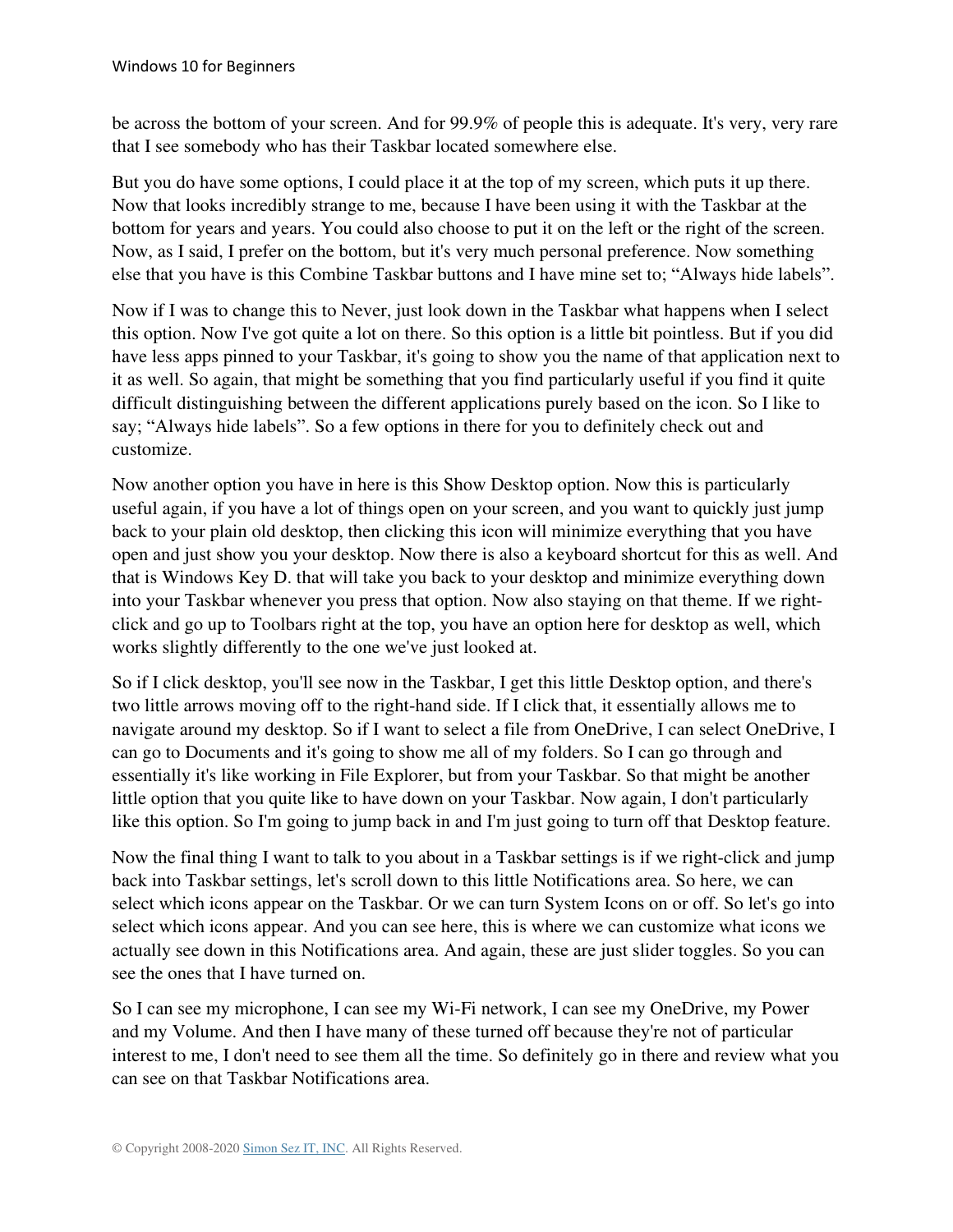So that is it in relation to the Taskbar and that Notifications area, have a little practice with that, play around, modify the things that you can see in that Notifications area. I'm really good at set up so that you're seeing the information that is important to you. In the next module we're going to talk about using that Search box and also Cortana so please join me for that.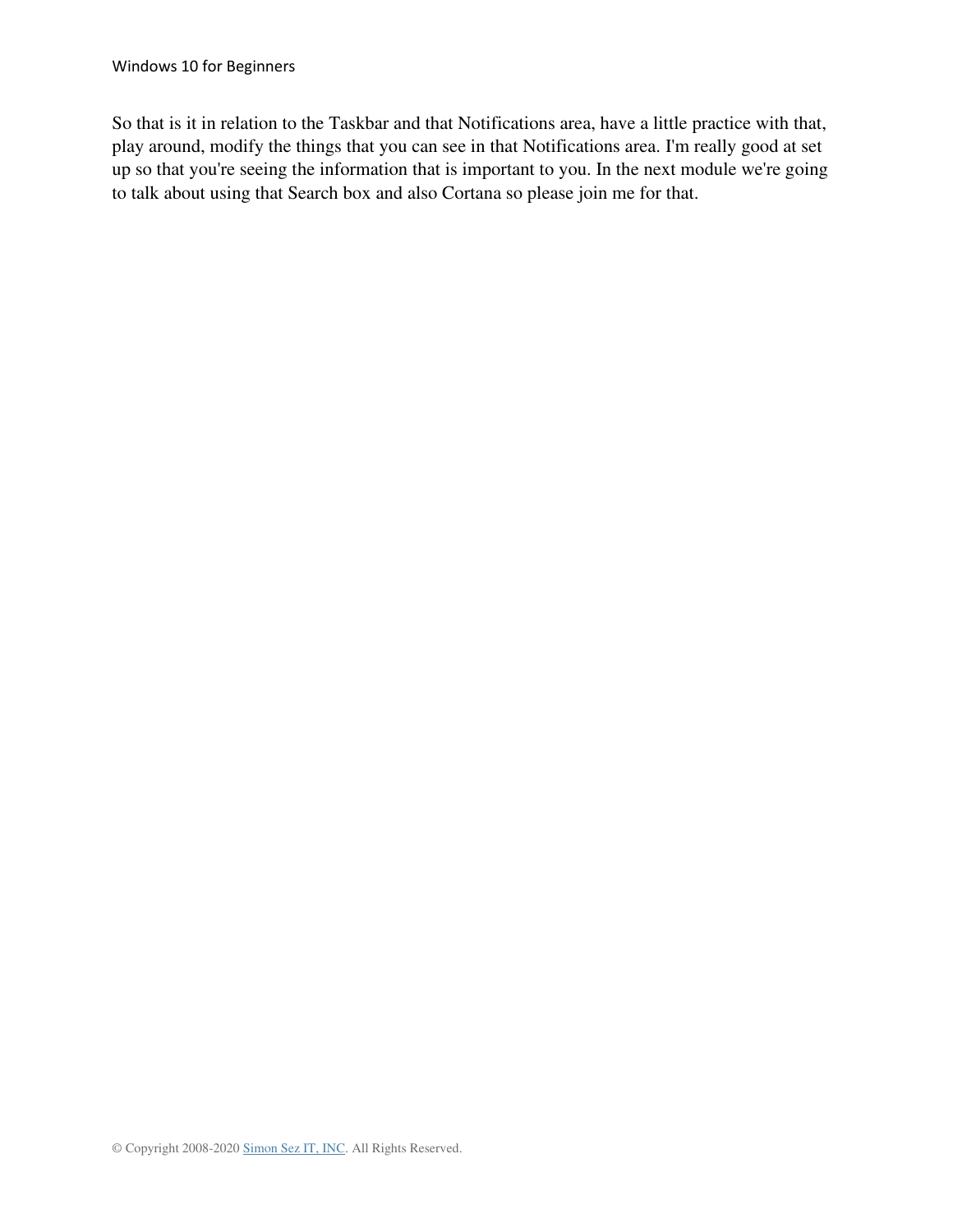### **Video: The Search box and Cortana**

**Deborah:** Hello everyone, and welcome back to this course on Windows 10. In this module, we're going to explore how to utilize the Search box, and also Cortana. And both of these are kind of used for similar purposes.

So first, we're going to look at how you can utilize the Search box to basically find anything on your PC, be it a file, an application, an app, a desktop program, or maybe even something on the web. And then I'm going to show you how you can utilize Cortana, which is going to allow you to search using your voice. So first up, let's look at the Search box.

The Search box is located down in that Taskbar area over on the left-hand side. And it's very obvious, it says; "Type here to search". And this is a universal search, meaning that it's going to search through everything on your laptop, and also the web, depending on your search term. So if I click in the Search box, and I start to type what I'm looking for, so let's say that I'm looking for the Paint application, I'm going to type in P. And you'll see as I start typing, Windows is already running a search. So now it's showing me the most relevant items related to the letter P. And the first thing I have there is Power and Sleep settings.

Now obviously, the more that you type the word, the more accurate it gets. So if I type in the entire word paint, you can see there that the best match is the Paint app. And then I also have some other apps there Paint 3D. Now I can refine my search a little bit more. You can see just above currently, the blue underline is underneath where it says all so that's literally searching everything for the keyword paint. However, if I'm only interested in searching for an app called Paint, I could select Apps. What about if I have a document that contains the word paint, I can search for it that way.

Or alternatively, I can click on the web just to see any web results for the word paint. And then I have more options at the side here I can search through Email, Folders, my Music library, Contacts, Photos, all things like that. Now for the moment, I'm going to stick with all and once it's found your item, you can just click on it to open up that particular application. Now you can also use the Search box if you're looking for a particular file. So if I type in "sales", for example, you can see the best match there is the sales\_2017 Excel file that I have there. And then I have some search results from the web related to my search term. And then some more documents listed underneath.

Now I can also use the Search box to search for websites. If I type in Wikipedia, you can see there, best match Wikipedia. I can select it, and it's going to jump me straight to the search results. And Wikipedia is the top one up there. I can also search for folders. So if I'm looking for a particular folder within File Explorer, I can type that in. And you can see there the best match is my Course Files Folder. So really powerful, really nice universal search. And I will say that if I'm looking for something on my PC, I always use the Search bar as opposed to coming into the Start Menu and scrolling through looking for whatever it is that I want to look for, even if I'm looking for a particular setting.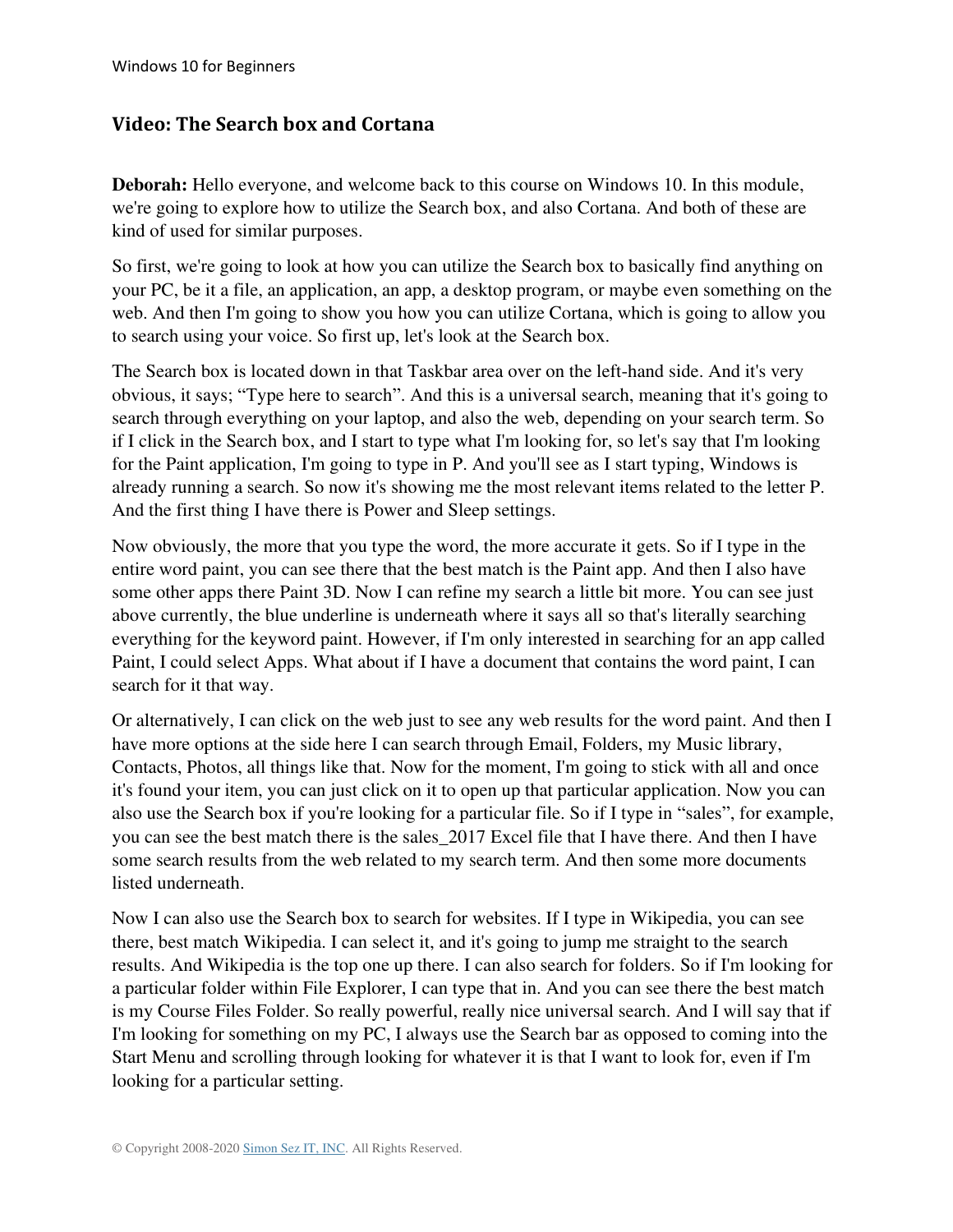So for example, if I wanted to know how to adjust the brightness on my PC, I would type in, "adjust brightness". And you can see there, best match Ease of Access brightness setting, and it's going to jump me straight to that particular item within settings. So I find this super useful. And let's get on to speaking a little bit about Cortana. Because Cortana is pretty exciting. As I mentioned before, she's very similar to something like Siri if you're used to using Siri on your mobile phone, and also very similar to something like the Amazon Alexa device.

So Cortana is there as kind of a virtual assistant activated by your voice. And she's there to help you find things on your PC, search things on the web, and also answer any questions that you have. Now if you've never used Cortana before, it's definitely worth jumping on to the Microsoft site and looking for Cortana. So you can see that the URL is just microsoft.com/Cortana, where you'll have a really useful video which will walk you through some of the main elements of using Cortana. So let's just take a moment to review this video.

Now one important thing when it comes to utilizing Cortana is that she needs to be able to understand your voice. So it's very important that you do speak clearly. And I will say that Cortana does improve, the more you use it. Now, I will say that you also kind of need to know how to structure and ask your questions so that she can understand you and provide you with the best results since this does take a little bit of practice. But as long as you keep your sentences fairly simple and you speak them clearly, then you should find that she's quite useful to you.

Now there are a few settings when it comes to Cortana that are worth reviewing. So what I'm going to do is I'm going to utilize the Search bar at the bottom, and I'm going to type in Cortana. And you can see my top option there is Cortana permissions, which is going to jump me into my settings for Cortana. Now I'm going to go to this "Talk to Cortana option". Now a couple of things I want to point out in here. Now when you're utilizing Cortana, you can just say your question, and she will reply to you.

However, you can set it so that Cortana responds to "Hey Cortana". And if you set this, it says; "Cortana will always respond to Hey Cortana even when your device is asleep". And it's also worth mentioning that Cortana uses more battery life when this is on because she's essentially always listening for the words Hey Cortana. So my personal preference is to have this turned off. You can also invoke Cortana by using a keyboard shortcut, which is the Windows logo key  $+ C$ . And you can choose if you want Cortana to be able to listen to you even when your device is locked.

Now I actually have that turned on, because sometimes I might be away from my PC. And I might need to ask a question. So I like to just be able to say my question without unlocking my entire machine. Now when it comes to setting up your language, it says here; "Cortana works best when the language you select here matches the region on your device". And it says; "at the moment Cortana is using English United Kingdom. But if you wanted to change that you can choose a different one".

Now if you want some tips about how to structure questions, how to chat with Cortana, there is a link at the bottom here which is going to take you through to a web page which will give you some useful tips when it comes to interacting with Cortana. Now probably the most important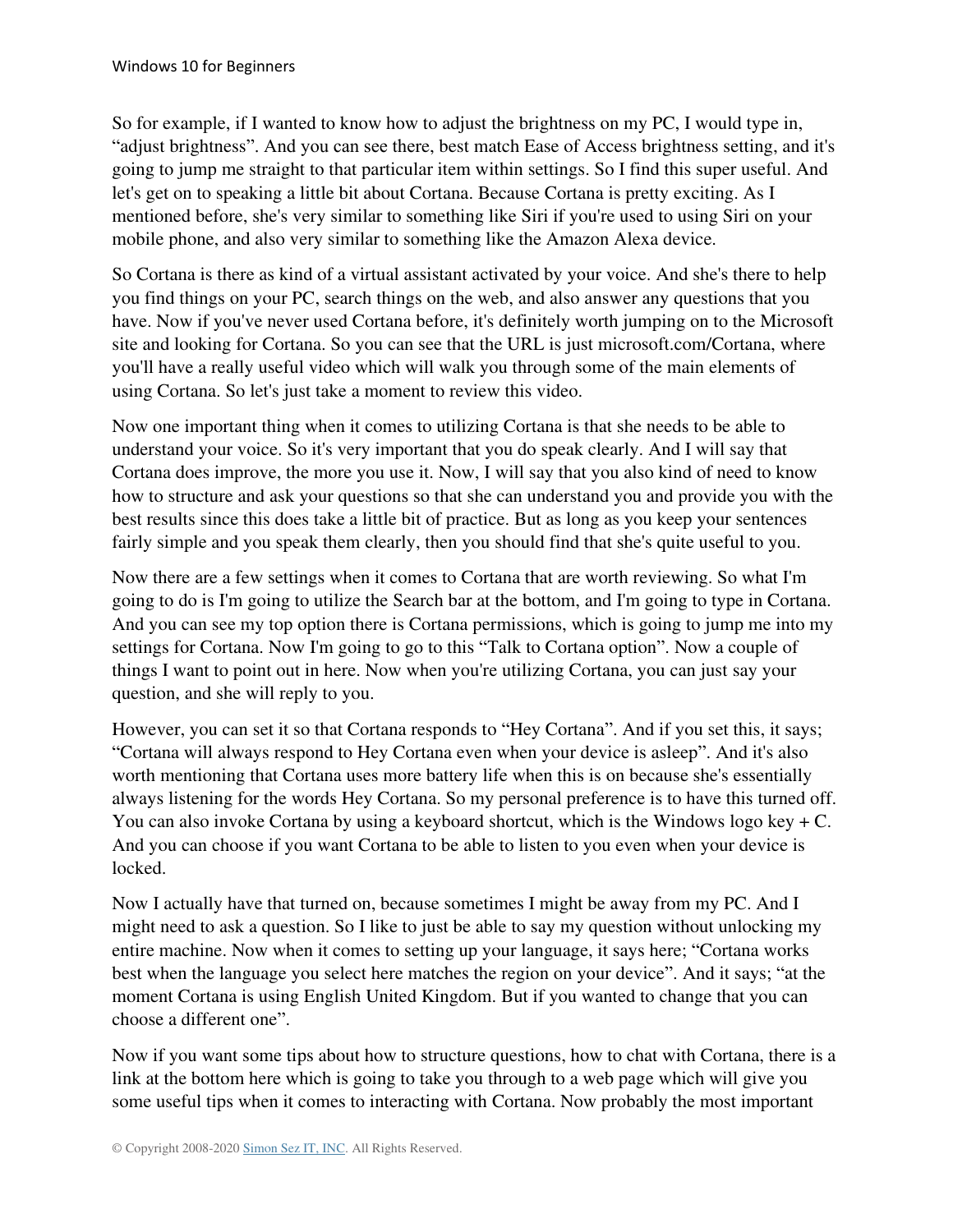option here is right at the top, it's your microphone, you want to make sure that Cortana can hear you. So it's worth just testing out Cortana to make sure that she can hear you.

Now currently, I have an external microphone plugged into this device so I can record this video. But otherwise, I would have that unplugged and it would just be utilizing the microphone that's built into my laptop. So if you find that when you start up Cortana and nothing happens, it might be that you have a problem with your microphone. And at that point, it's worth going into this check the microphone link and going through this little wizard to try and work out any of the issues that you're having with your microphone. But nine times out of 10 I will say that Cortana works straight off the bat straight after your install of Windows as it's just utilizing the microphone that's built into your device.

Now for the purpose of this demonstration, I'm actually going to turn on this option here for Hey Cortana and then I'll turn it off and show you how it works the other way. So, let's turn that on. I'm going to click Close. And if I want to bring up or invoke Cortana all I need to say is; "Hey Cortana. What's the weather like in London today? The forecast in London, England shows partly sunny skies with a high of 27 and a low of 15 degrees. Right now it is sunny and 26". So, very quickly, she's pulled up that weather forecast for London for me. Now if I close that down just by clicking on the cross. And I'm actually going to jump back into those Cortana settings for one moment. And I'm going to turn off that, Hey Cortana option, and close it down.

So, now if I say the word Hey Cortana, she's not going to pop up. In order to invoke Cortana, I would need to click on the Cortana button that's to the right of my Search box. And I've utilized Cortana for things like setting alarm. So let's see how we would do that. So I'm going to click on Cortana. Set alarm for 2:59pm. And there we go, you can see immediately that's popped up with the alarm.

I can also use Cortana to search for things on the web. So let's invoke Cortana, again, "Who won the X Factor in 2012"? And there we go, she's pulled back that result for me. And Cortana is pretty unrestricted in what it can look for. It can search the web, it can search for things on your PC, and provide you with lots of really useful information. She can also do things like play songs. Now, Windows 10 has its own song library, and it's called Groove Music. Now, I'm going to click in the Search bar here and search for Groove Music. And this is some way you can store all of your mp4 files, your music files.

Now I don't actually have mine stored in Groove Music, I have my music library elsewhere. But if you had mp4s and songs listed in here, you could also utilize Cortana in order to play those songs from your music library. So lots of really good uses for Cortana there. Just make sure that you check your settings, make sure she recognizes your voice, and your microphone is picking up your voice. Speak clearly, and simply, and you should find no problems. That's it for this module. In the next module, we're going to do exercise two. So, please join me for that.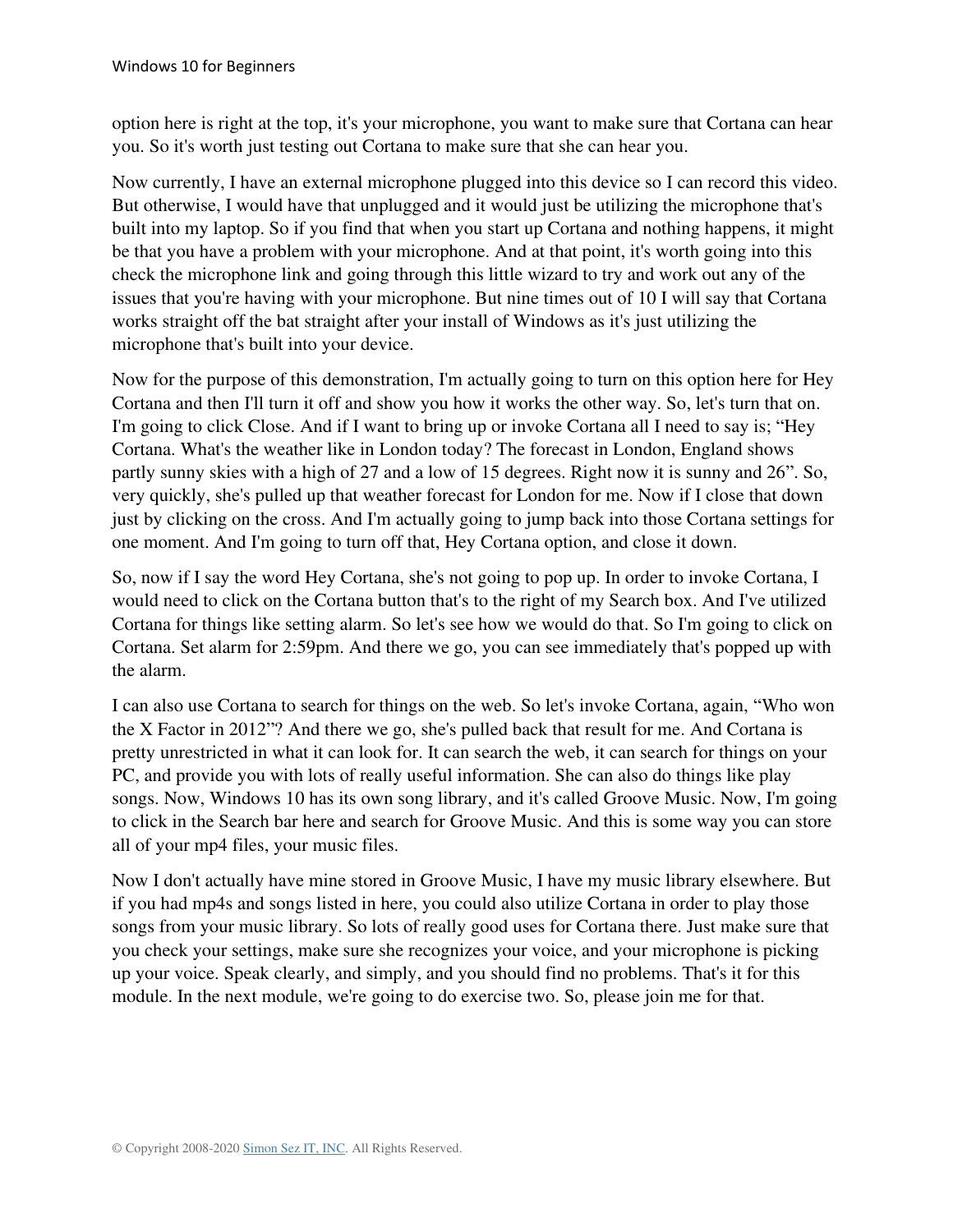#### **Video: Exercise 02**

**Deborah:** Hello everyone, and welcome back to this course on Windows 10. We're now down to exercise two where we're going to practice some of the skills that we've learned so far.

So, this is a very straightforward exercise, I really just want you to have a little play around and practice with Cortana. And I want you to do all of this completely hands free so just using your voice. So, the first thing I'd like you to do is I want you to use Cortana to find out what the weather is right now in Melbourne, Australia.

I'd then like you to find the cosine of 60 degrees. And then finally, I'd like you to get Cortana to open the Notepad application. That's it for this exercise, I will see you in the next module.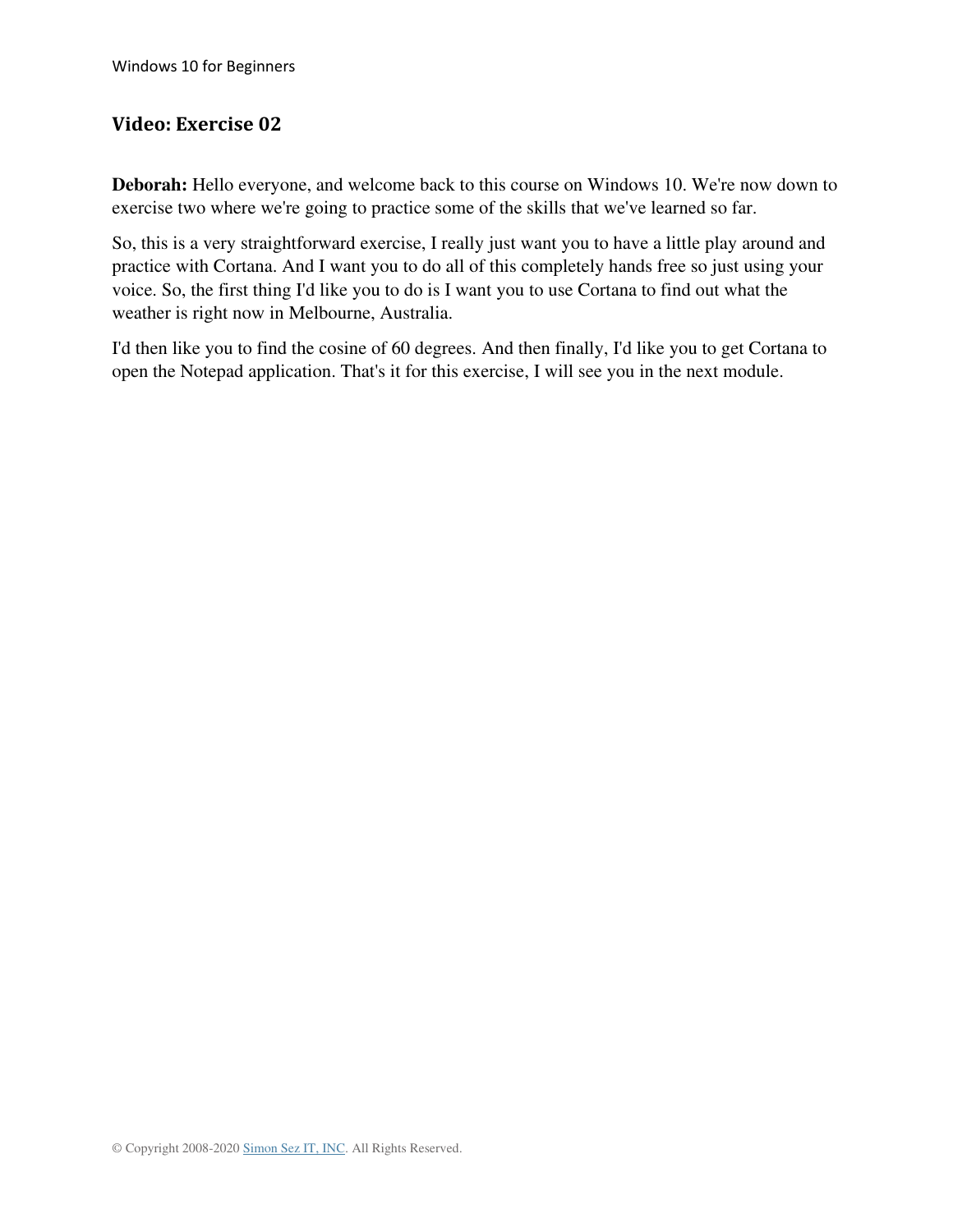### **Video: Notifications and Action Center**

**Deborah:** Hi everyone, welcome back to our course on Windows 10. In this very quick module, we're just going to finish off talking about Notifications and the Action Center because there are still a few important points that we haven't talked about yet. So we're going to start out just by going through your Notification settings. And then I'm going to show you how you can customize what you see in your Action Center.

Now, there are numerous different ways to get into your Notification settings. But as we've just been utilizing the Search bar in previous modules, I'm going to use that. So, I'm going to click down in my Search bar, and I'm going to type in notifications. And you can see the best match option there is Notifications and Actions setting, which is exactly what I'm looking for. Now quick actions at the top, we're going to come back to that a bit later. For now I want to focus on Notifications.

Now if you're somebody who likes to be notified visually when something happens. So for example, if an alarm goes off, you might like to have a little pop up banner in the corner of your screen. Or if you receive a new email, maybe you want to see that as well, this is where you can customize which apps can send you notifications. Now if you're somebody who doesn't like notifications at all, you don't like those little pop up banners, then you have a little sidebar option here to turn off all of your notifications.

Now in general, I keep this on except if I'm doing something like a webinar, or maybe I'm in a meeting and sharing my desktop, I really don't want other people to see pop ups of emails that I've got coming in. So, that might be when I would toggle this option off. You also have some other options underneath with regards to your notification. So, if you want them to be displayed on the Lock Screen, then put a check in that box. And I don't know if you remember right at the beginning of the course, when we were looking at that Lock Screen, I actually have this option turned on. And it was showing me that I had three unread emails. You can also do things like show reminders and incoming calls on the Lock Screen.

And if you want your notifications to place sounds, then make sure you have a tick in that box. So, all of these are very much personal preference, but go in, review them, and turn on the ones that you're interested in. Now you can also specify which applications you receive notifications from. And I find this particularly useful, because there are some things that I like to be notified about and other things that I don't. So, I'm not particularly that interested in having a pop up banner when I receive a new email. So, I can come in here and I can turn that off.

So, that means that if I am in something like a webinar, where I'm sharing my desktop, I can still see other notifications. But I'm not going to get any of my personal emails coming in and showing on the screen. Now the rest of these again, these are personal preference. But I'm going to leave the rest of these on. And what I'm actually going to do just to show you that notification pop up is I'm quickly going to set an alarm. So, we can utilize our Search again down here. And I'm going to type in alarm, and it takes me to Alarms and Clock. So you can already see how useful that Search bar is for quickly finding things on your PC.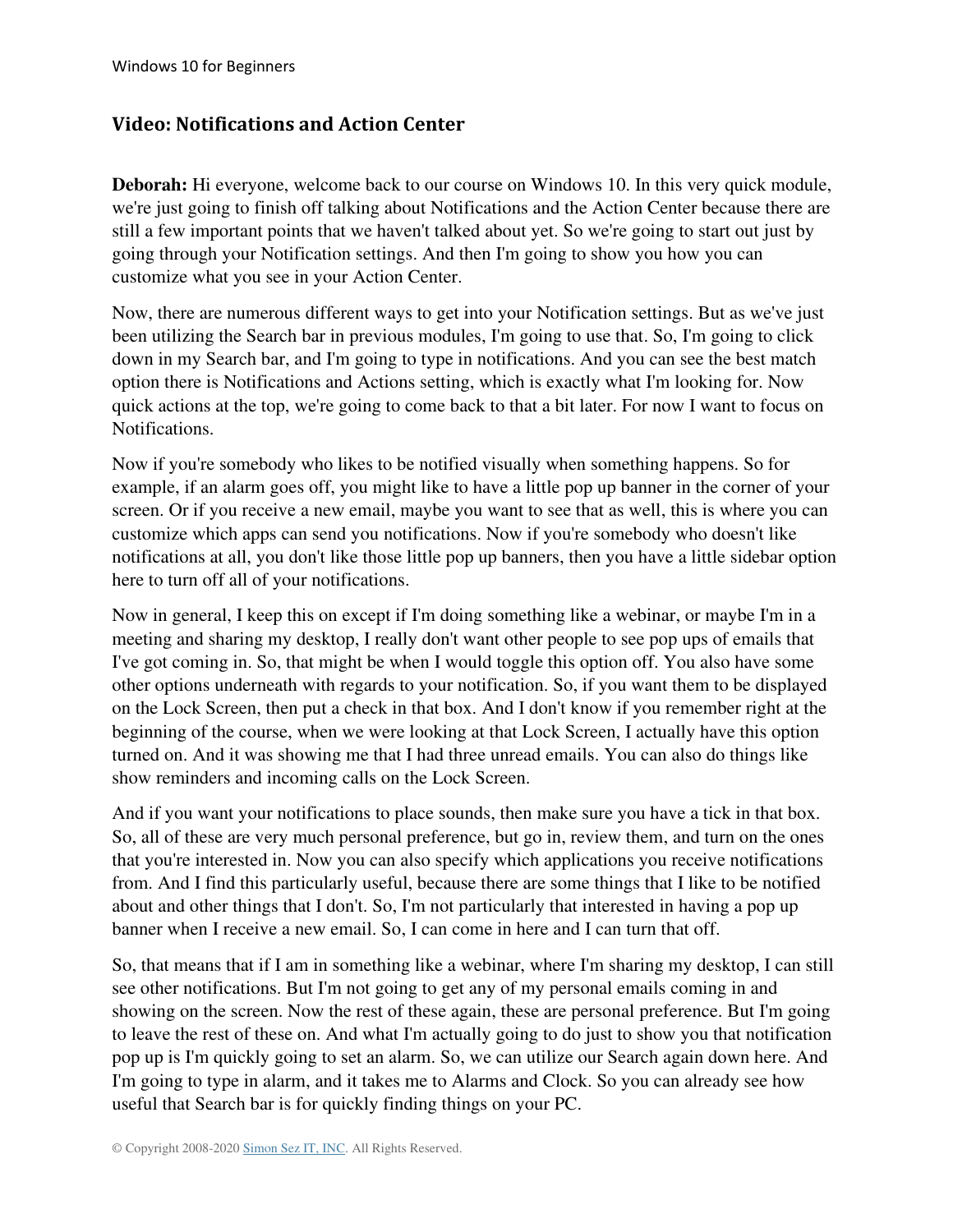Now I'm going to set an alarm for about one minute's time. So what time are we at? 3:22. So, let's say 3:24pm, which is in about a minute's time. I'm going to click Save at the bottom. And when that alarm activates in one minute, you will see a notification pop up in the corner of my screen. And there you go, there is my alarm. So jump in here and customize what you want to see.

Now the other thing that I want to talk to you about which is in here is if we scroll right back to the top, I want to talk to you about these Quick actions. And it says here; "You can add, remove, or rearrange your quick actions directly in the Action Center". So quick actions relate to the Action Center. So let's pull up the Action Center again. And we're talking about these little tiles. So if you remember, the Action Center is a quick way just to turn off or turn on different modes or settings.

So for example, if I want to switch to Tablet Mode, I have my little quick action button there in order to do that. Now of course you can customize what you see in here and make it relevant to what you use. And you would do that by clicking on this link here; "Edit your quick actions". So now you can see that I can go in and I can make changes to what I'm seeing in here. So if I want to move things around or rearrange them, I can pick up and I can drag and reposition. I can also click on this little pin icon in the corner. And that's going to remove that quick action.

So it's a good idea to go through these and just remove any that you don't think you're going to use. So I'm going to remove Flight mode as well. Let's remove Project. And yeah, I'm pretty happy with those. Now if I wanted to re add any of those quick actions, if I click the Add button, you can see there they still are, I can click them to add them back in. So essentially, you have a standard set of quick actions that you can add or remove from this area. And once you're happy with your layout, click on done, and you're all set to go.

That's it for this module on Notifications and Actions. In the next module, we're going to be taking a look at using Windows and dialog boxes. So please join me for that.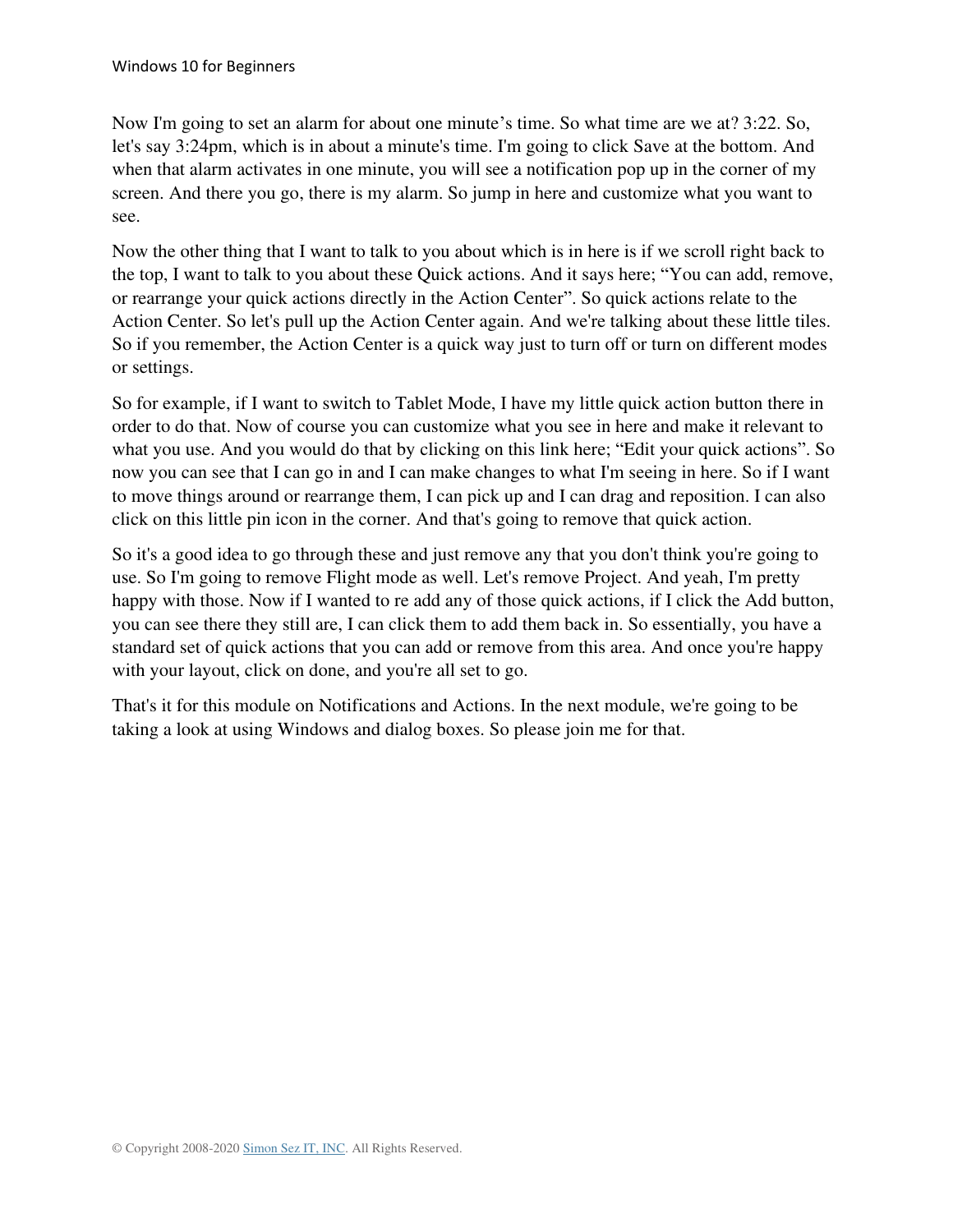## **Video: Using Windows and Dialogs**

**Deborah:** Hello everyone, welcome back to our course on Windows 10. In this module, we're going to be taking a look at using Windows and Dialogs. Now if you've used an earlier version of Windows 10, this is one of those sections that you can probably give a miss.

Because what we're going to do is we're going to look at the Ribbon interface. And if you haven't used Windows before, then this section is very important. So we're going to be looking at the general use of Windows and Dialogs. And we're going to be using a couple of applications. So I'm going to start out by running you through the Features of Windows, we're going to move into Moving and Resizing Windows, we're going to talk about Dialogs, Menus, and finally, the Ribbon.

So first, let's start out by taking a look at some of the features that are integral to Windows. And to do that, I'm going to open an application and I'm going to open the Notepad application. So I'm gonna use my Search box at the bottom, I'm going to type in Notepad, I can see there it is at the top click to open. Now, Notepad is essentially a very simple little window, which just allows you to type in any notes that you have very quickly and easily. And you can save these files, and they save as .txt files. And they can then be used for you to just open and read if you want to. Or you can import that information into another application such as Excel.

And this is one of the standard applications that will come with Windows. So if you have Windows, you're going to have the Notepad app. Now if we delve back into the history of Microsoft, going all the way back to the 80s, we had this concept of Windows right from the very start, which of course is how it got its name. And Windows give a consistent way of interacting with your PC.

Now, I will say that with the advent of some of these Universal Apps that we can download from the Microsoft Store, this consistency has gone because as I mentioned before, within these apps, they have their own Menu Systems and their own way of working. But you'll find with any of the Windows native apps, they generally follow the same kind of rules, guidelines, layout, so on and so forth. So let's take a look at this window.

In the top right-hand corner, we have these three little buttons just here. So if I hover my mouse over this first one, this one is Minimize. If I click it, it just minimizes that particular application down into my Taskbar. And you can see there the app is still open, I just need to click in order to restore that application. The next button along that I have is the Maximize button. So currently, I'm working in a reasonably small window. If I wanted to make this full screen, if I just click that button, it's going to make it full screen. You can then see that that icon changes.

So it says to me restore down which is going to put it back to how it was originally. And then the final button we have there is the Close button. So if I want to close this window, I can just click that cross and you can see it's gone. It's also no longer displaying as open in my Taskbar.

Now if you are operating within a window, you might find that window may have many panes or panels. Now this one in particular doesn't, but we will look at some examples of that a bit later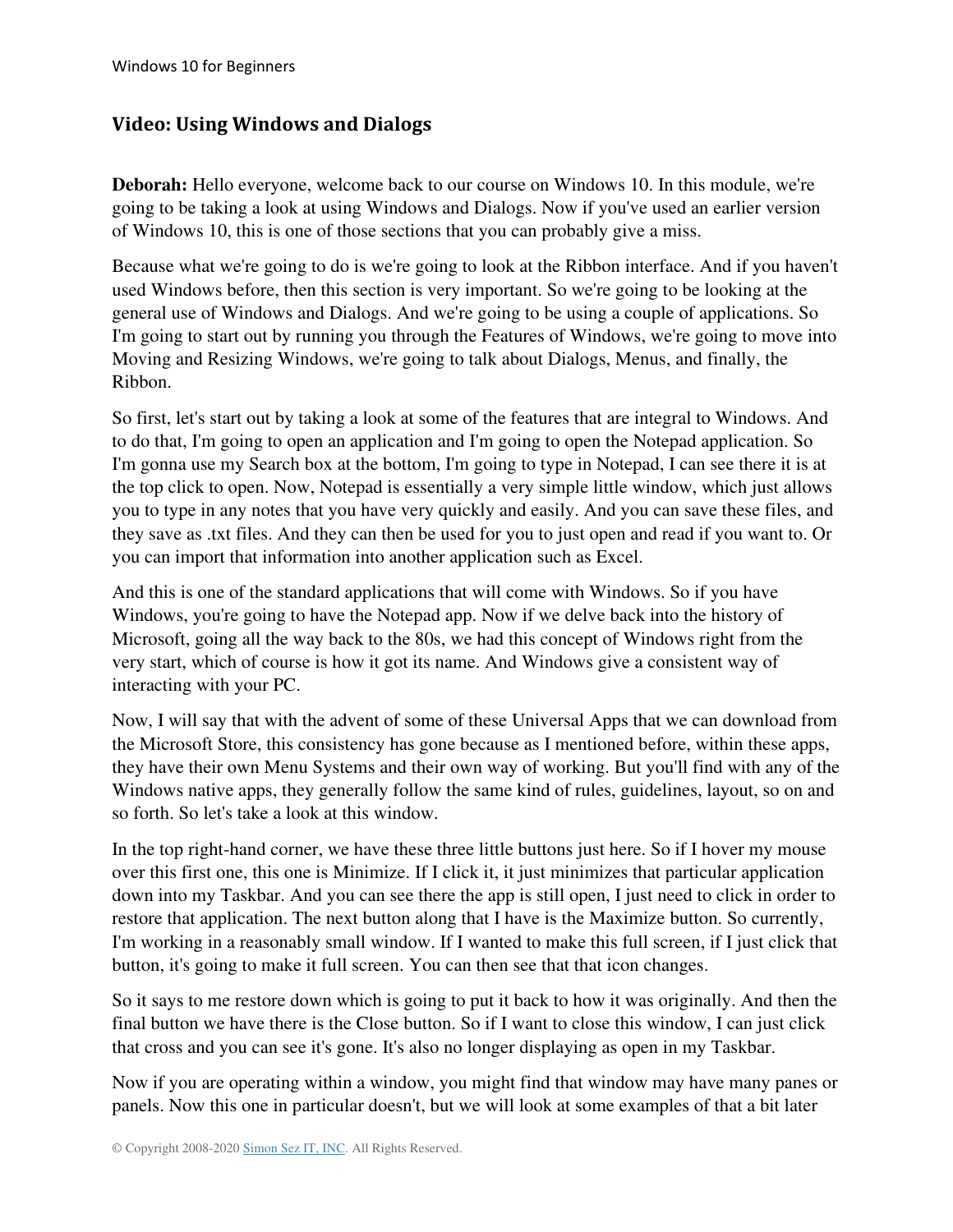on. But what you will find is that all windows have a Title bar. And the Title bar is used for a few things. First of all, it tells me what I'm working on. So you can see here it currently says; "untitled". And then it says notepad which is the application I'm using. If I was to go in and say File, Save As I can then choose to name this as something else. And you can see there at the bottom it says "file name". And I'm just going to click in the front here. And I'm going to name this "my first file".

It's telling me it's going to name it as a .txt, which is the default file format for Notepad files. If I click save, you'll see that that title bar has now changed to My first file.txt. And because I save that to my desktop, you can now see it's also there on the desktop giving me easy access when I need to open this.

Now when it comes to moving and resizing windows, that's also very easy. If I want to move this window around, again, all I need to do is click on that title bar area and drag it around. And you can see I can pretty much place that wherever I like. Remember that if you go too far over to the left or to the right, that Snapping feature in Windows comes into play, which when I let go is going to snap it and I can fill the screen with another application that I have open if I choose to. I can also resize this window simply by dragging those boundary lines. So if I hover over the right-hand side, you'll see I get that double headed arrow. I can drag it in, I can do the same on the bottom, I can drag it up, and I can even drag diagonally.

So when I hover my mouse right over the corner until I get that diagonal, double headed arrow, that's going to allow me to freely drag that to the size that I want. What you'll also notice is that most Windows will have some kind of Scroll bar. And you can see that I don't have anything in this document at the moment that requires me to scroll down. So I have no Scroll bar there, essentially. But if I was to press Enter a few times, you can see now that Scroll bar becomes active, and I can scroll up and down my document, and you'll find that it's fairly standard across all of your Windows applications. So let's move on to talking about Dialogs.

Now, dialogs are a special kind of window. So let me show you an example of a dialog box. Now I'm going to go up to File here, and I'm going to say Open. And what I have here now is a dialog box. And what this means is that whilst I'm using or working within this dialog box, I can't really do anything else in Notepad. If I try and move this dialog box out of the way and try to type something or even click in this window, it's not going to let me because I have a dialog box open.

A dialog box allows me to perform a specific action. So in this case, it's allowing me to open any file that I have saved off. Now I'm just going to navigate this Course Files Folder, and I'm going to open a Notepad text.txt. You can see this now has opened, I've got the name in the Title bar up there. And you can see I just have some test text in that file. So I can now carry on typing in this particular file if I want to. But if I'm finished with this file, if I jump up to File and click Exit, that's going to close my Notepad file, but it's also going to close the entire application.

Now, if I want to open a file, and I'm going to click File and Open again, it might be that the file I want to open isn't listed in here. So by default, I'm not essentially being pointed to the correct folder. And you can see just the bar, you can see which folders I'm in so I'm in the Online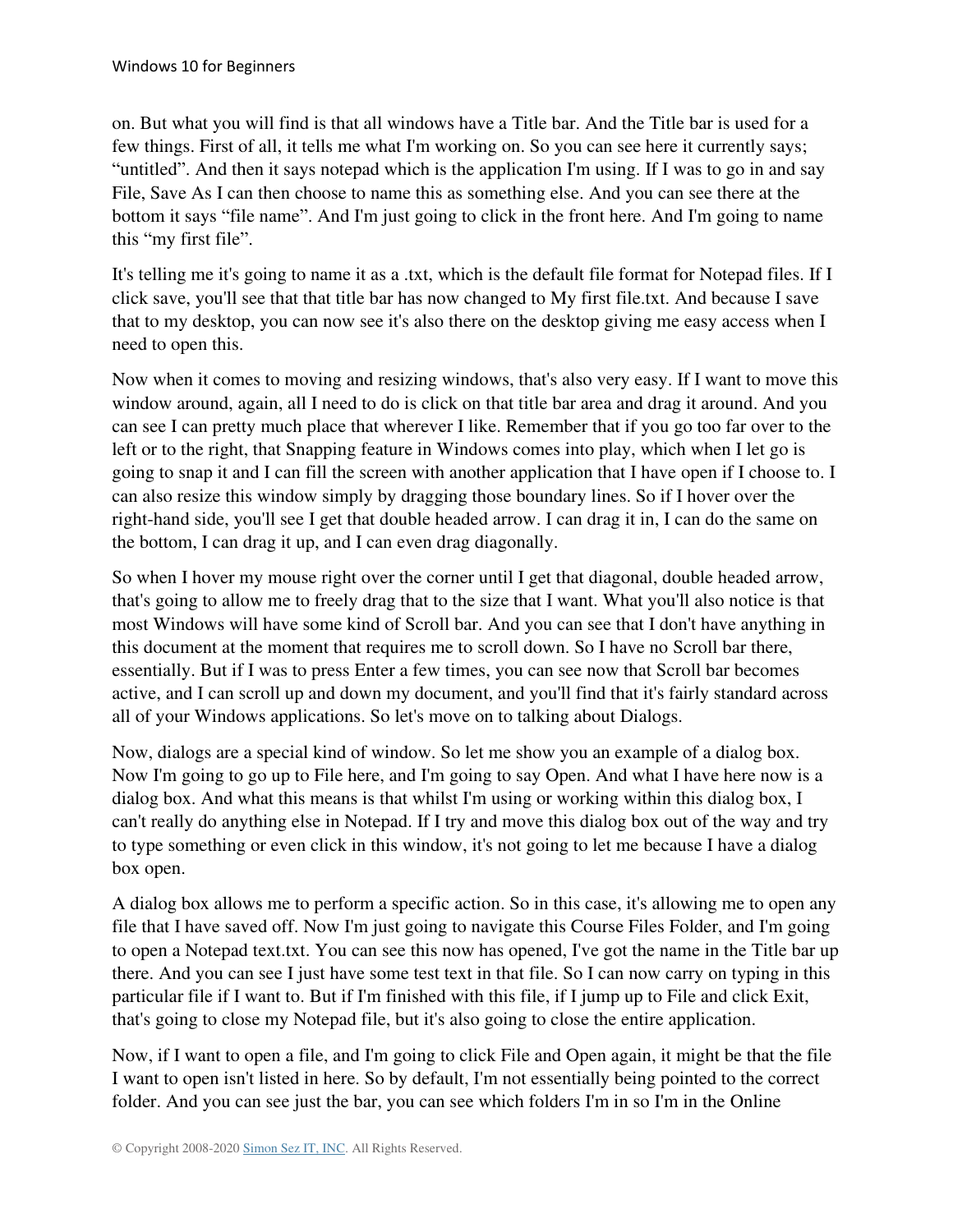Courses folder, Windows 10, Course files. And then underneath it show me all the files that are contained within that folder. So it might be that if this is the incorrect folder, I need to navigate to the correct folder. So I just do that by scrolling up and selecting the location where that file is stored. So I'm going to go back to my desktop where I have My first file.txt.

Now another thing I can do from within here, and I'm going to make this window slightly bigger just by dragging it out, is if I want to see a preview of that file before I open it, so maybe I'm not sure if this is the correct file, and I need to see the contents, I have this little option just here that says "Show preview pane". Now this file doesn't have anything in it whatsoever. So what I'm going to do is I'm going to double click to open it, and I'm just going to type some text into here. I'm going to say File and Save. And now if I go back to File and Open, click on my file, you can now see in the Preview pane, it's displaying the contents of that file. So the Preview pane is a really useful little feature to turn on.

Now it might be now I've started working in this file that I want to make some changes to this, but I want to make those changes in a different file. So I can say File, Save As, and what I'm going to do is I'm going to call this My first file v2 for version two. Click on Save, you can now see that that title has changed in the Title bar. I can carry on adding information into this file. I can say File, Save. But essentially if I go to File and Open, I now have two files. So if I open My first file.txt, you can see there is my original version. And of course, if I wanted just a blank Notepad file, again, I can go up to the File menu, select New, and it's going to give me a new file.

And it's worth noting that with Notepad, everything opens within one window. So if I wanted a new file in a new window, I can say New Window and I get a second window. And of course to close these down, just click on the cross to close them down.

So I've reopened that second version of my Notepad file just so I can highlight to you some other options that you have that are very windows specific. So we have our Menu bar running across the top; File, Edit, Format, View, and Help. And as you've seen, when we click, we get a dropdown menu with various different options that we can utilize within this window. So we've seen a few of these at the top here. But we also have things like Page Setup, we can choose to Print this particular file. And we also have the option to Exit.

Now the Edit menu, I'm not going to go through all of these, but one thing I do want to point out is that you'll see that some of the options within here are slightly grayed out. Now when you come across a grayed out menu option, it means it's not accessible, so it's not available for me to use. And if you're wondering why well, if you look at it this way, if I want to select Copy, I can't at the moment. And the reason why I can't do that is because I haven't got any text highlighted. So, Windows doesn't know what I want to copy. And the same thing there would apply to the Cut option.

So, let me highlight this first line of text just by clicking and dragging. Now if I go to the Edit menu, you'll see that both Cut and Copy are available for me to select because I now have some text highlighted. If I select Cut, it's going to remove it, I can then jump down to the bottom of my document, go to Edit and say Paste to paste that piece of text in. And it's also worth noting that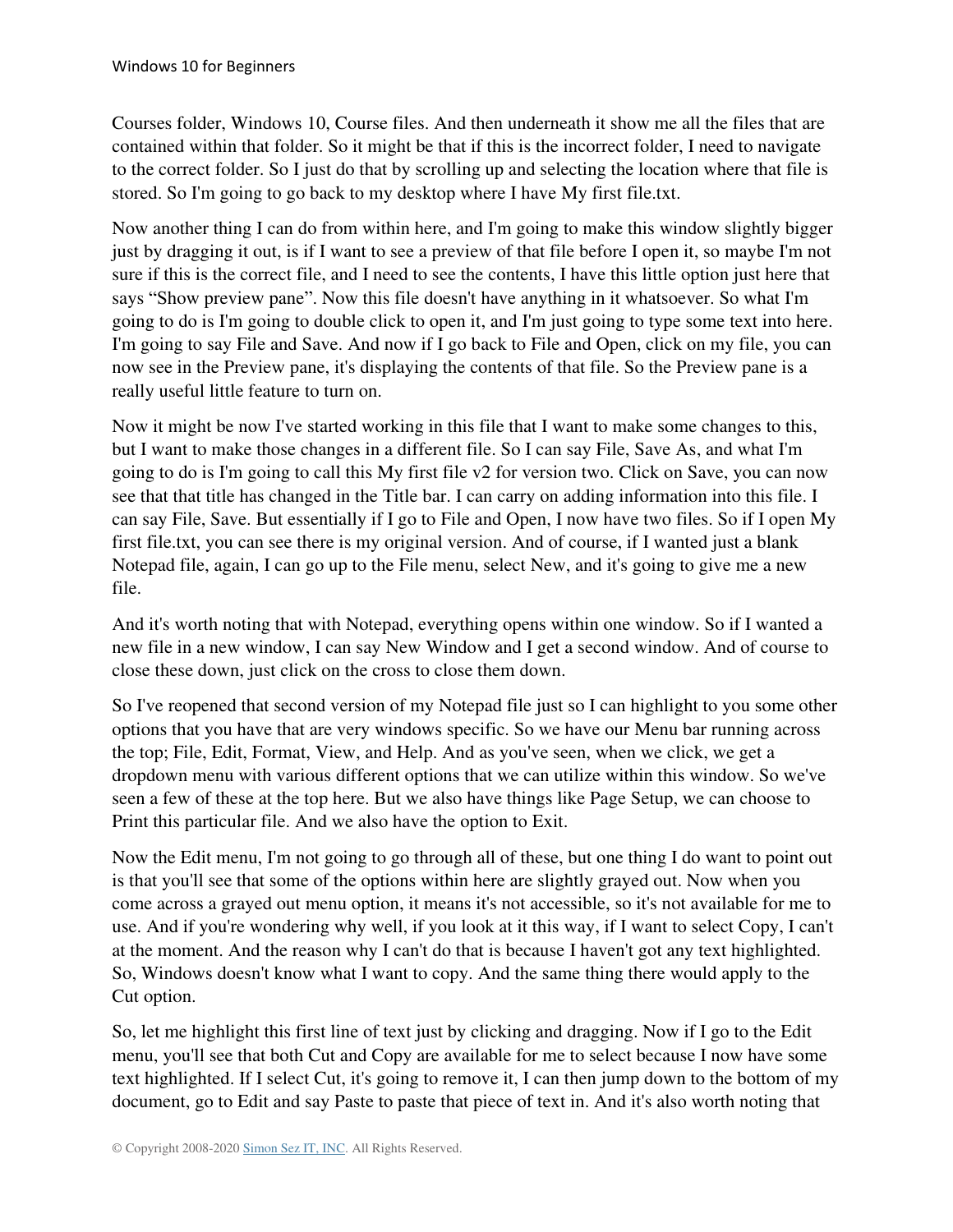these menu options that you get in your window will very much depend on which app you're in. And I will say many options have changed so much over the years.

Now if you've been using Microsoft applications for quite a while, you'll probably remember that about eight or nine years ago, we went through a huge change where all of the dropdown Menu Systems were replaced with Ribbons. If you've never had a ribbons, don't worry, we're going to come on to that in a while. But prior to that Ribbon structure across applications like Word, Excel, PowerPoint, we had menu dropdowns very much like you see here. So you can see here that some of the Windows applications still retain those menu dropdowns, where some of them have adopted that Ribbon structure.

And just to give you an idea what I mean when I'm talking about Ribbons, and we are going to get onto this and cover this in a lot more detail a bit later on. But I've just opened up Excel to show you an example of the new Ribbon structure. So you can see here that we have our menu headings running across the top; File, Home, Insert, Draw, so on and so forth. But when I click on them, I don't get a dropdown menu like I do in Notepad, I get these ribbons that run horizontally across the screen, which contain lots of different icons with all of the different commands. And this was a huge change.

I remember I was part of the rollout of this new system across different companies. And it was very difficult trying to get people to switch from dropdown menus to this Ribbon structure. But we're eight or nine years down the line now. So hopefully, everybody's kind of got used to it. And again, if this is the first time that you're seeing these ribbons, we're going to talk about them more in much more detail a bit later on.

So the main thing I'm really trying to highlight here is to just be aware that you have two options when working within Windows apps; the Menu System dropdowns and also the Ribbons. That's it for this module. In the next module, we're going to be talking more about the Start Menu. So, please join me for that.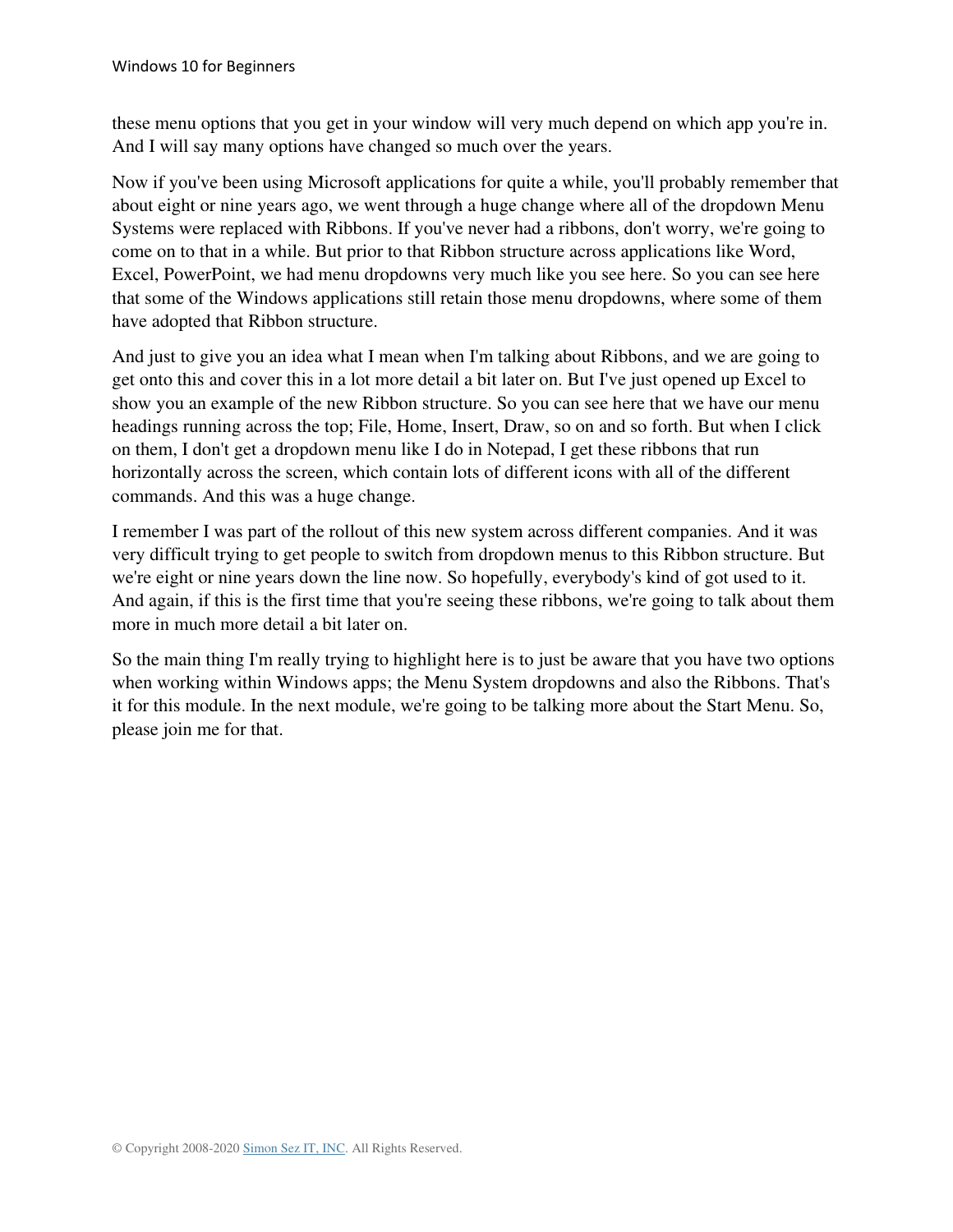## **Video: The Start Menu**

**Deborah:** Hello everyone, and welcome back to this course on Windows 10. In this module, we're going to be delving a little bit more into the Start Menu. Now, we've already looked at many different aspects of the Start Menu, but we're going to start to get more into some of the personalization features that you have.

So we're going to start out with an Overview of the Start Menu. And I'm going to show you how you can Navigate the Start Menu. And then we're going to look briefly at the Start Menu in Tablet Mode.

Now, if you're used to using Windows 8, or 8.1, then this Start Menu is going to look a little bit unfamiliar to you. Microsoft changed the way that you access your programs in Windows 10. And it now has this kind of hybrid system where we have menu items and also a tile based system. And as I mentioned before, this is kind of a compromise in Windows 8 and 8.1. It was all tiles and no Menu System. People didn't like that so much. So now in Windows 10, we have kind of a compromise a hybrid between the two.

And as I've mentioned before the left-hand part is the traditional Start Menu, like in Windows 7. And the one on the right is the tile based system. And both of these are very customizable. So we can make the Start Menu bigger by dragging it up or dragging it down, we can drag it out to the left or back in again depending on how we want that to look. And what you'll see here with these tiles is that I currently don't have mine organized particularly well, I've got kind of a big gap in here. And they're just not organized in any logical order.

Now I can completely customize how these tiles are placed, how they look. I can change the grouping names at the top. So where we have Life at a Glance and Explore, I can add my own ones. I can add whatever tiles I find most useful to this section. And I can also rearrange the tiles. Now if I'm someone who particularly likes this tile based system, you can essentially change your Windows 10 back to how it used to look in something like Windows 8.

So if I right-click my mouse on the desktop and go down to Personalize, I'm going to select Start from this menu. And I can switch on this option, "use start full screen". If I click to turn that on, and close this down, now if I bring up my Start Menu, you can see I have the full screen and it's just those tiles. Now if I want to get back to just my desktop, if I click the Windows logo again, that's going to give me back my desktop. Now I'm going to right-click and jump back down into Personalize. I'm going to go to Start and I don't particularly like that option. So I'm going to turn it back off.

Now you can see here there are lots of ways that I can personalize my Start Menu. So for example, you could jump into Colors just here, and you could change the colors that you use on that Start Menu. So if I click on this dropdown, I have a choice between dark or light. So if I click on dark, you can see that that makes quite a dramatic change. Now I also have a light option in there as well. You can have transparency effects turned on or off so I have mine on. So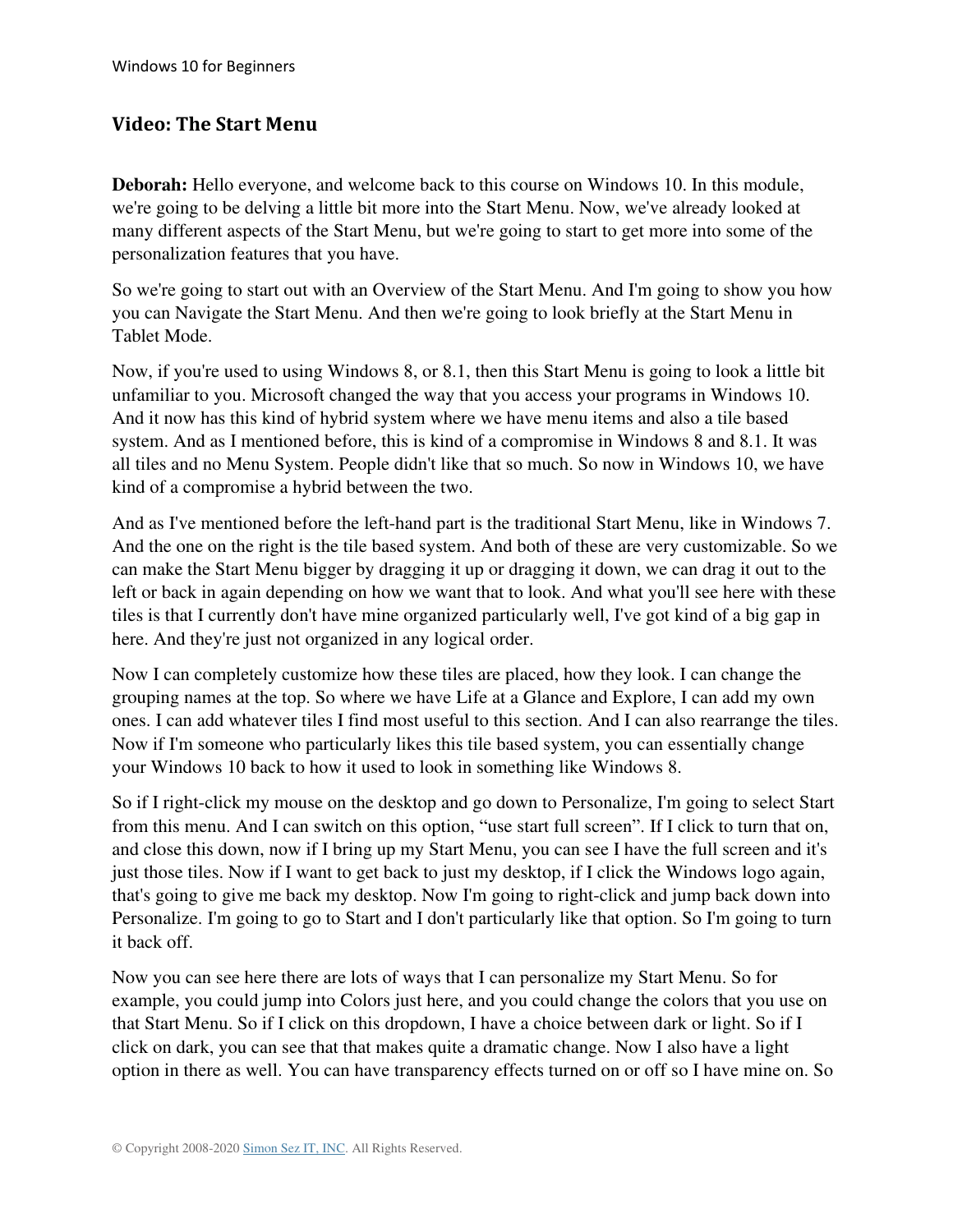if you look down on my Taskbar, currently it's slightly transparent. Now I could turn that off and make that more of a solid fill.

I can choose my accent color. So again, if I switch this to dark, this is going to show up a little bit more. But my accent color is the color of things like these lines which are appearing underneath my open applications. So currently, I have that set to this sea foam color. But you'll see if I select red, then that's gonna change the color of those little accents. So again, entirely up to you which colors you use.

So it's definitely worth jumping into Settings and just taking a look at some of the options that you have to customize or personalize that Start Menu. And also take a look at some of the colors that you have when it comes to changing your accent color and background color. Now, as I said we are going to go more into this when we cover Personalization in a later module. Now when it comes to the Start Menu and navigating around the Start Menu, we have that menu on the left. And as we've seen before, if we click on any of these letter dividers, it's going to take us into that key part. And I'm just going to click on M.

And what you'll see is that I have this little scroll bar, which kind of doesn't appear until I hover over it, but that's going to allow me to scroll up and down through my menu items. Obviously if you're using a touch device then you would use your finger to scroll up and down, as opposed to using the mouse. Now, as we're talking about a touch device, I just want to take a little look at the Start Menu in Tablet Mode. So I'm going to go to my Action Center, and I'm going to turn on Tablet Mode. And this is what Tablet Mode looks like. So I'm now going to use my finger as opposed to my mouse to navigate through some of these options.

Now, if I was to click these three lines in the top left-hand corner, you can see that I can switch between any tiles that I've got pinned, or I can go to All Apps, which is going to give me that list of my apps. And to scroll, I just use my finger and drag up, I can click on any of these folders with my finger. And I can open my applications such as Notepad, again, in a very simple way. And I can close it back down again. And it takes me back to that centralized Start Menu. And one thing you'll notice in Tablet View is that it does make everything slightly bigger to accommodate for your finger because your finger is a lot larger than the pointer of a mouse.

So if we just take a look at a little bit of tile management in Tablet Mode, if I press and hold on this first tile here, the Office tile, you can see I get a couple of little options. The bottom one, the three dots allows me to access more options for this particular tile. So again, it really depends what I want to do. But you'll see I also get the option just above of tapping on that little drawing pin icon.

Now currently, this application is pinned to my Start Menu, which is why I can see it here. So if I tap this, it's going to unpin it and essentially remove it. So now when I'm in my pinned tiles, I can't see it. Now if I want to re-pin that, I can click on my three lines in the top left-hand corner, I can go to All Apps, I'm going to use my finger to scroll through. I'm going to find that Office app. And again, if I press and hold, I get my option to Pin to Start. Now if I go back to my pinned tiles, you can see that my office icon has now been added. And if I want to move that back to its original location, I just press and hold. And then, I can just simply drag with my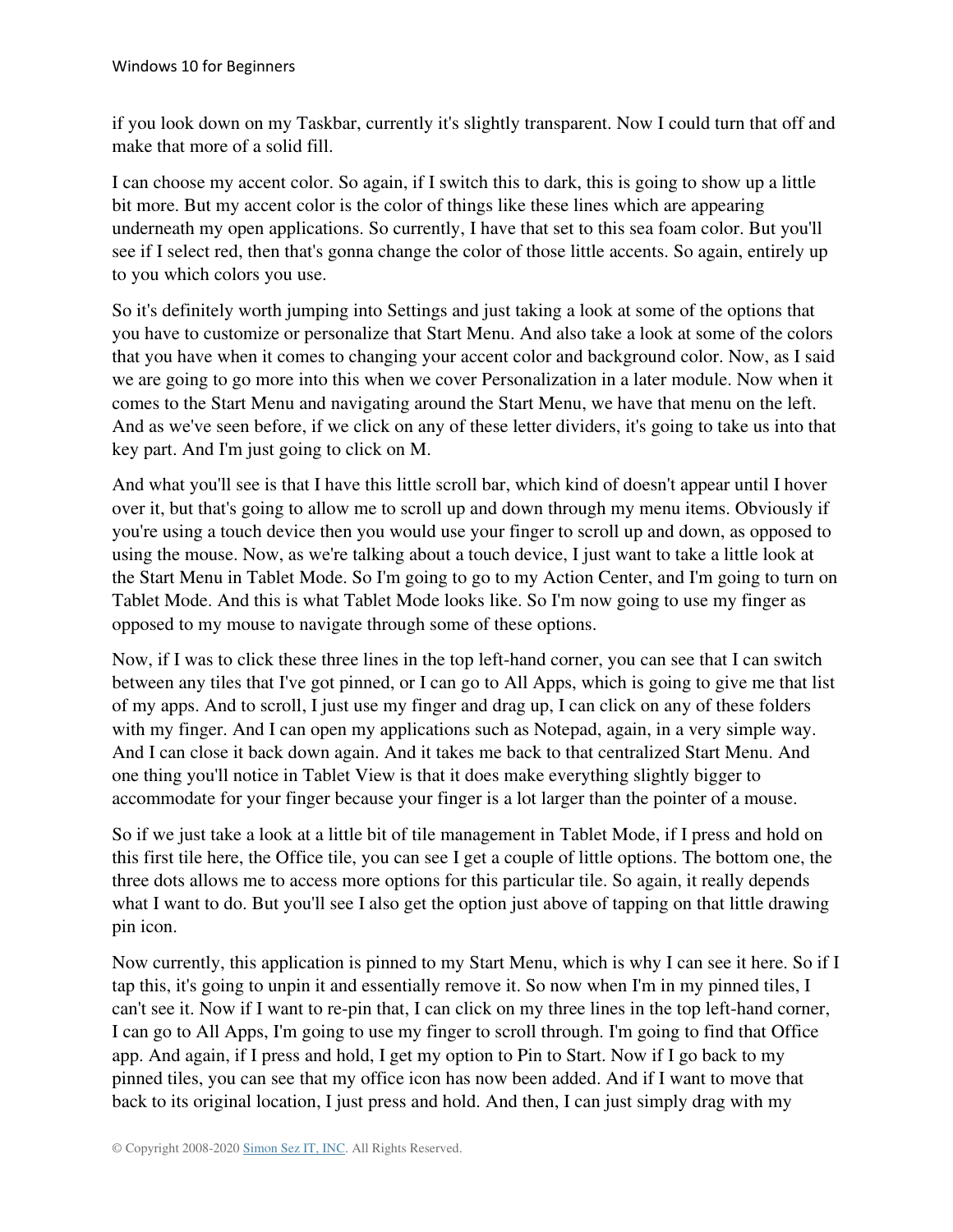finger and drop. Tap anywhere else to deactivate those options. So very, very simple to work in Tablet Mode.

Now one other thing you might want to do in here is turn off Live Tiles. So we mentioned Live Tiles earlier. And the Live Tiles are the ones that you can see that are kind of moving, they're showing updates. So for example, my News app in that middle Explorer group is kind of scrolling different news items. And you'll see that my Weather app next to it also scrolls and changes occasionally. And this is what we call Live Tiles. Now if I didn't want that, what I can do is tap and hold on the Weather app, tap on More Options, go to More, and say "turn live tile off". And you can see now it's just showing that, it's not showing me constant updates of the weather.

So that's a very quick run through of some more options that you have related to the Start Menu when working in Desktop or in Tablet Mode. That's it for this module, I will see you in the next one.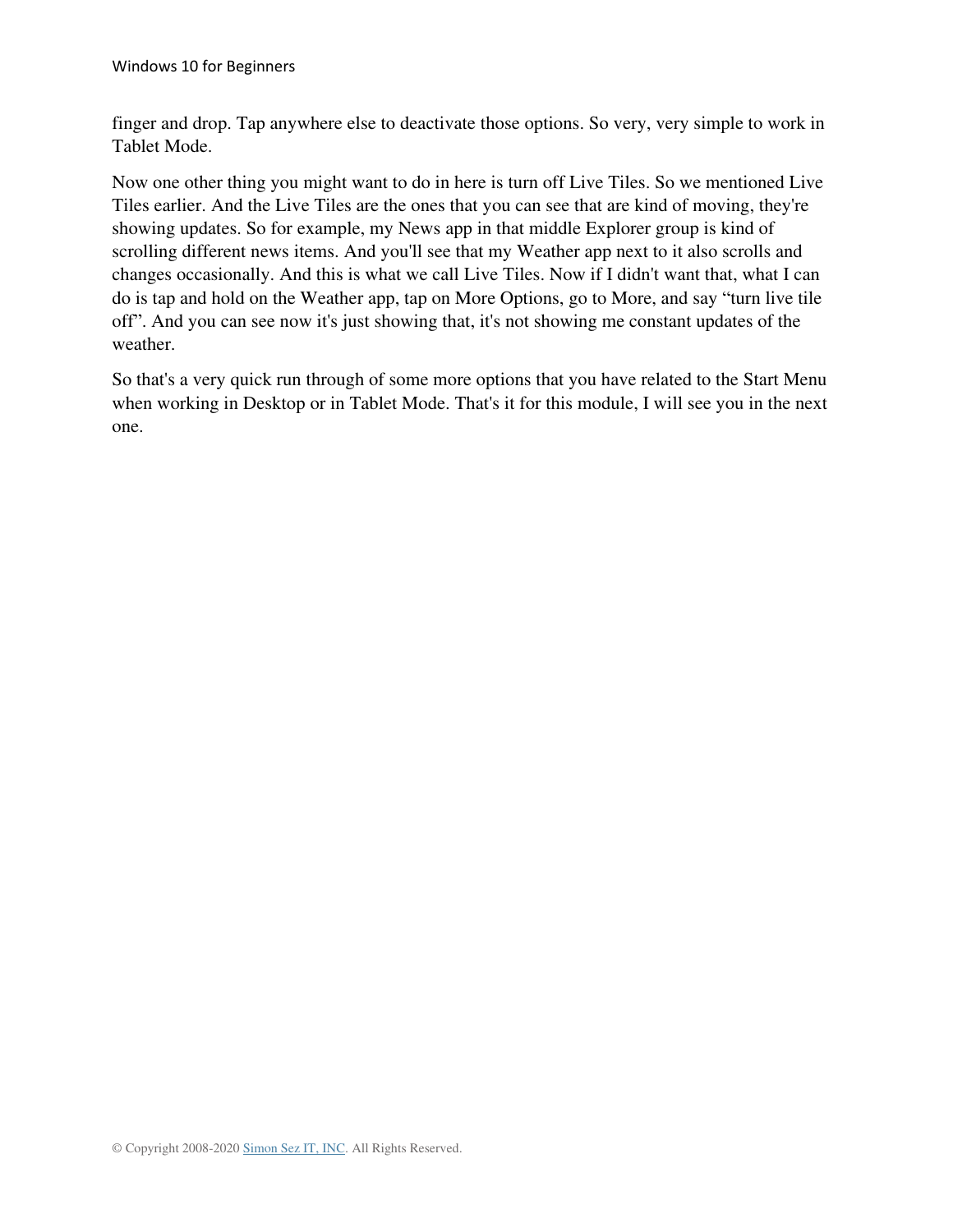# **Section 4 – Using Settings and Control Panel**

# **Video: Using Settings and Control Panel**

**Deborah:** Hello everyone, and welcome back to this course on Windows 10. In this very quick module, I just want to show you the difference between User Settings and Control Panel. Now both of these are mechanisms to adjust your Settings.

So I'm going to start out just by talking to you about the differences between Settings versus Control Panel, I'll show you a little bit how you can navigate around the Control Panel and then we'll take a look at User Settings.

Now traditionally, and in earlier versions of Windows, the Control Panel was where you went for most of your settings on your device. So for example, if you wanted to add a printer or set up your Wi-Fi network, it's Control Panel that you would go to. However, in recent versions, and particularly in Windows 10, a lot of those things that were available in Control Panel have now been moved across to Settings.

Now this is a little bit confusing, because there are some things that are within Settings and some things that are still in Control Panel. And for many items, there's an overlap. So you'll find them both in Control Panel and in Settings. So all I really want to do in this module is make you aware that you have both of them and how you can access them. So let's start out with Control Panel.

Now, as I said, if you're not good at remembering where things are and where to click, typing in the Search box is always a good option. And this tends to be where I go when I'm looking for something on my PC. So I'm going to click down here in the Search box, and I'm going to type in Control Panel. Best match at the top there, Control Panel App, click to open. And this is my Control Panel. So you can see here it says; "Adjust your computer settings", then we have numerous different groups with various different clickable links underneath.

So if I want to review my Computer Status, I can jump into here and take a look at the Security and the Maintenance information. If I click back to go back, I can look at my Network Status so I can see what Wi-Fi I'm connected to. And I can come in here to set up a new connection or network if I need to. I can jump into Hardware and Sound. If I want to do something like view the connected devices or add a printer. I can uninstall an application from here or program. I can change Account type. I can do things like Access or make changes to the appearance of my Desktop and Personalization.

I can change the Clock so I can change the Date, the Time, or Number Formats. And I can also adjust some Ease of Access settings as well. Now in older versions of Windows, there used to be so much more in this Control Panel. But as I said, a lot of it has now been moved across to Settings in Windows 10. So let's just compare both of them. I'm going to jump back down to Search at the bottom, and I'm going to type in Settings. I'm going to click to open.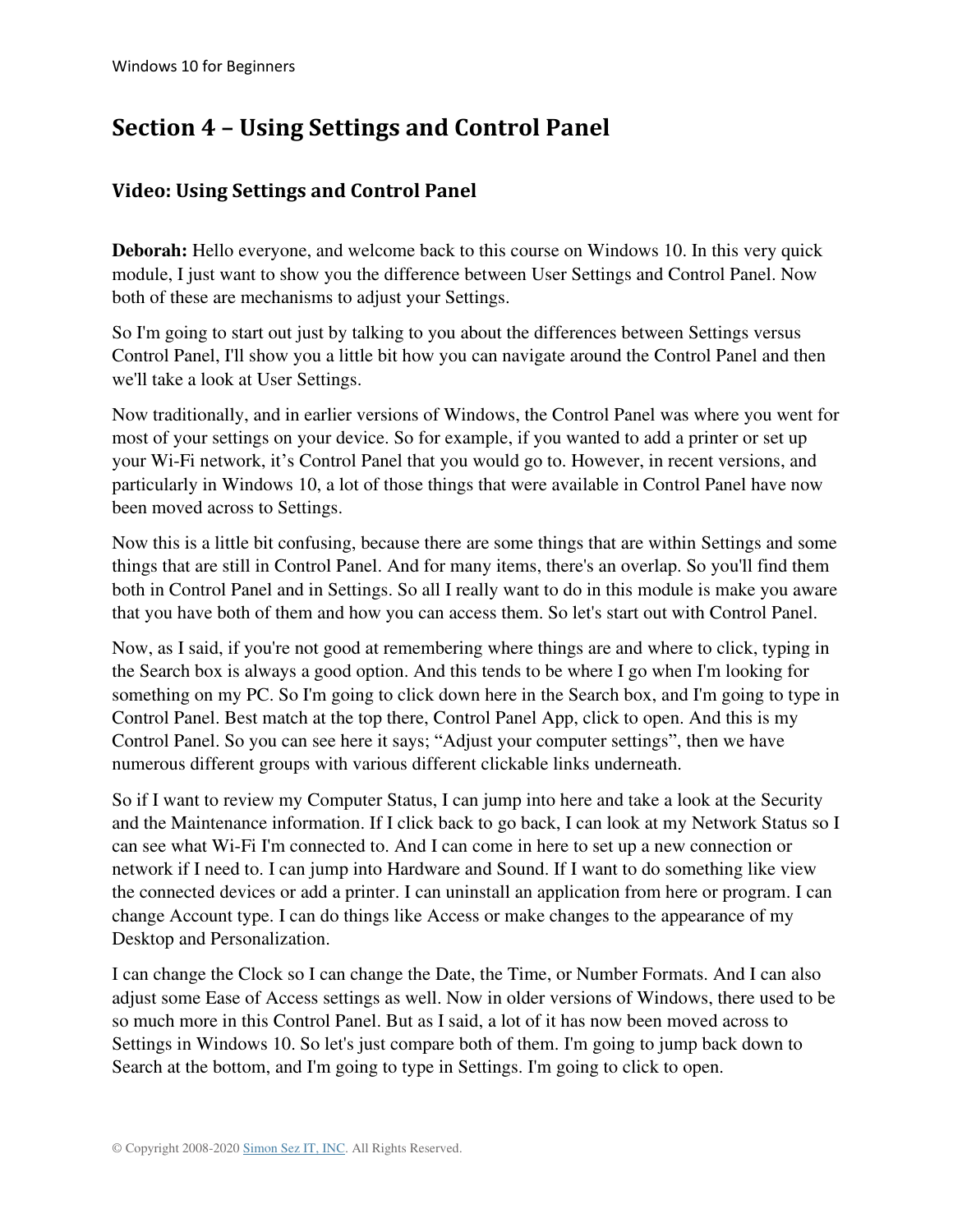Now I want to be able to see both of these. So what I'm going to do is use that Snapping in Windows 10 and just drag Settings over to the right, and then fill the rest of the screen with the Control Panel. So now we have this Window Setting screen. And you'll probably see immediately that there is quite a lot of overlap. For example, we have Personalization in settings. And we also have Appearance and Personalization in Control Panel. We have Devices in Windows settings, and we have our Hardware and Sound section over here.

So just to show you how different it actually is, if I wanted to add a printer, if I click on View Devices and Printers and then add a printer, it's gonna take me to this kind of old style dialog box. Now in Windows 10, if I want to add a printer, if I click on Devices, you can see I get this Menu System running down the left-hand side. One of them is Printers and Scanners, and I click on the plus to add a printer or a scanner. So you can see how different Settings look to Control Panel. Settings is a lot more modern in its look and feel.

Now when it comes to working in Control Panel, you do have some control over the way that these icons look. So for example, if I click this little More options dropdown, I can choose the size of the icons that are being displayed. Whereas in Settings, I don't have any such options. But personally, my preference is to use Settings wherever possible just because I find it a little bit more user friendly, a little bit simpler, and easier to understand.

So the point I'm trying to make here is if you're looking for a particular setting on your PC, and you come into Settings and you can't find it, it's definitely worth jumping into Control Panel and seeing if it's in there. Because as I said, there are some things still that are only available in Control Panel and not in Settings.

Hopefully that helps you understand the difference between the two. In the next module we're going to explore this idea of Settings even more and I'm going to show you how you can make some basic changes. That's it for this module, I will see you in the next one.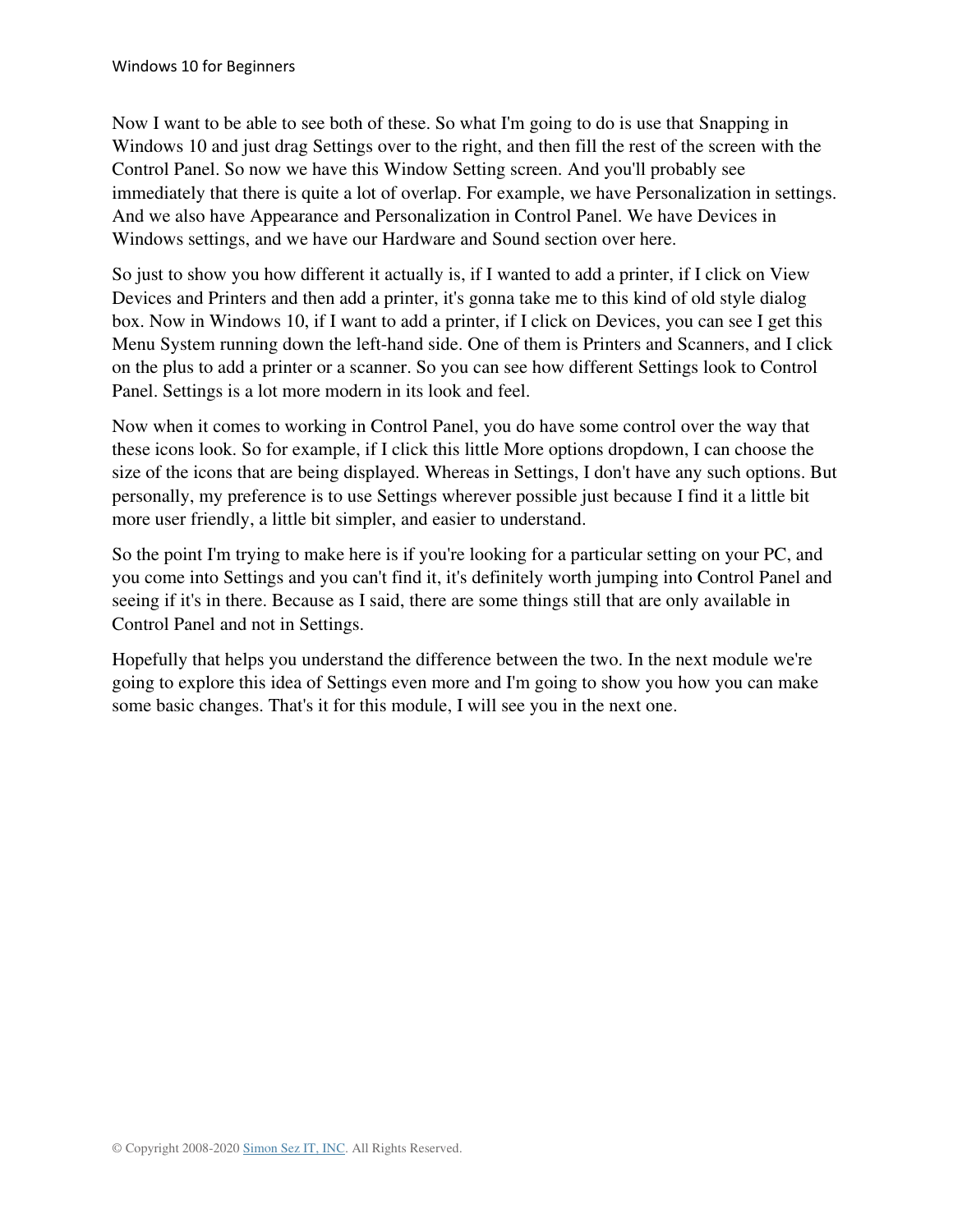# **Video: Basic Settings**

**Deborah:** Hello everyone, and welcome back to this course on Windows 10. In this module, we're going to explore some of the basic Settings that you need to be aware of. And there are a few that you should probably be checking right away.

So I'm going to start out by talking you through some of the Settings that you have for Date and Time, we're going to look at your Language Settings, Region Settings, Mouse settings, and finally your Pen and Touch Settings. So let's kick this off by taking a look at Date and Time.

Now I'm going to jump straight back into my Settings. So as we saw in the previous module, if we click in our Search box and type in Settings, we can select to open that up and I'm going to make that full screen so it's easier to see. And from here, I'm going to jump straight into this middle option, Time and Language. Now in here, the top option there; "Set the time automatically". You can decide if you want to set the Time automatically or not. So if you don't, you can turn that toggle off.

Now the way that your system knows which Time to set it to is that it accesses a Time server. So in order for it to be able to do that accurately, you need to make sure you are connected to the internet if you want to use that option. Now by default, the Time is set automatically, but you can also elect to have your Time zone set automatically as well. So if I toggle this on, you can see underneath it's picked up my Time zone of UTC +00:00, which is the correct Time zone for Dublin, Edinburgh, Lisbon, and London where I'm located. Now you don't have to have the system set these automatically for you. So if I turn off Time zone, and also turn off set the Time automatically, it gives me this option where I can set the Date and Time manually. So if I click on Change, I can now go in and make my manual changes to that if I want to.

Now I'm very happy with my system setting my time automatically for me, so I'm going to toggle that switch on. Now another useful option that you have in here is the ability to add clocks for different time zones. So if you look in the top right-hand corner underneath this related Settings area, you'll see we have a link there; "add clocks for different time zones". So I can select to show this clock which is my current location and I can enter display name. So I might want to change that to London, which is where I'm located. I can also choose to show another clock and select a different time zone.

So I might have lots of clients located on the east coast of the US. So I might want to have another clock set to Eastern Time, US and Canada. And I'm going to say US for that one, and click on Apply and Ok. So now when I click on my Time and Date in the bottom right-hand corner down on that Taskbar, you can see as I hover over, it's telling me what the local time is what the time is in London, and what the time is on the US East Coast. And if I click on that, you can see at the top there, I have London and I also have the US. So, that can be really useful if you work across different time zones.

Now if I scroll down, you can see at the bottom here, we also have the option to; "adjust for daylight saving time automatically". Now in the UK, we observe daylight saving, so I like to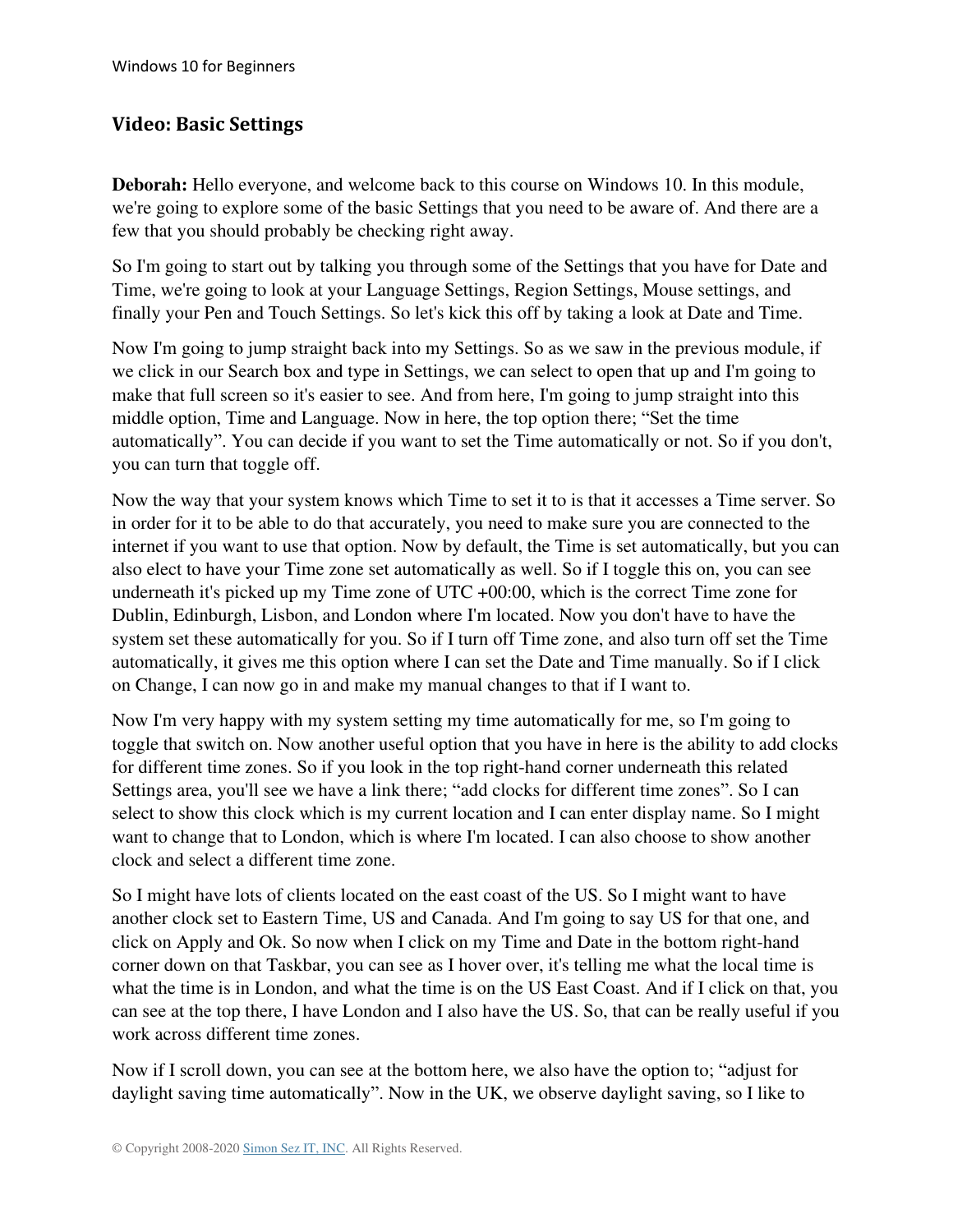have that option turned on. But obviously you can adjust that if you don't observe daylight saving, then you will turn that to off.

Now if we move down to the next option, which is Region, just come in here and make sure that you have the correct Region selected, and also Regional Format. So how do you want Dates displayed? So a good example is that in the UK, we write the short format of the Date in a different way to the US. So in the US, the month is first, followed by the day, and then the year, whereas in the UK, it's the day, then the month, then the year. Now you'll notice that I have mine set to English, United States. And again, if you look down in my Taskbar at the format of my Date, you can see that that is US format. So, we have month first, then day, then year.

Now I have mine set to that because a lot of the work I do is for you US clients so I would rather myself be slightly confused then all of my customers. But, I would just come in here and make sure that you set your Region so that gives you the correct Date format based on where you're located.

Now, let's jump down into Language. And this is where you can specify what Language is used for your display. So again, I'm in the UK, so I have mine set to English United Kingdom. But if I wanted to change my display language, I would need to click on this link; "add a Windows display language in the Microsoft Store". And you can see if I click that link, it takes me through to the Microsoft Store where I can choose to install what they call a Local Experience Pack. So it says; "get windows to speak your language by installing a Local Experience Pack". And you can go through and you can select your Language Pack essentially, so that Windows displays in your chosen language.

And then right at the bottom there, we have Preferred Languages. And you can see I have two set here; English, United States and English, United Kingdom. Again, I tend to switch between the two depending on who the client is that I'm working with at the time, and most of my clients are based either in the UK or in the US. Now you may not want to have to, you may just be using your laptop at home. And if you speak English, or French or German or whatever language you speak, you'll want that to be your default language. So make sure that you click; "Add a preferred language", go through, and add that in if your system hasn't picked it up already.

And then finally at the bottom, we have Speech. And here it says; "Choose the primary language you speak, manage voices for your device and apps, and set up your microphone". So I'm recording on a microphone right now. I am speaking English, so I want to make sure that my setting in there is set correctly. And if I'm someone who uses Speech Recognition, I want to make sure that my microphone is set up correctly. And I can do that from here simply by clicking on that "Get started" button.

Now if you're somebody who possibly has accessibility issues, so maybe you don't see so well, you can choose to get Windows to speak back to you essentially, to kind of talk you through what you're doing. And you can come in here and you can choose a voice. So we have Microsoft, George, David, Susan, so on and so forth. So you can come in here, you can choose a voice that you want Windows to use, you can choose the voice speed, and then you can preview the voice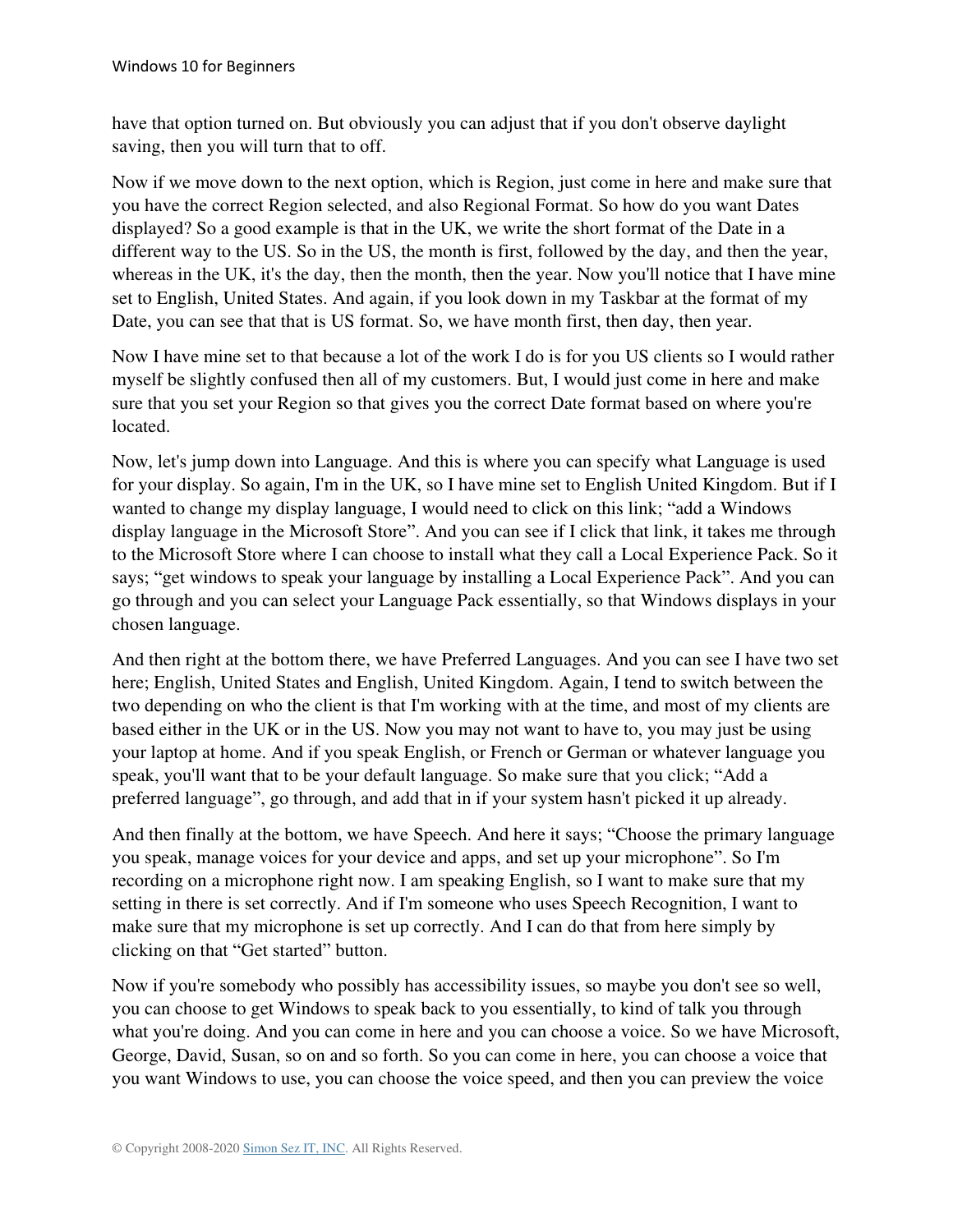as well. So this area is definitely an area of Settings that I've come into, to make sure that everything is set up correctly.

Now a couple of other things that I want to highlight within Windows Settings that I recommend you check before you really get going with Windows is your Mouse settings. So I'm going to jump into Devices. And you'll see in the menu on the left-hand side, we have an option for Mouse. There's only a few options in here and they are fairly basic. So if you do use a Mouse, you want to make sure that you select your primary button. Now I'm right-handed, so my primary button is my left click. But if you are left-handed, you might want to switch that round if you have a left-handed Mouse. You can also adjust the speed in which your Mouse wheel is used to scroll. So if you do have a Mouse that has a wheel on it, you can use that wheel to scroll up and down pages.

And this is where you can specify exactly how far that will jump as you scroll. So you can choose multiple lines at a time or one screen at a time. And you can get even more granular with that and choose how many lines to scroll each time just by adjusting this slider. Now you do have a few other Mouse settings that you can customize. But to access them, you'll need to jump across to this "Related settings area". And you'll see here you have two options; "Adjust Mouse and cursor size, and additional Mouse options". Now what you'll notice is if we jump into Additional Mouse options, it actually takes you through to Control Panel. And this is what I mean by there is such a crossover, some things are available within Settings and other things not.

So once we have a few of the basic Mouse settings available within Settings, if we want to do anything a little bit more advanced, it's going to take us through to the Control Panel. So in here, and I'm not going to go through all of these options, but you can really kind of set up how your Mouse configuration is and how it works for you. You can even do things like specify the type of pointers that you're using. So you'll see as I hover my Mouse over the screen, I just have this little arrow as my Mouse pointer, but I can come in and I can customize some of these if I want to.

I also have a Pointer Options section in there with lots of different settings I might want to look at. I can customize how my wheel operates, which is similar to what we have just here. And then I have some Hardware options as well. So the main point here is that if you're looking for additional options, always look over this Related settings area within Settings. So our Additional Mouse options went through to Control Panel. But if I click on Adjust Mouse and cursor size, you'll see that that stays within Settings. But these options are located in the Ease of Access area. So it's jumped me straight to those. So if you do have vision problems or any accessibility issues, you can come in here and do things like change the size of the pointer, and also make the cursor easier to see when typing. So again, really important for you to come in here and check those settings.

Now the final couple of things I'm going to bring to your attention in here is if we jump to Touchpad, again, this is if you're using a laptop that has a touchpad, you can set how Windows responds when you're using that Touchpad. For example, you can use the Touchpad and you can double tap it to open files and things like that. And you can make some adjustments to how that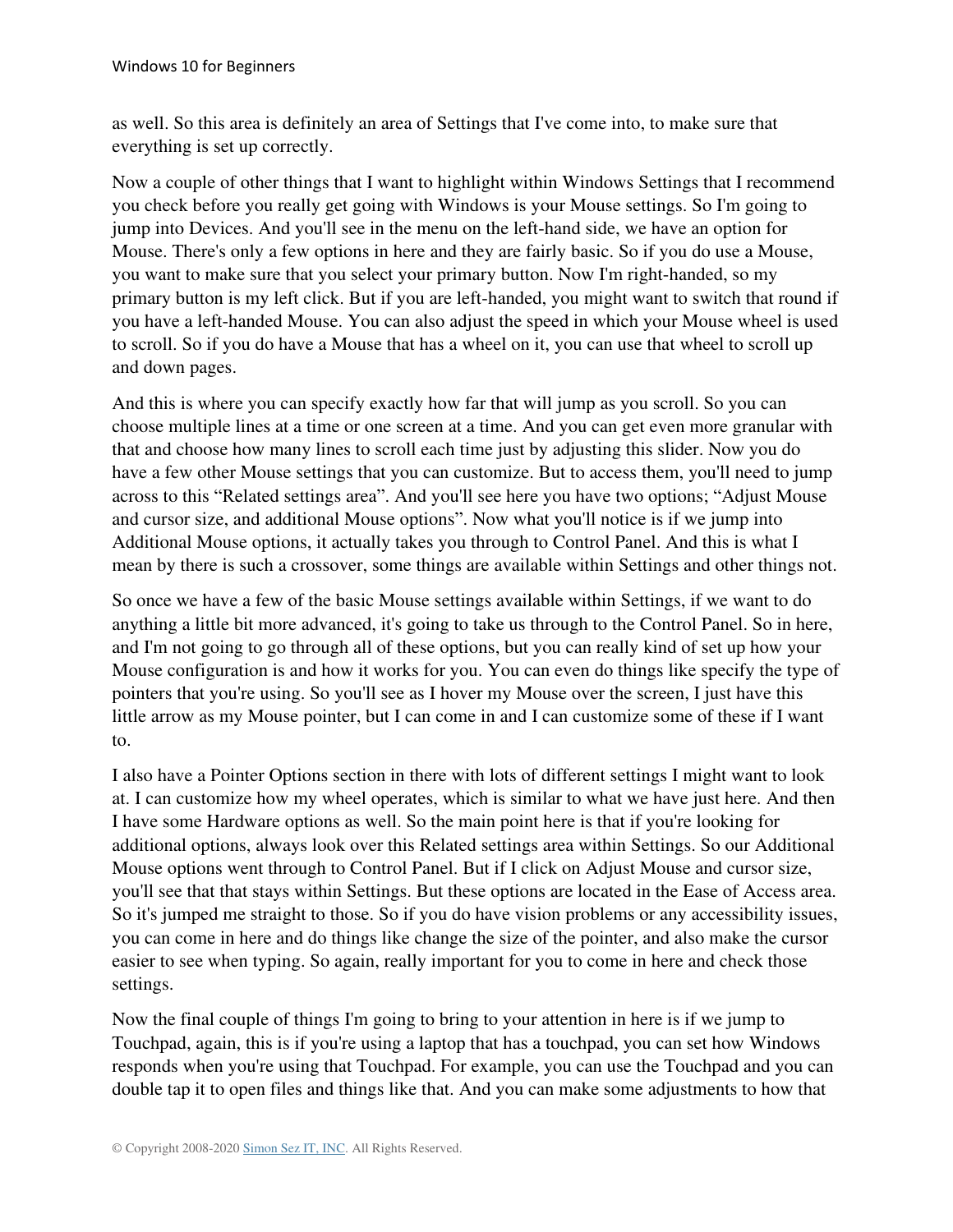responds from this little Tap section down there. You can also customize how you want to scroll and zoom. So if you want to drag two fingers in order to scroll. So if I do this on my Touchpad, you can see I'm just using two fingers to scroll up and down on that Touchpad, I'm not using my Mouse.

And a bit further down, you can really kind of start to customize the gestures that you're using on your Touchpad. And again, this is all very much personal preference. I tend to not use my Touchpad as much, I mostly have a Mouse connected. But there are some instances where I do use the Touchpad predominantly. And if that applies to you, then you're going to want to come in here and check those settings.

Now finally, if you're using a tablet device and you have a pen, then you're probably going to want to jump into Pen and Windows Ink Settings. And here you can say which hand you prefer to write with. So for me, that is my right-hand. And in here, you have lots of different options that you can customize for how that Pen is going to work when you're using it with your tablet device.

So again, if this applies to you, definitely come in here, go through those settings and check to make sure they're set up as you like. So that's it for this module. All I really wanted to highlight there are some of those basic Settings in Windows 10 that is really important that you go into before you really start using Windows 10. They are the basics that you need to make sure to set up correctly so you can work efficiently. That's it for this module, I will see you in the next one.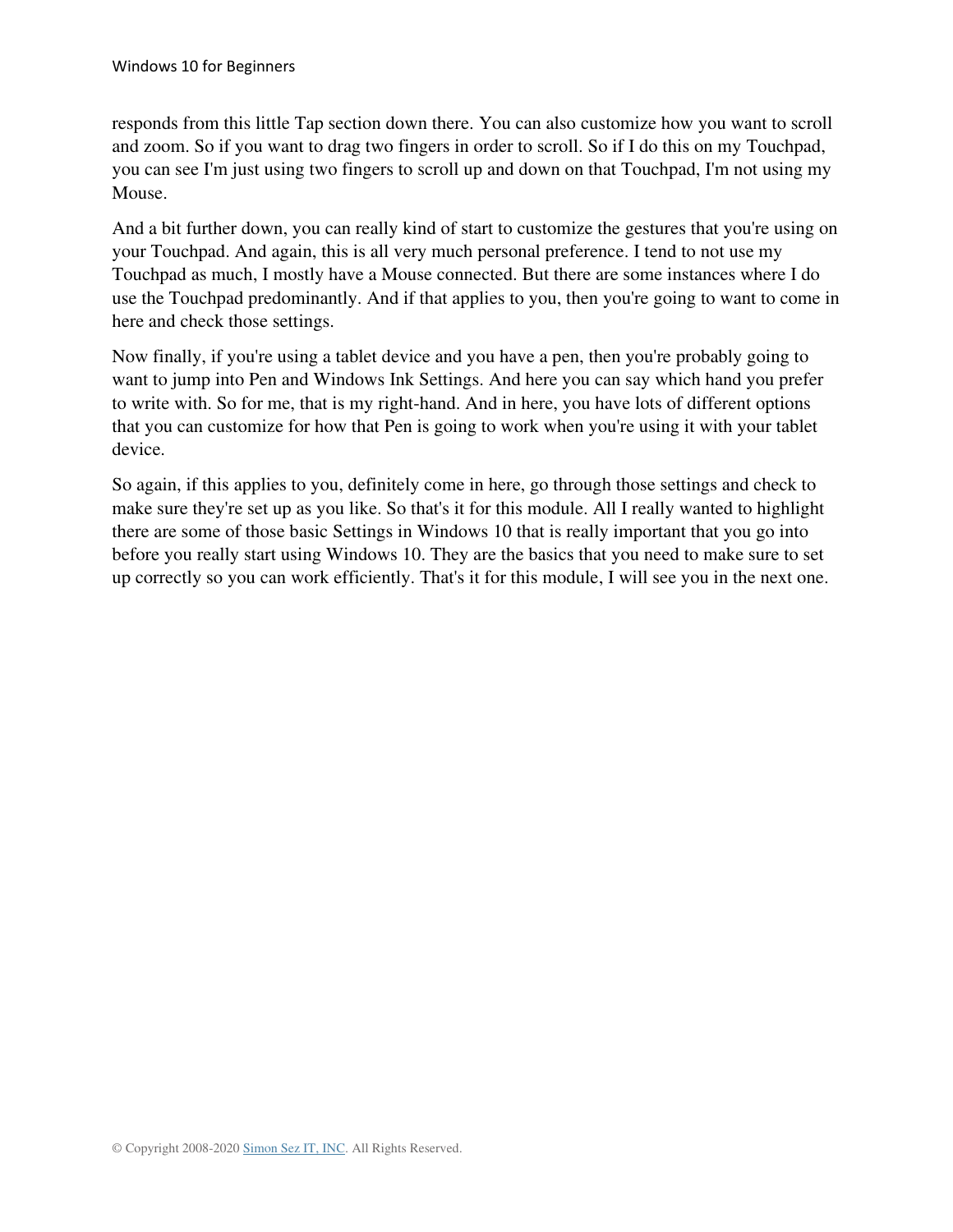# **Video: Display Settings**

**Deborah:** Hello everyone, and welcome back to this course on Windows 10. In this module, we're going to delve a bit more into Display Settings. Now most aspects of Display Settings are handled automatically by Windows 10. But sometimes you may need to change some things.

So we're going to take a look at your Display Settings, we're going to discuss Screen Resolutions. I'm going to show you how you can Manage Multiple Displays, and I'm going to show you how you can Make some Texts Larger. So let's start out by taking a look at our Display Settings.

Now the easiest way to get to your Display Settings is to right-click on your desktop. And right at the bottom there, you have an option for Display Settings. So starting at the top, this is where we can come to adjust the Brightness and the Color of our display. So if you find the display is either a little bit too bright for your eyes, or possibly a little bit too dark, you can just move this slider up and down to make it brighter or darker. You'll also notice that you have a Nightlight option underneath.

Now if I turn this on, what you'll see is it says that; "This nightlight is off until 8:59pm". So that's basically the time that it's going to get a bit darker outside. And if I have this nightlight setting turned on, it makes my display slightly warmer. So it's not so harsh on my eyes when it's dark outside and I'm looking at a bright screen. So again, definitely play around with that setting and see if that's something that you like. Now moving down these settings, you can see here that we have a Scale and Layout section. So this is where you can change the size of texts, apps, and other items.

Now in general, when it comes to the scale just here, mine is set to 125%. And you can see in brackets it says; "recommended". Now I always tend to go with the recommended setting in here, but just to show you what it looks like. If I was to click this dropdown and change the scale to 100% you'll see that everything gets slightly smaller. So all of my icons on my Taskbar are now smaller, and so is the text. And I actually find that a little bit too small for my eyes, so I like to keep it on the recommended setting of 125%.

Again, when it comes to Display Resolution, I always go for the recommended setting for my device. So my recommended is 1920 x 1080. But you do have lots and lots of other options in there. So again, it really does depend on the device that you're using. And I can also choose the Orientation of my display. Now, I like to have mine on landscape. If I flip it to portrait, you can see that switches my entire screen around. Now obviously, that's not great for me at the moment. So I'm going to revert back.

Now I have seen some situations where people have desktop PCs, where they can actually turn their monitor so it's in a portrait position. So if you work in that way, then changing the display orientation might be what you need to do in here.

And then finally, at the bottom, we have a section for Multiple Displays. Now I'm using a laptop here, I have one display; one screen that I'm looking at. However, I have in the past, and I know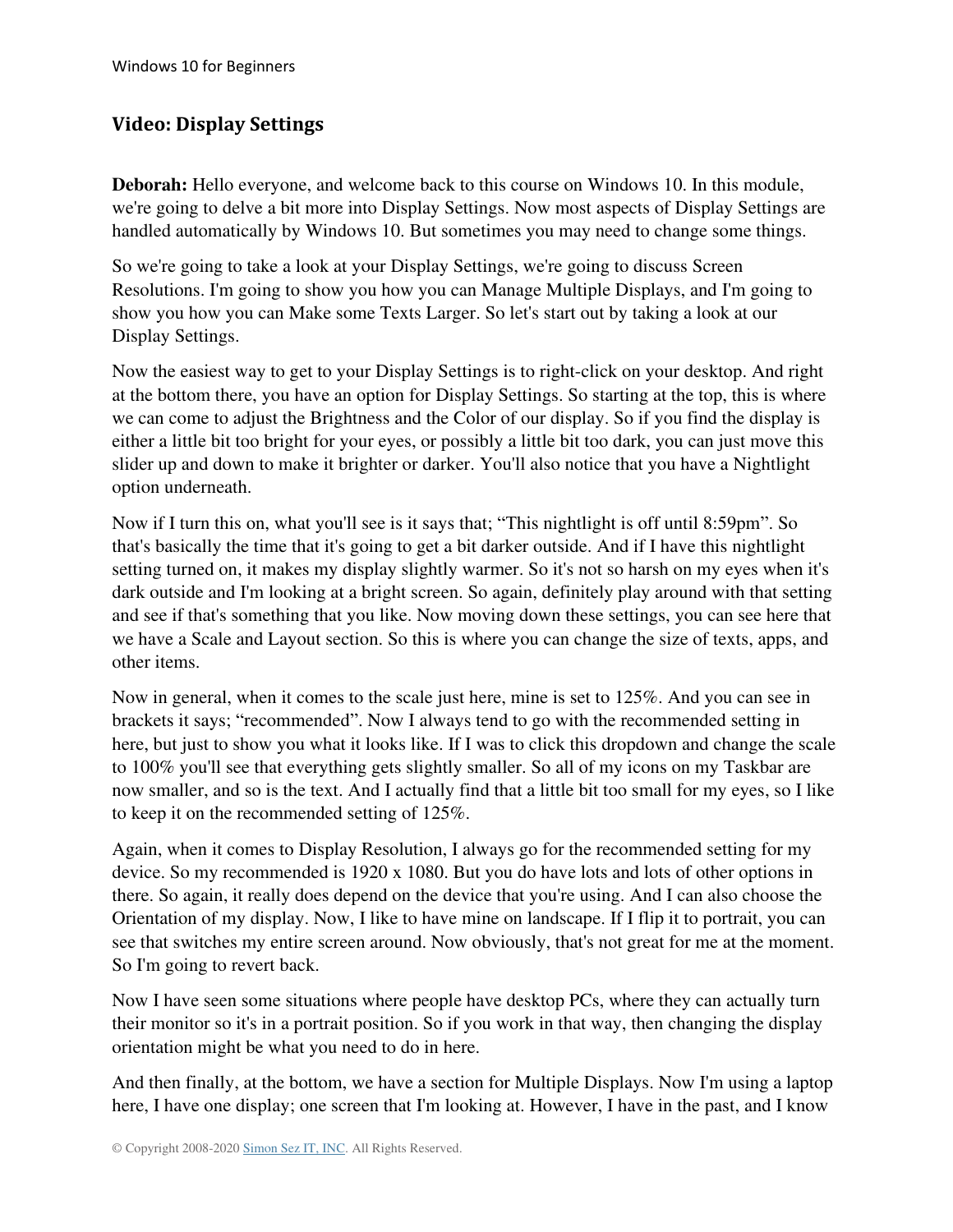many people work with two monitors. So if I wanted to, I could plug a second monitor into my laptop and have two displays. Now you can see that when I click Detect here, it tells me that it didn't detect another display because I don't currently have a second monitor plugged in. However, if I did, I'd be able to see both of those monitors listed under here. And I can choose how I want to display across those monitors.

So for example, if I want what I'm seeing here extended across both, I can do that. If I want to duplicate across the monitors. So if I want what I'm seeing on this screen now to be exactly duplicated on the second monitor, I can do that as well. Now if we look over on the right-hand side you can see we have a few other little links just here. So this Sleep better area, this refers to this Nightlight setting. And you can see it says; "Nightlight can help you get to sleep by displaying warmer colors at night". And one thing we didn't jump into was these Nightlight settings. So, my Nightlight is set automatically to come on when it gets dark outside.

But if I wanted to, I could turn that Nightlight on now by clicking this turn on now button. And what you'll see is that the screen gets slightly warmer in color, which means if you sleep in the same room as your laptop and you have your laptop open, it's a bit of a less harsh light and also it is a lot easier on your eyes when the conditions outside are dark. Now underneath here, you'll see you have different links, which are going to take you to a web browser, which will just give you a little bit more information about setting up multiple monitors. Also how you can adjust the font size, change your screen brightness, and fix any screen flickering as well.

Now when it comes to the size of the text that you're seeing on your display, you can make some adjustments to some of the text in Windows 10. And it's worth noting that this applies to Desktop Applications, and not any of the Universal Apps that you may have downloaded. So in order to demo this, I've opened up Notepad again. And I just want you to look at that title bar and just make a note of the size.

Now if I want to change the size of the text, the easiest thing for me to do is jump down to my Search bar at the bottom. And I'm going to say; "make text bigger". And you can see at the top there, it's telling me make text size bigger is in System settings. And it's actually in the Ease of Access area.

Now I'm going to minimize this window down a little bit so we can still see our Notepad underneath. And what I can do is I can drag this little slider in order to make the text size bigger. I'm going to click on Apply. And you can see now that that title bar in Notepad is a lot bigger. If I adjust it again, just to make it very dramatic and click on Apply, you can see how much bigger it's making that text. And it also is making the text underneath my desktop icons bigger and easier to see as well. But you'll notice that it doesn't make any of the Taskbar icons or anything in that Taskbar bigger, just Desktop items and just these Window Menu Systems.

Now for me that's a little bit too large. So I'm going to take that all the way back down, click on Apply and everything's now set back to normal. So again, a number of different options in there related to setting up your display so that it suits you and the way you work. Definitely jump in there and go through those and change those settings accordingly. That's it for this module, I will see you in the next one.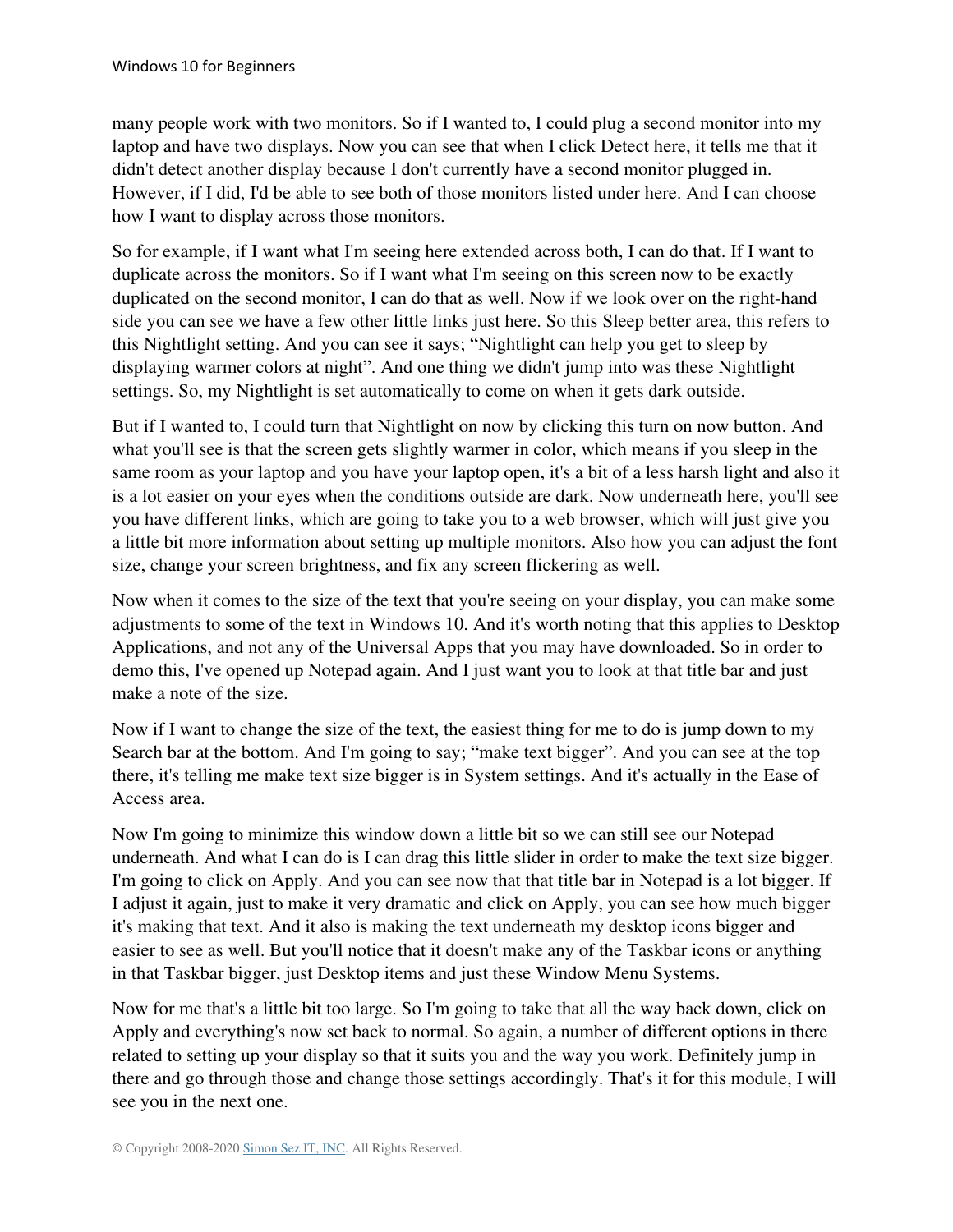# **Video: Power Options**

**Deborah:** Hi guys, and welcome back to this course on Windows 10. We're down in Section four. And in this module, we're going to take a look at our Power Options and Power Saving Settings. So it's really important if you're using a battery powered device like a laptop, it's really essential that you understand that you can extend the life of a laptop battery by using its power carefully. And an example of that would be switching off or reducing the brightness of your display.

So in this module, I'm going to go through with you the options you have for Power Saving, we're going to talk a bit about Power Buttons, I'm going to show you Power Plans, and also how you can access your Advanced Power Settings. So let's start out with our options for Power Saving. Now, as I said, screen brightness will greatly affect the use of power. Even if your laptop is plugged in, it's still going to use electricity. So one way to reduce power is to adjust the brightness of your screen.

Now I'm going to jump down to Search and I'm going to type in the word Power. And you can see here, it's brought up best match PowerPoint, which is probably the most obvious thing. It's an application I use all the time. But I don't want that. If I go down a little bit to Settings, this is what I'm looking for, Power and Sleep settings. And I'm going to maximize that window. Now it's worth noting that we're going to get on to talking about something called a Power Plan. You can essentially set up a Power Plan and personalize or customize the options for each power setting.

Now any changes we make in this screen just here aren't related to any kind of Power Plan. These are separate from that. But if you don't have a Power Plan set up on your laptop or your PC, and you just want to make some minor changes you can come into here. So you can see here Power and Sleep. The first thing we're discussing is screen. So it says; "On battery power. So when my laptop isn't plugged in, essentially, turn the laptop off after..." and then you can select how many minutes. So currently, I have mine set to four minutes. And then I have the option that when my laptop is plugged in, it's going to turn itself off after 10 minutes.

So if I leave the room or go to bed, and I forget to turn my laptop off, it's automatically going to turn itself off after 10 minutes if I have it plugged in. And again, we have similar options for Sleep. So if you remember, that Sleep option means that your PC doesn't shut down completely. So if you have all of your applications open, it's not going to close them all down, the PC will just essentially go to sleep and work in a really low power mode. And all it means is that if you want to wake up your PC again, you just have to come back to your PC, press the spacebar or wiggle your Mouse around, log back in, and all of the applications will still be open in the background.

So here I have my Sleep settings. Again on battery power, PC goes to sleep after four minutes. When plugged, in after 10 minutes. So come in here and adjust the settings accordingly. And finally at the bottom, I have an option here Network Connection. So it says; "when my PC is asleep and on battery power disconnect from the network". Now I don't like to do that I like to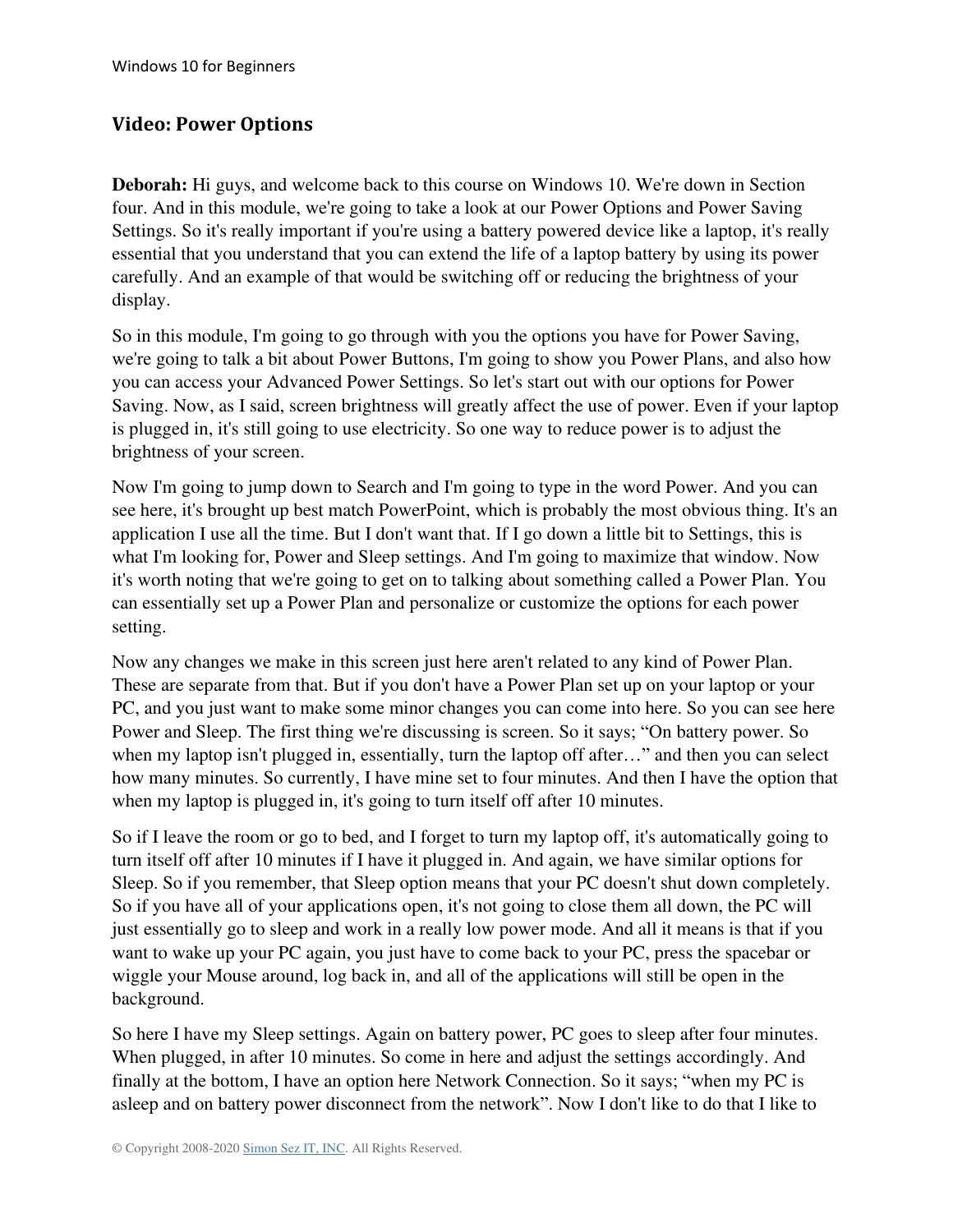have mine always connected to my Wi-Fi, so it's super quick for me to just get up and running with what I want to do. But again, that's personal preference. If you want to disconnect from the network when it goes to sleep, then feel free to change that setting.

Now if we look over on the right-hand side, you can see we have a Related Settings option just here. And we have a link to additional Power settings. So let's jump into here and see what we have. Now you can see here, this is one of those options, which jumps me to Control Panel. So my Advanced Power settings are not available in settings in Windows 10, they have to be accessed through Control Panel. And I have a few different options that I can change in here. So let's start at the top; "choose what the Power Buttons do".

So when we say Power Button, we're talking about basically the button you press to turn your PC or your laptop on or off. Now in here, this is where I can specify what happens when I press my Power Button. And a good portion of this really depends on the features of your device. And you can see here there's some settings related to the Power Button and also to the Sleep Button. Now I have a Power Button but I don't have a Sleep Button. And you can see that I've chosen this option here that when I press that Power Button, if my laptop is on battery, it goes to Sleep. If it's plugged in, it goes to Sleep. And also if I was to close the lid on my laptop, it also goes into sleep mode, whether I'm on battery power or plugged in.

Now it is worth noting that you can change these. So for example, I'm I want to say that when I close the lid of my laptop, I want it to completely shut down. So I could select that if I wanted to, or I have the options of hibernate or do nothing. Now an option in here that we haven't really talked about too much is Hibernate. And hibernate is important because unlike Sleep, which still uses some power, this one doesn't, but it doesn't shut down either.

So essentially, what happens is your device stores its current state. And if it's hibernated, it will start more quickly than from cold. So if you use a laptop, and you want to start it up very quickly, you might choose to Hibernate rather than Sleep. So I'm actually going to set this to Hibernate on both of these for when I close the lid. And I'm going to say Save Changes. Now let's move down to this option here; "creating a Power Plan". You can essentially create your own Power Plans in Windows 10. So I'm going to show you how you can go through and just create a very simple Power Plan. So you can see here it says; "stop an existing plan and give it a name".

Now Power Plans again, are very much based on your device. So some devices allow you to create a balanced Power Plan, a Power Saver, and a high performance Power Plan. Now my default Windows 10 is balanced. And you can see here it says; "Balanced, automatically balanced performance with energy consumption on capable hardware". So if I wanted to create a Power Plan, I could choose a name for my plan. So I'm going to call it Deb's plan. I'm going to click on Next. So this is basically where I can define my power settings, my options and implement my own Power Plan.

So here it says; "Turn off display after four minutes on battery and 10 minutes when plugged in. put the computer to sleep after four minutes and 10 minutes". Now I'm happy with that. So I'm going to click on Create. And you can see here, I now have two different Power Plans. So the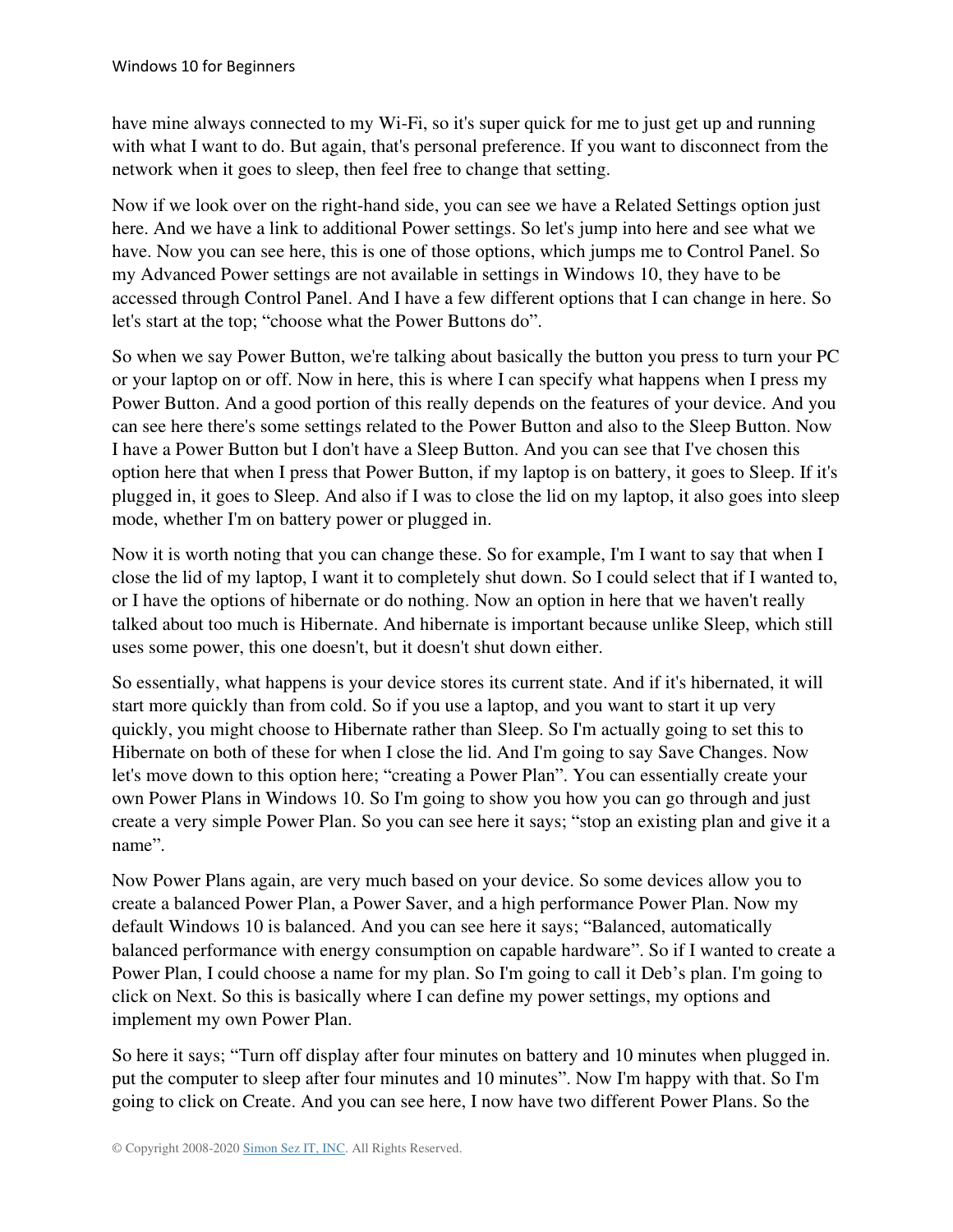first one is balanced, which is one of the defaults. Now notice that I don't have any other options for my Power Plan. As I said, some people have Power Saver, and high performance, they have three Power Plans available within Windows 10. I only have one. So that's the only one I'm seeing down here.

I now have the plan that I've just added, it's currently selected. And if I click on Change plan settings, I can come in here and modify these two if I want to. And I can also change Advanced Power settings. Now in here, you'll see that it says; "Select the Power Plan you want to customize, then choose settings that reflect how you want your computer to manage power". So I have only two options up here I have balanced, which is one of the default ones. And I have my plan, which is currently the active plan. And I can come into here and I can make further customizations to my Power Plan.

So for example, if I expand Power Buttons and lid, I can carry on expanding. And I can change any of these options just by clicking and selecting something from the dropdown menu. I can expand display, I can also expand battery. And I can choose what notifications I want to receive as well. So lots of different options for you to customize. Now I will say you don't have to use your own Power Plan. A lot of the time, the one that's installed in my case, balance, will be sufficient. But if you're really conscious about how much power, how much energy you're using, it is worth maybe thinking about customizing your own Power Plan.

Now the final option I want to show you in here is again in settings. And we're going to jump down to Battery. And it's worth noting that you can also get to this page very simply by clicking on the Battery icon in the Taskbar. So as I said, I'm using a laptop, it's currently plugged in, and I can see that I am fully charged a 100%. But if I click on Battery, and go to Battery settings, it's going to jump me to the same page. So this is quite useful if you want to see which apps are affecting your battery life, you have a little link to do that. And I'm going to change this time period to one week.

What is going to show me is which apps I've been using, which are affecting my battery life most. And you can see here by far, Google Chrome is the application which is draining my battery more than anything else that I use. So that can be quite useful information to see. Also, if you scroll down, you can extend your battery life by limiting background activity and push notifications when your device is low on battery power. Now I have this setting turned on so it automatically activates. So it says; "Turn Battery Saver on automatically if my battery falls below", and then I've selected 20%. And also I've got it to lower the screen brightness while in battery saver.

So I basically have my system set up so that it's constantly adjusting settings for me in order to get the most out of my battery life. So definitely jump into your Power and Sleep settings and your Battery settings and review those. That's it for this module, I will see you in the next one.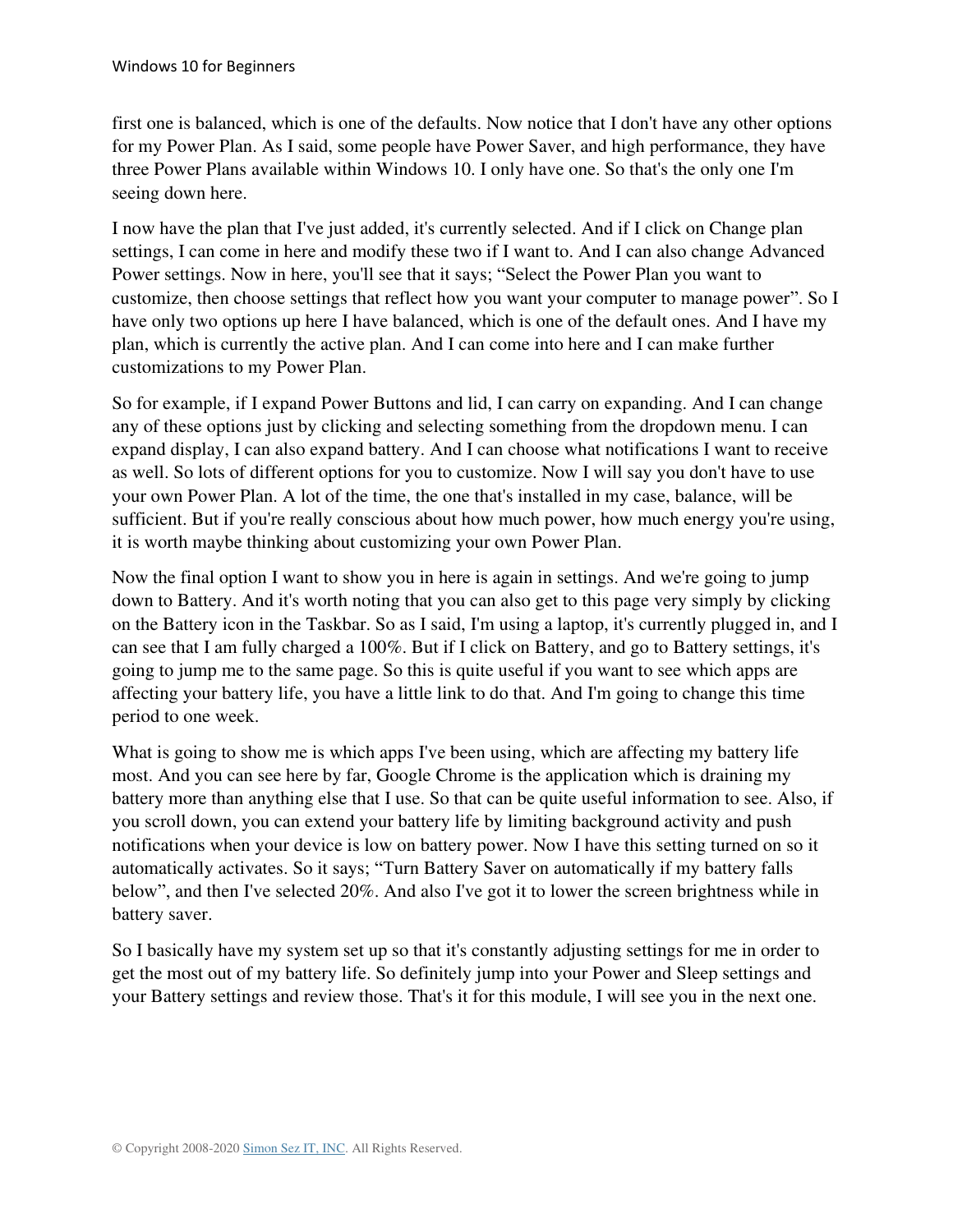#### **Video: Ease of Access**

**Deborah:** Hi guys, and welcome back to this course on Windows 10. In this module, we're going to take a look at the Ease of Access options. And really, Ease of Access just means making your computer easier to use.

So we're going to start out by taking a look at the Ease of Access Center, I'm going to show you some options that you do have when it comes to making your computer easier for you to use. We're going to go through some Helpful Recommendations. And then we're going to take a look at a couple of examples of Ease of Access settings, we're going to look at the Magnifier, and also Speech Recognition.

So first of all, let's jump into the Ease of Access Center. Now Ease of Access is one of those options that's available in both the Control Panel and also Settings. Now within this Ease of Access options area, you're going to find lots of different things that you can change, which are really going to help you work in Windows 10, if you have certain accessibility issues. So we're going to go through some of these, and some of them we've already been through in previous modules.

So if you remember a couple of modules ago, we were looking at how you can make your text bigger simply by dragging this slider up or down to increase or decrease the text you see on your screen. And you can also make everything a bit brighter just by adjusting your brightness settings. Now let's look at some of the options that we haven't looked at previously. Now if I jump across into Cursor and Pointer, this is where I can control my pointer size. So the pointer size by default is reasonably small. So again, if you have any vision issues, you might find it quite difficult to see where that point is.

So again, you can change your pointer size simply by dragging this slider up or down. And you can also change your pointer color. And you can also change it to a completely different color if you want to. So that really stands out. So if you can imagine, if you do have trouble seeing that small white pointer, you could change it to something like bright pink, you could also change the pointer size. And that's going to make it a lot easier for you to see.

Now one of the options, which we haven't looked at yet is the Magnifier. And the Magnifier allows you to zoom in on parts of your display. And you can run the Magnifier in full screen, in a separate window, or as a lens that follows your Mouse pointer around the screen. So again, this would be for somebody who maybe has vision problems, who finds it hard to see text items commands that are on the display. So if I just turn the Magnifier on, you'll see automatically it zooms in and magnifies what I'm looking at on this Settings page. And I can control that using this little panel.

So if it's zoomed in too much, I can click the minus to take that back down to 100. Or I can zoom in again, zoom in again, and make it as big as I like. And what I can also do is if I click the Views dropdown, currently I have it set to full screen. Now if I was to click on Lens, and I'm going to actually take this up to 200%. You can see now this little square magnifier will follow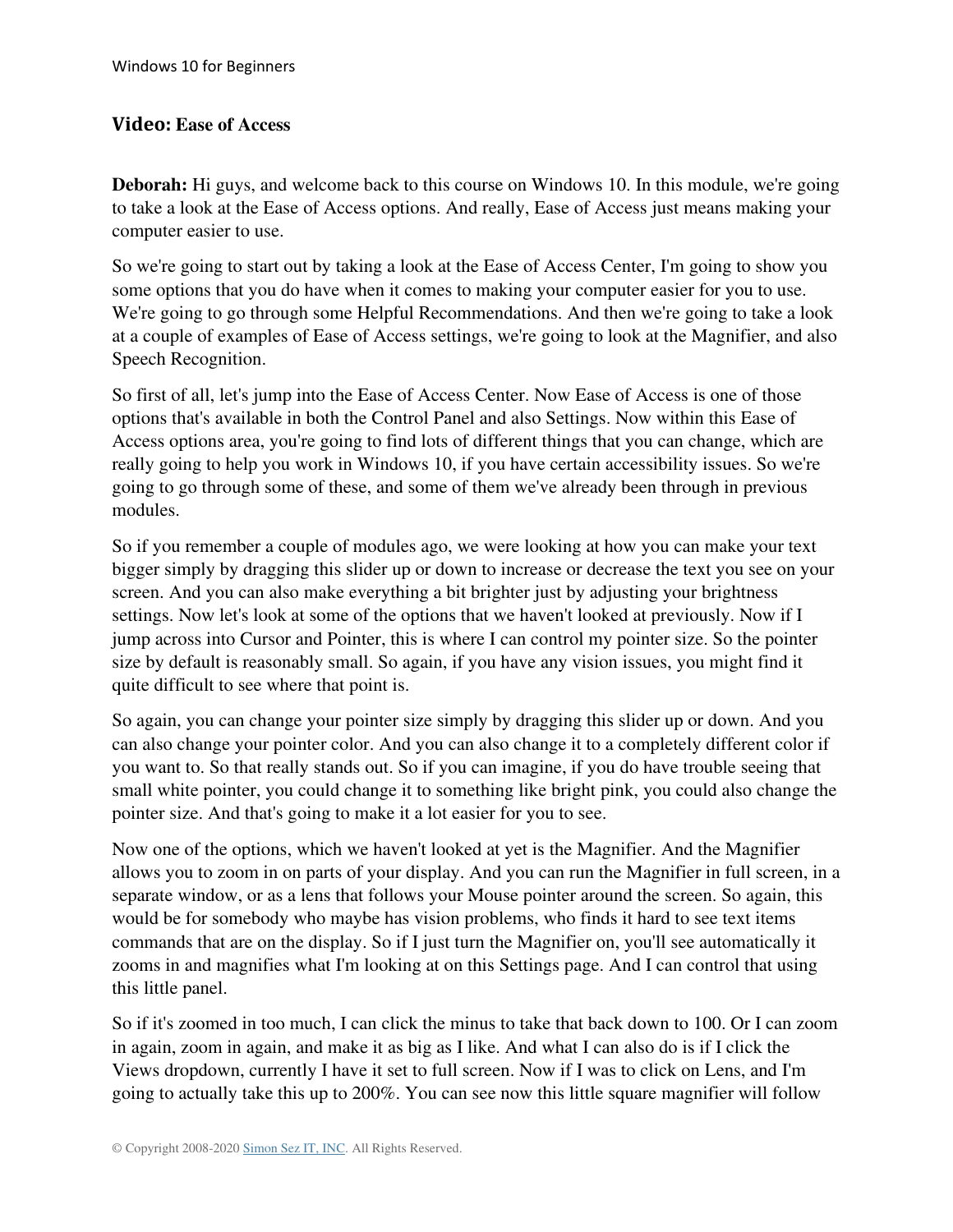my Mouse pointer wherever I am. So if I want to see something in particular, so if I want to zoom in over here, I can just hover the magnifier over this section, and it instantly magnifies that text but keeps everything else the same size. So that's a really, really nice little option if you do have issues like that. And of course to come out, you can just click on that cross to close that magnifier down.

Now there are some shortcut keys for that Magnifier to make it super easy for you to toggle in and out of that mode. If you press the Windows logo key plus the plus to turn on the Magnifier and then the Windows logo key plus Escape to turn the Magnifier off. So let's just try that out. I'm going to hold down the Windows logo key and I'm going to say plus. And there we go. I get my Magnifier back. Windows logo key and Escape, and it turns it back off again.

Now the next two options in this menu really relate to the Color of items on your screen. So if you have issues with colorblindness, or maybe you confuse certain colors, then this is probably where you're going to want to come and check to make sure that everything is set up correctly for you. So you can see here; "Color filters make photos and colors easier to see by applying a color filter to your screen". So if I was to select On to turn on these color filters, you can see that I have Grayscale selected. And what I could do is say invert it and that's essentially going to reverse the colors on my screen.

So now I have a black background and white text, which sometimes is a lot easier for people to see because the contrast is higher. And then right at the bottom, we have some color schemes that are really there for people who suffer with color blindness. So you can see it says, "Select a color blindness filter to make the nine colors on the wheel more distinct". So we have red green, where the green is weak. We then have red green, where the red is weak, and then blue, yellow. So lots of options in there for people who have difficulty in seeing colors.

We also have in here a High contrast area. And you can see here it says; "Make text and apps easier to see by using more distinct colors". So high contrast colors, in general, are colors that are very opposite of each other. So that might be bright white text on a black background, or the opposite of that are white background and black text. So if I turn on high contrast colors, you can see here it makes all of that text very different from the background. And of course, as always, you have different themes that you can select depending on which you prefer. And you can go a little bit further and customize how you want each element in that theme to appear.

So currently, I have text set to yellow. But if I click, I'm going to get my color pane come up, and maybe I want that to be a bright pink. And then when I click on Apply at the bottom, I can save it as a new theme, and then utilize that in Windows. Now I'm not going to do that, I'm just going to click Cancel out of there. And I'm going to turn off high contrast.

Moving down this list we have Narrator. So Narrator is a screen reader. So again, that describes what's on the screen so you can use the information to navigate on your device. And it can be controlled by Keyboard, Touch, and Mouse. So again, if you have some kind of vision problem, then maybe want to turn on Narrator so you can gain a greater understanding of what's actually on the screen. And you can see just below here you have various different options that you can customize if Narrator is something that you want to use, including the Narrator Voice.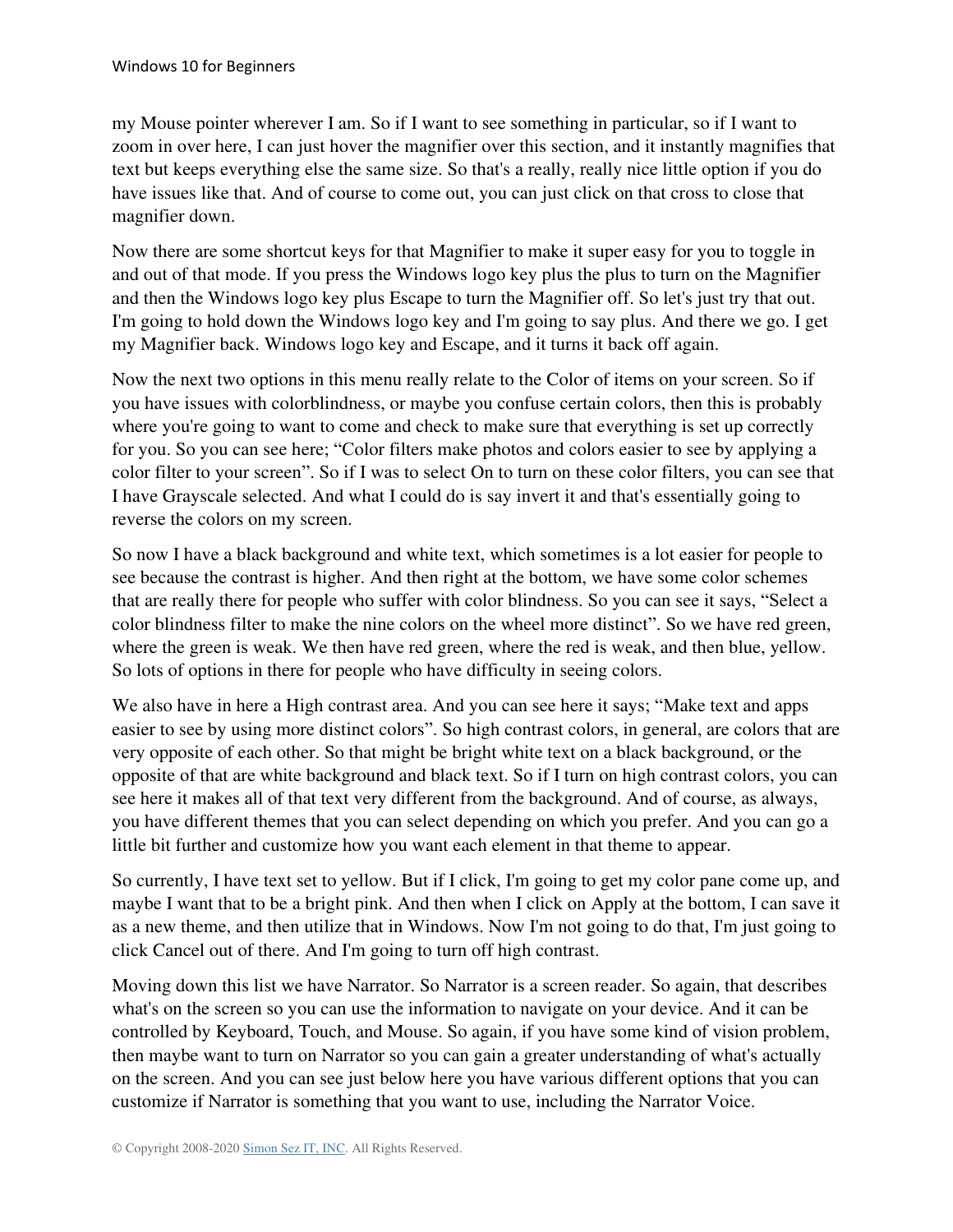So you can select the accent, you can select the language, and you have all of these different sample voices that you can use as your Narrator. And if you want to, you can change the voice speed. So if it's bit slow, you can speed that up. And you can also change the pitch of the voice and also the voice volume.

So moving down our list, we're now moving on to options, which are specifically for people who have trouble hearing. So if we click on Audio, again, we can do things like change our device volume. Now remember, you don't have to come into settings to change the volume on your device, you can do that directly from the Taskbar down here. So you see if I click, I'm actually using a microphone at the moment, and I can adjust my volume. One nice little option down here is how alerts and notifications are handled if you are hearing impaired. So currently, I have it set to no visual alert. But if I wanted to, in order to be notified that I have a notification, I can choose one of these other options.

So I can choose to flash the title bar of the active window, I can flash the whole active window, I can flash the entire screen. Other options that you have is the ability to turn on closed captioning. So you can see here it says; "Make your device easier to use without sound by displaying audio as text". And you can see there a preview of what your captions are going to look like. And every element of this caption is customizable. And you can see underneath you can choose the caption color, the transparency, the style, the size, and even change the caption background.

So if you do have vision or hearing problems, the Ease of Access area is definitely something you should be coming again to set things up that are going to make your life easy. Now finally at the bottom, we have some Interaction options. So let's click on Speech. Now most of these options would be for people who have some kind of limited ability when it comes to reach or strength. So instead of typing maybe you possibly have something wrong with your wrist or your fingers. You can choose to talk instead of type using dictation. And you can see here there is a keyboard shortcut to turn that on. Its Windows logo key plus H to start dictation.

And of course, you can also use Microsoft's inbuilt artificial intelligence Cortana to get things done. So instead of having to jump onto Google, type your question in, you could utilize Cortana to do that for you through your voice. You can also choose to dictate text and control your device using only your voice. And again, that's using Speech Recognition. So maybe you want to open Word and start typing a document, if you turn on Speech Recognition, you can do that by issuing voice commands as opposed to clicking with your Mouse.

If we jump down to Keyboard, this is the section which will help you make it easier to type and also use your keyboard shortcuts. So the first option there is; "Use your device without a physical keyboard". So if I turn that on, you can see that I get essentially this little floating keyboard. And if I'm on a touch device, then I can tap on the screen in order to use this keyboard or I can use my Mouse. Now one thing that's going to make it easier for you to do keyboard shortcuts, particularly if you have some kind of issue with your wrists or your fingers, and you find it quite difficult to press Control, and another key and another key all at the same time, you can use something called Sticky Keys, which allows you to press one key at a time for keyboard shortcuts.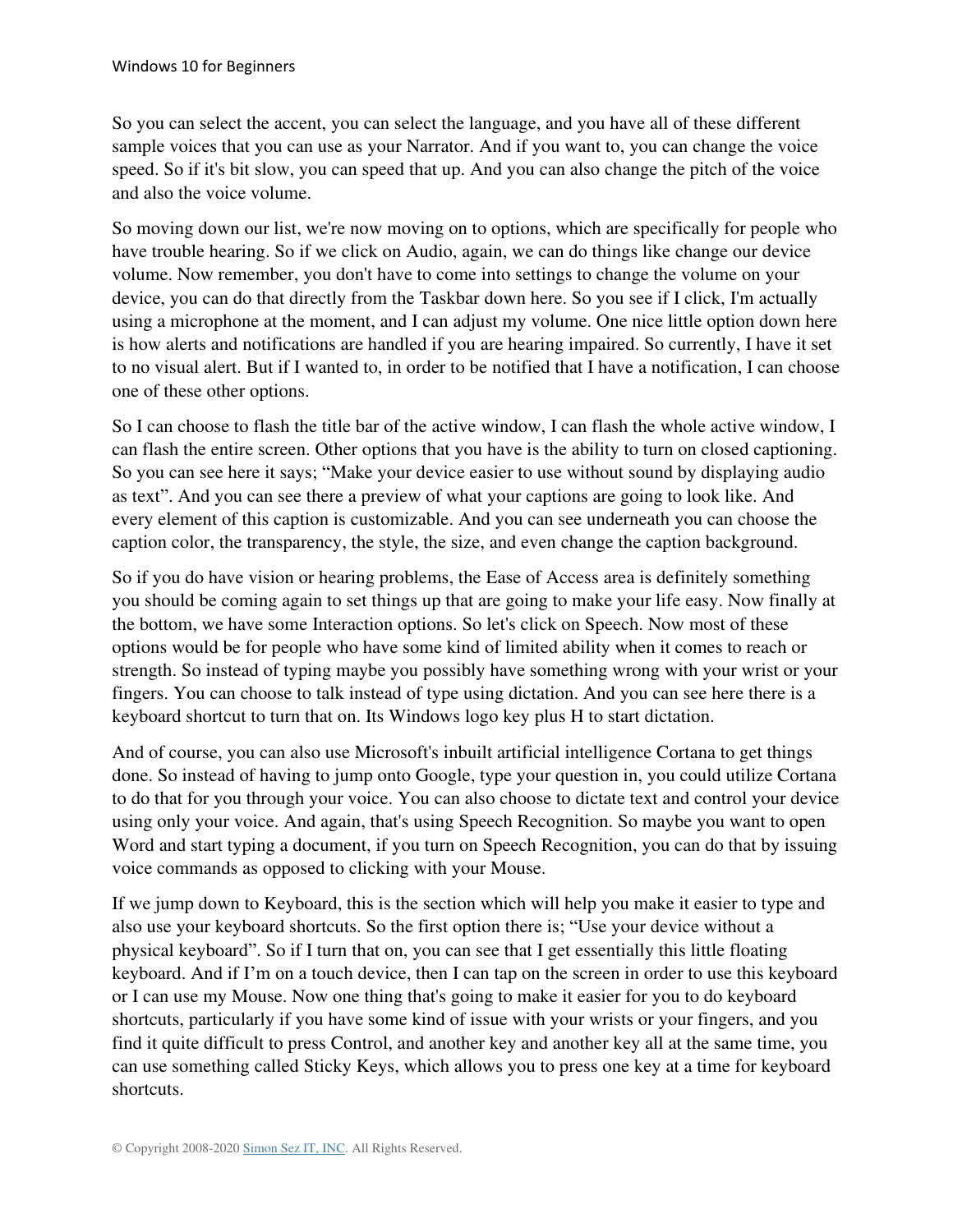So if I was doing a keyboard shortcut of Windows key D to display my desktop, if I've got Sticky Keys turned on, it just means that I can press the Windows key, and then the D in order to execute that keyboard shortcut. I don't have to strain myself trying to do them both at the same time. So Sticky Keys is another really useful little feature.

We also have the option to play a sound when we're using toggle keys. So for example, if we press Caps lock or Num Lock or Scroll up, we can choose to play a sound to let us know that we've got that turned on. And then we have some other options here that you might want to customize. So one of them is the Print Screen shortcut. Now, Print Screen is a key on your keyboard that you can use to essentially take a screenshot of whatever is on your screen at that particular time. Now I'm going to turn this setting on because when I press the Print Screen button, I wanted to open my Screen Snipping utility. And this is a really useful other utility that we'll talk about in later modules.

And the final two options we have down here are Mouse, so I could choose to control my Mouse with a keypad. So again, if I have wrist issues that makes it difficult for me to use my Mouse, I could turn on Mouse Keys to use the numeric keypad to move the Mouse pointer around instead. And you have various different options related to that underneath.

And finally, we have Eye Control. So Eye Control lets you use eye tracking technology to control the Mouse, type using an onscreen keyboard, and communicate with people using text to speech. Now in order for this to work, you need to have an eye tracking device plugged in and installed on your laptop. But if you do have that, then this is where you can come to customize those settings. So those are all of the options that you have within Ease of Access. So if you do have any issues like that, it's definitely worth jumping in here and setting things up to suit you.

Now one final thing I want to show you is we're going to jump into Control Panel because as I said at the start, there are also Ease of Access options from within Control Panel. So you can see here, I'm going to click on Ease of Access. And most of these are very similar to the Settings that we've just gone through. But one thing that you do have in here is a little wizard that will essentially tell Windows 10, which settings you need turned on for the particular issues that you have.

So if I was to click; "Let windows suggest settings", you can see here it's going to take me through this little wizard and I need to answer five questions. So here it says; "Select all statements that apply to you; images and text on TV are difficult to see…Lighting conditions make it difficult to see images on my screen…I am blind…I have another type of vision impairment". So you would go through and you would select the conditions that apply to you. Click Next to take you on to the next question.

So essentially, you can work your way through this wizard. Then at the end of it, Windows is going to turn on and turn off the settings that you require. And of course if it hasn't got it quite right, you could jump in there and make any further minor adjustments. But I wanted to show you that because that does take quite a lot of the stress out of all of those options in Ease of Access. So that is it for this module, I will see you in the next one.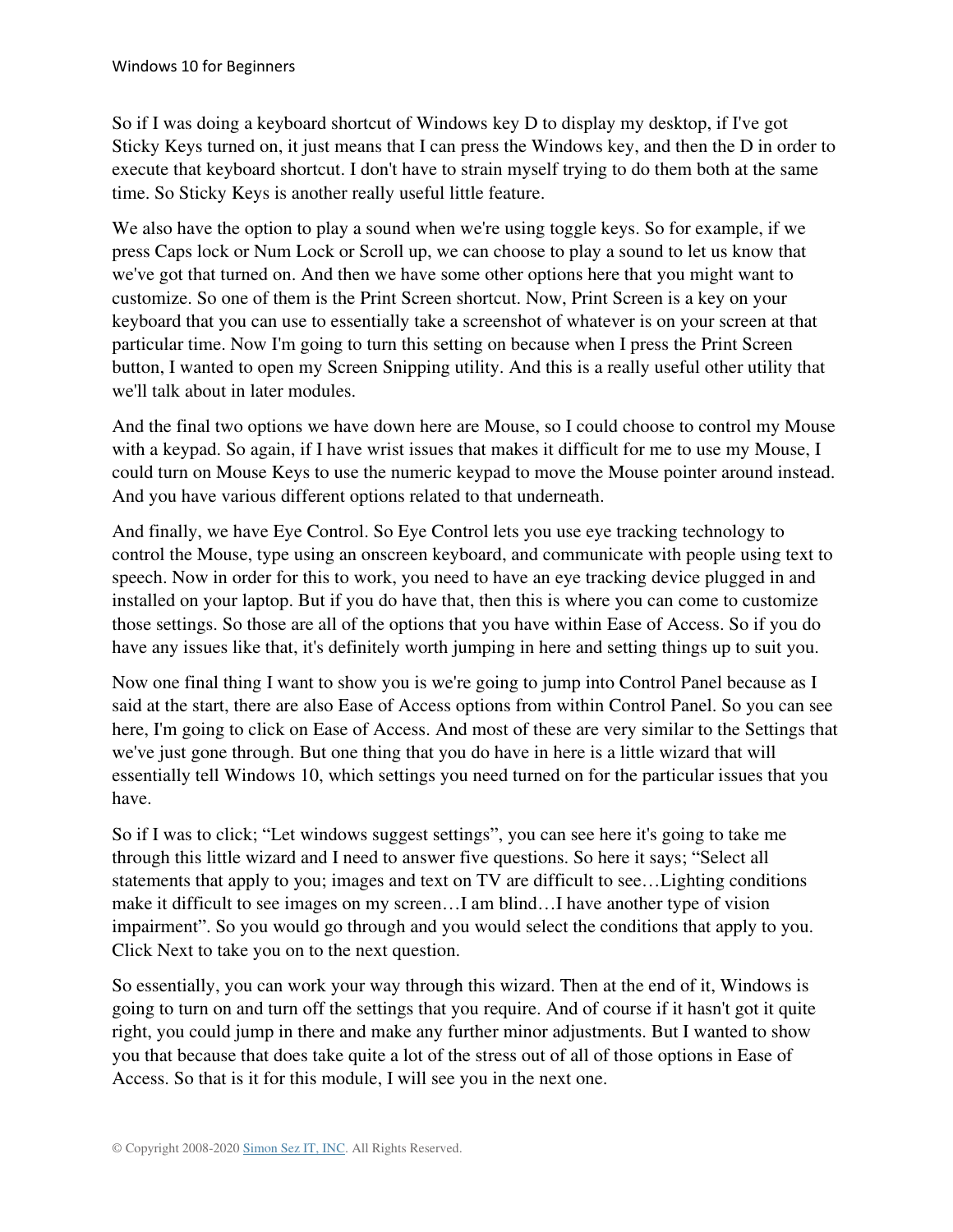# **Section 05 – Personalizing your Windows 10**

#### **Video: Personalizing your Windows 10**

**Deborah:** Hi guys, and welcome back to this course on Windows 10. We've made it all the way down to Section five, where we're going to move on to talking about Personalizing your Windows 10.

So this is really the fun part where we get to do things like change our background picture, change the colors, personalize the Start button and look at themes. So let's start out with personalizing the Lock Screen. So the first thing I'm going to do here is just remind you of what my Lock Screen looks like. So I'm going to click on the Windows logo, I'm going to go up to where my picture is, I'm going to right-click, and I'm going to say Lock.

So you can see on my Lock Screen, I have a background picture, I have a couple of links listed on here. So in the top left-hand corner, I can get to my favorite sites from the taskbar with a quick click, I have a little "Like what you see link" in the top right-hand corner. So this is referring to that background picture which has been automatically generated for me by Windows 10. So that isn't a background picture that I've set, it's automatic. And by clicking that link in the top right-hand corner to say that I like what I see, means that Windows 10 is going to carry on essentially sending me more photos that are similar for use on my Lock Screen.

You can see in the bottom left-hand corner, I have the time and the current date. And underneath, it's showing me that I have two new emails ready and waiting. And finally over on the right I can see that I'm connected to Wi Fi. And I can also see if my battery is charged or not. So that is what I currently have on my Lock Screen. So let's take a look at the options that we have for personalizing that Lock Screen.

I'm going to right-click on the desktop, and I'm going to jump down to Personalize. And if we look over in our menu on the left-hand side, you can see we have Lock Screen. So currently, the background that I'm using is Windows spotlight. So basically, this is a picture that's generated by Windows for use on my Lock Screen. However, I have a couple of other options in here. I can go to Picture, and I can then choose the picture that I want to use on my background. So there are a few different ones that are available from Microsoft. And these are always quite nice pictures that you might want to choose.

But alternatively, if you do have your own photo saved off locally, then you can click on Browse, and you can browse for whichever picture you want to use as your desktop background. We also have a Slideshow option in here as well. So if we select this option, it means that it's going to cycle through the default picture folder, and it will essentially make a slideshow. So if you want to use this option and you want to use your own pictures, you can select which albums you want to use for your slideshow. So you'll either have to move the pictures that you want to use into one of these default folders, or you can choose to add a folder. So if you have all of your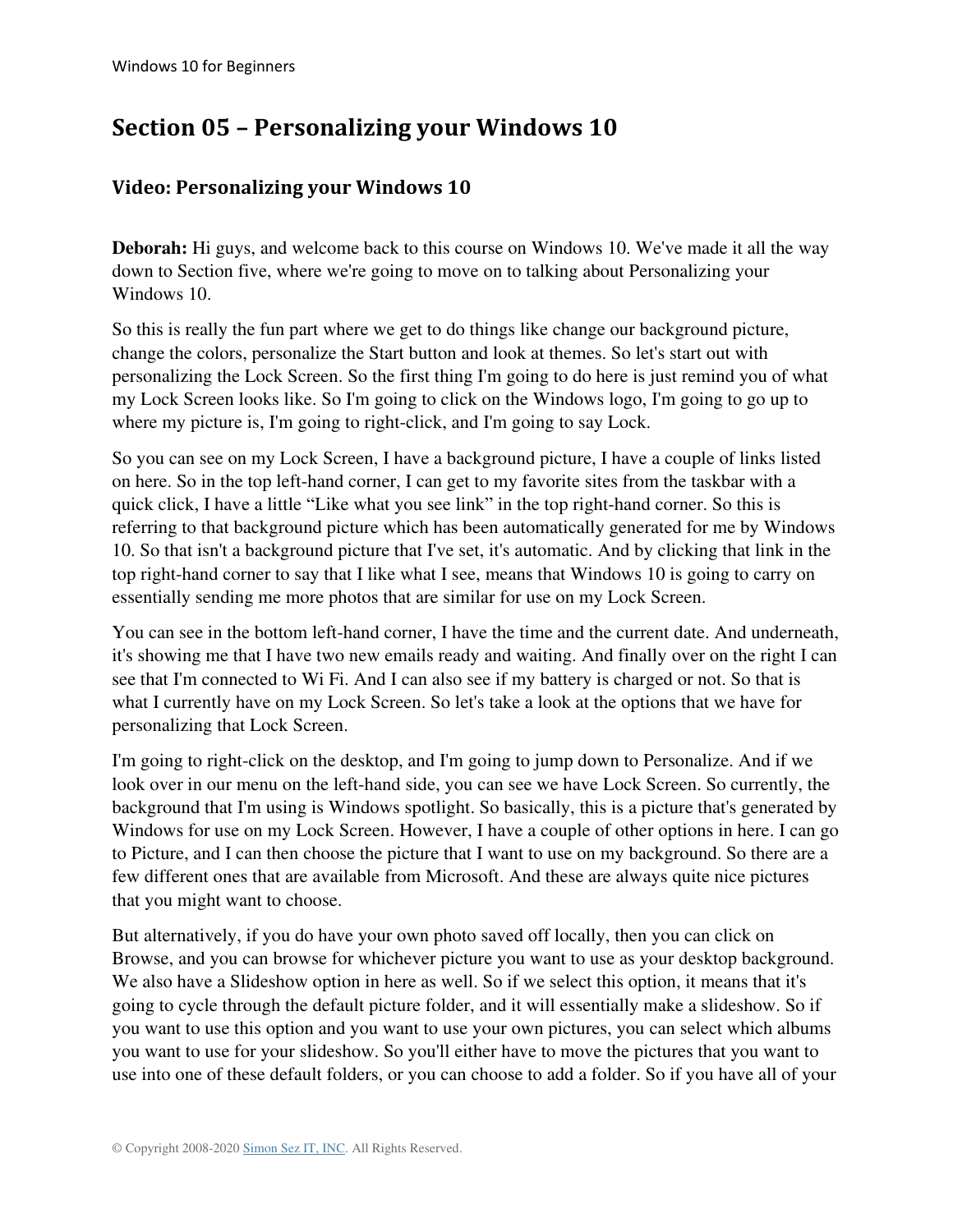nice pictures stored off in a different folder, you can choose that folder, and it will use all of the pictures in there in the slideshow.

And alternatively, if I wanted to just go with one picture, I can browse. And let's go for this one of the hot air balloons, click Choose picture, and there we go. So a couple of different ways there as to how you set that picture in the background of your Lock Screen. Now one thing you will have noticed on my Lock Screen is that it was displaying the date and the time. And you can see here it says; "choose one up to show detailed status on the Lock Screen". And I have that set to my Calendar. Now I'm actually going to change that because I want to see the weather on my Lock Screen. So I'm going to click and I'm going to choose Weather. And what I'm going to do is I'm going to have my Calendar, so the Date and Time showing as a quick status.

So currently I have my mail notification showing, I have my Calendar, which is fine, and I also have my Skype status as well. And if I wanted to, I can click these pluses and I can add other things to show on that Lock Screen. So maybe I want to add something like the Microsoft Store. Now it's worth noting with these that they won't show all the time. So for example, even though I've got Skype selected here as my quick status because I don't have Skype running and I don't really use Skype to be honest, if there's nothing to show it's not going to show on the Lock Screen.

Now it's also worth noting that you can have Cortana showing on your Lock Screen as well. And there's a little link here called Cortana Lock Screen settings. And you can see there is a section here specifically for Lock Screen. So if you want to be able to use Cortana even when your device is locked, make sure that you have this turned on. So now we've set those settings, I'm going to close this down, and I'm going to lock my PC again so you can see the changes that I've made in action. So I'm going to click on the Start Menu, I'm going to right-click on my name, and I'm going to say Lock. So now we've taken a look at customizing that Lock Screen, let's take a look at our desktop background.

So currently, I'm just using one of the standard images that's available in Windows 10. But if I right-click my mouse and go down to Personalize, this is where I can change that. So again, I have the options of Picture, Solid color, or Slideshow. Now in this case, I'm going to go for a Picture. And once again, I have a choice of those standard images available from Microsoft or I can choose to use one of my own photos. So I'm going to Browse, and this time, I'm going to use this image just here and click on choose picture. Now I'm going to minimize this window down a little bit so you can see that picture in the background.

Now currently, where it says Choose a Fit, I've set it to fill the entire space available. But you do have some other options in here, I could say fit. So essentially, now I have two black lines down the side of my picture. Now the difference between Fit and Fill is that when I choose Fill, it essentially zooms into that picture in order to be able to fill the entire space without distorting that picture. But what I'm seeing here is less of the picture than if I choose one of the other options. So it's really entirely up to you. If you don't want it to zoom in, if you do Fit, then you're going to see that whole picture. But you might have some spare space down the side.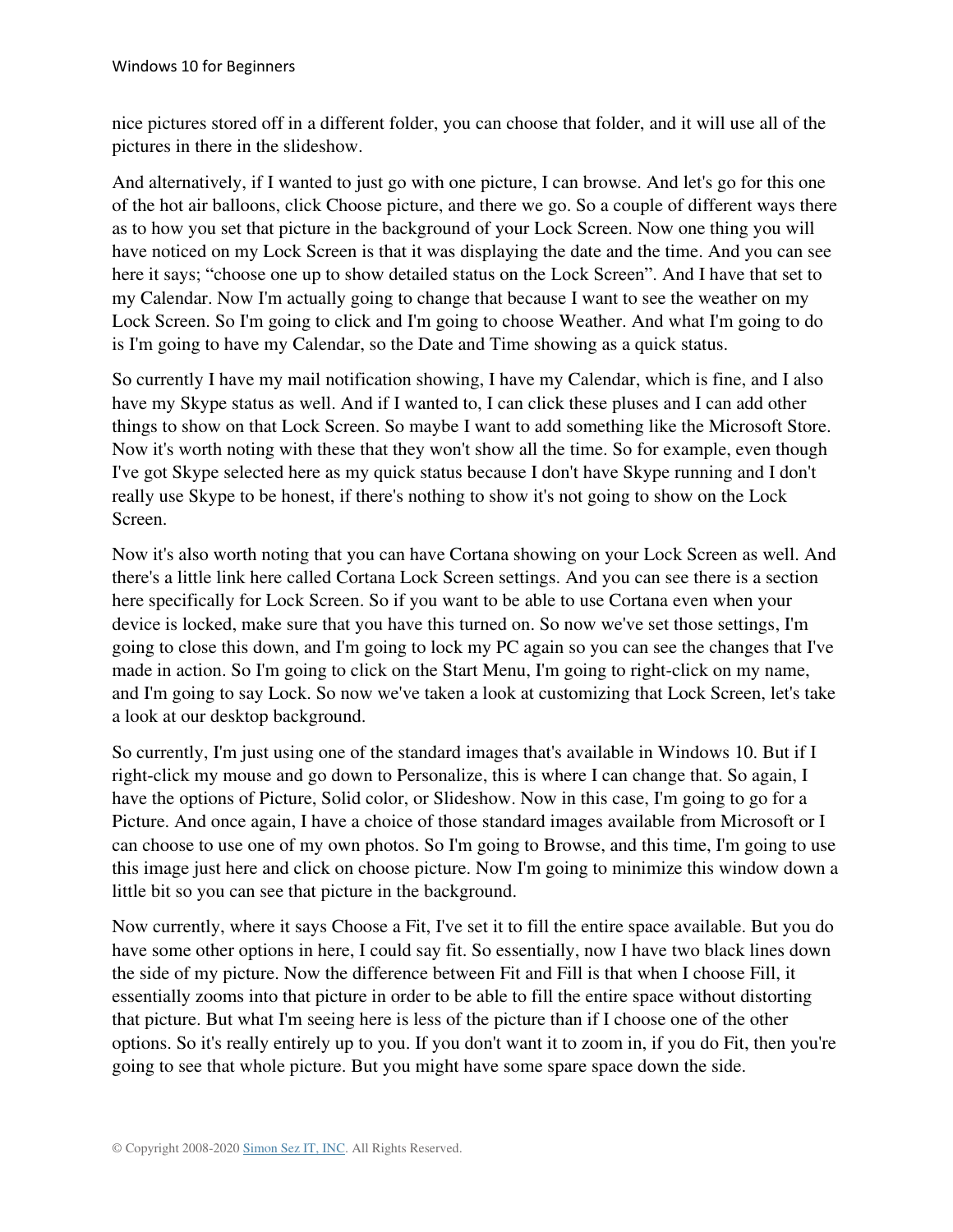Now the other options you have are Stretch, which will distort it a little bit and just stretch it out to fill that available space as opposed to zooming in. you have Tile, which is going to tile that picture. Now this is a pretty large picture. So the tile doesn't look particularly great because the picture is so large. But if you were using a smaller image, it would appear in tiles running across your desktop background. We have Center. So again, that's going to zoom it in and put it right in the center, which actually looks quite nice on this image. And then finally, we have Span, which again fits your picture in a slightly different way. So it all depends how you want that to look. Now I quite liked the Center option so I'm gonna choose that one.

Now if you were using a solid fill as the background color, you can choose from the palette, and you can choose any of these colors. Now when it comes to personalizing some of the other elements of your desktop, if we jump down to Start, this is where you can personalize your Start button. Now mine's kind of set to the defaults. But you can essentially choose which folders are seen on that Start Menu. So if you remember previously, we came in here and we toggled this top setting on which made my Start Menu look much more like an older version of Windows where you only see the tiles as opposed to the tiles and the menu.

I have Show App list in Start Menu turned on so our app list is this list running down here. But again, if you wanted to, you could toggle that off. And then when you go in, you don't see that app list. Now I like mine on so let's switch that back on. I can show Recently Added apps. So again, I quite like this at the top so I can see the last applications that I added. You can show Most Used apps as well. So let's turn that on. And you can do things like use the Start full screen if you wanted to. So again, it's always worth jumping into here and customizing these options. And then right at the bottom, we can choose which folders we want to appear on start.

So when we're looking at this, we're talking about when we click on Start, you can see down here I have Documents, Pictures, Settings and Power. And this is where I would come to customize what's displayed on there. So for example, if I was to turn on music, and click the Start button, you'll now see that Music appears just there. I could turn on File Explorer. And now I have a quick link to my File Explorer. So nice, quick, and easy way to just customize those icons.

Now the final thing I'm going to talk about in this module is this Themes area. And you can come in here and you can choose an overall theme for Windows 10. So you can see here that because I've made some changes, so for example, I've just changed my desktop background picture to this file just here, I've changed my background color to sage, my sounds are just the Windows default, and my mouse cursor is Windows arrow. So this is essentially my theme. And if I wanted to, I could go in and I could save this theme as Deb's Theme, and click on Save. If I scroll down, you can see that there's lots of other different themes that I could choose. And I could even jump across into the Microsoft Store and download other themes.

So for example, if we click on Synchronize Theme, you can see here that's going to change my background to one of the Windows default backgrounds. The color in use is sea foam, so all of my tiles are going to be by default in that sea foam color. And then my sounds are Windows default, my mouse cursor is Windows default. And if you wanted to change any of these, you can just click on the option, go in, and change your color settings.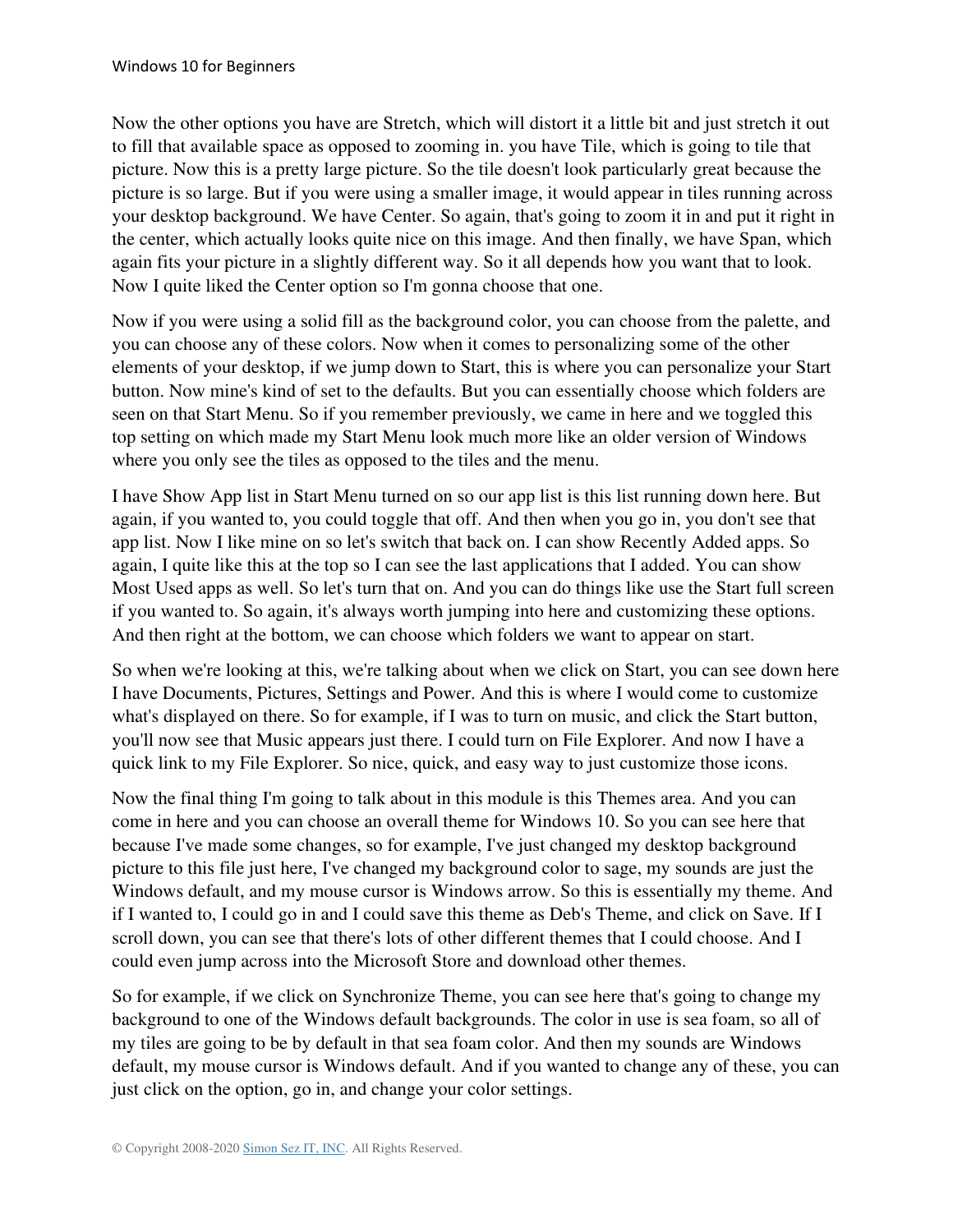Now I'm not going to delve too much into that they're fairly straightforward. I'm going to leave you to have a play around set a default theme if you want to. Now the final thing I'm going to do is I'm just going to change my theme back. So if we go to Personalize, Themes, I'm going to use my theme and there we go. That's it for this module. I will see you in the next one.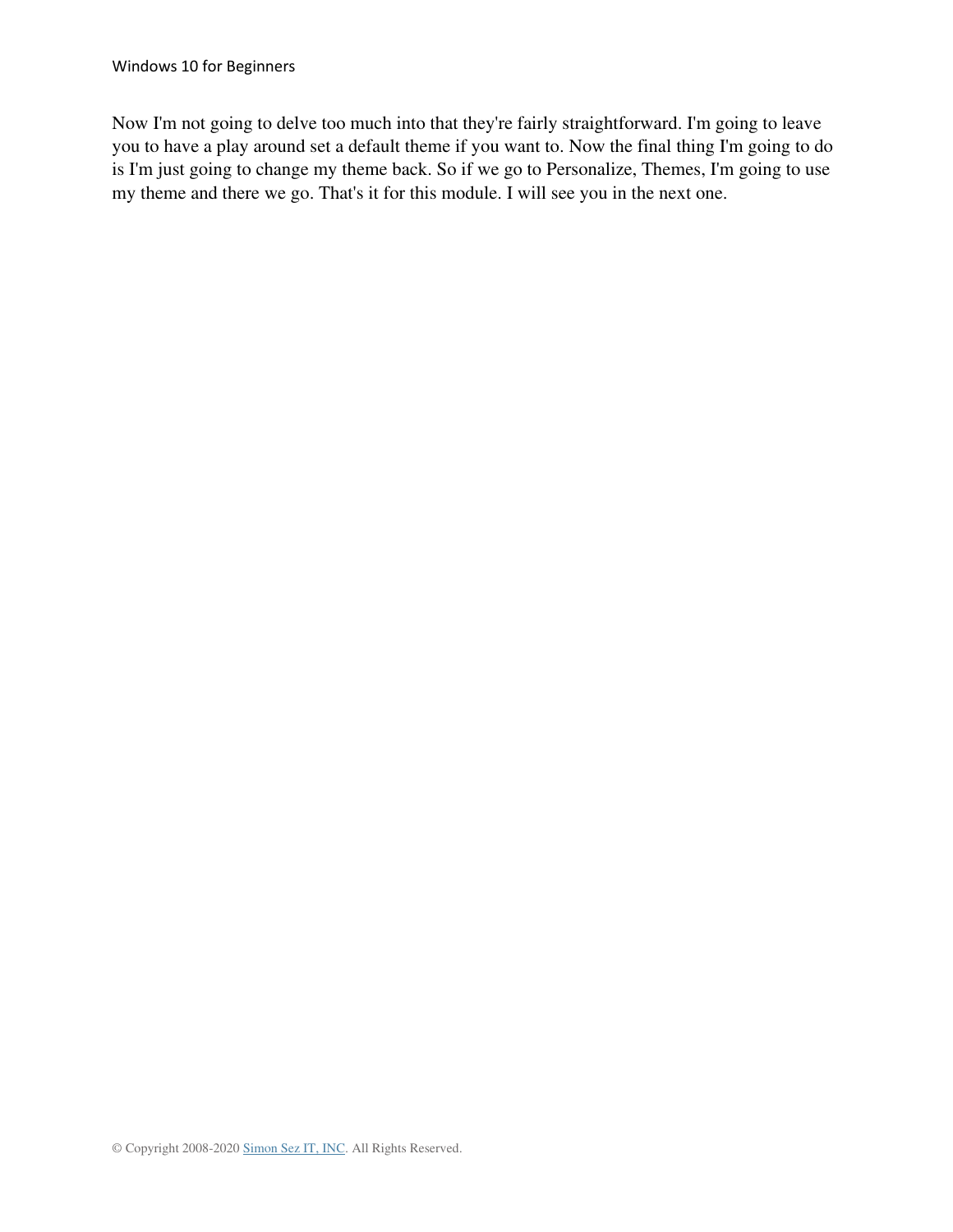#### **Video: Exercise 03**

**Deborah:** Hello everyone, and welcome back to this course on Windows 10. We've made it down to exercise three. And I have a very simple exercise for you just to practice some of the things that we've learnt in this section.

So you can see here I have the Exercise Files Folder open. So I want you to open the Exercise Files Folder on your PC wherever you have that stored. And you'll find in there four images and these are the images that I was using in the previous module. Now what I want you to do is I want you to choose one of these images as your background image for your Lock Screen. Alternatively, if you want to practice slideshows, you can utilize all four and set them up as a slideshow on your Lock Screen.

Alternatively, if you have your own folder, which has your own images and that you want to use, you can do that instead. What I also want you to do is to make sure that Cortana is enabled when the Lock Screen is on. Once you've done both of those things, I want you to lock your screen and I just want you to make sure that your slideshow or your picture is showing, and I want you to practice invoking Cortana from the Lock Screen to make sure that that's been done correctly.

So fairly straightforward. Just a few things for you to do there which hopefully you won't have too many problems with. That's it for this exercise. I will see you in the next module.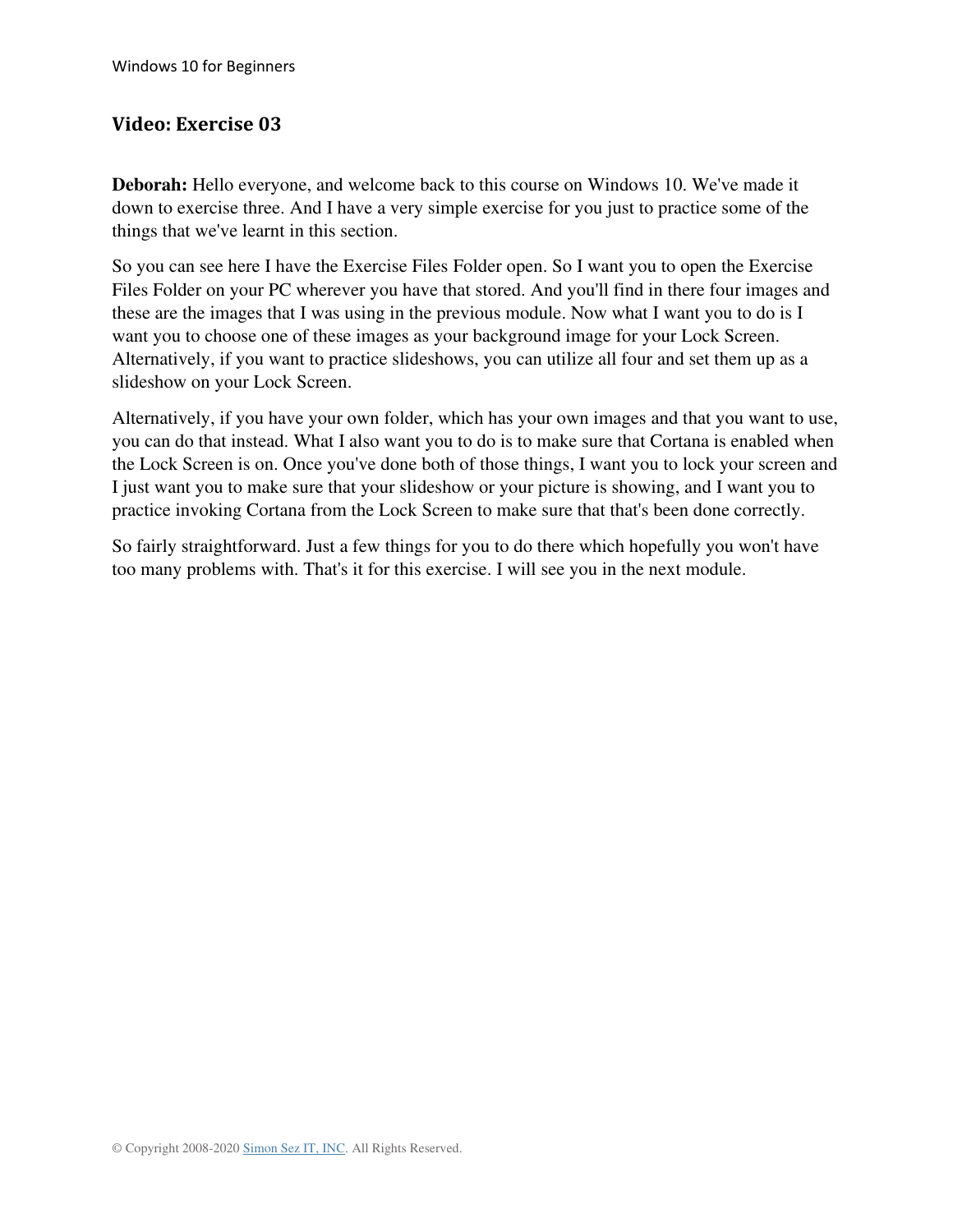## **Video: Managing Tiles and Apps**

**Deborah:** Hello everyone, and welcome back to this course on Windows 10. We're down to the last module in this section, section five, where we're going to talk a little bit more about Managing Tiles and Applications.

Now, we've spoken quite a lot already about this Start Menu area. And I really kind of want to round this part of the course out just by going through some of the options we haven't looked at yet, when it comes to organizing and managing your tiles. Because really this little area here is your central area, is where you go to access your applications, your apps. And you'll see in a moment that you can even come here to access things like web pages and folders as well.

Now currently looking at this, I haven't customized it at all, it pretty much looks the way it looked when I installed Windows 10. So I have some default tiles that have been placed in there. And one thing that you will notice is depending on the device that you're using, you may find that the manufacturer of that device has placed some of their products or some of their web pages in the Start Menu for you. For example, I'm using an HP laptop, and you can see here I have a tile here for HP jumpstarts. That isn't something I installed, it literally came with my copy of Windows 10 on this HP laptop. So bear in mind, depending on the kind of device that you use, and where it's been shipped from, you might have slightly different tiles to me.

So the first thing we're going to talk about in this module is Managing your Tiles, I'm then going to talk to you about Grouping your Tiles, and then finally Managing your Apps. Now we're going to be working a lot with these tiles, and we're going to start out by looking at how we can manage them a bit better. Now one thing to be careful of here when you're doing things like this is that remember, if you click on a tile, it's going to open that application. So just be a little bit careful as we're working through so you don't keep opening things that you don't need to. Now I'm going to take this tile here Microsoft Edge, which is essentially Microsoft's internet browser. You may have used Internet Explorer in the past, this is basically their latest version.

Now if I right-click on that tile, you'll see that I have lots and lots of different options. I could choose to unpin this from the Start area. Now if I do that, it's going to remove it as a tile. Now I actually like having that on my Start Menu. So to add that back, all I would need to do would be to find it in the list here, right-click, and say Pin to Start. What you'll also notice is that if I click on my desktop background, because I have Microsoft Edge as a shortcut on my desktop, if I right-click, I also have the Pin to Start option in there. And there it is back again. Now it's been re-added as the last tile in this list. So I'm going to move this back to its original location by clicking and dragging it and dropping it. So very simple to move your tiles around.

What you'll also notice is if you right-click on a tile, you'll have Resize options. Now the resize options that you see in here are different depending on the tile that you're right-clicked on. So you can see for this particular tile, the only options I have are Medium, which is currently set, or Small. And you can see that that will reduce the size of that particular tile, I'm going to rightclick again and just resize that back to medium. However, if I click on something like Mail up here and right-click, if I go to Resize, I have Small, Medium, Wide, and Large. If we select wide,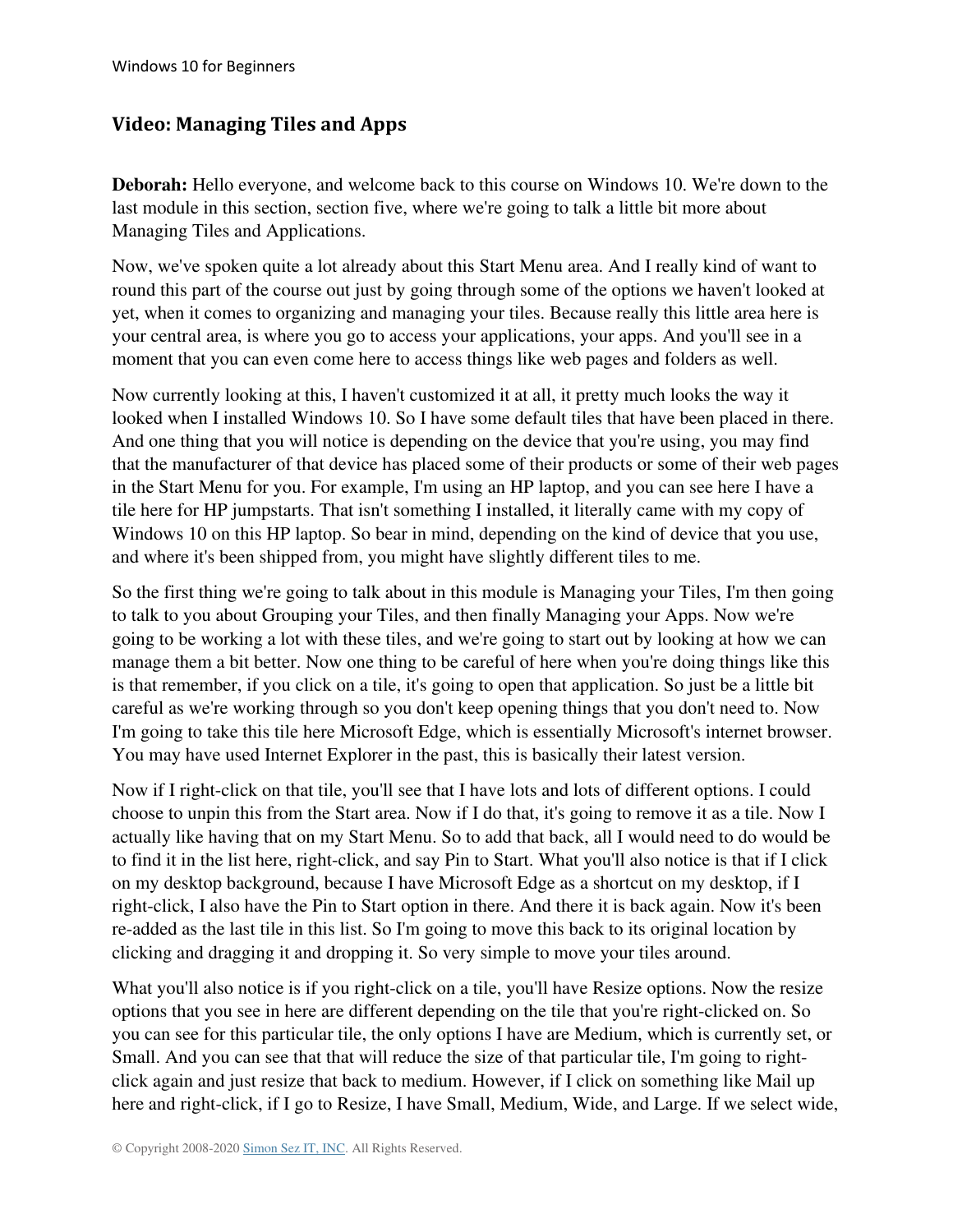you can see it makes a wide tile. Or if I was to go to large, I get a much larger tile, which takes up quite a lot of space on that Start Menu.

But that can sometimes be quite useful, particularly for something like your mail app, because it's going to allow you to see the last emails that you got in the live preview there. So as you can see, this tile is what we call a Live Tile. It's showing me the contents of my email. And as that refreshes if I get any new emails come through, this tile is going to update. Now if you like Live Tiles, that's absolutely fine. But if you want to turn that off again, if you right-click and go to More, you can say Turn live tile off. And instead of actually seeing the contents of my mail account, I now just see the Mail icon. Now I'm going to make that a medium tile again.

Other things that you have in here. So if I right-click on let's say the Weather app and go to More, I can choose to pin this to my taskbar. So if I find that I'm always using that Weather app, if I select pin to taskbar, you can now see it down there in my Taskbar ready to access. Similarly, if I right-click on it in the taskbar, I can say Unpin to remove that. Now some other options that you have when you right-click, and again, let's use this Weather app. If I go down to More, I can jump straight to that app settings. Now this is an app and so the settings I can change are fairly minimal. But it is just a nice quick way of being able to go in and adjust some of those settings for that particular app or tile. If we right-click one more time and go to More, you also have a Rate and Review option.

Now, you'll only see Rate and Review in this menu if you're right-clicked on an app. So that is a very specific feature that's only for apps. You won't find that on something like Edge, which is a Microsoft app. If we go to More, you'll see that we don't have Rate or Review. Now I want to really organize and tidy up my tile. So the first thing I'm going to do is I'm going to go through and I'm just going to remove any tiles for apps that I don't really use all that much. So I don't really tend to play games during the day, I'm going to right-click, and I'm going to say Unpin from Start. In fact, I'm going to remove this whole Play tile, I'm going to say Unpin folder from Start.

Now Solitaire, I do play that occasionally. So I'm just going to move that over here. Netflix, I like to watch on my laptop occasionally so that can stay. I don't tend to go into Tips too much so I'm going to right-click, and I'm going to say Unpin from Start. Now this is probably an appropriate time to mention that unpinning from Start is very different to uninstalling. Uninstalling will remove that particular app that you're clicked on from your PC entirely. So it's not going to be there. If you want to use it again, you're going to have to re install that back onto your PC. Whereas unpinning just removes it from your Start Menu. I'm also going to Unpin HP Jumpstart, and also McAfee. So very quickly, I've streamlined what I'm seeing on my tiles.

Now here you can see a tile that contains lots of my applications. And these are probably the applications I use most often. Now they're all in one tile, because this is essentially a tile folder. So if I click on it, it's going to separate out all of those applications. And you can see just above it now says; "Name a folder". So I'm going to say Microsoft Productivity Apps and click away. Now I don't tend to use Skype. So I'm going to right-click, and I'm going to Unpin that from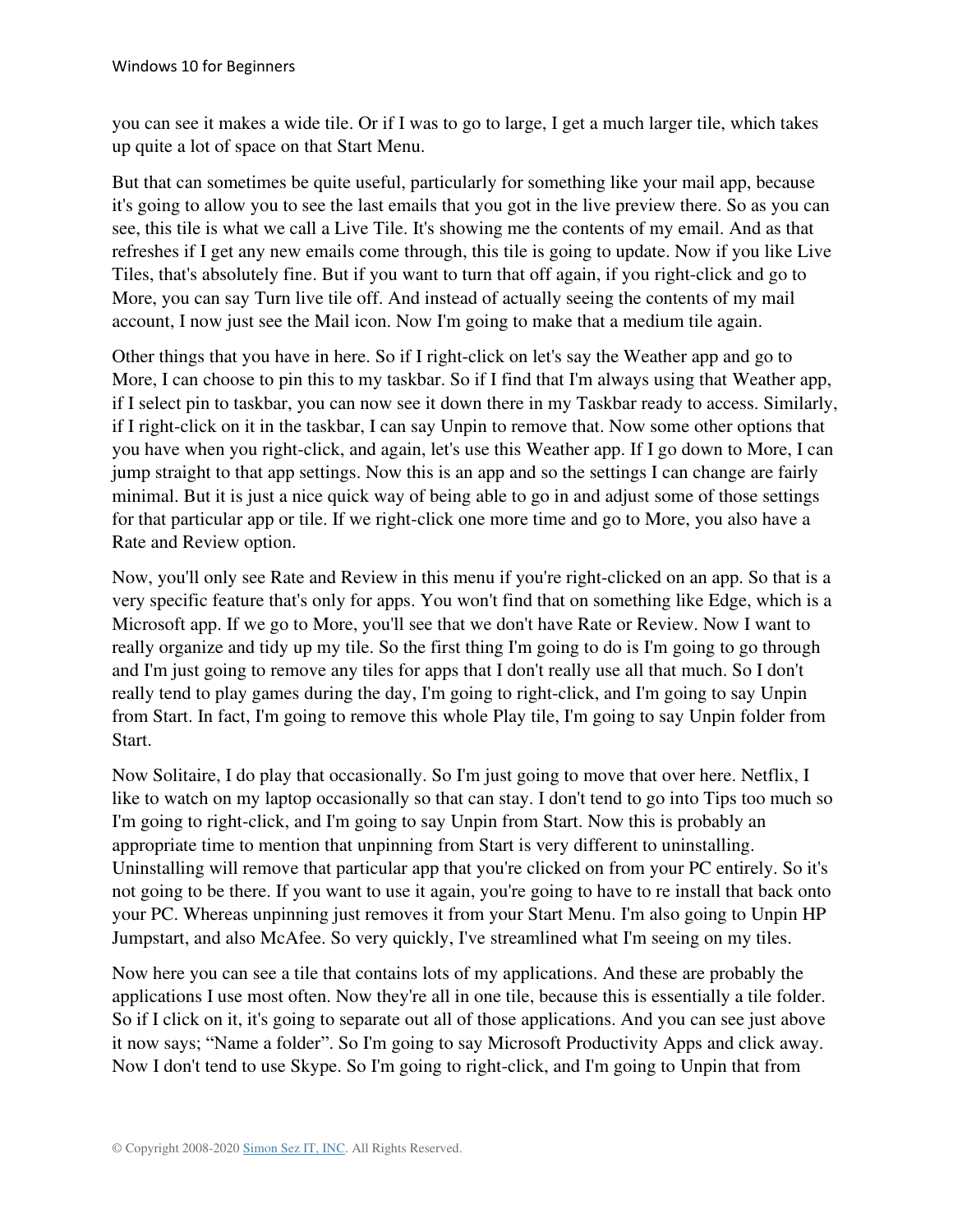Start, but the rest of them I do. I also use Microsoft to do lists, so that can very comfortably go underneath that group of Productivity Apps.

Now this top group here, Life at a Glance, I actually quite like that title. If I wanted to change that, I could just click on it, and I could rename that group as something else. But I don't mind Life at a Glance. So I'm just gonna do some rearranging here, I'm gonna move Weather. And I'm gonna change this Explore group to say Entertainment. I'm gonna put Netflix up there, I'm also gonna put Solitaire there. And I'm going to put the Microsoft Store at the bottom just there. And I'm going to name this group Store, like so. What I might want to do here is because there's just one tile, I can right-click, say resize, and I'm going to say wide just to move that across.

Now you'll see here, I also have a tile with an up arrow on it. And if I click it, it's going to minimize all of those Productivity Apps down into that folder. Click again to pull those out. Now remember, you can add anything from your apps list onto this Start Menu. So I've just recently installed the Twitter app. So if I right-click and say Pin to Start, it's going to give me my Twitter app. And I'm going to drag that up to Life at a Glance like so. Now it's also worth remembering that it's not just apps and desktop programs that you can add to this tiled area of the Start Menu. You can also add things like folders.

So for example, if I jumped to File Explorer and I want to add this Exercise Files Folder to my Start Menu as a tile, I can right-click on the Exercise Files Folder and I can say Pin to Start. So now if we go back, you can see there is my Exercise Files Folder. And I want to drag that down here and to create another folder group where I say Work Files. I can then go back and maybe do the same with the Course Files Folder, Pin to Start. I'm going to drag that down here underneath Work Files as well. So again when I expand that, that is what my tiles are now starting to look like.

So as you can see, it is reasonably simple to customize the tiles that you're seeing there, create groups and move your tiles around. So a little exercise for you, which isn't a real exercise, but definitely something you should have a go with is just customizing that whole area on your PC. Remove anything that you're not going to utilize frequently, pin applications you use all the time, and create your own groups to manage and organize those tiles. See how you go with that and I will see you over in the next section.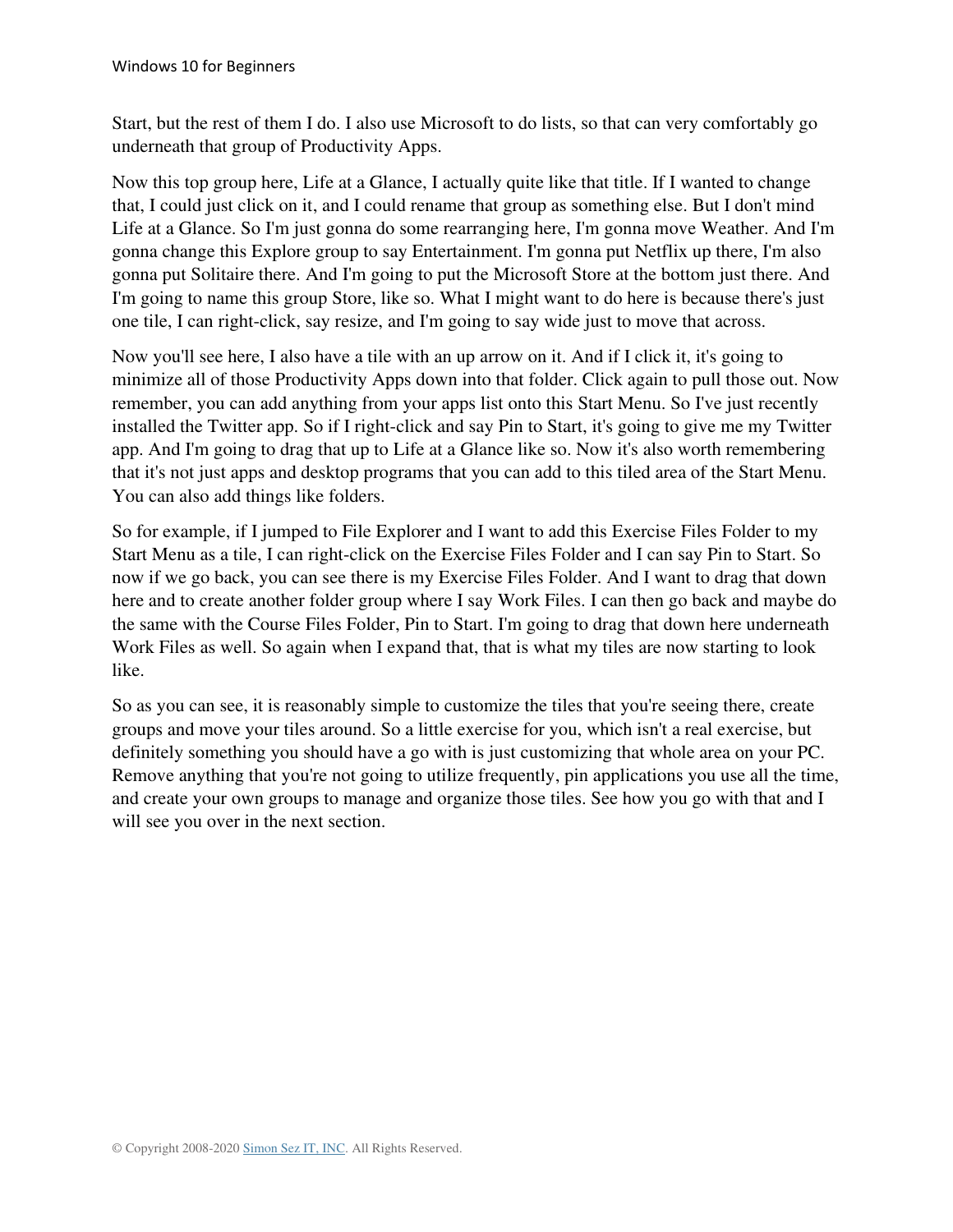Windows 10 for Beginners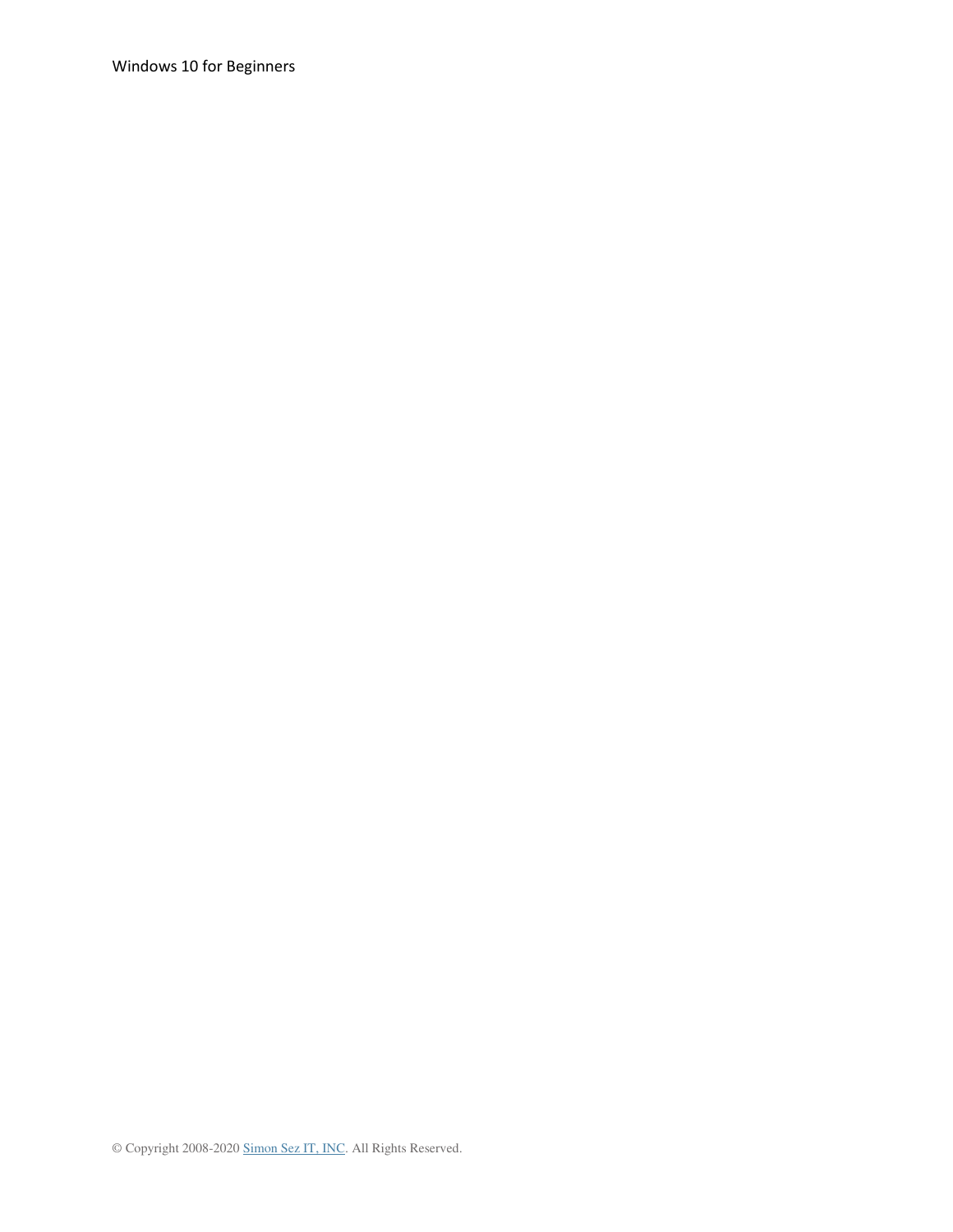# **Section 6 – Introduction to File Explorer**

## **Video: Introduction to File Explorer**

**Deborah:** Hello everyone, and welcome back to our course on Windows 10. We're now down into section six. And in this section we're going to be taking a look at the structure of the Storage on your computer, and also the way it's organized.

So, really what I'm going to do in this module is give you an overview of how things are organized and the main tools used for accessing what's stored on your computer. So, we're going to start out with an Overview of File Explorer. We're then going to talk about the File Explorer Ribbon. I'm going to show you how you can easily Navigate Files and Folders. We're going to take a look at Folder Views. And finally, I'm going to show you some Folder Options. So, let's start out this module with a very quick overview of File Explorer.

Now, this might be something that you've been used to using in previous versions of Windows, and it used to be called Windows Explorer, and then its name was changed to File Explorer a few years ago. Now there are a few different ways that you can pull up or access File Explorer. For example, if you look down in my Taskbar, I have my File Explorer pinned down there because I'm always in and out of this folder.

Alternatively, if you click on the Windows logo key, you may have access to File Explorer from one of your icons in this left-hand menu. If you remember in one of the previous modules, I talked you through how you can decide what's displayed in this little menu bar just here. And one of the ones that I added was File Explorer. Now if you don't have File Explorer in your Start Menu, and you also don't have it pinned down in your Taskbar, again, we fall back on our trusty old Search box, and I'm going to type in File Explorer. And you'll see it's the first one in the list.

Now as File Explorer is something that you're going to be utilizing quite a lot, I would suggest that you do pin this down into your Taskbar to make it super easy for you to access. Now I'm going to make mine a little bit wider. Now, we have quite a lot of things going on in here. And if you're not used to using File Explorer, then this might look a little bit chaotic and confusing at first, but it is fairly straightforward.

Now I have a few things in this left-hand menu. This is essentially my folder structure of my PC. And if I click on This PC, which used to be called My Computer, in older versions of Windows, what it shows me are all of my main folders on my PC. And it also shows me my C drive as well. So, I quite like to come in here if I want to check how much storage space I have left on my C drive, which is the main location where all of my system files are stored. So, I like to come in here if I want to ever check how much space I have left on my C drive.

So, when you've had your laptop or your PC for a few years, if it starts to slow down, it's normally due to the fact that you're running out of storage space. So, this is a good way of being able to see how much you have left. And at the moment, it looks like I'm pretty good. Now it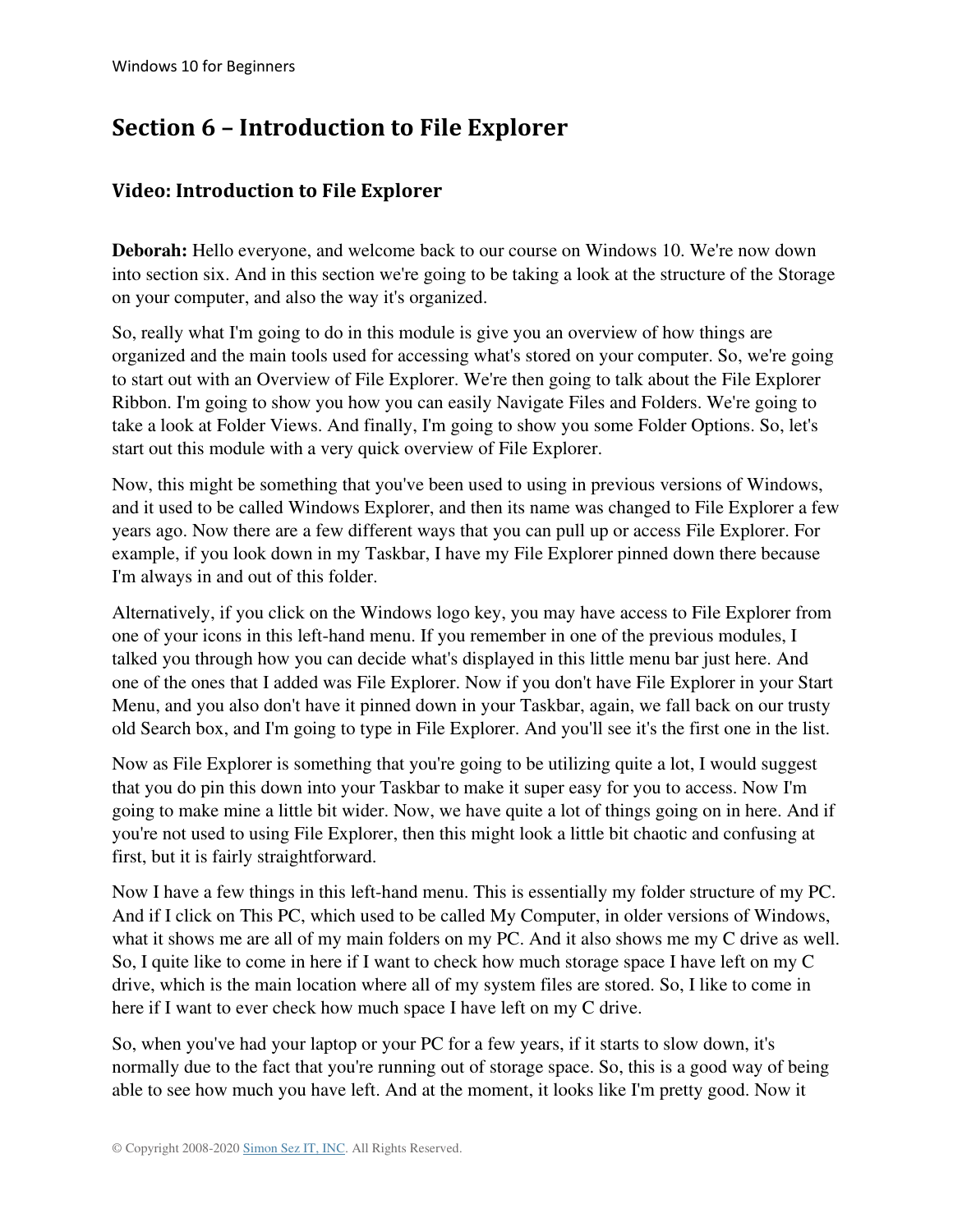might be that underneath here, depending on the device that you're using, you may have more items underneath here. For example, I've seen a lot of laptops that have a C drive and a D drive. They're both located on This PC physically, but they're just two separate drives used for storing different types of files.

Also, if you have maybe external storage plugged in, you may see that listed down here as well as something like an E drive. So, don't be too worried if what you see down here is slightly different to mine. I just have a C drive and I don't have anything plugged in. Now important things to know here we have our folder structure underneath. And I'm going to select one of these folders, I'm going to click on Pictures. And you can see that within this folder, I have two subfolders; Camera Roll and Screenshots, and then I have four pictures.

Now if I was to click this little arrow next where it says Pictures on the left-hand side, you can see that when that expands, it's going to show me any sub folders that I have underneath there. So essentially, you can see Camera Roll and Screenshots which are the same two folders that you can see in the right-hand of that pane. And you won't see individual files listed in the left-hand side, it's only going to show you any folders or subfolders.

Now you'll see right at the bottom there it says Windows C so this is my C drive. And we have lots and lots of system generated folders underneath here. This is basically where all of the files that make my computer run are stored. So I have a lot of important files underneath this Windows folder. And also things like when I install new applications, those normally fall under this Program Files folder. So in general, you're probably not going to spend too much time in these particular folders because they tend to be more related to how your system works.

Now, one thing that's not particularly obvious at the moment is that at the top here, we actually have a Ribbon structure. But you can't see it because it's minimized at the moment. So you see where we have File, Home, Share, and View. If I click on Home, you can see that that ribbon pops down. If I click on a blank space, that ribbon disappears. Now if you prefer to have that ribbon showing all the time, just click on one of the ribbons such as Home, and then over in the top right-hand corner, you'll see that you have a little pin icon just there. And if you click the pin, then that's going to pin those ribbons to the top so that you can always see them.

Now these ribbons that you see at the top are somewhat contextual. So depending on what you're clicked on, these ribbons might change. So I'm clicked on my Pictures folder, just here. And then on the Home ribbon, I have all of the commands I can execute. I have some commands on Share. And I also have a View ribbon up there as well. Now if I was to click on a particular file within this folder, so I'm just going to click on this first picture just here, you can see now my ribbons changed, because I'm clicked on a picture.

I now get this additional Manage Ribbon and Picture Tools at the top, which gives me a few options directly related to the item that I'm clicked on, which in this case is the picture. If I click away on blank space, that Picture Tools ribbon disappears, because it's no longer needed. So contextual ribbons, a really important point to get your head around.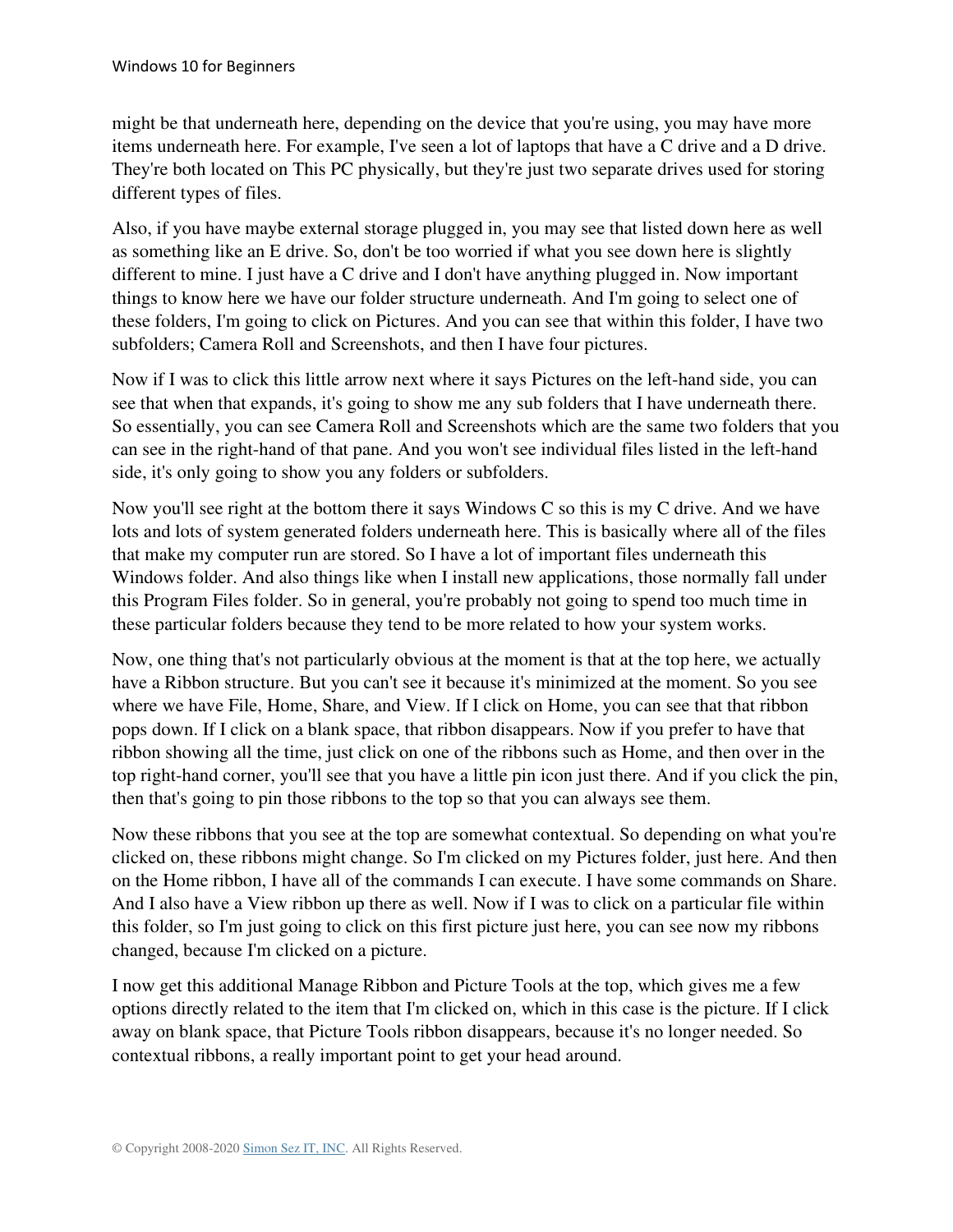Now when it comes to navigating around your folder structure on your PC, this Address bar is really helpful at the top. So it gives you a breadcrumb trail of where you are or where you've been. So you can see here, it's telling me that I'm clicked on This PC, Pictures, and that is exactly what I have opened just here. If I want to go back to just This PC, I can click on this breadcrumb trail to take me back. If I double click on Pictures again, I can see that again in the Address bar. And I can carry on going. If I double click on Camera Roll, you can see now this breadcrumb trail is building up.

And one thing you can also do up here is that you can edit. So you can see here I'm in my Camera Roll in 2002. And then I have one sub folder just called 12. What I could do is click up here in this Address bar, and I could manually type in /12, hit Enter, and it's going to take me to that folder which is empty at the moment. If I want to jump back to Pictures, I can just click on Pictures in that Address bar. So very simple to navigate around.

You also have next to the Address bar, these little browse buttons. So the up arrow, if I was to click that, that's going to take me up a level to This PC. I can go to recent locations. So when I click that, I get a little dropdown and I can jump back to Pictures that way. And then I have these navigation buttons to go back or forward. So if I go back, it's going to take me back to the last folder that I was in. If I go forward, it's going to take me forward.

And then finally, you also have in this Address bar, this dropdown arrow, which will show you your recent location. So again, if I wanted to quickly jump back to that 2002 to 12 folder, I can select from the dropdown and it's gonna take me back to there. Or, I could navigate all the way back to This PC.

Now one thing that you'll see in this File Explorer window as well is that right to the bottom, we have a Status bar. And you'll see in the bottom left-hand corner, it's telling me that I have eight items in this particular folder. So I'm clicked on This PC, and I do in fact have eight folders. If I was to click once to select the Pictures folder, you can now see it's telling me I have eight items and one item is selected. Now I'm going to jump into Pictures. You can see it now says that there are six items in this folder.

And if I was to select multiple items, so I'm just going to select all four of these pictures. You can see here it's telling me there are six items, four of them are selected, and it's telling me the size of those items combined. So 10.7 meg. If I was to hold down Control and deselect one of them, you can see that that's now updated three items 8.98 meg, okay? So some really useful information down in that status bar.

Now another useful option that you have in File Explorer is that you can control the way that you're viewing your files. So if we jump up to the View ribbon, in this Layout group, you can see that Large Icons is currently selected. So let me show you what happens if I change this to Small icons, you can see that my view has now changed. I could choose Extra Large Icons, which gives me something different, I could choose to view my files in a List.

Now the one option that I see people using most often is this Details view. So in here, you can see the name of the file, and you can drag these columns out and in if you need to. You can see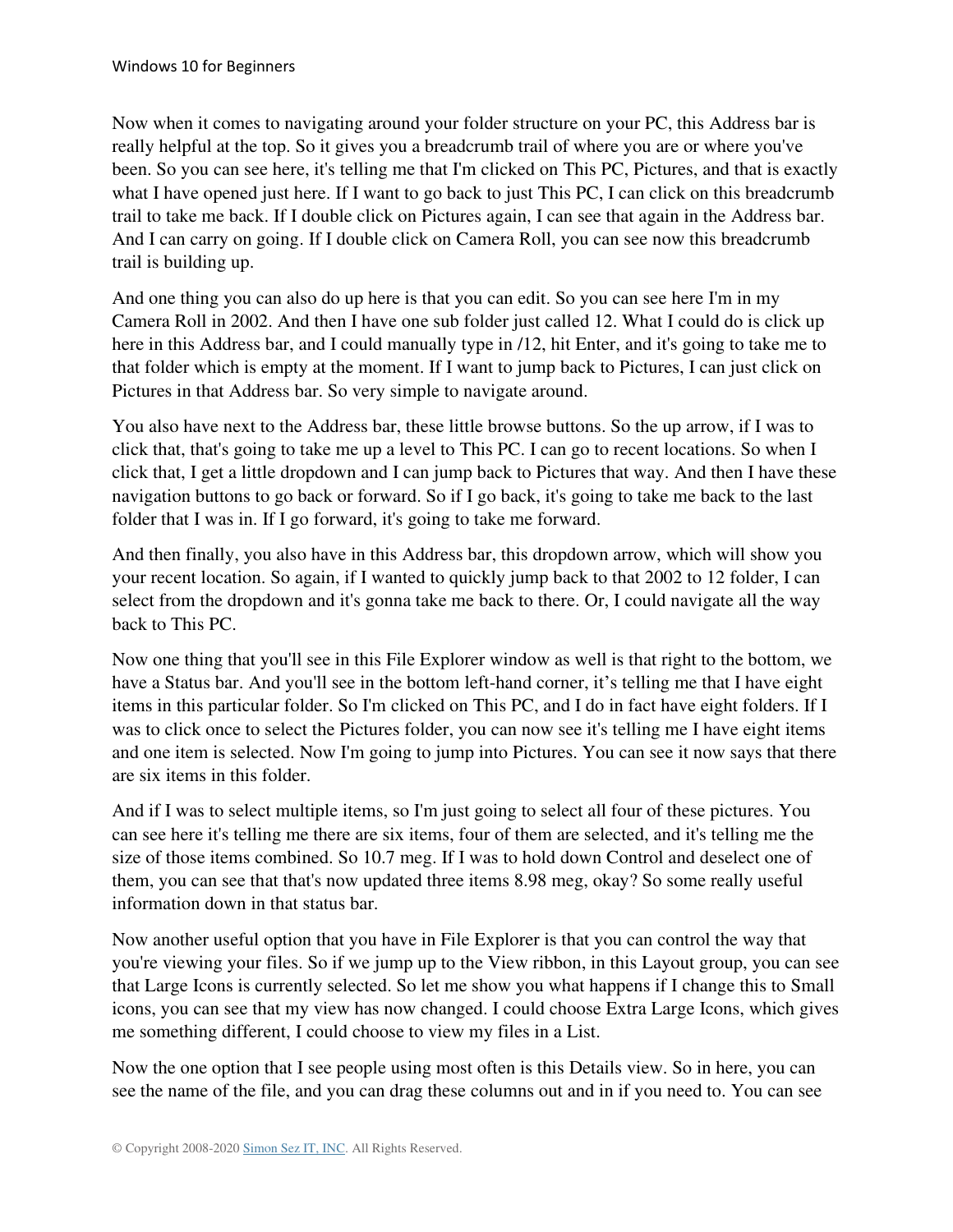its status. Now for me, this is whether this file is synchronized with OneDrive or not. And I'm going to talk about that a little bit later on. I can see the date the file was created, I can see the file type. So it's telling me that these top two are file folders. And the rest of my pictures are JPG files. And I can also see the size.

Now it's also worth noting that these column headings, so the information that you're essentially seeing in here can be modified. If you right-click, you can see all of the column headings that I currently have turned on have ticks next to them. So I'm actually going to untick tags, because I don't use that. And you can see that that's now disappeared. But I could if I wanted to, add in Date Created, Date Modified, Date Taken, so on and so forth. If I click on More, there's a whole host of different columns that I can add in if I want to.

Now, I'm going to maximize this window to make it a bit bigger. And I just want to draw your attention to this first panes group on the View ribbon. So you can see here we have a Preview pane. So let's turn that on. Keyboard shortcut is Alt + P. And what this does, it pops up a Preview pane in the right-hand side. And if I select a file such as this one, it's going to show me a preview of what's in that file. Now that can be quite useful. If you have lots of files that are may be similar in their name, and you want to see the contents of that file before you open it, that Preview pane can be really, really useful.

Another thing you have here is the Details pane. So, if we turn that on, you can see here just gives me more details about this picture. Now, this is actually just a picture that I downloaded from a website. So, there's not too much information in here. But all of these are editable. So you can essentially tag your picture and provide it with some metadata. So, that might be something that you want to do, which will help you do things like search for particular files. And remember, if you don't like that pane, just click again to toggle that off.

Now the final thing I just want to highlight to you in this introduction to File Explorer is again, on this View ribbon right at the end, we have an Options dropdown. And you can see here it says; "change folder and search options". Now there are loads and loads of different options that you can customize in here. And most of these are outside the scope of this particular course, but I will just highlight a couple of them to you.

If we jump across to the View tab, there's a couple of little options in the advanced settings that I'm going to change. So the first thing I'm going to do is you can see here it says "Show status bar". So I'm actually going to take the tick out of that box. And also, I'm going to turn off this option here; "Use checkboxes to select items". You may have noticed when I was selecting the different pictures in my folder, I had a little checkbox in the top corner in order to select. Now, I'm going to deselect that option. I'm going to click on Ok.

So, what I've done there is I've essentially turned off the Status bar. So now, if you look in the bottom right-hand corner, it's not telling me how many items I have in this folder no matter how many files I select. What you'll also notice is if I switch back to Large Icons, you can see that now when I select a picture, I don't have a checkbox in the corner, I just have that blue border around the outside to show that I've made my selections.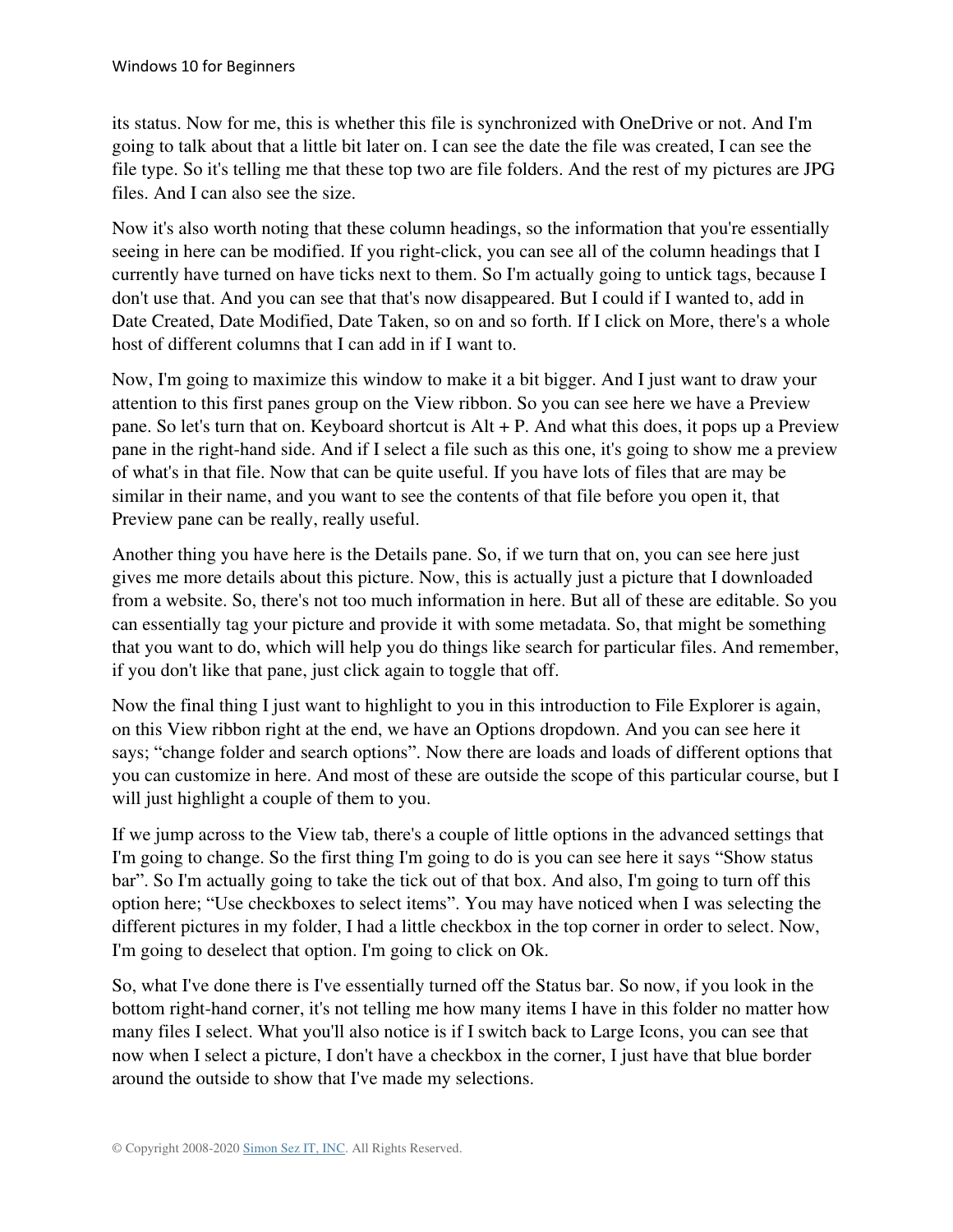Now, I might not necessarily keep these two options deselected, but just to kind of show you the sorts of things that you can do in those advanced folder settings. Definitely worth having a delve into that, and just setting everything up in the way that's going to work best for you. So that's it for this introduction module to File Explorer. In the next module, we're going to delve a bit further into some of the elements of File Explorer for managing and organizing your files. So, please join me for that.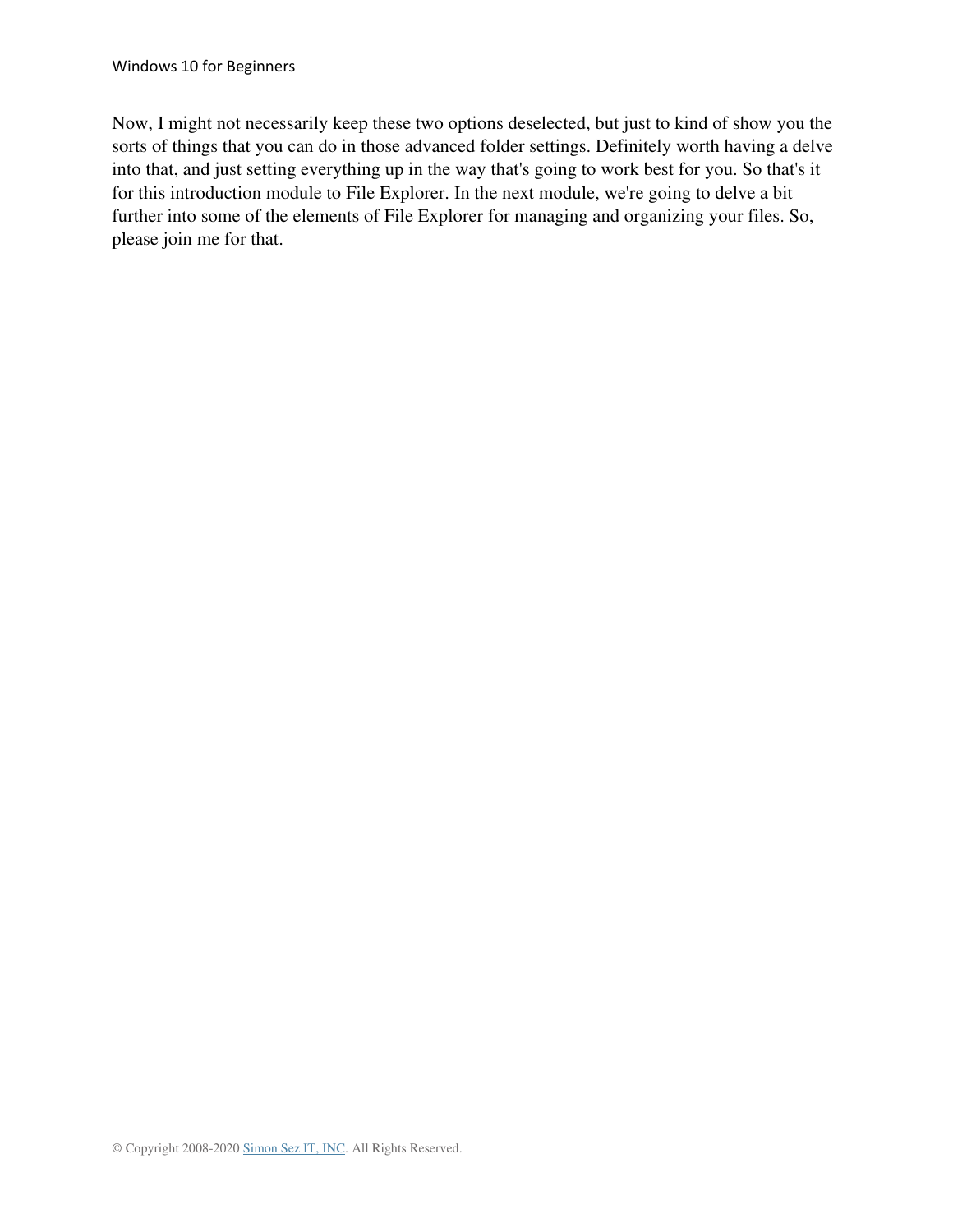## **Video: More about File Explorer**

**Deborah:** Hello everyone, and welcome back to this course on Windows 10. In this module, we're going to talk a little bit more about File Explorer. And we've looked at many of the aspects of File Explorer in the previous module. But now, we're going to look at it in some more detail.

So I'm going to start out by talking to you a little bit about User Folders, we're going to take a look at Libraries. I'm going to show you how you can Create Files and Folders, and also how you can Copy, Move, and Delete Folders and Files. So, let's kick off with taking a look at User Folders.

Now I've opened up File Explorer, and in my Navigation Pane on the left, you can see that I'm clicked on the Windows C drive. And one of the folders that you'll always find underneath your C drive is the Users Folder. So, if I double click to drill down into that, what you'll see are all the different users of this PC, and each user has their own folder. So, you can see mine just there, deb a but I also have a folder for the two other accounts that I have on this PC, one for Ben Lee and one for Vicki Matthews.

Now what you'll also see is that there is a Public folder in there, and I'm going to talk to you a little bit more about exactly what that is a little bit later on in this module. So, let's jump into my personal folder and see what we have in there. Now this is where my personal User Folders are stored. And these will include a default set of folders created by Windows 10. So, you can see in there we have things like Documents, Downloads, Favorites, Music, OneDrive, so on and so forth. Now some of these folders correspond to particular applications. So, for example, the Favorites Folder is what holds all of my Internet Explorer favorites.

Now if you're looking at your User Folder on your particular PC, you might find that your list is slightly different to mine. But fundamentally, you will see those core default folders such as Documents, Downloads, Favorites, so on and so forth. Now, I'm going to go up a level by clicking on Users in the Address bar. Now, as I mentioned, I have two other user accounts on this PC. So, those might be for a couple of other people within my family or within my home that share this PC. Now if I try to go into one of those User Folders, that isn't my own. So, let's double click on Ben Lee, I'm getting a message there saying I currently don't have permission to access this folder.

If I want to, I can click "Continue" to get permanent access to this folder. And it's gonna let me into that. And the reason why it's let me do that is because I am an admin on this PC. Now again, I'm going to jump back and level go back to my Users. And let's just go back and talk about this Public folder. I pointed out earlier, but we didn't really go into too many details. But this Public folder is there for any items that I want to share amongst all users of this PC. So it's worth bearing in mind that if Ben is logged into this PC, any documents or anything he creates are going to be stored in his folder here. And no other user on this PC, aside from those who have admin access will be able to access anything that he saves into these folders.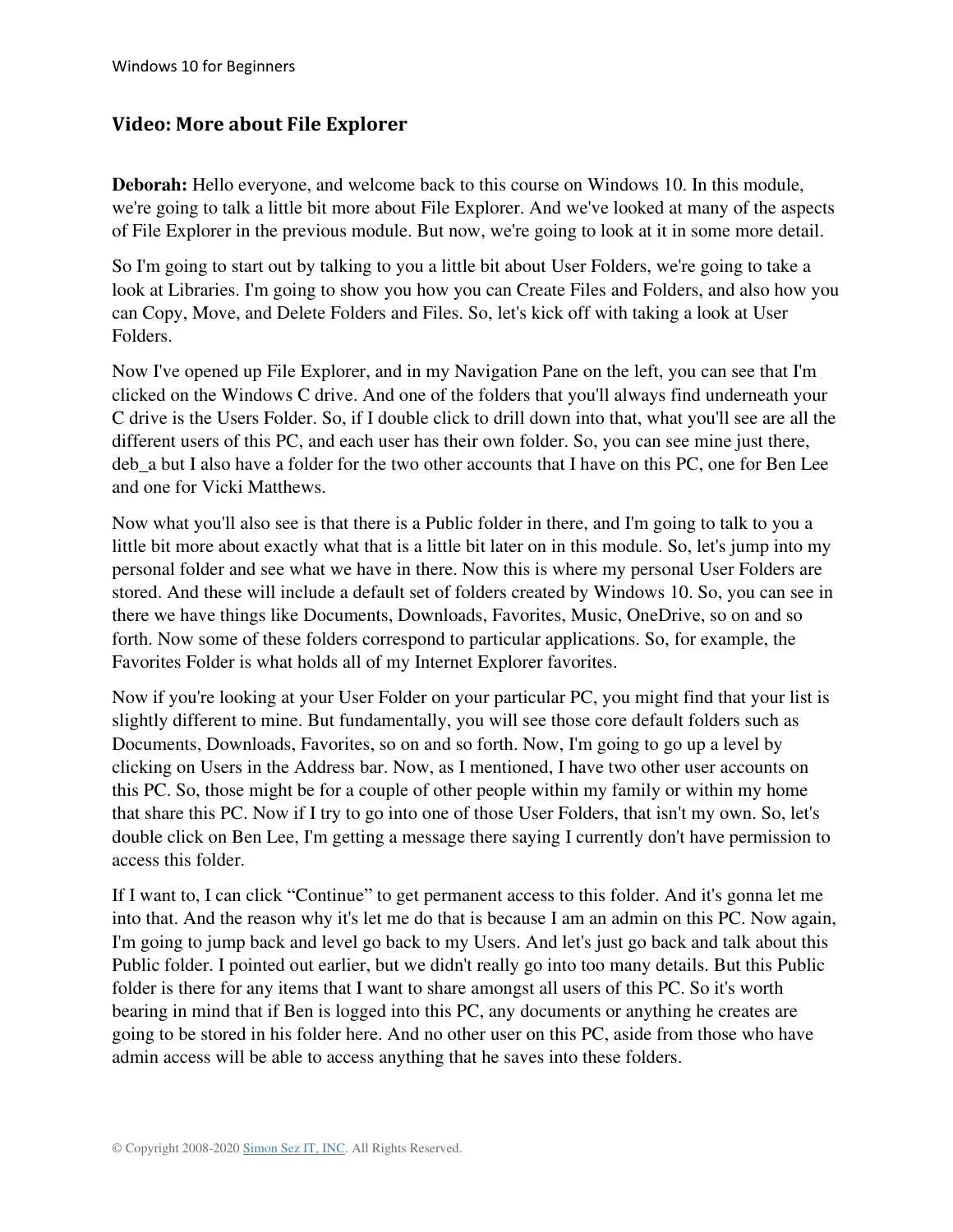However, there may be times where you want to share Documents, Photos, Files with the other people who have user accounts on this PC. And that is where this Public folder comes into play. So essentially, you can save things into any of these default folders that we have here, you can create your own folders. But essentially anything that is saved into the Public folder will be available to all users of this PC. So, it's a great way to be able to share documents and pictures.

But it's also worth noting that you don't have to store things in these folders on your PC. And you can of course create your own folders. But these days, many people prefer to keep their Documents, their Pictures and other items in other folders such as OneDrive. And you can see over in my Navigation Pane, I do actually have a link there to my OneDrive. Now I'm not going to cover OneDrive in this module, we have an entire module dedicated to setting up and using OneDrive. But the point I'm trying to make here is that you're not just limited to the folders that you see under your username.

Another important point when it comes to accessing your folders. You'll notice in that Navigation Pane right at the top, I have this little Quick Access section. So, if we expand that out, you can see I have a few items in here. Now when you first start using Windows 10, in particular File Explorer, you will see that you'll probably have a couple of default folders that have been pinned up there for you. So, more than likely the Desktop, and the Downloads folder. These other ones below are ones that I've chosen to pin.

So, I've essentially pinned folders that I use all the time to this Quick Access area because it just makes it easy for me to jump in and out of those folders. And it is a very simple process if I just scroll down, and let's just say I want to pin this Documents folder. If I right-click, you'll see one of the options I have is; "Pin to Quick Access". And that folder is now available up there. Similarly, if I want to unpin it again, I can right-click and say "Unpin from Quick Access". So, my suggestion to you would be to definitely pin all of the folders that you use most frequently into this Quick Access area.

Now another option that you have within File Explorer in Windows 10 is the option to use Libraries. And libraries are really a way of grouping folders together. And they're not essentially folders by themselves. They contain pointers to existing folders. Now, by default, you do get a set of libraries in Windows 10. But they're not always visible in the Navigation Pane. So, looking at my Navigation Pane now, I can't see any of those default libraries. But all I need to do to show those is find a piece of blank space in File Explorer.

So, at the bottom here, right-click your mouse, and select Show Libraries. And now you'll see I have this little Libraries folder which I can expand. And then again, I have some default folders; Documents, Music, Pictures, and Videos. Now, it's worth noting that you're not limited to just these default folders as Libraries, you can add other folders into your library. So, for example, if I click on the Pictures library, I can see what I currently have in there. But if I wanted to say go to my pictures, and I can see there that I have a folder called Trekking in Nepal.

Now if I wanted to add this folder into my Pictures library, all I need to do is right-click, and you can see I have an option about halfway down that menu, "Include in library", and then I can just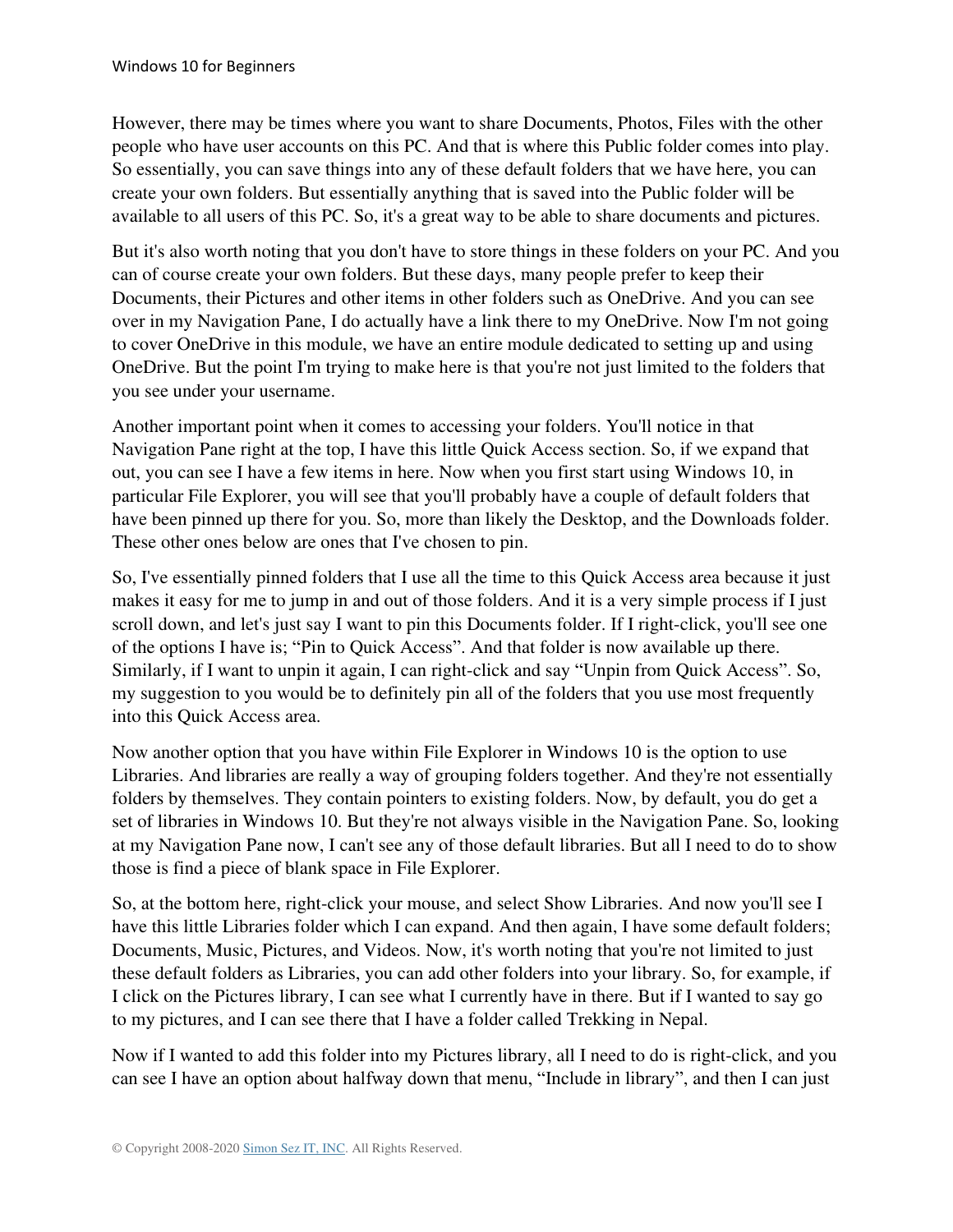select which library I want to include it into, which in this case is Pictures. And now if I jump down to Pictures, you can see there is my folder.

Now one of the other things that you can do here is that you can create your own Library. So, if I just minimize that, if I click on Libraries, right-click, and then go to New, you can see I get the option to create a new library. So, maybe I want to set up a new library to keep all of my travel documents and photos in, I can rename it Travel. And there we go. And remember, if I click on View, if I don't like the way these are displaying in titles, I can display them in a List like so. And there is my new Travel library.

Now one thing that's worth mentioning is that folders can of course be in more than one library. And this can be a really convenient way of catalog in folders of content. And one is a shortcut if you've got a particular folder, and you want to create a new library and start with that folder. Now let me just go back to the Trekking in Nepal folder again. When I right-clicked that to include it in a library, you'll see right at the bottom, we have an option to create new library. So, this will essentially create a new library called Trekking in Nepal. And it will also put a pointer to the Pictures folder in it. So, that's how you can put your own folders in libraries and also create new libraries.

But one thing you might need to do from time to time is to take things out of the library. So, if I wanted to take this Trekking in Nepal folder out of my Pictures library, there's a very quick way of doing this. If I right-click on my Pictures library and select the Properties option, you can see here it says; "Library locations". I've got my pictures library and there is my Trekking in Nepal folder. All I would need to do to remove it would be to click on that folder and click on the Remove button. And then click on Ok. And you can see that that's now disappeared. So that's the use of Libraries. It's time now to take a look at Creating Folders and Files.

Now as I mentioned, you can create as many folders, subfolders as you like in order to organize your files, pictures, screenshots, and other items. And there's a few different ways as always in Microsoft that you can create new folders. So, I'm currently clicked on my Pictures folder, and you can see that I have four subfolders there, and then I have just some files that are sitting within that folder. Now if I want to create a new subfolder of Pictures, I can right-click my mouse. And you'll see that I have a new option. And the first item there is Folder.

If select it, you can see I get this new folder and I can overtype what I want to call that folder. So, I'm going to call this Italy Photos. And there I have my new folder, I double click to go into that folder. And if I wanted to, I could go through and create a new subfolder. So, very simple to create folders and sub folders using the right-click options.

Another way that I can do this is I could utilize the Ribbon. So again, if I go up to the Home ribbon, you can see in this new group in the middle, I have an option for New Folder. And I can create my folder that way. So, a fairly straightforward process to create folders, but something that's talked about a lot less is how you can create files from within File Explorer.

Now, most of the time, the way that files are created is that you create them in the app that you're using. So, it might be that I've got Word open, and I'm writing up my itinerary. Or maybe I'm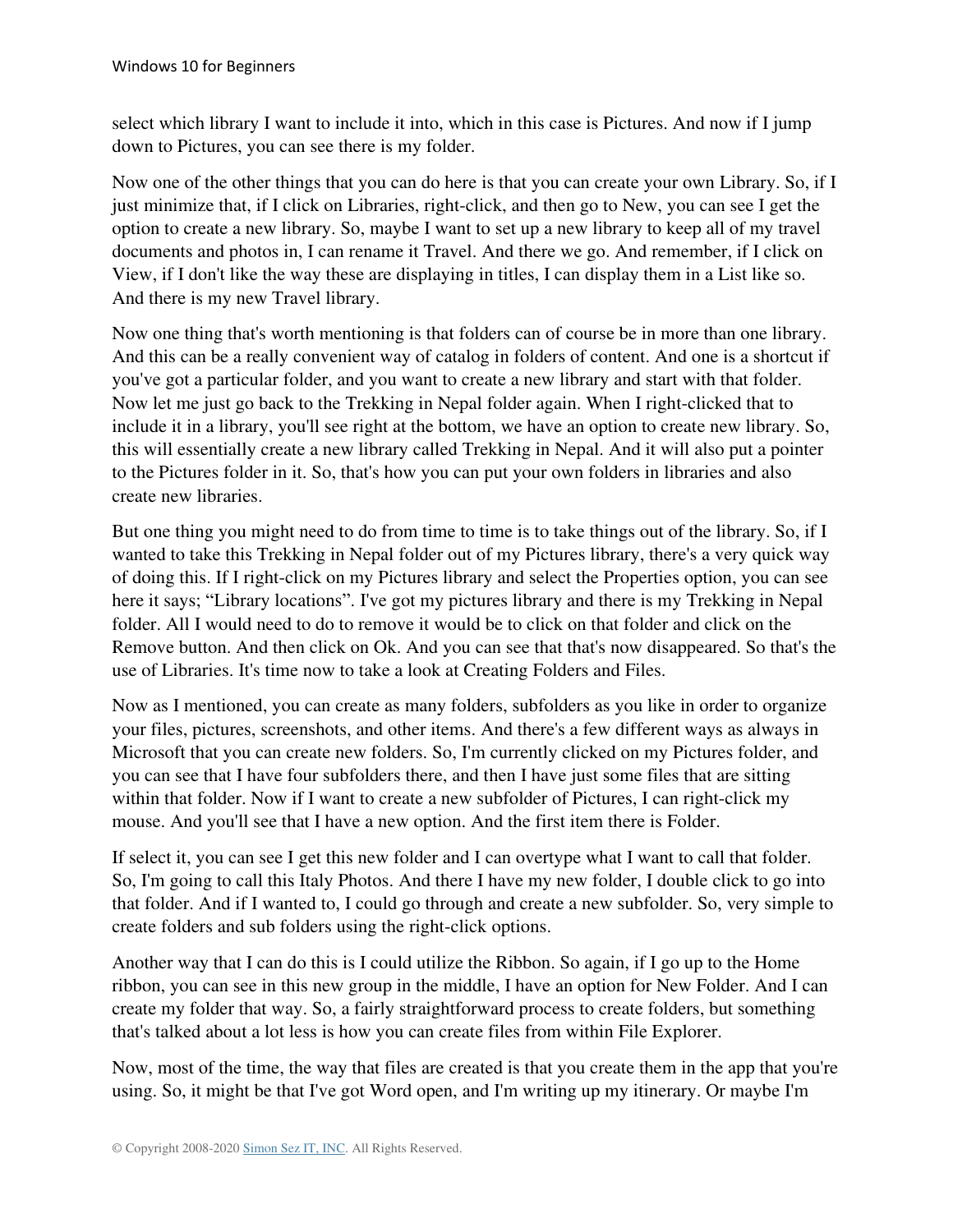writing a letter or some kind of document. And then when I go to File, and Save As, I then choose a folder within File Explorer to save that file into. And that is how we get our files into our folders. However, you can create them from directly within File Explorer. So I'm going to double click on Kayaking in Costa Rica to go into that folder. I'm going to right-click, and I'm going to go down to New. And you can see that I have all of these different file types that I can create.

So, we have all of the major Office applications there. So, if I want to create a Word document, I have the ability to do that. I can create Access, Project, PowerPoint presentations, Excel documents, text documents, loads of different file types in there. So I'm going to say that the document I want to create is a Word document. And it's going to be the itinerary for my holiday in Costa Rica. So I'm going to select Word document from this list. And it essentially creates just a blank file for me. And you can see there, it's highlighted in blue, which is enabling me to immediately rename this document, I'm going to call my Costa Rica itinerary. And when I click away, there is my document.

Now when I double click to open this, it's going to open up in Word, but obviously it's going to be blank. But it at least gives me a starting point. And I haven't had to leave File Explorer in order to do that. Now, it's also worth noting that when you do right-click and go down to New, this list is very much going to depend on what you have installed on your PC. So if you don't have Office applications installed, then you won't see a lot of these options that I have. So just be aware of that. It's very much determined by the software that you have on your device. So let's finish up this module by just talking about Copying, Moving, and Deleting files.

So, let's start with the easiest of the lot, and that is deleting. Now I'm going to delete out this document that I've just created, the Costa Rica itinerary. And again, there's a few ways I can do this. I need to select my document, and I can press the Delete key on my keyboard to get rid of that file. I can right-click, and you can see one of the menu items I have there is Delete. Alternatively, I can go to the Home ribbon, and you can see I have in the middle there a delete option. And I can choose if I want to send it to the Recycle Bin or permanently delete.

Now the difference between these two we're going to discuss in a later module. So for now, I'm going to say Recycle to delete that. And that file has gone. So, very simple to delete files. Now when it comes to moving and copying files, I'm going to jump back to Pictures. Now I have a folder on my desktop. So, I'm just going to expand Desktop. And this folder is called Camera. So if I click on this folder, you can see that I have a number of images in there that I took when I was trekking in Nepal.

Now it might be that I want to move these images from this folder on my desktop to the Trekking in Nepal folder within Pictures. And when it comes to selecting multiple pictures, there's a couple of different methods that you can use. So, I could click on the first image here, hold down Control, click on the second, the third, so on and so forth. Now that's fine if you just have a few images, but if you have quite a lot, you're probably gonna want to use a quicker method.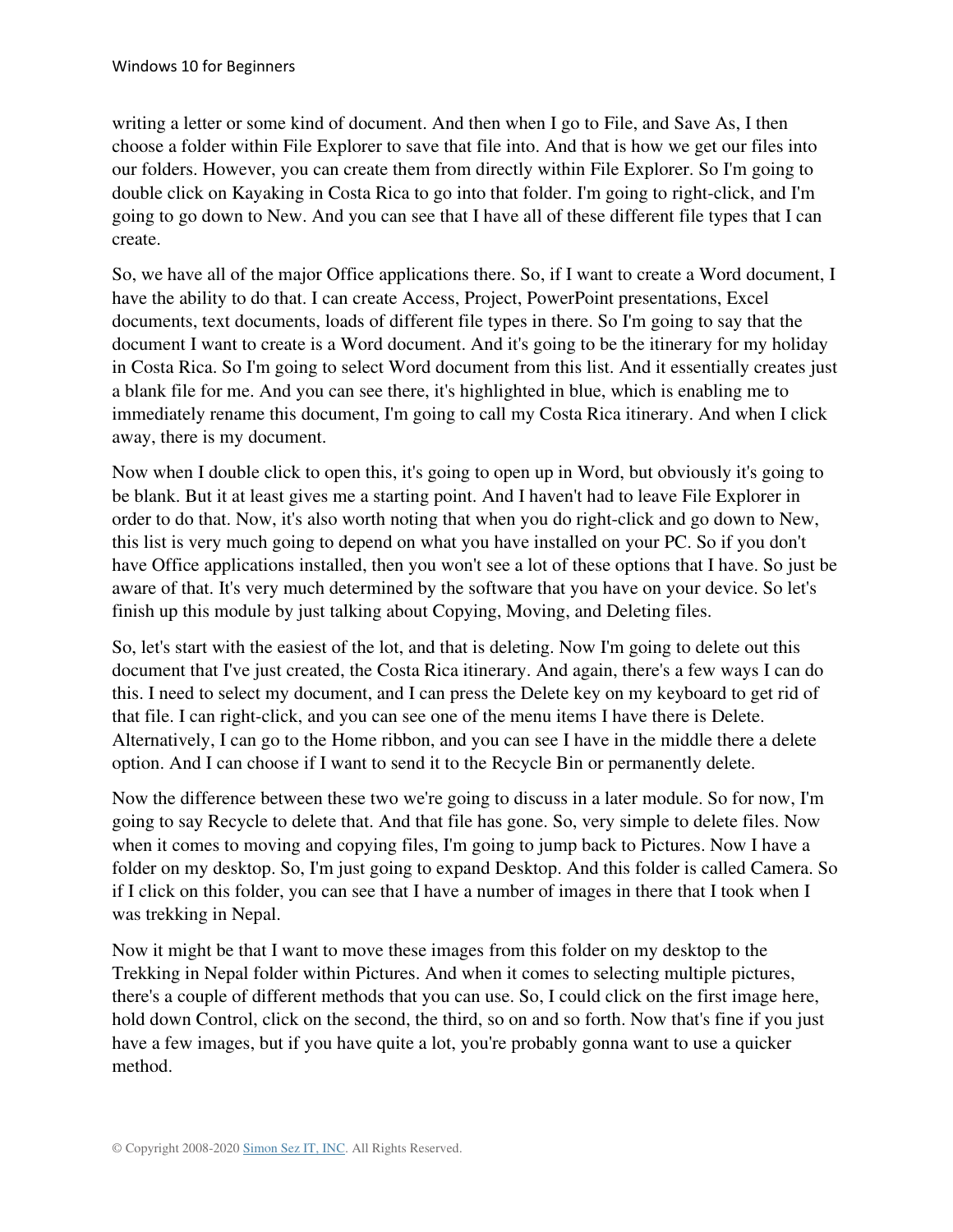So, another way to go quickly select all of your pictures is to draw a big rectangle around them all. So, if I click my mouse and click and drag until I get that blue box and let go, that's going to select everything within the boundaries of that box that I've drawn. So, that's a really nice way of making selections as well. Another thing you can do is click on the first image, hold down your Shift key and click on the last image and it will select everything in between. And then the final option if you really just want to select absolutely everything in this folder,  $Ctrl + A$  is also a shortcut, meaning select all.

Now that I have my pictures selected, I'm going to want to move them to the relevant folder where I want to store them. So, I'm going to expand Pictures, and I want to move them to this Trekking in Nepal folder. Now again, a few different ways we could do this. If we go up to our ribbons, we have a Move to option, where we can go in and we can choose the location that we want to move them to. But by far the easiest way of moving files to a folder, it's just a drag and drop.

So, I'm going to grab these files, drag and drop them on that correct folder. And you can see by default, doing that, the default action is Move not Copy. If I now click on the Trekking in Nepal folder, there's those images. Now maybe I'd moved them accidentally and what I meant to do was copy them. So essentially, I still wanted to keep them in the Camera folder on my desktop, but also make a copy and put it into the Trekking folder. Again, I'm going to select all of my files Ctrl A, I could utilize my ribbon and say Copy to, and then select a location. I could right-click and select the Copy option. And the shortcut for copy is  $Ctrl + C$ . I can then click on Camera on the desktop, right-click and paste those files in.

So, a few different ways there of managing and organizing your files. And again, if I decided that I wanted to actually delete all of these in this folder, I can click on the top one, hold down Shift, click on the bottom one and this time I'm going to right-click and select Delete from the menu to get rid of those. I could then go further now this folder is empty, right-click on the folder, and also delete that out.

So, you've seen a lot more options there when it comes to working with File Explorer. Have a little practice and a play around with those. That's it for this module, I will see you in the next one.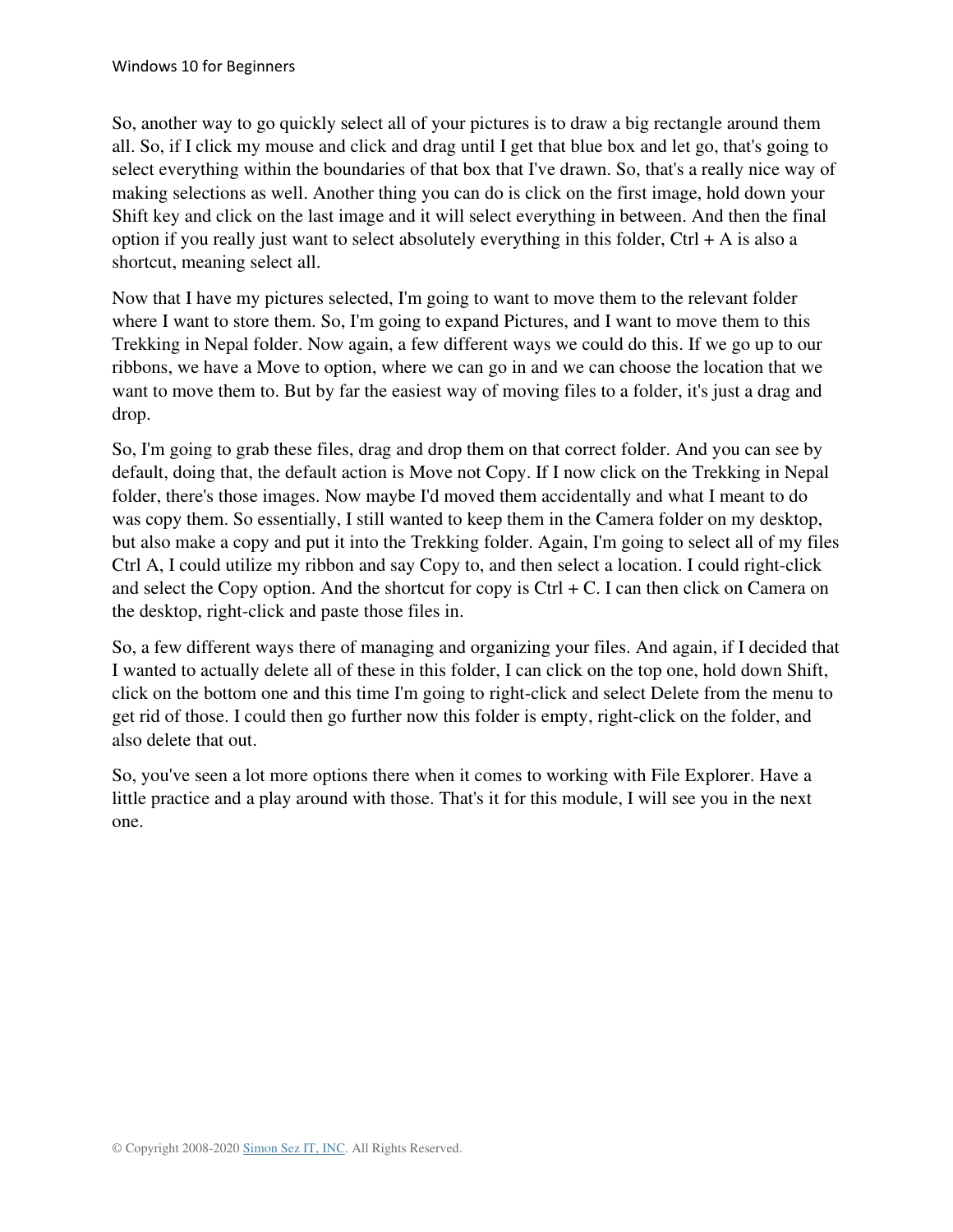## **Video: Searching Files and Folders**

**Deborah:** Hello everyone, and welcome back to this course on Windows 10. In this module, we're gonna take a look at how to Search Files and Folders to find content. And there are so many different options when it comes to search. And we're by no means going to go through all of them. But it is very important for you to least understand the basics, so you can get some idea of what's possible.

So, we're going to start out by running through Basic Searching, I'm going to show you your Search Options. And finally, I'm going to talk to a little bit about File Properties. Now before we get going with this, I just would like to point out that you can also search using Cortana. Now this is outside the scope of this course so I'm not going to cover it. But if you do want to do some further reading on that, then please feel free to do so.

So, let's start out by doing some basic searching. So currently in File Explorer, I'm clicked on that folder that we created in the previous module, Trekking in Nepal. And you can see in here I have numerous photos, I don't have a great deal, you might have folders with hundreds and hundreds of files. I've just got a few in here. But there's enough for me to demonstrate to you some basic searches. So, the scenario that I'm going to set up here is that from within this folder, I want to find all of the pictures of mountains.

So, what I'm going to do is I'm going to utilize the Search box in order to do that. So, just above the Photos, and to the right of the Address bar, you can see how this little search pane just here. It currently says; "Search Trekking in Nepal". If I click in there, I can then type in my search term that I'm looking for. So I'm going to type in the word "mountain". And I'm going to hit the Enter key or I can click on that arrow in order to execute that search. And you can see straightaway, it's brought back four search results. And all of those filenames contain the word mountain.

Now when you do run a search, you'll see that you also get access to a Search Tools Contextual Ribbon. So if you look up at the Ribbons, you can see here; Search Tools. And then we have the Search tab just there. And this first group is telling me where I'm actually searching. So because I'm clicked on the Trekking in Nepal folder, it's going to search in that folder, and all subfolders. I have some other options I can utilize in here. So if I was looking for the keyword "mountain" across every single folder on my PC, I would select This PC instead.

In the next group along you have some Refine options. So this is really where you can refine your search results, zero in exactly what it is you're looking for. So I have my search results here. And it's just given me four pictures. But if I wanted to refine that even more, I could say for example, I only want to see photos from last week, or maybe last month, I can also refine by type. Now I only have JPG files in this folder. But if I had different types of files all mixed in there, I could choose to search by type. I can search by size, so tiny, small, medium, large, so on and so forth. Then here, we have some other options that you can refine your search results by. So things like Date Taken, Tags, which we're going to talk more about in a moment, Type, Name, Folder, Path, and also Rating.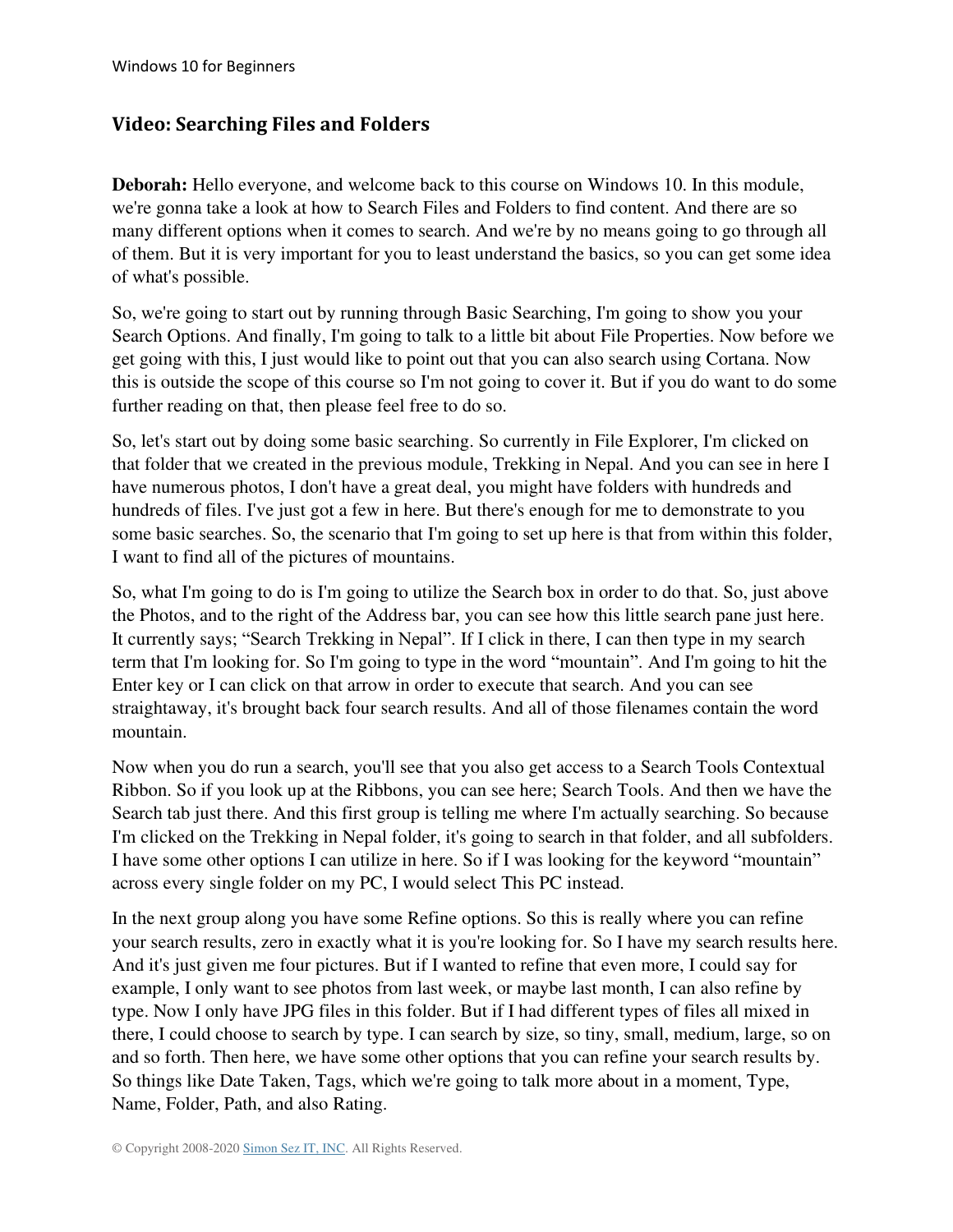Now some of these relate to the metadata in the background of the picture. And as I said, I'm going to show you an example of that in a moment. In the Options group, you have this Recent Searches dropdown. So this is showing me the last items that I searched for. So if I wanted to, I could rerun an old search. So if I select Kathmandu, it's going to add that keyword in and I can just then run that search. Now I'm going to go back to Recent Searches and just search for mountain again, to get those four files back. I then have some Advanced Search options.

So currently, Windows 10 is looking for my search term. So in this case, "mountain" in the File contents. So the photos that's going to be the name of the photo. But if I also had maybe things like Word documents in here, which contains a lot of text, it will also search those for that specific word mountain. And then finally at the bottom, I have the option to Save any of my searches. And you can see here when I click that button, it defaults to my personal folder on the C drive, into a folder called Searches. And I can come in here and I can rename this if I want to. So the file name by default is "mountain search". And you can see this search file type has automatically been selected.

So if I wanted to, I can save that search. And then I could come back into here just to rerun that, again, if I wanted to. Now, that can be quite useful, particularly if you have specified a lot of refinements to your search, and it's a search that you run fairly frequently. It can be quite nice to save that search so you don't have to go in and re-select all of those properties.

Now, something that I touched on already is Metadata and Tagging. So I want to show you an example of what I mean. I'm going to clear this search out. So, I'm going to click on the cross just to remove mountain. And I'm actually going to rerun that search for pictures with Kathmandu in the title. Now, this is interesting. So again, I have four files. And you can see three of them have the word Kathmandu in their name. However, this one here is called Nepal temple. It doesn't have the word Kathmandu in it. So why is my search returning this photograph in the search results? Well, that's due to Tagging. So let me show you what I mean.

I'm going to right-click on this picture, and I'm going to go down to Properties. And Properties is going to show you quite a bit of information about whichever file that you're clicked on. So I can see the name. And if you wanted to, you could actually rename your file from here. It's telling me it's a JPG file, it opens by default with the Photos app, and I can see where that file is actually located. So it's in my Pictures, Trekking in Nepal folder. I can see the size, and I can also see when this was created, modified and last accessed. So, quite a bit of information about each file through Properties.

However, the tab that I'm interested in here is this Details tab. Because this is where we have essentially our metadata for our files, and there's a lot of information that you can add into any file that you have within File Explorer. Now if I scroll down, you'll see all of the fields. So, if you've got a lot of pictures, this can seem like quite a Herculean task to go in, and fill in all the information for every single picture. Now, I will say that if these are your pictures that you've downloaded from your camera, a lot of this metadata will already be filled in.

So for example, things like the camera make, the camera model, all of that kind of information will be picked up from your photograph. Now, I don't have a great deal in here because these are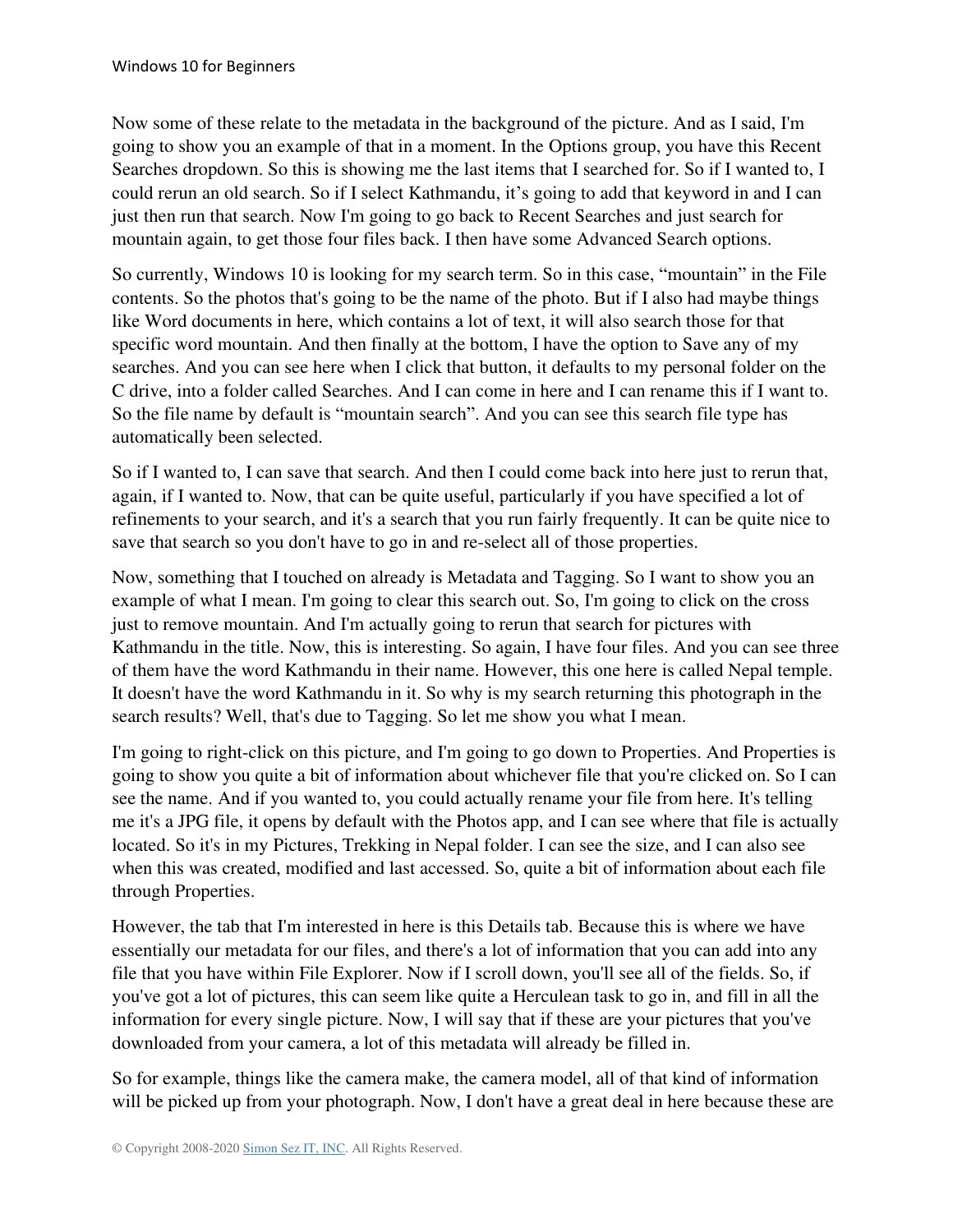pictures I've downloaded for demo purposes from a picture sharing website, which is why a lot of my fields in here are blank. However, one field that we do have is this Tags field. And you can see for this picture, the tag is Kathmandu. So that is why when I'm searching for the term, "Kathmandu", it's pulling back this file, even though it doesn't have Kathmandu in the title, because I've tagged it with Kathmandu in the background. So tagging pictures really helps you when it comes to searching. And if I wanted to, I could come in here and I could add another tag.

So I could add something like golden as is a Golden Temple. And I could carry on adding as many tags as I liked. So now if I click on Ok, if I was to come back up to my Search up here, clear out what I have. And if I was to search for golden, you can see that's pulling back just that file. So again, it doesn't have the word golden in the title. But because I've tagged it with golden, it's going to find it. And I'm going to clear out that search.

Now once you've finished running your search, you can see I still have my Search Tools ribbon opened at the top. To come out of this, you just need to click the Close search option. And that will pull back all of the original files. Now just so you can see an example of some more of those search refinements, I'm going to jump across to my Camtasia folder. Now, this is where I store all of my recordings for tutorials like this. And these are a special kind of file related to the recording software with the file extension being .trec.

Now I do have quite a few files in here, which is why it's quite nice to use this folder to show you some refinements. So if I click up in the Search box again, I'm going to type in .trec and hit Enter. And it's just going to pull back all of those files with a .trec file extension. Now because I do have quite a lot, I might want to refine this search down by again going up to my Search Tools. And maybe I'm looking for a file that I created last week. So in Date Modified, I'm going to select Last Week, and now it's pulling back all of those. Still quite a lot there.

Now again, maybe I want to refine this even further down. I'm going to select this Size dropdown, and I'm going to look for Medium size files in between one and 128 meg, and there we go. It refines my list down even further. So hopefully that gives you an idea of how you can utilize the Search options, how you can Refine your search, and also the importance of Tagging your pictures which is greatly going to increase how easy it is for you to search and find items and content in your files and folders. That's it for this module, I will see you in the next one.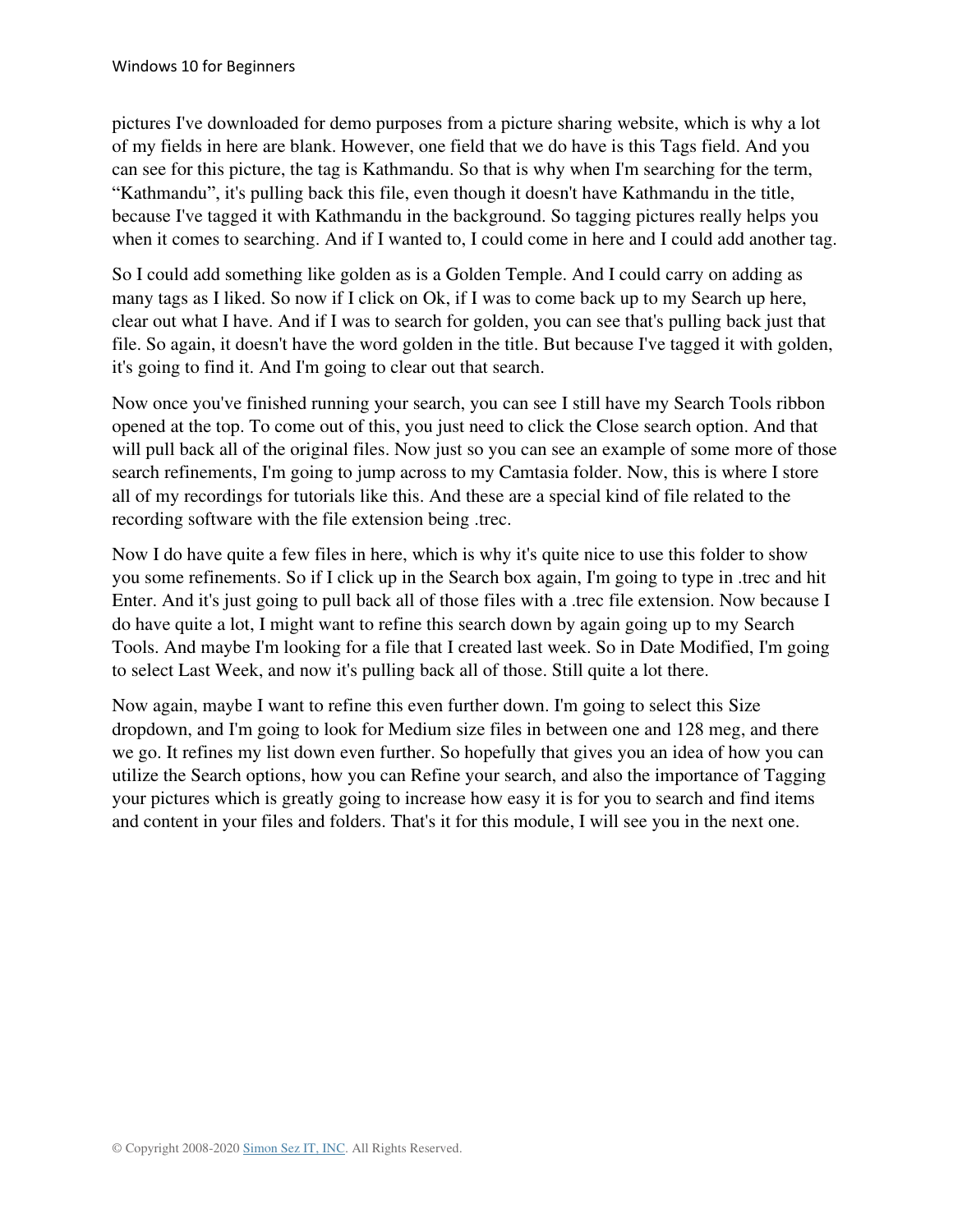## **Video: OneDrive**

**Deborah:** Hello everyone, and welcome back to this course on Windows 10. In this section, we've been taking a look at Storage and places that you can store your files, which moves me on quite nicely to talking about OneDrive. And we're going to explore all of the aspects of OneDrive in this module.

So, up until not long ago, content was stored in your computer on a hard drive, or possibly on some kind of network drive, or maybe even on a removable storage device or something like a memory stick or a DVD. But nowadays, people tend to store their documents in the cloud. And you may have used various different pieces of cloud software. But the cloud storage for Microsoft is called OneDrive, formerly known as SkyDrive.

Now if you're completely new to cloud storage, and how it all works, then this is definitely a module that you want to pay attention to. So I'm going to start out by just running through exactly what is OneDrive. I'm then going to talk to you a little bit about OneDrive and your Microsoft Account. I'm going to show you how you can access OneDrive using the web and how you can access OneDrive from your PC. We're then going to talk about a very important part of OneDrive. And that is, Setup and Synchronization. So let's talk about that first point, what is OneDrive?

So, if we go back a few years, the way that people generally tended to take backups of the content on their PC, would be a process of taking a copy of all of the files and folders on your PC, and then storing them somewhere else. So that might be on an external drive, that might have been on a DVD, it could be on a memory stick. Now, generally speaking, when you're working on your PC, you might not be able to see that copy of your files because it might be stored away on an external drive, but you would know where they were physically located.

And the reason why you'd store them externally on something else would be that if your PC broke, you would have a copy that was safe, and you could restore all of those files. So when you're thinking about OneDrive and cloud storage, it's kind of similar. OneDrive essentially takes copies of your files, and they're kept somewhere that you can't actually see them, the copies are taken wirelessly, so the folders and files are copied to a location that you might not be aware of. So, I use OneDrive for all of my files storage. But I also use other programs like Dropbox and Google Drive.

Now I've no idea physically where my files are, I'm just trusting that those service providers have them stored away safely for me. And it doesn't really matter to me too much that I don't know where those files are physically stored, as long as I can still access them whenever I need to. So that's one part of OneDrive that you need to be aware of. The other part of OneDrive, which is important is that OneDrive includes the facility to keep these two copies in step with each other.

So essentially, I can set OneDrive up on my Windows 10 PC to keep in step with the copy in my cloud storage. Now, up until Windows 8, OneDrive was effectively an entirely separate thing.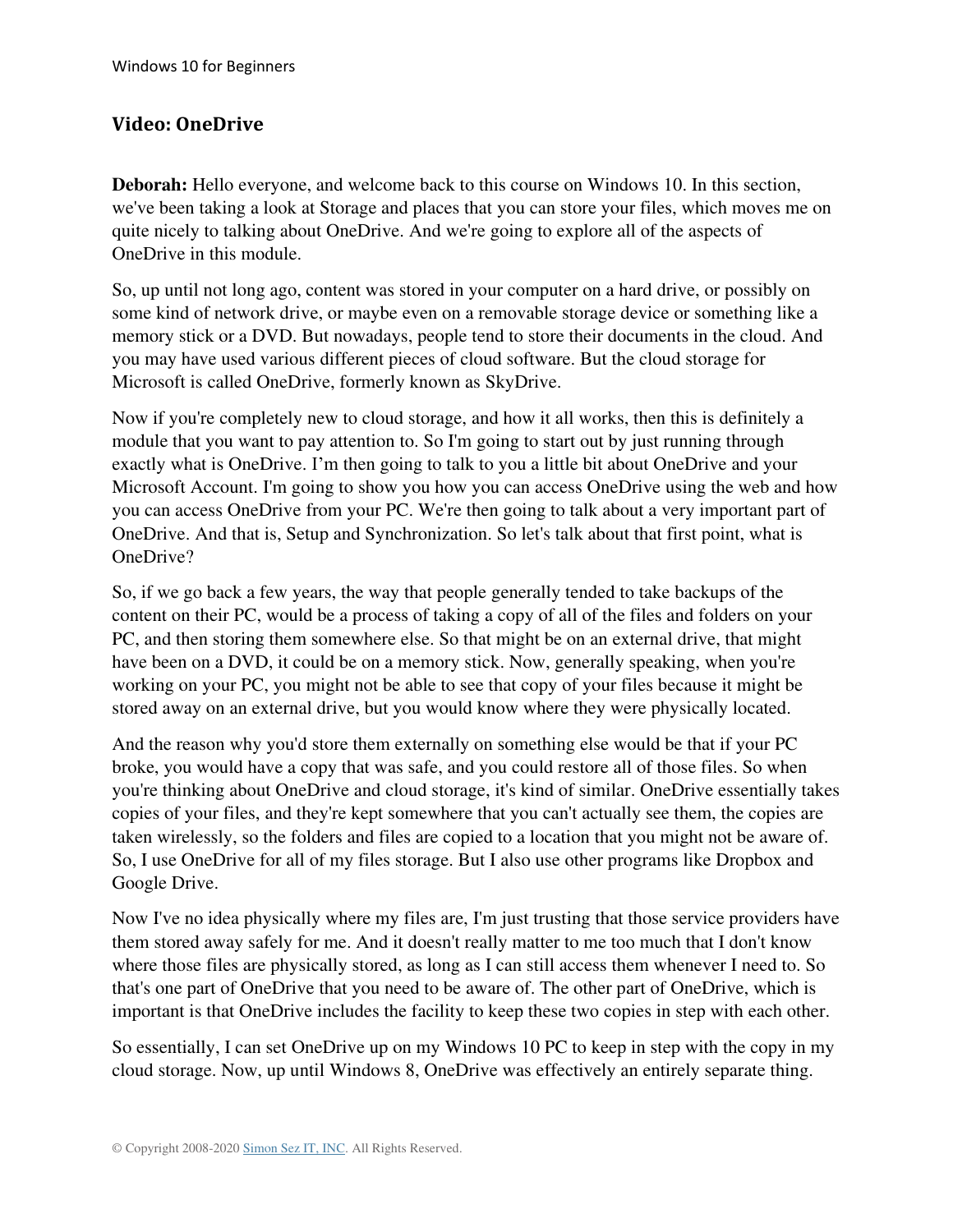But with Windows 10, it's been built into Windows 10 which makes it really, really easy to use. So let's go through how it all works.

So, let me show you how you can sign in to access OneDrive. As I mentioned, you need to have a Microsoft Account. So I'm going to log in to office.com. And you can see here because I've logged in before, it's telling me "Welcome back", I'm going to click Sign in. And it takes me into essentially Office 365 or Microsoft 365 as it's known nowadays. And I have access to all of my applications, the online version of my applications, and one of them is OneDrive. So let's jump into that.

So, the first thing worth pointing out here is that the files that I'm seeing are not the same files as the ones I see on my PC. So if I pull up File Explorer, you can see here that under This PC, I have all of these folders. But my folders in OneDrive are very different. They're two separate things. And all of these folders are located in the cloud. Now the amount of storage that you get in OneDrive depends on the plan that you've selected. So, there is a free account you can utilize OneDrive for free. And with a free account you get five gig of file storage. You can upgrade that for a very low price to 50 gig. Or you can have a premium account, which is what I have, where you get one terabyte of storage.

Now bear in mind at the time of writing this course, those limits were correct. But Microsoft could at any time changed those limits. So, just bear that in mind and double check on the web before you choose what you want to do. So, what I'm looking at here in this online portal is I'm clicked on my files, and I'm seeing the files that I have. So if I double click on Documents, I have numerous different folders. And I'm actually going to display these in a list because it's a bit easier to see. So, these are all the files and folders that I have in OneDrive stored in the cloud.

Now, if I pull up File Explorer, and I'm actually just going to use the Snapping feature here so we can get a side by side. You'll see that within File Explorer, I have my link to OneDrive just here. And if I expand that out, expand Documents, and click on Work Files, you'll see that these folders in File Explorer, exactly match the folders that I have in my cloud storage. And that's because I have these two synchronized.

Now, when I'm working in File Explorer with these OneDrive files, what I'm looking at is not actually the contents of OneDrive itself, I'm looking at a copy of that contents on my PC. And it works like this so that you can still look at what is in OneDrive when you don't have a connection to the Internet. So, if you can imagine if my internet connection went down, I wouldn't be able to access any of my files in OneDrive because I wouldn't be able to open a browser to get to OneDrive.

However, because I have copies on my PC, I can still access my files and work on them. And all that would happen is that once my internet connection has been reestablished, OneDrive will synchronize everything back to the cloud. So any changes I've made, whilst I've been offline, will then synchronize automatically. So, I'm going to open this Blog Posts folder in File Explorer. And you can see I have some additional folders in there. And I'm going to open the Blog Posts folder in OneDrive. And what I'm going to do is I'm going to create a new document and you can see how it synchronizes.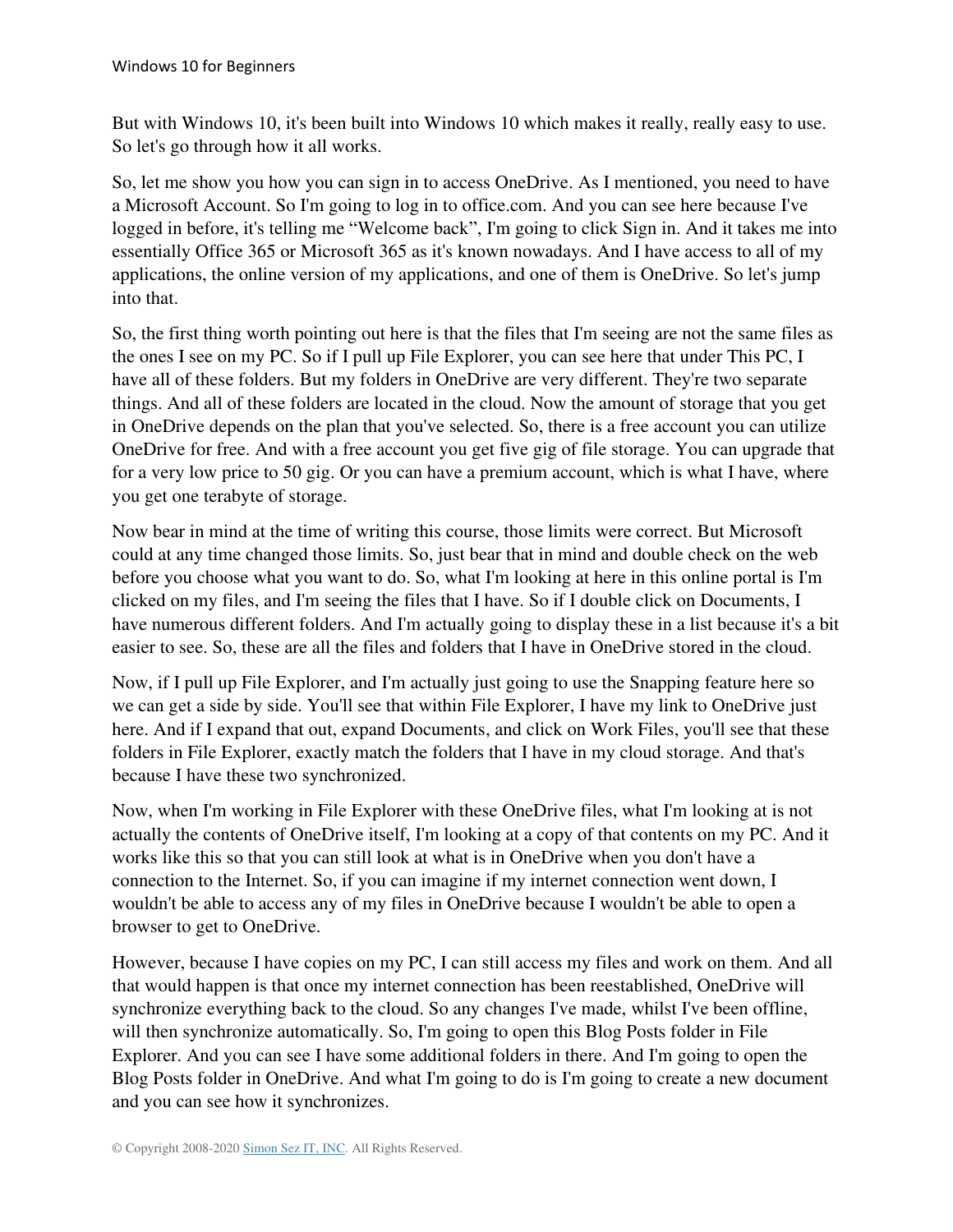So, I'm going to very quickly open Word, I'm going to create a new blank document, I'm going to put some test text in there. And I'm just going to save this into that Blog Posts folder. So, I'm going to click on Browse, I'm going to scroll up, and I'm going to select my OneDrive documents, Work Files and Blog Posts, And we're just gonna call this BLOG-Using OneDrive. And I'm gonna click Save. So, now you can see there it is in File Explorer, BLOG-Using OneDrive. And you should see in a moment, and this can sometimes take a few seconds to happen, you'll see that file appear in this folder. And there we go.

So, you can now see that that BLOG-Using OneDrive has now synchronized from my PC into the cloud. And incidentally, once a file has been synchronized, you can see here in File Explorer, it has a little green checkmark next to it. So now let's look at the reverse. If I go into OneDrive, and I select that blog post that we've just uploaded, and I delete it, watch what happens in File Explorer, you can see that it deletes it from there as well. So the synchronization is pretty fast. So we can see pretty clearly there how those two are linked together. And the copy of my PC is always being synced with the copy in the cloud.

Now there are some important aspects of OneDrive set up that I need to run through with you. Now if you look down in my Notifications area, you can see that I have sort of cloud icon. And that is actually my OneDrive and it lets me know the status of my OneDrive at all times. Now if I click on this little icon, you can see all of the last files that have been synchronized, and there is the one at the top that we've just removed. But if we click on these three dots at the bottom to go into More, this is where you'll find all of your settings for OneDrive. And this is super important to come into because there's lots of things you may want to customize.

So, I'm going to jump into Settings, and this first option under General; "Start OneDrive automatically when I sign into Windows". So, if you want OneDrive to start up and be available down in that little Notifications area, then you're probably going to want to tick this option just here. Now I have mine unchecked, because I like to, in general, have OneDrive turned off when I'm recording videos. But normally, I would have a tick in this box. Now the most important tab here is this Account tab, as this is the tab where you can link your OneDrive through to your PC and your Microsoft Account.

So, my account is already sitting there. but if you wanted to, you can go through, click on Add an account, go through the wizard and set up OneDrive in that way. Similarly, if I didn't want to have my files being synchronized to my PC, maybe I've got some space issues and I want to keep those off of my PC and just store them in the cloud, I can choose to "unlink this PC". And it's also worth noting that you don't have to synchronize all of your OneDrive folders. So, it might be that you have lots and lots of pictures in your OneDrive account. But you don't necessarily need access to those on a day to day basis.

So, if you jump into Choose folders, this is where you can go through and you can select which folders you want to appear in File Explorer, and which ones you're happy just to keep in Cloud Storage. So, you can see there I have a few folders that I like to be synchronized across both mainly for ease of access. But there's also other folders that I'm not keeping in sync. So definitely go in there and customize which folders you want to synchronize across.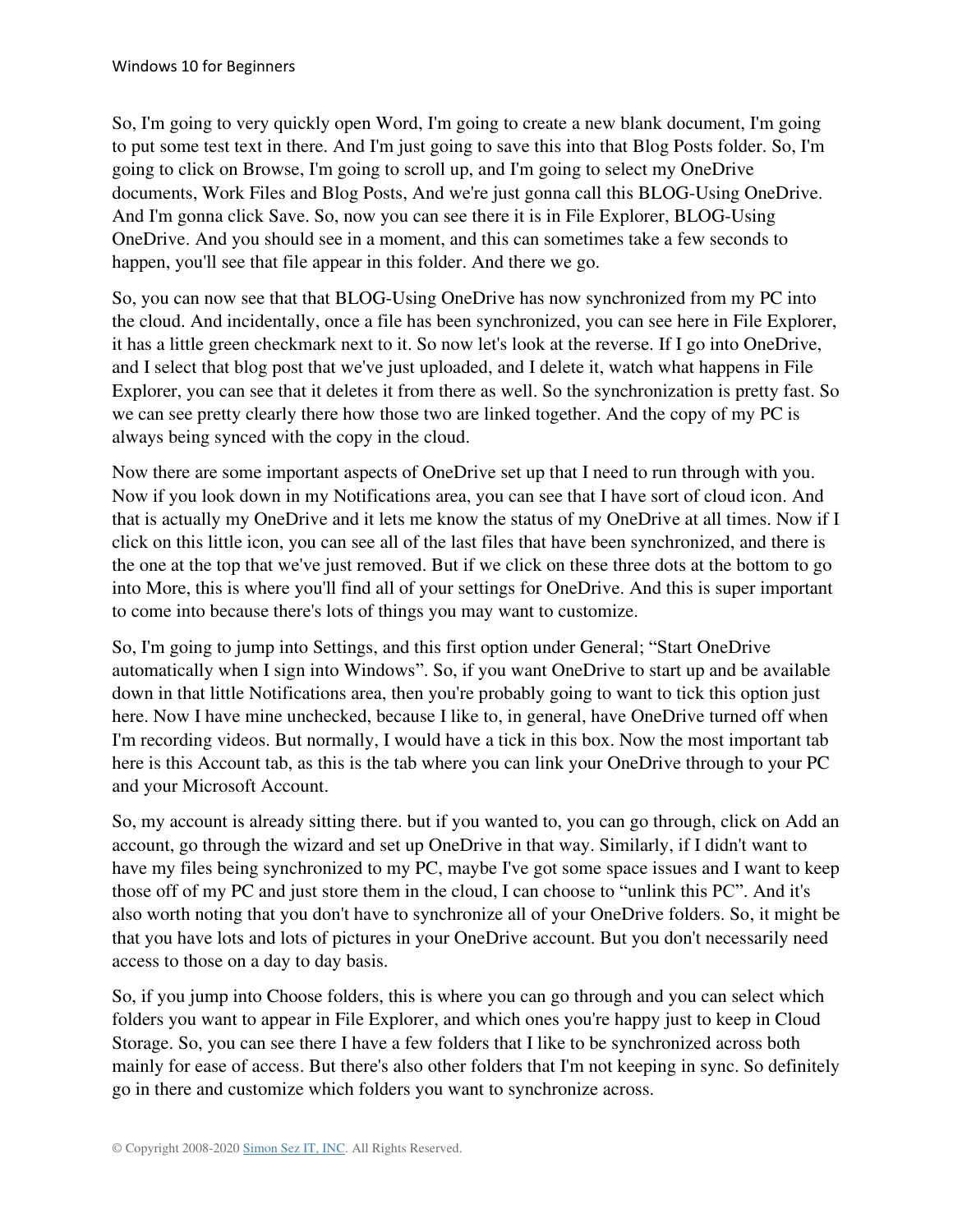So, those are the main settings within OneDrive, have a little play around with those. And with this, it's very much just getting your head around that concept of having your files in the cloud but also being able to synchronize them so that you can access them very easily from File Explorer. Hopefully, that demystifies OneDrive a little bit for you. That's it for this module. I will see you in the next one.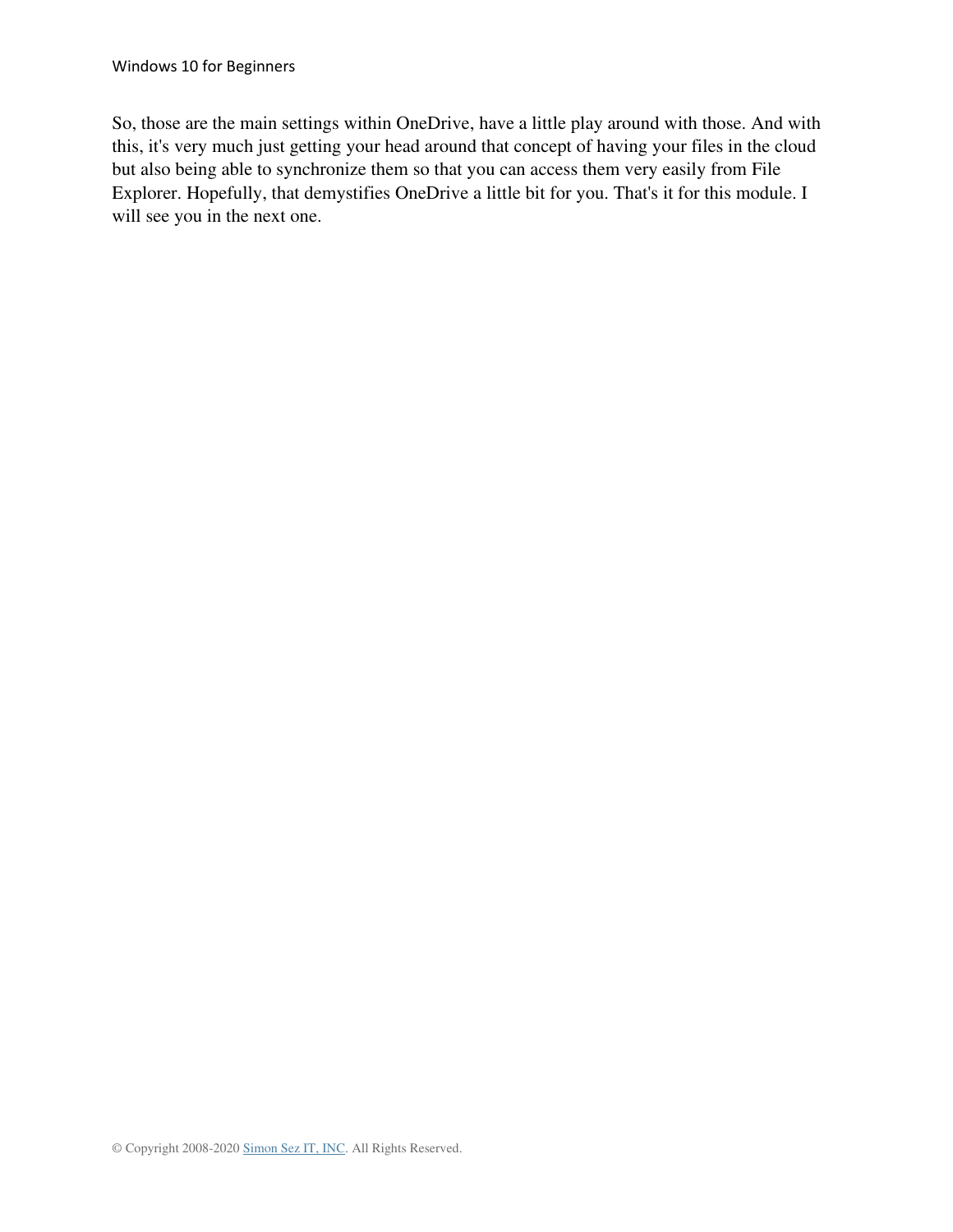## **Video: Recycle Bin**

**Deborah:** Hello everyone, welcome back to this course on Windows 10. In this module, we're gonna be talking a little bit about the Recycle Bin. And most of us have probably used the Recycle Bin at some point or another. And most of us have probably accidentally deleted something that we later needed. So it's important for you to know how to recover deleted files and folders. And often, the Recycle Bin can be your savior.

So we're going to start out by talking about Using the Recycle Bin, I'm going to show you how you can Restore Deleted Items. I'm going to show you how you can Locate your Deleted Items, how you can Permanently Delete Items, and also some tips for Managing the Recycle Bin. So, let's start out with using the Recycle Bin.

If you look at my desktop, you'll see that one of the icons that I do have on my desktop is the Recycle Bin. And you'll probably find that when you first load up Windows 10, this will be one of the default icons or the default shortcuts that's been added to your desktop. And if I double click on this icon, it's going to take me straight in to my Recycle Bin. And you can see that I have quite a lot of files and folders in here that have been deleted.

Now I'm actually going to jump across to a different folder. So, I'm going to go back to that my Pictures folder on This PC. And I'm going to change the View so that we can see these pictures to Large Icons. And what I'm going to do is I'm going to delete a couple of these pictures. So, I'm going to select this one, hold down Control and select this one. Now in order to delete these, we've seen this already, I can just press the Delete key on my keyboard and those will disappear from the folder. But it's worth noting that these are not permanently deleted.

When you delete items, they will go into your Recycle Bin. So, if I now double click to reopen up that Recycle Bin, you should be able to see those two pictures that I've deleted. Now they're not currently at the top of the list due to the way that I have this list sorted. So, I'm going to sort by this column, Date Deleted, by just clicking on the top there. And right at the top now we have those two files that I've just deleted.

Now I will say that there are some situations where files don't go into the Recycle Bin. So, if you're deleting files and folders over network, then those won't go into the Recycle Bin. And also certain types of item don't go in there as well. But here, we're just talking about general files and folders. When you delete, they will go into your Recycle Bin, giving you the opportunity to restore them if you decide at a later point that you want them back. So I'm going to restore these two items, I'm going to click the top one, hold down Control, click the next one. And on the ribbon just here I have the option; "restore the selected items".

They've now been moved from my Recycle Bin and they will always be restored back to the folder that you originally deleted them from. Now when it comes to restoring files, if the item or items that you deleted was some time ago. And I may have deleted lots of other things in between. When you go into the Recycle Bin, there are tools you can use to help you find the items that you need to restore. Because, they might not always be at the top of that list.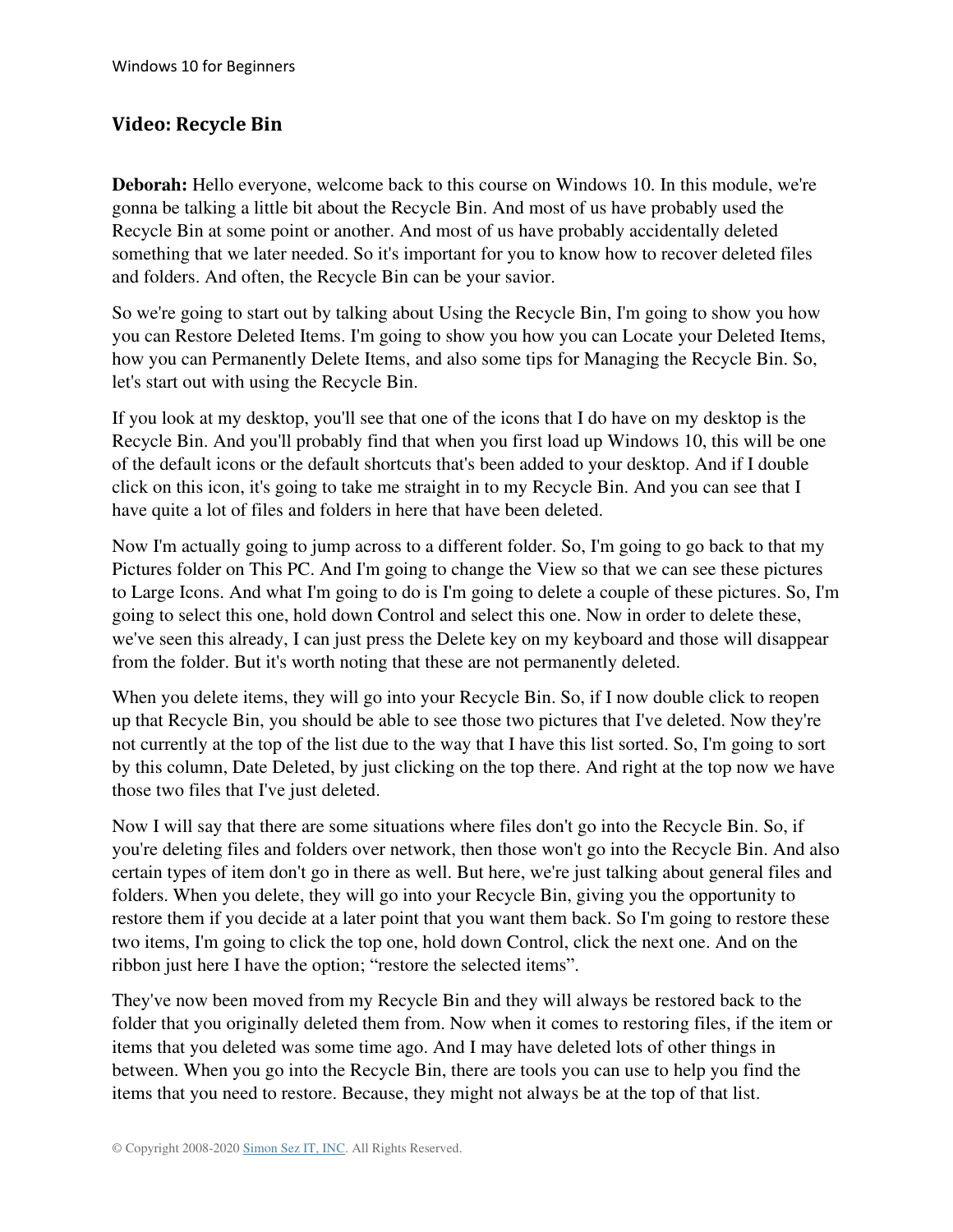Remember you have at the top here, the Search box to help you so you can search the Recycle Bin. So for example, if I type in Nepal, and click on the arrow, it's going to pull back everything related to Nepal. And remember that you also get that Search Tools Ribbon at the top. So if you're looking for something in particular, you have all of these refinement options. So you can search by Date Modified, you can search by Type, you can also search by Size. So, all of the usual searching tools apply when you're looking for something in particular in your Recycle Bin.

Now it's worth noting that you can also permanently delete items. So when you do your original delete, your item will go into the Recycle Bin. So let's use this blog as an example. If you want to restore that item, you can click on, "restore the selected item" in the ribbon. Alternatively, you can right-click and select restore. But if you delete it from the Recycle Bin, that's going to delete it permanently. And you can see as I've done that, I now get this message; "Are you sure you want to permanently delete this file"?

And once you do that, it's pretty difficult to get it back. In fact, it's virtually impossible to get it back. So, the Recycle Bin is kind of in the middle there as your safety net. Now I'm sure that I want to permanently delete this. So I'm going to click on Yes, and that is now gone forget. Another thing you also might want to utilize on this Manage Ribbon is this Empty Recycle Bin. So, as you continue to delete things, the number of items you have in this Recycle Bin is going to build up and that can sometimes build to quite a large size. And these items do take up space on your C drive.

So, it might be periodically, you want to go in, check the items that you have in your Recycle Bin, and just delete everything out of there permanently. And that is where this Empty Recycle Bin option comes in. It's going to get rid of everything and decrease the amount of space you're using on your C drive. Now if I just jump back to Pictures just here, if I want to permanently delete files straight away, so essentially, if I want to bypass that Recycle Bin and permanently delete a file, I can do that.

All I need to do is hold down the Shift key and press Delete. And you can see straightaway it's asking me; "Do you want to permanently delete this file"? Now I'm going to say no because I want to use that file later. But that is how you would do it by just adding in that Shift key.

That is pretty much it on the Recycle Bin. Very simple, very straightforward. I will see you in the next module.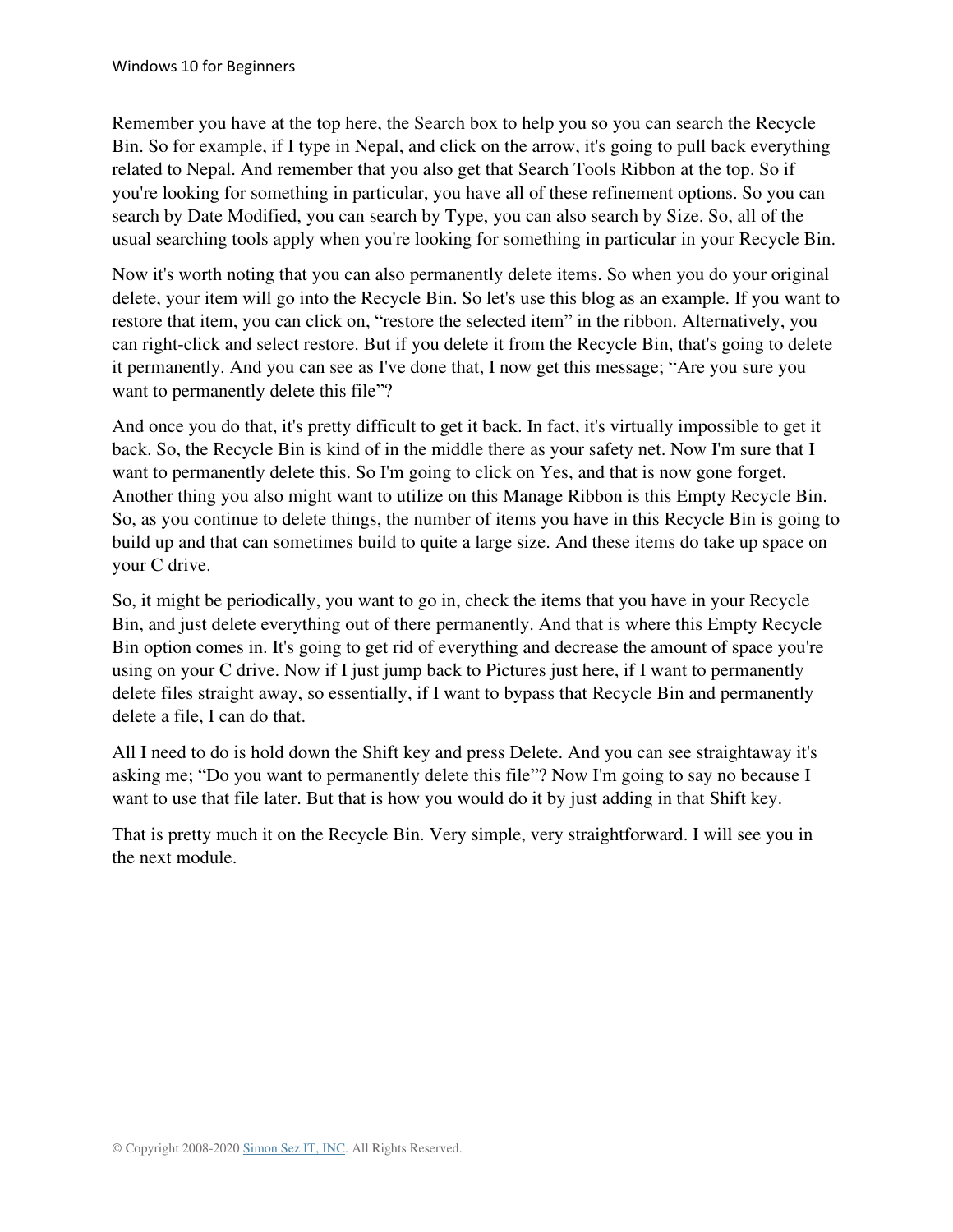### **Video: Exercise 04**

**Deborah:** Hello everyone, and welcome back to this course on Windows 10. We've made it all the way down to exercise four and this is a very easy exercise to describe.

In the Exercises Folder that you should have downloaded onto your PC, there is a folder called SimonSezIT-Win10-Exercise-04-Dolomites-Pics. And you can see that this is the folder that I currently have open on my PC. And within this folder we have five image files. And what I want you to do is I want you to copy those files to a suitable location on your device.

You could leave them in the Exercise Folder if you want to. But what I want you to do is create a new travel library and include that folder in your travel library. And that is pretty much it. I will see you in the next module.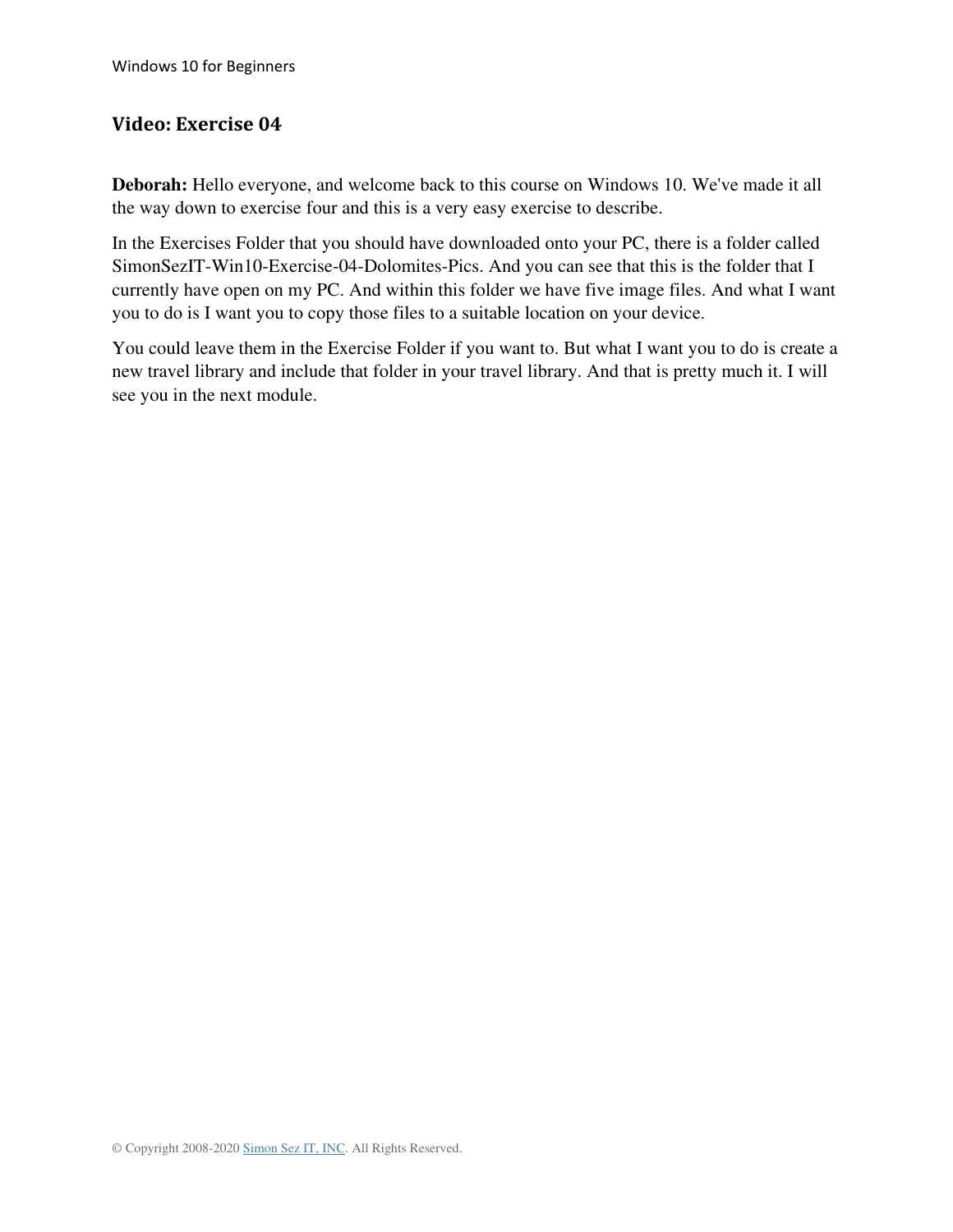## **Section 7 – Family Accounts**

#### **Video: Family Accounts**

**Deborah:** Hi guys, this is Deb and welcome back to this course on Windows 10. We're going to spend the next couple of modules looking at User Accounts. And in this particular module, we're going to concentrate on Family Accounts. So we're going to start out by taking a look at Family Accounts. And then we're going to walk through Children's Accounts.

Now I'm logged into my PC as myself. And if you remember, I have a Microsoft account. And what we're going to do is we're going to set up fictitious family members with fake email addresses in this demo. Now in Windows 10, the management of family users is a very powerful feature. So first, let's go in and take a look at our User Accounts. So I'm going to utilize this Search bar to go to Settings, I'm going to jump to the Accounts section, and straight down to this Family and Other users tab. And let's just make this window a little bit wider so we can easily see what we're doing.

So you can see up here in this top section, it says Family and other users. And it says; "add your families so everybody gets their own sign-in and desktop. And you can also help kids stay safe with appropriate websites, time limits, apps and games". And you can see underneath I have this plus symbol, which will allow me to add my first family member. Now before we actually do that, I'm going to click on this Learn More link just underneath. Now what this does is it takes us through to an important page that explains the features of setting up a family for use on Windows 10 devices. And there's lots of really, really good useful information here. So if you do want to set up a family on Windows 10, then this is a really, really great starting point.

So as you can see here, it talks you through the entire process of how you can actually log into your Microsoft account, set up what we call a Family group, and then add members of your family to that particular group. Now, it's worth noting just here in this little note box, it says; "your family group is a way to manage how members of your family use their Microsoft accounts. If you're just trying to add an account to your own PC, then C create a local user or Admin Account in Windows 10". So it's important to note the difference there between creating Local Accounts on your PC and creating a family group where everyone is using Microsoft Accounts.

So I'm going to jump back to Settings and I'm going to add a family member in by clicking on Add a family member. I'm going to say Add a member. And it says; "members can be children or adults. Children is safer when they have their own accounts". So that is exactly what I'm going to do. I'm going to add a child as a member. So I'm going to click down the bottom here and type in the email address of the child I want to add. And click on Next. It's now saying; "confirm that you want to add chloesweeney2000@outlook.com to your family group and this device". I do so I'm going to click Confirm. And you can see here it says you invited chloesweeney2000 to be added to your family group as a member. Until they accept the invitation from their email, they'll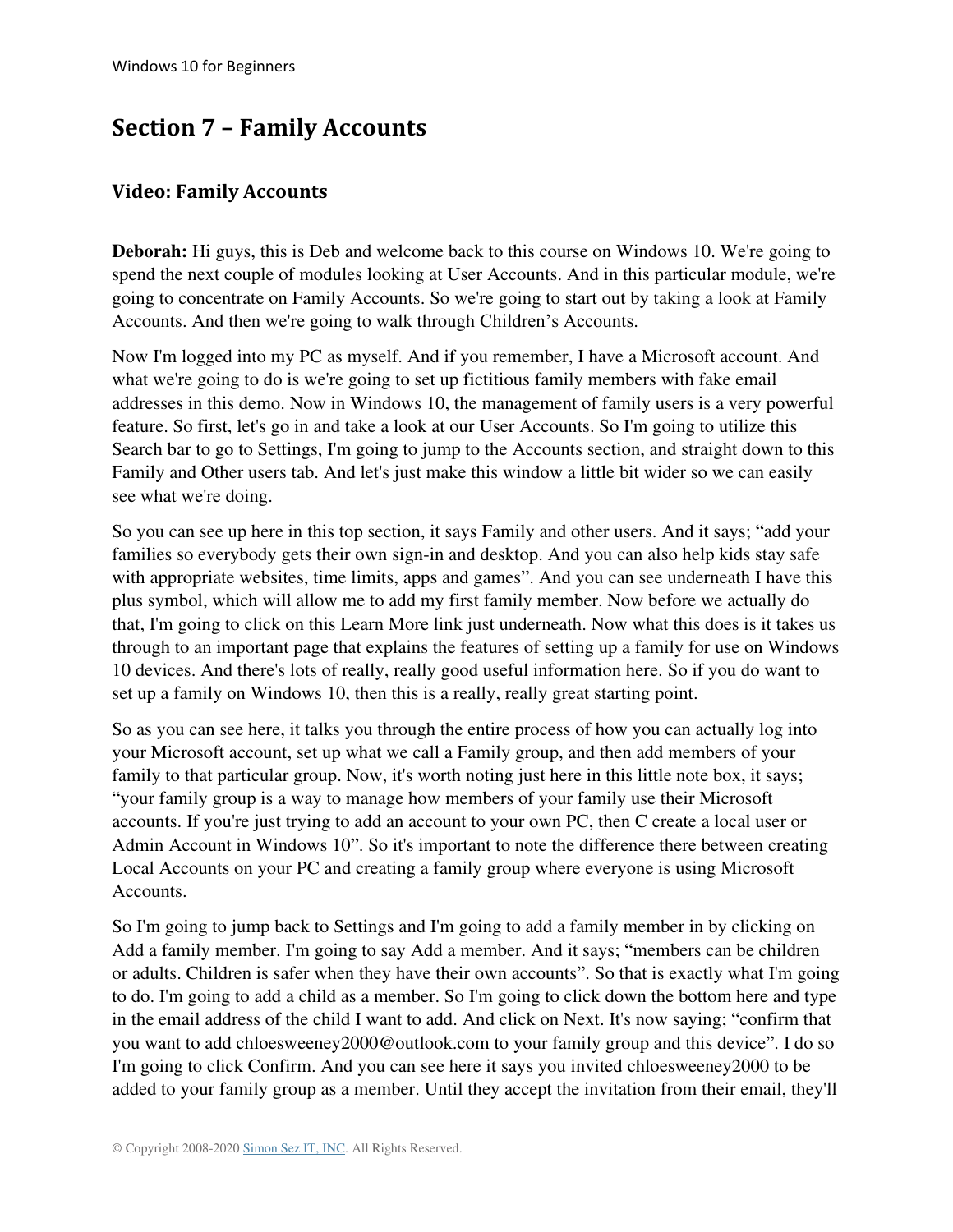be able to log into this device without family settings applied to their accounts. So that's a really important point to note.

So now I've added Chloe as a user essentially as an account, she can access this PC, but any settings that I've applied to the family as a group won't apply to her account until she's accepted the invitation to be a member of that family. So what I'm going to do now is I am going to let Chloe know that I've added her and remind her to check her email and accept the invitation. And there we go. Now that Chloe has accepted that invitation, I can now see her listed underneath here as part of my family. And you can see underneath that she is a child. And what I can do is that I can then manage my Family Settings Online by clicking on this link.

Now once Chloe has accepted my invite to be a member of this family, when I jump into those Family Settings Online, you can see that I have Chloe at the top there as a member of this family. I'm listed underneath as the organizer. And then you can see I have lots of different options that I can manage. So these help me control or even restrict what Chloe as a child can do. So for example, if I click on Activity, it allows me to keep an eye on the sites that Chloe is accessing. And if I want to, I can choose to get a weekly report of all of Chloe's activity on her account. So I'm going to turn this toggle on. And I'm going to say that I want weekly reports emailed to me.

If I click on Screen time, this is where I can help her create healthy habits when it comes to using her device. And I can set screen time limits. For example, down here underneath Device limits, if I turn this slider on, I can go in and I can specify how much time this particular family member, in this case Chloe, can spend using this device across each day. If I click on App and Games limits, you can see here I get taken to this little wizard kind of a box. And it says it's going to help me strike a balance in my child's daily life by setting up App and Game limits on all of their devices across Windows, Xbox, and Android. And I can walk through a wizard to set up those App and Game limits.

I also have links for things like Content restrictions. So I can set an age limit to block inappropriate apps and games. And I can even click on this dropdown box, and only allow Apps and Games that are rated for a certain age group. I can also control this spending via the Spending link at the top. So for example, if I don't want Chloe just spending lots of money on downloading items from the Windows Store, or maybe she uses a game that she's purchased and that game has in-app purchases. If I want to control that to a certain extent and help Chloe shop responsibly, I can change some of the settings underneath Spending in order to control that.

For example, I might require her to have my approval before she can buy anything. And also if she does purchase something, I'm going to receive an email so I know exactly what it is that she's purchased. So lots of ways there as an adult that you can control what your child family member has access to. Then when it comes to setting up more family members who might not necessarily be a child, you basically go through in exactly the same way by clicking on the Add a family member button at the top here and working your way back through this wizard, selecting Add a member, entering in their email address, so on and so forth.

So the whole process is fairly straightforward. So that's it on Family and Child Accounts. Please join me in the next module. We're going to go through some of the sign-in options that you have.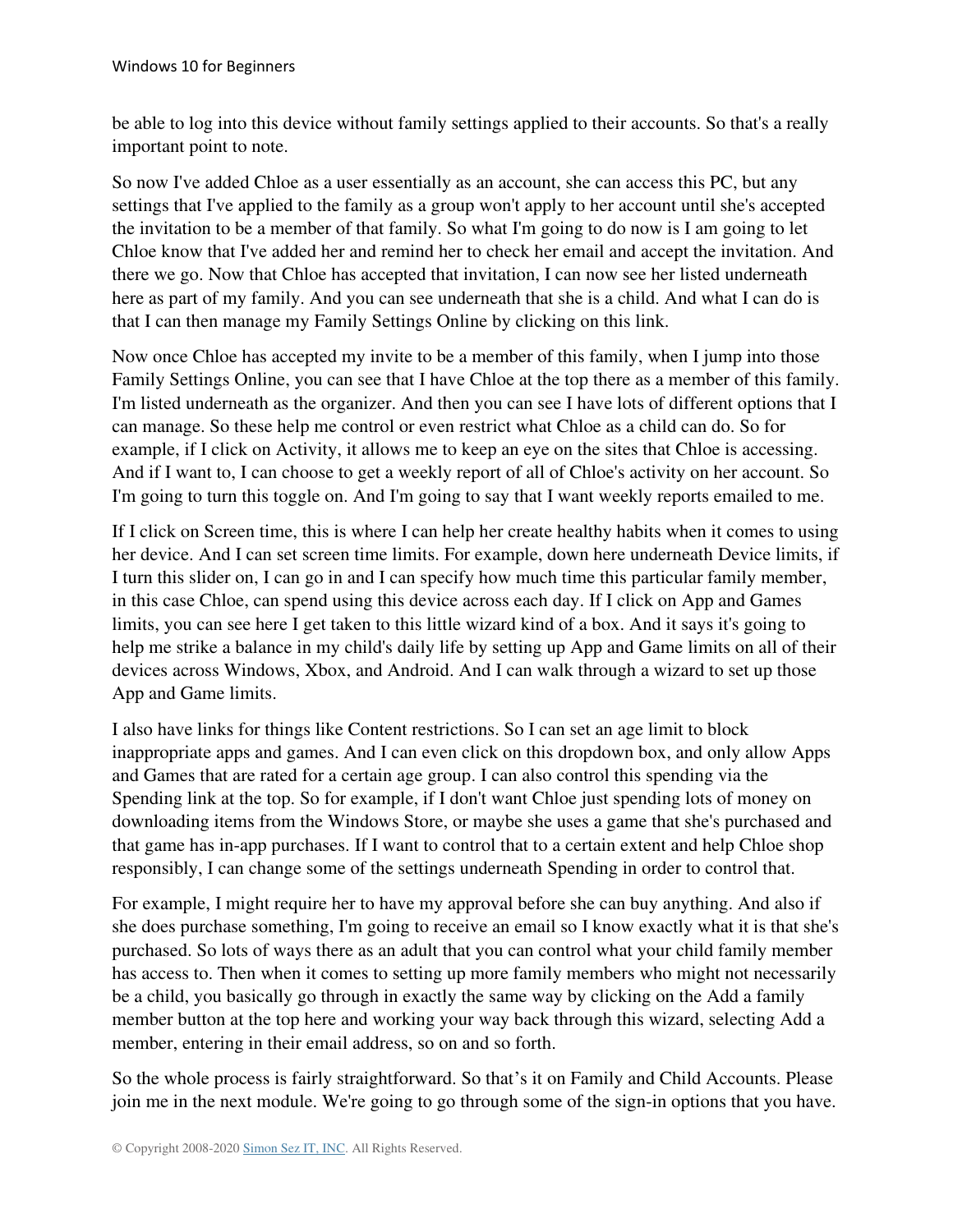## **Video: Sign-in Options**

**Deborah:** Hello everyone, and welcome back to this course on Windows 10. In this module, we're going to be taking a look at sign-in options, and in particular some of the alternative signin options that you have. And there's quite a few of them in Windows 10, something to suite everybody, hopefully. And some of the other options that I'm going to show you are particularly useful if you aren't particularly good at remembering passwords.

So the first thing I'm going to do is I'm going to jump into Accounts again. So I'm going to go back to Settings by searching for it, we're going to select Accounts. And one of the options we have is Sign-in options. And you can see here we have a whole host of them. And I'm by no means going to go through all of them. But we are going to look at a few of the more unusual ones that you may not have come across before.

Now, most people are fairly familiar with signing in with some kind of password. So if you're somebody who is fairly happy with that process, you have the option to set a password to signinto your device. You also have the option of setting up a Pin as opposed to a password and the pin is what I use the majority of the time. And I will say up until I got my brand new laptop, I've always used a pin to sign-into my laptop, because I tend to remember numbers more than I remember letters. I don't know why that is, it's just how I work. So you can set a password. Alternatively, you can have a pin.

Now as I said, I used a pin up until I purchased a brand new laptop. Because along with my brand new laptop, an updated copy of Windows 10 came some additional options that I find much quicker and easier to use when I'm trying to sign-in to my device. So what I now tend to use is the Windows Hello Fingerprint scanner. Now this option won't be available to everybody, it really depends if you have a fairly new device that has a fingerprint scanner area on it. Now, if you're not sure what I mean by that, if I was to look at my keyboard, as I'm doing now, underneath my number pad, I have a tiny little square, which allows me to rest my finger on it, the device will scan my finger. And if it matches what it has stored, it's going to log me into my PC. So it makes the whole process of logging in super-efficient and super quick for me.

So for those of you that do have a device that's capable of doing that, let me just show you very quickly how you can set that up, it's super simple. We're going to click on Windows Hello, Fingerprint. And I'm going to say set up. So you can see here it says; "say goodbye to entering complex passwords and start using your fingerprint to unlock your device, verify your identity and even buy things in the store". So I'm going to click Get Started. And it's asking me to verify my identity currently. So as I said, I currently use a pin, which I'm going to type in now. And it's telling me to touch the fingerprint sensor. And I keep lifting and touching until it takes a full copy of my fingerprint. And you can sometimes be doing this for a minute or so just to make sure that the device picks up a full copy of your fingerprint.

But once it does, it's going to say; "all set, you can use your fingerprint next time you want to unlock your device", and click on Close. And that is it. So now when I log in, I just touch my finger on the finger pad and I'm away. It logs me into my PC and I can start working, super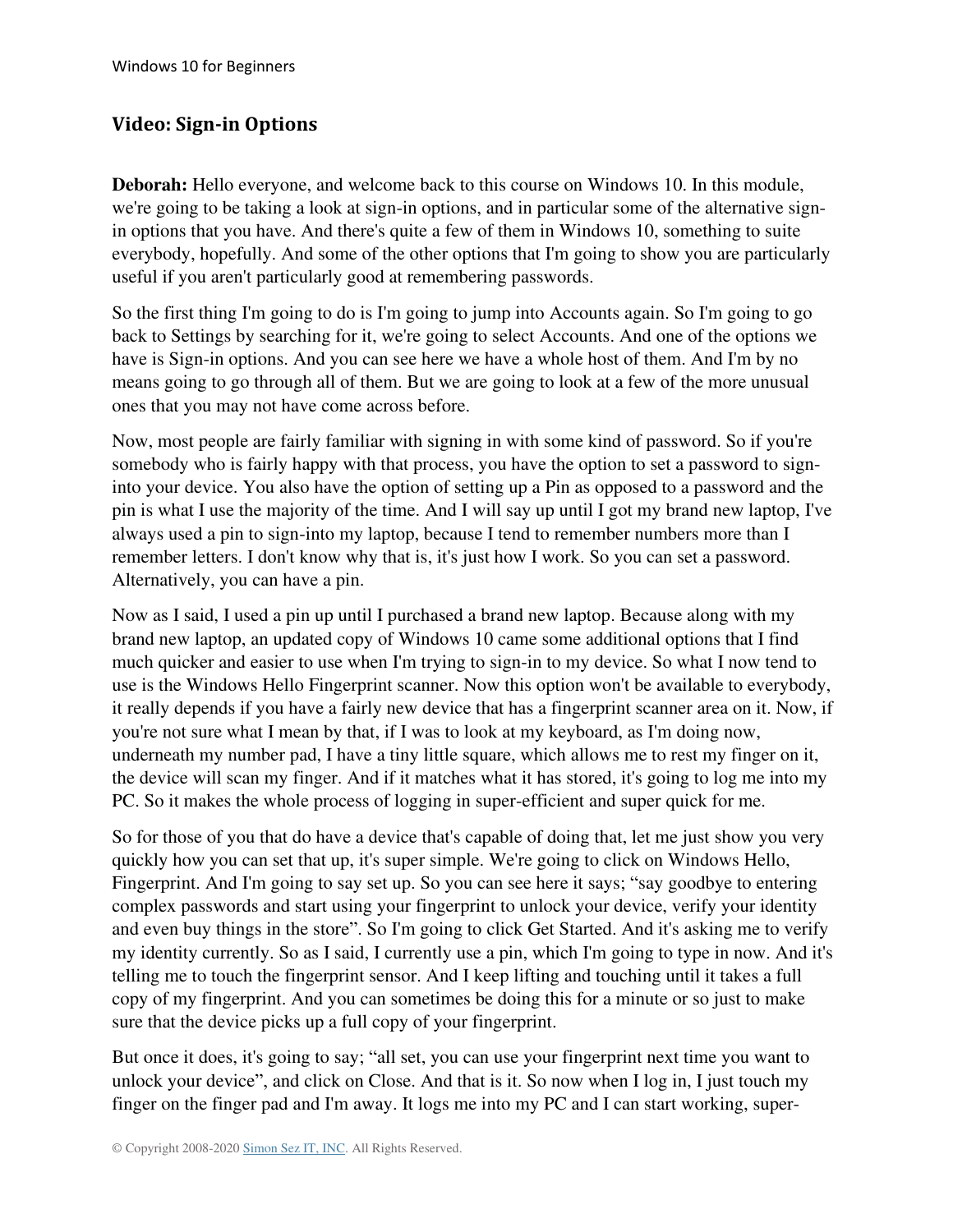efficient. Another option that you have on some newer devices is Windows Hello Face. So this is essentially using facial recognition to recognize you as you, and that will sign you into your device. So again, this relies on you having some kind of camera attached. And that might be an inbuilt camera in your laptop, or maybe an external device. But again, if I click on Windows Hello Face, it's a similar process.

I click on Setup, I click on Get started, it's asking me to enter in my pin. It does a quick scan of my face. And once it's done, it says All set. I can click Close. And I can now sign-in to my device using facial recognition. And if you do set one of these up, and then you decide at a later point, you don't actually want to use that you have a Remove button in the bottom corner, which will allow you just to remove that particular sign-in option. You can sign-in using a physical security key. So that might be something that you've got stored on USB. Now, I don't know many people that sign-into their laptop that way so I'm not going to go through that particular option right now. But one that I do want to show you is Picture Password.

Essentially what you can do here is you can swipe and tap on your favorite photo to unlock your device. So I'm going to say, okay, let's add a picture. It's asking me to verify my Microsoft account, so I need to type in my password. Let's just read what we have on the left-hand side, it says, "Welcome to Picture Password. Picture Password is a new way to help you protect your touchscreen PC. You choose the picture, and the gestures you use with it to create a password that is uniquely yours. Once you've chosen a picture, draw directly on the touch screen to create a combination of circles, straight lines and taps. The size, position and direction of your gestures become part of your Picture Password".

So immediately, you can see here that a Picture Password is most suited to people who are using either a touchscreen tablet style device, or a touchscreen laptop or PC. So let's click on Select picture. And I'm going to utilize one of the pictures that I have in my Tracking in Nepal photo. So let's use this one here of a lady in traditional dress, I'm going to say Open and you now get an opportunity to reposition your picture. So I'm just going to move that up a little bit. And we're going to say use this picture. Now it says; "draw three gestures on your picture, you can use any combination of circles, straight lines and taps". So my first gesture is going to be to tap on her nose, my next gesture is going to be to draw a circle around her hand. My third gesture is going to be to draw a straight line from her middle finger to her elbow. It's now asking me to confirm my gestures.

So it says; "to finish setting up your Picture Password, just repeat your three gestures again". So I'm going to tap on her nose, I'm going to circle her hand, and I'm going to draw a line from the end of her finger to her elbow. And it says; "Congratulations, you've successfully created your Picture Password, use it next time you sign-into Windows". And click Finish. So now we have a really unique way of signing in using gestures and pictures that's going to be really hard for somebody else to replicate accurately. So if you do use a touch device, remember that is a really good option for protecting your PC. So that is pretty much it on sign-in options. Please join me in the next module.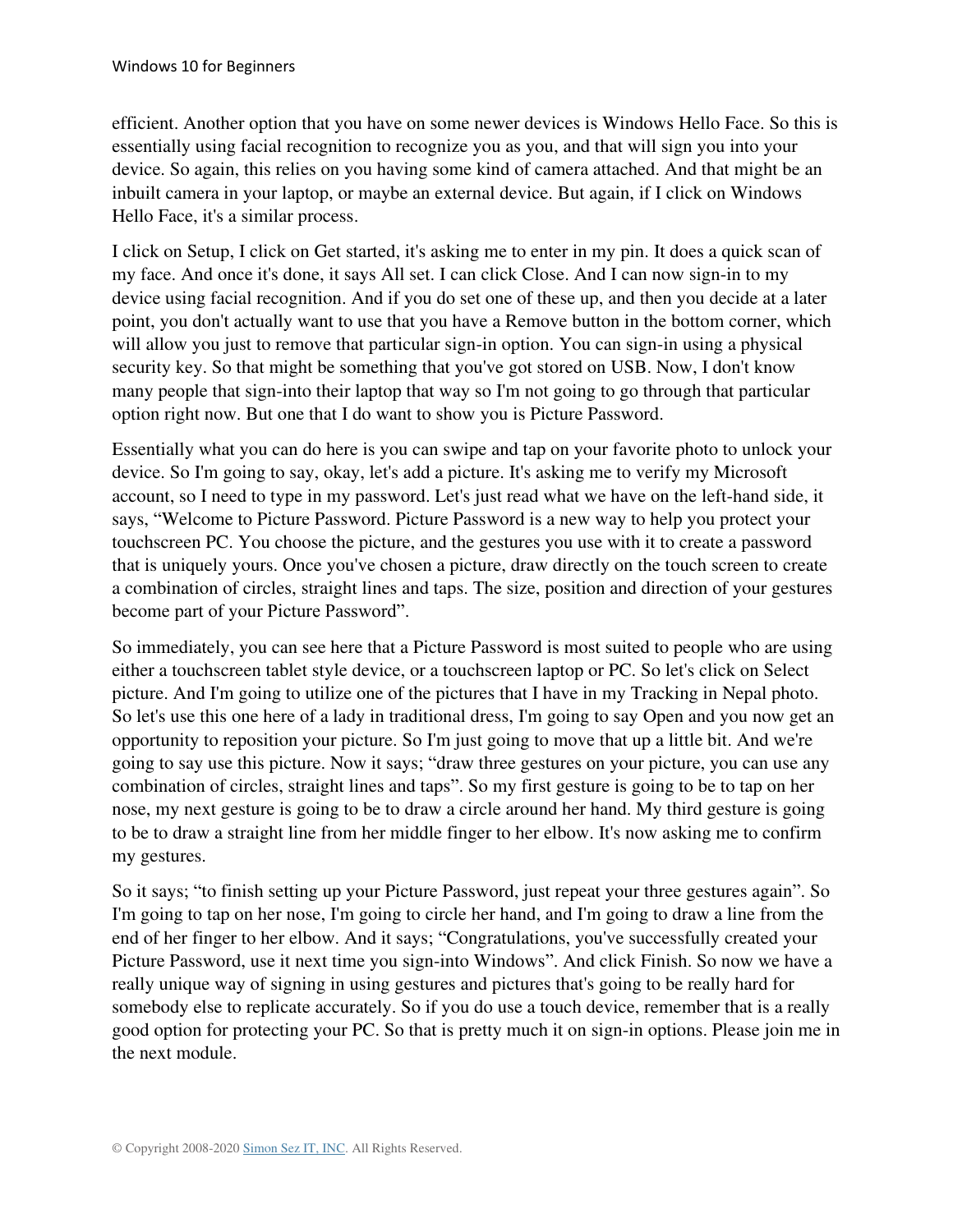## **Video: Exercise 05**

**Deborah:** Hello everyone, and welcome back to this course on Windows 10. It's now time for us to practice some of the skills that we've learned in this section so far by working through exercise five.

Now I'm currently in the Exercise Files Folder. And what I want you to do is to use one of the pictures from here to set up a Picture Password. And you can use an alternative picture, if you have one. I don't mind at all if you use a picture that you have stored off somewhere in one of your folders. But if you don't, you can see here that the picture I have highlighted, the file name is SimonSezIT-Win10-Exercise-05. This one is a good one to use.

So if you're going to use this particular picture for this exercise, I want you to base your three gestures on tapping on the tip of his nose, doing a circle around one of his eyes, and maybe drawing a line between his eyebrows. Now one thing just to warn you about when you are using pictures is Picture Passwords. When you select a picture in the Settings area, Windows 10 will resize it. So, not all pictures are going to be suitable to use as Picture Passwords. And you should be okay with this one.

But if you are using a picture of your own and you're struggling a little bit with it, then it might be for that reason. So just bear that in mind. So when you finish setting this up, make sure that you do try it out just to make sure that it's working. And if you want to, you might want to try setting up one of the other sign-in options as well. So maybe setting a pin or if you have an appropriate device, setting up fingerprint scanning. Have a play around with those, see how you go and I will see you in the next module.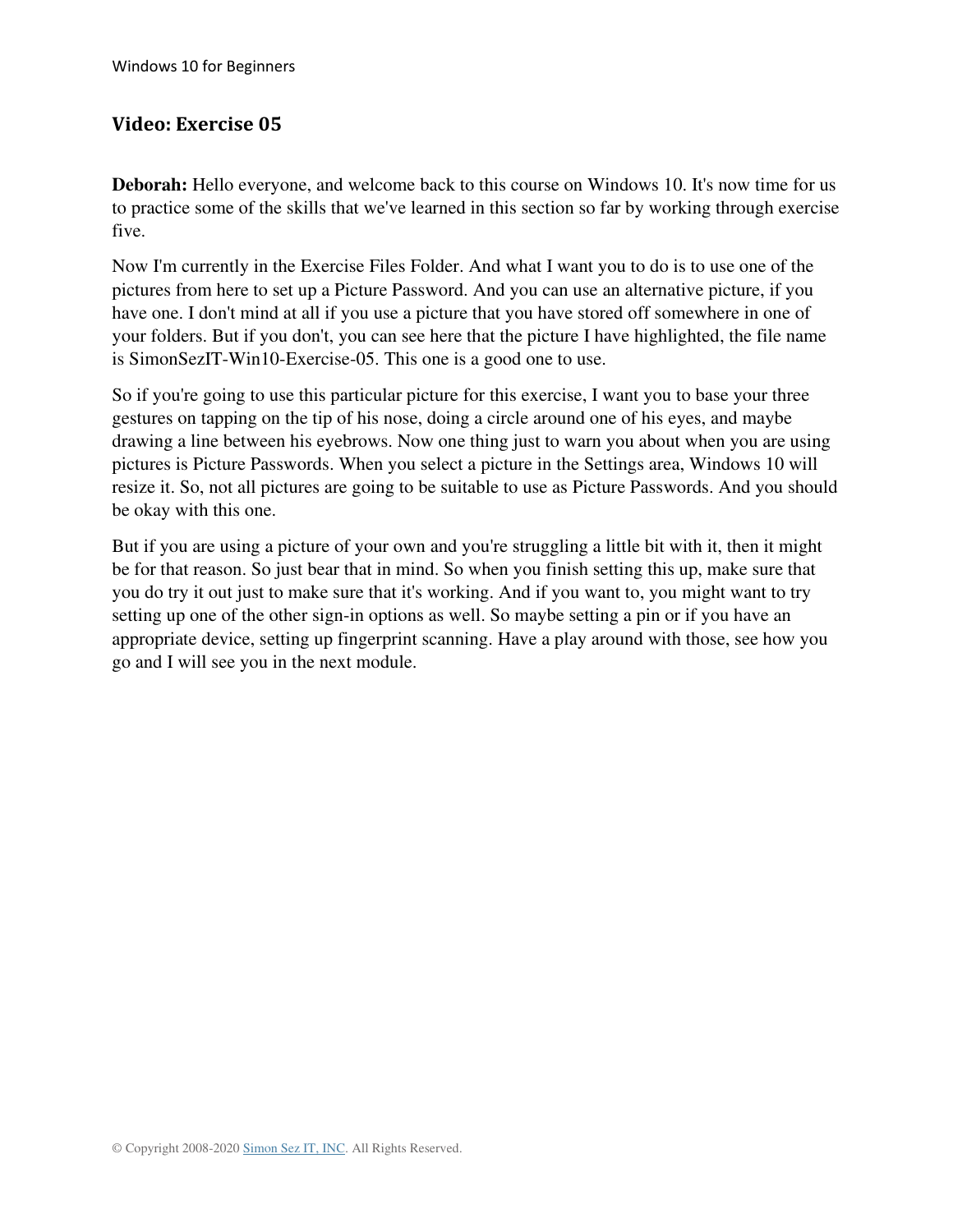# **Section 8 – Desktop Program Examples**

## **Video: Desktop Program Examples**

**Deborah:** Hi guys, and welcome back to this course on Windows 10. In this module, we're going to be taking a look at Desktop Program Examples. And we're going to look at some of the Desktop Applications in a little bit more detail.

So, I'm going to start out by talking to you about Desktop Programs versus Store Apps. I'm going to show you an example of Notepad. And this is going to demonstrate a straightforward example of a Menu System. I'm going to show you another example of WordPad. And then we're going to talk about File Types and Default Programs. So let's start out with Desktop Programs versus Store Apps.

Now, historically, most Desktop Applications in Windows had a set of standards. But the problem is that these standards weren't policed or verified by Microsoft. So up until a few years ago, if you bought a program to install onto your device, there was always a little bit of a chance that it wouldn't work properly, or it might mess something else up. Or that it contained a virus or some kind of malware. And partly was due to this freedom that inspired the introduction of more controlled pieces of software. And one of the things about Store Apps is that they are by large, validated and controlled.

So there's much less chance of something going wrong or downloading a virus from a Store app than there is with a Desktop Program. With Store Apps, the store is really the only way that you can get them. Whereas with something like a Desktop Program, you can download these from any website available, you can install them, and away you go. Another key factor is that generally speaking, Desktop Programs were primarily designed for use with a desktop PC, keyboard, and mouse.

Now in more recent times, more, and more people are using things like touch. And the interfaces in Desktop Applications are sometimes so complex that using a touch device is very difficult. So Store Apps in general are more tilted towards people who use touch devices. But there are still many people out there who do still use Desktop Programs. Now what has happened is that the distinction between the two has become a bit blurred. So, it's often the case that a program will be available in both versions.

Having said that, and in case of some of the more complex Desktop Programs, it's unlikely that some of the more complex programs will be replaced by Store Apps anytime soon. So to get an idea of this difference, think about what I've been telling you throughout this course, about the Control Panel versus Settings. Control Panel is a Desktop Application. Whereas settings is sort of a Store app. And you can see that we do some things in Control Panel, some things in Settings, and sometimes you can do both of those things in both Control Panel and Settings.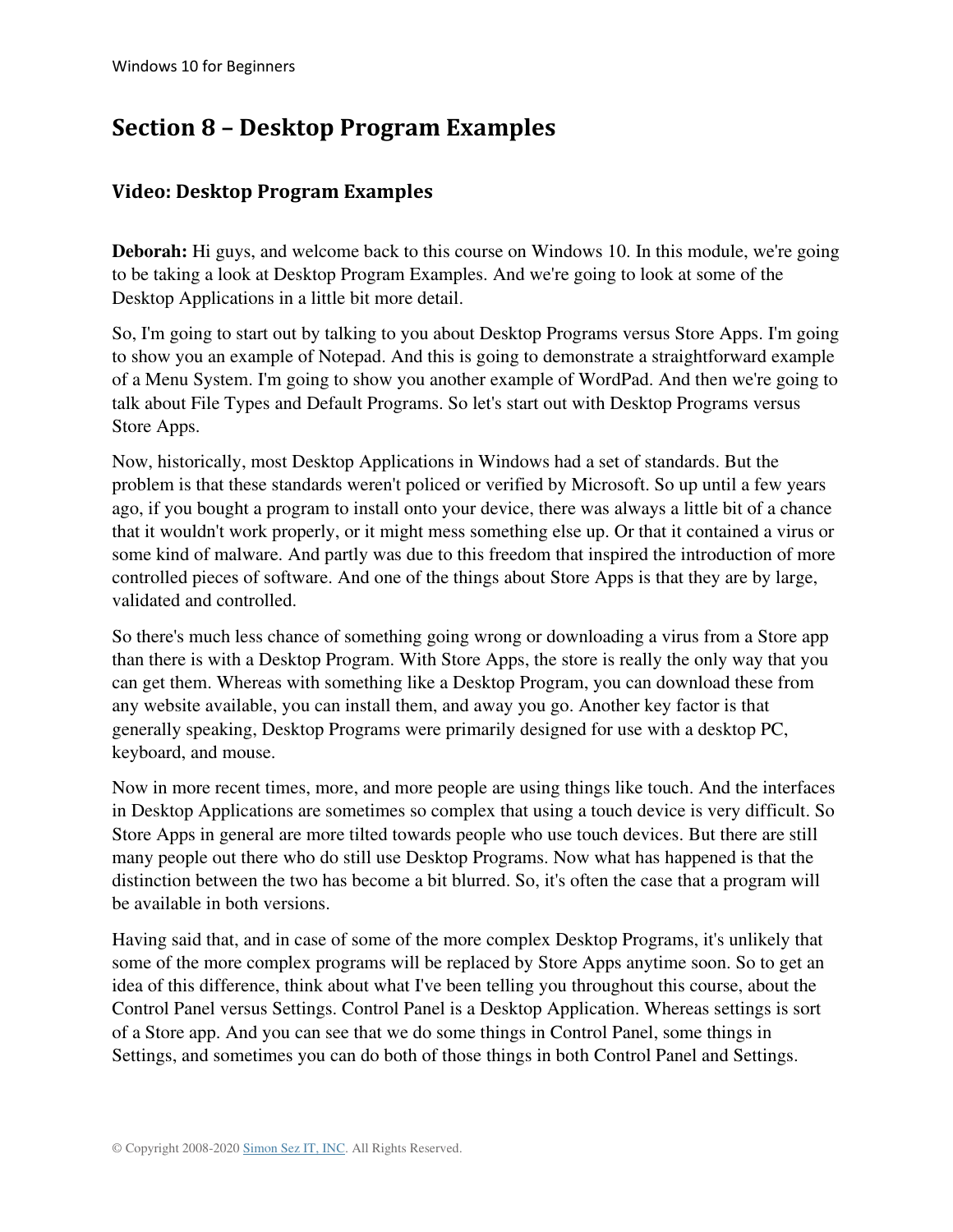So what I'm going to do in this module is to demo some of the main features of each. And we're going to use a couple of Windows accessories as examples of Desktop Programs, and show some of the main features. Now Windows accessories, in general is a good example, as traditionally, the Windows accessories were all Desktop Programs. Whereas now, they're starting to become Store Apps. And a good example of that is something like the Calculator. The Calculator used to be a Desktop Program. But now, it is essentially a Store app. So what I want to do first is to show you an example of a Desktop Application that has a Menu System. And we've used this application in other modules, but it's just a really good one to demonstrate this.

I'm going to use Notepad, I'm going to click it in the list to open it up. And you can see here with Notepad, it uses a dropdown Menu System, as opposed to that new ribbon structure that we've seen in some of our other applications. Some of the key features Desktop apps generally have our windows control buttons. So up in the top right-hand corner, you'll always see a minimize button, a maximize button, and a close button that is standard across your Desktop Applications. And with these menu options, they give you access to various other options. So whenever you see a menu item that has three dots after it like this Print command, the three dots in general means that it's going to invoke some kind of dialogue to do more things.

So if I was to click on Print, you can see it's going to open up my print dialog ready for me to make my printer selections, my setting selections, and then print. So the idea behind a Menu System is that you simply select what it is that you want to do. Now, when it comes to this Notepad application, the main part of the application is really just a sheet of paper that you can write on. So I can click in here, and I can start typing. If I want to save this file, I go up to my Menu System, I select File, I go down to Save As. Notice that Save As has those three dots. So it's going to invoke a dialog box, in this case, the Save As dialog box. I can then select my location. And I'm just going to save this to my Desktop. And then at the bottom, we have some controls, we can type in our file name, and we can also select our file type.

Now the file type really depends on the type of file you're creating. So any file that you want to save from Notepad is essentially a text file. Hence why the Save As type is .txt. So I'm going to give this file a name, I'm just going to call it Quick Fox, and click on Save. And because I've saved that to my Desktop, you'll see it appear just here, Quick Fox.txt. So Notepad is a great example of a classic Desktop Application. And once you're used to how these menus work, if you open another classic Desktop Program, you're going to know how to do things because everything is very similar.

There's always going to be a File menu for example, there's always going to be a Close button in the top right-hand corner. It has a standard, and it has consistency. And consistency is really one of the big advantages of Windows.

Now with Store Apps, it's a little bit of a different story. There's not so much of a level of consistency. Developers from all over the world can create Store Apps and make them available for you to download. But there's no consistency amongst all developers in the world. And so, you get variations from app to app. So let's now look at a similar example to Notepad, but this time using an app. So for this, I'm going to use an app called WordPad. I'm going to search for it. So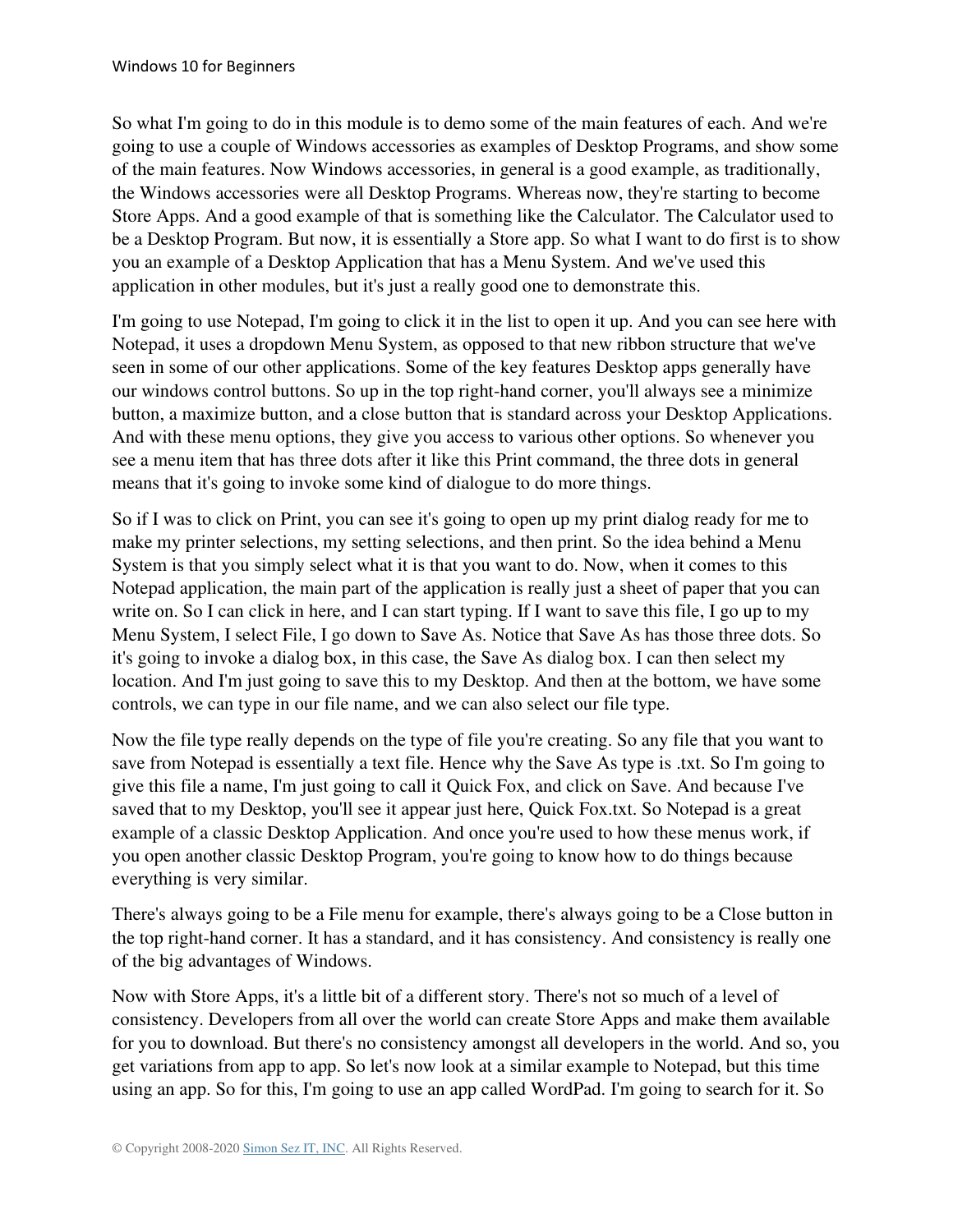we're gonna type in a WordPad. There it is the top of the list. You can see underneath it says that it is an app, I'm going to click to open.

Now straightaway, you can see a big difference between WordPad and Notepad that we were looking at previously. WordPad, you uses a Ribbon Interface. So we have our commands running horizontally across the top of the screen, as opposed to in dropdown menus. Now WordPad is a straightforward app, but it does have an advantage over Notepad. As you can do things like include pictures and format the text. So let's suppose I wanted to start to write a document. Once again, having clicked in the main area of the document, I can start typing. So once again, I'm just going to add some test text into here.

What I can then do is I can select using the mouse. And I can do many different things with this piece of text. For example, I can change the alignment. So I could move it into the center by clicking on the Center align button in the Paragraph group, I can change the font to something completely different. I can make that font a lot larger, I can change the color of that font, so let's change it to bright red. I can do multiple things with this text. None of those can be done in Notepad.

Now I just want to point out that this isn't meant to be any kind of tutorial on how to use WordPad. It's merely just a lesson in trying to show you the key controls. Now something else I can do in an app like this, which I can't do in the Notepad desktop app, is I can insert pictures. So I'm going to jump up to Picture on my Home ribbon, select Picture, I can navigate to my Pictures folder. And I'm going to select my picture, say Open, and insert that picture into the document. So by using WordPad over Notepad, I can do a lot more things and I can build up a much more attractive looking document.

Now even though we have a Ribbon System in this app, I can still go to File in order to find my Save As options. Now if I wanted to, I could save this document as a plain text document. But it's worth noting that if you do that, you're going to lose any pictures or images that you've inserted into the WordPad file. So your best way to maintain the integrity of everything that you've put into this file is just save it as a rich text document. And you can see rich text documents have the file extension RTF. I'm gonna give it a file name, I'm going to save it to my Desktop, and click on Save. Now with apps that use this ribbon system, there is a useful feature called the QAT or the Quick Access Toolbar. And you'll find the Quick Access Toolbar right at the top of the screen here.

Now currently, I have three icons on my Quick Access Toolbar; I have Save, I have Undo, and I also have Redo. I then have this little dropdown arrow at the bottom. And if I wanted to, I could show this below my ribbon instead of above. Now, I actually prefer that because I find sometimes when it's tucked away right up in the top corner, I kind of forget that it's there. So I always like to move it underneath the ribbon. Now what the Quick Access toolbar is, is it's a way for you to access commands that you use frequently very quickly.

So for example, if I find that I'm inserting a lot of pictures into my document, I might want to add this Pictures command onto my quick access toolbar. And you can do this with any command that you see on these ribbons. All you need to do is right-click, and you'll have an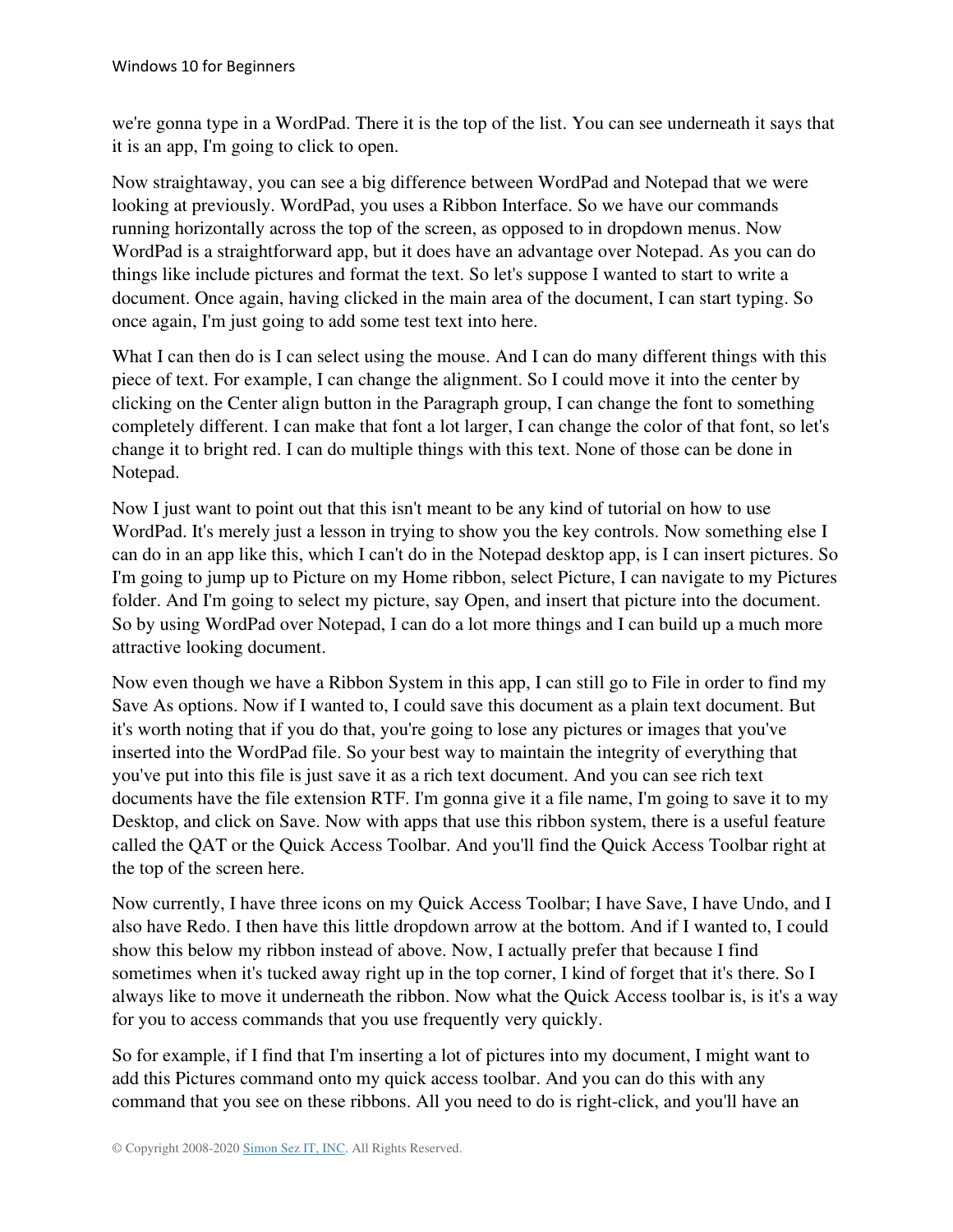option "add to Quick Access Toolbar", and now I have that command there. When I click on it, it's going to let me select another picture to insert into my document. So customizing this Quick Access Toolbar is a really good way of making you more efficient when you're working in apps that have this Ribbon Menu System.

And of course, if you want to remove from the Quick Access toolbar, you can right-click and you have a Remove option in there as well. So I'm going to use my Save button just to save my changes, click on the cross in the top right-hand corner to close the application down. Now let's move on to talking about File Types and Default Programs.

So I'm in the Course Files folder. And if you look through this list, you'll see that I have one file, that's called Notepad test.txt. If I double click to open this, it's going to open that file in Notepad. Now I don't only have the option of opening this file in Notepad. If I close this down, if you right-click on any file in the contextual menu, you'll see that you will always have this "Open with" option. And above the line in this menu that pops out to the side, it's going to show the application that most suits the file type of that particular file. So this is a .txt file. So of course, it's given me as suggestions, the two applications that most suit that and that is Notepad and also WordPad.

However, if I downloaded another app which could open text files, then I might want to say "choose another app", and then go and select that app. Alternatively, I have an option to search in the Microsoft Store, there might be another application that opens text files really nicely that I might want to download. So the thing you need to remember here is that if you just double click to open a file, by default, Windows is going to open that file in the default application, which for a txt file is always going to be Notepad.

Now if we look at a different file type a little bit further up, I have a document here called Inca Trail.rtf. So that is a Rich Text Format document. And you can see the icon that it's been assigned is a Word icon. So essentially, Windows 10 believes this to be a Microsoft Word file. But if I right-click on this file and go to "Open with", it gives me Word as my default. But if I click More Apps, it's then showing me other applications that I can use to open this particular file. So I can open it in some web browsers, I can open it in Notepad, Paint, so on and so forth. So what I could do is instead of opening it in Word, which is the default for this file, I could select WordPad and click on Ok. And that file is going to open.

Now in Windows 10, the program that opens when you double click is called the Default Program. And you can control these from within Settings. So I've opened up Settings, I'm going to jump into this Apps area. And you can see that from that list on the left-hand side, we have an option for Default apps. And this is where you'll find a list of the default apps. So you can see here that for my email, if I click on an email, it's going to open in my Mail app. And if I scroll down, you can see that my default web browser is Google Chrome, so on and so forth.

I also have an option here to choose default applications by File Type. So if I just pick some in this list, let's go down to .aac file. So a lot of music files will have the file extension .aac. And currently, if I was just to double click on an AAC file, it's going to open in the Groove Music app. Now I actually prefer to listen to my music on Windows Media Player. So I'm going to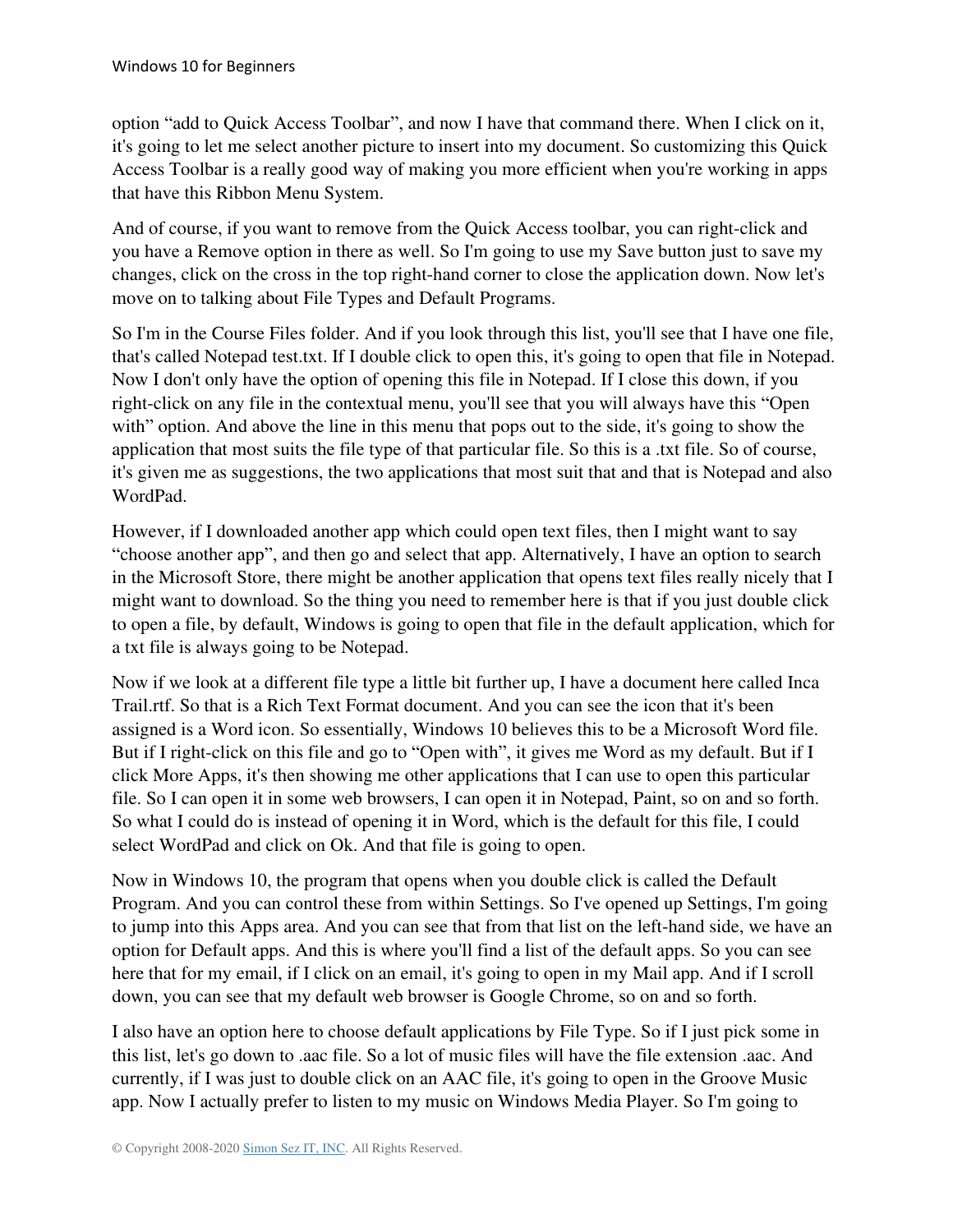change the default by clicking and selecting Windows Media Player, like so. So very simple to change your Default Applications.

So, that is it on Desktop Programs and Store Apps. Please join me in the next module where we're going to be doing exercise six.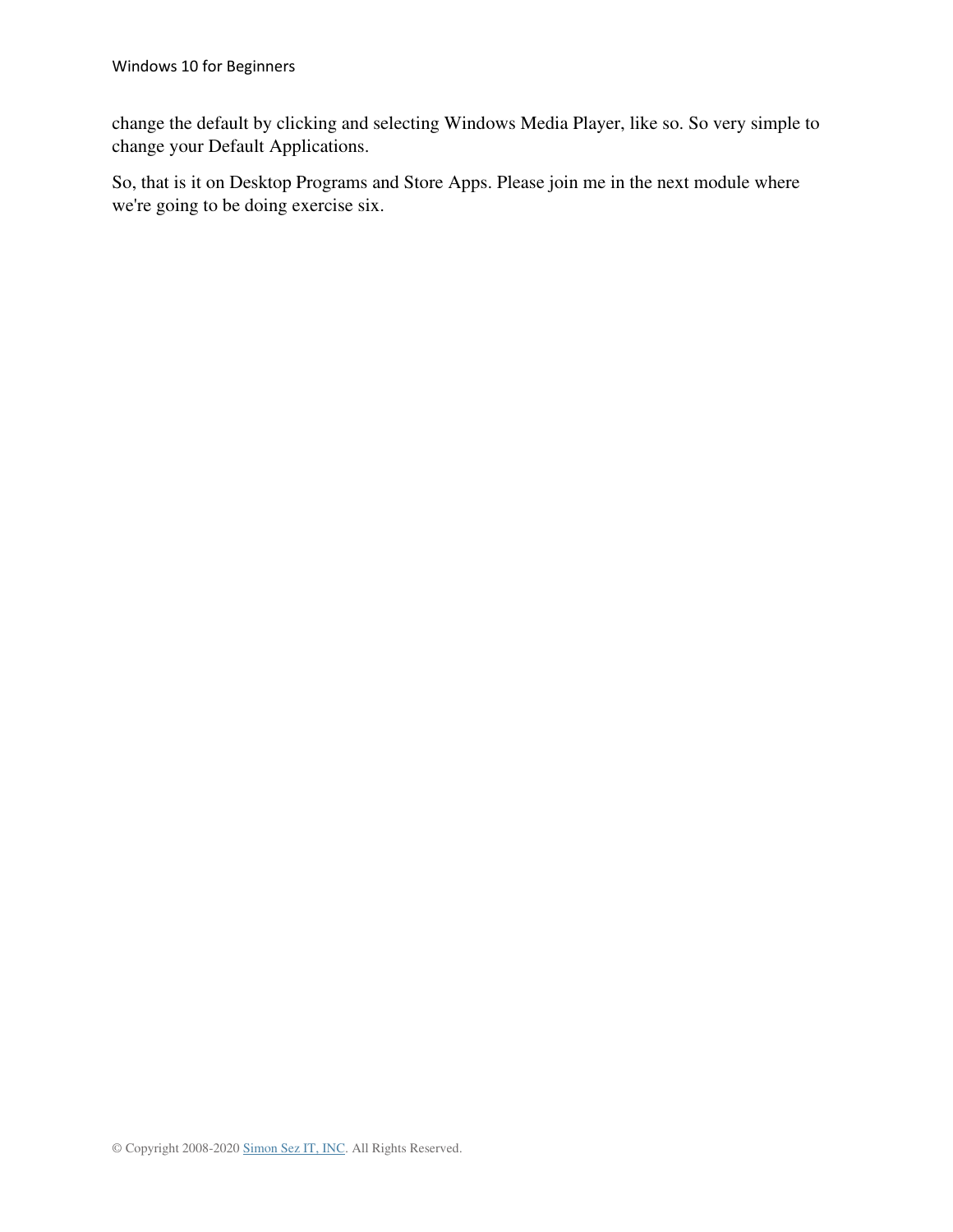## **Video: Exercise 06**

**Deborah:** Hello everyone, and welcome back to this course on Windows 10. We're down to exercise six. And, this is a very simple exercise with a very simple solution. What I want you to do is essentially create an RTF file with photos. So you can see an example of mine up here.

So we have a file that has numerous different pictures in it. Some of this text is formatted, it's aligned to the center, it's underlined, and we have our subheadings here in blue. So what I want you to do is essentially create your own RTF file. Now you can use the pictures that are supplied in the Exercise Files folder, or you can download your own image files for use.

I want you to make sure that you do include pictures and formatting and that you do some basic text formatting. However, I would like you to finish up with an RTF file that's been saved, whichever way you do it. That's it for now, I will see you in the next module.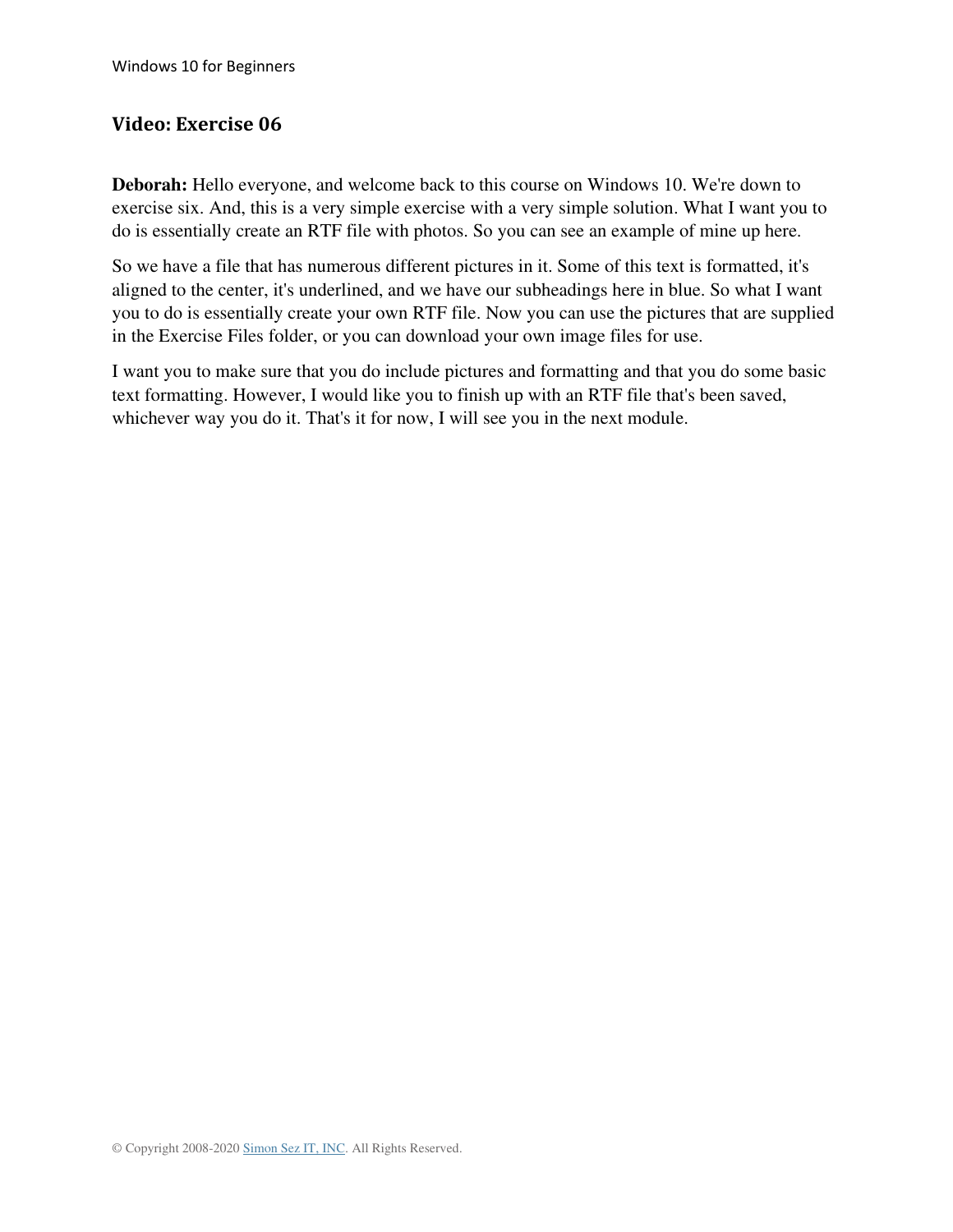## **Section 9 – Store Apps**

### **Video: Store Apps**

**Deborah:** Hello everyone, and welcome back to this course on Windows 10. In the previous module, we were looking at Desktop Apps. And we're now going to be turning our focus towards Store Apps, or more specifically, Universal Apps.

Now, when we say universal, what we really mean there is just apps that run on PCs and tablets, but also on things like Windows phones. So we're going to start with an overview of Store Apps, we're going to look first of all at the Calculator as a Store app and its main features. And then we're gonna look at a more complex app like Maps.

Now the main focus in this module is the actual apps themselves as opposed to the Store. We're gonna look at the store in the next module. Now in general, it's fair to say that Store Apps are more flexible in Windows 10. You can run them full screen, or you can run them in Window. And you can also get apps to share the screen utilizing that snapping feature in Windows 10.

Now Store Apps really are designed for touch or touch devices. But they can almost always be used with a keyboard and mouse as well. So there are only really two ways of getting Store Apps. They're either supplied or installed as part of Windows 10. So there are several apps. And you can see some of them on my tiles here that are part of Windows 10. And I would say that roughly 25 to 30 Store Apps come included when you purchase a copy of Windows 10.

Now the other way to get hold of an app is by downloading it from the Windows Store. And we're going to look at that in the next section. But just be aware that the list of Store Apps that are available by default in Windows 10 changes all the time. So by the time you come to run this course, you might find that you have slightly different apps available to you by default in Windows 10 than what I have here. So let's start out by taking a look at a Store App that's built into Windows 10. And a good example of one is the Calculator.

So I'm going to scroll down as I'm already there. And you can see here underneath C, I have the Calculator. So let's fire that up. So this is essentially an app. And it's one of the ones that's available by default when you purchase a copy of Windows 10. Now the Calculator is kind of a special case. It's one of those apps that used to be one of the standard accessories. But now, it's a Store app. And you can see that now I've loaded it up, it's loaded up in a very small window. But I can make this full size if I want to by clicking on the maximize button so that it covers my entire screen. I'm going to minimize that down again.

And of course, like with any window, I can pick this up and I can drag it around and place it in different parts of the screen. And I can operate this either with my finger if I'm using a touch device, or with my mouse and keyboard. So I have a laptop with a touchscreen. So I'm going to do a quick calculation, let's just do eight, multiplied by three divided by two equals, and there I get my results. So fairly simple and straightforward. Now there are a number of options with this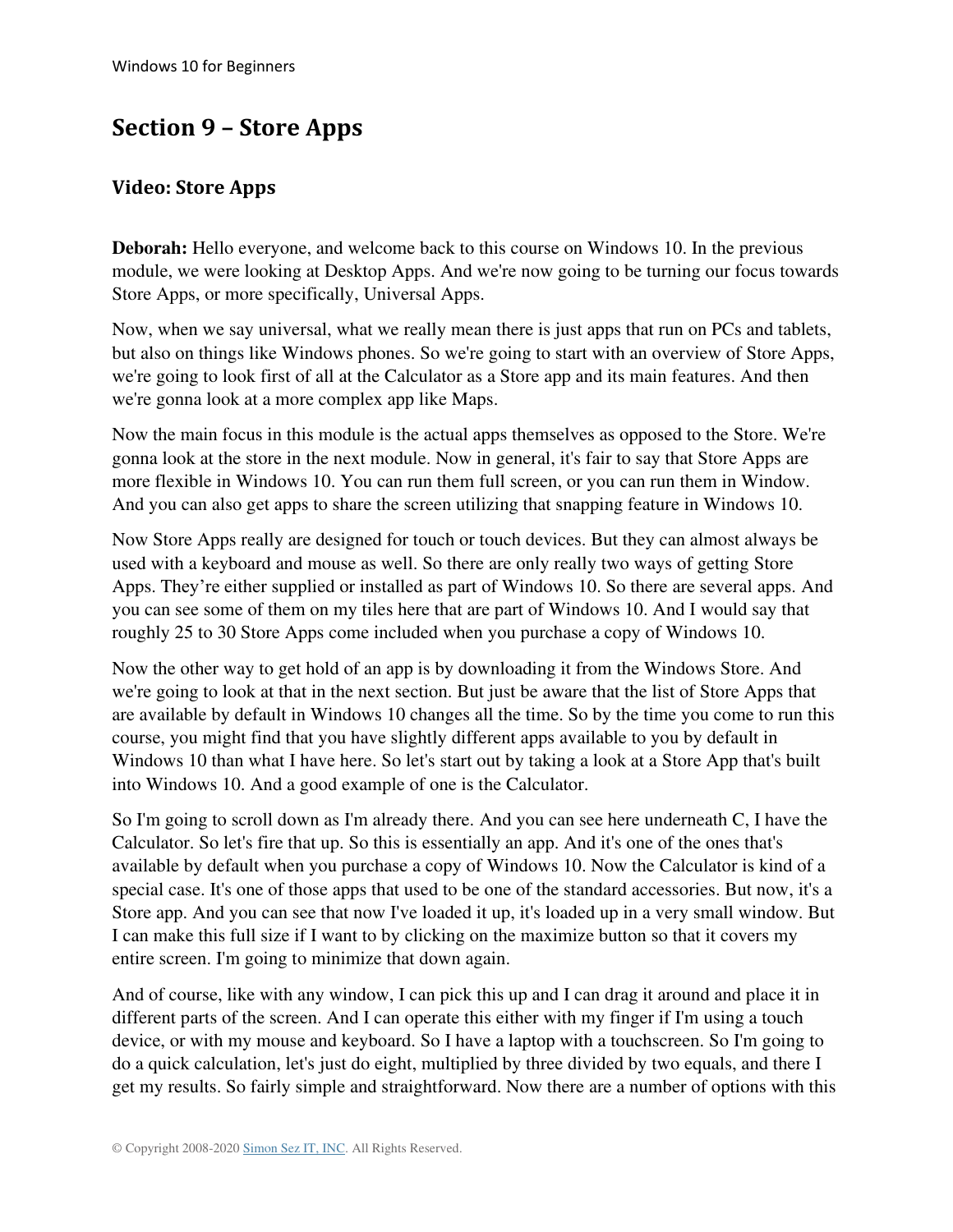app, you'll see that there are three lines. And when I hover over it says "Open Navigation". And this gives me a little menu. So I can change the type of calculator that I'm using. So currently, I'm just using the Standard Calculator. But I have options of Scientific, Programmer, and Date Calculation. And I also have some options for Converters as well. So currency conversion, volume, length, weight and mass, which can sometimes be really, really useful.

So for example, if I was to select currency, you can see here that mine defaults from United States dollar to euro. So I could type in \$500. And that automatically tells me what that is in euro. So some additional functionality there built into the Calculator. Some other things I have within this window, I have this little keep on top button. So that can sometimes be useful if you have a lot of different apps open and you want to keep that Calculator to be on top so it doesn't matter where you click, you're always going to be able to see that Calculator, then that's a nice option to apply.

And you also have a History button just here. So that will allow me to see all of the previous calculations that I've done. And if I want to, I can rerun by selecting. Now one controversial feature of many Store Apps is that very often how they operate will depend on the device that you're running it on. So if I just show you an example of that we've just seen that recent history area. But if I was to maximize this app, so you can see that history has kind of changed, I'm now getting this pane down the right-hand side, which is going to be showing me all of my history. So simply by maximizing this app to full screen, certain things have changed position on the app.

Now the point really I'm trying to make here is just to really be careful with Store Apps, because they can change the way they look and operate depending on the device you're using, or the various orientations. Now, the Calculator is a fairly simple app. So let's move on to looking at a more sophisticated app. And for that, I'm going to search for Maps. And you can see here the best match at the top there is Maps, I can see that it is an app. So I'm going to click to open Maps.

Now if this is the first time that you're opening Maps, you're going to get this little pop up, which says; "let Maps access your precise location". So I'm going to say "Yes". Now Maps is a particularly powerful app. And apart from its mapping capabilities, it can give you directions for driving and also walking. And you mostly need an internet connection to use the Maps app. But you don't need an internet connection for absolutely everything. Now, because this Maps app is quite complex, there's a lot you can do with it. I'm only going to go through and point out some of the main items now.

Now, as you saw just there, it asked me to confirm my location, which I did. So that means that Maps will start using my IP address of my computer to make a guess of where I am. Now, how accurate this is, it's sometimes a little bit off. But it looks to me like this is pretty much got it fairly accurate as to where I'm currently located. Now, a key point here when we're using Maps, if this was a conventional Desktop Applications, it would have to have a Menu System, or some kind of Ribbon Interface. And you can see here that this doesn't because it is an app. But this Maps app does do so much that the user interface has had to be thought out quite cleverly.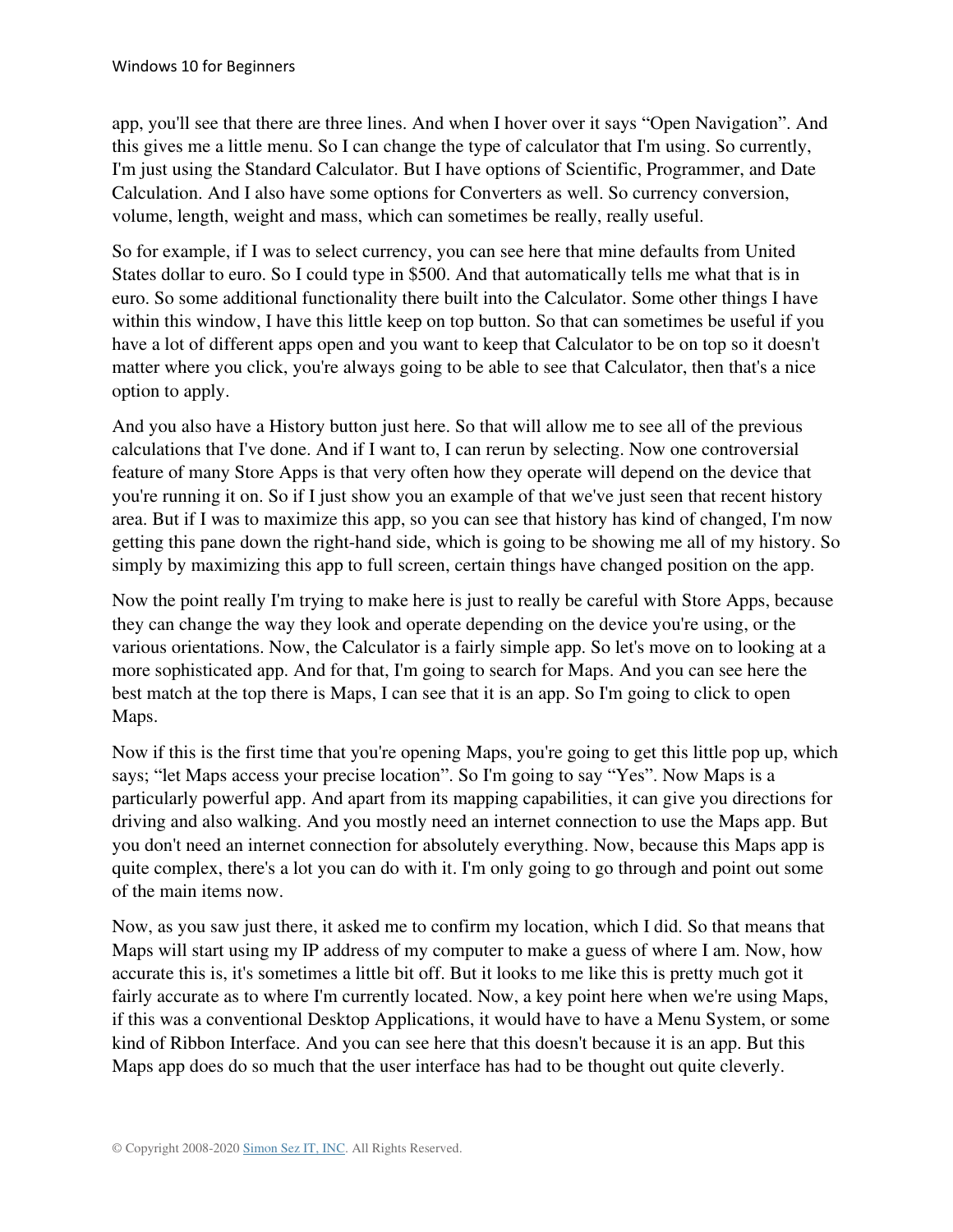Now, how you navigate your way around this map is really going to depend on if you're using a keyboard and a mouse, or if you're using a touch device. Now I'm fortunate that I have both, I'm using a laptop which has a keyboard and a mouse, but it also has a touch screen so I'm going to try and demonstrate both of them to you. So for example, I can use my finger just to drag and move around this map. I can use two fingers to zoom in and zoom out again. But if I want to use my keyboard and mouse, I can pick up my mouse, click, and drag the map around. And I can also use the scroll wheel on my mouse to zoom in and zoom out as well. It's also worth noting this little pop up bar that we have here has a plus and minus icon. So again, that's gonna let me zoom in or zoom out even further.

You also have a few other buttons on here. So you have one for, "Show my location", and you also have a Tilt option. So if you kind of want to see things in more of a perspective view, so now I'm kind of looking up towards the north of England, I can do that as well. Now some other useful things that we have within this app. If I jump up to this dropdown where we have Map Views, I'm currently looking at the Road View, but I do also have an Aerial View that I can switch to, which gives me a slightly different way of looking at this map. Now I'm going to switch back to Road. And if I wanted to, I could check the Traffic Conditions, I could turn that on. And it's going to show me any incidents and also where there are any traffic cameras as well.

I have an option to turn street side on or off. And you'll see that I've got Windows Ink turned on as well. Now, we haven't discussed Windows Ink yet, but it's gonna allow me to essentially I can draw things on this map if I wanted to. So a few useful options under there as well. And of course, one of the big things that you might want to do when you're using Maps is to get directions. And you'll see up here in the top left-hand corner, we have a Directions option. So I can choose a starting point. So I'm going to say my location, and my destination is going to be the city of Birmingham. And I'm going to say, "Get directions". And there we go.

I can see it's telling me all of the different routes as I hover over the different routes, it's telling me how long it's going to take me to get there. So for this particular route, it's 2:44 minutes. If I was to take this one, it's 2:50 this one, 3:09 minutes, so on and so forth. I can also see this information for if I was driving, if I was taking public transport, and it even goes so far as to show me the different train lines in order to get from London to Birmingham. And then the final option is walking. Now it is a little bit far I don't think I'm really going to want to walk from London to Birmingham. But if you did want to maybe you're doing some kind of cross country hike, you can see, it's still gonna give me those directions, it's gonna take me 38:45 minutes, so I think I will stick to driving.

But hopefully that gives you an idea as to how easy it is just to find directions within the Maps app. You'll see that we also have a little gear icon here or cog option, which just gives me small ways of filtering my results essentially. So if I want to get from London to Birmingham and I want to avoid all toll roads, I can select this option. It will recalibrate and then it will give me my options.

In the next module, we're going to explore the Windows Store, how you can download and install apps. So please join me for that.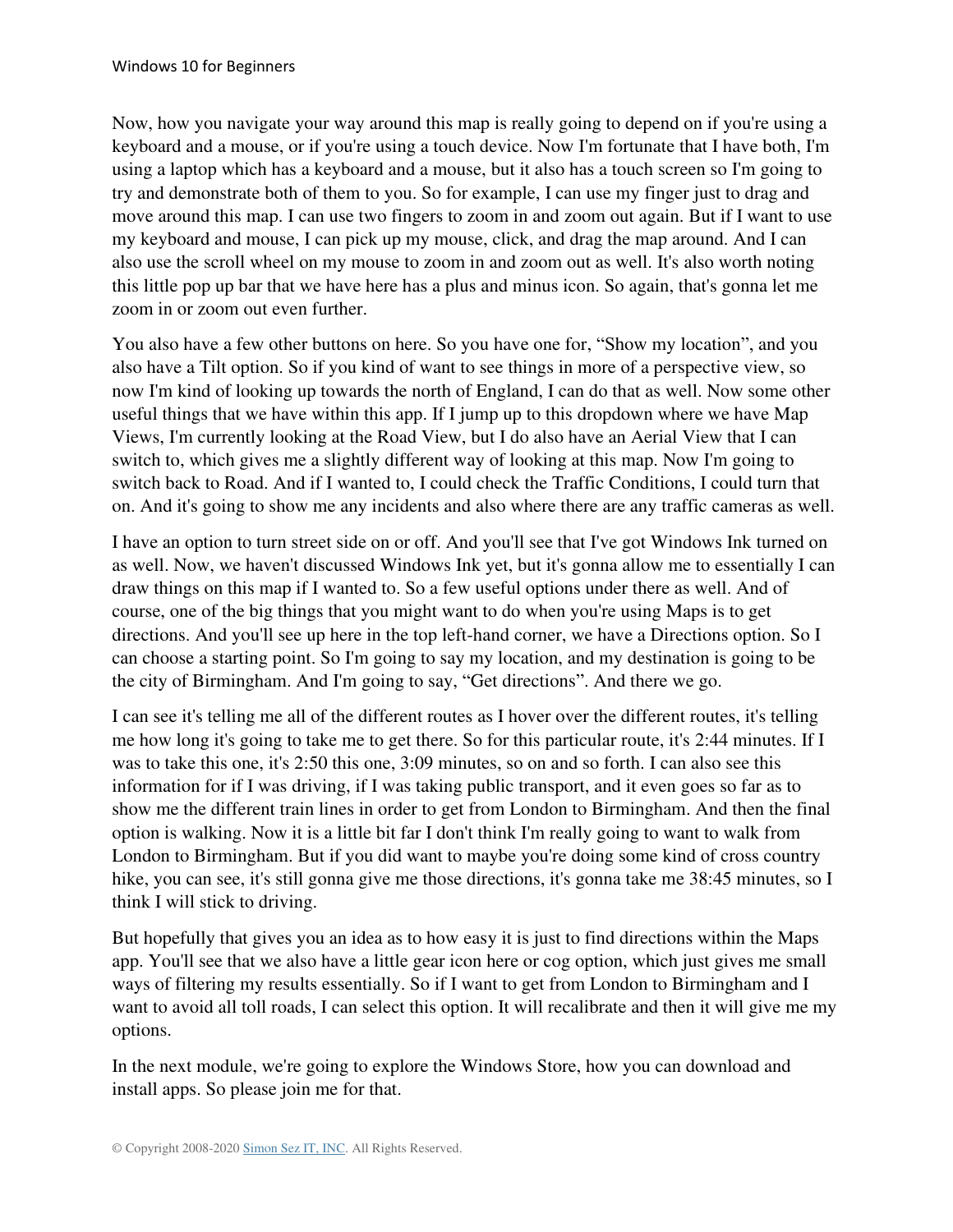#### **Video: The Microsoft Store**

**Deborah:** Hello everyone, and welcome back to this course on Windows 10. In this module, we're going to take a browse through the Windows Store. So I'm going to click on the Start Menu, and if you recall, we added the Microsoft Store as a tile into our Start Menu. So I'm going to click on this just to load up the Windows Store.

So what we're going to look at in this module is we're going to go through the different Categories that you have in the Microsoft Store. I'm going to go through with you how you can search for apps in the Microsoft Store, I'm going to take a look at some of the options that you have underneath your Account. I'm going to show you how you can download or install apps from the Microsoft Store. And then finally, we're just going to have a browse around and take a look at the different Store Apps that you can download. So let's start out by talking about Categories.

So when you enter the store, you're going to see a page that looks something like this. Now again, just bear in mind that when you come to do this course, this might look slightly different. Microsoft loves to change things all the time. But it should hopefully look something along the same lines as this. And what you'll normally see is a kind of like a highlights package or highlights page on that first screen. So you can see here we have things like Best entertainment apps are highlighted. We have maybe a new game like this one here, Sea of Thieves, which they're promoting. And we have various other different sections and categories that we can browse.

So as I scroll down, it's shown me "Picks for me", so that's based on things that I've searched for before. And you can see some of the "Most popular" apps that have been downloaded. We've got the top free apps, the top free games. And there's also things like Windows themes that you can download as well. We've got movies, TV shows, and then we have a series of different collections at the bottom. So your apps are kind of grouped into categories. Now I'm going to be discussing apps in this particular module as opposed to games. So what I can do is click on the top apps. And that's going to take me through to this page showing me all of the top apps ready to download. You'll also see running across the top, we have a small menu. So I'm currently clicked on Home, I have a gaming section, entertainment, productivity, and deals right at the end.

Now, if I jump back into top apps again, this is basically a filtered list. So essentially, the page that you go to every single time no matter what category you click on, is the same page. It's just applying different filters to that page so you can see what you're looking for. And I can see all of my filters that are applied running across the top here. So you can see, it's just showing all of the bestselling apps from the department apps. It's showing me all categories, and all ratings. So essentially, what I can do is if I want to change my search, if I'm looking for something else, I can apply different filters in order to achieve that.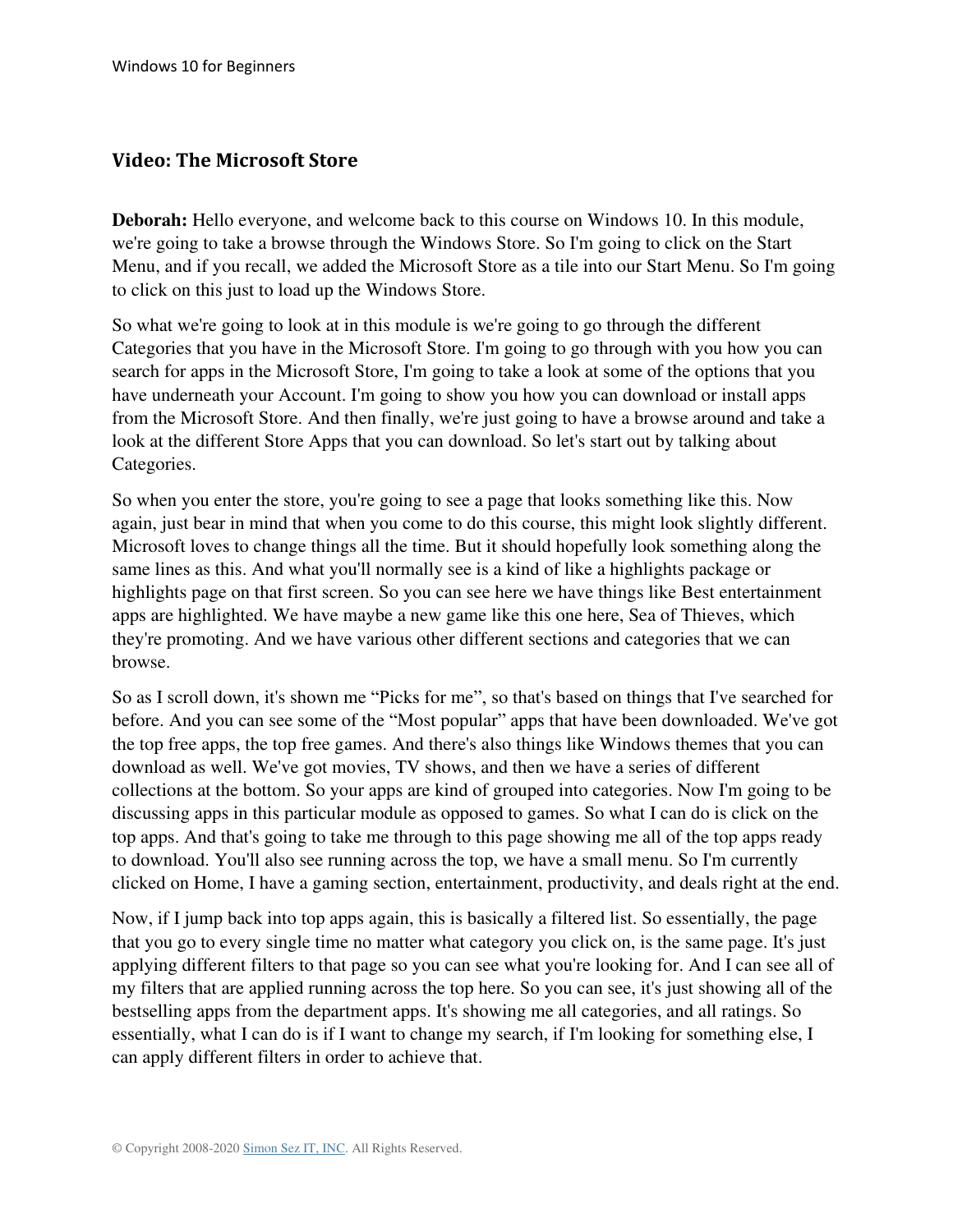So for example, if I was looking for an app related to reading, I might go to this category dropdown and choose to search just in the Books and Reference category. So using these filters is good if you're sort of more interested in having a browse through and seeing what apps are available. It might be that when you come to the store that you know exactly what it is that you're looking for. And you'd probably be better suited to use the Search bar at the top here if you do know the name of the app. So again, if I was looking for the Kindle app, I can type that in, hit Enter. And it's going to pull back all of the apps that have Kindle somewhere in the title or the description.

Now one thing you might have noticed when I use this Search bar, if I remove that, again, let's search for something else. Let's do Twitter. You can see I get a dropdown menu. So again, the store is suggesting to me apps that I might want to download that are related to my search term. Now one of the points to note here is that you can see that the top one there is Twitter, which is exactly what I'm looking for. But underneath you can see that it says owned. So you'll see that if this is an app that you've already downloaded and is available on your PC. So this essentially prevents you from downloading the same app twice. That's particularly useful. If it's a paid app, you really don't want to be downloading and paying for again, something that you've forgotten that you downloaded a while ago.

Now, I'm going to clear this search, I'm actually going to search for a different app, I'm going to search for an app called Lightroom. So I do a lot of photo editing, I'm very much into photography. So I have a lot of apps related to photography on my PC and also on my phone. And Adobe Lightroom is one of my favorite apps. You can see it's the first one here in the list. So I'm just going to click on it. And this is the kind of standard thing that you will see when you click on an app. So it's going to give you the corporation that it comes from. So in this case, Adobe, the category it falls under, Photo and Video, and it's going to give you a little description of what that app does. And also more importantly, a star rating above.

Now, if I'm not sure if I want to download this app, sometimes it's useful to be able to read reviews. So if I click on these stars, it's going to jump me down to the Reviews area, where I can then go through and see what other people have downloaded this app have thought of this app. And you can see here, there's actually quite a few people in there who didn't like it so much. So I may want to revise if I actually do want to download this app at all. Over on the right-hand side, you can see it's telling me that this app is free, and also that it offers in-app purchases.

So this is a really important point to make. Because I know that sometimes I've downloaded an app that is supposedly completely free. And then I find that when I open it, there's really not a great deal that I can do unless I pay additional money. So again, be very wary of that and check to make sure that the functionality you need to get out of the app is available. So just be a little bit careful of that when you're downloading your apps.

Now I'm going to download this app and to do it, all you do is click on the Get button. And you can see now I'm getting a progress bars was telling me that it's downloading Adobe Lightroom. It's worth noting that as this is downloading, if you cast your eyes into the top right-hand corner, you can see I have a little down arrow with a number one next to it. If I click that, that's going to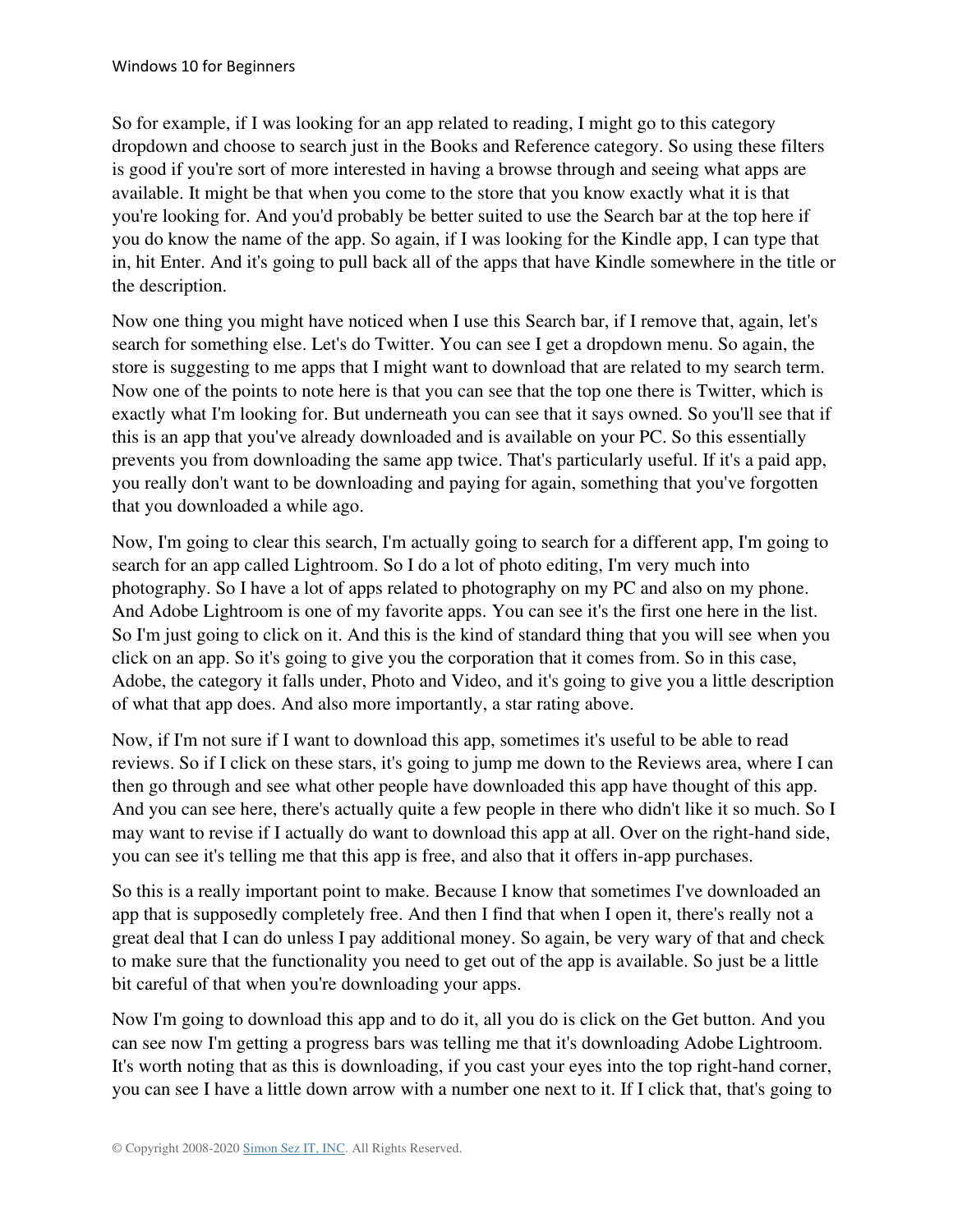take me into my Downloads and Updates area where you can see your download queue at the top. So currently, I have Adobe Lightroom. And again, I can see the progress. It's also showing me in there all of my recent activity. So all of the apps that I've downloaded recently. Now if I just click Back to go back to the page that we were on, another way of getting to that Updates area is to click on the three dots in the top right-hand corner, and going to Downloads and Updates. And there we go. It's finished downloading, and is now essentially within my library of apps.

So when I click on All Owned, I can see basically all of the apps that I own, and I can also filter by apps that I've got installed, we've seen downloads in there and any that are ready to install. Now something that's really important to point out here is if we click these three dots, again, you can see we have a number of different options. So we're currently in Downloads and Updates. And I would always advise you to go in and check your Settings. Now you can see here automatically that I have mine set to "Update apps automatically". So some apps you'll find have very regular updates from the developer. And if you don't have updates set to automatic, it means that you're going to receive a notification when that app needs to be updated. And you'll need to go in and do it manually.

Now, I personally prefer to have my apps updating automatically. A lot of the time, I don't even know that they've been updated as I'm not having to go in and manually update them. But it might be that you like to have that manual control. And if you do, you're gonna want to toggle this first slider off. You can see I also have Live Tiles turned on. So we've discussed that previously. So if I have an app, it's going to be shown as a Live Tile in my Start Menu. I've got Video Autoplay set to on. And the other option that's important in here is this Purchase sign-in as well. So if you're somebody who purchases a lot of apps, you can make that process a lot more efficient and quicker for yourself by turning this on.

So that means that you can essentially purchase apps without a password. It saves you having to type your password in for faster checkout. You'll see that as soon as I turned that on, Windows is now asking me to identify myself. And because of the way that I have Windows set up, it's asking me to scan my fingerprint on the fingerprint reader. So if I tap my finger, I can now £essentially purchase things from the Microsoft Store without having to type in a password. So definitely go into those Settings and set everything up in the way that best suits you.

Now, if we go back to these three ellipses, you can see that there's lots of different things in here and most of these are fairly self-explanatory. You have a Wish list. So if you have some apps that you would like to download, or maybe purchase, you don't have to do it immediately. But you can essentially add them to your Wish list. So for example, if I do a search for a different app entirely, so I'm going to type in photo, and I'm going to say Photoshop Elements 2020, which is photo editing software. I can see here that this is an app that I have to buy at £66 pounds, which is quite expensive. Maybe I want to wait until next month to do that.

What I can do is I can select Wish list, it's telling me; "this item was added to my Wish list". I'm going to close that down. And now if I go back to my ellipsis, if I click on Wish list, it's going to show me everything that I've added to my Wish list. And you can see here there is Adobe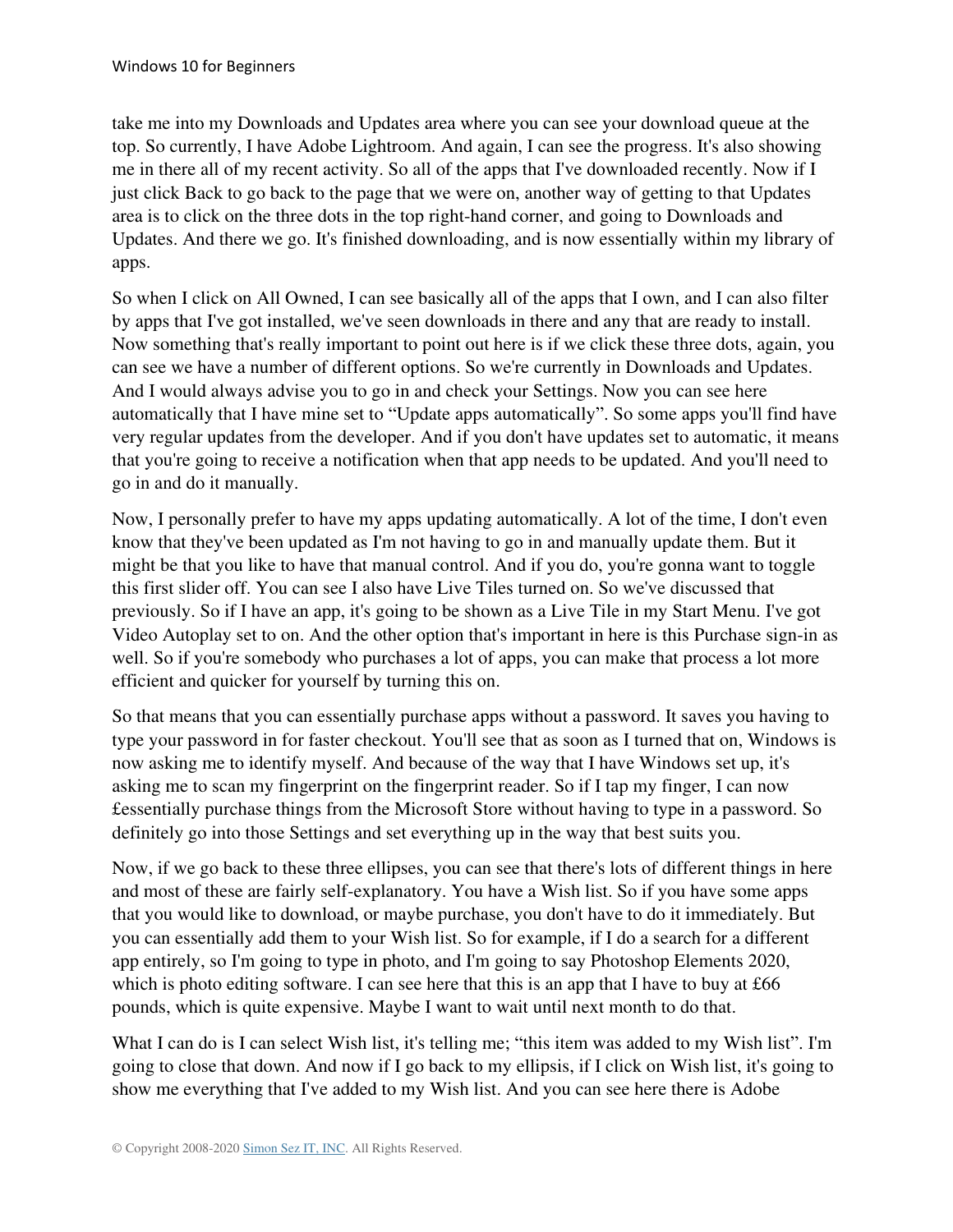Photoshop Elements 2020 at the top of that list. The other options I have in here are things like Redeem a code. So that's fairly straightforward. If you have some kind of discount code for a particular app, then you can redeem that just there. And you can also View your own account and check your Payment options.

Now, for obvious reasons, I'm not going to jump into here because I don't particularly want everybody watching this course to be able to see things like my credit card information. But this is where you can go to set up how you're going to pay for things that you download from the store. And then finally at the bottom, you have that Send Feedback link. So I'm going to close down the Store just by clicking on the cross. And I'm going to jump back to my Start Menu. And what you can see is now at the top of my menu, under the Recently added header, I've got Adobe Lightroom.

And of course, as we've seen before, I can right-click and I can say Pin to Start, in order to get that there as a tile. I can move that tile around. I can right-click and I have more options in here. And I could even pin it to the taskbar if I wanted to, to make it super-efficient to access. So that is pretty much it on navigating the Microsoft Store, downloading applications and also doing things like checking and managing your updates and your settings. That's it for this module, I will see you in the next one.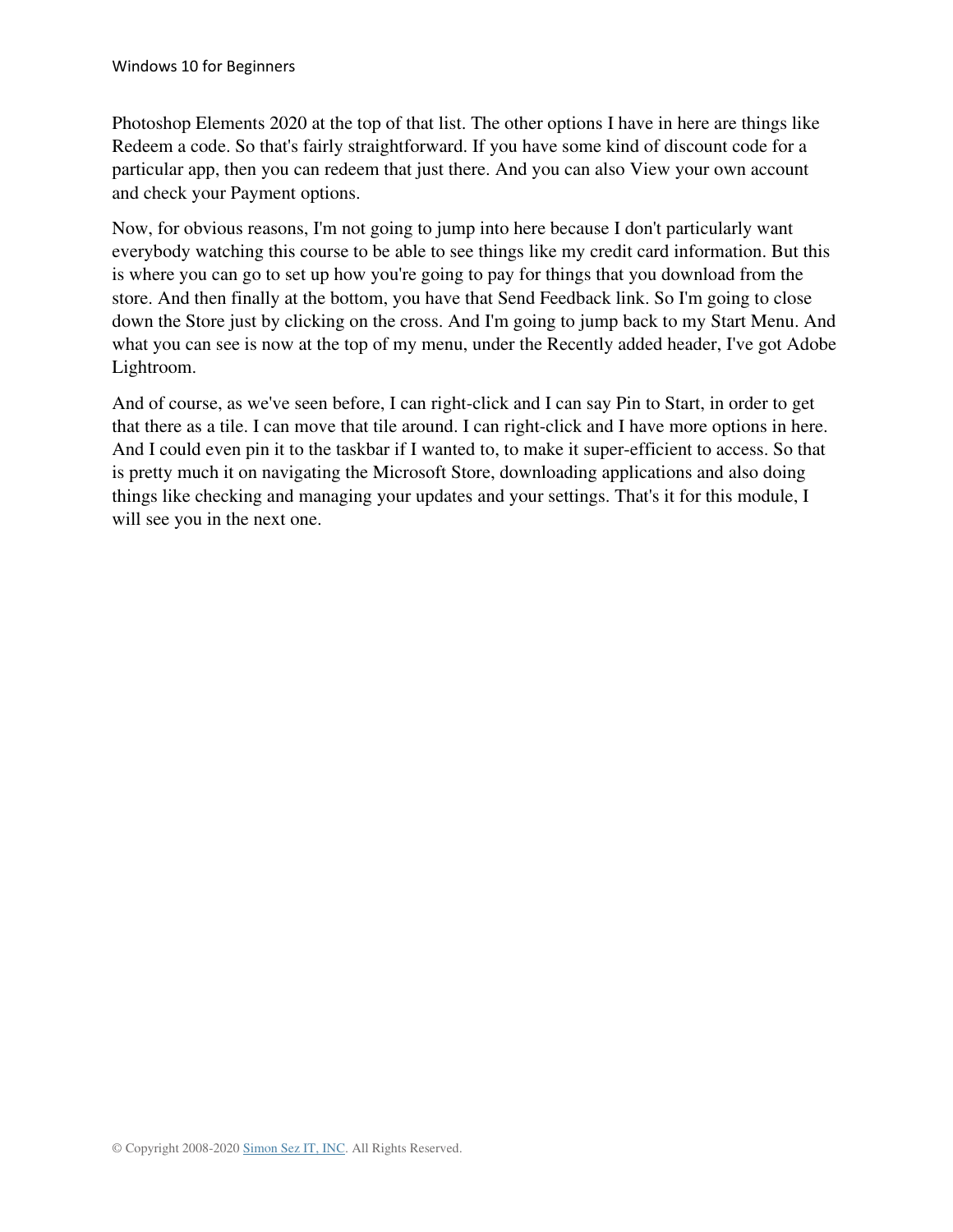## **Video: Apps and Modes**

**Deborah:** Hello everyone, and welcome back to this course on Windows 10. In this module, we're going to talk about Apps and Modes. Now in several of the more recent modules that we've done, we've been looking at Desktop versus Store Apps. And in this module, I want to look at some of the features of running Store Apps in Desktop Mode, and Desktop Apps in Tablet Mode.

Now in some of the more recent versions of Windows, so something like Windows 8.1, there were a lot more restrictions than there are in Windows 10. So I'm going to cover some of the key points that you need to be aware of. So you can see here, I've started up four Store Apps. And in Desktop Mode, they work in a similar way to the way that Desktop Applications work in terms of the Windows. So you can see that for each app that I have open, I have that Close button in the top right-hand corner, I have the Minimize, and also the Maximize button. I can drag all of these apps around if I want to, and I can also utilize that Snapping feature that we have built into Windows 10.

Now one of the things I want to point out with Store Apps is that although you can resize them, they do all have some sort of minimum width and height restrictions. So essentially, you can only resize them by so much. So a good example of this is the Calculator. So I'm going to close down the Windows Store app, I'm just going to quickly search for Calculator again. What I'm going to do is I'm going to maximize it and then I'm going to try and drag it down so that it neatly fits into this little snapped area. And you'll see as I drag down and let go, and I want Windows Media Player in the other area. Can you see here that the Calculator kind of overlaps that Windows Media Player? And it doesn't matter if I try and drag it, it only goes so far. So I can't actually stop that from overlapping the window above.

So that is a good example of restrictions when it comes to resizing app windows. Now of course, there is a way for you to get around this, you could right-click on the Status bar. And you might want to do something like cascade all of the windows. And then you can easily click between them. Or you can utilize that Alt Tab function, which will allow you to tab between the different apps. You also have other options in here for showing your windows side by side. And I can also show windows stacked on top of each other if I wanted to. Now I'm going to close down some of these apps because we have quite a few open. Now the other thing to be aware of is some of the options that you have in the Start Menu.

So in Desktop Mode, if I want to scroll through this list, I can utilize the scroll bar and use my mouse to scroll up and down. You can also use the scroll wheel on your mouse if you have one to move through that particular list. Now again, looking at these tiles, I have quite a few tiles in here. And once you start adding things as tiles, this area can get quite congested. So you can resize this Start window to a certain extent by just dragging it out to give yourself more room. But if you need even more room than that, imagine you've got lots and lots of tiles here and you're having to scroll up and down to see them all. Remember that there is a setting you can turn on.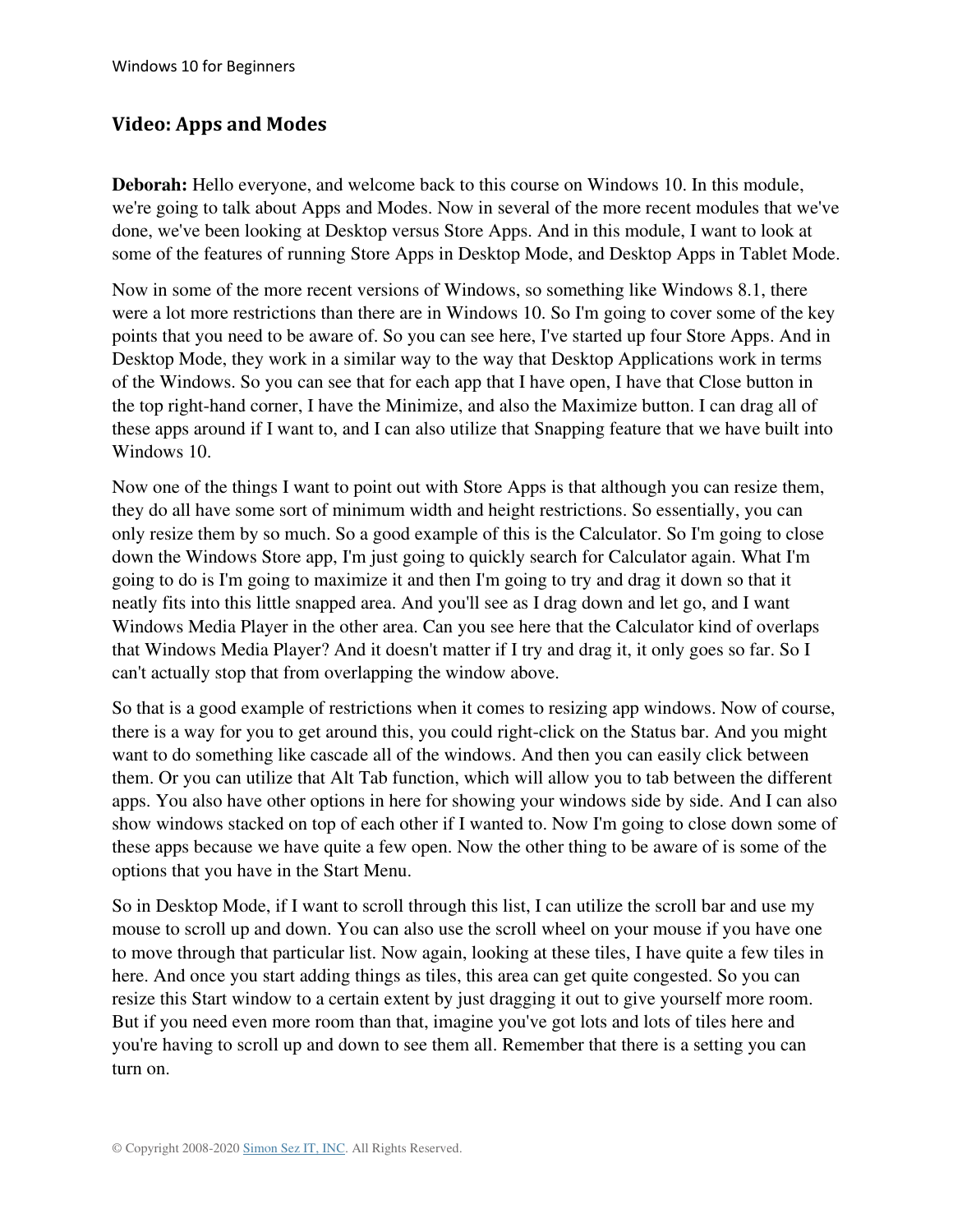So let's jump back into Settings and go to Personalization. And we're gonna jump straight down to Start. And this little toggle here, Use Start full screen, I'm going to toggle that on, close down Settings. And now when I go to Start, you can see it's just the tiles on this screen. So essentially is a lot easier for me to see if I've got a lot of tiles there. Now I don't actually like to have that setting on. So I'm going to go back in, and just very quickly turn that off. So now let's switch into Tablet Mode and look at some of the factors affecting Desktop Applications.

So if you remember we go to our Action Center, and we have our Tablet Mode button which I'm going to turn on. So now I'm going to operate everything using my finger and my touch device. So I want to find the WordPad app to open it, I don't have it as a tile on my main Start screen. So what I can do is I can tap the All Apps icon, and I can use my finger to scroll through. And I know that WordPad is under Windows accessories, WordPad. Now in Tablet Mode, you can see that WordPad automatically starts in full screen. If I try and restore it down by tapping on the Restore button in the top right-hand corner, it doesn't work, it stays in full screen mode. So essentially, what I'm saying here is that for some of these apps, and WordPad is one of them, you can only run them in full screen if you're using Tablet Mode.

Now, obviously, there are one or two exceptions to this. But for the most part, that is the general rule. So what I'm going to do is I'm going to go back to my Start Menu, and I am going to open up Notepad this time. So again, that's underneath Windows accessories, and we'll tap on Notepad. And again, you'll see what I mean. It opens up in full screen, and I am unable to restore that app down. So with these apps opening in full screen, it makes it a bit more difficult to be able to switch between different apps because I can't minimize Notepad down to see anything that's underneath it. So this is where I would probably use something like Task View Mode. And you'll find that in the Status bar at the bottom.

I'm just going to tap on it. And it shows me all of the windows that I have open. And I can then if I want to, just tap on WordPad in order to switch to that app. Now when I'm working in Tablet Mode, I can still utilize things like the Snapping feature. So if I wanted to snap WordPad, I can just grab the top bar with my finger, drag down, I can drag over and it's going to snap it. I can then choose the application that I want to fill the other half of that screen and I'm going to tap on Notepad. And there we go. So that feature still works in Tablet Mode.

So that is a very quick run through of some of the differences with apps when working in Desktop Mode versus Tablet Mode. That is it for this module, I will see you in the next one.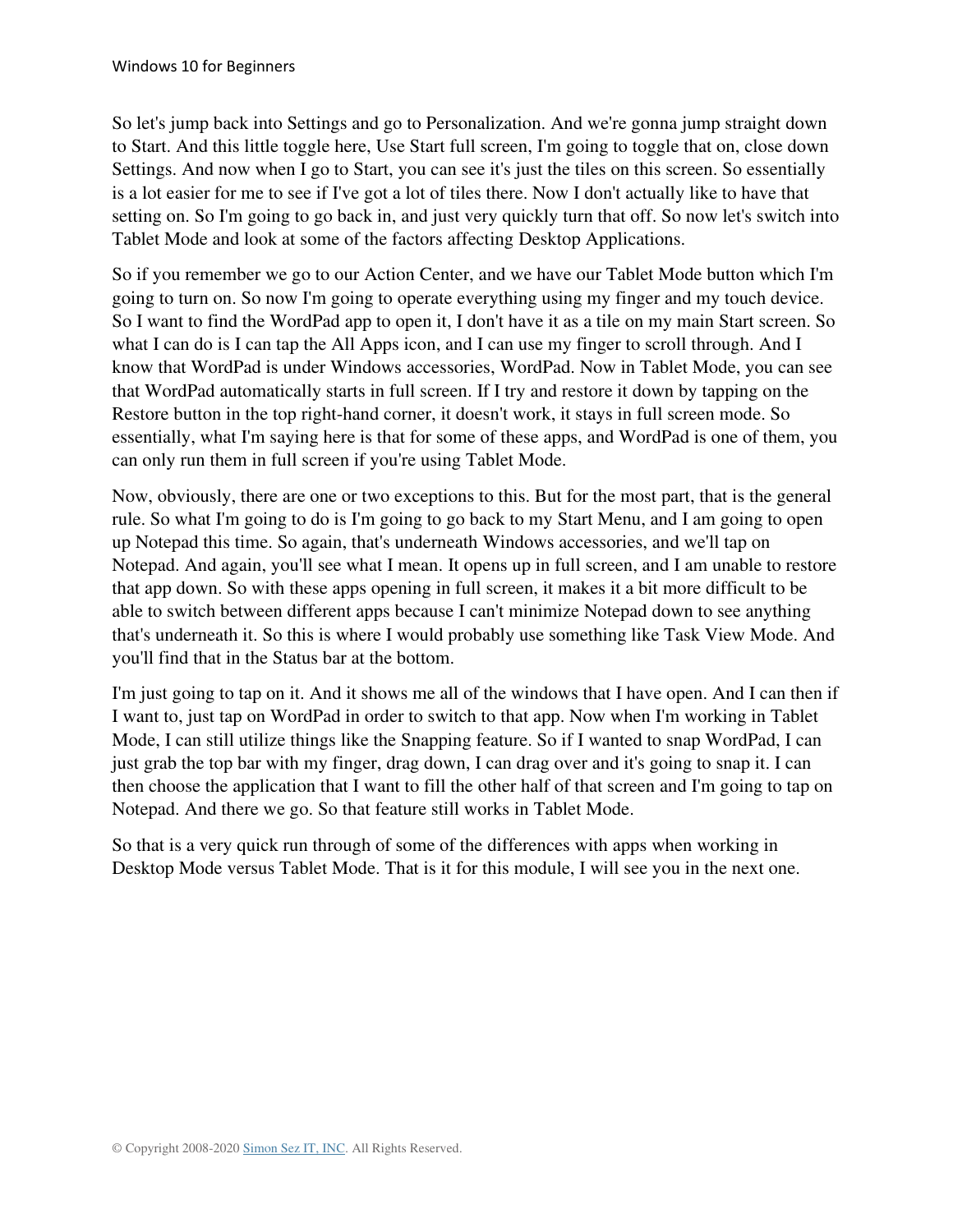# **Section 10 – Connecting to the Internet**

#### **Video: Connecting to the Internet**

**Deborah:** Hello everyone, and welcome back to this course on Windows 10. In this module, we're going to talk about connecting to the Internet. Now, most things that you're going to be doing will involve accessing the internet at some point or another. And it's something that we've barely mentioned so far in this course, even though it's probably the thing that we all do the most often.

So in this module, we're going to focus on Internet Access. I'm going to start out by talking to you a little bit about Internet Connections, I'm going to explain the difference between Public and Private Networks. And then we're going to jump into our Network and Sharing center. So let's start out by talking about Internet Connections. And really, what we're going to concentrate on is a standard Internet Connection. So, for someone who is using a PC or a laptop at home.

Now, these days, the most common arrangement is that you will have some kind of router that is connected to an internet service provider or ISP, as you might know it using a cable. So in my case, my local telephone company has provided the box and the signals use the phone lines. Now, some people do have other setups, some people have things like satellite connections, but in the majority of cases, people will have some kind of wired connection. Now how you actually connect to that box from your PC is a different matter.

So traditionally, or historically, people have connected their laptop or their PC, to their router using an Ethernet cable. I'm old enough to remember those days of having to plug my laptop into my router to try and access the internet. But these days, most commonly, people will connect wirelessly over Wi-Fi. And in order to do that, you need to have a wireless device within your tablet, your laptop or your PC. And I will say that most devices that you'll buy these days already have that built into them.

Now in some rare cases, if your PC doesn't have a wireless device, maybe you have a really, really old laptop, you can buy something that you can plug in. Or you could go back to that old traditional method of using an Ethernet cable to plug directly into the router. Now in this module, I'm going to make the assumption that you can connect wirelessly as that is the most common. So a basic starting point for connecting to the internet is that we need to have some kind of router. And we also need to have a wireless device built into whichever device we're using, our PC or our laptop.

Or if you're using a device which is set up for Wi-Fi which I am, if you look down in the Notifications area, you'll be able to see this little Wi-Fi icon. And it's this one just here that kind of looks like these rays emanating from the corner. And as I hover over it, you can see it's telling me in a little pop up message, the name of the router that I'm currently connected to. And it's telling me that I currently have internet access. And I can see by the fact that all of these bars are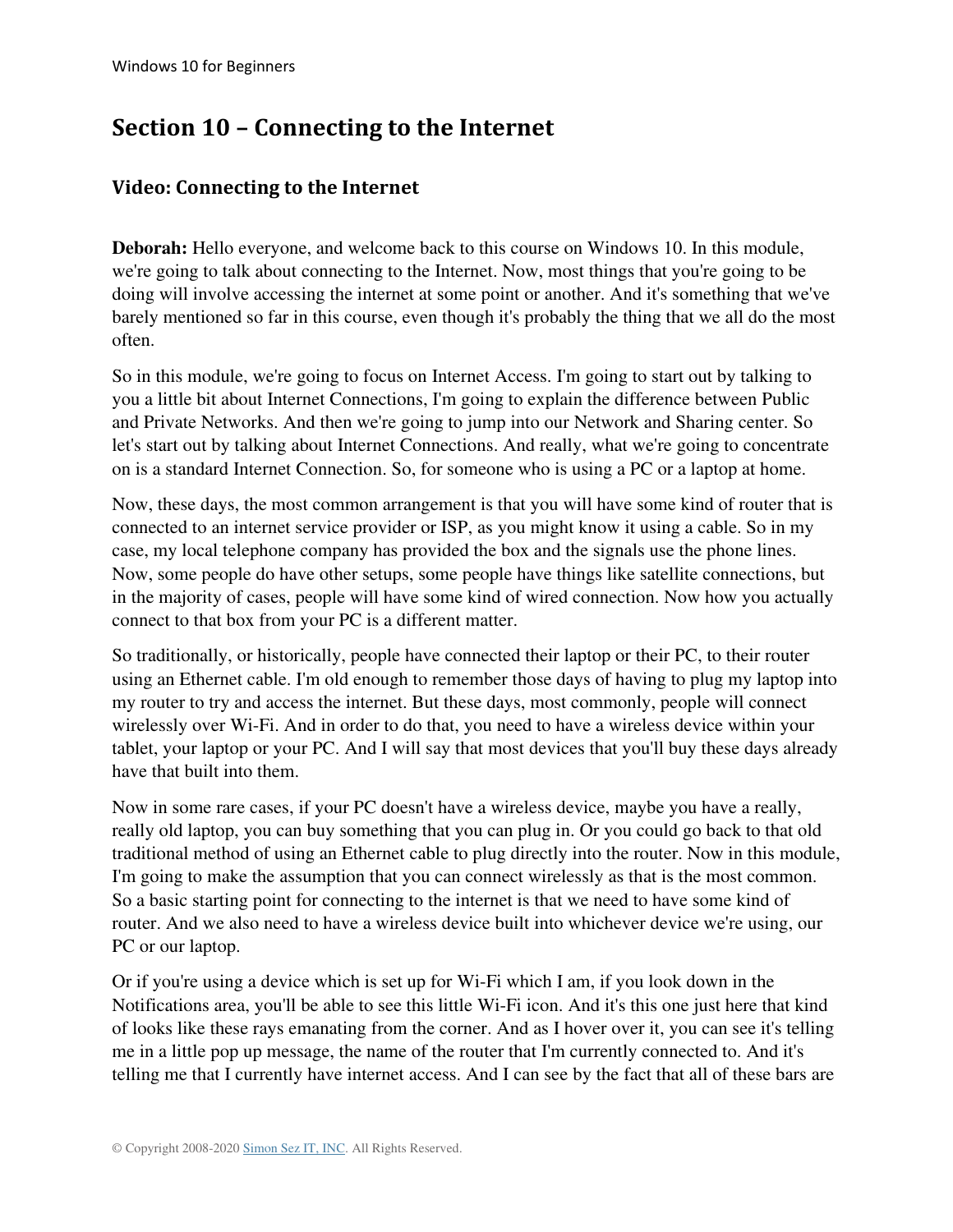white, that I have a really strong signal. Now when I click on this, you'll see that I now get a list of router IDs.

So essentially, my device can connect to lots of different routers. Now the one that I'm currently connected to is at the top of the list, it's telling me that I am connected and secured. And if I wanted to, I could choose to disconnect from my internet just by clicking that Disconnect button. Now these other ones that you can see listed are not actually located in my house. So essentially, I'm picking up the routers of my neighbors. And you might think to yourself, well, can't I just select one of my neighbors' and utilize their Wi-Fi.

Firstly, I wouldn't advise that you'll have some very angry neighbors. But secondly, if you do try and do that you're going to be asked for a password. So for example, I can't just click on this second one in the list BTHub6 and say Connect, because it's going to ask me to enter the network security key. Now normally, when you receive your router, your network security key is printed either on the bottom or on the side. And you'll normally be given a little card by the engineer as well with those details on it.

So the first time you connect your device wirelessly to your router, you have your security key. Now you'll see underneath where it's got the name of my router and it says connect and secured, I have a little link to properties. So if I click on that it's going to jump me across into Settings. And you can see the name of my router listed at the top there. And you can see that I have this little toggle turned on, so that it will connect automatically when in range. Now I like to have this toggled on so that as soon as I boot up my PC, I don't have to do anything, it automatically connects to my Wi-Fi.

Now the next options that I have are related to my network profile. And you see that I have options for Public and Private. And I currently have Public selected. So it says; "Your PC is hidden from other devices on the network and can't be used for printer and file sharing". And the second option, Private; "For network you trust such as at home or work, your PC is discoverable and can be used for printer and file sharing if you set it up". So I might decide to choose this second option if I kind of wanted to create like a mini private network amongst my family.

So within my household, we might have three or four different laptops for different family members, we're all attached to the same Wi-Fi. So essentially, we can create our own little private network, which will enable us to do things really easily like share files, and also do things like connect to a shared printer. Now I actually don't share any files or a printer with anyone in my household, so I'm happy to leave mine on public. Another option we have in here is Random hardware addresses.

So you can essentially use Random hardware addresses to make it harder for people to track your location when you connect to this Wi-Fi network. So for example, if you have lots of apps, which do things like use your location, such as the Maps app that we looked at earlier, if you would prefer that your location wasn't disclosed, you could choose to use a random address for this network. We then have some options in here for a Metered Connection. Now I don't have a Metered Connection, but a lot of people do. Now a metered connection is more like a controlled connection. So it means that you essentially pay only for the time that you're connected, or for a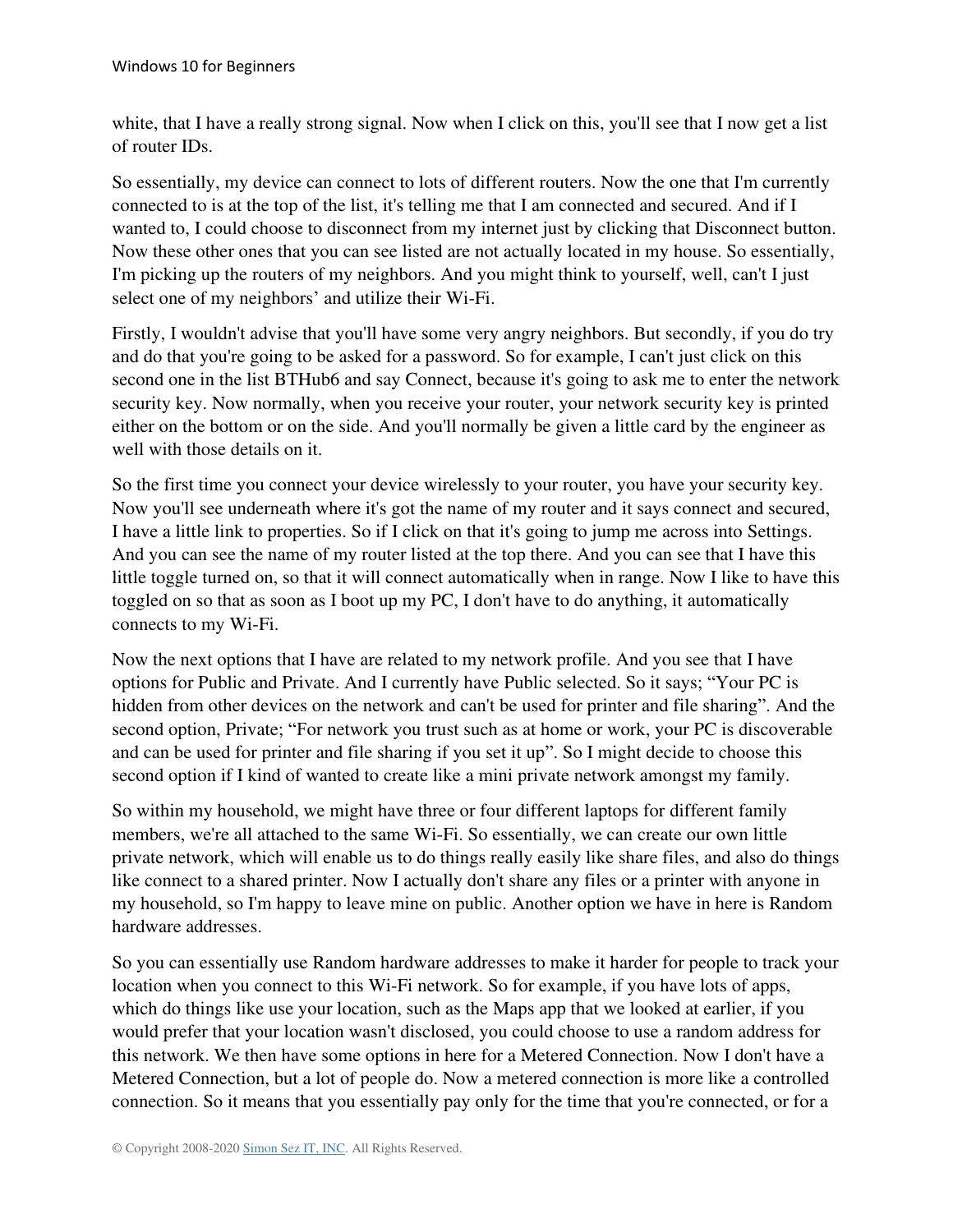specific amount of data. So there might be some instances where you want to turn off your metered connection.

For example, if you're downloading an application that's very large, you don't want that download to fail because you've gone over your data limit for the day. So this really applies to people who fall into that kind of scenario. And as we move down towards the bottom, we just have some information about our IP settings, and also some Properties related to my router. So really, it is important to come in here and check these settings to make sure that you can make a wireless connection to your router. And if you can't, you should be able to make a wired connection using something like an Ethernet cable.

If you're not sure what I mean by that you can get hold of Ethernet cables very easily. And most devices have some kind of Ethernet ports on them. So it's really simply a case of connecting up your device from the Ethernet port to the Ethernet port on the router. Now, I will say that using this method is sometimes not the most convenient if you're anything like me. My router is situated quite a long way from where I like to use my laptop. And sometimes it's quite hard to find a cable that is long enough to stretch to the router. But it is an option if you don't have wireless.

So pretty easy to set up your Wi-Fi. I will also say that if you purchase a brand new laptop, or maybe a PC that has Windows 10 on it, as soon as you start up that laptop, Windows actually walks you through the process of setting up your Wi-Fi connection. So it really makes it a really efficient and simple process. Now having established a working connection, I really want to focus the next few modules on browsing the internet using Edge and Internet Explorer. But before we leave this module, I just want to cover one of the things I mentioned before, Network Discovery.

So again, I'm going to jump back into Settings. I'm going to go to Network and Internet. I'm going to click on the Status page and look at Sharing Options. Now if you remember before, we were talking about Private and Public networks. And you can see here I have the Guest or Public option expanded. And underneath it says; "Network discovery and File and Printer sharing". So as I mentioned in general, I'm not sharing any files or a printer with anybody else in my family. So, I have Network Discovery turned off.

However if I turned this option on, I can then specify underneath what I want to actually share with other members on my network. So you can see here; 'When file and printing sharing is on Files and Printers that you have shared from this computer can be accessed by people on this network". So this option basically allows my PC to be discoverable on the Private network, which means that I can share Files and Printers with other members of my family. But it doesn't let them access my PC. They can't just jump onto my PC and see my files.

So if I was to turn on File and Printer sharing, it's going to make it a lot more efficient for me to share maybe photo albums, documents, things with other people in my family. And also, if we have one printer in our household, it means that we can all use that printer. Now I'm going to turn both of those options off. We also have the same options for a Private network as well. Now the final option I want to talk to you about is the Network and Sharing center.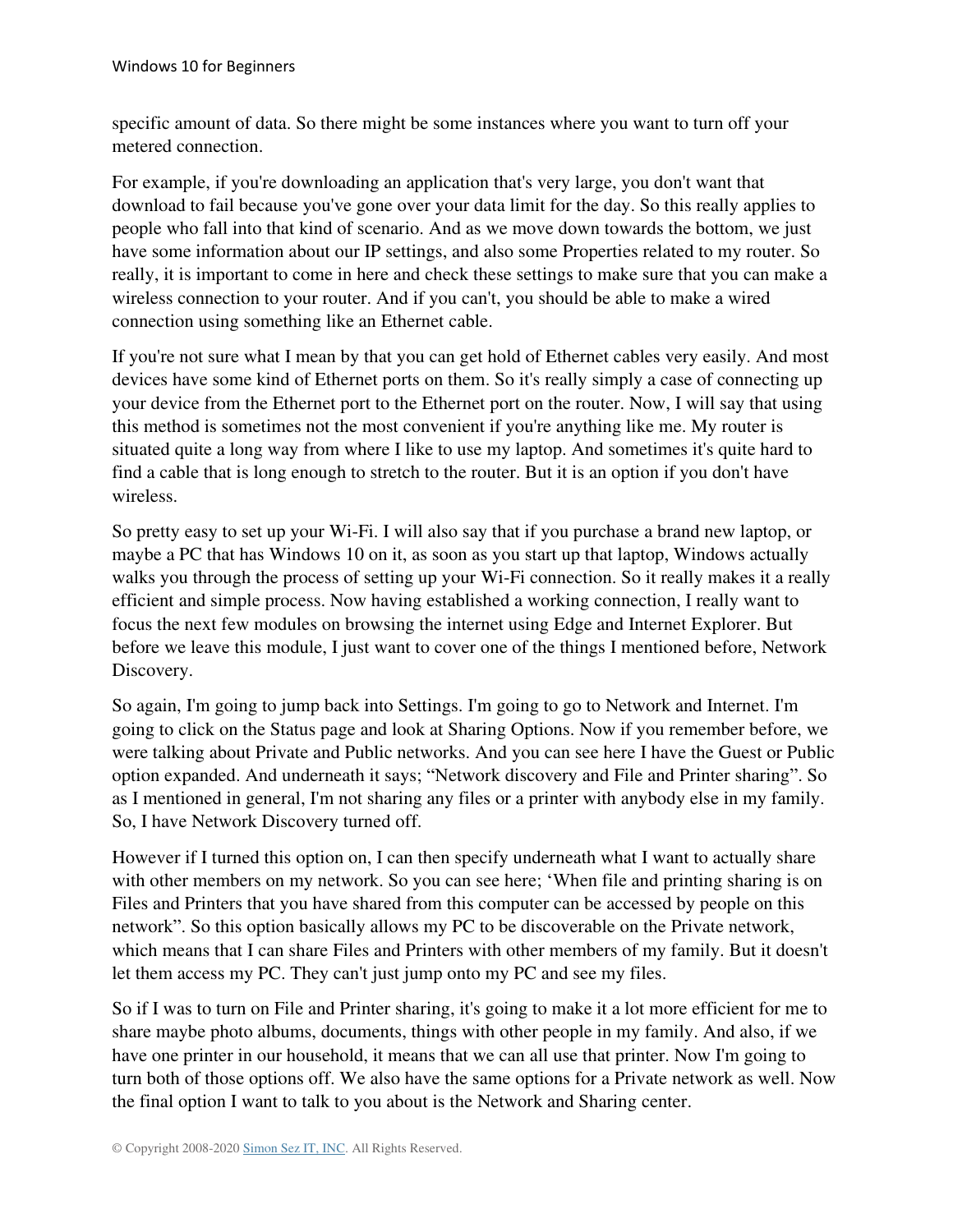So I'm going to jump back into Settings, we're going to go to Network and Internet. And right at the bottom, we have a link to Network and Sharing Center. So this dialog box gives me access to lots of options related to Networking. And at the top here, I have an indication of my current active network. And if I want to change any of those settings, I can click on this little link just here, which will take me in and I can see all of my settings. And I can also change some of these settings if I need to.

Now we're not going to get too much into the technicalities of this, just be aware that if you have to do something like that, this is where you're going to find those settings. Now for most of this module, I've been describing how you connect to a router wirelessly. But there might be some occasions where you need to set up some kind of network connection manually. And again, this is where you come to do this. You can see here you have an option; "Set up a new connection, or network". And it gives you four options.

So it's going to allow you to connect to the internet, you can set up a new network, you can manually connect to a wireless network, or you can connect to a workplace. So this last option here, Connect to a workplace, this will cover situations such as one where you might have a company laptop, and you work from home, but you need to connect to the work network using a VPN or a virtual private network. If that is a case that applies to you, then this is the option that you're going to need.

And the final option that we have here is Troubleshoot problems. So again, if you're having any issues with your connection, or having any problems setting it up, or maybe it's just not connecting, you can run through this troubleshooter to try and diagnose your problem. So again, that's really just a pointer for you so you know where to go if you do run into any issues.

So that's it on this module for connecting to the Internet. We're now going to move into using web browsers and the first one we're going to take a look at is Microsoft's newest browser, Microsoft Edge. So please join me in the next module for that.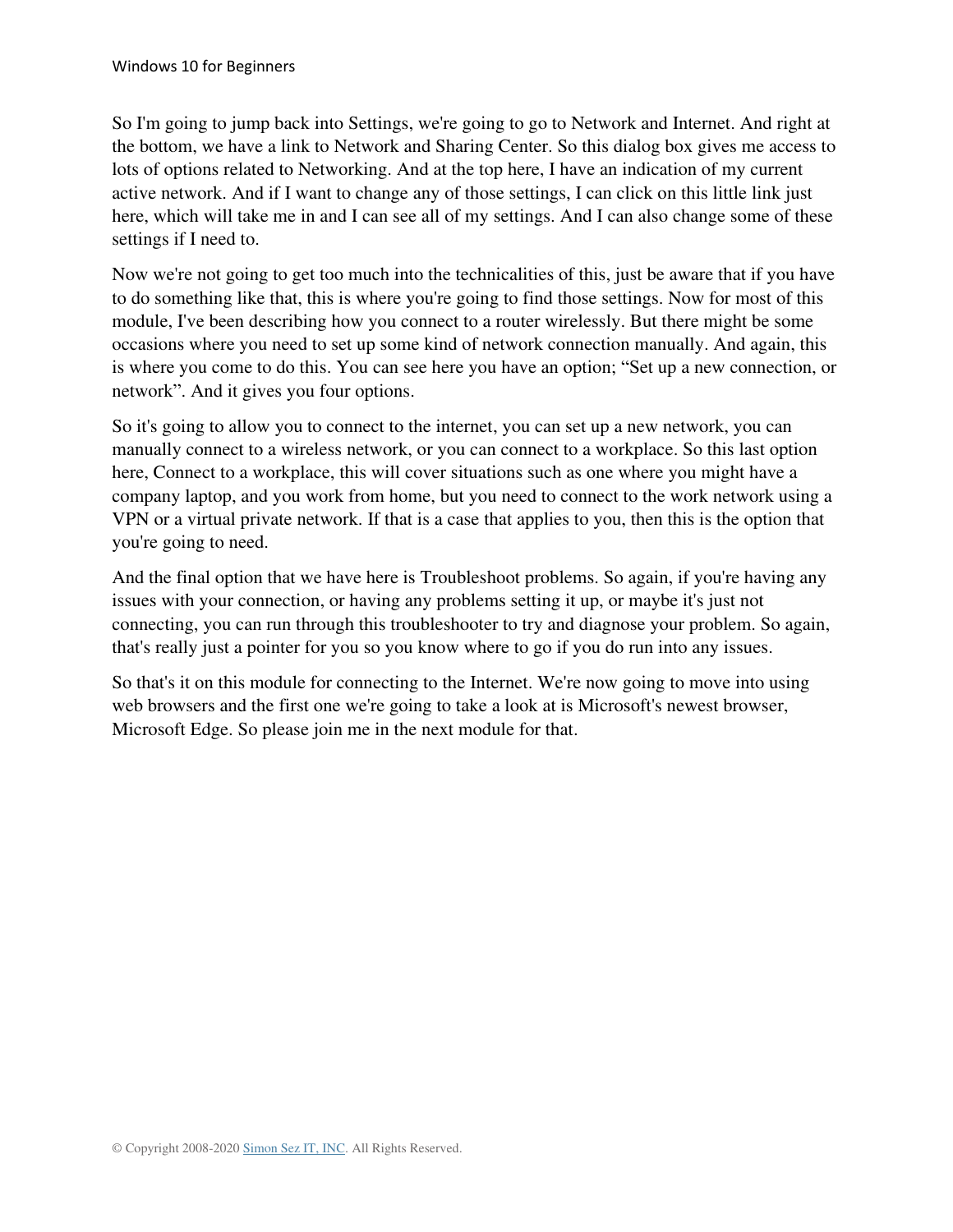## **Video: Microsoft Edge**

**Deborah:** Hello everyone, and welcome back to this course on Windows 10. In this module, we're going to be taking a look at Microsoft's newest internet browser; Microsoft Edge. And you may or may not have heard of Microsoft Edge. It's been around for a little while now. But to an extent, it replaces Internet Explorer as the preferred web browser for Windows 10.

Now, I will say the Internet Explorer is still available. So if you like to use that, then no worries at all, we are going to be covering Internet Explorer in the next module. And the reason why it's still there, it's really more of a legacy piece of software now, because there are still many, many websites that only work on or rely on Internet Explorer. But in this first module, we're going to concentrate on Edge and its features.

So I'm going to start out by just giving you an overview of Microsoft Edge. I'm going to show you how you can Search for Items and Browse for Websites, we're going to go through the Microsoft Edge Settings. And finally, I'm going to introduce you to the Hub. So let's start out by just getting familiar with how Microsoft Edge works.

Now, I actually have Microsoft Edge pinned in a few different locations. So you can see the icon here on my Desktop. I also have it pinned down in my Taskbar. And if I go to my Start Menu, you'll also see but it is one of my tiles, so I'm going to click to open up the browser. Now the general look and feel of Microsoft Edge is a very clean looking browser. You can see right in the middle here, we have our Universal Search so we can search the web. And you can see underneath I have these little tiles, some of which are currently empty. But I can essentially add websites that I visit frequently. And I haven't added any yet.

These first two, Microsoft Office and Microsoft Support, Those were added in when I purchased my copy of Windows 10. But if you do want to add and customize this area, it's very simple to do, just click the plus to add a site. I'm going to add the Financial Times and just paste in that URL. And there you go. Simple as that, you have a quick title. Now you will see a lot of similarities between Edge and Internet Explorer. And one of those similarities is that running across the top you have this tab system.

So you can see I have one tab open currently. And if I want to open a new tab and essentially have lots of different searches running, all I need to do is click on the plus. And you can see as I hover over, the shortcut key for that is Ctrl + T. And that's going to open me up a brand new tab. Similarly, if I want to close the tab, I have a little cross located to the right on each tab, I can click it to close and the shortcut for that is  $Ctrl + W$ .

Now one of the things that's different between Edge and Internet Explorer is that with Edge you have one central bar in the middle here, that's both an address bar and a search bar. So for example, if all I wanted to do was go to the BBC website and catch up on the latest news, I can click in this Search bar, type in BBC and I'm going to select news. And it's going to pull me back my search results. It's also worth noting that all of the Microsoft browsers by default, use Bing as their search engine as opposed to something like Google.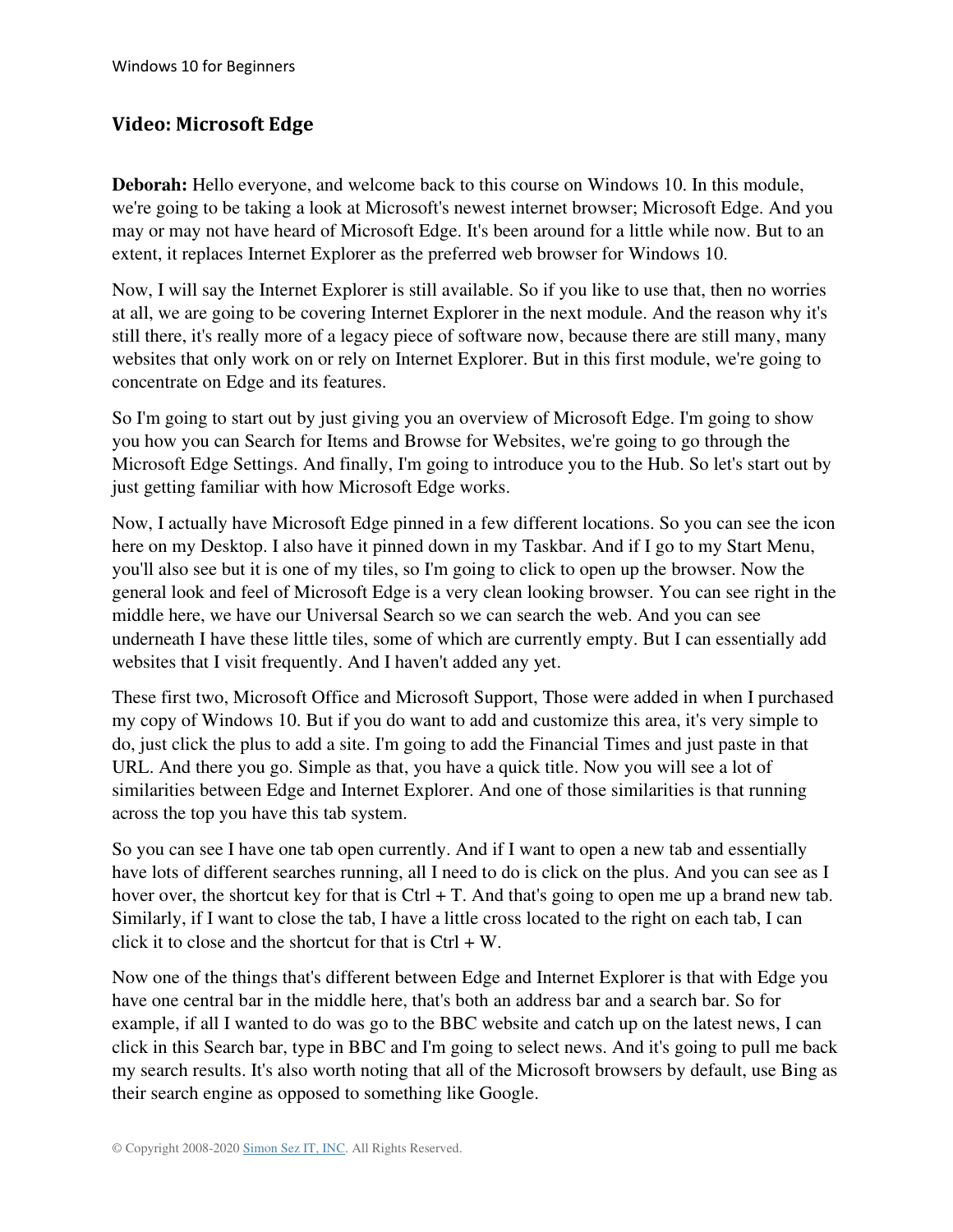I can then select the site that I'm looking for. And in this case, that's the BBC UK News page. So let's take a look at some of the controls that we have in the Edge browser. And I will say that a lot of these, again, are very similar to Internet Explorer. If we look over in the top left-hand corner, we have our basic Navigation controls. So I can click to go Back to my search results. Or maybe Forward again to the BBC homepage. I also have a Refresh button. And then I have a Home link as well. So if I click on Home, it's going to take me back to where I started from.

Now moving across to the right-hand side you can see we have a number of different icons up here and I'm going to cover those in a little while. Running down the right-hand side I have my Scroll bar, so I can scroll up or I can scroll down to move up or down the current page. And running across the top as is fairly standard with all browsers we have our Address bar. Now if I wanted to navigate to the BBC news website from the address bar, all I would need to do is type in www.BBC. And as I'm typing you can see the Edge is giving me suggestions or recommendations of where I might be looking to go. So in this case, I am actually looking to go to the news site, so I'm going to select this first link. And that's going to jump me straight back to that news page.

Now, Edge is pretty intelligent in many different ways. So it does keep track of the sites that you visited previously. So if I was to go to a site that I accessed frequently, which is a site called Pexels, which is a royalty free image site, if I start typing p-e-x, because the browser knows that I visited this site before, it's going to give me that website in my list of recommendations. I can then just click, and it's going to jump me straight to that particular website. So let's now finish out this module by looking at some of the settings that we have, and also some things which are going to make your life a little bit easier and a little bit more efficient.

Now, if you're anything like me, there's kind of like maybe five to 10 websites that you visit on a daily basis. That might be something like a news site, or maybe a weather site. Or maybe websites which are more related to the work you do, and the interests that you have. And it can be a little bit of a pain to every time you want to go to one of these sites having to come up to the address bar and type that in. And so what you're probably going to want to do is bookmark sites that you visit frequently. And that's a very simple process in most web browsers and in particular, in Microsoft Edge.

So I'm currently on this BBC News homepage. And this is one that I look at every day to catch up with what's going on in the world. And what I'm going to do is I'm going to add this website to my Favorites. So all I need to do is navigate to the page. And then over on the right-hand side, you can see I have this little star icon with a plus. It says; "Add this page to favorites". I'm going to click. It's telling me that a favorite has been added. And it's given me a chance to rename that particular favorite. And what you'll find is that sometimes the name that is given by Edge is kind of long, it's a bit too long for a favorite. You're probably going to want something a little bit more concise in there.

So in this case, I'm actually just going to delete out where it says Home, so that it just says BBC News. And I'm going to say; "Add this on to my favorite bar". So let's click Done. And you might be wondering, well, where is your favorite spa. Currently, I'm not displaying my favorite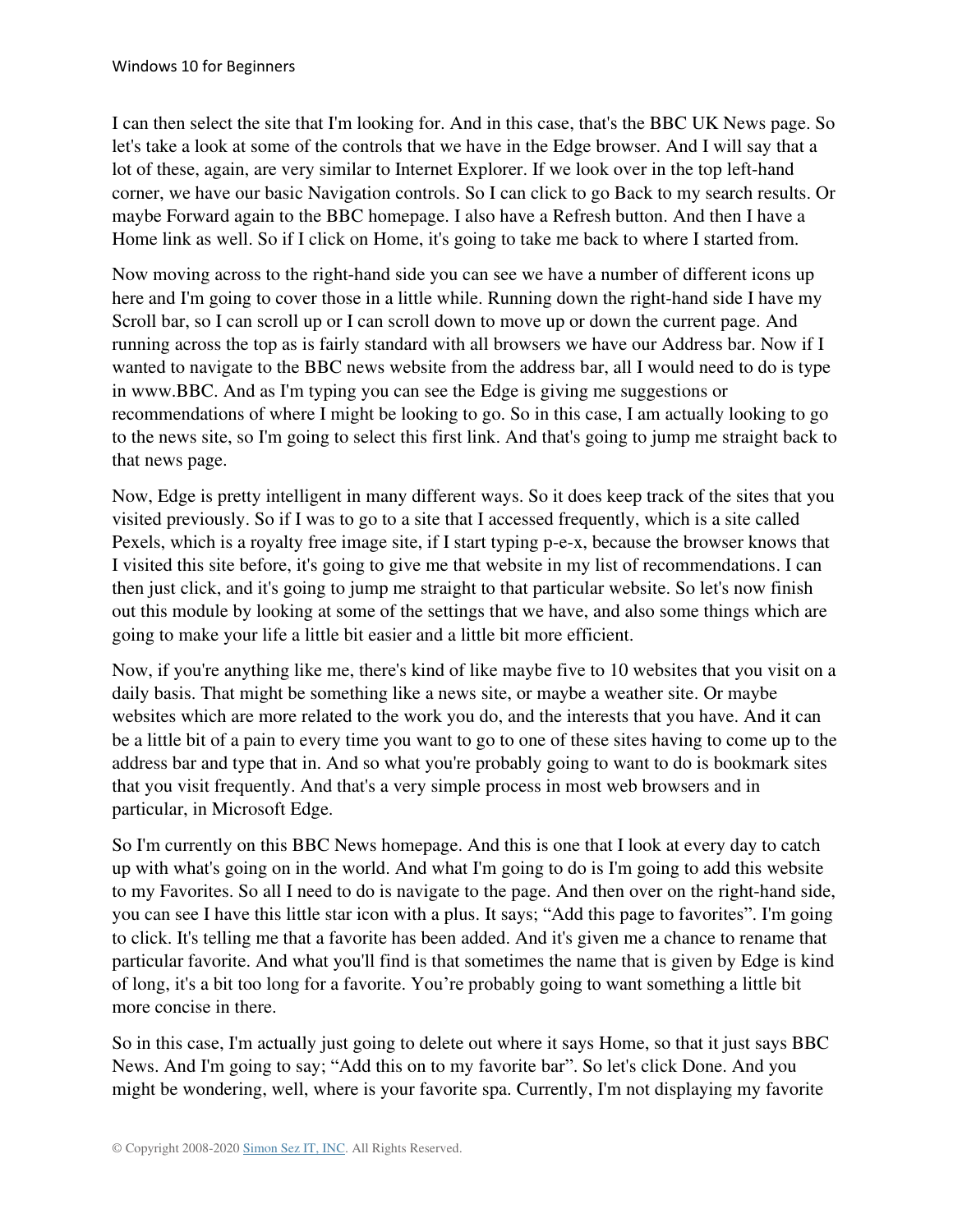bar, this is a setting that you can turn off or on as you please. So if I want to turn my favorite bar on, if I go to the ellipses right in the top right-hand corner, go down to Favorites. And you'll see that there is an option, "For show favorite bar". And currently mine says Never, I'm going to change that to Always. And there we go, you can now see that my favorite bar has appeared at the top, and I've already put on there links to websites that I visit all the time. And there on the end is the one that I've just added.

And when it comes to managing these little favorite links, again, if we jump into the ellipses and go down to Favorites, you can see you have an option there for Manage Favorites. It's going to show you all of the websites that you've added. And this is where you can come in and you can move them around if you want to reorganize the order in which they appear on that Favorites Bar. And you can also do things like delete them, you can even create your own folders if you want to start putting things into folders.

So I know that I in general have a lot of links that are related to design. And so I might choose to create a new folder, call it Design, click on Save, I now have a folder. So I'm now going to go back to Favorites Bar, and I'm going to move some of these websites into this design folder. So I'm going to grab Shutterstock and move it to design. Pexels is also related to design, as is the Noun Project. And there we go. So now if you look at my Favorites Bar, I'm only seeing the links which aren't in that folder.

And currently way over on the right-hand side it says Other Favorites and there is my folder with my websites. So what I might choose to do is if I click on the favorites, I'm going to just drag the design folder and I'm going to put that on the end onto my favorite bar. So now when I click design, I get all of those websites essentially grouped together. So this is a great way of organizing your favorites particularly if you have a lot of favorites and you want to incorporate a little bit more organization.

Now there are quite a lot of options incorporated into Microsoft Edge and I'm not going to go through them all in this module. I'm just going to show you a few key ones and then leave you to explore the rest. But something that's quite impressive if you to look at is if we click on the three dots again, in the top right-hand corner, you have a Settings option just here. And this is going to allow you to control all of your Microsoft Edge settings. So for example, from all of these options running down the left-hand side, if I jump into Appearance, this is going to allow me to do things like change the default theme that I'm using.

So I'm going to change this to dark, just so you can see how that works. I can change the zoom, if I want to, I can choose if I want to show the home button. And I can also choose what I want to make my home page. So for example, if when you open up a Microsoft Edge browser, you want it to default to Google, then you could insert Google in here and make that the default web page for your home screen. There's loads of other customizations in here when it comes to things like showing the Favorites Bar, showing feedback button, so on and so forth. And you can also modify the font size if you're struggling to read the information on the screen.

Now another thing you might want to do from here is set Microsoft Edge as your default browser. So maybe you're on a social media site, so something like Facebook, or maybe Twitter.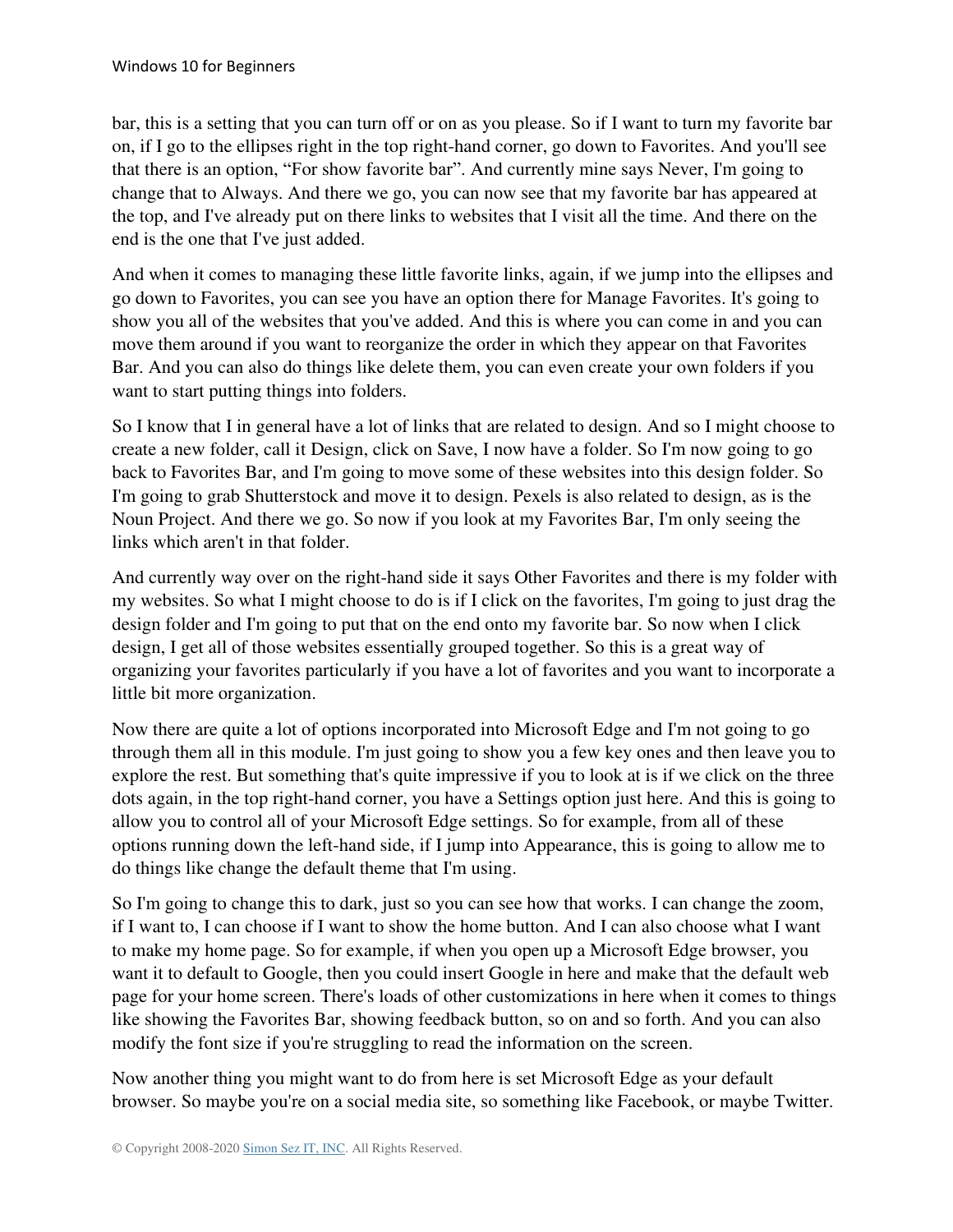Every time you click on a link, if you want Microsoft Edge to open up as opposed to a different type of web browser, then you're going to want to come in here and make Edge the default by clicking on this button. And as I said, there are so many different settings in here. So I'm going to leave those for you to go through yourself.

And the final thing I'm just going to mention is clearing your history. So there might be some times that you will need to clear your internet browsing history. So maybe you've been at work and you've been looking at Facebook a little too much that day and you want to clear that history out. And again, if you click on the three dots, you can see here underneath History, you have an option to clear your browsing data.

So, that's a very quick tour of some of the key features of using Microsoft Edge. Please join me in the next module where we're going to explore Internet Explorer.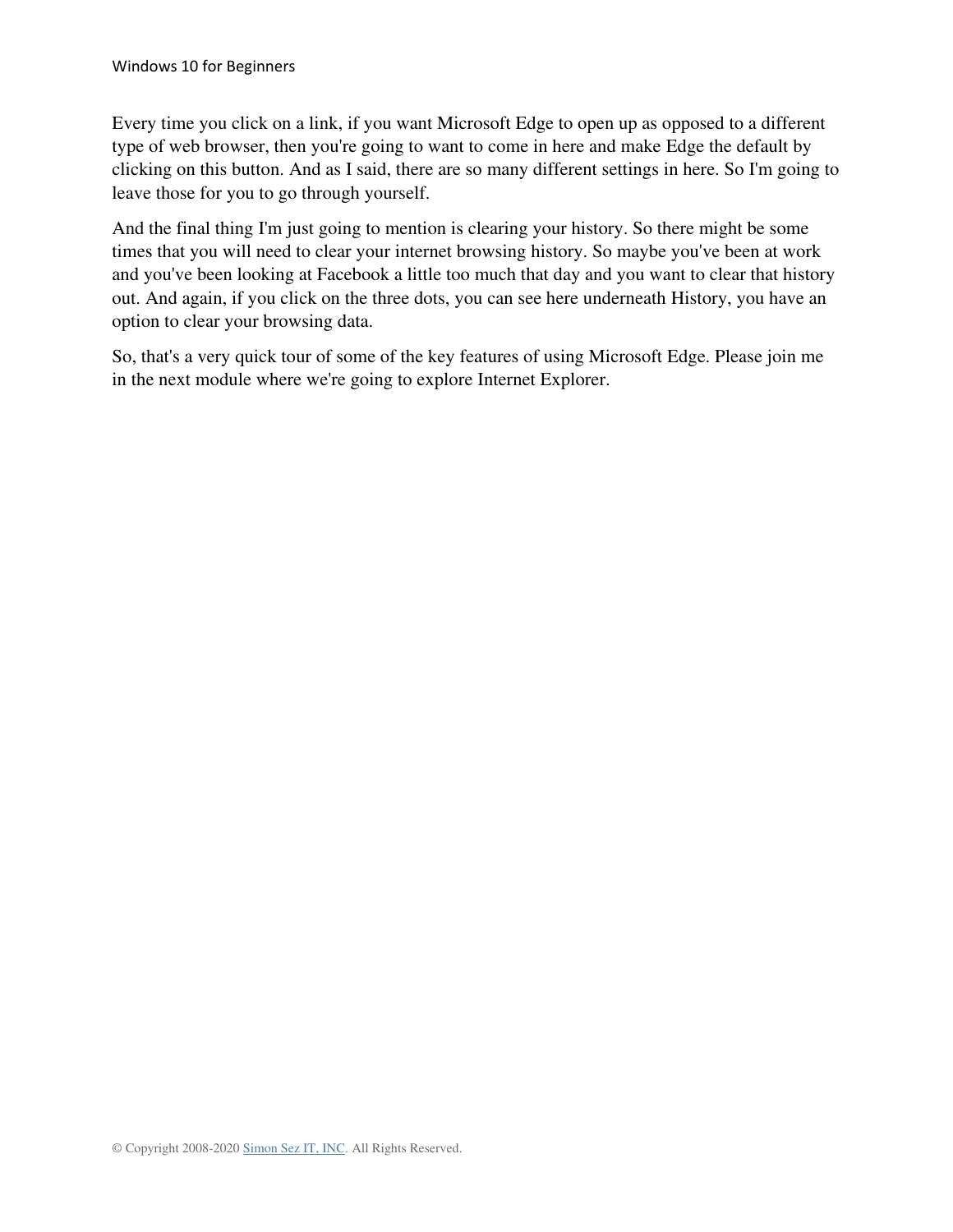## **Video: Internet Explorer**

**Deborah:** Hello everyone, and welcome back to this course on Windows 10. In the previous module, we took a look at Microsoft's newest web browser; Microsoft Edge. And in this module, we're going to take a look at Internet Explorer.

Now if you've used an earlier version of Windows, then you may well have used Internet Explorer before. And despite the fact that Microsoft Edge has kind of replaced it in many respects, it is still an integral part of Windows, but really kind of viewed as more of a legacy browser these days. However, it is still pretty popular, and many people do still use it, hence why we've included it in this course.

So I'm going to start out with an Overview of Internet Explorer. I'm going to walk you through how to use Browser Tabs, I'm going to show you how you can use Zoom. And then finally, I'm going to talk to you a little bit about some Alternative Browser Options. So the first thing we're going to do is we're going to fire up Internet Explorer. Now I will say that Internet Explorer is not something that I tend to use on a regular basis, I prefer to use Microsoft Edge. But I do still have it on my laptop.

So I'm going to go down to the Start Menu, and I have it pinned just here. So let's fire up Internet Explorer. So let's just run through the basic configuration of Internet Explorer. You can see at the top there, we have that Standard Address bar, and that contains the address of the website that we want to go to. And the Homepage here is MSN News. And of course, if I want to make something else as my homepage, then I can do that from within Settings in Internet Explorer. And we'll take a look at that a bit later on in this module.

So much like our last example of when we were using Edge, I'm going to navigate to the BBC News website. So I'm going to jump up to the Address bar, I'm going to type in bbc.co.uk and hit Enter. And it jumps me straightaway to that particular website. Now at the top all the way over on the left-hand side, I have my Navigation buttons. So currently, you can see the only one that is active is to go Back at the moment. And then I can also go Forward. Now when it comes to refreshing pages in Internet Explorer, the Refresh button is located at the end of the Address bar. So you can see it here next to the padlock. And I know that many people who use Internet Explorer, love to use a keyboard shortcut for this, and the keyboard shortcut is F5.

Now at the top here on the right-hand side, I have a Search bar. So if I want to maybe jump to a different website altogether, I can type it into here. So if I want to jump to the Financial Times, and you can see as I type, I'm getting some Bing suggestions underneath. I can select the one I want and it's going to take me to the Bing search results for whatever I've typed in that search box. And I'm going to jump back to the BBC website.

Now if we look at this Search box again, and click on the little dropdown arrow, you can see here, this is telling me that Bing is my default search engine. Now it might be that you're perfectly happy with using Bing. But if you wanted to add something like Google, you could click on Add. And you could utilize one of the Internet Explorer add-ons. So for example,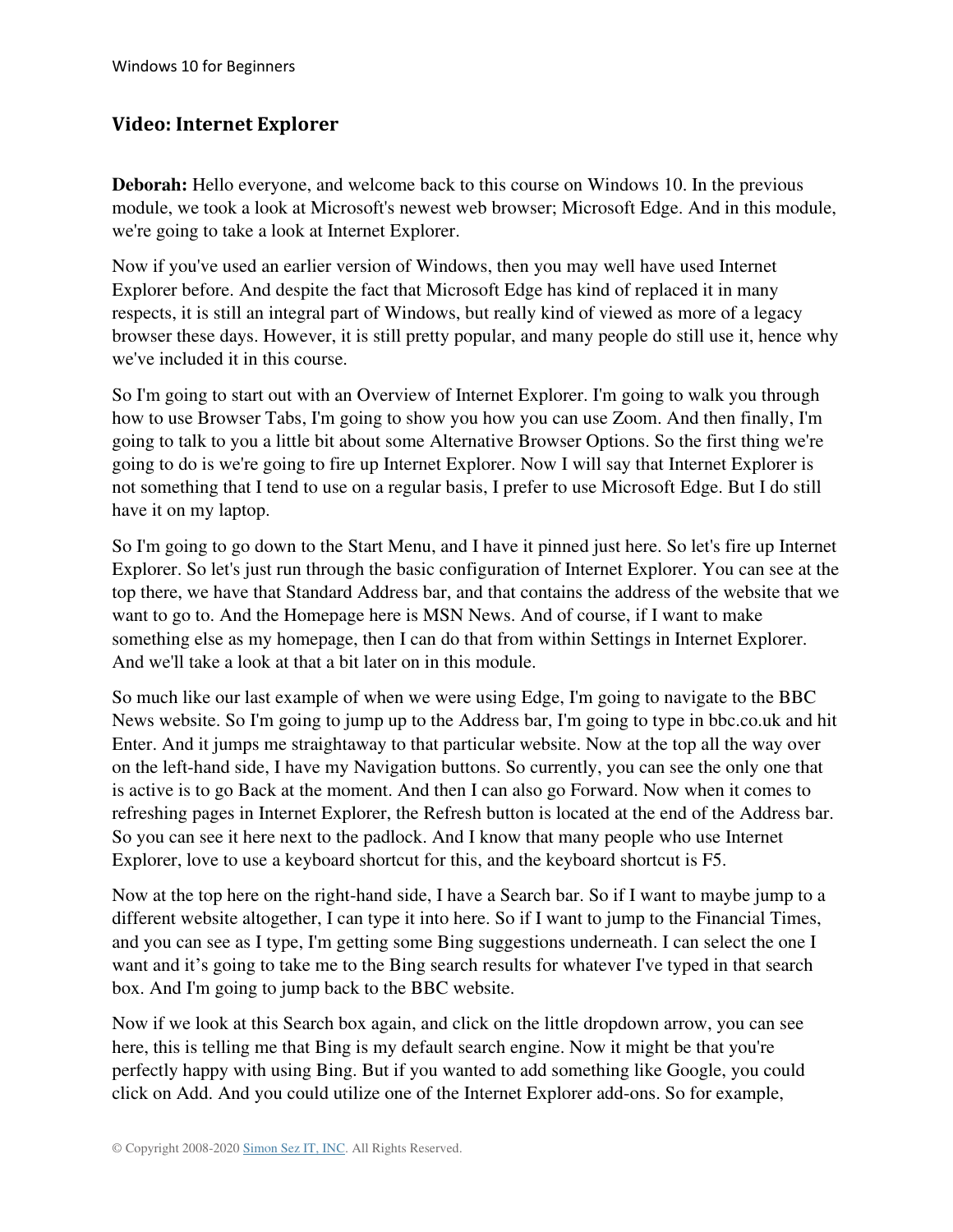Google search, so I'm going to say add. And now when I go to that dropdown, you can see that I also have Google as well as Bing. And all I need to do is select which one I want to utilize. So I'm going to select Google, type in Financial Times again, and select it. And this time it's doing a Google search as opposed to Bing.

Moving on that bar across to the icons over on the right-hand side we have our Home icon, which is going to just take us back to that MSN homepage. And the star is where you can view your favorites, your feeds, and your history. Now as with Microsoft Edge, if there are websites that I like to access frequently, you can add those on to the Favorites Bar as well. Now my Favorites Bar is showing but I don't currently have anything on it. So I'm going to add this BBC Homepage to my Favorites Bar. And very simply, all you need to do is navigate to the page that you want to add. And then on the left-hand side, you can see you have a star with a green arrow. And when you hover over it says; "Add to Favorites Bar". And there we go. I now have that link.

And if I want to manage those favorites again, if I go over to the right-hand side and click on the star, I have an additional Add to Favorites option in there. So there are essentially two ways of adding websites to your favorites. But I also have an option to organize my favorites. So I can do things like move items around. And some of these websites that I've got listed here, I don't actually have on my Favorites Bar. So for example, I'm going to move Bing up to my Favorites Bar. And you can now see that that now appears next to the BBC homepage. You can also rename any of your favorites from here as well, create new folders, delete links, everything you need to organize your favorites is located in there.

Now, it's also worth noting the Internet Explorer is essentially a Desktop Application that uses a Menu System rather than a Ribbon. Now you can't see the menus at the moment because you need to turn them on. So if I hover my mouse right in this top bar, and right-click, you can see here, I don't have Menu bar selected, I have a few others in here. But if I click on menu bar, I now get this File, Edit, View, Favorites menu running across the top here. So if that's more familiar to you, so if you think you're going to get on better adding favorites via a menu dropdown, as opposed to looking for the particular icon, then that's probably something you're going to want to turn on.

And let's just concentrate on these menus for the time being. If we go to File, you can see the kinds of options that you have within File. So you can create a new tab from here. So if I click that, I'm going to get a brand new tab. A quicker way of doing that is to click this little piece of paper icon to the right-hand side. And that's going to give me a new tab as well. Now by default, when you open new tabs, whilst they're going to be independent tabs, they are all going to be within the same Internet Explorer window.

There might be times where you want a completely independent window. And that is where you have this new window option, which is going to give you a brand new instance of Internet Explorer. Now the rest of the options in here are fairly standard options that you would find under a File menu. You have Open, Save As, you can print pages if you want. But let's jump across to this Edit menu. Now one really nice option in here is the Find on this page. So the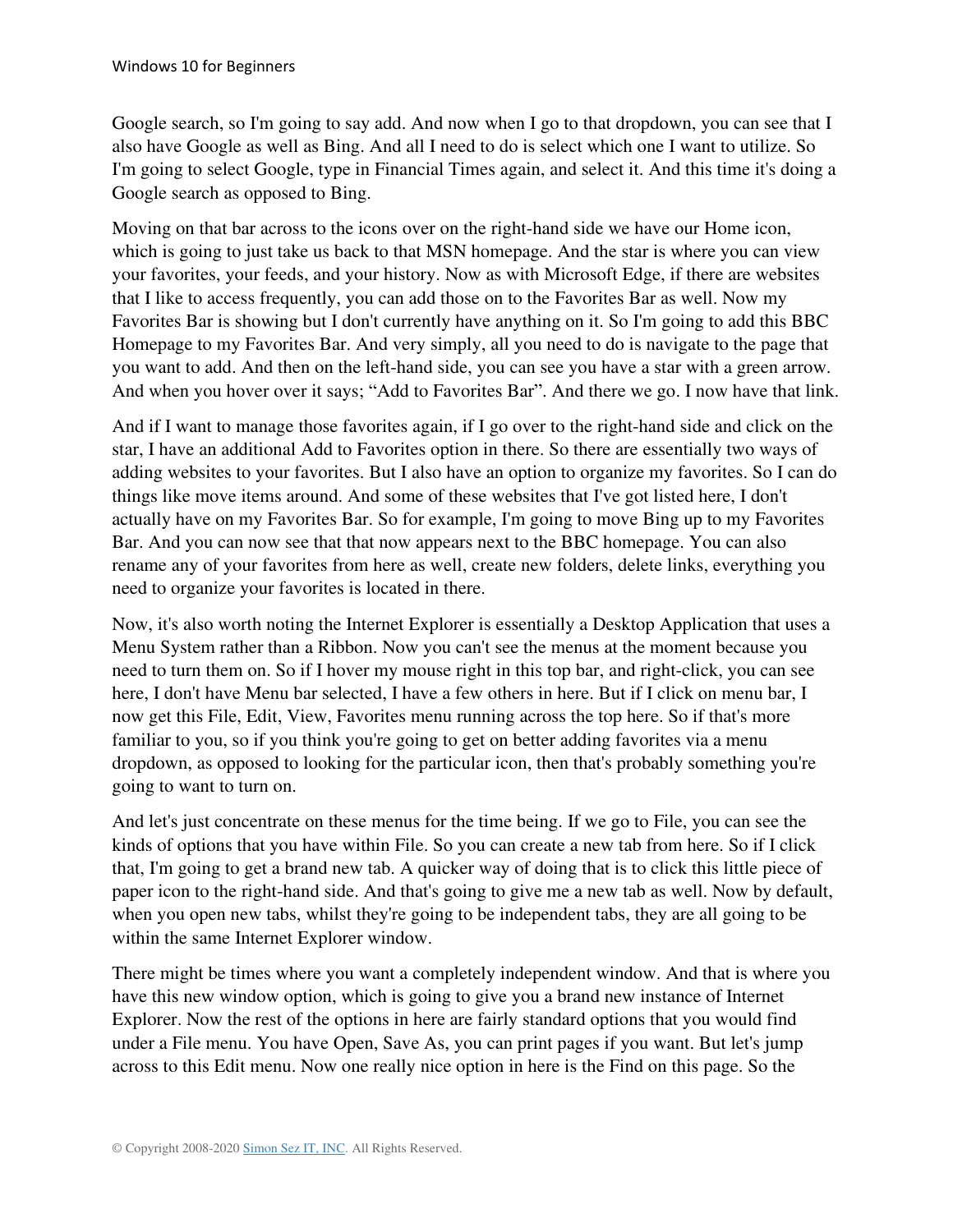shortcut key for that is Ctrl F, it's gonna give you a find box at the top. And from there, I can search for anything on this particular page.

So if I type in the word food, it's telling me that there are three matches. And I'm gonna say highlight all of the matches, it's telling me that there are three matches, and I can navigate using the previous and next options. But I can see just from this page that we're looking at now, I can see the word food highlighted just here. So it's really useful if you're searching for something particular on any web page.

Moving across to that View menu. This is where you can go in and turn those toolbars off and on. And you can also do things like Zoom. So if say I want to zoom in to 200% to make everything a little bit easier for you to read. And that is slightly too large for me. So I'm going to zoom out to a 125. Again, we have a menu dropdown for our Favorites. So this is where you can go to add favorite websites, add them to the Favorites Bar, and also organize your favorites. And then finally, underneath tools, we have things like deleting browsing history, viewing our downloads, and also things like the pop up blocker. So lots of important options there lurking underneath that menu system.

Now the final thing I'd like to cover is just a little bit about alternative browsers. So we've looked at the two main ones that Microsoft provide; Microsoft Edge and Microsoft Internet Explorer. But there's a whole host of different options out there for you to explore. And it really comes down to personal preference, what suits one person best might not suit another. But some of the more popular browsers out there would be Google Chrome, which you can see here on the lefthand side of my screen. And another really popular one is Firefox, which you can see on the right-hand side of my screen.

There's also other browsers such as Opera that are becoming way more popular. And if you are a Mac user, then you're probably going to be using Safari, which is the Mac's default web browser. Now we'll say that most web browsers that you use kind of all operate in a similar way. When it comes down to different settings, the way things look and feel, the themes you can apply, they're all slightly different. Now I like to have a selection, I have four different browsers available on my laptop, and I kind of use them interchangeably.

Sometimes I prefer one and then other times, I might prefer another. But it's definitely worth downloading at least a couple, using them, and seeing which one you prefer. That's it on Internet Explorer. In the next module, we're going to be doing an exercise. So, I will see you there.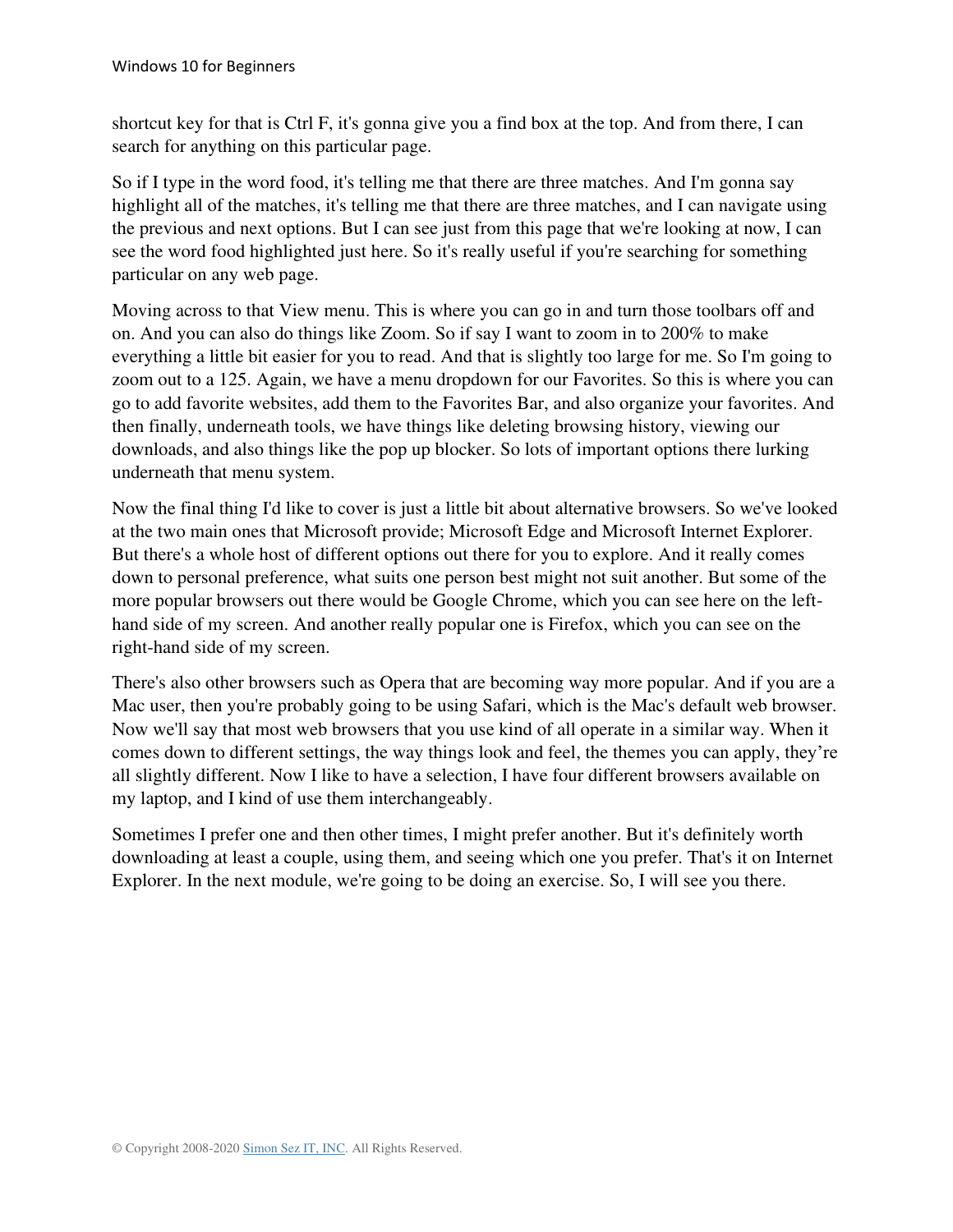## **Video: Exercise 07**

**Deborah:** Hello everyone, and welcome back to this course on Windows 10. We've made it all the way down to exercise seven. And this is a fairly straightforward exercise. So you can see on the screen, I've opened up the Microsoft Edge web browser. And there are no input or output files that you need for this exercise.

What I am going to do is I'm going to show you my answer. So I'm back at my homepage in Edge, and I'm going to jump up to my ellipses in the top right-hand corner. I'm going to go down to Favorites, and I'm going to go to Manage Favorites. And you can see here that I've set up a new folder called Travel. And you can see that reflected in my Favorites Bar running across the top. And within that folder, I have three travel websites. And if I click on any of these, so Skyscanner, for example, it's going to jump me straight across to that website.

So what I want you to do is I want you to create a Favorites Folder for something that's of interest to you, and add three favorite sites into that folder. And as you add them, the name that Edge suggests will be quite long. So what I want you to do is shorten it, abbreviate it so it's nice and easy to read.

So that's pretty much it for the exercise, but if you do want to do something extra, then you might want to come into your Favorites Folder and just rearrange these icons into alphabetical order. That's it for this exercise. I will see you in the next section.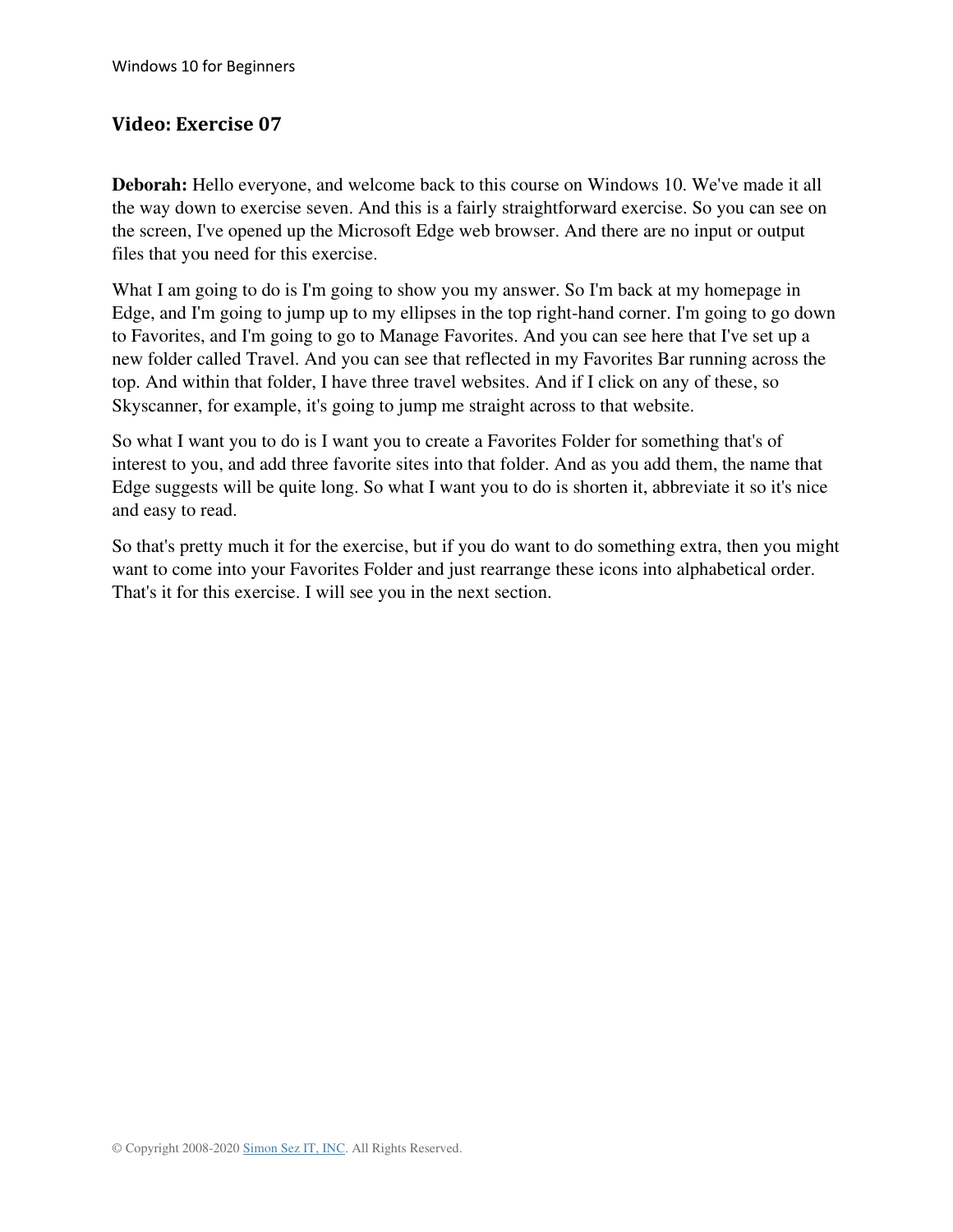# **Section 11 – Setting up Sounds and Playing Audio**

## **Video: Setting Up Sounds and Playing Audio**

**Deborah:** Hello everyone, and welcome back to this course on Windows 10. In this module, we're going to be taking a look at setting up Sounds and Playing Audio. Now when I say sounds, I mean sounds on a PC, primarily how to play music. But we're also going to look at how to record using your PC as well.

So we're going to start out by talking a little bit about making sure that your hardware is set up correctly. We're going to talk a bit about playing music from CDs. I'm going to show you the Media Library, I'm going to introduce you to Microsoft's New Music Playing app called Groove. And then finally, we're going to speak about Recording. So let's start out by first talking about setting up your hardware.

Now just to give you an idea of the kind of setup that I have, I'm using a laptop. And that laptop has inbuilt speakers. But I'm also using a microphone in order to record this course. And I'm using an external microphone that I have plugged into my laptop via USB. So everything I show you related to sounds and audio settings is really going to revolve around my specific setup. So some of the things I'm going to show you, you may have to modify the way that you have your equipment set up. So I'm going to jump in and take a look at my configuration in more detail. And the good news is that we can do this from either Control Panel or Settings.

So in the Search bar, I'm going to search for Sound. And you can see here, the first one at the top Sound Settings. And the first page I've landed on here is the Sound page. And at the top here we have Output, and it's asking me to choose my Output Device. Now, as I said, I'm using an external microphone, and it's the one that you can see listed here. But this section, because it's Output, it's related to Speakers. So for example, if I was to play some music on my laptop, where is that music going to emanate from?

Currently for me, I'm not going to hear anything because I have an external microphone plugged in. So if I was to play some music, I'm not going to hear anything until I unplugged that microphone. And you can see here the master volume is actually muted. That's why I have a cross next to the little speaker option just there. Now if I didn't have my external microphone plugged in and I played a song, I would be able to hear that song coming from the speakers in my laptop. So just be aware that my setup and configuration may be slightly different to yours. So just remember, Output is your speaker's, Input is your microphone.

And you can see here as I'm speaking because I have my Yeti stereo microphone selected, as I speak, you can see that the microphone is picking up my voice, which is exactly what I want, because I'm recording a video. Now just to show you what this looks like in Control Panel, because again, you do have a few more options when you access your Sound settings in Control Panel.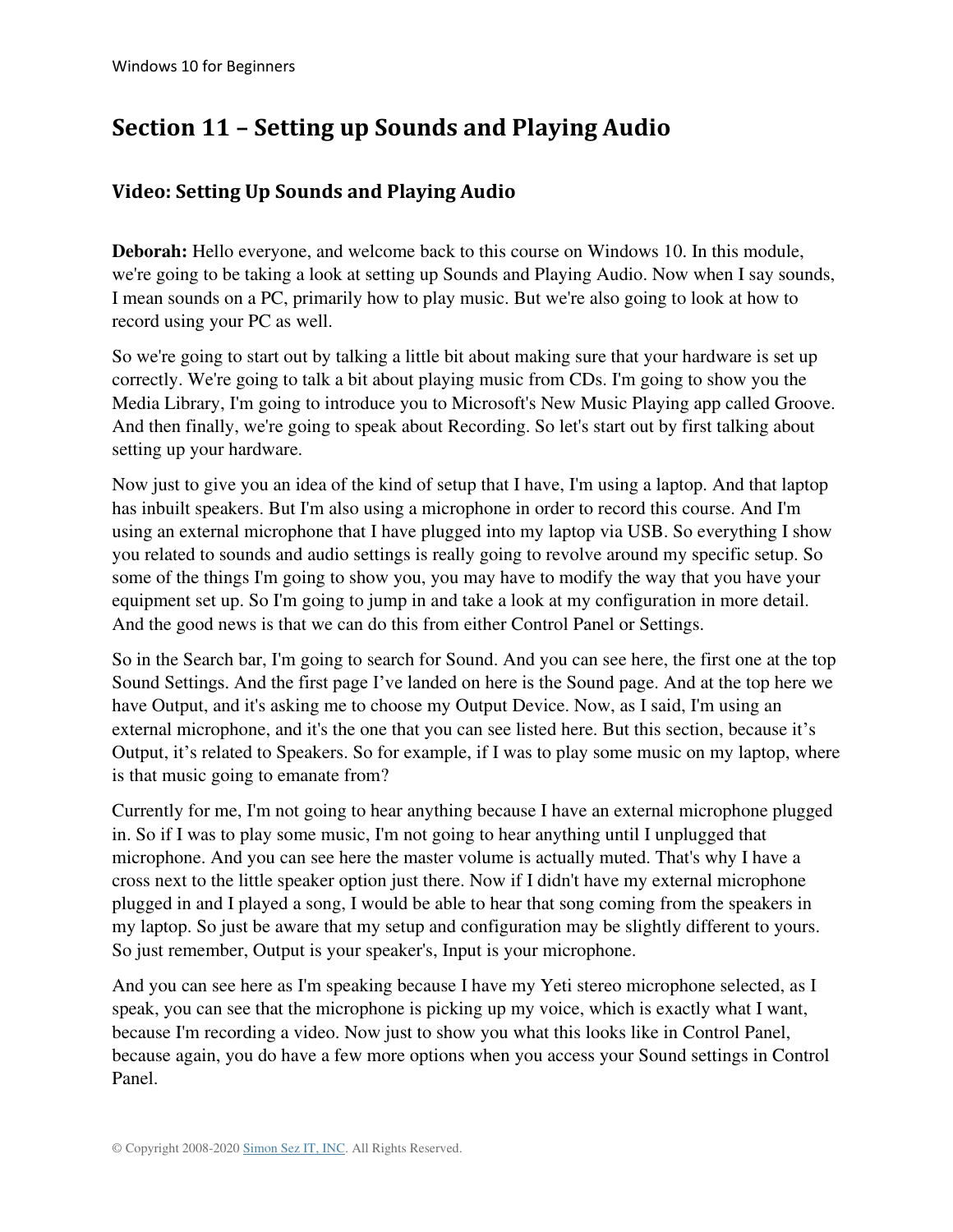So over on the right-hand side where we have our links, I'm going to click on Sound Control Panel. And this is where you have your four tabs running across the top. I'm currently clicked on Playback. And this is going to show you exactly what it is that you're using. So you can see here the one with the green tick is the Yeti stereo microphone, and that is the one that I'm using at the moment for my speakers and my microphone. Now this one just here, and also this one up here, those are both headsets that I own but are currently not connected up.

And finally this one in here relates to the speakers that are within my laptop. So if I jump across to the Recording tab, we have something very similar in there, you can see the device that I'm using in this list. If you want to click on it, you can drill down into Properties, and you have a whole host of other options that you might want to change or at least look at. Now I will say for the most part, Windows 10 is pretty good at picking up anything that you plug into your PC or your laptop.

So when I first plugged my microphone into my laptop, it pretty much recognized it straightaway, picked it up, I didn't really have to do anything too much. But if that doesn't happen, and you find that you're speaking and it's not picking up your voice, then this is the area that you're going to want to come to.

Now another area you can go to to manage your microphone and speakers is down in the Notifications Area. So you can see here I have a microphone icon because I have an external microphone plugged in. And if I actually click on that icon, it's going to jump me across to the Microphone Area in settings. And in here we have some more settings that we can change.

So for example, I can choose to allow certain apps to access my microphone. Then underneath, I have a series of Toggle Sliders where I can specify exactly which apps can utilize my microphone. So I'm probably going to want to utilize my microphone for things like Cortana, which rely on being able to recognize or pick up my voice. Similarly, if we stay down in that Notifications Area, we have our Speaker Controls as well.

Now, as I said, my speakers are actually muted on my laptop, because I don't want my microphone to pick up any sounds that are coming from my laptop. But if you want to quickly just adjust the volume of your speakers, you can click on that. And you can drag the volume control up and down to suit your own needs. So now let's move on to talking about playing music.

Now in this day and age, you'll find that most people use some kind of streaming service in order to play music. And I'm one of those people, I use Amazon Music and you can see that I've loaded up my Amazon Music library onto the screen. And just for the record, Amazon Music is an app that you can download from the Microsoft Store. And you can see at the top of my list there Recently Added, I'm going to right-click, I'm going to pin that to Start. And I'm going to move that across.

So with streaming services, it's super simple to compile your own playlists, add songs, and then just play them through your laptop or your PC. It really is just a simple case of selecting your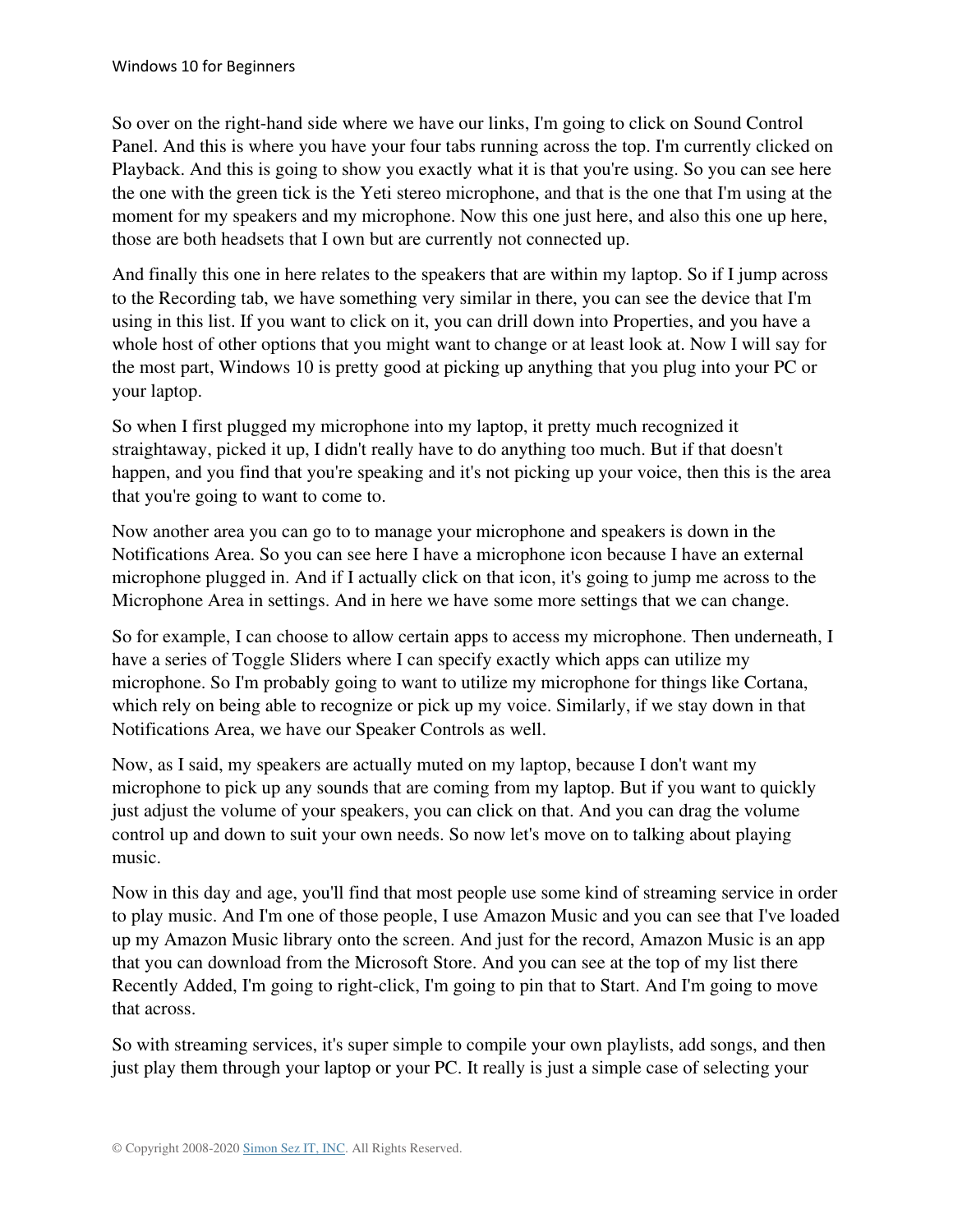song, pressing play, and there we go. Now, whilst most of the world these days does use some kind of streaming service, there are still some people who tend to like to play music using CDs.

Now I'm going to say before I try and demonstrate this to you, I'm going to do as best a job as I can. But I actually don't have a CD player on my laptop, and you will find that many of the newer PCs and mine is a very new PC, I've got it in the last few months, many of the latest PCs don't come with any kind of CD player or DVD player. What they do come with is lots of different ports. So if you are still someone who likes to play CDs, burn CDs, things like that, then you can always buy an external CD or DVD drive and plug it in.

However, despite the fact that I don't have a CD player, I am going to show you where you need to go if you are somebody who wants to do things like load music onto your PC from CDs. Another way you can do this is to utilize a Windows Media Player. So again, I'm going to search for it. There it is, it is an app and I'm going to click to open. And let's maximize this. So this is kind of similar to some of these streaming services in a way. You can see on the left-hand side, you can create your own playlists. And what will happen is that Windows Media Player will pick up any music files that you have stored in the Music Folder on your C drive.

Now, as I said, I don't tend to keep music on my PC, I stream all of mine online. But if I did have any files saved into the Music Folder on this PC, they would automatically be listed in Windows Media Player. So what the general process would be if you wanted to import some songs from a CD is that you would load the CD into the CD drive, whether that's internal or an external drive, and a message will pop up from Windows 10. And it will ask you if you want to load these songs into your library. So you select Yes, and it's going to copy those files across and put them into your Music Library for you then to play.

Now, similarly, you can also do this the opposite way. So if you have songs, you can choose to burn those onto a blank CD if you wanted to. Again, you would select all of the songs and in the top right-hand corner, you have a Burn option. And you can see it says; "burn files to disk". And it really is a fairly straightforward process. Windows 10 does guide you through that. So if that's something that you think you're going to want to do, that is where you have to go.

Now the third way that you can play music is using Microsoft's own music app. And this was updated recently, it's now changed its name and it's called Groove. And it is a Store app for streaming services and downloaded music. So let's search for it. There it is, Groove Music. Now again, this service is going to automatically look for any music that you have stored in your music folder. So you can see here in the middle, it says; "show us where to look for music".

So if I click this link, you can see where it's searching. It's searching in C, Users, Debbie, Music. So if I pull up finally Explorer, you can see it's actually this folder. But if we follow this path, if we go C, Users, Debbie, Music. And as I said, I don't currently have any music saved into this folder, hence why it's not pulling anything through into the Groove Music app.

Now the important thing here is that whilst this is the default folder that's going to search on your PC for your music, you can add alternative folders. So maybe you have music files stored in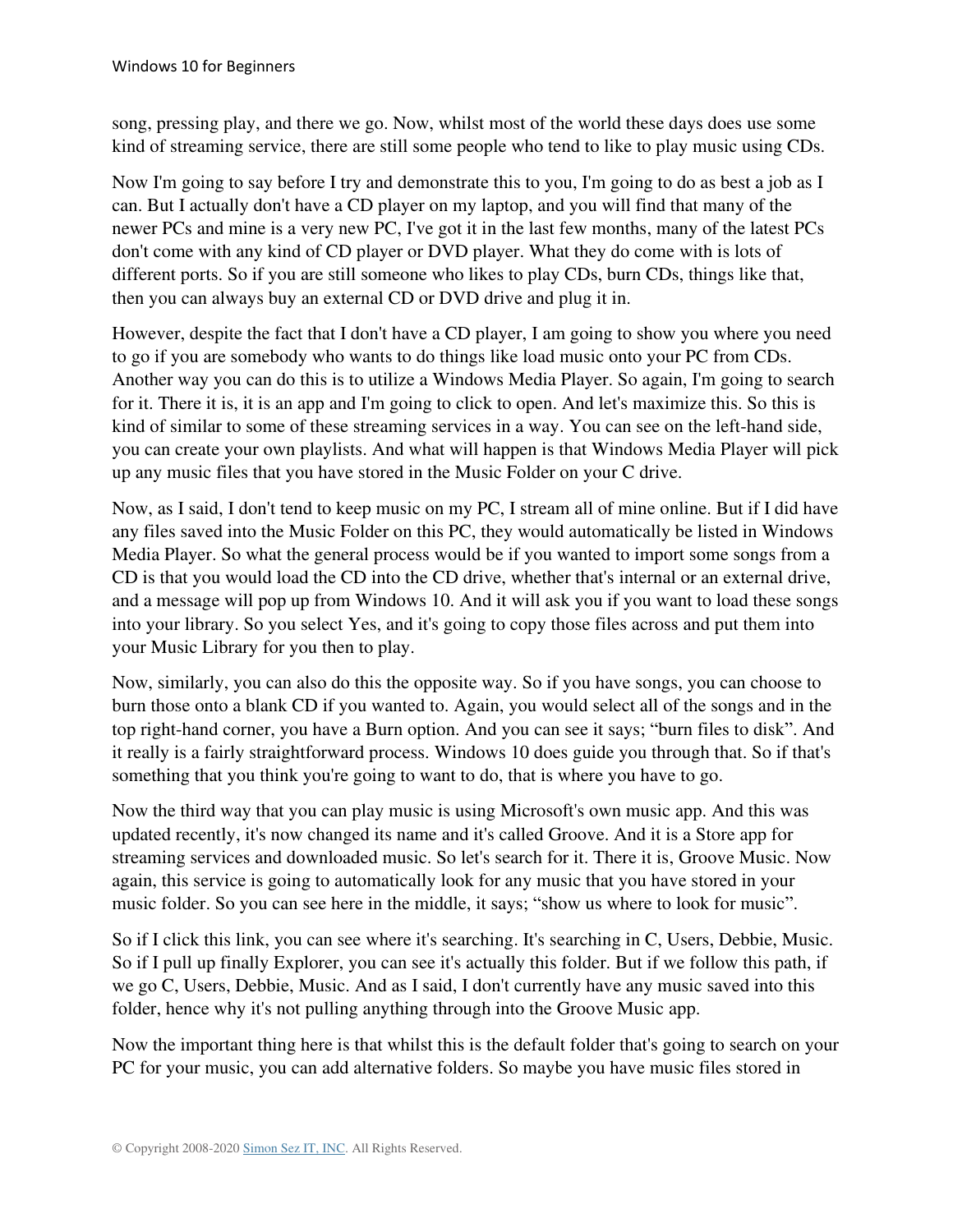other folders outside of this one just here, you can add as many folders as you like. And then Groove will pull any relevant music files into your library for you.

Once you have them all in, it's a fairly straightforward interface. You can sort by songs, artists, and albums. You can look for songs that you've recently played, you can show what's now playing, and you can even create your own playlists by clicking on the plus button. So if I wanted to create a playlist, I might do something like "Chillout Music", click Create playlist. And now I can add songs into this specific playlist. Don't forget at the bottom, you have a cog icon as well, which is going to take you into your settings for Groove Music.

And again, up here you can specify where you want Groove to look for music, and it's going to take you back to that same screen. There's other options that you can customize in here. So you can get Groove to automatically retrieve things like Album Art. Also, you can change your Mode, so Light, Dark, or Use System Setting. And if you're not a huge fan of this rather large menu running down the side, you can click on those three lines, that's going to minimize that menu. It just gives you more room in order to see and manage all of your music files.

Now the final thing I want to mention in this module is Recording. So you may have a time when you want to record your own voice to make things like audio notes, maybe, or you may just want to use your voice for speech recognition or maybe for Cortana. So the most important element here is to make sure that your microphone is set up correctly. Now again, Microsoft has its own inbuilt app for this and it's called the Voice Recorder. So I'm going to click and we're going to search for the Voice Recorder. And there it is, let's click to open.

And if you have your microphone set up correctly, then it's going to allow you to go straight into the app and just start recording your voice. If there is some problem with your microphone, then you will get a warning message in the middle here, which is going to direct you to Settings just to adjust or set up your microphone. So if you do get a message like that, it's worth jumping into search just typing in Microphone, and selecting Microphone Setup. This is the little wizard that you want to go through by clicking the Get Started button, which will take you through the process of selecting and setting up your microphone. Reopen the Voice Recorder, and you should be good to go.

So now in order to record my voice, all I need to do is click on this microphone icon. Hello, this is Deb, it's the sixth of June 2020. And this is a test recording. Click on the stop button and then it's going to load up that recording into this window. And of course I have some handy little options at the bottom. So I can choose to Delete the recording that I've just done, I can Rename the recording. So this is quite useful. I'm going to click on Rename, and I'm going to call this, "Test Recording".

I also have some basic editing in here. So I can choose to trim my clip. So this is quite good. If you have a lot of maybe blank space at the beginning or end, then you can trim either end of your recording, simply by moving these guides along, and then selecting Save. You can either choose to save a copy. So essentially, it's going to save a new recording, the edited version. Or you can choose to essentially overwrite your original. So I'm going to say Update Original. And now if I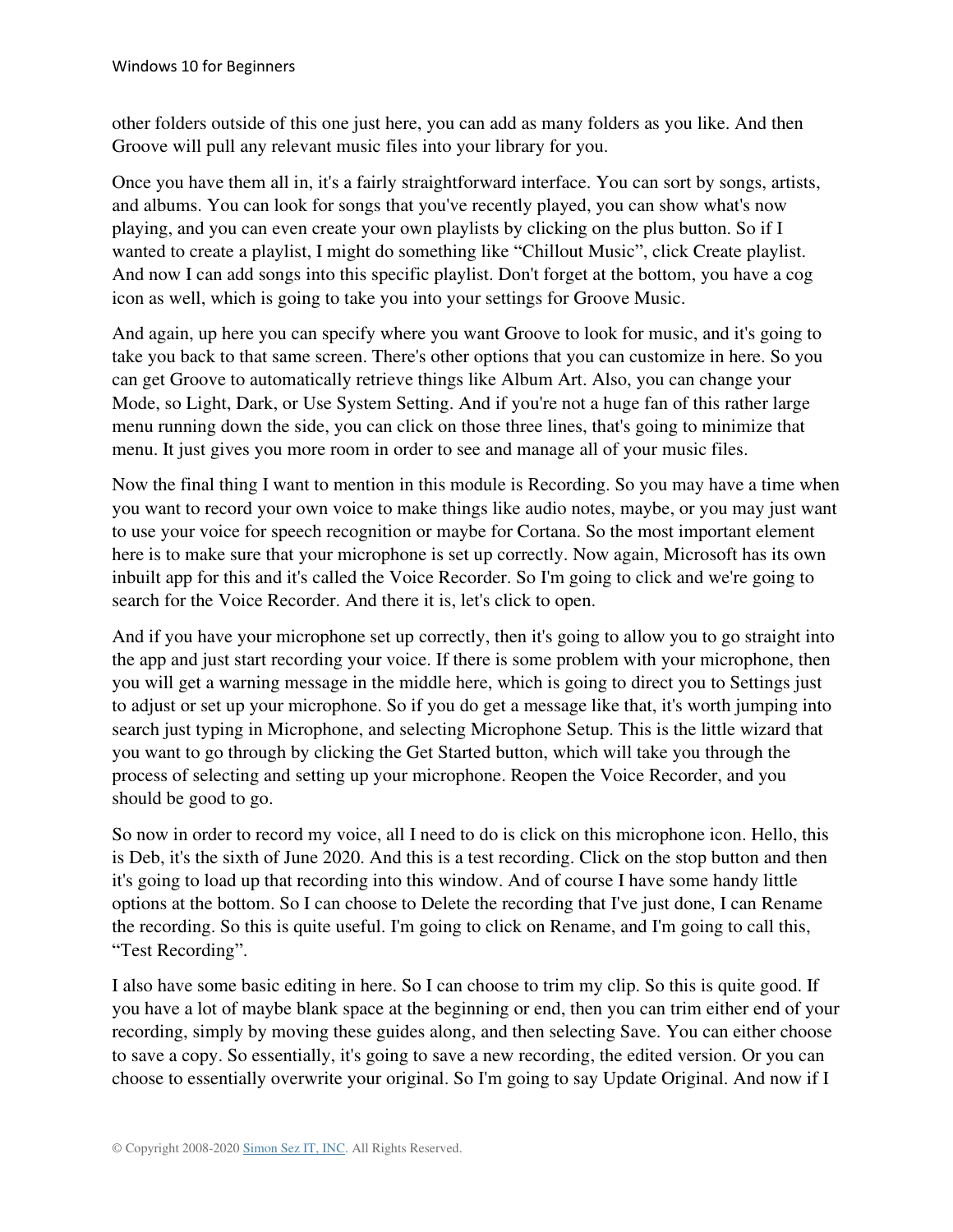was to play that, it's going to have the front and end trimmed off. And you can also share any recordings that you have simply by clicking on the Share button.

We have a few different options there. I might choose to mail it to somebody, send it via Skype or even send it to OneNote for Windows. So this is a nice place to keep things like voice note recordings. So that is pretty much it on Setting up Sounds and Playing Audio. In the next module, we're going to take a look at Pictures so please join me for that.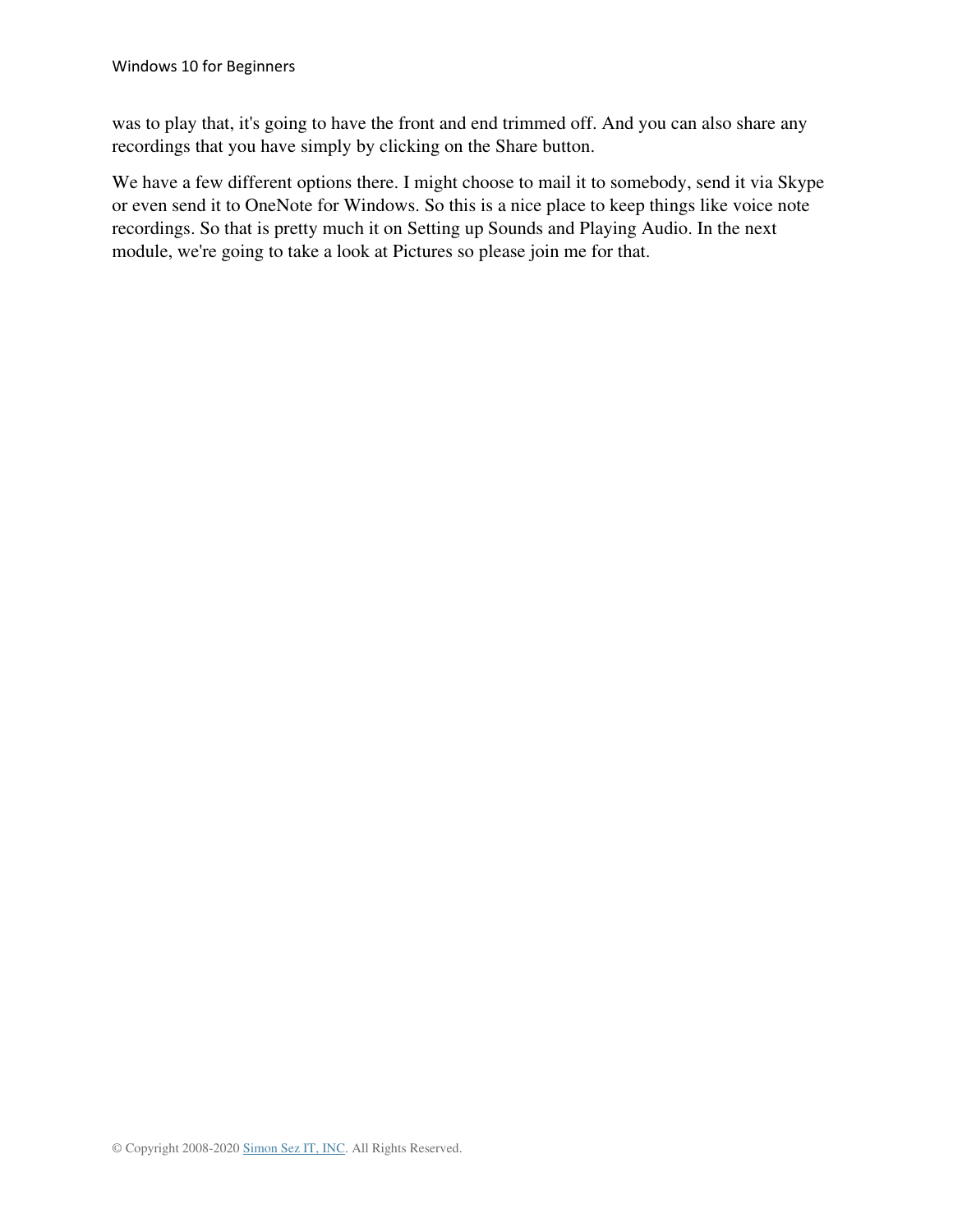## **Section 12 - Pictures**

#### **Video: Pictures**

**Deborah:** Hello everyone, and welcome back to this course on Windows 10. In this module, we're going to be looking at the wonderful world of Pictures, and specifically at Still Pictures. So I'm going to start out by going through with you some Picture Sources and Formats. I'm going to show you the Photos app that you get with Windows 10. I'm going to show you some Basic Photo Editing techniques, and also how you can Share Photos.

Now when it comes to getting pictures, the most obvious way is to use a camera. Another way is to get a picture sent to you that might be via email from somebody else. Or you can also download pictures from the web. Alternatively, you might have a scanner where you've scanned in pictures and save them off into a folder on your PC. Now whilst there are many different types of pictures, the one that we're going to focus on in this module is Photos, which is probably the most common form of picture you're going to deal with.

Now, sometimes you do have to be a little bit careful when you're downloading pictures from a website. If you want to download something that you see, and it's purely for your own use, your own personal use, then that's normally fine. However, if you want to use a picture from a website in some kind of presentation, or maybe in a training video like I'm doing here, then you have to be really careful about copyright. It's not the case that you can just jump onto any website, take their picture, and then use it to promote your own company, yourself or any other material. If it's just for personal use, most of the time, it's absolutely fine.

However, I always err on the side of caution when it comes to these kinds of things, which is why I like to have a really good set of free resources for photos. And probably my favorite one is the web page that I'm on now, it's called pexels.com. And this is a really great library that has millions and millions of royalty free pictures for you to use. And you can use these in things like PowerPoint presentations, Word documents, anything you like. And the thing I like most about the pexels website is that it does have just a really clear simple interface. All you do is click in this box and search for what it is that you want to find. So I'm going to say mountains, hit Enter, and it pulls back all of these really great high quality images that you can click on and then download for free.

Now remember, when you do download an image, and you can see it downloading there, it's going to go into your Downloads folder on your PC. So pexels is a really great resource. Now when it comes to actually downloading pictures that you find in a website, I'm going to show you very quickly how to do that. But as I said, just please be careful when you're going to utilize those photos. So I've just very quickly jumped on to Amazon, UK. I've done a quick search for cameras, and maybe I decide that I really like this picture of a camera, and I want to download it. All you do is when you see a picture on a website, if you right-click your mouse you will have this option here Save image as.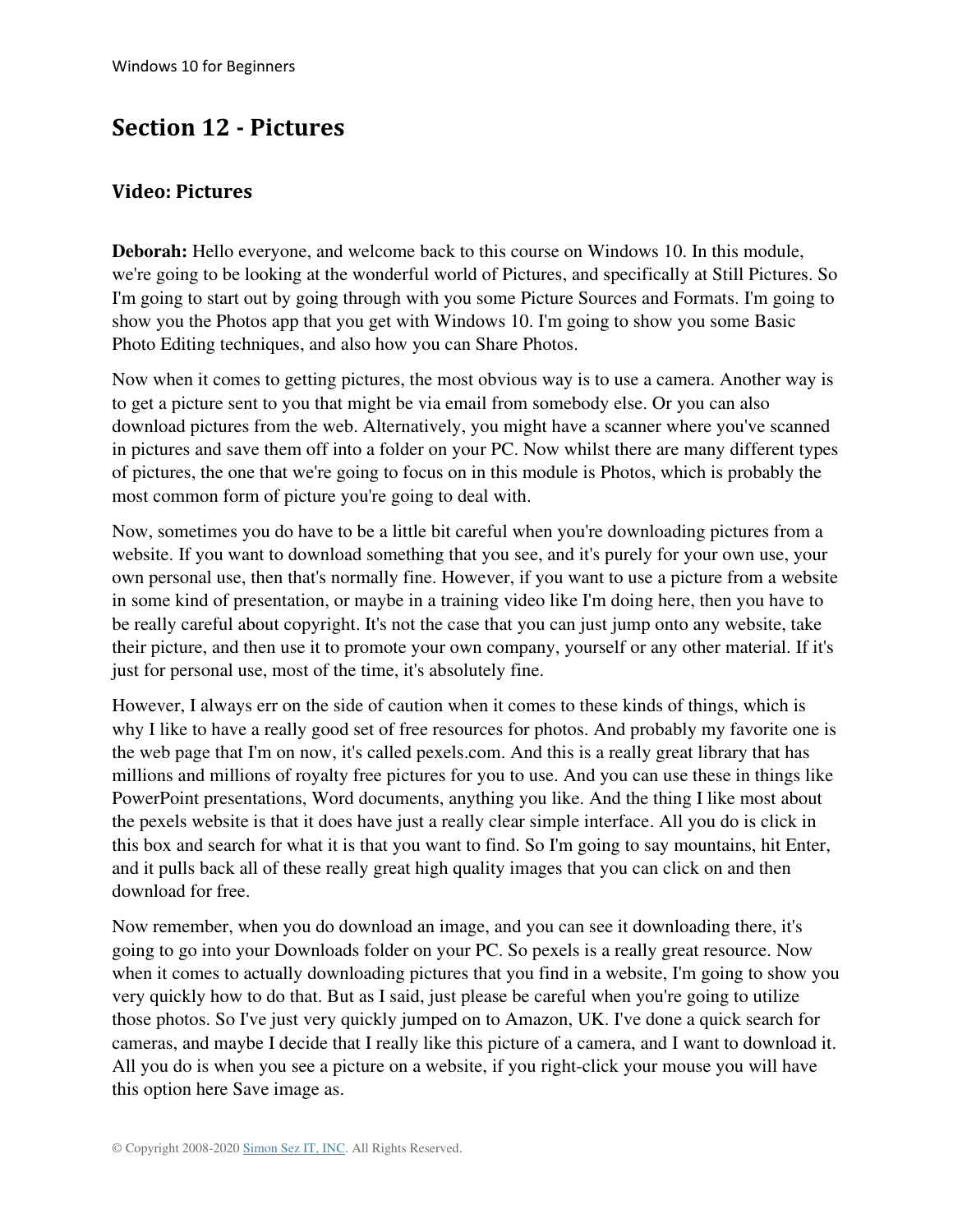Now remember, this is going to default to the folder that you last utilized. So for me that is Downloads. So you might want to go in and change that to your Pictures folder. And I'm actually going to rename this file, I'm going to say Camera. And you can see here, it's gonna save it as a JPG image file. Now if you're not sure about the different picture file formats, a JPG is a very common format. And JPG is great because they compress the image without losing too much quality. So it means you kind of get that really good balance between image quality and the amount of space that's going to take up on your hard drive. So I'm going to click Save.

Now another type of file type that you'll see quite often is PNG. And that stands for Portable Network Graphic. And all the time, this is used for normally drawn or painted graphics. So for example, I've actually just done a search on PNG images, it's taking me to our website where we have lots of lovely images of parrots. So if I right-click on this image, and go to Save image as, you'll see that the file type there is different; PNG.

Other formats used when it comes to images are the GIF format that's very common, particularly where the number of colors in the image is pretty limited. And you might also find BMP images as well. But these are kind of dying out, but those tend to be associated with older images. And before we get on to opening these images in our Photos app, there's something that I want you to check first of all. If you remember from before, we were talking about default apps by file type. So I'm going to jump into here and I'm going to say Default apps. And I'm going to go right down to the bottom and choose this link, choose Default Applications by file type.

Now we came into here in a previous module, this is where you can set the default application that each file type is going to open in. So what I want to do is I want to go through this list and make sure that any JPSs or any PNGs are going to open in the Photos app. So let's scroll down to the J's. And you can see there we've got JPEG, and .jpg, and both of those open in that default Photos app. Remember if you click, you can choose an application. Now some of the ones that I'm being offered here are some of the older applications.

So you've probably used Paint before if you are a Windows user, we're probably all very familiar with using paint. There's also a new one, a new app that's been added into Windows 10, called Paint 3d, you have Snip and Sketch or you can look for another app in the Microsoft Store. Now, I'm just going to quickly check that the PNG files open in the same app. There we go. And I can see that this default is set correctly as well. So it makes sure that those file types are set to open in the Photos app before you continue.

So I'm back in my Pictures folder in File Explorer. And I have a folder here called Nature, which contains some really nice high quality JPGs of different scenes within nature. So what I'm going to do is I'm going to open one of these and because I know the default app is Photos, I'm fairly confident it's going to open in the correct application, I'm going to maximize that. Now you have a number of tools within this Photos app.

In the top left-hand corner, you can click on See all photos. And this is going to take me into a gallery of all of my photos. Now, I'm not going to scroll down because this contains a lot of the personal folders from my personal OneDrive account. Now how do you know which folder the Photos app is picking up those files from? Well, if you click on the three dots in the top right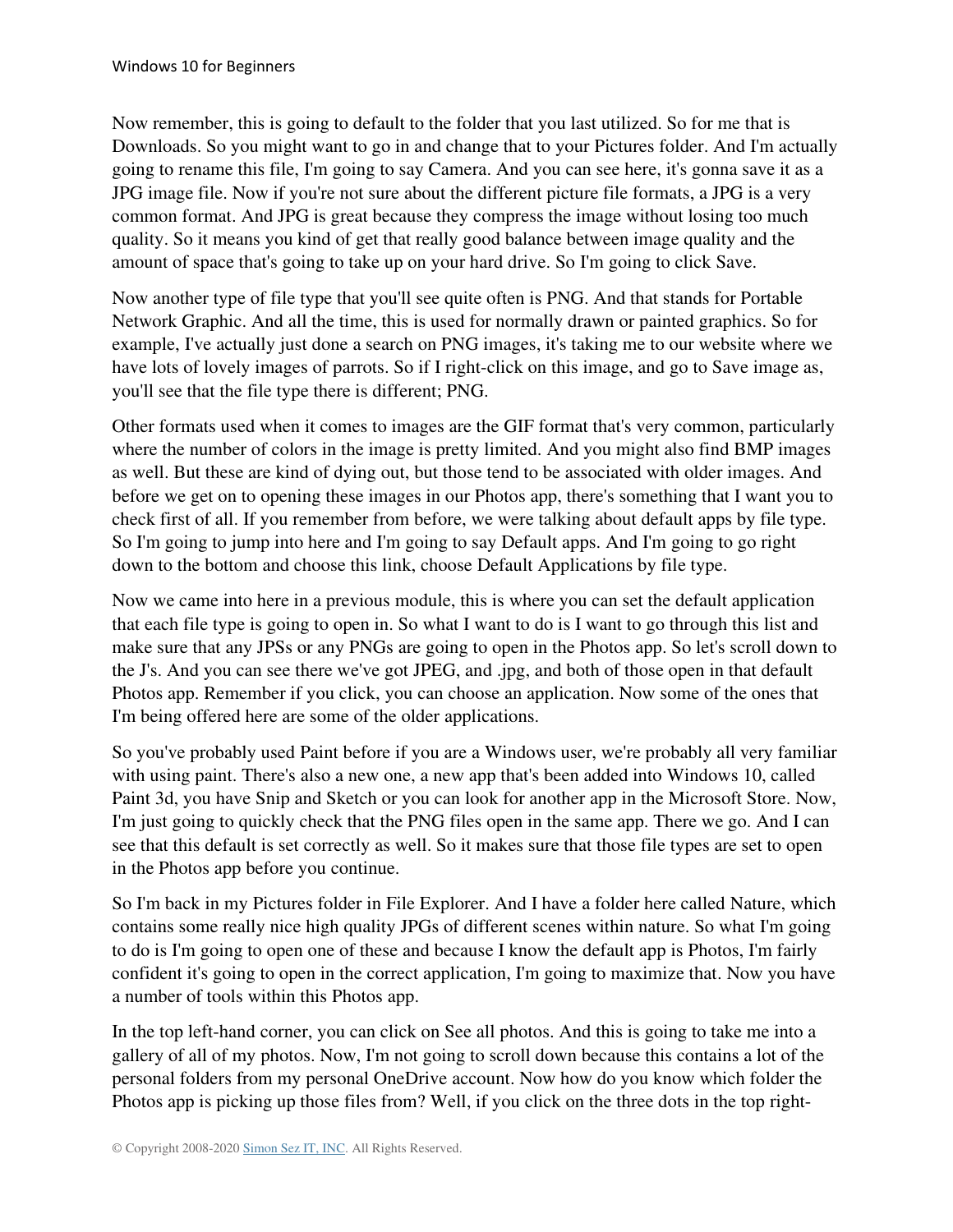hand corner and go down to Settings, you can see here it's looking in C:\Users\deb\_a\OneDrive\Pictures. Now I don't actually want it to look in here because this is where I keep all of my personal stuff. So I'm going to say Add a folder, and I'm going to select Pictures. And now I have that specific folder listed there, I'm actually going to delete this one out or remove the folder. So let's close down Settings. Let's reopen this again. And if I click on See all photos, now I'm just seeing those photos I have in that Nature folder that's within my Pictures folder. So remember, always go into Settings and add in any folders where you want the Photos app to pick up photos from.

Now, if you want to start creating things like photo albums, you have an Add to button at the top here. And you can create a new album and I'm going to call this Flowers, click Create album, and this item has now been added to Flowers. I can click View album, and there we go. Now once I'm in my album, and this currently only has one picture, I can do things like modify the title by clicking on that Edit link. So I might want to say Flowers and Nature. And click on Done.

Now the other controls I have running across the top, I have a Zoom button. So I can choose to zoom in, I can pick up my mouse and move it around. If I have a touch screen, I can use my finger, and I can move the picture around as well. And I'm going to zoom all the way back out. I have a Delete button to delete that picture. I can choose to add it to my Favorites. So I want to create a list of all of my favorite pictures. That's particularly good if you do a lot of photo editing. You have a rotate button, which will allow you to rotate that picture around. And I also have a Crop utility up here as well. So I'm actually going to do some cropping on this.

I'm going to drag this down a little bit. And in fact, I'm just going to have the little face of the squirrel like so. I'm going to go down to the bottom, I'm going to click Save a copy, and there we go. My image has now been edited. The final group of options on the right-hand side here I have a Search. So this is going to allow me to search using this image. So you can see it says; "Bing will process the image and may use it to improve Bing image processing services". So what this will do is essentially searches Bing for this picture. And it's going to show me all of the images that either match this picture and the websites that they belong to. And you can see that the first website there is the actual website where I downloaded this from and that is pexels.com, that free photo resource. Then underneath it has similar images as well.

So that's really nice being able to search on a picture. We then have an Edit and Create button. So again, I can do things like make changes to this picture. So we've seen how you can crop, you also have some rotate and flip options. So I can flip this picture around. At the top here I have Filters. So if I want to enhance or add a nice effect to this picture, I can go through the different options that I have underneath Filter. And then I can do some more granular adjustments. So I can up the clarity or I can pull it back down again, I can add a vignette. So that is kind of a shadowing that comes in from the sides, which sometimes can look really nice.

I can remove Red eye. Now this is particularly relevant for this squirrel picture. But in pictures of people, some people particularly people with blue eyes are susceptible to red eyes in pictures, you may want to remove the red eye. And also Spot fix will allow you to remove any small spots and blemishes from the picture. So lots of different adjustments that you can make there.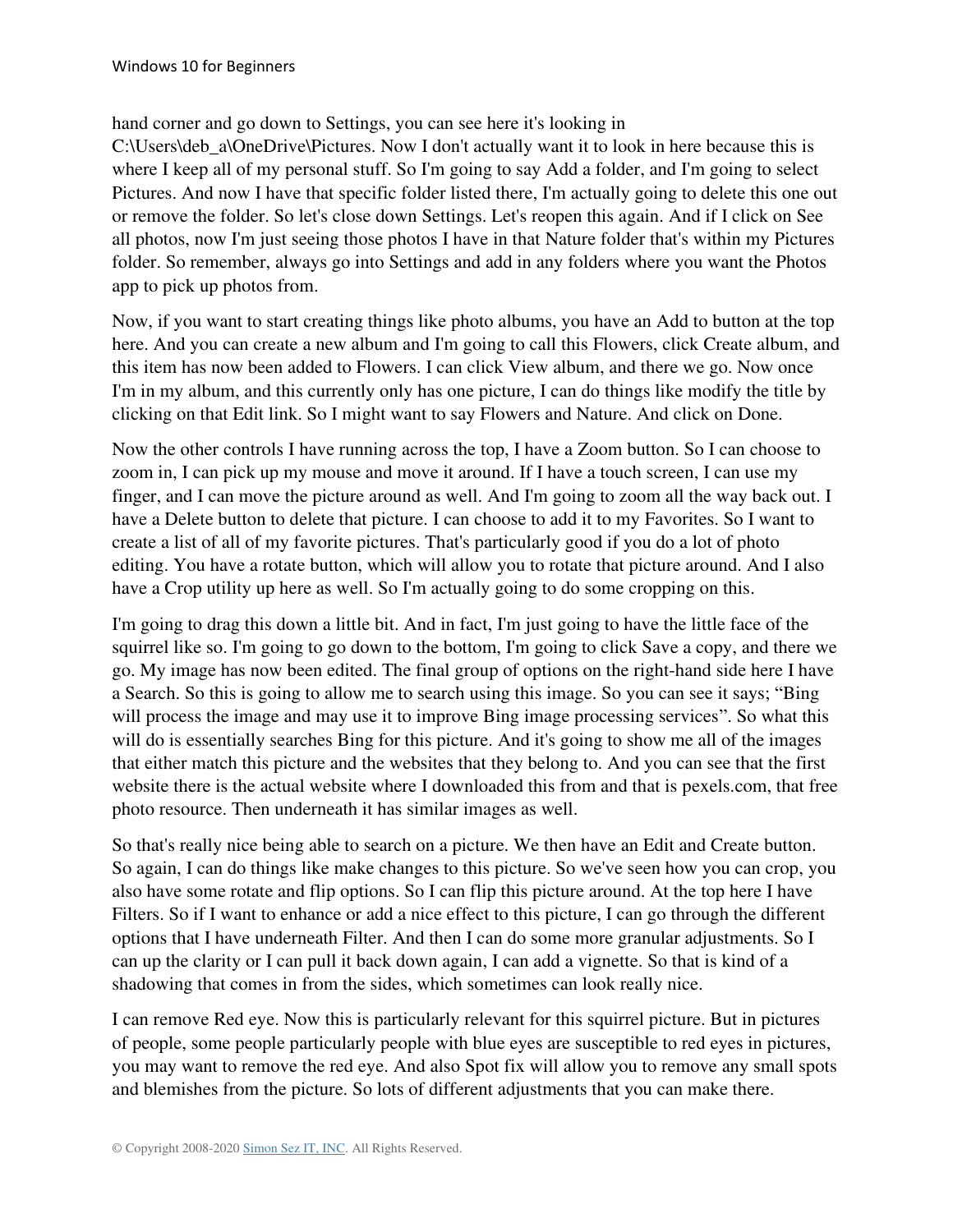We then have the Share button. So if you want to share this picture, you can share it via email, you can maybe send it via Bluetooth, if you're near somebody else who has a Bluetooth device, or you have a few other different options that you can utilize. You can copy it, you can send it straight through to Twitter. But in this case, I'm going to select mail, it's going to open up the Mail app, it's coming from me and I can select who I want to send this image to, and click on the Send button.

And then finally right at the end there if I want to print the image, I have the Print button, which the shortcut key for that is Ctrl P. So quite a few things that you can do in this photo app. And as always, go through everything that you have within Settings prior to really getting going with photos just to make sure that you have everything set up so that it suits you. So that's pretty much it on Pictures, downloading them, and utilizing that Photo app. Please join me in the next module where we're going to talk about Movies and TV.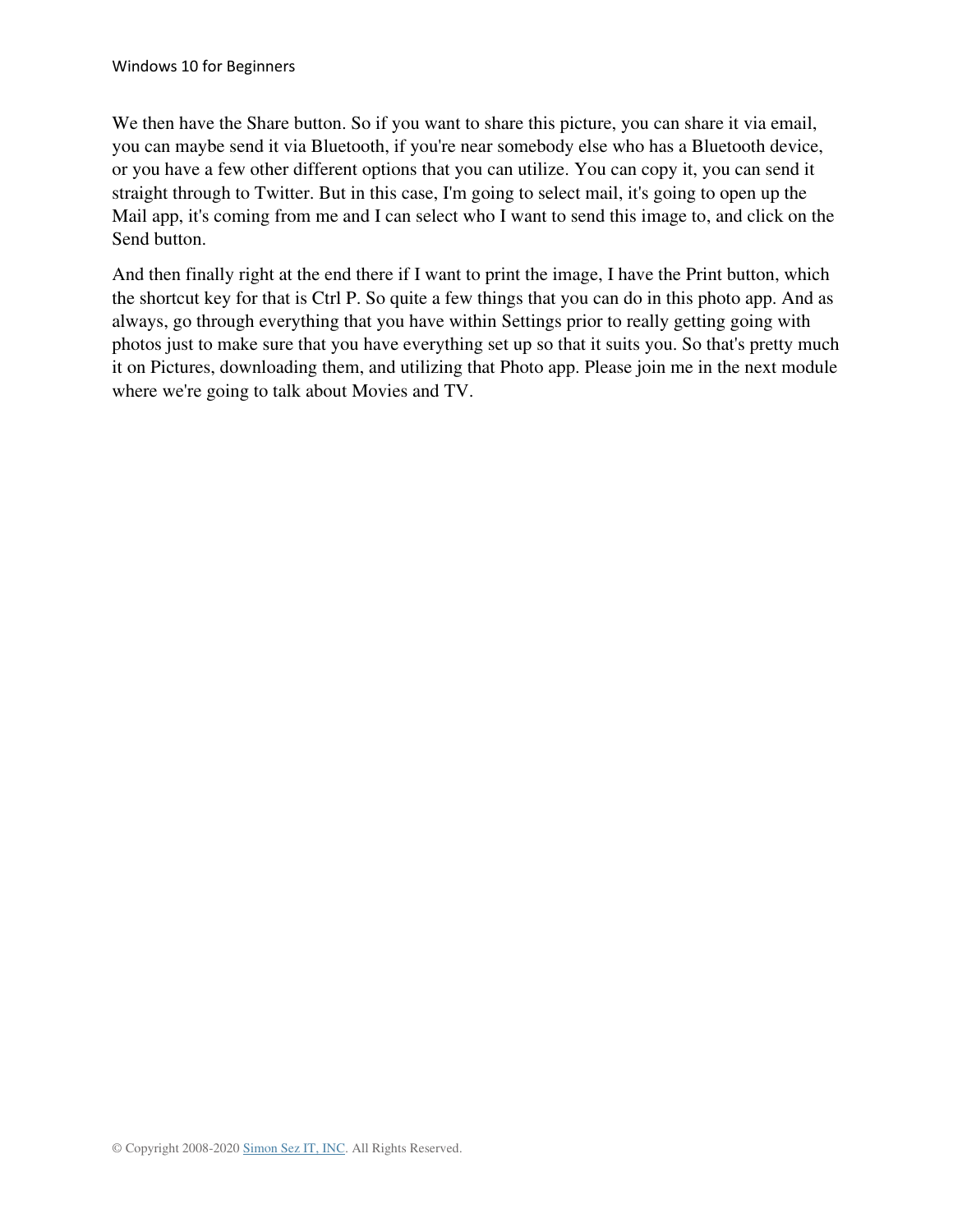## **Video: Movies and TV**

**Deborah:** Hello again, and welcome back to our course on Windows 10. In this module, we're going to take a look at Movies and TV. And you probably won't be surprised to learn that Windows 10 does include a specific app when it comes to watching Movies and TV on your PC, laptop, or tablets.

So the first thing we're going to do is we're going to take a look at the Movies and TVs app, I'm going to show you how you can Download Movies from the Windows Store. And I'm going to talk to you just a little bit more about Playing DVDs. Now the Movies and TVs app has undergone a bit of a name change, it did used to be called films and TV, but now it is called Movies and TV.

So if we search for it, there is the app at the top and I'm going to click to open. And as always, I'm going to maximize that so it takes up all of the space on the screen. Now again, this is a very simple app, we have a very simple interface to navigate. Now, if you look at the menu running across the top, where we have Explore, Purchased, and Personal, the one I'm currently clicked on is Personal. And underneath, I have three options that I can select; Video folders, Removable storage, and Media servers. And you can see that I have a couple of videos already in my library. And again, this works in a very similar way to the Photos app.

When you open up the Movies and TVs app, it automatically scans your Videos folder, and anything it finds in there, it's going to pull into the app. So if I pull up File Explorer, I'm currently clicked on the videos folder. And you can see sitting in there are the two videos that I have contained within the Movies and TV app. So if you want the app to pick up any mp4 files, movie files that you download, you can just move them into this videos folder. And of course, if you want to, you can create sub folders off of that to organize them a little bit better.

Now again, the same thing with this app. If we click on the three dots in the top right-hand corner and go down to Settings, you can change that search location if you want. So underneath your videos, we have a link for; "choose where we look for videos". And again, you can see in here it's going to look in C:\Users\deb\_a\Videos. So if I have videos stored somewhere else, so maybe I want it to look in the Downloads folder, I can click that say add this folder to videos. And now it's going to include any relevant files that are contained in both of those folders and pull them into the Movies and TVs app.

Now another way of getting to that area instead of going up here and going through settings is simply to click on the Add folders button. And you can go in and add your folders in that way. Now these other two links up here; Removable storage, and Media servers. This will pick up any files that you have stored on either a removable device. So maybe you have movie or video files stored on a USB stick, you can pick those up from here. Or if you're connected to any type of media server, then you can pull videos through from there as well.

Now when I play one of these videos, and I'm just going to play this one just here. Now be aware that these don't actually have sound, but you do get a very nice image and you can see at the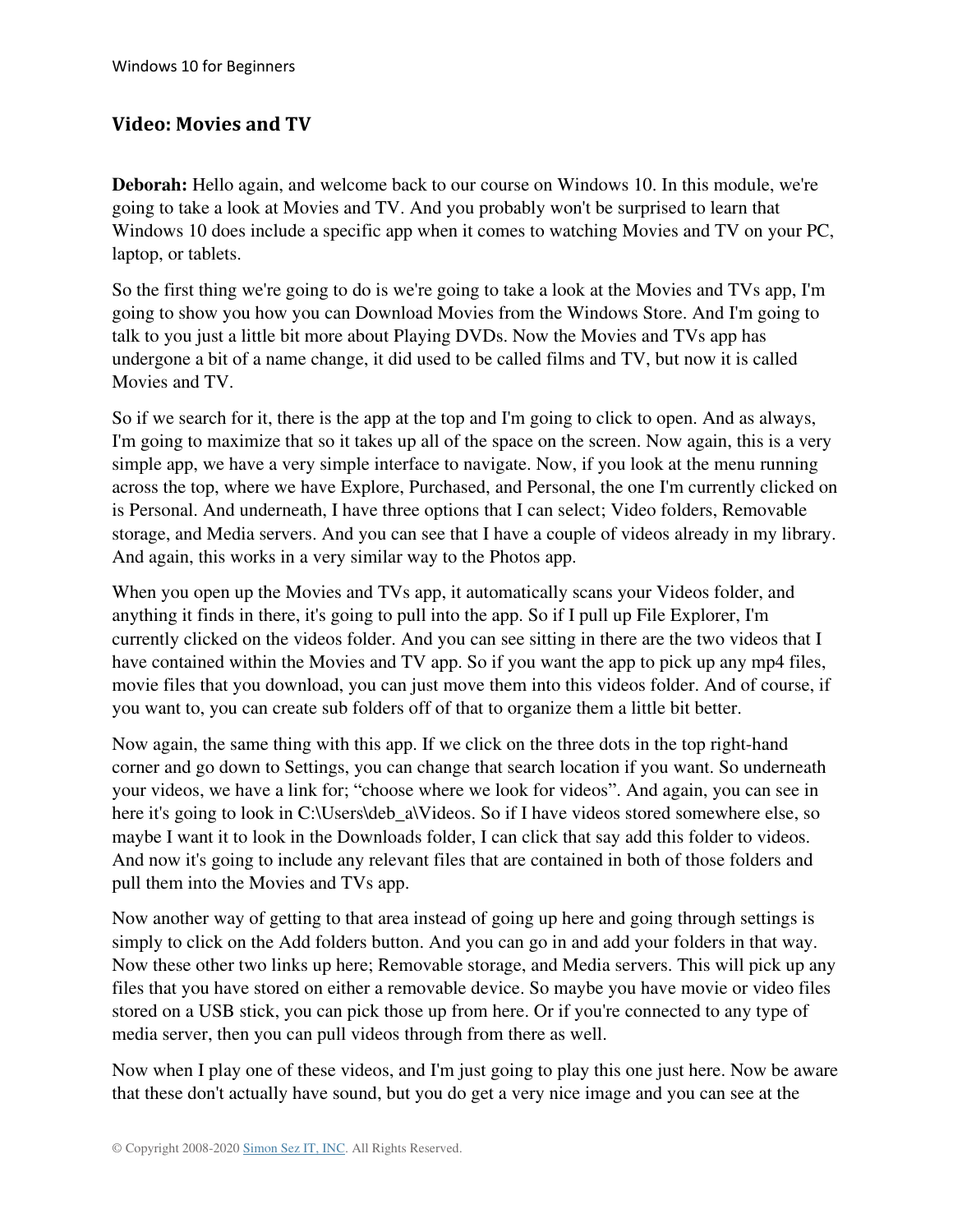bottom we have a certain amount of control. So I can click on pause to pause that video, I can skip back 10 seconds or forward 30 seconds, I can show a menu for subtitles and audio. And I can also change the volume of the clip whilst I'm playing the clip. On the right-hand side I have some other icons.

So this first one here is Edit in Photos, now I'm going to come back to that in a moment. The next one is Play in mini views. If I click that, it's just going to make that a really small little mini player in the top corner. I can choose to play in full screen. So that's going to get rid of my Taskbar and anything around the outside. Then finally I have those three ellipses again where I can do things like Cast to a device, Zoom to fill, I can Repeat, Autoplay, and also Play as a 360 video.

Now this Edit in photos option is going to allow me to make some minor editing changes to this video. So for example, if I want to trim some blank space off the front of the end, I can definitely do that. I can draw, I can create a slow motion video, or I can save a photo from a video as well. So if I click Save Photo from Video, it's gonna allow me using these arrows at the bottom to skip through this video frame by frame. Then once I find the frame that I want, I can essentially take a snapshot of that particular frame and save it as an individual photo simply by clicking the Save a Photo link at the top there.

Now apart from playing videos that I've made myself, I can also play Movies and TV that I've got from other sources. So one of the biggest sources for Movies and TV shows is going to be the Windows Store. So again, let's click on the Start Menu and jump into the Windows Store. So what I'm going to do is I'm going to jump across to Entertainment using this link. And you can see here, I can now see a list of all of the new films, I can click into any of these categories if I'm searching for more movies. Alternatively, I can use the search bar at the top to search for something specific.

So if I wanted to download one of these movies, I just need to click on the movie, and then I get a choice of renting this movie, or buying it. So remember, again, you'll need to be signed in with your Microsoft account in order to make any purchases in the Microsoft Store. But once you select to buy, it's going to download. And then when you open that movie, it's going to open in the Movies and TV app. Now another thing that you can also do is you can still play DVDs, as long as you have a DVD drive in your PC or laptop.

Now as I mentioned previously, I don't have a DVD or a CD drive in my laptop. Now in order to play a DVD once you've loaded it in, you will need to go to Windows Media Player. And you can play DVDs using this. Now again, I can't demonstrate this to you because I don't have a DVD drive. But if you do, I will have a little play around with that. So try inserting one of your DVDs. And in general, what happens is that as soon as you load your DVD in, your laptop or PC recognizes it. It will be listed as an additional drive in File Explorer.

So for example, underneath here, you can see right at the bottom, I have Windows C drive and not much else. But if I was to put a DVD in, it's going to load it up. And it might be something like the E drive or something like that. Similarly, once you go into Windows Media Player, you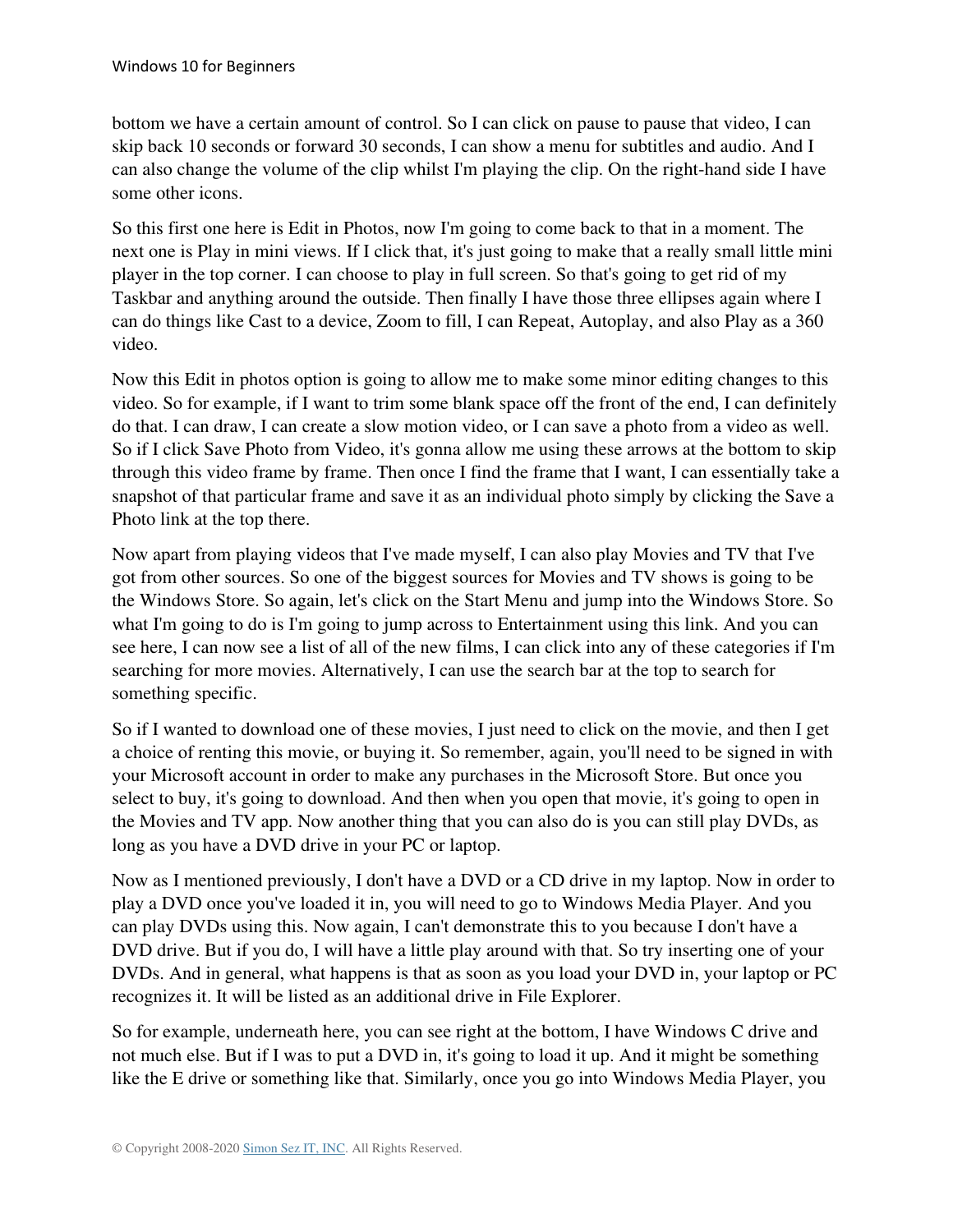will see that drive listed under here as well. So that's how you're going to be able to play that DVD.

And if you're not particularly a big fan of Windows Media Player after you've been using it for a while, then there are a number of other third party products available again in the Microsoft Store for playing DVDs. So it's definitely worth having a little look through those if you're not particularly happy with the functionality of Windows Media Player. That is it for Movies and TV. In the next module, we're going to be doing our last exercise of the course. So I'll see you over there.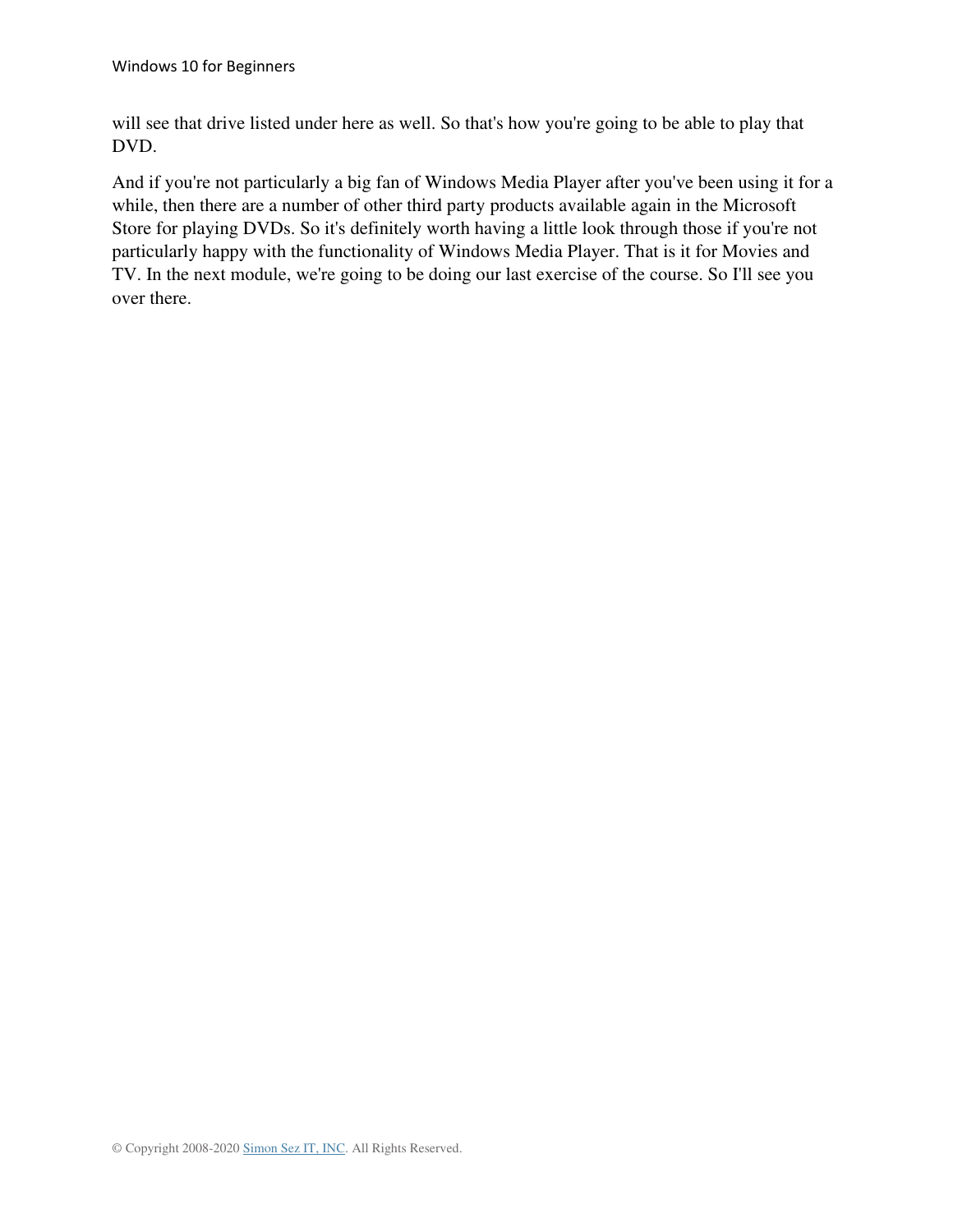## **Video: Exercise 08**

**Deborah:** Hello everyone, and welcome back to this course on Windows 10. We've made it all the way down to the final exercise in the course exercise eight. And this is a fairly straightforward exercise.

In the Exercises Files Folder, you'll see that I have an mp3 file in there. Now this video only has sound. It has some music, but it doesn't have any images and I've done that just to keep the file size small so it doesn't take you a long while to download it. And what I want you to do is I want you to set up Groove Music so that when it comes to videos, it's going to look in the Exercise Files Folder, as well as in the Default folder.

And having done that, when you open up Groove Music, you should be able to see that file sitting there in your songs list. And that is it. See how you go with that and I will see you in the next module.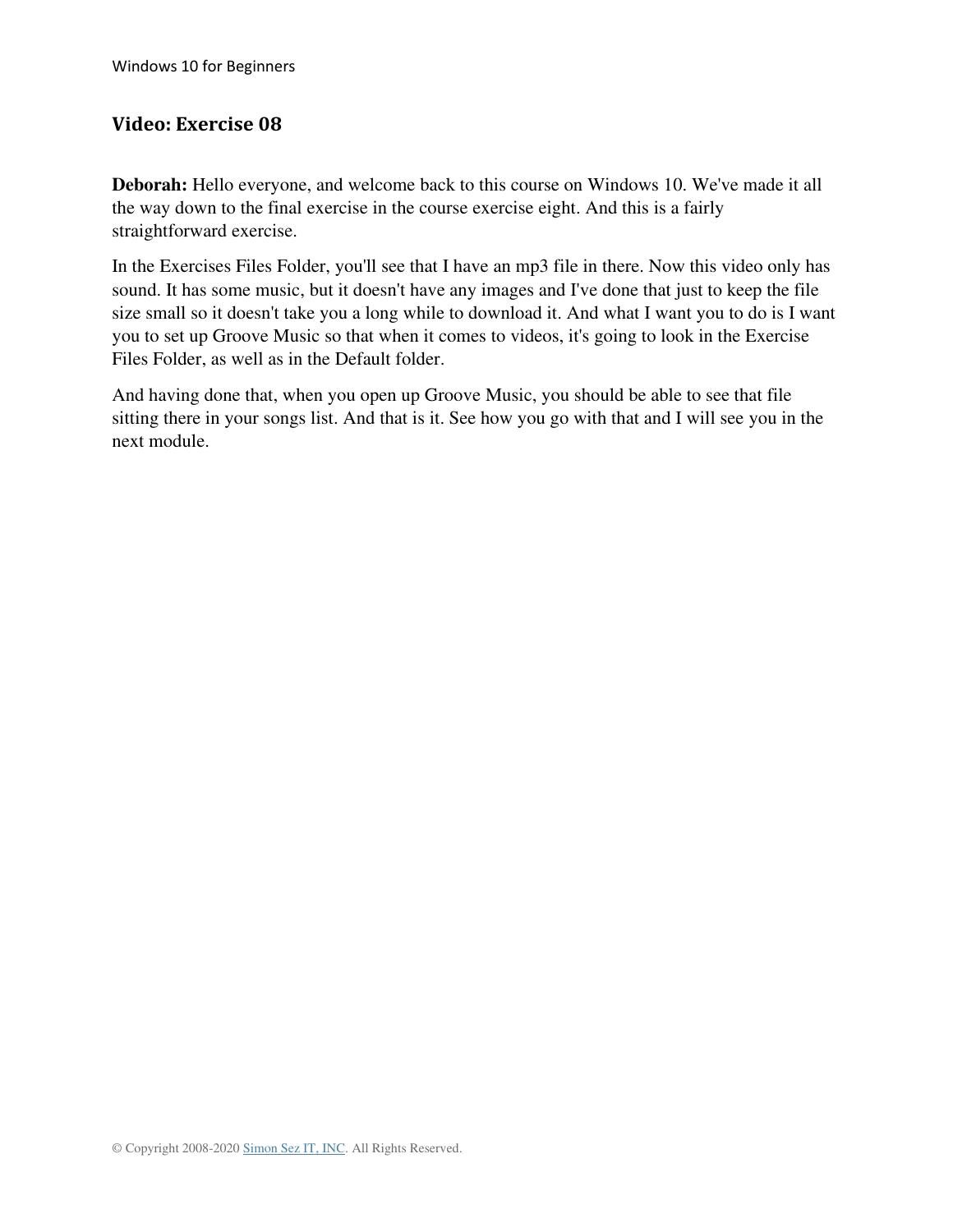# **Section 13 – Sharing Files, Folders, and Printers**

## **Video: Sharing Files**

**Deborah:** Hello everyone, and welcome back to this course on Windows 10. In this module, I want to talk to you a little bit about Sharing Files and Documents, and also Sharing Printers with other people on your network.

So we're going to start by going through a demonstration of how you can share individual files and folders with other people on your network. Then I'm going to show you how you can install a printer and then share that printer with other people on your network. Now, more often than not, there's going to be times when you're going to want to share files with other people.

Now, you can definitely share files with external friends and colleagues. But you can also share files very easily with other members of your family, who are connected to your private network. So I'm going to run through some options that you have when it comes to sharing files, documents, images, and also sharing devices like printers. So I'm currently in my pictures folder. And you can see here I have a number of different folders and also just some individual pictures. And if I want to share these with other people, it's a very straightforward process from within File Explorer.

So for example, if I select this picture, hold down Ctrl, and select the other three, if I want to share these with somebody, I can just jump up to my ribbons, and you'll see the second ribbon there is a Share ribbon. And this gives me all of the different options that I have when it comes to sharing these files with other people. So let's click on this first button, the Share Button. It's telling me that I'm about to share four items. And then it says we need some more information, tap to choose someone who you want to share to. So I can click here. And it's going to jump me into my contacts list. And I can then scroll through, and I can select someone to share these files with.

Alternatively, if I jump back to Share, I can choose to share with somebody nearby using Bluetooth and Wi Fi. So if I have family member who has Bluetooth turned on maybe on their phone or on their laptop, I can share files with that person that way. Alternatively, I can choose one of these options listed underneath. Now I actually want to share these photos via an email. So I'm going to select mail. And there we go, it automatically attaches those photos. I can type in the name of the person that I want to share with, click on Send, and I've shared those pictures.

Now you'll notice also on the Share ribbon, we have an individual Email button. So again, that will let me email the selected items to a particular person. I can choose to Zip. So maybe I have lots of files selected, and they're quite a large file size. Before I share them, I might want to reduce that file size by choosing to zip them. So again, if I click Zip, it's going to create a zip folder for me. And then when I go into that folder, those are my four image files saved into that Zip folder.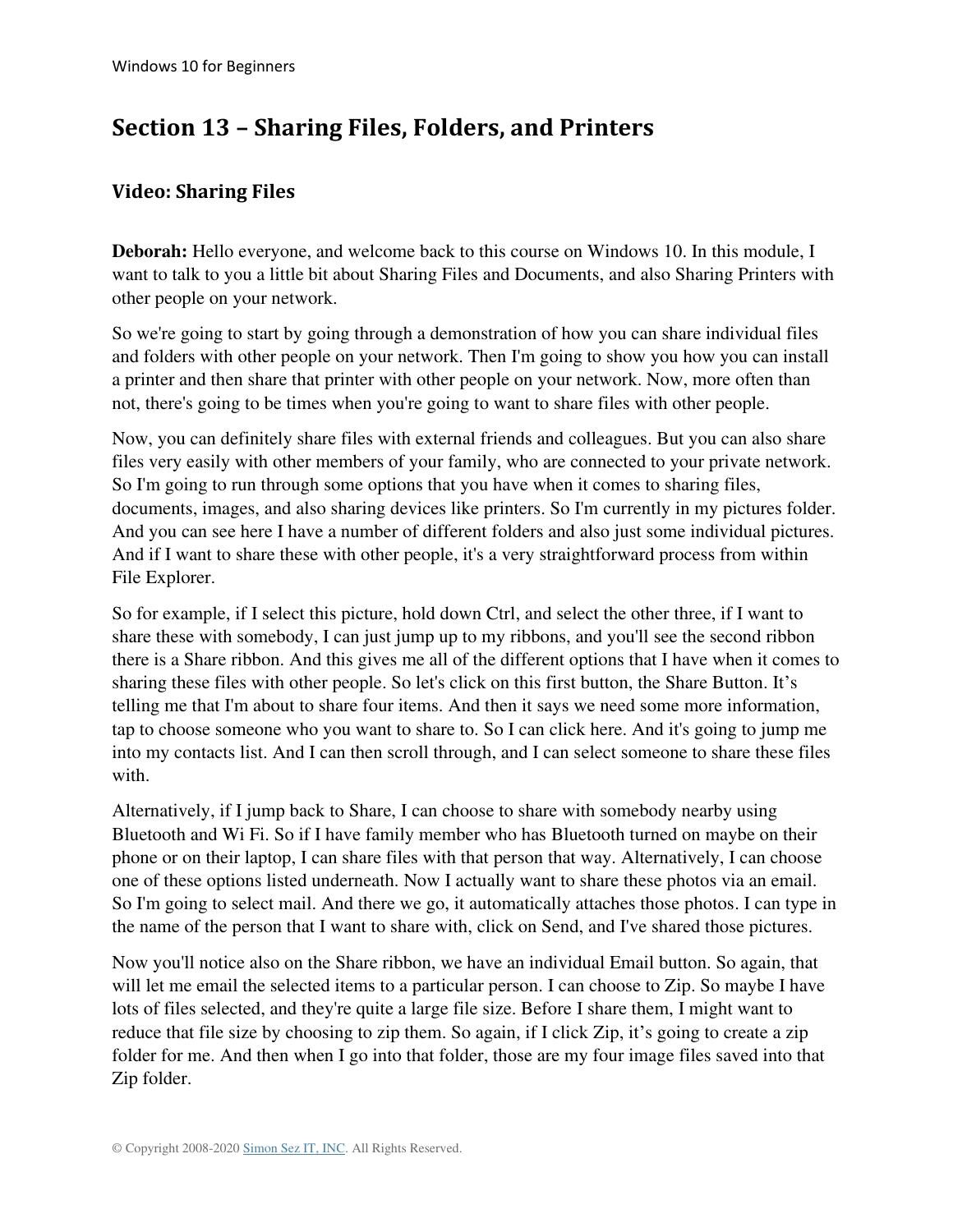Now once I've got my files into my zipped folder, I could then choose to share this folder. Now one thing to point out here is that these folders and files that you can see sitting here underneath this PC Pictures, these are actually in my OneDrive. So if I expand OneDrive up here, you can see I have my Pictures folder. And we basically seeing in there exactly what I'm seeing when I'm clicked on Pictures underneath this PC. So effectively, these are all saved or backed up into OneDrive.

Now the reason why that's important is because if I now want to share this particular folder, and this time, I'm going to use a slightly different method, I'm going to use the right-click menu. You can see the Share option there has that cloud icon so that means you're about to select a function that's in OneDrive. And when I click that, it takes me to this little OneDrive send link box. And what I can simply do is I can enter in the name of the person that I want to share this folder with, I can add a message if I want to. And I can also choose how this link can be handled by the person or people that I'm sending it to.

So currently, it says; "anyone with this link can edit". And if I click here, I can modify some of these settings. So currently, I'm sending this folder to Adam and I'm saying that I'm going to allow him to edit this folder. So that might be that he can do things like move the files around, delete the files, things like that. Now, if you don't want anyone touching anything in that folder, you just want them to be able to view the folder, then you can come in here and untick this option. I can also set an expiration date.

So essentially, this says; "you can view this folder up until a certain date, and at that date, this link will expire, and the person's access to that folder will be removed". And finally, I could also set a password if I wanted to. Now I'm not going to in this case, I'm just going to say Apply to those settings. And I have a couple of different options down here. So I can click on the Send Button, and that's going to send an email to Adam with a link to this particular folder.

Alternatively, if I wanted to send this folder to maybe 50 different people, I don't really want to have to go through adding 50 names into this little area up here. A much quicker way of doing that would be just to copy the link. So OneDrive essentially creates a shareable link, I'm going to say Copy. And I can then paste that link into an email and maybe send it out to a distribution list that I have set up or a group.

Now one thing you'll notice once you've shared a file, and I'm actually going to switch views, so this is a little bit more obvious, is that you can now see that the folder that I've shared now has this little person icon next to it. So that's telling me that this is a shared folder. And what I could do is I could jump back to my Share ribbon. And if I decide that I no longer want to give Adam access to this folder, I have a Remove Access option in here. And you can see it says; "stop sharing the selected items". So let's remove Adam's access, I'm going to say stop sharing. And there we go.

So now let's walk through the process of adding a printer and sharing a printer with other people on your network. So I've jumped in to Printers and Scanners. And all I've done is do a search for Printers in the Search Bar. So the first thing I'm going to do is I'm going to click on the Add a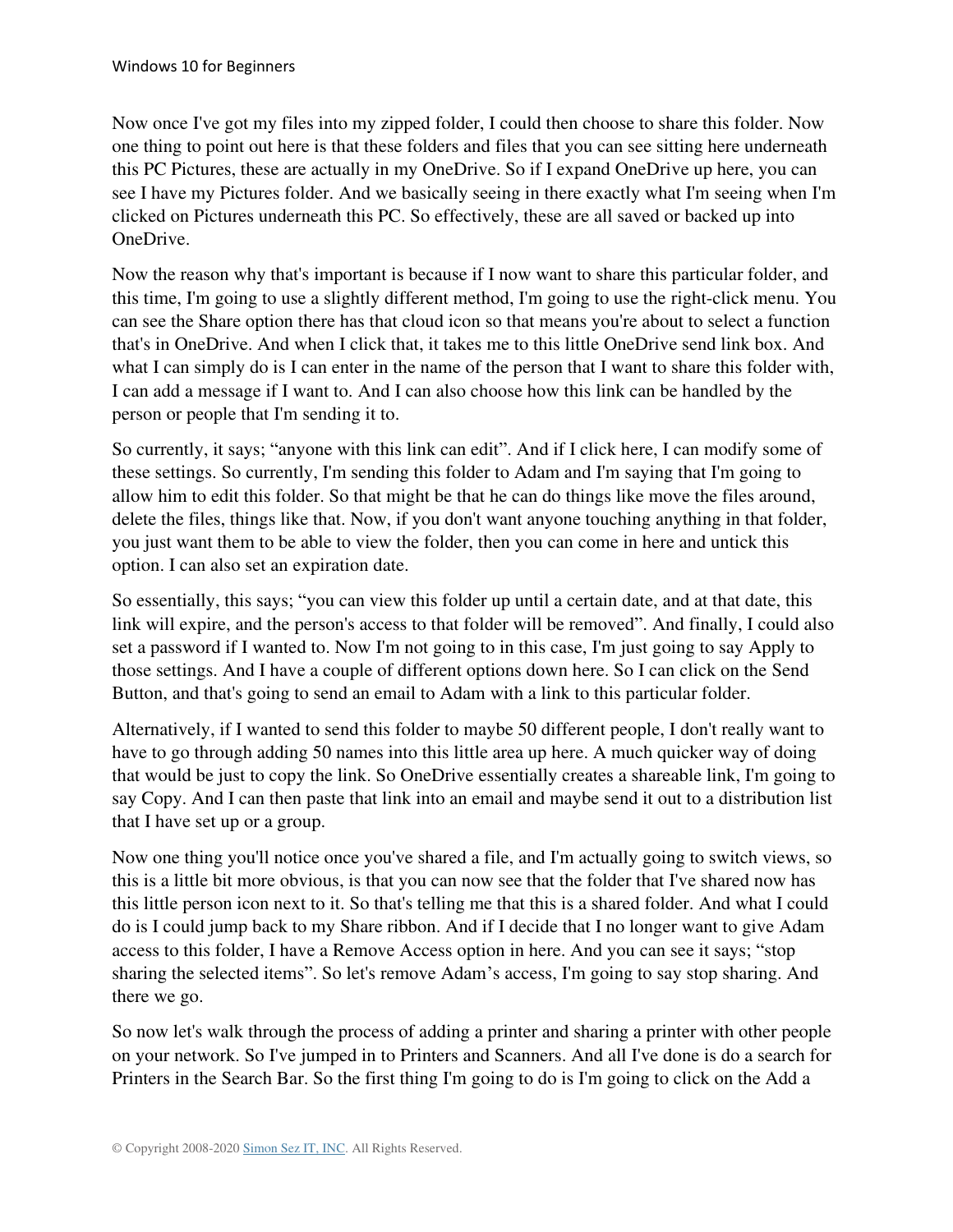Printer or Scanner button at the top. Windows 10 is going to scan my network for any printers. And just so you understand my setup, I have a printer next to me that has Wi Fi enabled.

Now if you don't have a printer that has Wi Fi, then you may need to physically plug that printer via USB or some other connection into your laptop or PC. But the actual process of setting it up within Windows 10 is exactly the same. So you can see there, it's found one printer, so I'm going to select it and click on Add Device. You can see that Windows 10 is now attempting to connect to that device. Once it finds it, it's going to set up all the settings. And I can now see that it's added my printer into the Printers and Scanners list underneath.

Now if I wanted to share this printer with maybe other members of my family who are on my network, it's a very simple process. All you need to do is click on your installed printer, and click on the Manage button. And there's various different things that you can do in here. So you can do things like print a test page if you want to make sure that your printer is working correctly.

There's also a Troubleshooter in here as well. And you can modify some of your printing preferences from here also. The one I'm interested in is Printer Properties. Now again, we have lots of different tabs running across the top, but we're interested in Sharing. So I'm going to jump across to the Sharing tab. Now you can see here it says; "if you share this printer, only users on your network with a username and password for this computer can print to it. And the printer will not be available when the computer sleeps".

So I'm going to say Change Sharing Options. I'm going to say, Share this Printer. And I might want to give it a different name. So I want to say Deb's Printer - Canon, so everyone knows which one we're talking about. I'm going to say Apply and then Okay. And now essentially anybody else who is connected to my network, when they go into File Print or they invoke that print dialog box in any way, they're going to be able to see that canon printer listed.

So hopefully that's giving you more of an idea as to how you can Share Files and Folders and also set up a printer and share that with other people on your network. That's it for this module. I will see you in the next one.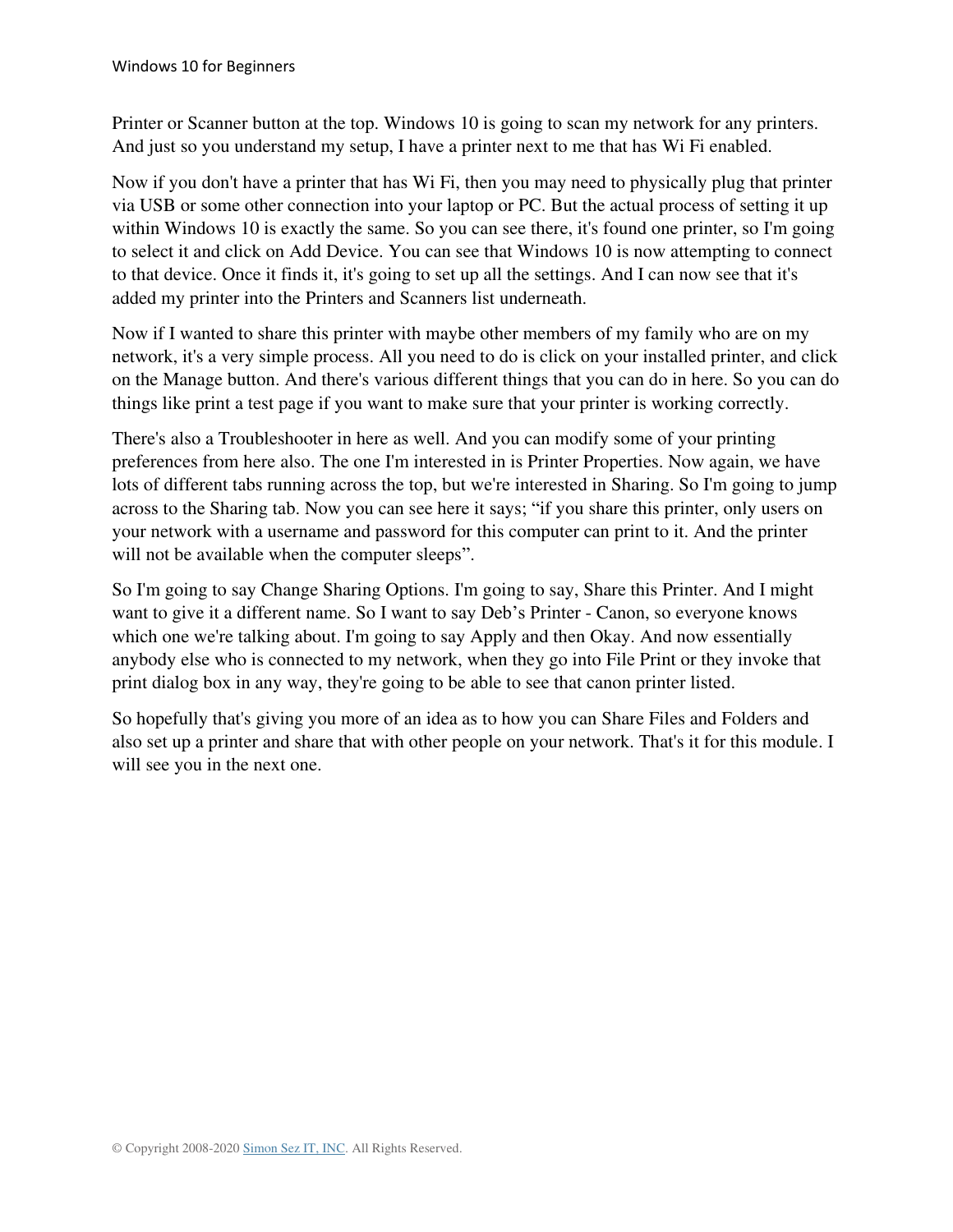# **Section 14 – Backing Up and Restoring Data**

### **Video: Backing Up and Restoring Data**

**Deborah:** Hello everyone, and welcome back to this course on Windows 10. In this module, we're going to be taking a look at Backing Up and Restoring Data. And there are a number of tools available in Windows 10 to help you with this, and it's really going to be up to you to determine which one best suits you.

So first of all, we're going to be looking at the principal backup facility called File History. And then we're going to look at the Legacy Backup Solution, Backup and Restore (Windows 7). And finally, I'm going to talk you through System Image Backups. Now the purpose of backing up is really to safeguard your files from anything disastrous happening to your computer.

So essentially, when we're doing a backup, we're taking a copy of the files that we have on our computer, and we are copying them to an external device. And the reason we do that is because if you imagine that your laptop gets stolen, so maybe when you're out and about in the world with your laptop, you lose your laptop, or someone steals it, if you don't have backup copies of your files, then those files are going to be gone forever.

Similarly, if something happens to your device, so maybe you have a hard drive failure, or your computer just stops working, you're also not going to be able to retrieve those files. So those are a couple of different ways that you can lose all of your files. Now, when it comes to backing up or implementing a backup regime, there's one common mistake that's very prevalent, but you want to make sure that you avoid. And that is, backing up your files on the same device that they're located.

So for example, if you have a laptop that has two different disks, you wouldn't backup files from your C drive onto another disk on that laptop. Because again, if the whole laptop breaks, or you lose your laptop, you're still gonna have lost all of those files. What you want to be doing is copying them to an external device. That might be something like a DVD, it could be a USB stick. Or if you do utilize cloud storage, like OneDrive, or maybe even something like Google Drive, you're going to want to make sure that your files are in there.

Now me personally, I use OneDrive all the time so I know that my files are safe. If something wants to happen to my laptop, I can simply log into OneDrive, and I can have access to those files. However, in this example, just to show you have a different way of doing things, I'm going to be using a USB memory stick in order to show you the process of backing up and restoring.

So the first thing I'm going to do is I'm going to plug in my memory stick into the USB port on my laptop. And you can see there in the bottom corner, it recognize my USB drive, and it's assigned it to drive D. And if I open up File Explorer, and scroll down, you will see right at the bottom there it says USB drive D. There's currently nothing on it because I haven't copied any files to it yet.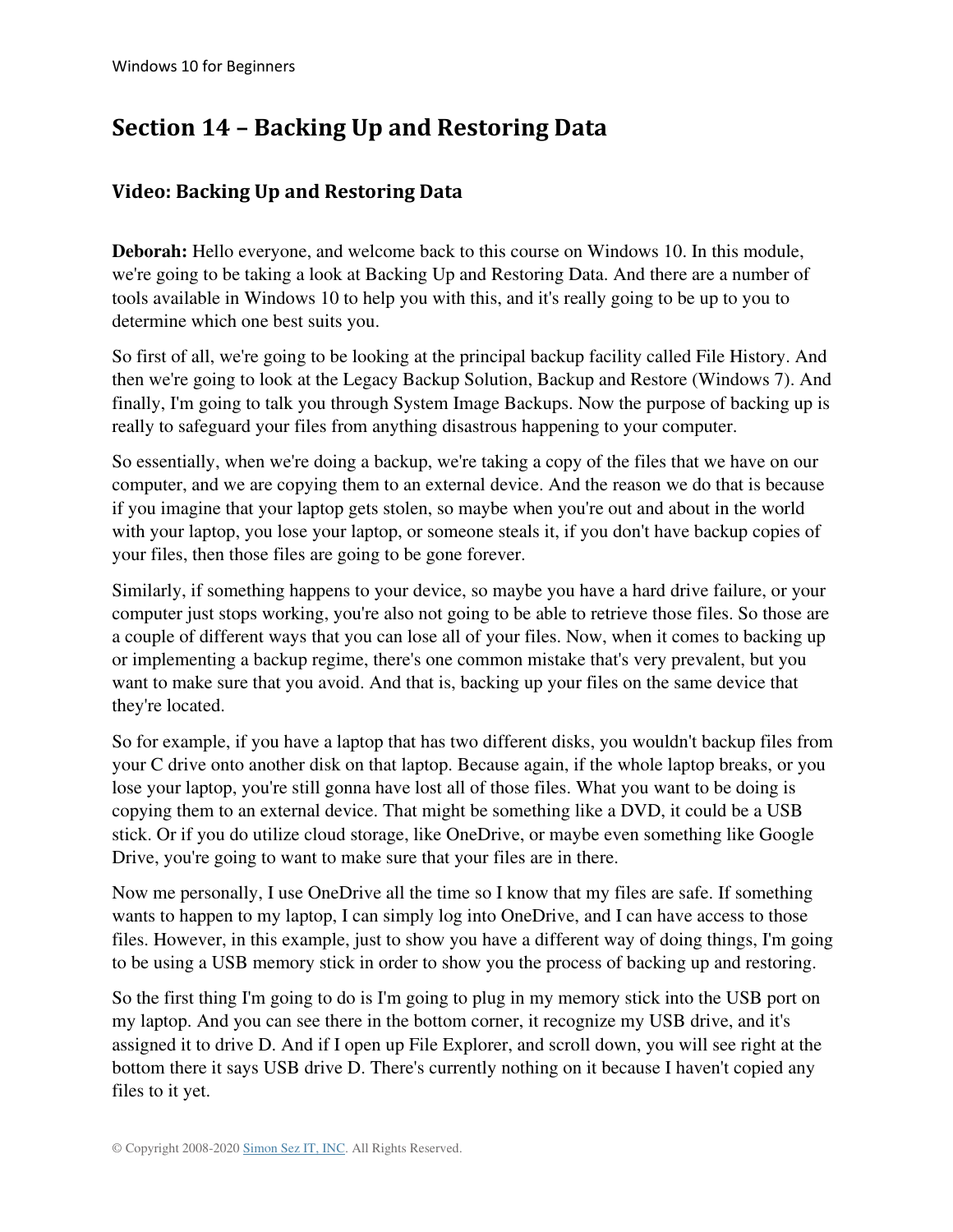Now when it comes to backing up, you can really determine how frequently you want to back up your system files, or just the files that you use every day. You may decide that you want to do that on a daily basis, a weekly basis, a monthly basis. But again, that's something for you to determine. The first method I'm going to show you is something called File History. So what I'm going to do is I'm going to jump straight in to File History settings.

Now again, it did used to be called File History. But you'll see now the best match is Backup Settings. So that's the one we want to select. And it's jumped me straight to the Backup Page. And you can see currently, it says; "Backup using File History, backup your files to another drive and restore them if the originals are lost, damaged or deleted". Now currently, I have that setting turned off. I'm going to come back to this in a moment and turn it on. But what I want to do first of all is just jump into More Options. So you can see at the top here it's telling me the size of the backups. So this is the size of the files currently located on my PC.

Underneath, it's recognized my Removable Disk so my USB drive, and it's telling me how much space I have on that. So 58.5 gig, and it's telling me backup is disabled. So now we have this backup My Files area and this is where you can select the frequency. So what essentially this will do is it will look for any changes and saved change versions of files. So essentially, it's going to keep multiple older versions of files so you can then go back to any older versions that you have. And you can see all the choices that you have there in the dropdown. Now what you choose to select in here will very much depend on the kind of work that you do.

Now, I would say if you don't make changes to files very often, then there's probably not really too much point in having it save every hour, you would probably be more suited to setting this option at daily. However, if you're doing a lot of work, and maybe you're making constant changes to a small number of files, and you want to be able to go back to them, then you're probably going to want to set this to one of these options towards the top, so maybe every 10 minutes, every 15 minutes, so on and so forth.

The second option here is "Keep my Backups for How Long". So you can essentially put a time restriction on how long your backups are kept for. So you can choose from here one month, three months, six months, or there's an option in here for until space is needed. Now, I tend to keep mine set to Forever, which is the default setting. And if I need more space than I get more space. Now let's look at the list of the folders that it's backing up. And you can see here, it's basically a list of my User folders. So you can see here, it's backing up deb\_a, deb\_a OneDrive, searches, documents, pictures, downloads, so on and so forth. So pretty much everywhere where I'm likely to save files, it's currently backing up.

Now if you wanted to add a folder from somewhere else, you can definitely do that you have an Add a Folder button at the top. And you can just go in and select which folder you want it to also backup. And if we scroll down, you'll see that you also have the option to Exclude Folders as well. So for example, currently, mine is backing up the Downloads folder. Now I don't tend to need to have my Download folder backed up because normally if I download something, I then pretty much immediately move it somewhere else. So whether it's a picture that I've downloaded,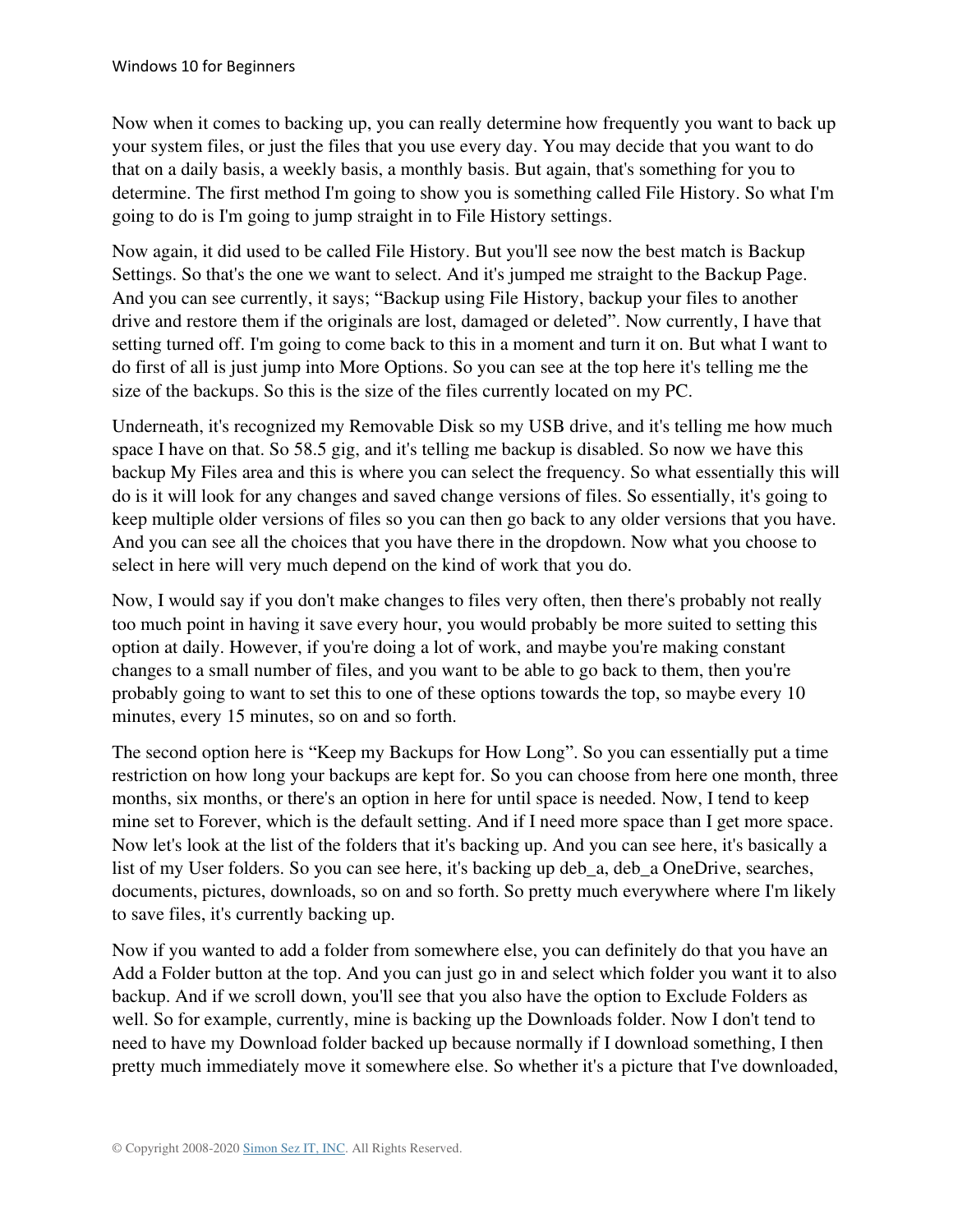that will get moved to the pictures folder, or whatever it might be, I normally take it out of downloads.

So for this, I'm going to say Add a Folder. And I'm going to say I want to exclude the Downloads folder. And finally, this option that we have at the bottom, Backup to a Different Drive. It says; "you'll need to stop using your current backup drive before you add a new one. This won't delete any files from your current backup drive". So essentially, if you find out that the device that you're backing up to whether that's an external drive, USB stick or DVD, there will come a point where that drive is going to fill up. So you're probably going to want to use another DVD or another USB memory stick to continue backing up your files.

And what you need to make sure you do is that you come into here and you say; "stop using drive before you switch to the new drive". Now I'm just about ready to start backing up to my USB memory stick. But just before I do, I'm just going to quickly jump into Advanced Settings. And what I want to do in here is just to make sure that File History is happy with the drive that I've selected. And you can see here that it's showing my removable disk. So this is my USB memory stick essentially. And what you might find is that when you come into here, particularly if this is the first time that you're using this, you'll find that File History is turned off like that.

So what you need to make sure you do is come in here and just click turn on. So essentially, File History is now turned on. And it's going to be running those backups regularly depending on the settings that I've set. What I'm now going to do is to accidentally delete a file and then show you how to restore it.

So I've just jumped across to my Videos folder on my C drive. And you can see that I have a few different videos in there. And what I'm going to do is I'm going to delete a couple of these, and I'm going to show you how to restore them. So I'm going to delete this video of the guitarist and then these two that I have of the galaxy. And I'm just going to right-click and select Delete. So now, if I want to restore those from my backup file, I'll jump down to the search menu and just type in Restore. And you can see the option there, Restore your files with File History. So now I can jump into that Videos folder.

There are the backup files, I can select guitarist and the two that I deleted. And all I need to do is click on the big green Restore button and you'll notice that it says it's going to restore those files to their original location. And there we go, File Explorer has popped open. It's in the Videos folder, and there are those files restored from my backup.

Let's now look at the Legacy Backup and Restore options. So I'm going to jump into Control Panel. One of the options we have in here is Backup and Restore (Windows 7). So this essentially can be used to back and restore instead of File History. So what I want to do is go into Setup Backup. So you can see here it's asking me to select where I want to save my backup. Now you might have multiple things listed in here, depending on what you have plugged into your computer. The only external drive or USB memory stick I have plugged in is this one just here. So I'm going to select it, and also know that I have an option to save on a network.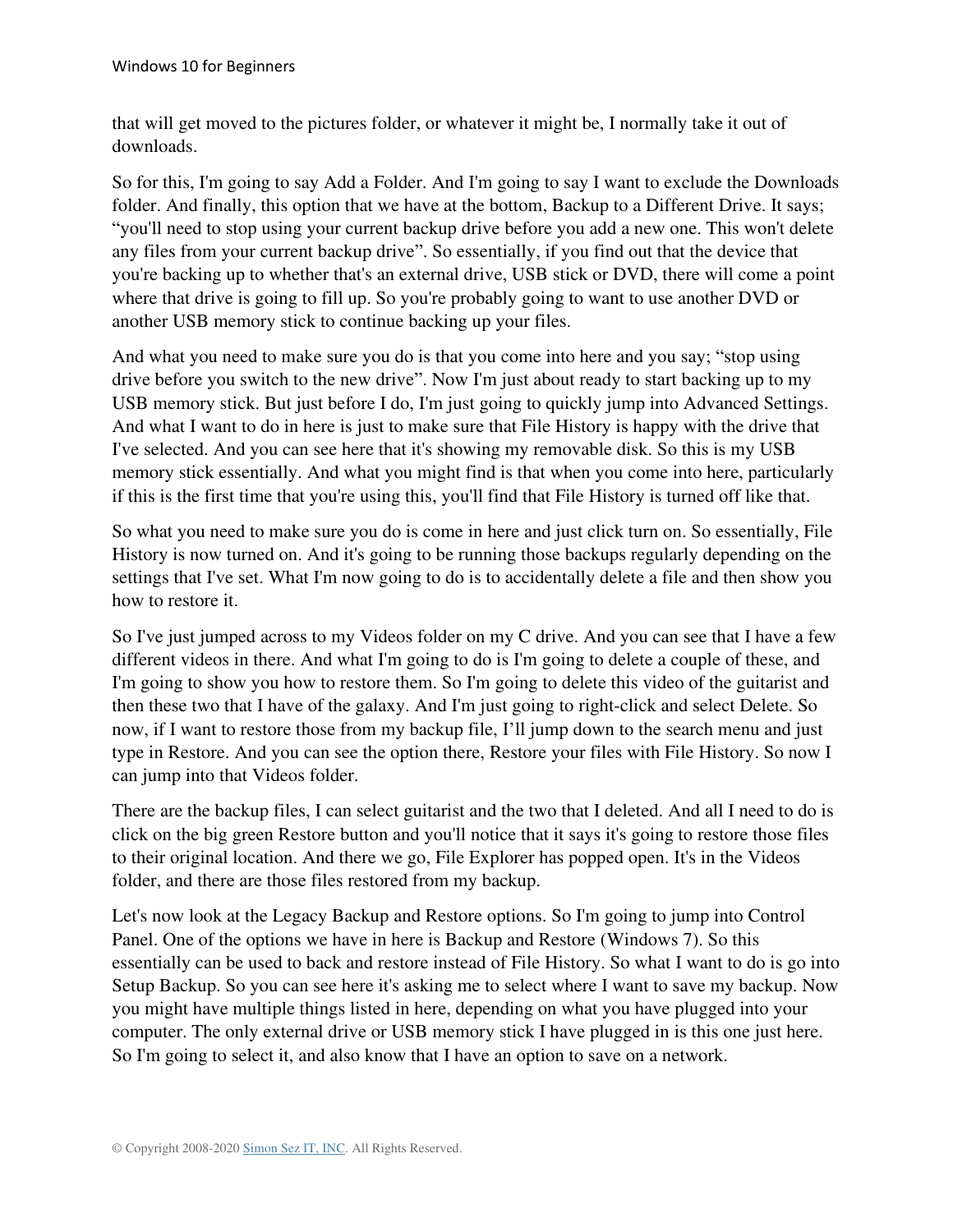Now on this occasion, I'm not going to do that I'm going to stick with my memory stick, and I'm going to click on Next. Now here, it's asking what do you want to backup? So the default option or the recommended option is Let Windows choose. So essentially, with this option, Windows will backup data files saved in libraries on the desktop, and in default windows folders, these items will be backed up on a regular schedule.

The second option you have is to choose them yourself. So you can go in and select libraries and folders. And you can also select whether to include a system image in the backup. So if you go for the Let me choose option and click on Next, you can see here, it's going to list out everything that I have on my PC. And I can go through and I can select exactly which folders I want to include in the backup. So let's roll through and I'm going to expand users, I'm going to expand my folder. And this time, I'm just going to backup that Downloads folder. And you can see underneath we have an option for include a system image of the drives.

Now a system image is essentially a copy of your operating system, the Windows operating system, and all the files required to make that work. I'm going to talk about that a little more at the end of this module. Now one thing I'll point out is that you can see for me, this is grayed out. And that's because the system image can't be backed up to the type of memory stick that I'm using. But for the time being, I'm just going to select this Downloads folder, and I'm going to click on Next.

Now I get a chance to review my Backup Settings. So it's saying backup location is the D drive. It's showing me which folders I'm backing up. And then we have the schedule at the bottom. So currently, it's going to backup every Sunday at 7pm. And if I want to change that, I can click on Change schedule. And I might want to say every Monday at 10pm. Click on Ok. And now I'm going to say Save Settings and run backup.

So I've just jumped back to that Backup and Restore (Windows 7) Legacy option in Control Panel. And I want to just further that train of thought on backing up or creating system images. As I mentioned, the system image basically takes a copy of all of your operating system files. And the reason why that's useful is if anything was to happen to your operating system, you could essentially re-install Windows 10 from your backup system files.

So in order to do that, or create a system image, you would jump into here and you have an option here Create a System Image. It's then gonna ask you where you want to backup. And the first option here for me is on a hard disk and it's got my USB drive selected. Now as I mentioned before, if I was doing a system backup right now, I wouldn't be able to use this particular memory stick because it's not formatted correctly for the Windows operating system to be backed up to. But you'll see that I also have a couple of other options on one or more DVDs or to a network location.

So all you need to do is to select your options, click on next and work your way through that wizard to create your own system image. Now you would normally use system image in conjunction with the backup and restore of individual files if something absolutely terrible happened to your system. You'd want to restore your system files and then you'd want to restore your User files and data from File History. I would advise you to take a system image when you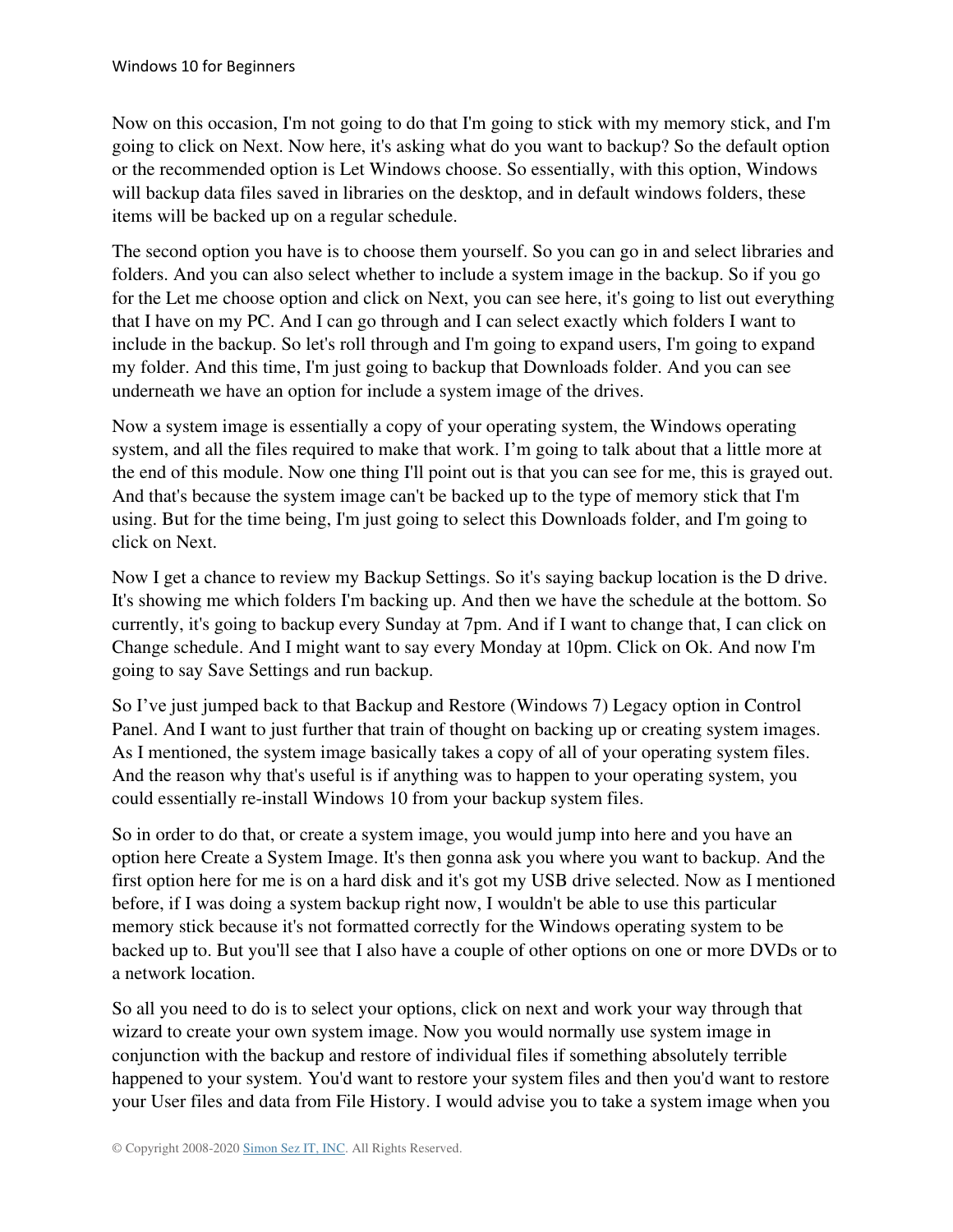have Windows 10 working how you want, keep it safe, run your backups daily. And if the worst does happen, you'd be able to restore your system image and then recover your files.

Now I'm not going to go through the whole process of creating a system image now, but I do suggest you take one and then from time to time it's a good idea to take another one to make sure that it's kept up to date. That's it for this module, I will see you in the next one.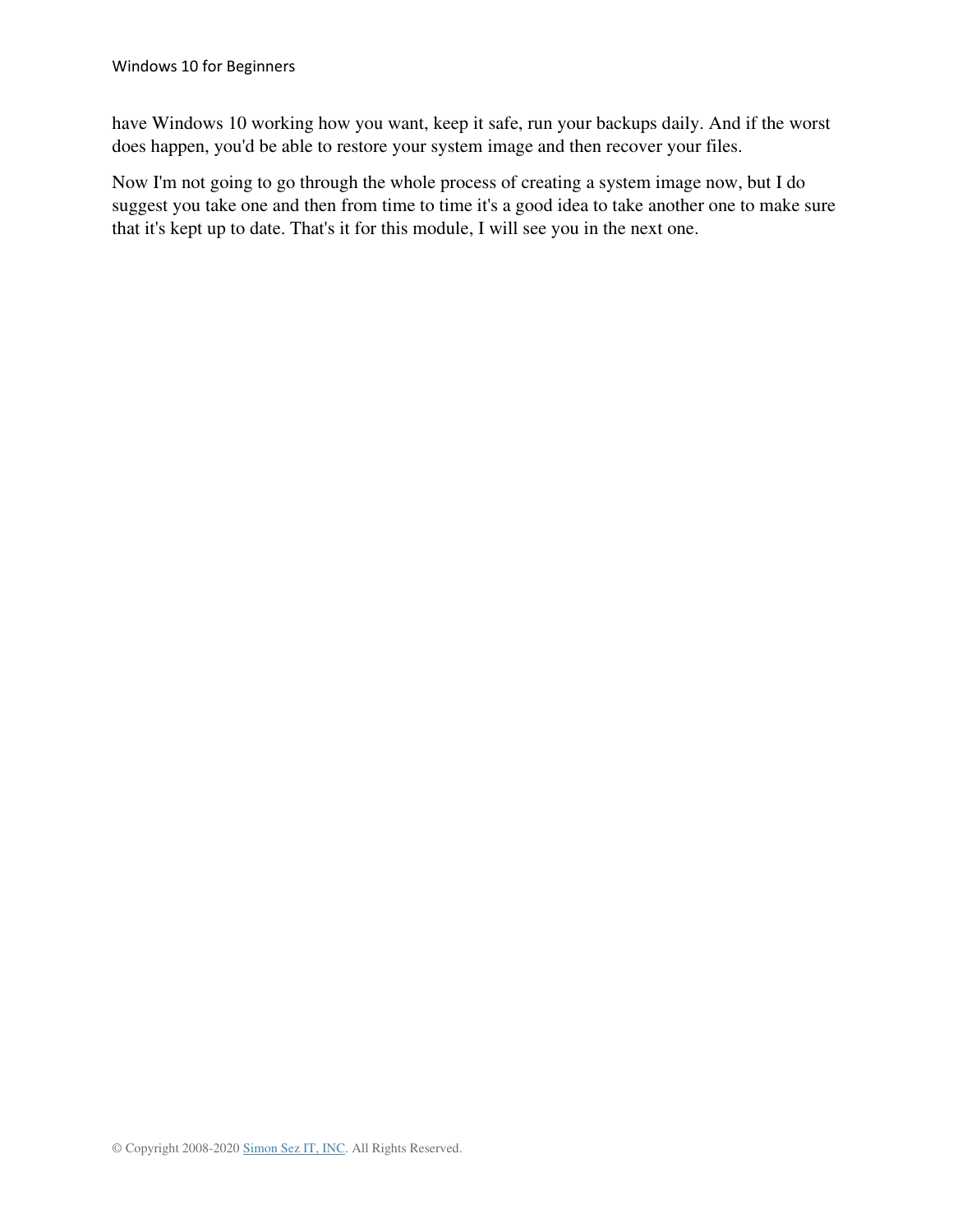#### **Video: System and Administration**

**Deborah:** Hello everyone, and welcome back to this course on Windows 10. In this module, we're going to be taking a look at a few topics related to System Administration. Now one or two of them are about managing the system. And one or two are about fixing problems that might occur or being aware of ways to improve the performance of your device.

So we're going to start out by taking a look at User Account Control. I'm going to walk you through Task Manager, I'm going to show you some options you have in Disk Management. We're going to take a look at Disk Cleanup. And finally, I'm going to show you how Defragmentation works. So let's start out with User Account Control.

Now there are all kinds of dangers that exist which might at some point impair your device. One of the ways is that a piece of software might do some damage, it might install another piece of software, or it might change some settings. Now there are some features in Windows 10 that restrict this happening, and that comes under User Account Control. So I'm going to jump down to my search bar and type in User Account Control. And the best match there is in Control Panel, Change User Account Control settings.

And you can see here it says; "User Account Control helps prevent potentially harmful programs from making changes to your computer". And then we have the sliding scale where we can specify if we want the system to never notify us of any changes, or always notify us of changes. And you can specify which level of change you're willing to accept without any kind of confirmation.

So if I give you a little example of this, so there might be a piece of software that you use every single day. So let's say something like a VPN. Maybe you work from home, and you have to connect to your work network every day using a VPN. Now when you double click on that VPN icon to connect to your work network, it might be that the User Account Control kicks in, and it warns you that you're about to do something which could potentially damage your network. And whilst I'm sure that that wouldn't happen with a simple connection to your work network, the system has recognized that you are connecting to an external source where potential changes to your computer may occur.

That is the kind of situation where User Account Control will kick in. And you'll be asked to say yes, this is fine, or no, I don't want to do this anymore. And that all relies on the setting that you have in here. You can see here we have four different levels. And currently, mine is set at level three. Now we'll say that the level of protection provided at levels two and three is pretty similar, but level three is the default. So if you're not sure, I would recommend that you do stick with this default setting.

So what happens here is that Windows 10 is basically going to notify me when any application tries to make a change to my computer or my computer files. But it's not going to notify me when I make changes. So if I'm in File Explorer, and I'm deleting system files, it's not going to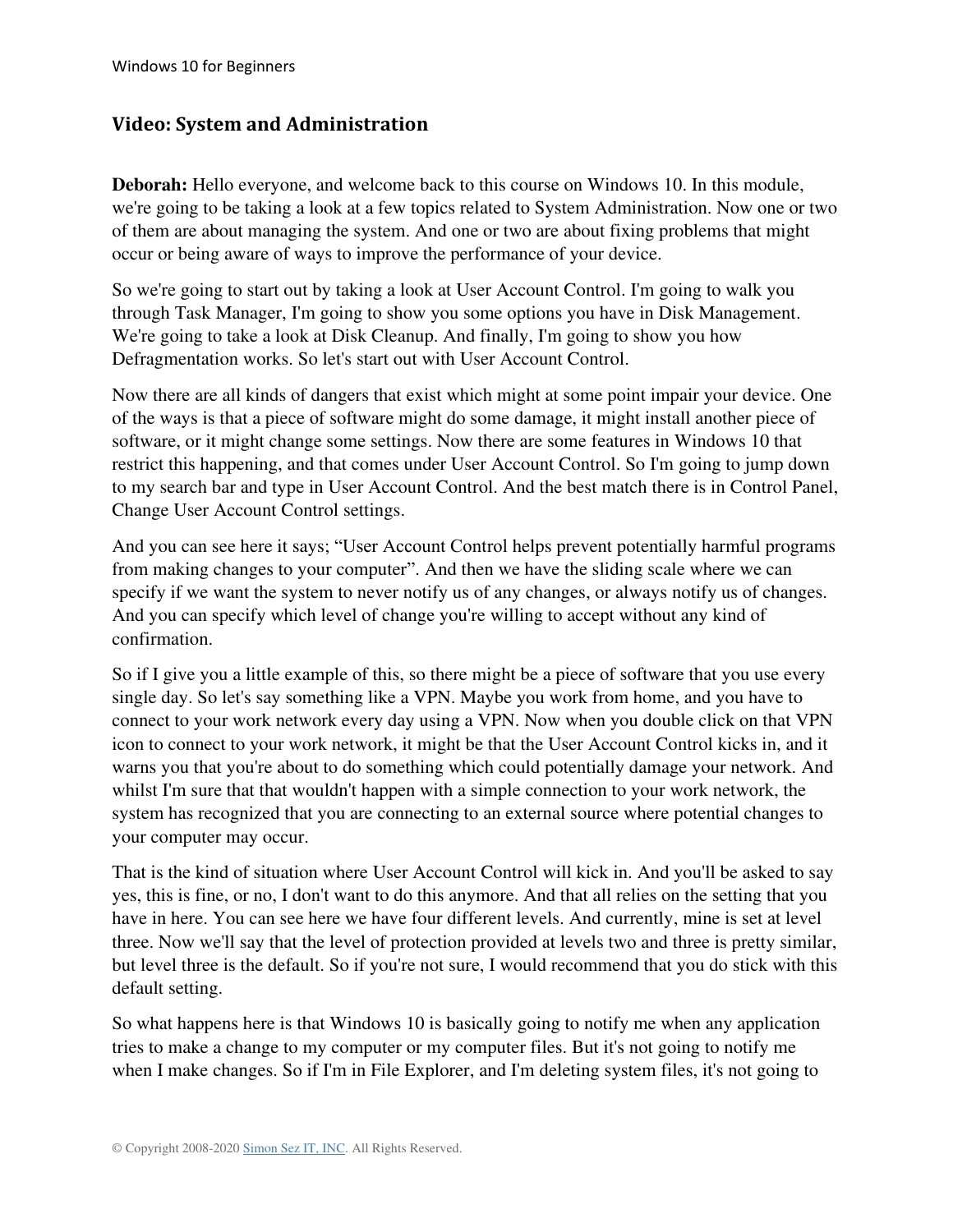say to me; "No, you shouldn't be doing that". But if it recognizes that an outside source is trying to modify those important files, then it will prompt.

Now the most extreme setting that you have in here is this top one. And you can see here it says; "always notify me when applications try to install software or make changes to my computer, or I make a change to Windows settings".

Now this is quite harsh, because there's often times when you're going to want to change things in your windows settings. And there's often times where you want to download a new application onto your PC, and you really don't want to be notified every time you do that. So for the time being, I'm going to keep mine at level three.

Now another tool that you have available in Windows 10 that's really helpful when it comes to managing your system is the Task Manager. And there's a couple of different ways that you can get to Task Manager. You can press Control Alt Delete on your PC, and you'll see an option for Task Manager. But for me, the easiest way to access it is going down to my Status bar, rightclicking my mouse, and you'll see we have an option here called Task Manager.

Now if you've used an earlier version of Windows, then you're probably very familiar with this. We've got a number of tabs running across the top which shows various different aspects of our system, and in particular, what's going on on our system right now. So I'm currently clicked on Processes and this is showing me a live snapshot of everything that I currently have running on my PC.

So you can see here, the top one there that's taking the most memory. And this is always the top one for me is the software that I'm using to record this tutorial on. You can see there Google Chrome is running, I have five windows open, I have PowerPoint running, I've got the Task Manager itself running. And then this is another part of my recording software. And I can see there how much CPU each is using how much memory, disk, network and GPU. It's also showing me the power usage here as well. So this is a good thing to come into.

If you find that your PC is running really slow, or it keeps hanging, it's definitely worth jumping in here and just taking a look at the different processes that you're currently running, and which ones are using the most memory and CPU. Now probably the main reason that people tend to jump into Task Manager is when they have an application that somehow got itself stuck. So I'm sure we've all been in that situation, maybe we've been working away on something particularly memory intensive, maybe an extremely large Excel spreadsheet. And all of a sudden, you find that that spreadsheet appears to have hung. And there's not really anything you can do, you click around the spreadsheet, you can't close it down, you're kind of stuck.

So this is where you would jump into Task Manager. And you can essentially kill off the application from here. Now, I will say that doing this is quite a harsh way of closing down an application. But sometimes if an application truly has got itself stuck, there isn't really any alternative. So all you would need to do is come into here, and let's say it was PowerPoint that was hung, I would click on the PowerPoint process. And then right down in the bottom corner, I have an End Task option. And that's just going to kill it off, close it down. And hopefully then it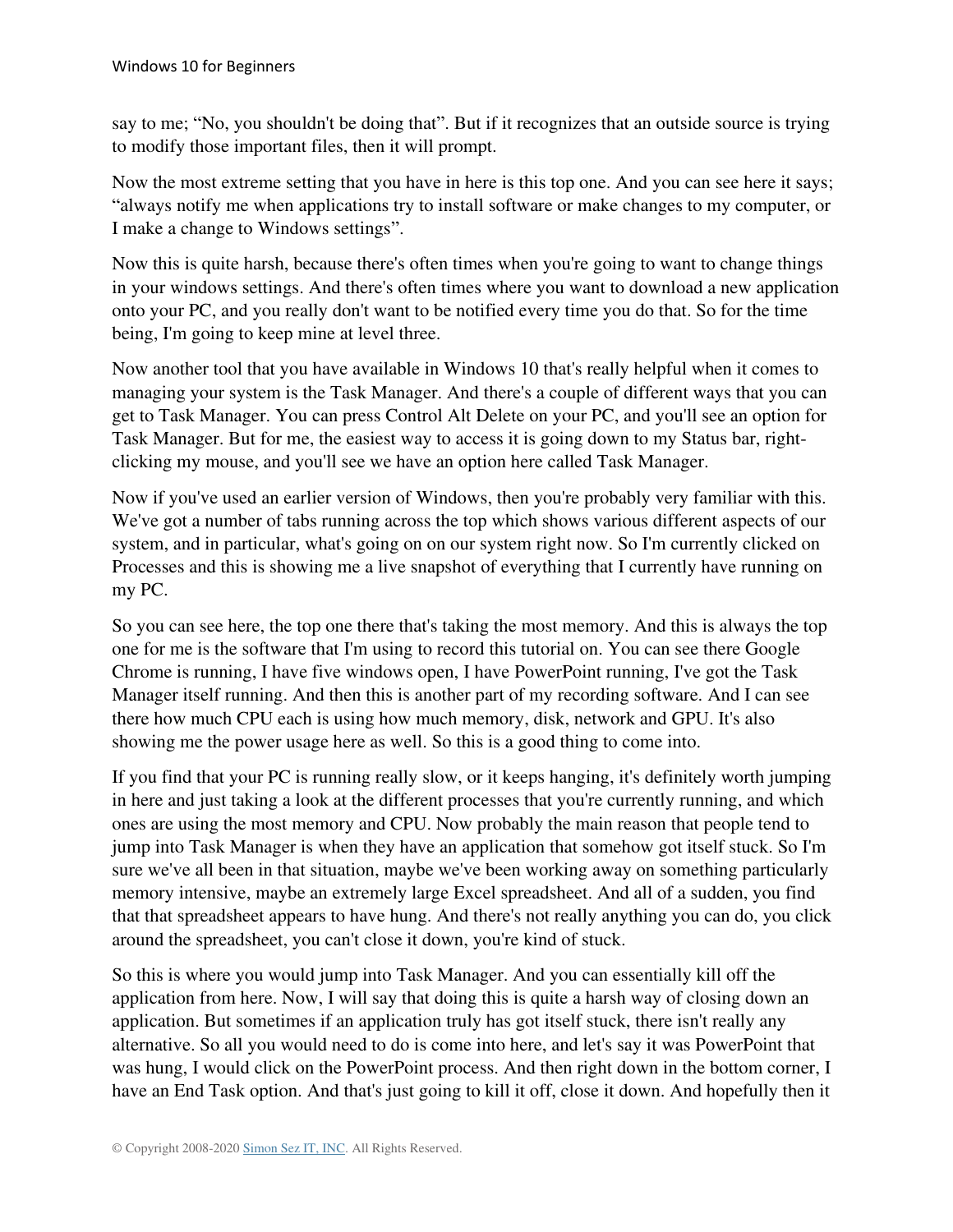frees up your system. Now I'm not going to do this because I need PowerPoint running. But hopefully that gives you an idea of how you would do that.

Now another interesting to have in here is the Startup tab. So this lists processes and apps that start up when you start Windows 10. So if you find that it's taking a long time to start up your PC or laptop, or maybe things are automatically starting that you don't particularly need or want, then you can disable them from here. Now in general, I don't like to have too many things starting up when I start up my PC. And you can see I've disabled a couple of these, but I do have a few enabled. For example, Microsoft OneDrive, I like that to start up automatically as soon as I log into my PC. Just remember with any of these, if you want to toggle between enabled and disabled, just right-click, and you can either select Enable or Disable.

Now many aspects of a Windows 10 system need administration from time to time. Now sometimes this requires more of an advanced knowledge of Windows. But the ones we're going to look at are ones you're most likely to need to use throughout your lifetime of using Windows. And the first thing I'm going to show you is the Disk Management utility. So what this little utility does is it basically looks at my hard drive, and it tells me what's going on on this hard drive.

Now most hard drives that you'll come across are partitioned or separated into different disks. And you can see that mine is separated into three different parts. If I click on this first part just here, you'll see that it highlights in the list above. So this is Disk 0 partition 1, I then have Windows C, this is the largest partition. So this contains all of my system files. And then finally we have Disk 0 partition 4.

Now each of these partitions are also referred to as logical volumes, and each of them occupies a certain amount of space. Now as I said, some of them don't take up too much space. This first partition 260 meg, and this last one 518. But this middle one Windows C Drive is 953.9 gig. So this is the big one. And one thing that's good about this window is that you can actually see how much free space you have left on your particular partition or particular disk.

So if I click on that C drive Windows, you can see here, I have 860 gigs worth of free space. 90% of my C drive is free. So for me, that's a good thing. It doesn't look like I'm going to run out of disk space anytime soon. Now I will say I've mentioned this before, I have a very new laptop that I purchased two months ago. And because I have the majority of my files stored away in the cloud, I'm not storing them on the hard drive of my laptop. So that is kind of how I managed to keep the space that I'm using fairly low.

So if you are having speed issues with your PC or things have just got a little bit sluggish, it's definitely worth jumping into Disk Management and checking how much space you have left on your C drive. If you find that you don't have a great deal of space left, you're probably going to want to start to clear some space out. And that is what I'm going to move on to discussing now, we're going to talk about Disk Cleanup utilities.

So I'm going to jump down to Search and I'm going to type in Disk Cleanup. And there we go, it's an app. Now automatically mine has selected my C drive because I only have one drive on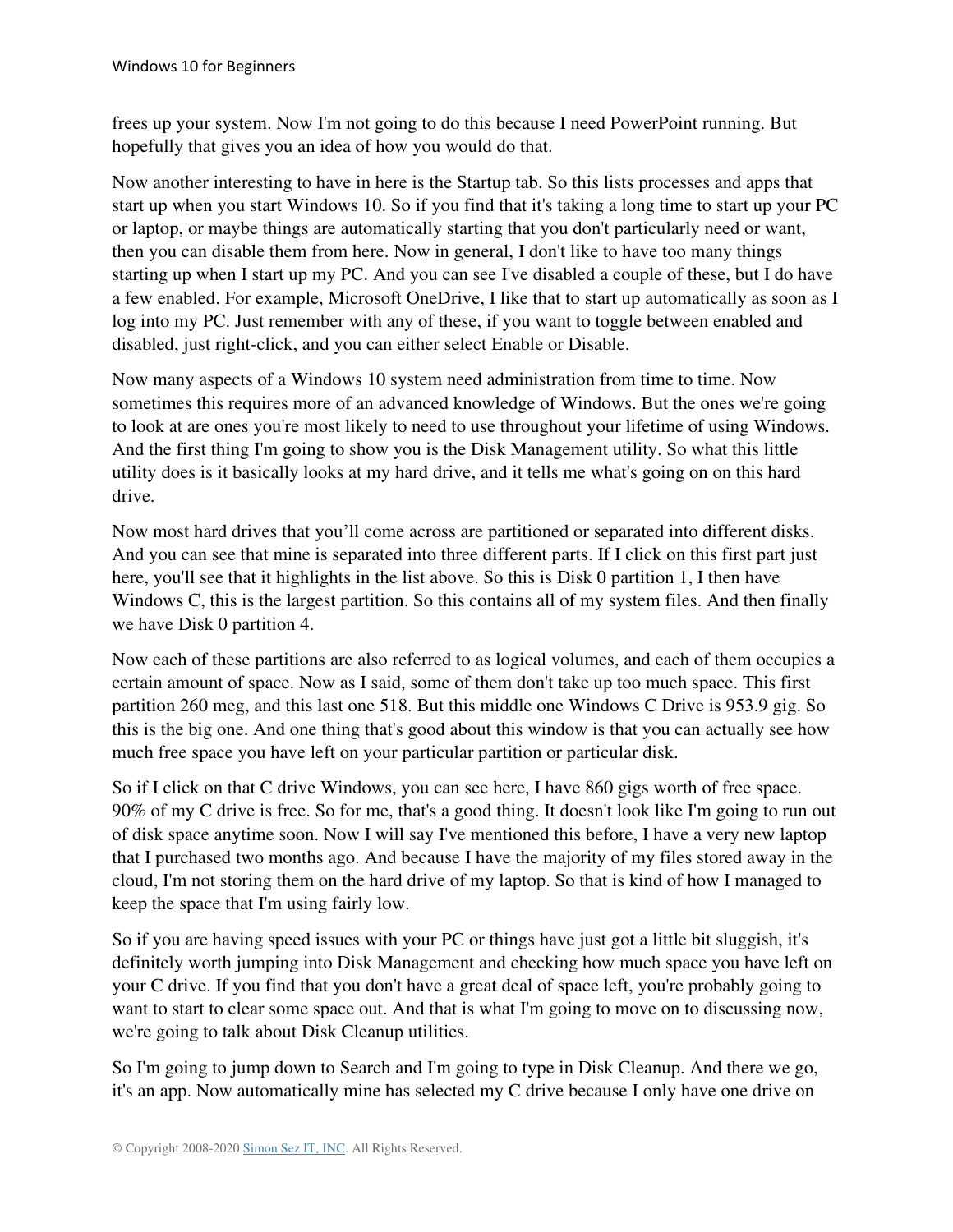this laptop. Now sometimes PCs will have a C drive and a D drive. So if that's you, then you will get the option to select which drive you're interested in cleaning up. And what it's basically done when I've started this up is it's done a quick scan of my disk, and it's given me some things that I can safely delete to free up some space. So Downloaded Program Files, well that is zero bytes. I haven't downloaded anything. But it's telling me that I could delete that if I wanted to.

Temporary internet files, now those are created all the time when you're browsing around and doing various different things. So they're normally absolutely fine to get rid of as well, they're not going to cause any damage by deleting them. There's some other options in here, which aren't selected. But for example, something like the Recycle Bin, that's taking up 48.6 gig of space on my hard drive currently. Now remember, Recycle Bin is where files that you've deleted go to. So if I wanted to, I could say to myself, yep, I don't want anything in the recycle bin. And I could select that as well.

I might not be interested in keeping anything that I've got in my Downloads folder either. So I could select that to free up some more space. Once I've selected my options, if I then click on Ok, it's going to remove those options and hopefully free up lots of space.

Now the final thing I want to speak about in this module is Defragmentation. Now over a period of time, files on your drive can get broken into fragments. And these can really slow down your system. So let's open the Defragmentation utility. And there we go, Defragment and Optimize Drives. Again, this is an app and it says here; "you can optimize your drives to help your computer run more efficiently, or analyze them to find out if they need to be optimized. Only drives on or connected to your computer are shown". And then below, I have my C drive shown there.

Now I have my drive set to be automatically optimized. And you can see underneath it says that my optimization is on. And it's going to run that optimization weekly. Now because I do that on a regular basis, it's telling me when this was last run, and it's telling me that my system is now okay. So this is something I would definitely turn on if you don't have it turned on already. And if you want to change the frequency, if you click on Change Settings, you can choose when exactly you want that optimization to run. And of course, if you just want to manually run a quick optimized drives, you can do that simply by clicking on the Optimize button.

So that is it on those system admin tools that are really going to help you manage cleanup and optimize your system so that it runs efficiently and smoothly. That is the final module of this section and in fact, the final working module of this course. In the final section, we're just going to close off this course, and I'm going to say my goodbyes, so please join me for that.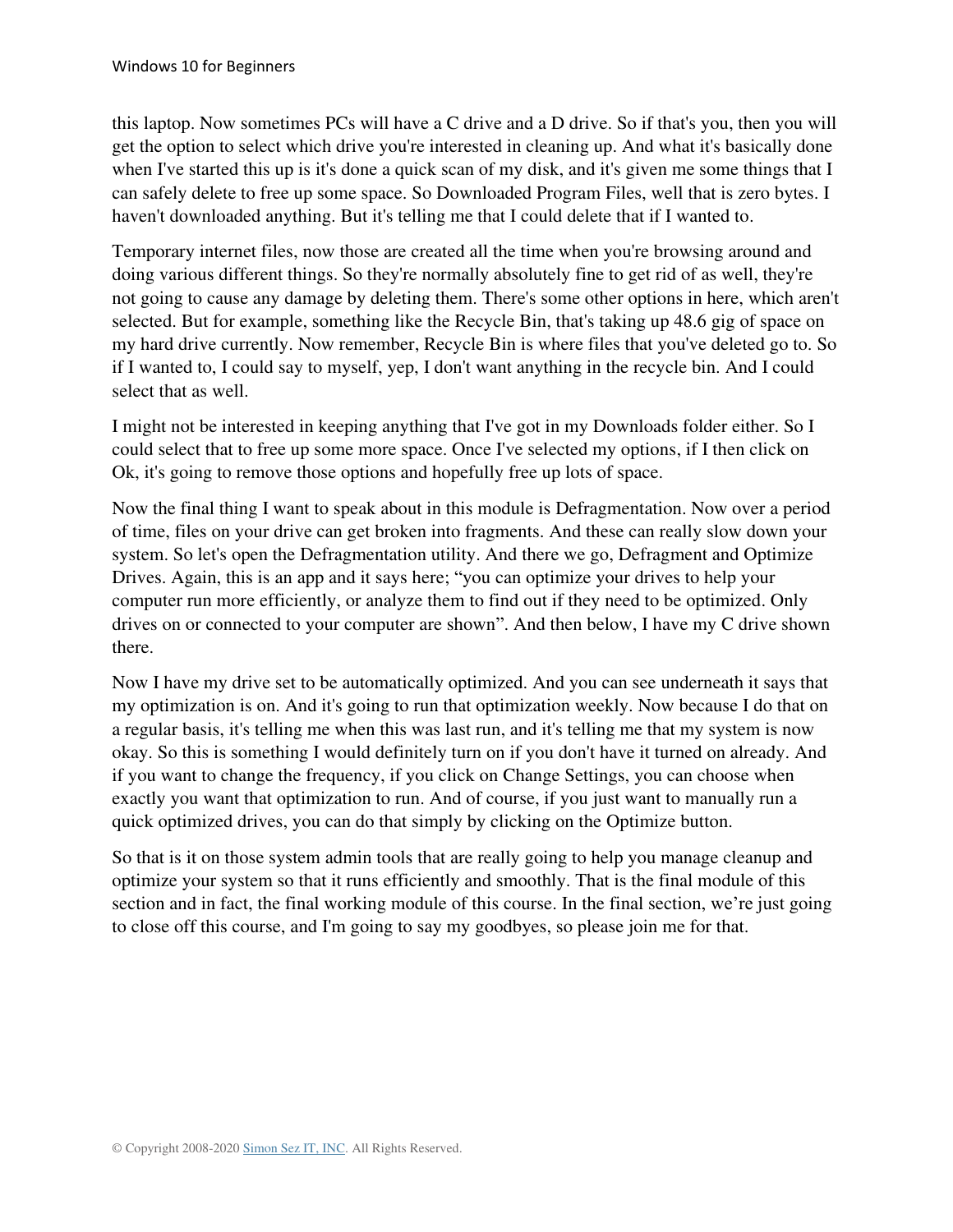# **Section 15 – Additional Useful Apps**

### **Video: Snipping Tools and Sticky Notes**

**Deborah:** Hello everyone, and welcome back to this course on Windows 10. In this section, I really want to just tie up some loose ends with regards to a couple of apps that we haven't covered yet, but I think are super useful for most people's day to day work.

So we're going to start out by going through the Snipping Tool or Snip and Sketch as it's now called. And then I'm going to show you something called Sticky Notes. So let's start out with the Snipping Utility.

If you're not sure what it is, well, it's kind of a really nice way of being able to take screenshots and insert them into other applications or the documents. And the cool thing about the Snipping Tool is that you aren't just stuck with taking a shot of the entire screen, you can specify which regions you want to take a screenshot of. So let's open up the Snipping Tool. Now I will say that for a few years, it has been called the Snipping Tool. So I'm just going to search for it here. And you'll see it still listed at the top there. So it's still available. So let's click to open.

Now the first thing you'll see here is that it says Snipping Tool is moving. In a future update, Snipping Tool will be moving to a new home. So essentially, Snipping Tool is being transitioned over to a tool called Snip and Sketch. But currently, at least when I'm writing this course, we have both available in Windows 10. So I'll briefly show you how the Snipping Tool works, then we'll jump into Snip and Sketch.

Now the first thing you really need to specify before you start using the Snipping Tool is the Mode. So let's click the dropdown, you have a number of different modes that you can choose in order to specify how you want to snip. So you can do a Free-form Snip, a Rectangular snip, which is what I have it set to, Window Snap, or Full-screen Snip. So it really depends what you're trying to capture. So let's keep it on Rectangular Snip for the time being, and I'm going to show you an example of that.

Now the important thing to note here is that we have this little free moving window that we can drag and place wherever we like on the screen. But what you need to have is the item that you want to snip directly underneath this Snipping Tool. So I've navigated to this picture of a horse on the pexels.com website. And I've then placed that Snipping Tool window immediately on top of that picture. And what I'm going to do is I'm going to select New for new snip, and you can see immediately the entire screen kind of ghosts out and my cursor changes to that of a crosshair.

Now because I have Rectangular Snip selected, it means that when I click and drag, it's going to be in a rectangle shape. So I'm going to click and I'm going to drag around this image of the horse and let go. And it essentially takes a snip or it captures that image for me. And I can then go in and I can save that as a PNG file. And I can save that anywhere I like. So for this example, I'm just going to put it on the desktop. And I'm going to say "Horse" and click on Save.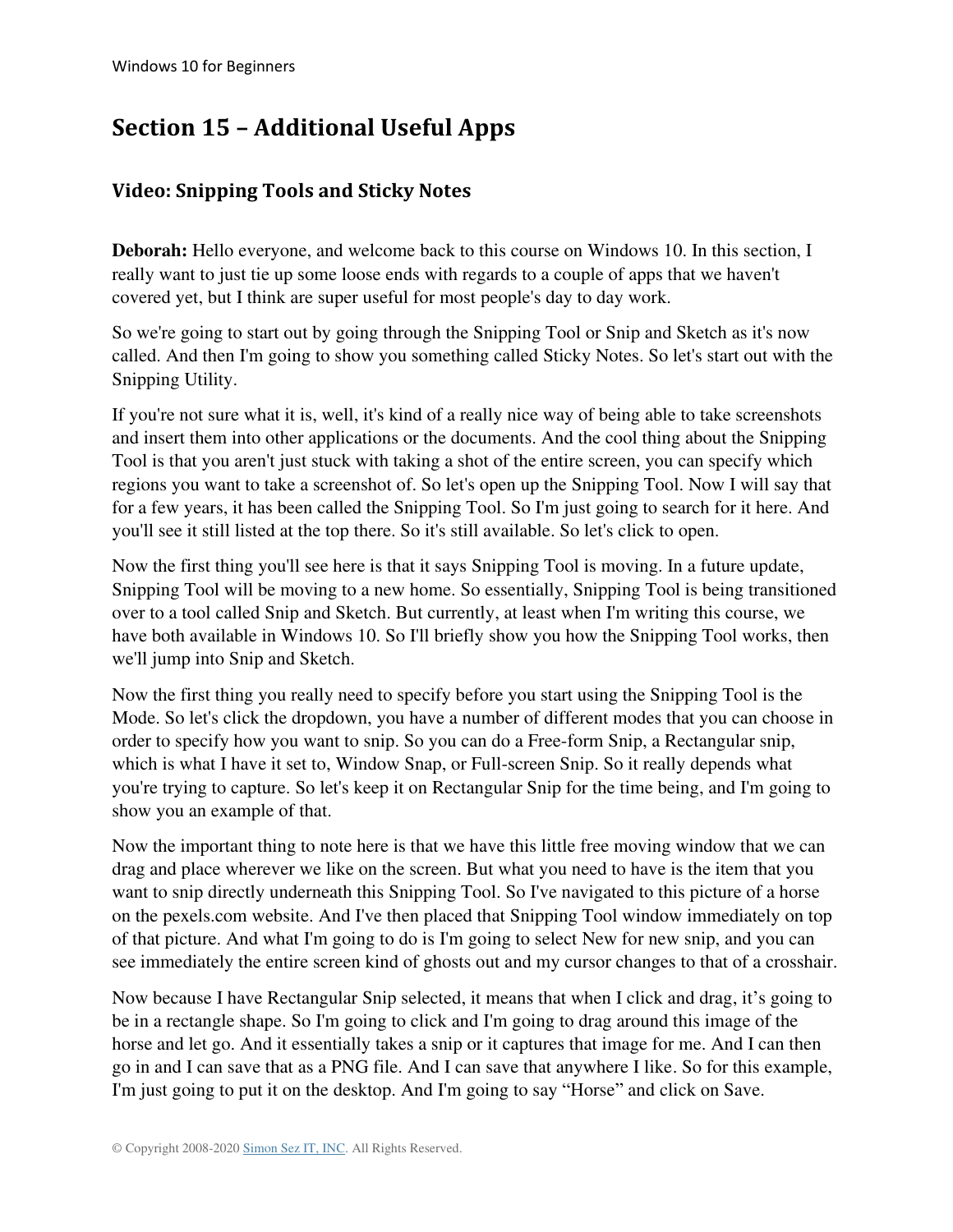Now it's worth noting that once you do capture an image within the Snipping Tool, you don't have to save it. You can, if you want to, immediately copy and paste that somewhere else. So maybe I want to paste this image into a Word document. On my toolbar, just here, I have a copy option. I can then jump across to Word. And I can do a regular Word paste so Ctrl V, or I can select paste and it pastes that image directly in. So it's a really nice way of being able to capture items on the screen.

Now for something like this horse picture, this is from a website where I could have simply just selected free download, and it would have taken all that hard work out of it for me and just downloaded the image. But there are occasions when Snipping Tool is particularly useful. So if I jump across to this other window that I have open, you can see here this is just a Google search window where I'm looking for instructions on how to share a printer in Windows 10. And the first result there pretty much gives me exactly what I want.

So I guess I could highlight this and copy and paste it elsewhere if I needed those instructions, but another way that I could do that would be to utilize the Snipping Tool. So if I click on the New button again, I can then drag over these instructions, Let go, and I've now captured instructions and I can do exactly the same thing; save this off as an image file, or I can click Copy, jump into that Word document again, and this time, I'm going to do Ctrl V to paste those in.

Now, this is also particularly useful if you have things like error messages on your screen. So if you're at work and you're trying to do something on your system, and you get one of those little annoying pop up error messages, it might be that you want to send that error message to tech support or an IT help desk. This Snipping Tool is really useful for that as well, because you can just jump on there, take a snip, send it to the Help Desk as an image, and they can see exactly what you're getting on your screen. So those are some of the instances where I've utilized the Snipping Tool.

Now just jumping back to those modes that we have up here, you can see all these different options that we have. So I could choose to do a Full-screen Snip. And there we go, I don't have to select anything, the Snipping Tool is literally just captured my entire screen. And then again, I can go up, I can save it, I can copy it, and I can even email this if I wanted to. So I can send this snip in an email as an attachment.

You'll also notice that within the Snipping Tool, you have some other features. So if you want to draw on your snip, you can. So I'm going to select the highlighter here, I'm just going to highlight this piece at the top, I'm not very good at doing this at all. And I have a pen tool as well. So I might want to circle something to bring someone's attention to that particular point. Now I was doing that with a mouse so it's not particularly very neat. But I'm sure if you've got something like a pen or tablet, that's going to be a lot neater, but just remember, you have those options from within the Snipping Tool.

Now let's take a look at Snip and Sketch as I said is similar and is going to be the replacement for Snipping Tool in the future. Now you can see that underneath Apps, we have Snip and Sketch, let's open it. It's not too dissimilar to the Snipping Tool that we were looking at previously, it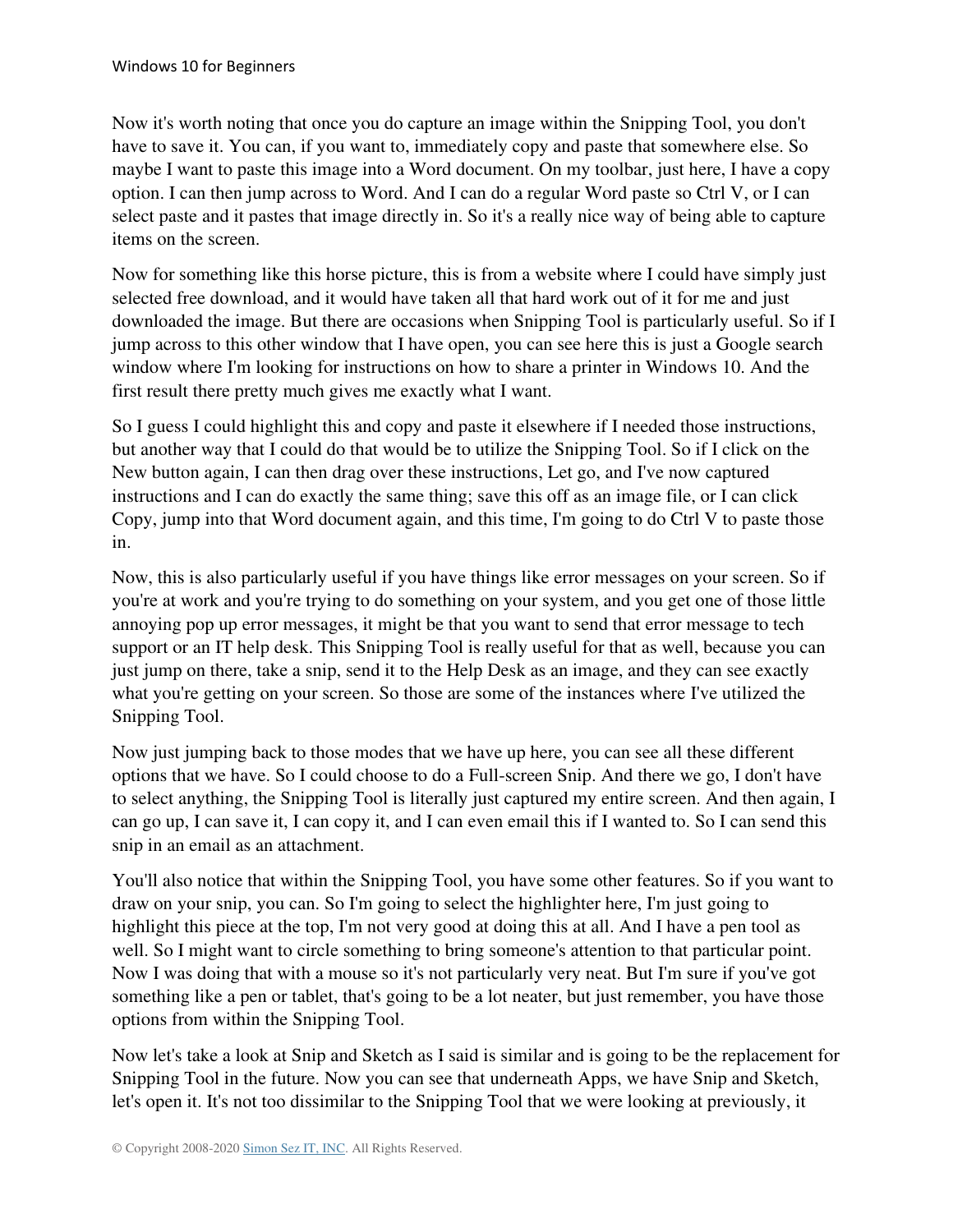works in pretty much the same way. We can click the dropdown, I can choose to Snip now, Snip in 3 seconds, or Snip in 10 seconds.

Now you might think why would I need something like Snip in 3 seconds or Snip in 10 seconds? Well, this is actually really useful for someone like me who puts together a lot of technical user guides. So I'm going to jump across to Excel for one moment just to demonstrate why this option can be helpful. So if I'm putting together a user guide, and I want to talk somebody through how to do something, it might be that I want to take a screenshot of a particular menu. So I'm just going to put a number into here. And it might be that I want to right-click and show them all of the options in this menu.

But as soon as I click away from this menu to select my Snipping Tool, that menu disappears. And that is where this delay comes in useful. So I'm going to say Snip in 3 seconds. And that gives me three seconds to jump across and bring up that menu. Then the Snipping Tool kicks in after three seconds, and I can now take a snip of that menu. So that is kind of the situation where you might use that delay option. Then you have fairly similar things in here. So you can choose to Save this as an image file. You have your options to Copy if you want to paste into another document. And you also have some Sharing Options in there as well.

Then in the middle, we have Editing Utilities. So if I select Crop, I can make this little bit neater and just crop those edges. I also have my Pen Utilities and Highlighter and also an Arrays. Now if I was just to click on the New Button as opposed to clicking that dropdown, this is going to give me the different options I have with regards to the region that I'm snipping. So the first option here is that Rectangular Snip, I have Free-form, Window, and Full-screen Snips. So pretty much the same options that we had in the Snipping Tool.

And as always, with many of these apps, if you click on those three dots on the end, you have some additional options. And this is also where you'll find your settings for Snip and Sketch. For example, if you want to quickly invoke Snip and Sketch, you can set up the Print Screen button on your keyboard so that opens this application. So that's quite a nice one to utilize if you do a lot of snipping.

Now the final app that I want to show you here is something called Sticky Notes. So let's jump straight down to the Search Bar and type in Sticky Notes. There we go. Again, it's an app. Now Sticky Notes are kind of like electronic post-it notes. And they're a way for you to simply and very visually take a small note, add it to your desktop, and be able to refer back to those notes. For example, in my old office where I used to work, we had a door which led out onto the street, which had a very complicated access number that I could never remember.

So, I would have a little sticky note that said door number. And that became a little sticky note on my desktop. You have some basic formatting options for your Sticky Notes as well. So if you need to make anything bold, you can definitely do that. Italics, underline, strike through, you can add bullet points. And you can also add images into your Sticky Notes. Now each sticky note that you create will appear in this sticky note list and you have a search facility up here for you to find a particular sticky note.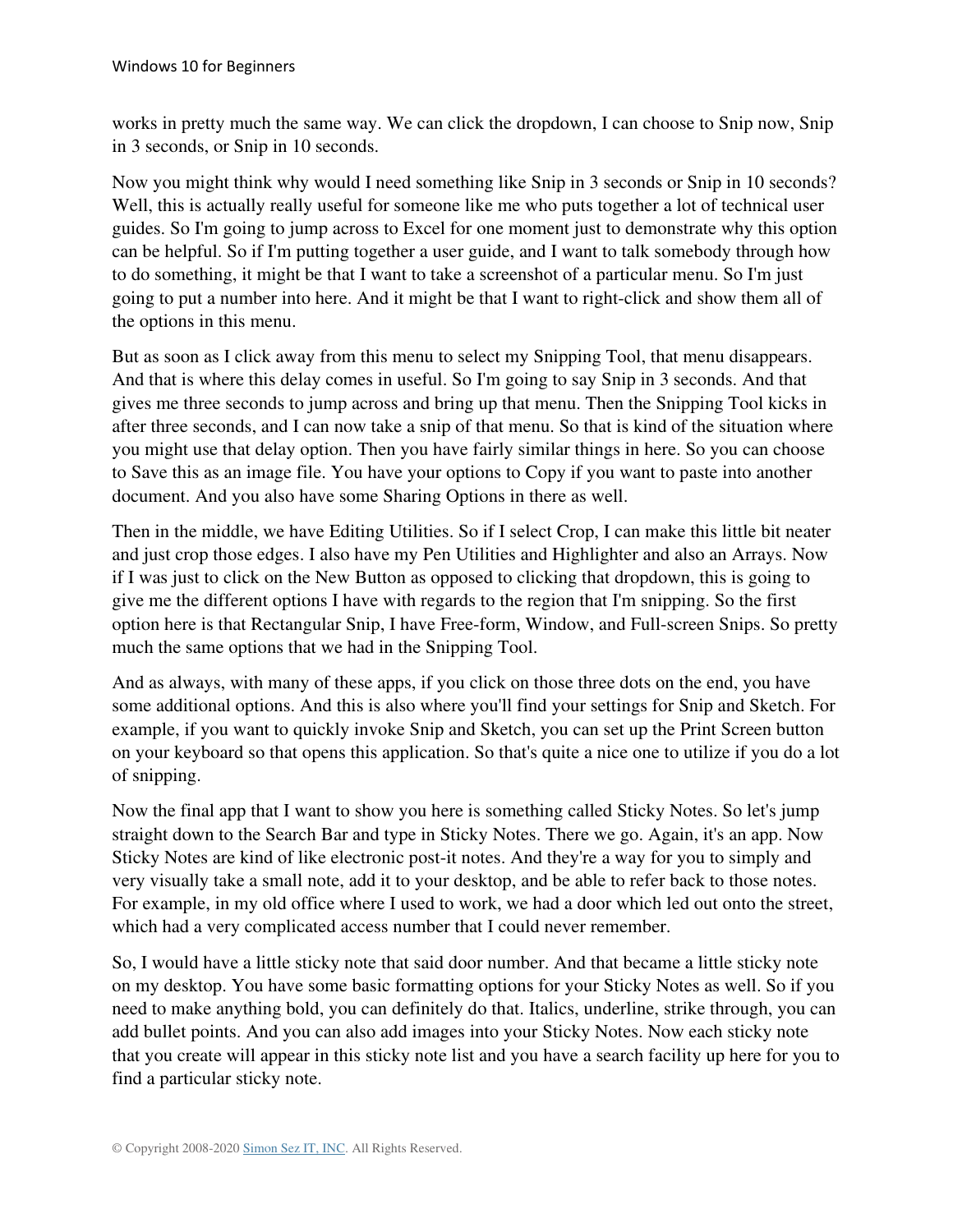And as always, we have those three dots at the top. And you can do things like change the color of your sticky note. So I'm going to move this over to the side of my screen. I'm also going to resize it down so it's quite small in the corner there. And when I close that Sticky Notes panel, you can see that that Sticky Note remains there and it will remain there until I decide to delete it.

So if you wanted to, you could have lots and lots of different Sticky Notes on your desktop background. So a very simple but a very useful little app. That's it for this module. Please join me in the next one.